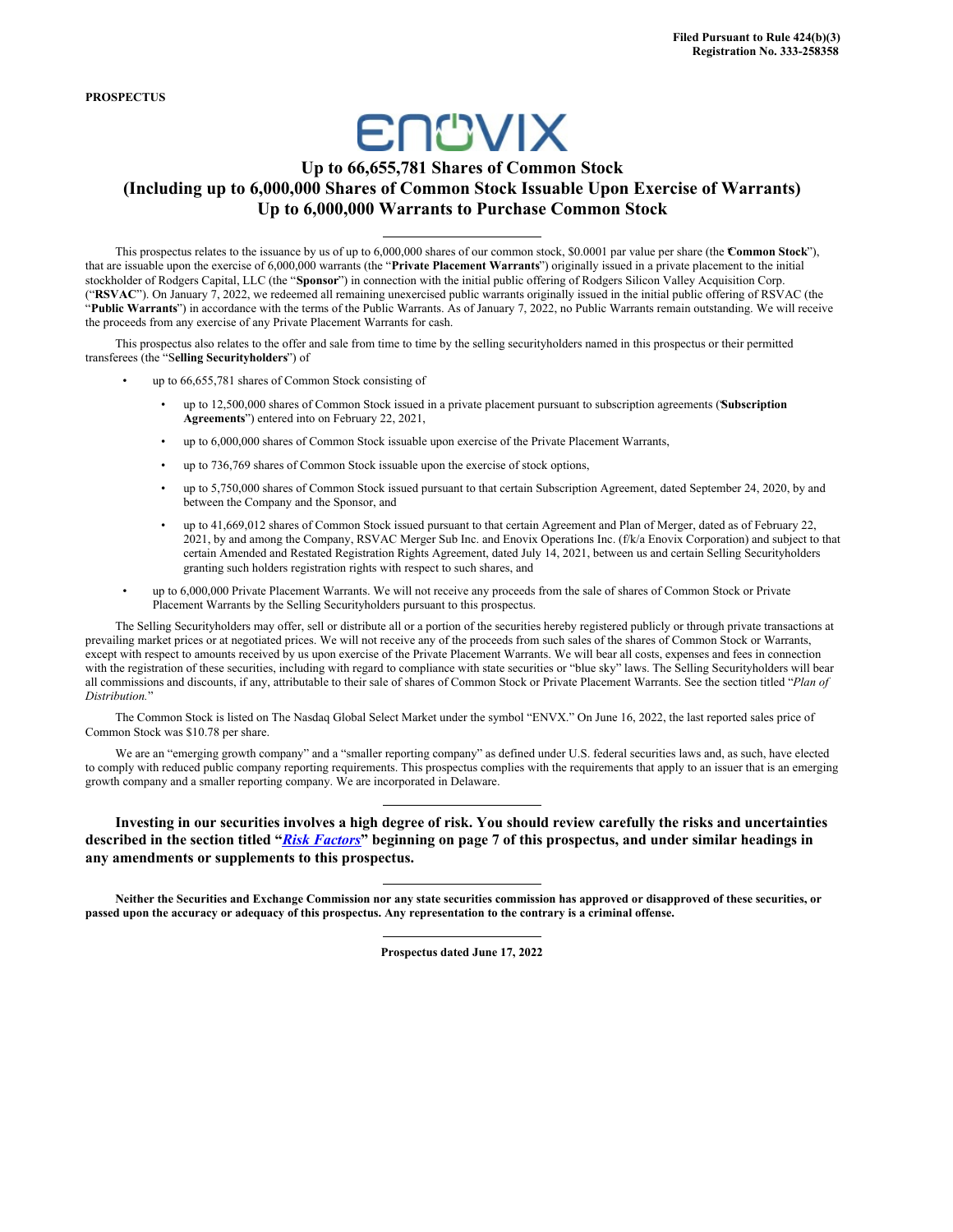#### **TABLE OF CONTENTS**

|                                                                                       | Page   |
|---------------------------------------------------------------------------------------|--------|
| <b>PROSPECTUS SUMMARY</b>                                                             |        |
| <b>RISK FACTORS</b>                                                                   |        |
| <b>MARKET AND INDUSTRY DATA</b>                                                       | 28     |
| <b>USE OF PROCEEDS</b>                                                                | 28     |
| <b>DETERMINATION OF OFFERING PRICE</b>                                                | 28     |
| <b>MARKET INFORMATION FOR SECURITIES AND DIVIDEND POLICY</b>                          | 28     |
| MANAGEMENT'S DISCUSSION AND ANALYSIS OF FINANCIAL CONDITION AND RESULTS OF OPERATIONS | 29     |
| <b>OUANTITATIVE AND OUALITATIVE DISCLOSURES ABOUT MARKET RISK</b>                     | 45     |
| <b>BUSINESS</b>                                                                       | 46     |
| <b>MANAGEMENT</b>                                                                     | 58     |
| <b>EXECUTIVE COMPENSATION</b>                                                         | 67     |
| <b>CERTAIN RELATIONSHIPS AND RELATED PARTY TRANSACTIONS</b>                           | 81     |
| PRINCIPAL SECURITYHOLDERS                                                             | 86     |
| <b>SELLING SECURITYHOLDERS</b>                                                        | 88     |
| <b>DESCRIPTION OF OUR SECURITIES</b>                                                  | 96     |
| <b>MATERIAL UNITED STATES FEDERAL INCOME TAX CONSEQUENCES</b>                         | 103    |
| PLAN OF DISTRIBUTION                                                                  | 109    |
| <b>LEGAL MATTERS</b>                                                                  | 112    |
| <b>EXPERTS</b>                                                                        | 112    |
| WHERE YOU CAN FIND MORE INFORMATION                                                   | 112    |
| <b>INDEX TO CONSOLIDATED FINANCIAL STATEMENTS</b>                                     | $F-1$  |
| REPORT OF INDEPENDENT REGISTERED PUBLIC ACCOUNTING FIRM                               | $F-17$ |

You should rely only on the information contained in this prospectus, any supplement to this prospectus or in any free writing prospectus, filed with the Securities and Exchange Commission (the "**SEC**"). Neither we nor the Selling Securityholders have authorized anyone to provide you with additional information or information different from that contained in this prospectus filed with the SEC. We take no responsibility for, and can provide no assurance as to the reliability of, any other information that others may give you. The Selling Securityholders are offering to sell, and seeking offers to buy, our securities only in jurisdictions where offers and sales are permitted. The information contained in this prospectus is accurate only as of the date of this prospectus, regardless of the time of delivery of this prospectus or any sale of our securities. Our business, financial condition, results of operations and prospects may have changed since that date.

For investors outside of the United States: Neither we nor the Selling Securityholders, have done anything that would permit this offering or possession or distribution of this prospectus in any jurisdiction where action for that purpose is required, other than in the United States. Persons outside the United States who come into possession of this prospectus must inform themselves about, and observe any restrictions relating to, the offering of our securities and the distribution of this prospectus outside the United States.

To the extent there is a conflict between the information contained in this prospectus, on the one hand, and the information contained in any document incorporated by reference filed with the SEC before the date of this prospectus, on the other hand, you should rely on the information in this prospectus. If any statement in a document incorporated by reference is inconsistent with a statement in another document incorporated by reference having a later date, the statement in the document having the later date modifies or supersedes the earlier statement.

i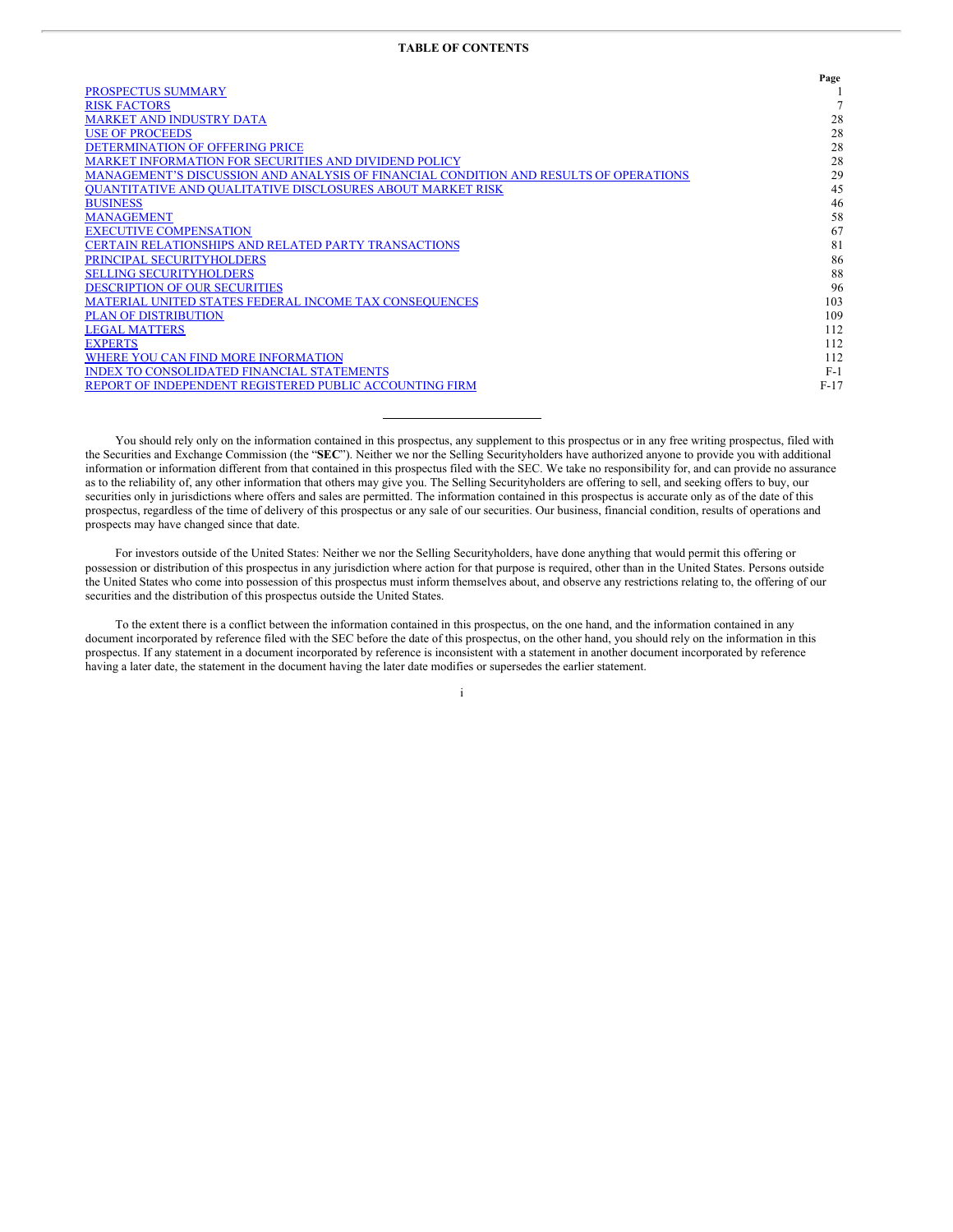#### **ABOUT THIS PROSPECTUS**

This prospectus is part of a registration statement on FormS-1 that we filed with the SEC using the "shelf" registration process. Under this shelf registration process, the Selling Securityholders may, from time to time, sell the securities offered by them described in this prospectus. We will not receive any proceeds from the sale by such Selling Securityholders of the securities offered by them described in this prospectus. This prospectus also relates to the issuance by us of the shares of Common Stock issuable upon the exercise of the Private Placement Warrants. We will not receive any proceeds from the sale of shares of Common Stock underlying the Private Placement Warrants pursuant to this prospectus, except with respect to amounts received by us upon the exercise of the Private Placement Warrants for cash.

Neither we nor the Selling Securityholders have authorized anyone to provide you with any information or to make any representations other than those contained in this prospectus or any applicable prospectus supplement or any free writing prospectuses prepared by or on behalf of us or to which we have referred you. Neither we nor the Selling Securityholders take responsibility for, and can provide no assurance as to the reliability of, any other information that others may give you. Neither we nor the Selling Securityholders will make an offer to sell these securities in any jurisdiction where the offer or sale is not permitted.

We may also provide a prospectus supplement or post-effective amendment to the registration statement to add information to, or update or change information contained in, this prospectus. You should read both this prospectus and any applicable prospectus supplement or post-effective amendment to the registration statement together with the additional information to which we refer you in the sections of this prospectus titled "*Where You Can Find More Information.*"

On July 14, 2021, Legacy Enovix, a Delaware corporation, RSVAC and Merger Sub (as such terms are defined below) consummated the transactions contemplated by the Merger Agreement (as defined below), following the approval at a special meeting of the shareholders of RSVAC held on July 12, 2021. Pursuant to the terms of the Merger Agreement, a Business Combination (as defined below) of Legacy Enovix and RSVAC was effected through the merger of Merger Sub with and into Legacy Enovix, with Legacy Enovix surviving as a wholly owned subsidiary of RSVAC. Prior to the Closing Date (as defined below), RSVAC changed its name from Rodgers Silicon Valley Acquisition Corp. to Enovix Corporation.

Unless the context indicates otherwise, references in this prospectus to the "Company," "Enovix," "we," "us," "our" and similar terms refer to Enovix Corporation (f/k/a Rodgers Silicon Valley Acquisition Corp.) and its consolidated subsidiaries (including Legacy Enovix). References to "RSVAC" refer to the predecessor company prior to the consummation of the Business Combination.

ii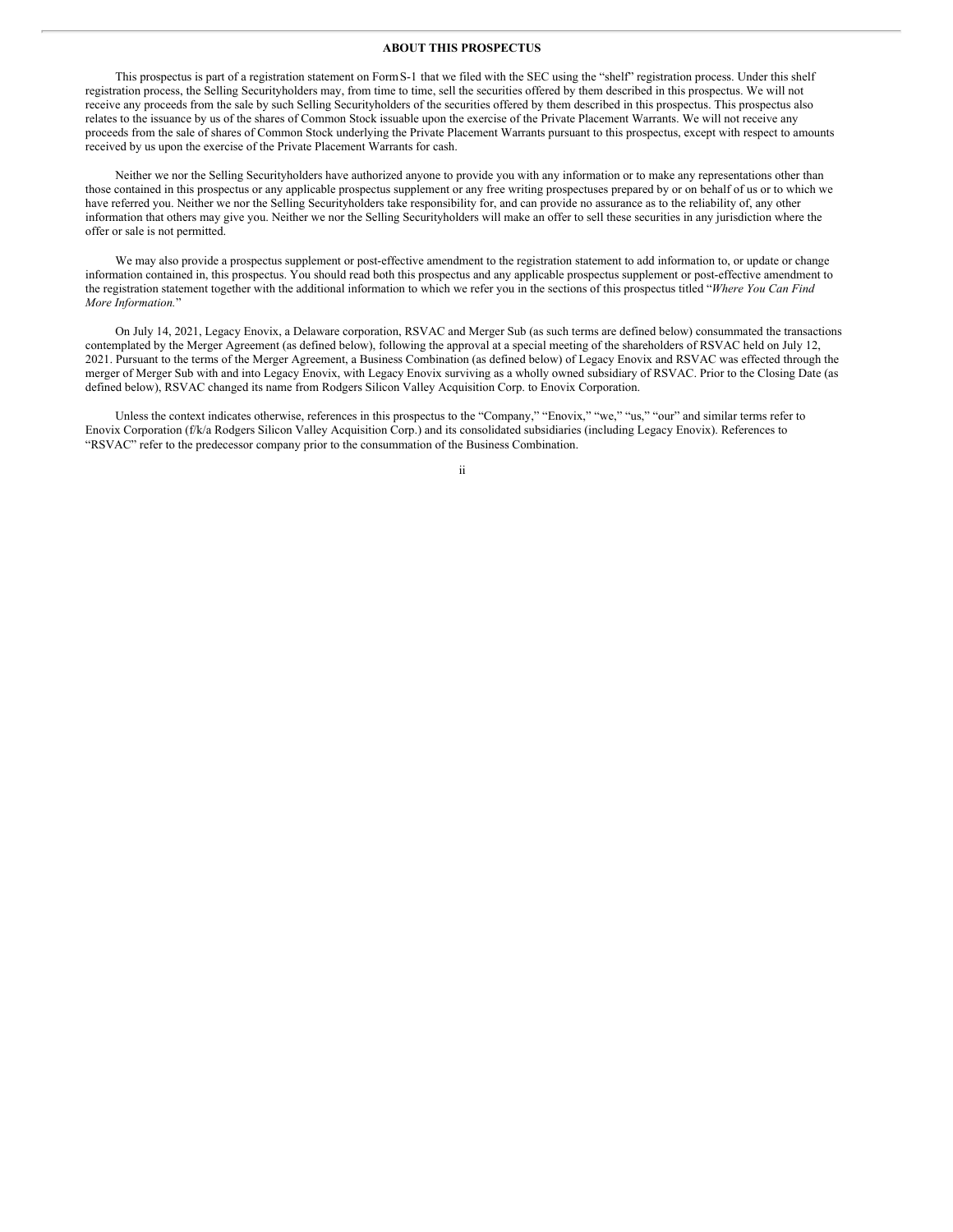#### **SPECIAL NOTE REGARDING FORWARD-LOOKING STATEMENTS**

Some of the statements contained in this prospectus constitute forward-looking statements within the meaning of the federal securities laws. Forward-looking statements provide Enovix's current expectations or forecasts of future events. Forward-looking statements include statements about Enovix's expectations, beliefs, plans, objectives, intentions, assumptions and other statements that are not historical facts. The words "anticipates," "believe," "continue," "could," "estimate," "expect," "intends," "may," "might," "plan," "possible," "potential," "predicts," "project," "should," "would" and similar expressions may identify forward-looking statements, but the absence of these words does not mean that a statement is not forward-looking. Forward-looking statements relating to Enovix in this prospectus include, but are not limited to, statements about:

- our ability to recognize the anticipated benefits of the Business Combination, which may be affected by, among other things, competition and the ability of the combined business to grow and manage growth profitably;
- costs related to the Business Combination;
- our financial and business performance;
- our service revenue and projections thereof;
- our ability to convert our revenue funnel to purchase orders and revenue;
- changes in our strategy, future operations, financial position, estimated revenues and losses, projected costs, prospects and plans;
- the future demand for lithium-ion battery solutions;
- our ability to meet the expectations of new and current customers;
- our ability to achieve broader market acceptance for our products;
- the effect of the coronavirus ("**COVID-19**") pandemic or other infectious diseases, health epidemics, pandemics and natural disasters on our business;
- changes in our strategy, future operations, financial position, estimated revenues and losses, projected costs, prospects and plans;
- our ability to meet milestones and deliver on our objectives and expectations, the implementation, market acceptance and success of our business model and growth strategy, various addressable markets, market opportunity and the expansion of our customer base;
- our ability to build and scale our advanced silicon-anodelithium-ion battery, our production and commercialization timeline
- our placement of equipment orders for our next-generation manufacturing line, the speed of and space requirements for our next-generation manufacturing line relative to our existing lines at Fab-1 in Fremont;
- our ability to attract and hire additional service providers, the strength of our brand, the build out of additional production lines, our ability to optimize our manufacturing process, our future product development and roadmap;
- our ability to raise capital;
- developments and projections relating to our competitors and industry;
- the impact of government laws and regulations and liabilities thereunder;
- the outcome of any known and unknown litigation and regulatory proceedings; and
- other risks and uncertainties set forth in the section titled "*Risk Factors*" as set forth in this prospectus, which is incorporated herein by reference.

These forward-looking statements are based on information available as of the date of this prospectus, and current expectations, forecasts and assumptions, and involve a number of risks and uncertainties. Accordingly, forward-looking

iii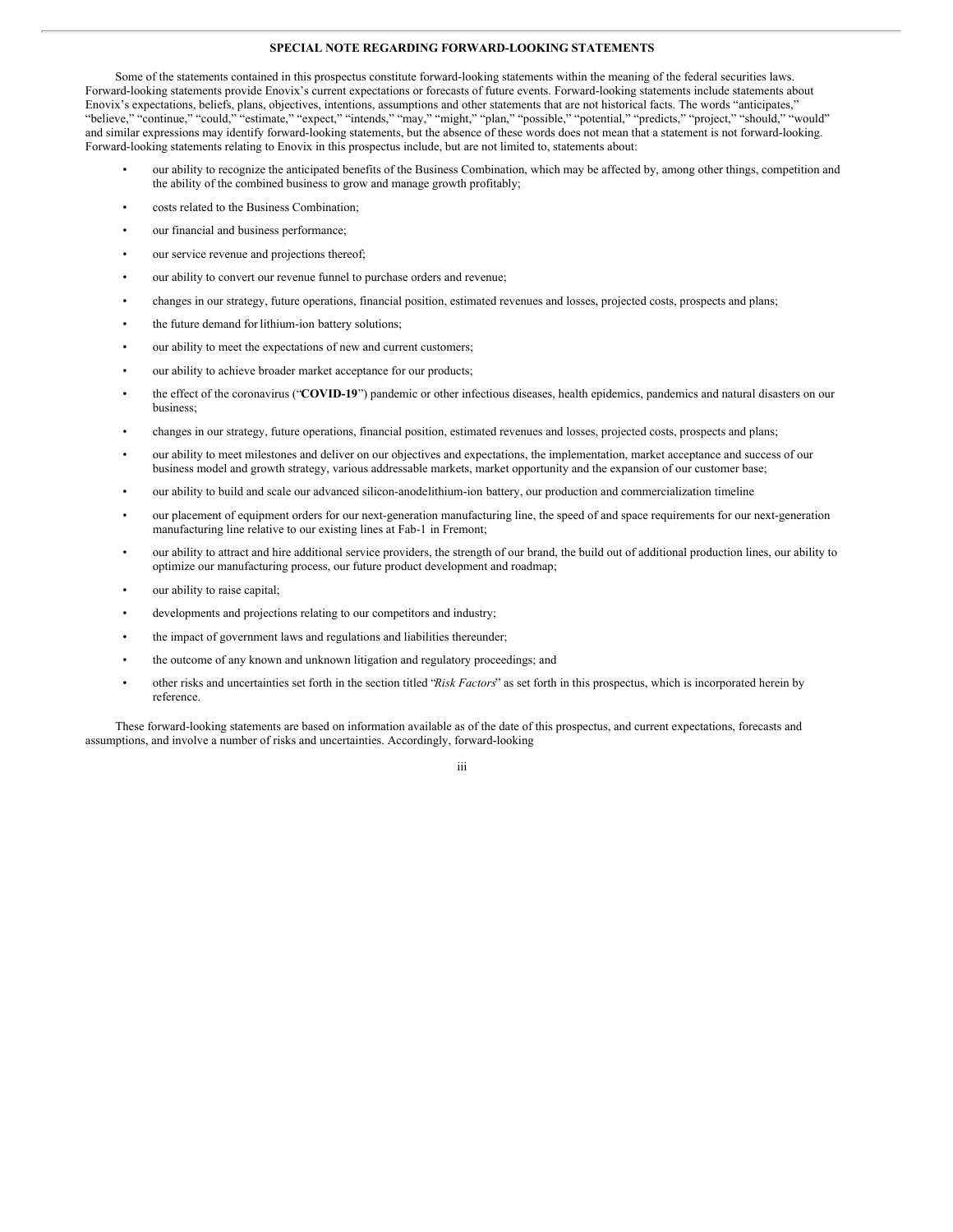statements should not be relied upon as representing our views as of any subsequent date, and we do not undertake any obligation to update forwardlooking statements to reflect events or circumstances after the date they were made, whether as a result of new information, future events or otherwise, except as may be required under applicable securities laws.

In addition, statements that Enovix "believes" and similar statements reflect such party's beliefs and opinions on the relevant subject. These statements are based upon information available to such party as of the date of this prospectus, and while such party believes such information forms a reasonable basis for such statements, such information may be limited or incomplete, and these statements should not be read to indicate that we have conducted an exhaustive inquiry into, or review of, all potentially available relevant information. These statements are inherently uncertain and investors are cautioned not to unduly rely upon these statements.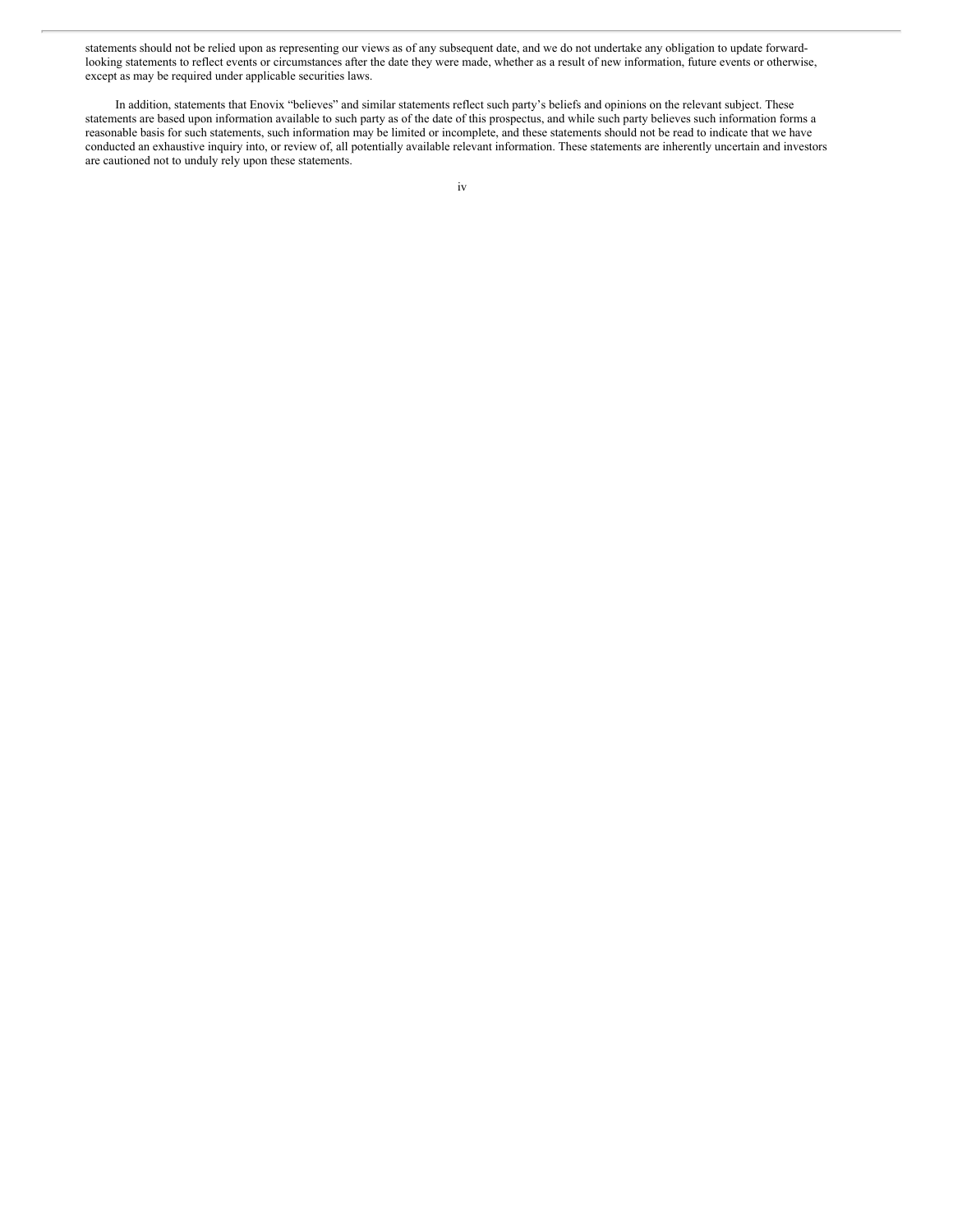#### **FREQUENTLY USED TERMS**

"**Business Combination**" means the business combination pursuant to the Merger Agreement.

"**Closing**" means the closing of the Business Combination.

"**Closing Date**" means July 14, 2021, the date on which the Closing occurred.

"**Code**" means the Internal Revenue Code of 1986, as amended.

"**Effective Time**" means the time at which the Business Combination became effective pursuant to its terms.

"**Enovix**" means Enovix Corporation, a Delaware corporation.

"**Enovix Common Stock**" or "**Common Stock**" means common stock of Enovix, \$0.0001 par value.

"**Founder Shares**" means the outstanding shares of RSVAC Common Stock held by the Sponsor, RSVAC's directors and affiliates of our management team since September 2020.

"**Legacy Enovix**" means Enovix Corporation, a Delaware corporation, prior to the consummation of the Business Combination.

"**Merger Agreement**" means the Agreement and Plan of Merger, dated as of February 22, 2021, by and among RSVAC, Merger Sub and Enovix.

"**Merger Sub**" means RSVAC Merger Sub Inc., a Delaware corporation and wholly owned subsidiary of RSVAC.

"**PIPE Financing**" refers to the sale of shares of Common Stock in a private placement concurrent with the Business Combination, pursuant to those certain Subscription Agreements with RSVAC, pursuant to which the Subscribers purchased 12,500,000 shares of Common Stock at a purchase price of \$14.00 per share.

"**PIPE Shares**" means an aggregate of 12,500,000 shares of Common Stock issued to the Subscribers in the PIPE Financing.

"**Private Placement Warrants**" means the warrants issued in the Private Placement to the Sponsor.

"**Public Warrants**" means warrants underlying the Units issued in the RSVAC IPO, each of which entitled the holder to purchase one share of Common Stock at a price of \$11.50 per share.

"**RSVAC**" means Rodgers Silicon Valley Acquisition Corp., a Delaware corporation (which wasre-named Enovix Corporation in connection with the consummation of the Business Combination).

"**RSVAC Common Stock**" means common stock of RSVAC, \$0.0001 par value.

"**RSVAC IPO**" means RSVAC's initial public offering.

"**Sponsor**" means Rodgers Capital, LLC, a Delaware limited liability company.

"**Warrants**" means, collectively, the Public Warrants and the Private Placement Warrants.

v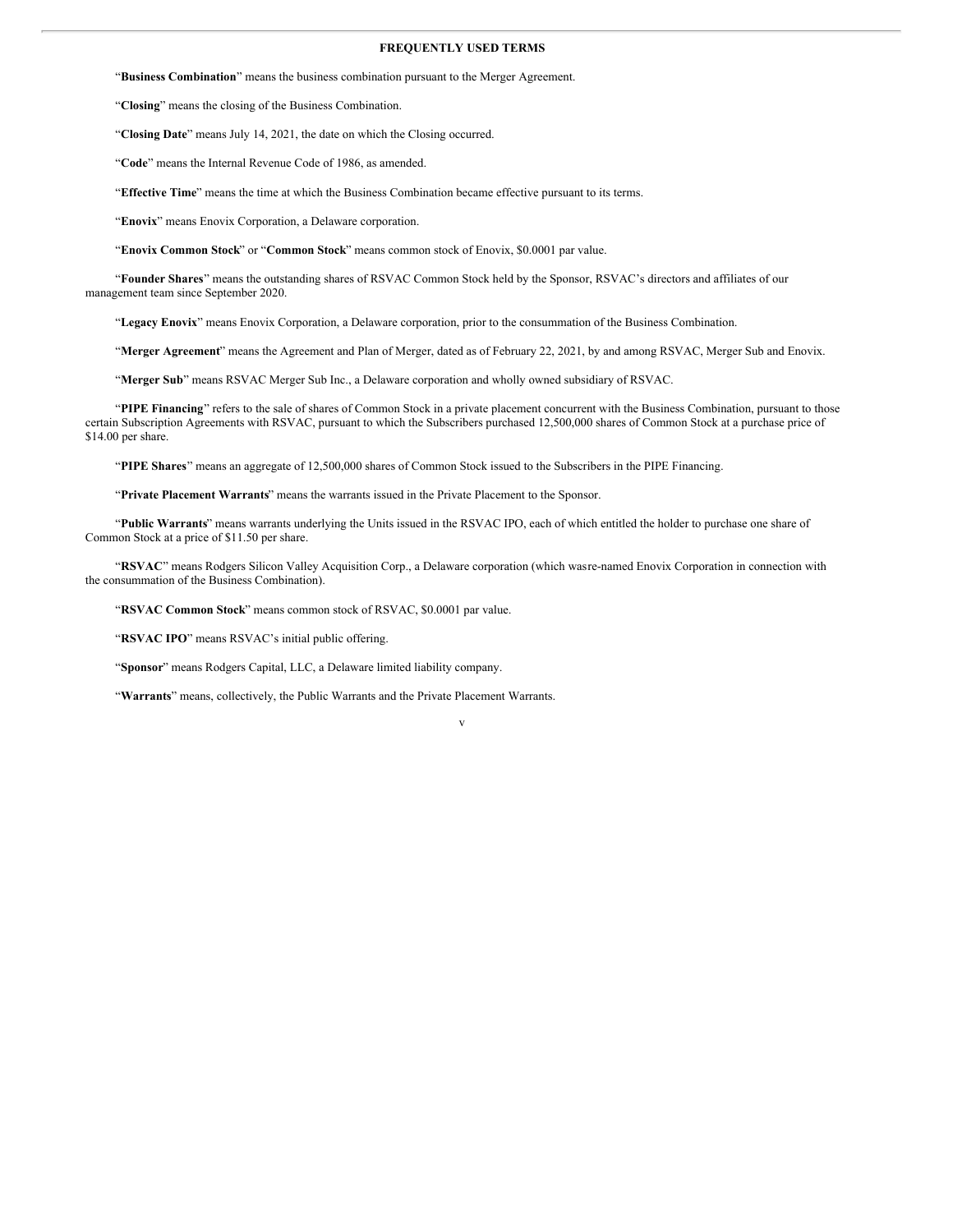#### <span id="page-6-0"></span>**PROSPECTUS SUMMARY**

This summary highlights information contained elsewhere in this prospectus and does not contain all of the information that you should consider in making your investment decision. Before investing in our securities, you should carefully read this entire prospectus, including our consolidated financial statements and the related notes thereto and the information set forth in the sections titled "Risk Factors" and *"Management's Discussion and Analysis of Financial Condition and Results of Operations."*

#### **Overview**

Enovix has designed, developed and sampled advancedLithium-ion, or Li-ion, batteries, with energy densities that are five years ahead of current industry standard batteries of similar size. "Energy density" is measured as the product of the power a battery puts out in watts times the number of hours the battery can put out that power, divided by the volume (size) of the battery measured in liters. The units of energy density are thus watt-hours per liter or Wh/l. As of January 2, 2022, we estimate that our current battery products deliver 24%-133% greater energy density than the batteries in several categories of available consumer electronics products.

This energy density breakthrough alters a 30-year Li-ion battery industry trajectory of modest (4.2%) annual Li-ion battery energy density improvements through 2021. Assuming this industry improvement rate of 4.2% per year continues, and our estimated greater energy density, it would require five years for the industry to reach energy densities equivalent to our current batteries at similar size. We expect that market-leading mobile computing customers will use our technology variously to enhance the feature set of their products, reduce their size and weight, or alternatively to extend the battery life of their products. In addition, we believe that batteries with increased energy density will enable the next mass market computing platform (Augmented Reality, or A/R) and aid in the adoption of Electric Vehicles ("**EVs**").

We started development of our technology in early 2007 at a small facility in Fremont, California. Between 2007 and 2011, we developed the core processes and architecture of our battery technology. In 2012, we moved to a larger facility in Fremont, California and began work on the manufacturing approach and plans for our products. This was done in conjunction with partnership and investment from several strategic partners in the solar and semiconductor industries. Between 2012 and 2017, we procured and installed pilot production equipment, representative of the equipment set that would be used in manufacturing. In 2018, we altered our manufacturing approach to a mechanical stacking platform that improved the manufacturability of our products. Since 2018, we have sampled batteries to multiple customers that have validated the performance of our products. In 2020, we started procuring equipment for our first high volume production line ("**Fab-1**"). The first of this equipment began arriving in early 2021. Fab-1 is now operational, with first production revenue forecasted in the second quarter of 2022. In May 2022, we began ordering our second generation ("**Gen2**") production line.

We are a development stage company that has no product revenue to date and has incurred net income (loss) of approximately \$42.7 million and \$(16.2) million for the quarters ended April 3, 2022 and March 31, 2021, respectively, and \$(125.9) million and \$(39.7) million for the fiscal years 2021 and 2020, respectively. As of April 3, 2022 and January 2, 2022, we had an accumulated deficit of approximately \$290.4 million and \$333.2 million, respectively.

#### **Background**

We were previously known as Rodgers Silicon Valley Acquisition Corp. On July 14, 2021, RSVAC consummated the Business Combination with Legacy Enovix pursuant to the Merger Agreement. In connection with the Closing, RSVAC changed its name to Enovix Corporation. Legacy Enovix was deemed to be the accounting acquirer in the Business Combination. While RSVAC was the legal acquirer in the Business Combination, because Legacy Enovix was deemed the accounting acquirer, the historical consolidated financial statements of Legacy Enovix became the historical consolidated financial statements of the combined company, upon the consummation of the Business Combination.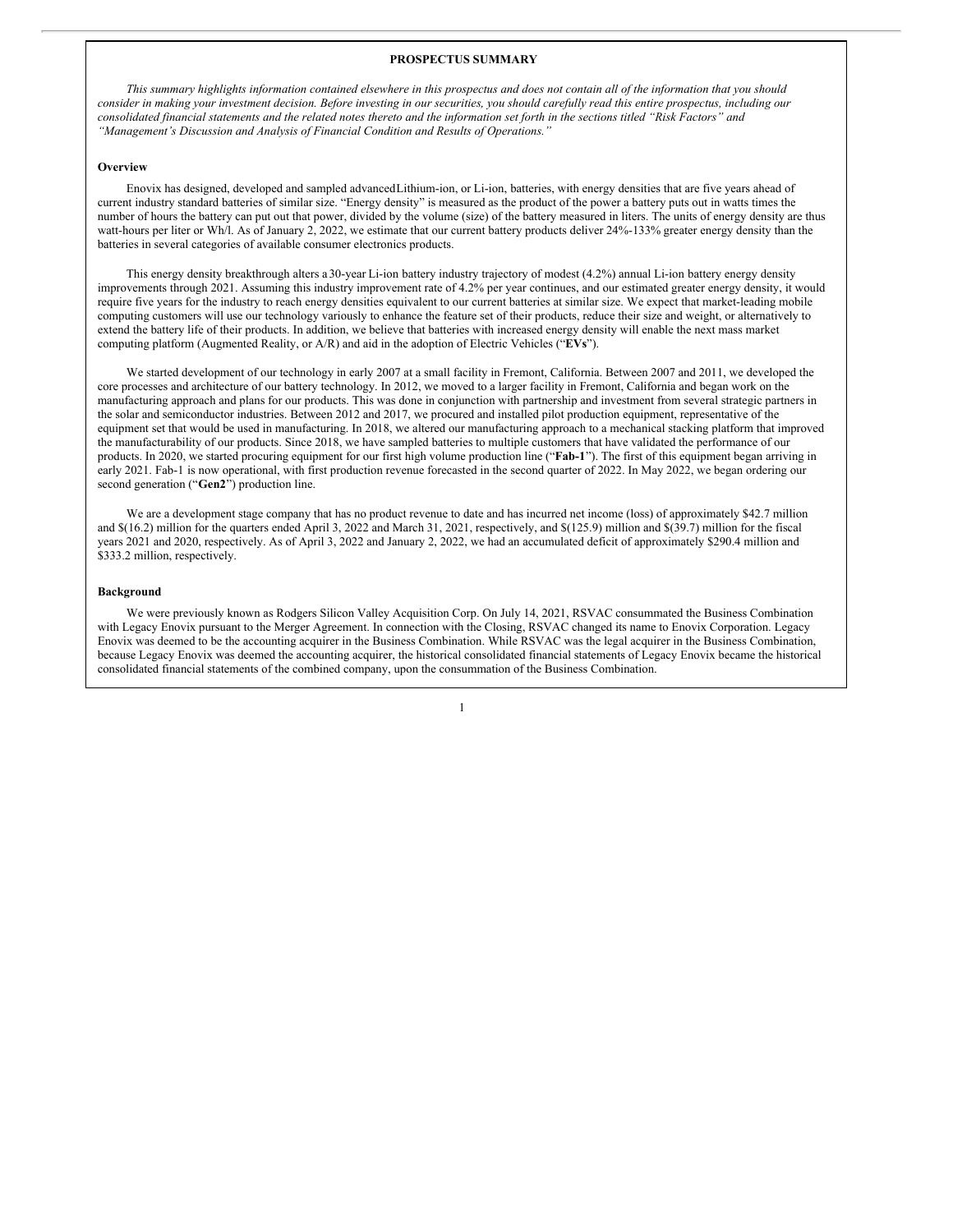Immediately prior to the Effective Time, each share of Legacy Enovix common stock that was then issued and outstanding was cancelled and converted into a right to receive the common stock of RSVAC after the Business Combination at the conversion ratio set forth in the Merger Agreement, and all warrants and stock options held by securityholders of Legacy Enovix were cancelled or converted into rights to receive the Common Stock, as set forth in the Merger Agreement. In addition, at the Effective Time, each share of RSVAC Common Stock issued and outstanding as of such time was automatically converted into one share of Common Stock, and each issued and outstanding share of common stock of Merger Sub was converted into and become one validly issued, fully paid and non-assessable share of common stock of the surviving corporation.

On the Closing Date, a number of purchasers (each, a "**Subscriber**") purchased from the Company the PIPE Shares, for a purchase price of \$14.00 per share and an aggregate purchase price of \$175.0 million, pursuant to separate Subscription Agreements entered into effective as of February 21, 2021. Pursuant to the Subscription Agreements, we gave certain registration rights to the Subscribers with respect to the PIPE Shares. The sale of the PIPE Shares was consummated concurrently with the Closing.

Our Common Stock is currently listed on The Nasdaq Global Select Market under the symbol "ENVX."

The rights of holders of the Common Stock and Private Placement Warrants are governed by our amended and restated certificate of incorporation, our amended and restated bylaws and the General Corporation Law of the State of Delaware (the "**DGCL**"), and, in the case of the Private Placement Warrants, the Warrant Agreement, dated July 13, 2021, between Enovix and the Computershare Trust Company, N.A., as the warrant agent. See the sections titled "*Description of Our Securities*" and "*Certain Relationships and Related Party Transactions*."

On January 7, 2022, we redeemed all of the outstanding Public Warrants that had not been exercised as of such date, which resulted in the redemption of 195,640 Public Warrants at a redemption price of \$0.01 per warrant following the exercise of 11,304,351 Public Warrants for net proceeds to us of \$130.0 million.

#### **Implications of Being an Emerging Growth Company and a Smaller Reporting Company**

We are an emerging growth company, as defined in the Jumpstart Our Business Startups Act of 2012, as amended (the "**JOBS Act**"), and therefore we intend to take advantage of certain exemptions from various public company reporting requirements, including not being required to have our internal control over financial reporting audited by our independent registered public accounting firm pursuant to Section 404(b) of the Sarbanes-Oxley Act of 2002, reduced disclosure obligations regarding executive compensation in this prospectus, our periodic reports and our proxy statements and exemptions from the requirements of holding a nonbinding advisory vote on executive compensation and any golden parachute payments not previously approved. We will remain an emerging growth company until the earliest of (i) the last day of the fiscal year in which the market value of our Common Stock that is held by non-affiliates equals or exceeds \$700 million as of the end of that year's second fiscal quarter, (ii) the last day of the fiscal year in which we have total annual gross revenue of \$1.07 billion or more during such fiscal year (as indexed for inflation), (iii) the date on which we have issued more than \$1 billion in non-convertible debt in the prior three-year period or (iv) December 31, 2026.

Section 107 of the JOBS Act also provides that an emerging growth company can take advantage of the exemption from complying with new or revised accounting standards provided in Section 7(a)(2)(B) of the Securities Act of 1933, as amended (the "**Securities Act**"), as long as we are an emerging growth company. An emerging growth company can therefore delay the adoption of certain accounting standards until those standards would otherwise apply to private companies. We have elected not to opt out of such extended transition period and, therefore, we may not be subject to the same new or revised accounting standards as other public companies that are not emerging growth companies. This may make comparison of our financial statements with another public company which is neither an emerging growth company nor an emerging growth company which has opted out of using the extended transition period difficult or impossible because of the potential differences in accountant standards used.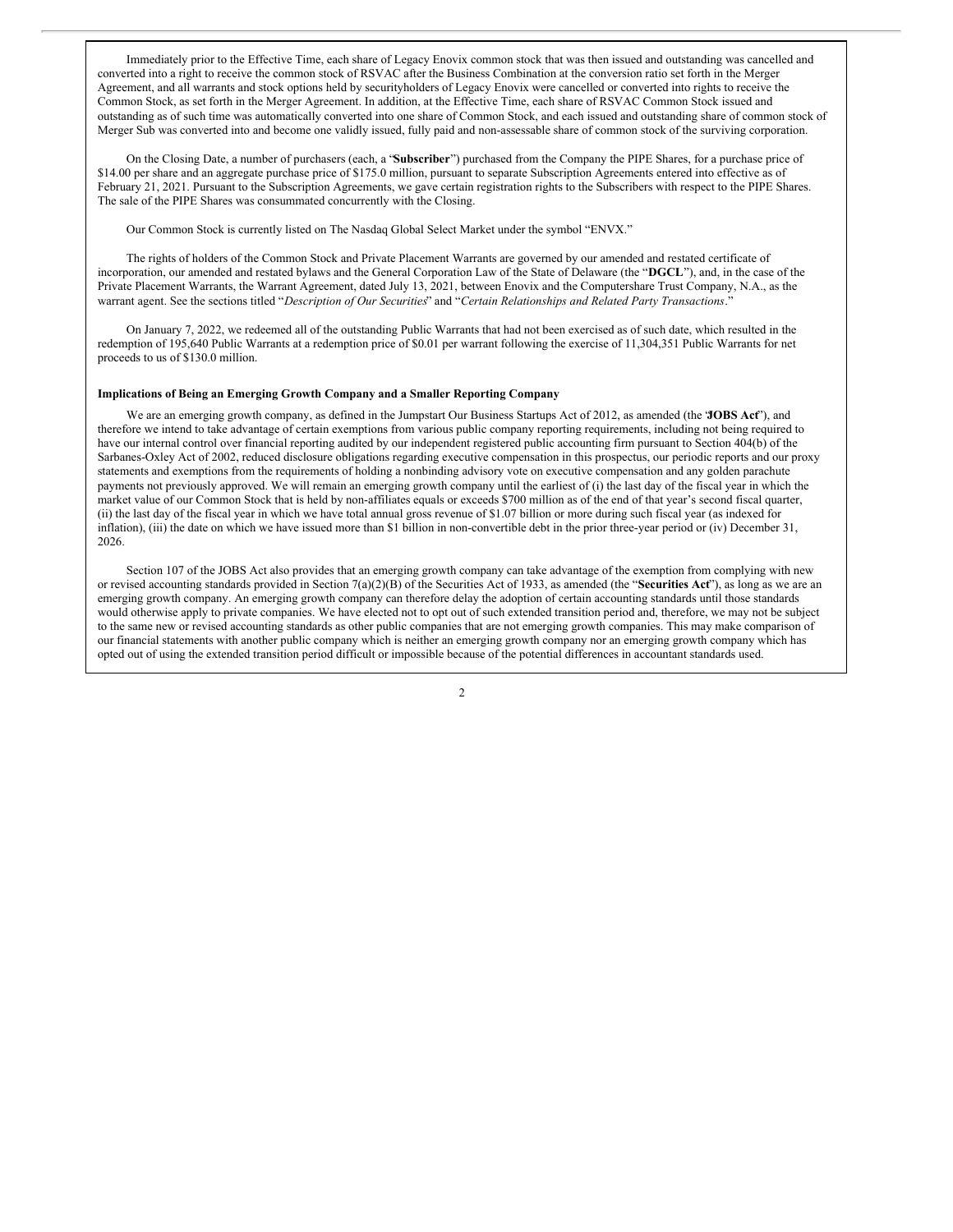Additionally, we qualify as a "smaller reporting company" as defined in Item 10(f)(1) of RegulationS-K. Smaller reporting companies may take advantage of certain reduced disclosure obligations, including, among other things, providing only two years of audited financial statements. We will remain a smaller reporting company until the last day of the fiscal year in which (i) the market value of our Common Stock held by non-affiliates exceeds \$250 million as of the end of that year's second fiscal quarter, or (ii) our annual revenues exceeded \$100 million during such completed fiscal year and the market value of our Common Stock held by non-affiliates equals or exceeds \$700 million as of the end of that year's second fiscal quarter. To the extent we take advantage of such reduced disclosure obligations, it may also make comparison of our financial statements with other public companies difficult or impossible.

#### **Summary of Risk Factors**

Below is a summary of material factors that make an investment in our securities speculative or risky. Importantly, this summary does not address all of the risks and uncertainties that we face. Additional discussion of the risks and uncertainties summarized in this risk factor summary, as well as other risks and uncertainties that we face, can be found under the section titled "*Risk Factors*" in this prospectus and our other filings with the SEC. The below summary is qualified in its entirety by that more complete discussion of such risks and uncertainties. You should consider carefully the risks and uncertainties described under the section titled "*Risk Factors*" as part of your evaluation of an investment in our securities:

- We will need to improve our energy density, which requires us to implement higher energy density materials for both cathodes and anodes, which we may not be able to do.
- We rely on a new and complex manufacturing process for our operations: achieving production involves a significant degree of risk and uncertainty in terms of operational performance and costs.
- We currently do not have manufacturing facilities to produce ourlithium-ion battery cell in sufficient quantities to meet expected demand, and if we cannot successfully locate and bring an additional facility online, our business will be negatively impacted and could fail.
- We may not be able to source or establish supply relationships for necessary components or may be required to pay costs for components that are more expensive than anticipated, which could delay the introduction of our product and negatively impact our business.
- We may be unable to adequately control the costs associated with our operations and the components necessary to build ourlithium-ion battery cells.
- If our batteries fail to perform as expected, our ability to develop, market and sell our batteries could be harmed.
- Operational problems with our manufacturing equipment subject us to safety risks which, if not adequately addressed, could have a material adverse effect on our business, results of operations, cash flows, financial condition or prospects.
- The battery market continues to evolve and is highly competitive, and we may not be successful in competing in this industry or establishing and maintaining confidence in our long-term business prospects among current and future partners and customers.
- If we are unable to attract and retain key employees and qualified personnel, our ability to compete could be harmed.
- We are an early-stage company with a history of financial losses and expect to incur significant expenses and continuing losses for the foreseeable future.
- We may become subject to product liability claims, which could harm our financial condition and liquidity if we are not able to successfully defend or insure against such claims.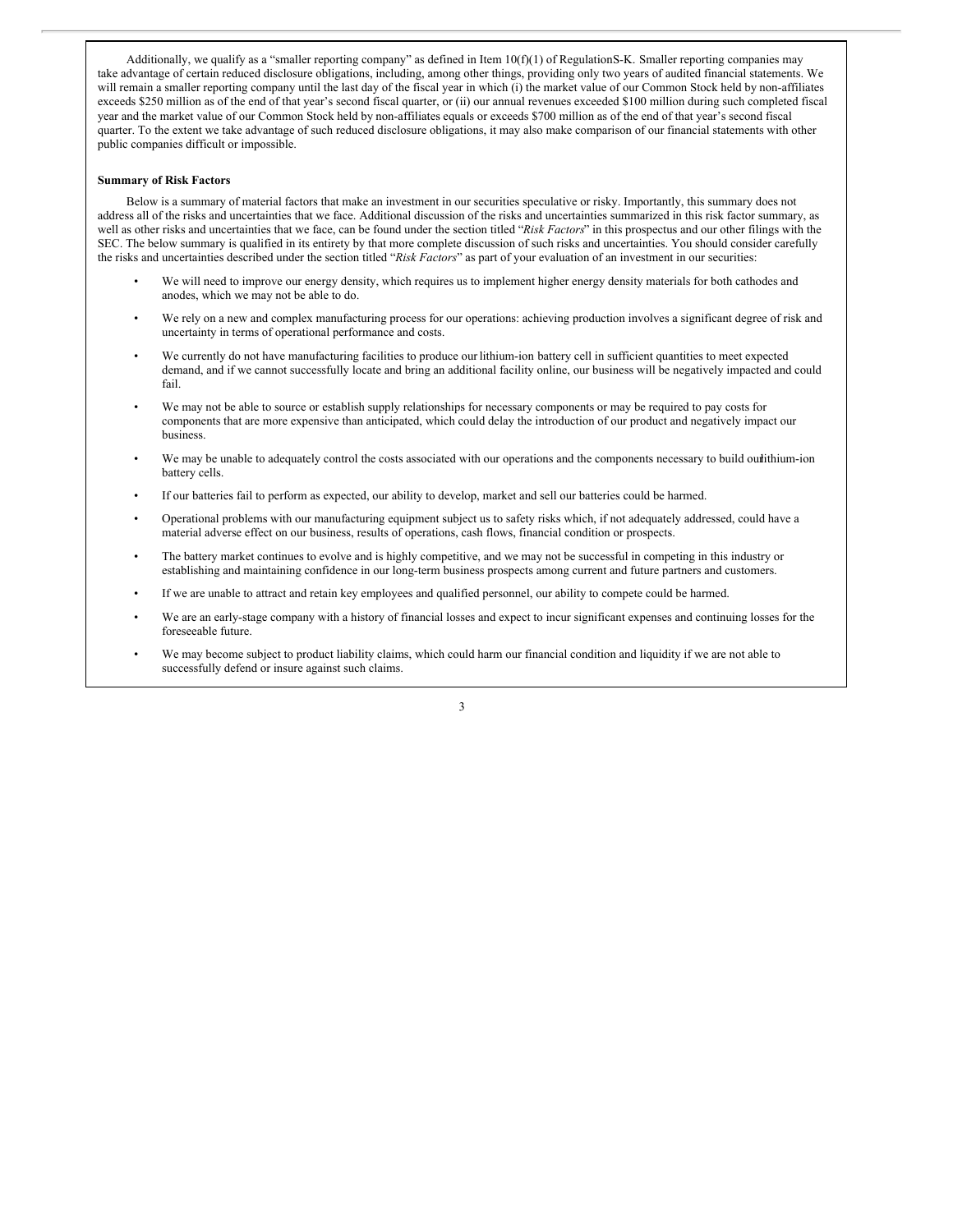- We have been, and may in the future be, adversely affected by the globalCOVID-19 pandemic.
- We may not have adequate funds to acquire our next manufacturing facility and build it out, and may need to raise additional capital, which we may not be able to do.
- We rely heavily on our intellectual property portfolio. If we are unable to protect our intellectual property rights, our business and competitive position would be harmed.
- We could face state-sponsored competition from overseas and may not be able to compete in the market on the basis of price.
- In the past, we have identified material weaknesses in our internal control over financial reporting. If we are unable to maintain an effective system of internal controls in the future, we may not be able to accurately or timely report our financial condition or results of operations, which may adversely affect our business and stock price.

#### **Corporate Information**

Our principal executive offices are located at 3501 W. Warren Avenue, Fremont, CA 94538 and our telephone number is (510)695-2350. Our corporate website address is enovix.com. Information contained on or accessible through our website is not a part of this prospectus, and the inclusion of our website address in this prospectus is an inactive textual reference only.

Enovix and its subsidiaries own or have rights to trademarks, trade names and service marks that they use in connection with the operation of their business. In addition, their names, logos and website names and addresses are their trademarks or service marks. Other trademarks, trade names and service marks appearing in this prospectus are the property of their respective owners. Solely for convenience, in some cases, the trademarks, trade names and service marks referred to in this prospectus are listed without the applicable ®, ™ and SM symbols, but they will assert, to the fullest extent under applicable law, their rights to these trademarks, trade names and service marks.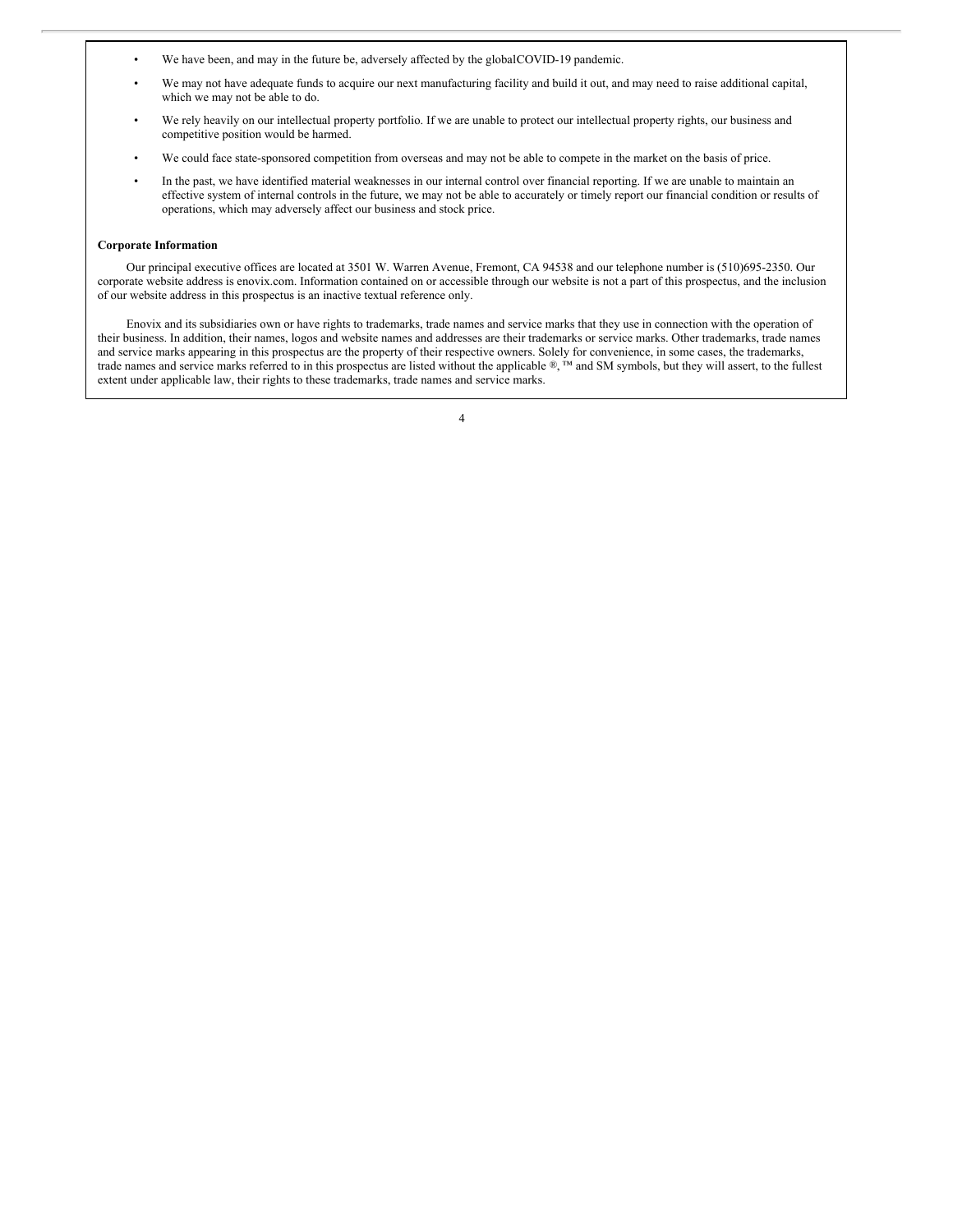| The Offering                                                                                                      |                                                                                                                                                                                                                                                                                                                                                                 |  |  |  |  |
|-------------------------------------------------------------------------------------------------------------------|-----------------------------------------------------------------------------------------------------------------------------------------------------------------------------------------------------------------------------------------------------------------------------------------------------------------------------------------------------------------|--|--|--|--|
| <b>Issuance of Common Stock</b>                                                                                   |                                                                                                                                                                                                                                                                                                                                                                 |  |  |  |  |
| Shares of Common Stock offered by us                                                                              | 6,000,000 shares of Common Stock issuable upon the exercise of 6,000,000 Private<br>Placement Warrants.                                                                                                                                                                                                                                                         |  |  |  |  |
| Shares of Common Stock outstanding prior to exercise 145,245,628 shares (as of July 14, 2021).<br>of all Warrants |                                                                                                                                                                                                                                                                                                                                                                 |  |  |  |  |
| of all Warrants                                                                                                   | Shares of Common Stock outstanding assuming exercise 162,745,628 shares (based on total shares outstanding as of July 14, 2021).                                                                                                                                                                                                                                |  |  |  |  |
| Exercise price of Warrants                                                                                        | \$11.50 per share, subject to adjustment as described herein.                                                                                                                                                                                                                                                                                                   |  |  |  |  |
| Use of proceeds                                                                                                   | We will receive up to an aggregate of approximately \$69.0 million from the exercise of the<br>Private Placement Warrants, assuming the exercise in full of all of the Private Placement<br>Warrants for cash. We expect to use the net proceeds from the exercise of the Warrants for<br>general corporate purposes. See the section titled "Use of Proceeds." |  |  |  |  |
| <b>Resale of Common Stock and Private Placement Warrants</b>                                                      |                                                                                                                                                                                                                                                                                                                                                                 |  |  |  |  |
| Shares of Common Stock offered by the Selling<br>Securityholders                                                  | We are registering the resale by the Selling Security holders named in this prospectus, or their<br>permitted transferees, and aggregate of 66,655,781 shares of Common Stock, consisting of:                                                                                                                                                                   |  |  |  |  |
|                                                                                                                   | up to 12,500,000 PIPE Shares;                                                                                                                                                                                                                                                                                                                                   |  |  |  |  |
|                                                                                                                   | up to 5,750,000 Founder Shares;                                                                                                                                                                                                                                                                                                                                 |  |  |  |  |
|                                                                                                                   | up to 6,000,000 shares of Common Stock issuable upon the exercise of the Private<br><b>Placement Warrants:</b>                                                                                                                                                                                                                                                  |  |  |  |  |
|                                                                                                                   | up to 736,769 shares of Common Stock issuable upon the exercise of stock options;<br>and                                                                                                                                                                                                                                                                        |  |  |  |  |
|                                                                                                                   | $\bullet$<br>up to 41,669,012 shares of Common Stock pursuant to the Registration Rights<br>Agreement.                                                                                                                                                                                                                                                          |  |  |  |  |
| Private Placement Warrants offered by the Selling<br>Securityholders                                              | Up to 6,000,000 of Private Placement Warrants.                                                                                                                                                                                                                                                                                                                  |  |  |  |  |
| Redemption                                                                                                        | The Private Placement Warrants are redeemable in certain circumstances. See the section<br>titled "Description of Our Securities-Warrants."                                                                                                                                                                                                                     |  |  |  |  |
| Terms of the offering                                                                                             | The Selling Security holders will determine when and how they will dispose of the securities<br>registered for resale under this prospectus.                                                                                                                                                                                                                    |  |  |  |  |
| Use of proceeds                                                                                                   | We will not receive any proceeds from the sale of shares of Common Stock or Private<br>Placement Warrants by the Selling Securityholders.                                                                                                                                                                                                                       |  |  |  |  |
| Risk factors                                                                                                      | Before investing in our securities, you should carefully read and consider the information set<br>forth in the section titled "Risk Factors" beginning on page 7.                                                                                                                                                                                               |  |  |  |  |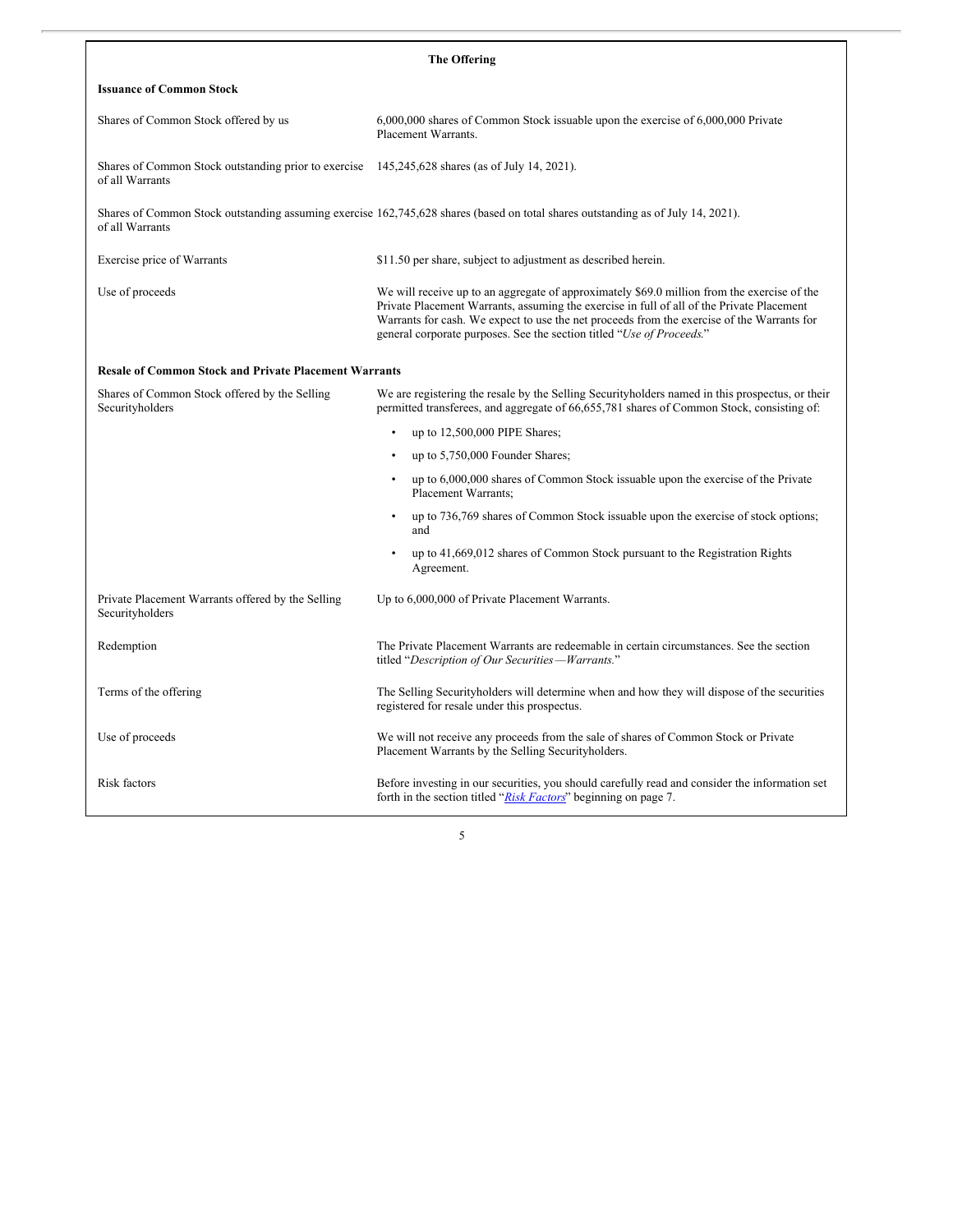For additional information concerning the offering, see the section titled "*Plan of [Distribution](#page-114-0)*" beginning on page 109.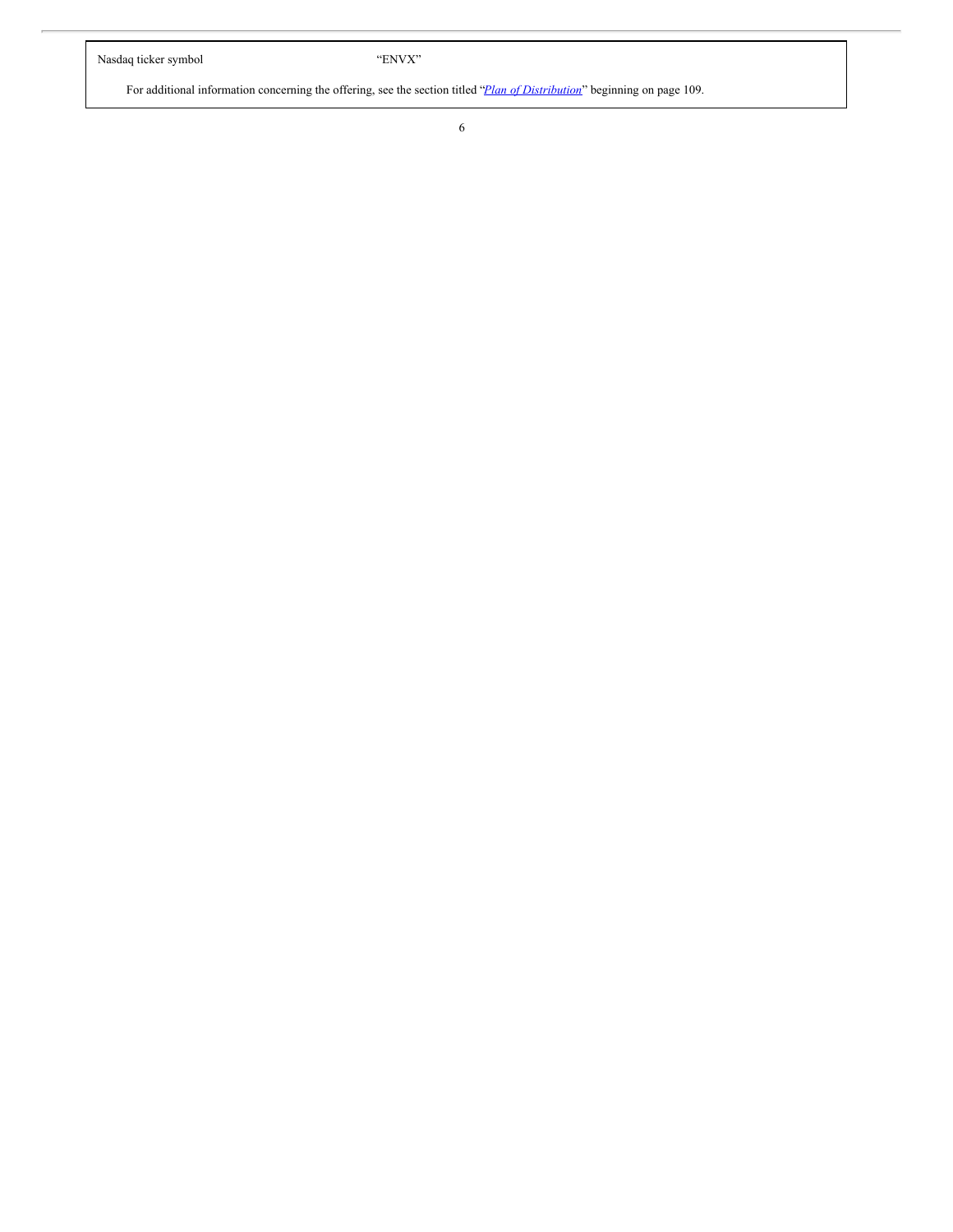#### <span id="page-12-0"></span>**RISK FACTORS**

Investing in our securities involves a high degree of risk. Before you make a decision to buy our securities, you should carefully consider the risks and uncertainties described below together with all of the other information contained in this prospectus, including our financial statements and related notes and in the section titled "Management's Discussion and Analysis of Financial Condition and Results of Operations." If any of the events or developments described below were to occur, our business, prospects, operating results and financial condition could suffer materially, the trading price of our securities could decline and you could lose all or part of your investment. The risks and uncertainties described below are not the only ones we face. Additional risks and uncertainties not presently known to us or that we currently believe to be immaterial may also adversely affect our business.

#### **Risks Related to Our Manufacturing andScale-Up**

#### We will need to improve our energy density, which requires us to implement higher energy density materials for both cathodes and anodes, which we *may not be able to do.*

Our roadmap to improve our energy density requires us to implement higher energy density materials for both cathodes and anodes. To successfully use these materials, we will have to optimize our cell designs including, but not limited to formulations, thicknesses, geometries, materials, chemistries and manufacturing techniques. It could take us longer to incorporate these new materials, or we might not be able to achieve every cell performance specification required by customers. Further, we will need to make improvements in packaging technology to achieve our energy density roadmap. These improvements could take longer or be more difficult than forecasted. This could reduce the performance or delay the availability of products to customers. In addition, we have not yet achieved every specification for all of the products we plan to produce in our first year of production. The failure to achieve all of these specifications or adequately address each of these other challenges could impact the performance of our cells or delay the availability of these products to our customers.

#### We rely on a new and complex manufacturing process for our operations: achieving production involves a significant degree of risk and uncertainty in *terms of operational performance and costs.*

Although we have developed ourLi-ion battery technology, we rely heavily on a new and complex manufacturing process for the production of our lithium-ion battery cells, all of which has not yet been qualified to operate at large-scale manufacturing volumes. The large majority of the process steps that make up our manufacturing process in our Gen1 manufacturing line operate at high yields, but a small number are yielding below 95%. We have also begun placing equipment orders for our Gen2 manufacturing line. It may take longer than expected to install, qualify and release the Gen2 line at a second production facility ("**Fab-2**") and make modifications to the Gen1 equipment to achieve our goals for throughput and yield. The work required to develop this process and integrate equipment into the production of our lithium-ion battery cells, including achieving our goals for throughput and yield, is time intensive and requires us to work closely with developers and equipment providers to ensure that it works properly for our unique battery technology. This integration work will involve a significant degree of uncertainty and risk, and we may not be able to achieve our goals for throughput and yield. Further, the integration work may result in the delay in the scaling up of production or result in additional cost to our battery cells.

Both our Fremont pilot manufacturing line and our large-scale Gen1 and Gen2 manufacturing lines require large-scale machinery. Such machinery is likely to suffer unexpected malfunctions from time to time and will require repairs and spare parts to resume operations, which may not be available when needed.

Unexpected malfunctions of our production equipment may significantly affect the intended operational efficiency. The people needed to remedy these malfunctions may not be readily available. In addition, because this equipment has not been used to build lithium-ion battery cells, the operational performance and costs associated with this equipment can be difficult to predict and may be influenced by factors outside of our control, such as, but not limited to, failures by suppliers to deliver necessary components of our products in a timely manner and at prices and volumes acceptable to us, environmental hazards and remediation, difficulty or delays in obtaining governmental permits, damages or defects in systems, industrial accidents,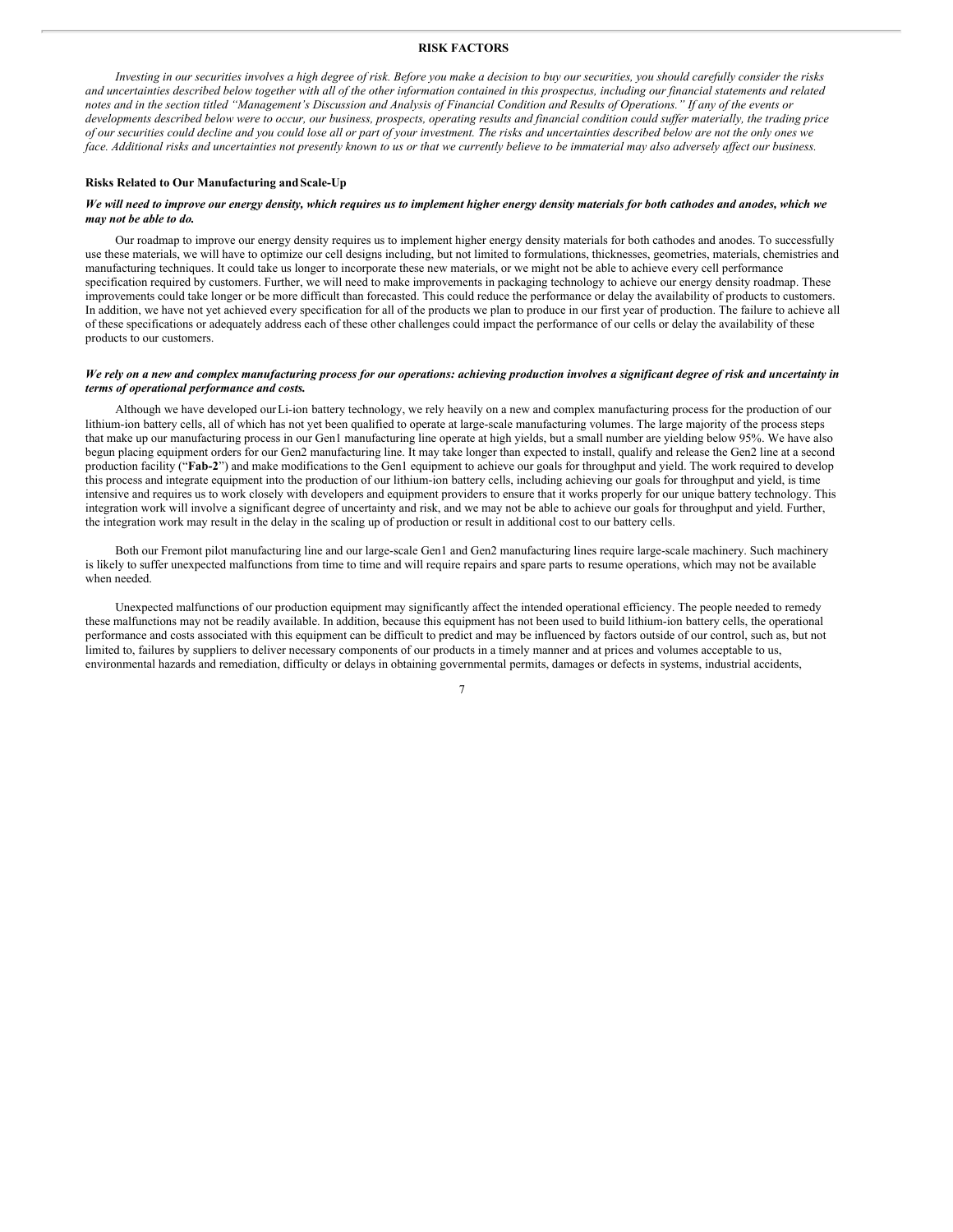fires, seismic activity and other natural disasters. Further, we have in the past experienced power outages at our facilities, and if these outages are more frequent or longer in duration than expected it could impact our ability to manufacture batteries in a timely manner.

Even if we are able to successfully complete development of and modify, as necessary, this new and complex manufacturing process, we may not be able to produce our lithium-ion batteries in commercial volumes in a cost-effective manner.

#### We currently do not have manufacturing facilities to produce ourlithium-ion battery cell in sufficient auantities to meet expected demand. and if we cannot successfully locate and bring an additional facility online, our business will be negatively impacted and could fail.

Currently, we are completing our manufacturing facility in Fremont, California. Even if we are able to overcome the challenges in designing and refining our manufacturing process, this manufacturing facility will only have two manufacturing lines which will be sufficient to produce batteries in commercial scale, but not in high enough volumes to meet our expected customer demand. We are in the process of locating additional facilities which, if we are able to overcome the challenges in designing and refining our manufacturing process, will have multiple lines to produce commercial volumes of our lithium-ion batteries to meet our expected customer demands. However, we have not yet located a suitable facility and, even if we are able to do so, there is no guarantee that our manufacturing process will scale to produce lithium-ion batteries in quantities sufficient to meet demand. Further, even if we are able to locate such a facility, there is no guarantee that we will be able to lease or acquire such a facility on commercially reasonable terms or at all.

Even if we overcome the manufacturing challenges and achieve volume production of ourlithium-ion battery, if the cost, performance characteristics or other specifications of the battery fall short of our or our customers' targets, our sales, product pricing and margins would likely be adversely affected.

#### We may not be able to source or establish supply relationships for necessary components or may be required to pay costs for components that are more expensive than anticipated, which could delay the introduction of our product and negatively impact our business.

We rely on third-party suppliers for components necessary to develop and manufacture ourlithium-ion batteries, including key supplies, such as our anode, cathode and separator materials. We are collaborating with key suppliers but have not yet entered into agreements for the supply of production quantities of these materials. To the extent that we are unable to enter into commercial agreements with these suppliers on beneficial terms, or these suppliers experience difficulties ramping up their supply of materials to meet our requirements, the introduction of our battery will be delayed. To the extent our suppliers experience any delays in providing or developing the necessary materials, we could experience delays in delivering on our timelines.

Our business depends on the continued supply of certain materials for our products and we expect to incur significant costs related to procuring materials required to manufacture and assemble our batteries. The cost of our batteries depends in part upon the prices and availability of raw materials such as lithium, silicon, nickel, cobalt, copper and/or other metals. The prices for these materials fluctuate and their available supply may be unstable depending on market conditions and global demand for these materials, including as a result of increased global production of EVs and energy storage products, recent inflationary pressures, supply chain disruption caused by the COVID-19 pandemic and war or other armed conflicts, including Russia's invasion of Ukraine. Moreover, we may not be able to negotiate purchase agreements and delivery lead-times for such materials on advantageous terms. Any reduced availability of these materials or substantial increases in the prices for such materials may increase the cost of our components and consequently, the cost of our products. There can be no assurance that we will be able to recoup increasing costs of our components, including as a result of recent inflationary pressures, by increasing prices, which in turn would increase our operating costs and negatively impact our prospects.

Any disruption in the supply of components or materials could temporarily disrupt production of our batteries until an alternative supplier is able to supply the required material. Changes in business conditions, unforeseen circumstances,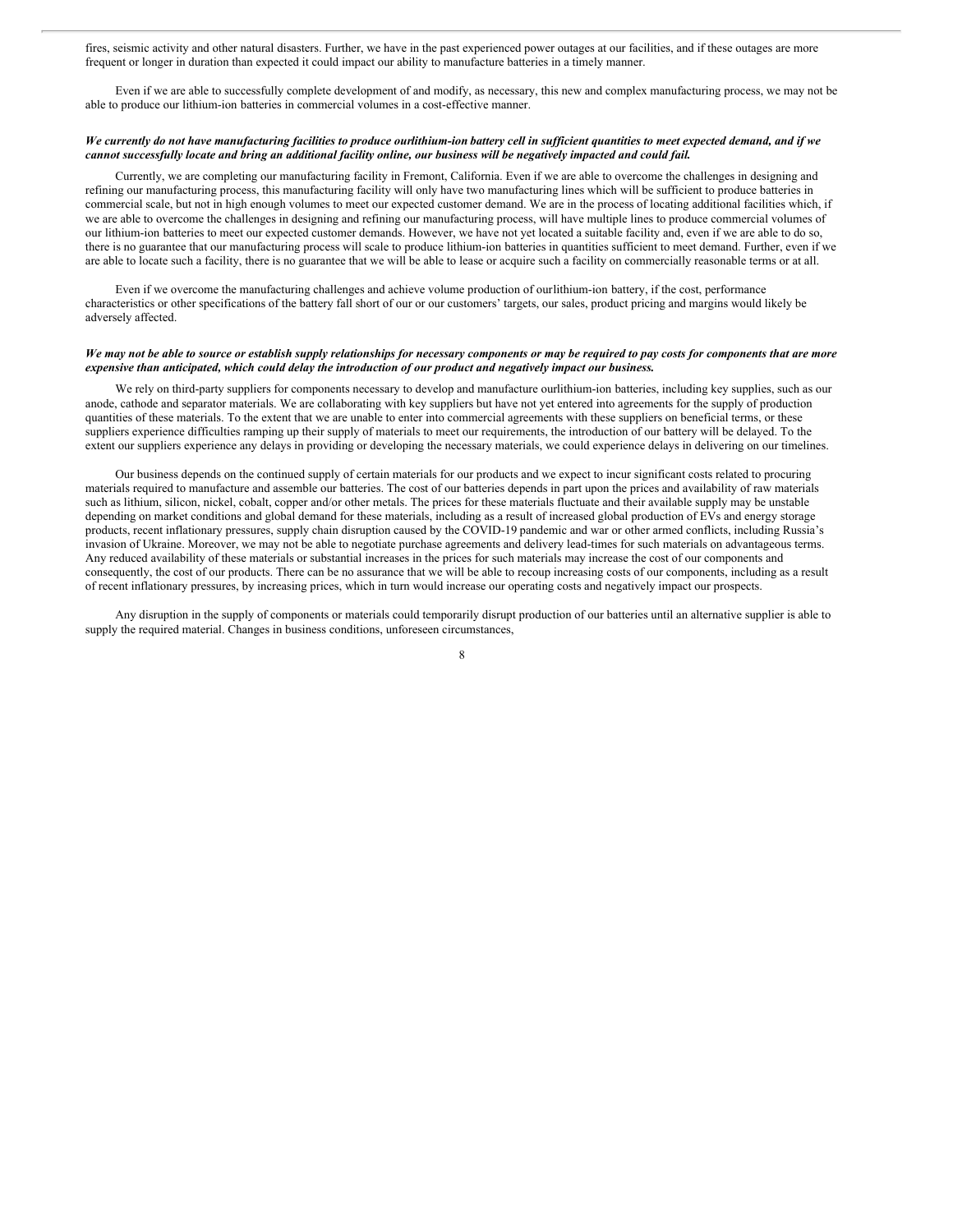governmental changes, labor shortages, the effects of the COVID-19 pandemic and other factors beyond our control or which we do not presently anticipate, could also affect our suppliers' ability to deliver components to us on a timely basis.

Currency fluctuations, trade barriers, trade sanctions, export restrictions, tariffs, embargoes or shortages and other general economic or political conditions may limit our ability to obtain key components for our lithium-ion batteries or significantly increase freight charges, raw material costs and other expenses associated with our business, which could further materially and adversely affect our results of operations, financial condition and prospects. For example, our factory is located in Fremont, California and our products require materials and equipment manufactured outside the country, including the People's Republic of China (the "**PRC**"). If tariffs are placed on these materials and equipment, it could materially impact our ability to obtain materials on commercially reasonable terms.

Any of the foregoing could materially and adversely affect our results of operations, financial condition and prospects.

#### We may be unable to adequately control the costs associated with our operations and the components necessary to build oudithium-ion battery cells.

We will require significant capital to develop and grow our business and expect to incur significant expenses, including those relating to raw material procurement, leases, sales and distribution as we build our brand and market our batteries, and general and administrative costs as we scale our operations. Our ability to become profitable in the future will not only depend on our ability to successfully market our lithium-ion batteries and services, but also to control our costs. A large fraction of the cost of our battery, like most commercial batteries, is driven by the cost of component materials like anode and cathode powder, separator, pouch material, current collectors, etc. It also includes machined parts that are part of the package. We have assumed based on extensive discussions with vendors, customers, industry analysts and independent research, target costs at startup of production and an assumed cost reduction over time. These estimates may prove inaccurate and adversely affect the cost of our batteries.

If we are unable to cost-efficiently manufacture, market, sell and distribute ourlithium-ion batteries and services, our margins, profitability and prospects would be materially and adversely affected. We have not yet produced any lithium-ion battery cells at volume and our forecasted cost advantage for the production of these cells at scale, compared to conventional lithium-ion cells, will require us to achieve certain goals in connection with rates of throughput, use of electricity and consumables, yield and rate of automation demonstrated for mature battery, battery material and manufacturing processes, that we have not yet achieved and may not achieve in the future. We are planning on improving the productivity and reducing the cost of our production lines relative to the first line we build. In addition, we are planning continuous productivity improvements going forward. If we are unable to achieve these targeted rates or productivity improvements, our business will be adversely impacted.

#### **Risks Related to Our Customer**

#### Our relationships with our current customers are subject to various risks which could adversely affect our business and future prospects.

Our customers' products are typically on a yearly or longer refresh cycles. If we miss qualification timing by even a small amount, the impact to our production schedule, revenue and profits could be large. While we intend to pass all qualification criteria, some field reliability risks remain such as cycle life, long-term high-temp storage capacity and swelling, etc. While we have product wins for which we are designing custom products for specific customers, we do not have purchase orders for each of these products. Should we not be able to convert these design wins into orders, our financial performance would be impacted. Batteries are known in the market to have historically faced risk associated with safety (e.g., Samsung Galaxy Note), and therefore customers can be reluctant to take risks on new battery technologies. Since no new battery technology has entered the market for thirty years, it may be difficult for us to overcome customer risk objections. If unanticipated problems arise, it may raise warranty costs and adversely affect revenue and profit.

In addition, one of our customers has exclusive rights to purchase our batteries for use in the augmented reality and virtual reality space through 2024, which could limit our ability to sell batteries to other customers in this space, which may limit our ability to grow our business in the augmented reality and virtual reality space through 2024.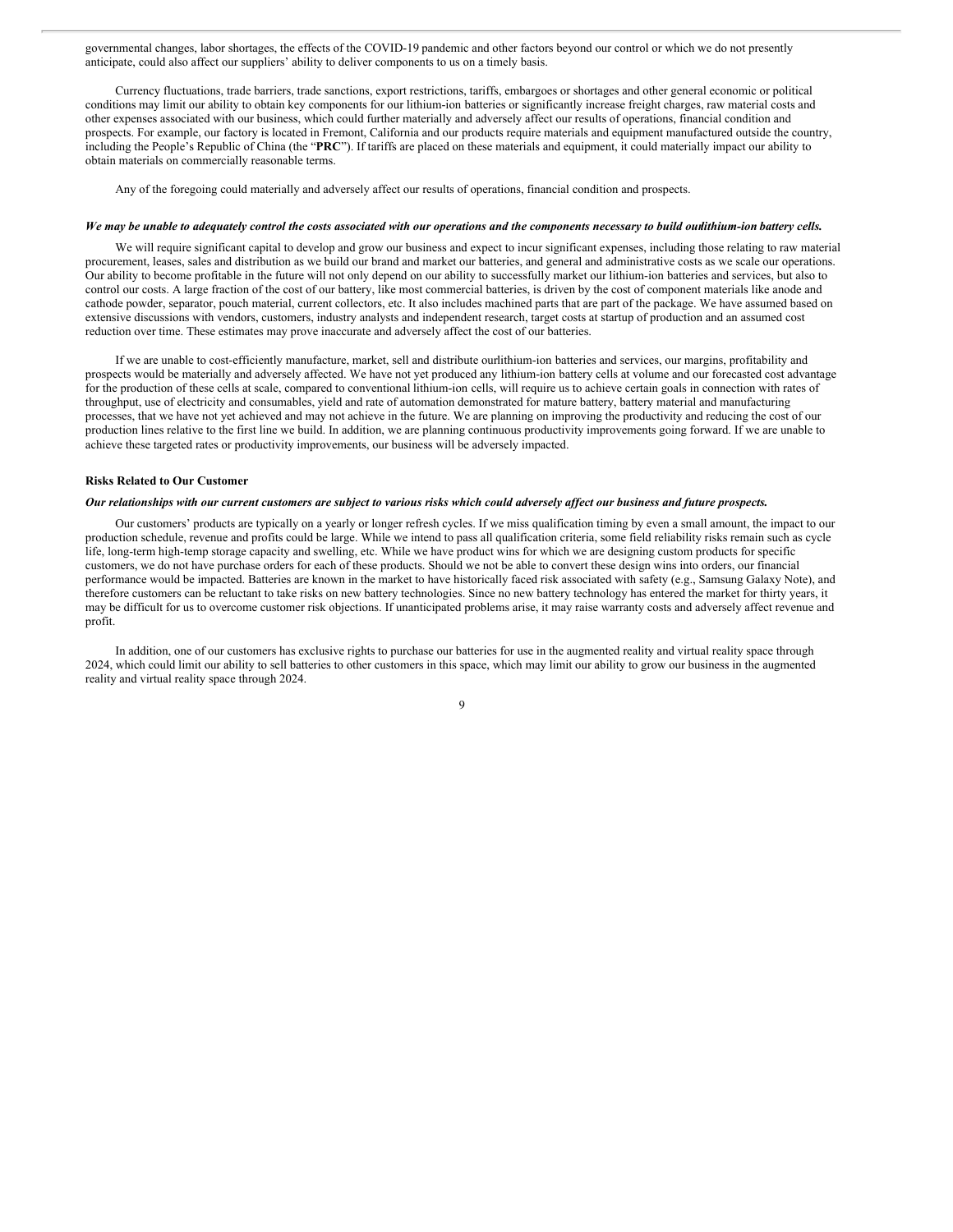#### If our batteries fail to perform as expected, our ability to develop, market and sell our batteries could be harmed.

We have experienced a limited number of returns of batteries that have failed to perform as expected. Once commercial production of our lithium-ion battery cells commences, our batteries may contain defects in design and manufacture that may cause them to not perform as expected or that may require repairs, recalls and design changes. Our batteries are inherently complex and incorporate technology and components that have not been used for other applications and that may contain defects and errors, particularly when first introduced. We have a limited frame of reference from which to evaluate the long-term performance of our lithium-ion batteries. There can be no assurance that we will be able to detect and fix any defects in our lithium-ion batteries prior to the sale to potential consumers. If our batteries fail to perform as expected, we could lose design wins and customers may delay deliveries, terminate further orders or initiate product recalls, each of which could adversely affect our sales and brand and could adversely affect our business, prospects and results of operations.

Our battery architecture is different than others and may behave differently in certain customer use applications that we have not evaluated. This could limit our ability to deliver to certain applications, including, but not limited to action cameras, portable gaming and smartwatches built for children. In addition, we have limited historical data on the performance and reliability of our batteries over time, and therefore it could fail unexpectedly in the field resulting in significant warranty costs or brand damage in the market. In addition, the electrodes and separator structure of our battery is different from traditional lithium-ion batteries and therefore could be susceptible to different and unknown failure modes leading our batteries to fail and cause a safety event in the field. Such an event could result in the failure of our end customers' products as well as the loss of life or property. Such an event could result in severe financial penalties for us, including the loss of revenue, cancelation of supply contracts and the inability to win new business due to reputational damage in the market. In addition, some of our supply agreements require us to fund some or all of the cost of a recall and replacement of end products affected by our batteries.

#### *Our future growth and success depend on our ability to sell ef ectively to large customers.*

Our potential customers are manufacturers of products that tend to be large enterprises. Therefore, our future success will depend on our ability to effectively sell our products to such large customers. Sales to these end-customers involve risks that may not be present (or that are present to a lesser extent) with sales to smaller customers. These risks include, but are not limited to, (i) increased purchasing power and leverage held by large customers in negotiating contractual arrangements with us and (ii) longer sales cycles and the associated risk that substantial time and resources may be spent on a potential end-customer that elects not to purchase our solutions.

Large organizations often undertake a significant evaluation process that results in a lengthy sales cycle. In addition, product purchases by large organizations are frequently subject to budget constraints, multiple approvals and unanticipated administrative, processing and other delays. Finally, large organizations typically have longer implementation cycles, require greater product functionality and scalability, require a broader range of services, demand that vendors take on a larger share of risks, require acceptance provisions that can lead to a delay in revenue recognition and expect greater payment flexibility. All of these factors can add further risk to business conducted with these potential customers.

#### We may not be able to accurately estimate the future supply and demand for our batteries, which could result in a variety of inefficiencies in our business and hinder our ability to generate revenue. If we fail to accurately predict our manufacturing requirements, we could incur additional costs or *experience delays.*

It is difficult to predict our future revenues and appropriately budget for our expenses, and we may have limited insight into trends that may emerge and affect our business. We anticipate being required to provide forecasts of our demand to our current and future suppliers prior to the scheduled delivery of products to potential customers. Currently, there is no historical basis for making judgments on the demand for our batteries or our ability to develop, manufacture and deliver batteries, or our profitability in the future. If we overestimate our requirements, our suppliers may have excess inventory, which indirectly would increase our costs. If we underestimate our requirements, our suppliers may have inadequate inventory, which could interrupt manufacturing of our products and result in delays in shipments and revenues. Many factors will affect the demand for our batteries. For example, most of the end products in which our batteries are expected to be used are manufactured in the PRC. If the political situation between the PRC and the United States were to deteriorate, it could prevent our customers from purchasing its batteries.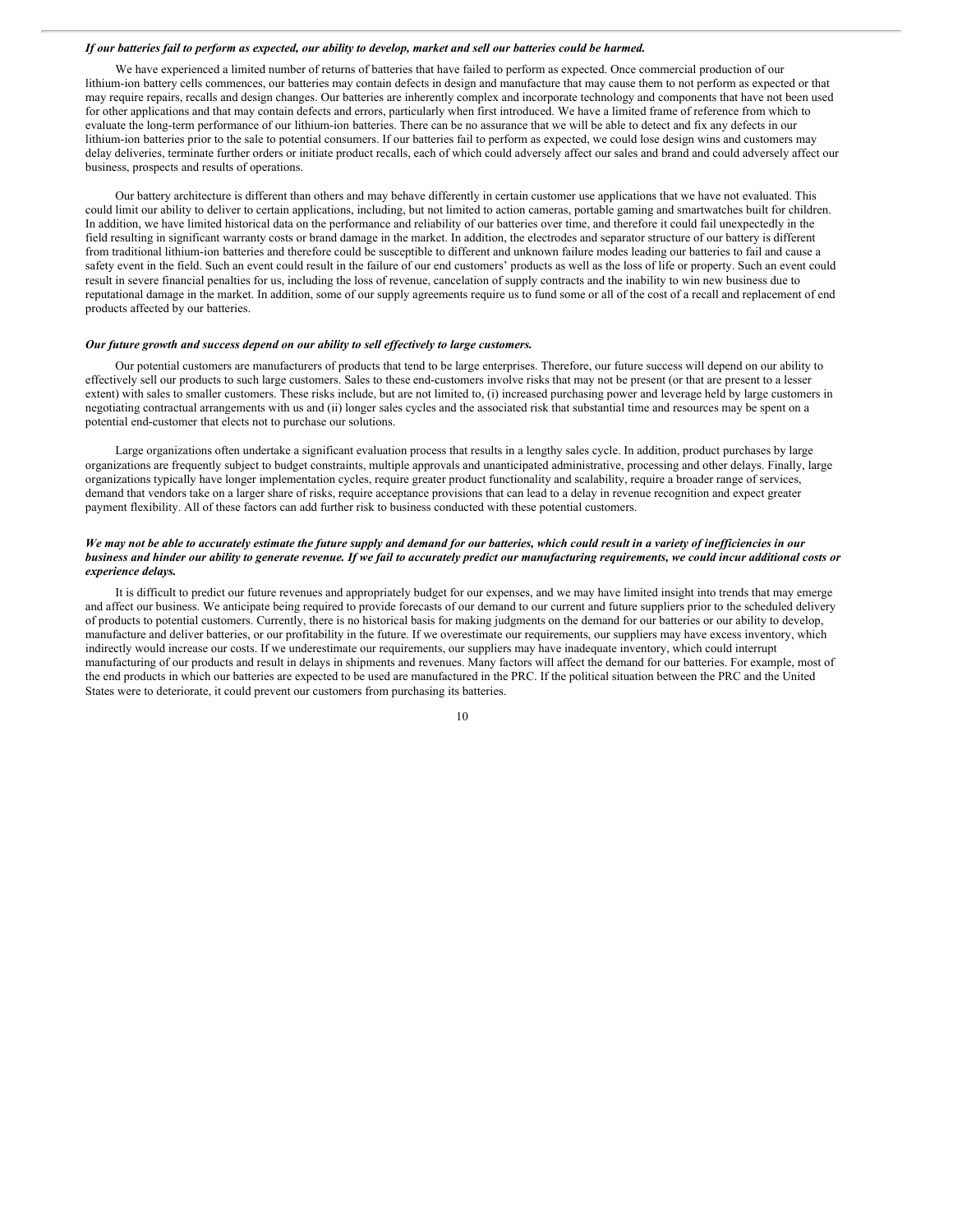Lead times for materials and components that our suppliers order may vary significantly and depend on factors such as the specific supplier, contract terms and demand for each component at a given time. If we fail to order sufficient quantities of product components in a timely manner, the delivery of batteries to our potential customers could be delayed, which would harm our business, financial condition and operating results.

#### Increases in sales of our lithium-ion battery cells may increase our dependency upon specific customers and our costs to develop and qualify our *system solutions.*

The development of ourlithium-ion battery cells is dependent, in part, upon successfully identifying and meeting our customers' specifications for those products. Developing and manufacturing lithium-ion batteries with specifications unique to a customer increases our reliance upon that customer for purchasing our products at sufficient volumes and prices in a timely manner. If we fail to identify or develop products on a timely basis, or at all, that comply with our customers' specifications or achieve design wins with customers, we may experience a significant adverse impact on our revenue and margins. Even if we are successful in selling lithium-ion batteries to our customers in sufficient volume, we may be unable to generate sufficient profit if per-unit manufacturing costs exceed per-unit selling prices. Manufacturing lithium-ion batteries to customer specifications requires a longer development cycle, as compared to discrete products, to design, test and qualify, which may increase our costs and could harm our business, financial condition and operating results.

#### **Risks Related to Our Business**

#### We are an early-stage company with a history of financial losses and expect to incur significant expenses and continuing losses for the foreseeable *future.*

We incurred net income (loss) of approximately \$42.7 million and \$(16.2) million, respectively, for the quarters ended April 3, 2022 and March 31, 2021, and an accumulated deficit of approximately \$290.4 million as of April 3, 2022. We believe that we will continue to incur operating and net losses each quarter until at least the time we begin significant production of our Li-ion batteries.

We expect the rate at which we will incur losses to be significantly higher in future periods as we, among other things: continue to incur significant expenses in connection with the development of our manufacturing process and the manufacturing of our batteries; secure additional manufacturing facilities and invest in manufacturing capabilities; build up inventories of components for our batteries; increase our sales and marketing activities; develop our distribution infrastructure; and increase our general and administrative functions to support our growing operations. We may find that these efforts are more expensive than we currently anticipate or that these efforts may not result in revenues, which would further increase our losses.

#### Operational problems with our manufacturing equipment subject us to safety risks which, if not adequately addressed, could have a material adverse *ef ect on our business, results of operations, cash flows, financial condition or prospects.*

Operational problems with our manufacturing equipment subject us to safety risks which, if not adequately addressed, could result in the personal injury to or death of workers, the loss of production equipment, damage to manufacturing facilities, monetary losses, delays and unanticipated fluctuations in production. We have retained industry experts and designed our factory with appropriate safety precautions to address the fire risk of manufacturing batteries and minimize the impact of any event. Should these precautions be inadequate or an event be larger than expected, we could have significant equipment or facility damage that would impact our ability to deliver product and require additional cash to recover. In addition, operational problems may result in environmental damage, administrative fines, increased insurance costs and potential legal liabilities. All of these operational problems could have a material adverse effect on our business, results of operations, cash flows, financial condition or prospects.

#### Lithium-ion battery modules in the marketplace have been observed to catch fire or vent smoke and flame, and such events have raised concerns over *the use of such batteries.*

We develop lithium-ion battery cells for industrial and consumer equipment and intend to supply theselithium-ion battery cells for industrial and consumer applications. Historically, lithium-ion batteries in laptops and cellphones have been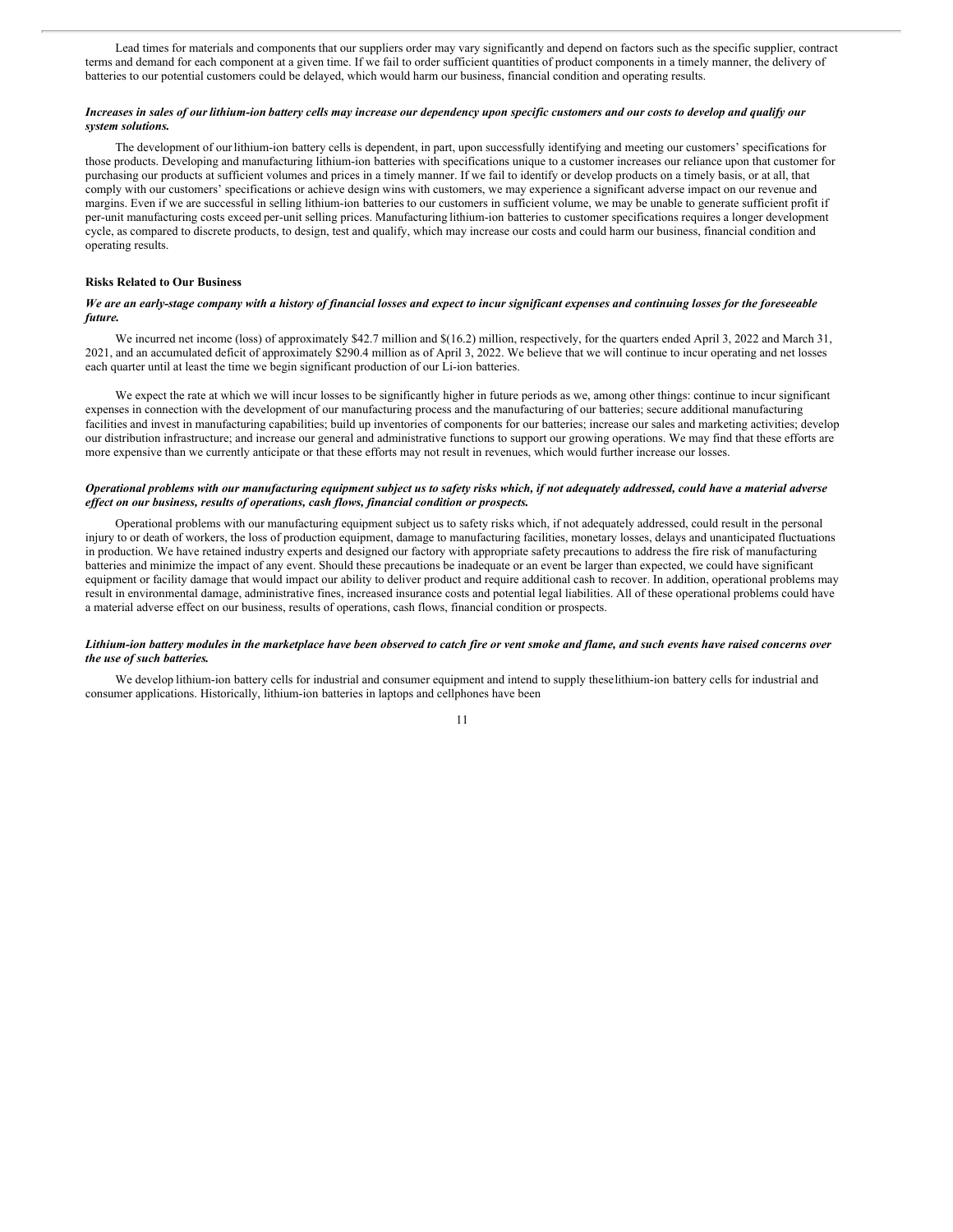reported to catch fire or vent smoke and flames, and more recently, news reports have indicated that several EVs that use high-power lithium-ion batteries have caught on fire. As such, any adverse publicity and issues as to the use of high-power batteries in automotive or other applications will affect our business and prospects. In addition, any failure of our battery cells may cause damage to the industrial or consumer equipment or lead to personal injury or death and may subject us to lawsuits. We may have to recall our battery cells, which would be time-consuming and expensive. Further, product liability claims, injuries, defects or other problems experienced by other companies in the lithium-ion battery market could lead to unfavorable market conditions for the industry as a whole, and may have an adverse effect on our ability to attract new customers, thus harming our growth and financial performance.

#### The battery market continues to evolve and is highly competitive, and we may not be successful in competing in this industry or establishing and *maintaining confidence in our long-term business prospects among current and future partners and customers.*

The battery market in which we compete continues to evolve and is highly competitive. To date, we have focused our efforts on our silicon anode technology, which is being designed to outperform conventional lithium-ion battery technology and other battery technologies. However, lithium-ion battery technology has been widely adopted, and our current competitors have, and future competitors may have, greater resources than we do and may also be able to devote greater resources to the development of their current and future technologies. These competitors also may have greater access to customers and may be able to establish cooperative or strategic relationships amongst themselves or with third parties that may further enhance their resources and competitive positioning. In addition, lithium-ion battery manufacturers may make improvements in energy density faster than they have historically and what we have assumed, continue to reduce cost and expand supply of conventional batteries and therefore reduce our energy density advantage and price premium, which would negatively impact the prospects for our business or negatively impact our ability to sell our products at a market-competitive price and sufficient margins.

There are a number of companies seeking to develop alternative approaches tolithium-ion battery technology. We expect competition in battery technology to intensify. Developments in alternative technologies or improvements in batteries technology made by competitors may materially adversely affect the sales, pricing and gross margins of our batteries. If a competing technology is developed that has superior operational or price performance, our business will be harmed. Further, our financial modeling assumes that, in addition to improving our core architecture over time, we are able to retain access to state-of-the-art industry materials as they are developed. If industry battery competitors develop their own proprietary materials, we would be unable to access these and would lose our competitive advantage in the market. If we fail to accurately predict and ensure that our battery technology can address customers' changing needs or emerging technological trends, or if our customers fail to achieve the benefits expected from our lithium-ion batteries, our business will be harmed.

We must continue to commit significant resources to develop our battery technology in order to establish a competitive position, and these commitments will be made without knowing whether such investments will result in products potential customers will accept. There is no assurance we will successfully identify new customer requirements or develop and bring our batteries to market on a timely basis, or that products and technologies developed by others will not render our batteries obsolete or noncompetitive, any of which would adversely affect our business and operating results. Further, the battery industry has historically improved the energy density of its products every year at a rate of 4% to 5% per year. If we are unable to improve our energy density at a rate faster than the industry, our competitive advantage will erode.

Customers will be less likely to purchase our batteries if they are not convinced that our business will succeed in the long term. Similarly, suppliers and other third parties will be less likely to invest time and resources in developing business relationships with us if they are not convinced that our business will succeed in the long term. Accordingly, in order to build and maintain our business, we must maintain confidence among current and future partners, customers, suppliers, analysts, ratings agencies and other parties in our long-term financial viability and business prospects. Maintaining such confidence may be particularly complicated by certain factors including those that are largely outside of our control, such as our limited operating history, market unfamiliarity with our products, any delays in scaling manufacturing, delivery and service operations to meet demand, competition and uncertainty regarding our eventual production and sales performance compared with market expectations.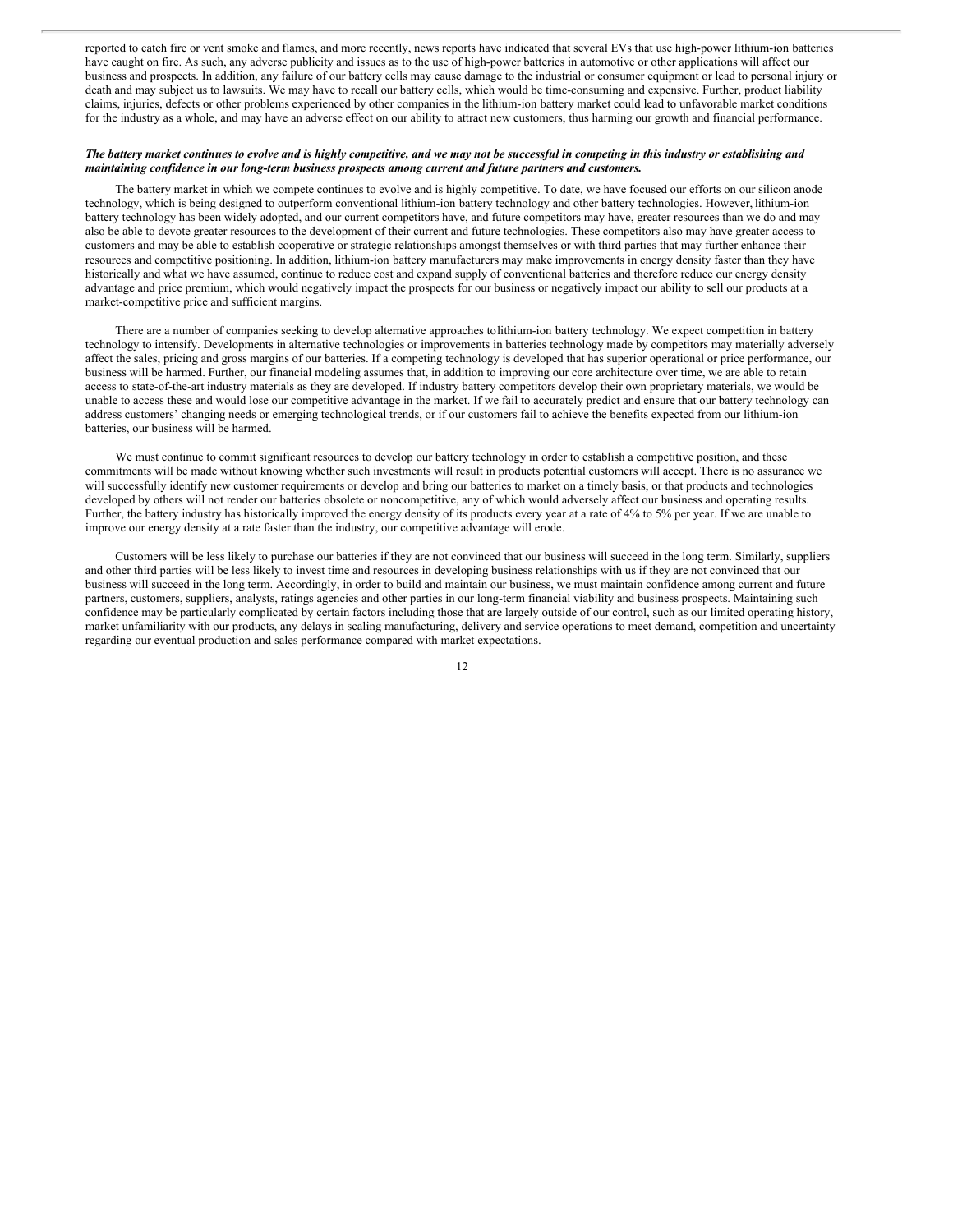#### We could face state-sponsored competition from overseas and may not be able to compete in the market on the basis of price.

One or more foreign governments, including the PRC, have concluded that battery technology and battery manufacturing is a national strategic priority and therefore have instituted official economic policies meant to support these activities. These policies may provide our competitors with artificially lower costs. If these lower costs materialize and enable competitive products to be sold into our markets at prices that, if applied to us, would cause us to become unprofitable, our ability to continue operating could be threatened.

#### Our failure to keep up with rapid technological changes and evolving industry standards may cause our batteries to become less marketable or *obsolete, resulting in a decrease in demand for our batteries.*

The lithium-based battery market is characterized by changing technologies and evolving industry standards, which are difficult to predict. This, coupled with frequent introduction of new products and models, has shortened product life cycles and may render our batteries less marketable or obsolete. Third parties, including our competitors, may improve their technologies or even achieve technological breakthroughs that could decrease the demand for our batteries. Our ability to adapt to evolving industry standards and anticipate future standards and market trends will be a significant factor in maintaining and improving our competitive position and our prospects for growth.

#### If we are unable to attract and retain key employees and qualified personnel, our ability to compete could be harmed.

Our success depends on our ability to attract and retain our executive officers, key employees and other qualified personnel, and, as a relatively small company with key talent residing in a limited number of employees, our operations and prospects may be severely disrupted if we lose any one or more of their services. Further, as we locate our new manufacturing facilities, build it out and bring it online, we will need to hire personnel to staff and maintain this facility with the technical qualifications, which we may not be able to do in the location at which this facility is located. Labor is subject to external factors that are beyond our control, including our industry's highly competitive market for skilled workers and leaders, cost inflation, the COVID-19 pandemic and workforce participation rates. As we build our brand and become more well known, there is increased risk that competitors or other companies will seek to hire our personnel. While some of our employees are bound by non-competition agreements, these may prove to be unenforceable. The failure to attract, integrate, train, motivate and retain these personnel could seriously harm our business and prospects. In addition, we are highly dependent on the services of Harrold Rust, our Chief Executive Officer, and other senior technical and management personnel, including our executive officers, who would be difficult to replace. If Mr. Rust or other key personnel were to depart, we may not be able to successfully attract and retain senior leadership necessary to grow our business.

#### *We have been, and may in the future be, adversely af ected by the globalCOVID-19 pandemic.*

We face various risks related to epidemics, pandemics and other outbreaks, including the recentCOVID-19 pandemic. The impact ofCOVID-19, including changes in consumer and business behavior, pandemic fears and market downturns, restrictions on business and individual activities, labor shortages, supply chain disruptions and inflation, has created significant volatility in the global economy and led to reduced economic activity. Certain of our employees have tested positive for COVID-19 or have come in close contact with individuals withCOVID-19. If a significant portion of our workforce is unable to work due to COVID-19 illness, quarantine or other government restrictions in connection withCOVID-19, our operations may be negatively impacted. The spread of COVID-19 has also impacted our potential customers and suppliers by disrupting the manufacturing, delivery and overall supply chain of battery and device manufacturers. As a result, the effects of the COVID-19 pandemic could impact the availability of materials and resources necessary to install, bring-up and supply materials to our first production line.

In response to theCOVID-19 pandemic, many federal, state, local, and foreign governments put in place, and others in the future may put in place, quarantines, executive actions, shelter-in-place orders, physical distancing requirements, and similar government orders and restrictions in order to control the spread of the disease.

For example, some employees at our headquarters located in Fremont, California were generally subject to astay-at-home order from the state government. We have also required some employees at our headquarters located in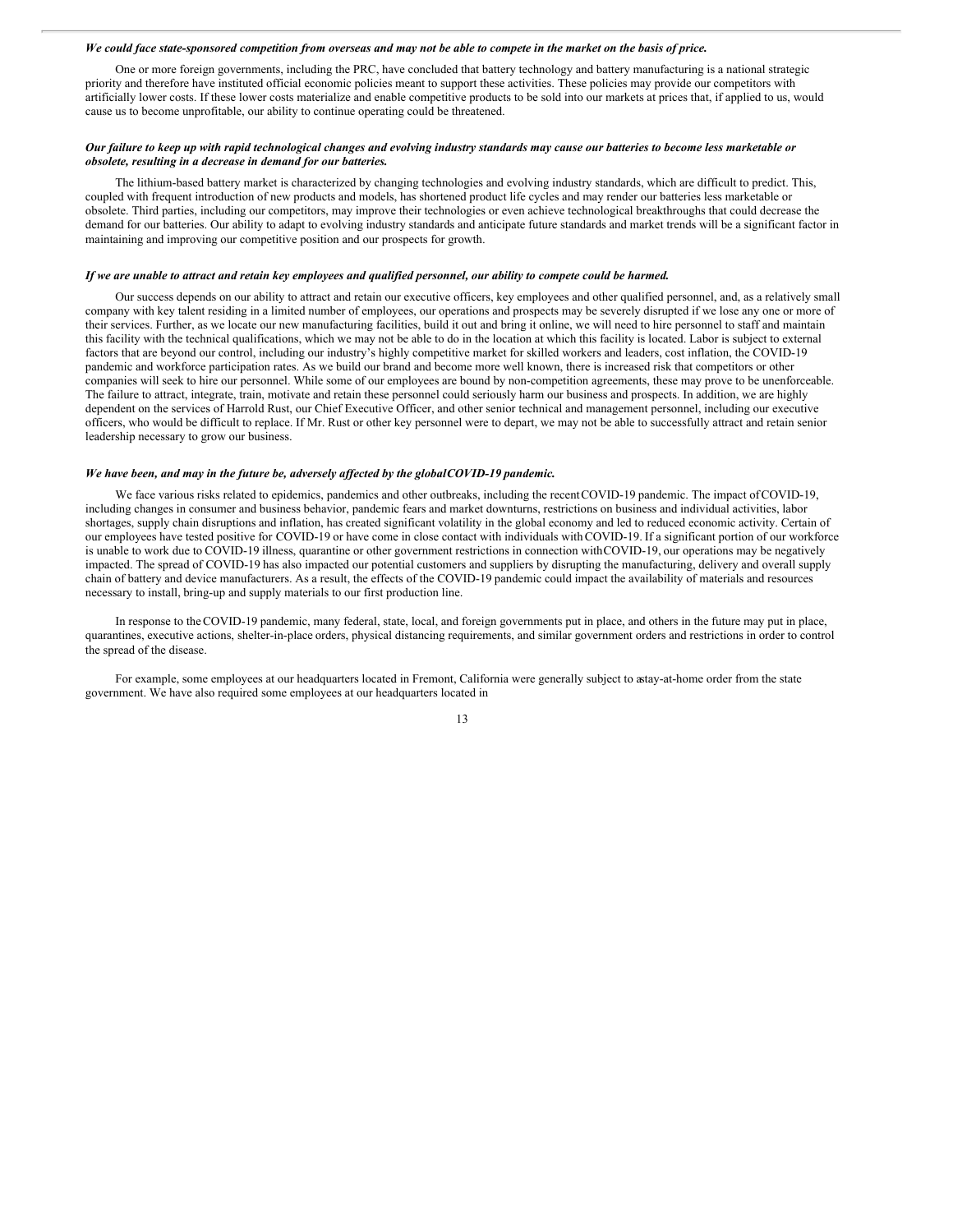Fremont, California to isolate or quarantine for a period of time after infection with or exposure to the SARS-CoV-2 virus. These measures have adversely impacted and similar measures may in the future adversely impact our employees, research and development activities and operations and the operations of our suppliers, vendors and business partners, and may negatively impact our sales and marketing activities. In addition, various aspects of our business cannot be conducted remotely. These measures may remain in place for a significant period of time and they are likely to continue to adversely affect our future manufacturing plans, sales and marketing activities, business and results of operations. We may take further actions as may be required by government authorities or that we determine are in the best interests of our employees, suppliers, vendors and business partners.

The global impact ofCOVID-19 has rapidly evolved and continues to rapidly evolve, and we will continue to monitor the situation closely. While it is not possible at this time to predict the duration and extent of the impact that the COVID-19 pandemic could have on worldwide economic activity and our business in particular, the continued spread of COVID-19, including the Delta and Omicron variants and other potentially more contagious variants of the SARS-CoV-2 virus, the measures taken by governments, businesses and other organizations in response to theCOVID-19 pandemic and the associated global economic uncertainty could materially and adversely impact our business, financial condition or results of operations. Even after the COVID-19 pandemic has ended, we may continue to experience an adverse impact to our business as a result of its global economic impact, including any recession that has occurred or may occur in the future.

#### In the past, we had identified material weaknesses in our internal control over financial reporting. If we are unable to implement and maintain effective internal control over financial reporting in the future, investors may lose confidence in the accuracy and completeness of our financial *reports, and the market price of our Common Stock may be materially adversely af ected.*

To date, we have never conducted a review of our internal control for the purpose of providing the reports required by the Sarbanes-Oxley Act of 2002. During our review and testing, we may identify deficiencies and be unable to remediate them before we must provide the required reports. In the past, we and our independent registered public accounting firm identified two material weaknesses in our internal control over financial reporting, all of which have since been remediated. We did not identify any material weakness for the quarter ended April 3, 2022 or for the fiscal year ended January 2, 2022.

Furthermore, if in the future, we have a material weakness in our internal controls over financial reporting, we may not detect errors on a timely basis and our financial statements may be materially misstated. We or our independent registered public accounting firm may not be able to conclude on an ongoing basis that we have effective internal control over financial reporting, which could harm our operating results, cause investors to lose confidence in our reported financial information and cause the trading price of our stock to fall. In addition, as a public company we are required to file accurate and timely quarterly and annual reports with the SEC under the Securities Exchange Act of 1934, as amended (the "**Exchange Act**"). Any failure to report our financial results on an accurate and timely basis could result in sanctions, lawsuits, delisting of our shares from The Nasdaq Global Select Market ("**Nasdaq**") or other adverse consequences that would materially harm our business. In addition, we could become subject to investigations by the stock exchange on which our securities are listed, the SEC and other regulatory authorities and litigation from investors and stockholders, which could harm our reputation and our financial condition, or divert financial and management resources from our core business.

#### We have incurred and will incur significant increased expenses and administrative burdens as a public company, which could negatively impact our *business, financial condition and results of operations.*

We face increased legal, accounting, administrative and other costs and expenses as a public company that Legacy Enovix did not incur as a private company. The Sarbanes-Oxley Act, including the requirements of Section 404, as well as rules and regulations subsequently implemented by the SEC, the Dodd-Frank Wall Street Reform and Consumer Protection Act of 2010 and the rules and regulations promulgated and to be promulgated thereunder, the Public Company Accounting Oversight Board ("**PCAOB**") and the securities exchanges, impose additional reporting and other obligations on public companies. Compliance with public company requirements will increase costs and make certain activities more time consuming. A number of those requirements require us to carry out activities Legacy Enovix has not done previously. For example, we have created new board committees and adopted new internal controls and disclosure controls and procedures.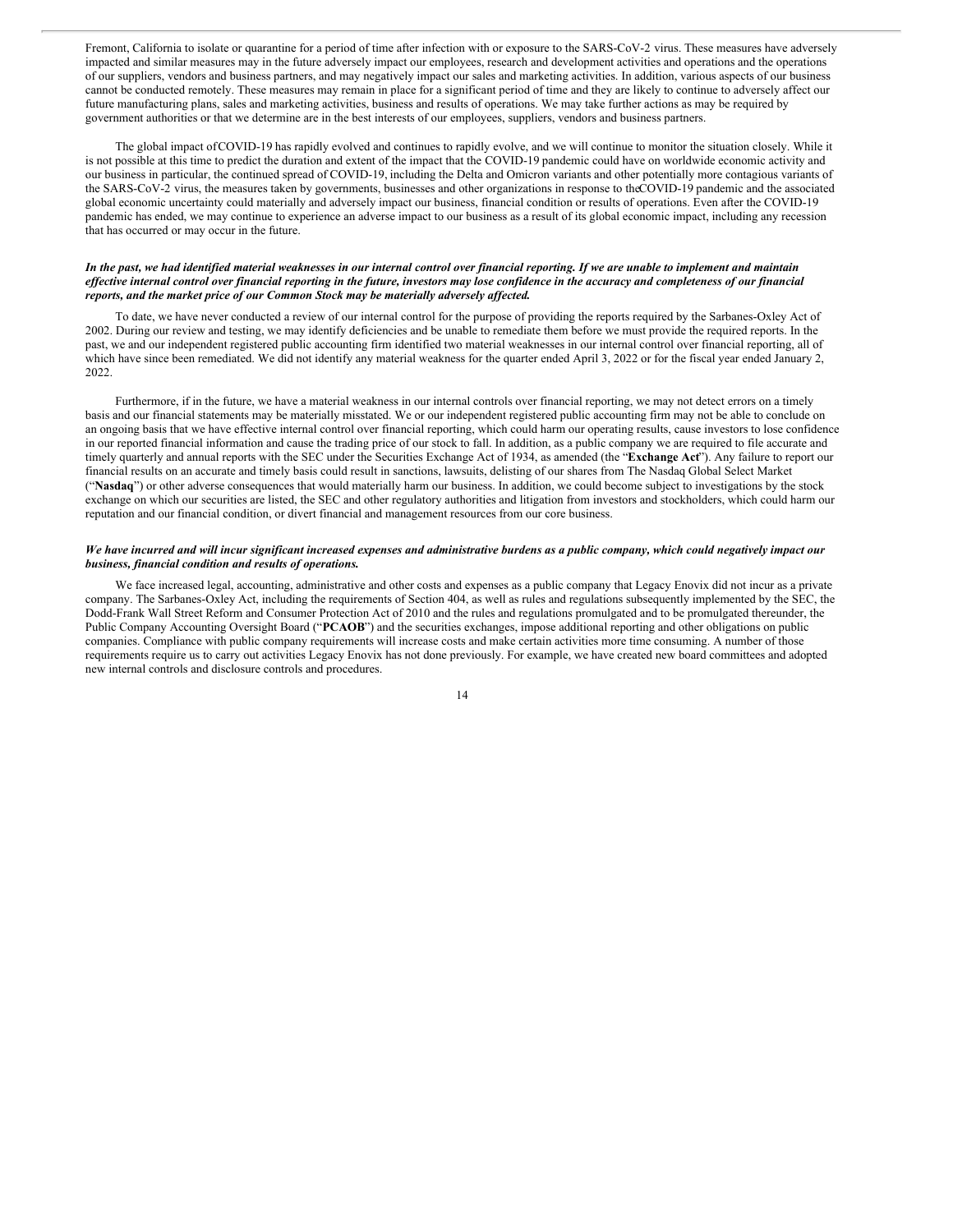In addition, expenses associated with SEC reporting requirements have been and will be incurred. Furthermore, if any issues in complying with those requirements are identified (for example, if we identify a material weakness or significant deficiency in the internal control over financial reporting), we could incur additional costs rectifying those issues, and the existence of those issues could adversely affect our reputation or investor perceptions of us. It may also be more expensive to obtain director and officer liability insurance. Risks associated with our status as a public company may make it more difficult to attract and retain qualified persons to serve on our board of directors (the "**Board**" or "**Board of Directors**") or as executive officers. The additional reporting and other obligations imposed by these rules and regulations have increased and will increase legal and financial compliance costs and the costs of related legal, accounting and administrative activities. These increased costs will require us to divert a significant amount of money that could otherwise be used to expand the business and achieve strategic objectives. Advocacy efforts by stockholders and third parties may also prompt additional changes in governance and reporting requirements, which could further increase costs.

In addition, we implemented an enterprise resource planning ("**ERP**"), system for our company. An ERP system is intended to combine and streamline the management of our financial, accounting, human resources, sales and marketing and other functions, enabling us to manage operations and track performance more effectively. However, an ERP system will likely require us to complete many processes and procedures for the effective use of the system or to run our business using the system, which may result in substantial costs. Additionally, in the future, we may be limited in our ability to convert any business that we acquire to the ERP. Any disruptions or difficulties in using an ERP system could adversely affect our controls and harm our business, including our ability to forecast or make sales and collect our receivables. Moreover, such disruption or difficulties could result in unanticipated costs and diversion of management attention.

#### Our failure to timely and effectively implement controls and procedures required by Section 404(a) of the Sarbanes-Oxley Act that are applicable to us *could negatively impact our business.*

Legacy Enovix was not subject to Section 404 of the Sarbanes-Oxley Act. However, having consummated the Business Combination, we are required to provide management's attestation on internal controls. The standards required for a public company under Section 404(a) of the Sarbanes-Oxley Act are significantly more stringent than those required of Legacy Enovix as a privately held company. Management may not be able to effectively and timely implement controls and procedures that adequately respond to the increased regulatory compliance and reporting requirements that are applicable after the Business Combination. If we are not able to implement the additional requirements of Section 404(a) in a timely manner or with adequate compliance, we may not be able to assess whether our internal controls over financial reporting are effective, which may subject us to adverse regulatory consequences and could harm investor confidence and the market price of our securities.

#### The Company has been in the past, and may be in the future, subject to legal proceedings in connection with the Business Combination that have requested, or may request, the rescission of the Business Combination, and the outcomes of such litigation can be uncertain.

On March 22, 2021, Michael Costello, a purported stockholder in RSVAC, filed a complaint in the Superior Court of California, San Mateo County, against RSVAC and its board of directors. The case is captioned Michael Costello v. Rodgers Silicon Valley Acquisition Corp., et al., 21-CV-01536. This Costello complaint alleged, among other things, that the RSVAC directors breached their fiduciary duties in connection with the terms of the Business Combination, and that the disclosures in RSVAC's registration statement regarding the Business Combination were materially deficient. The complaint also alleged aiding and abetting claims against RSVAC. The case was voluntarily dismissed on August 24, 2021.

On April 5, 2021, Derek Boxhorn, a purported stockholder in RSVAC, filed a complaint in the United States District Court for the Southern District of New York against RSVAC and its board of directors. The case is captioned Derek Boxhorn v. Rodgers Silicon Valley Acquisition Corp., et al., 1:21-cv-02900 (SDNY). The Boxhorn complaint alleged, among other things, that the defendants violated Sections 14(a) and 20(a) of the Exchange Act, and that the individual defendants breached their fiduciary duties, in connection with the terms of the Business Combination, and that RSVAC's registration statement contained materially incomplete and misleading information regarding the Business Combination. The case was voluntarily dismissed on October 19, 2021. After the dismissal and on December 3, 2021, the plaintiff filed a motion for attorneys' fees and costs, which is pending before the court.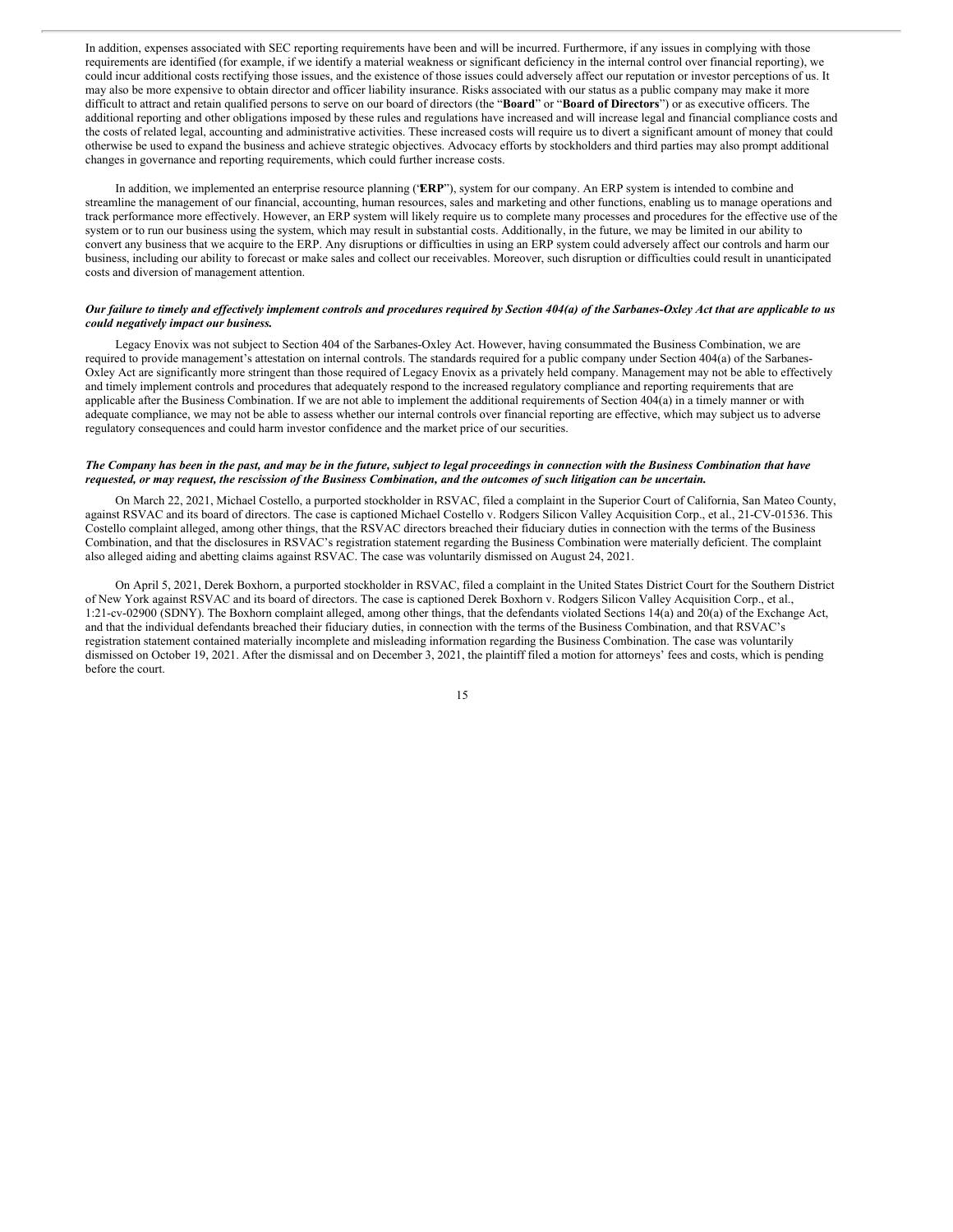Additional lawsuits may be filed against us or our directors and officers in connection with the Business Combination. Defending such lawsuits could require us to incur significant costs and divert the attention of the management team. Further, the defense or settlement of any lawsuit or claim may adversely affect our business, financial condition, results of operations and cash flows. We cannot predict the outcome of the lawsuits or any others that might be filed subsequent to the date of filing of this registration statement and cannot reasonably estimate the possible loss or range of loss with respect to these matters. We believe that the lawsuits or any related claims are without merit and intend to defend against the claims vigorously.

#### **Risks Related to Our Need for Additional Capital**

#### We may not have adequate funds to finance our operating needs and our growth, and may need to raise additional capital, which we may not be able *to do.*

The design, manufacture and sale of batteries is a capital-intensive business. As a result of the capital intensive nature of our business, we can be expected to continue to sustain substantial operating expenses without generating sufficient revenues to cover expenditures. We may need to raise additional capital to acquire our next manufacturing facility and build it out. Adequate additional funding may not be available to us on acceptable terms or at all. Our failure to raise capital in the future would have a negative impact on our ability to complete our manufacturing facilities, our financial condition and our ability to pursue our business strategies. The amount of capital that we will be required to raise, and our ability to raise substantial additional capital, will depend on many factors, including, but not limited to:

- our ability and the cost to develop our new and complex manufacturing process that will producelithium-ion batteries in a cost-effective manner;
- our ability to bring our Fremont manufacturing facility online in a timely and cost-effective manner;
- our ability to locate and acquire a new, larger manufacturing facility on commercially reasonable terms;
- our ability to build out our new, larger manufacturing facility in a cost-effective manner;
- the cost of preparing to manufacture lithium-ion batteries on a larger scale;
- the costs of commercialization activities including product sales, marketing, manufacturing and distribution;
- our ability to hire additional personnel;
- the demand for ourlithium-ion batteries and the prices for which we will be able to sell ourlithium-ion batteries;
- the emergence of competing technologies or other adverse market developments;
- the effects of the COVID-19 pandemic on our business, results of operations and financial condition; and
- volatility in the equity markets, including as a result of war or other armed conflict, such as Russia's invasion of Ukraine.

Our long-term financial model assumes we expand both on our own and by partnering with other battery companies. Should we not be able to achieve these partnering goals we would have to expand purely on our own. This would require additional capital and could impact how fast we can ramp revenue and achieve profitability. It could also impact our ability to service some customers that require second sources for supply. Additionally, if we can achieve these partnerships but not on the financial terms we are assuming, it could impact our financial performance.

Further, we cannot guarantee that our business will generate sufficient cash flow from operations to fund our capital expenditures or other liquidity needs. Over time we expect that we will need to raise additional funds through the issuance of equity, equity-related or debt securities or through obtaining credit from financial institutions to fund, together with our principal sources of liquidity, ongoing costs such as research and development relating to our batteries, any significant unplanned or accelerated expenses and new strategic investments.

As discussed in the consolidated financial statements, included elsewhere in this prospectus, we are not profitable and have incurred losses in each year since our inception. We incurred net income (loss) of approximately \$42.7 million and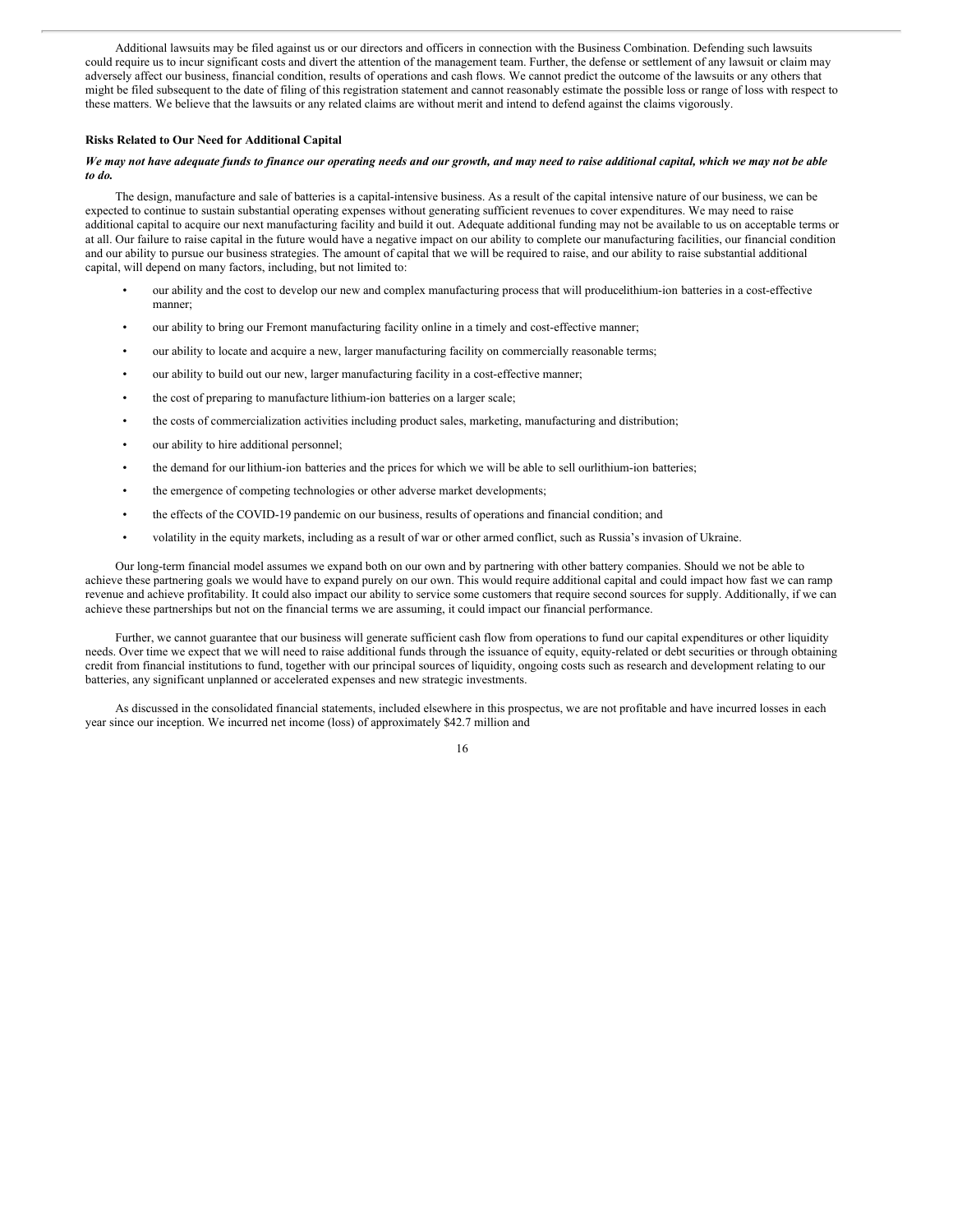\$(16.2) million, respectively, for the quarters ended April 3, 2022 and March 31, 2021, and an accumulated deficit of \$290.4 million as of April 3, 2022. We expect to continue to incur losses for the foreseeable future, and we anticipate these losses will increase as we continue our manufacturing scale up, add additional manufacturing capacity, prepare for commercialization and continue to operate as a public company and comply with legal, accounting and other regulatory requirements. We cannot be certain that additional capital will be available on attractive terms, if at all, when needed, which could be dilutive to stockholders, and our financial condition, results of operations, business and prospects could be materially and adversely affected.

#### Raising additional funds may cause dilution to existing stockholders and/or may restrict our operations or require us to relinquish proprietary rights.

To the extent that we raise additional capital by issuing equity or convertible debt securities, our existing stockholders' ownership interest may experience substantial dilution, and the terms of these securities may include liquidation or other preferences that adversely affect the rights of a holder of our Common Stock. Any agreements for future debt or preferred equity financings, if available, may involve covenants limiting or restricting our ability to take specific actions, such as raising additional capital, incurring additional debt, making capital expenditures or declaring dividends. In addition, if we raise additional funds through collaborations, strategic alliances or marketing, distribution or licensing arrangements with third parties, we may be required to relinquish valuable rights to our technologies or future revenue streams.

#### **Risks Related to Our Intellectual Property**

#### We rely heavily on our intellectual property portfolio. If we are unable to protect our intellectual property rights, our business and competitive position *would be harmed.*

We may not be able to prevent unauthorized use of our intellectual property, which could harm our business and competitive position. We rely upon a combination of the intellectual property protections afforded by patent, copyright, trademark and trade secret laws in the United States and other jurisdictions, as well as license agreements and other contractual protections, to establish, maintain and enforce rights in our proprietary technologies. In addition, we seek to protect our intellectual property rights through nondisclosure and invention assignment agreements with our employees and consultants and through non-disclosure agreements with business partners and other third parties. Despite our efforts to protect our proprietary rights, third parties may attempt to copy or otherwise obtain and use our intellectual property or be able to design around our intellectual property. Monitoring unauthorized use of our intellectual property is difficult and costly, and the steps we have taken or will take to prevent misappropriation may not be sufficient. Any enforcement efforts we undertake, including litigation, could be time-consuming and expensive and could divert management's attention, which could harm our business, results of operations and financial condition. Moreover, our intellectual property is stored on computer systems that could be penetrated by intruders and potentially misappropriated. There is no guarantee that our efforts to protect our computer systems will be effective. In addition, existing intellectual property laws and contractual remedies may afford less protection than needed to safeguard our intellectual property portfolio.

Patent, copyright, trademark and trade secret laws vary significantly throughout the world. A number of foreign countries do not protect intellectual property rights to the same extent as do the laws of the United States. Therefore, our intellectual property rights may not be as strong or as easily enforced outside of the United States, and efforts to protect against the unauthorized use of our intellectual property rights, technology and other proprietary rights may be more expensive and difficult outside of the United States. Further, we have not established our intellectual property rights in all countries in the world, and competitors may copy our designs and technology and operate in countries in which we have not prosecuted out intellectual property. Failure to adequately protect our intellectual property rights could result in our competitors using our intellectual property to offer products, and competitors' ability to design around our intellectual property would enable competitors to offer similar or better batteries, in each case potentially resulting in the loss of some of our competitive advantage and a decrease in our revenue, which would adversely affect our business, prospects, financial condition and operating results.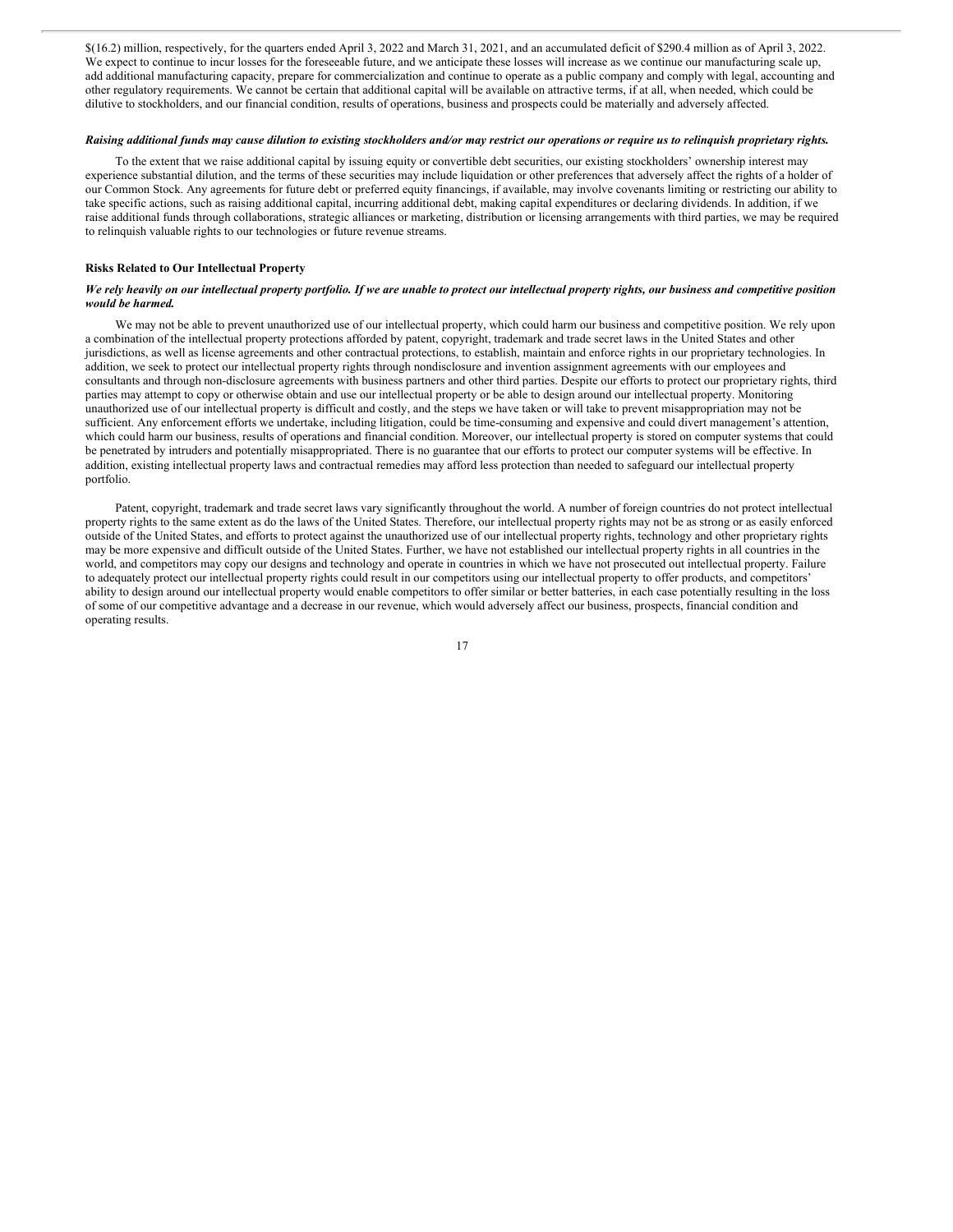#### We may need to defend ourselves against intellectual property infringement claims, which may be time-consuming and could cause us to incur *substantial costs.*

Companies, organizations or individuals, including our current and future competitors, may hold or obtain patents, trademarks or other proprietary rights that would prevent, limit or interfere with our ability to make, use, develop or sell our products, which could make it more difficult for us to operate our business. From time to time, we may receive inquiries from holders of patents or trademarks inquiring whether we are infringing their proprietary rights and/or seek court declarations that they do not infringe upon our intellectual property rights. Companies holding patents or other intellectual property rights relating to batteries, electric motors or electronic power management systems may bring suits alleging infringement of such rights or otherwise asserting their rights and seeking licenses. In addition, if we are determined to have infringed upon a third party's intellectual property rights, we may be required to do one or more of the following:

- cease selling, incorporating or using products that incorporate the challenged intellectual property;
- pay substantial damages;
- obtain a license from the holder of the infringed intellectual property right, which license may not be available on reasonable terms or at all; or
- redesign our batteries.

In the event of a successful claim of infringement against us and our failure or inability to obtain a license to the infringed technology, our business, prospects, operating results and financial condition could be materially adversely affected. In addition, any litigation or claims, whether or not valid, could result in substantial costs and diversion of resources and management's attention.

We also license patents and other intellectual property from third parties, and we may face claims that our use of this intellectual property infringes the rights of others. In such cases, we may seek indemnification from our licensors under our license contracts with them. However, our rights to indemnification may be unavailable or insufficient to cover our costs and losses, depending on our use of the technology, whether we choose to retain control over conduct of the litigation and other factors.

#### Our patent applications may not result in issued patents or our patent rights may be contested, circumvented, invalidated or limited in scope, any of which could have a material adverse effect on our ability to prevent others from interfering with our commercialization of our products.

Our patent applications may not result in issued patents, which may have a material adverse effect on our ability to prevent others from commercially exploiting products similar to ours. The status of patents involves complex legal and factual questions and the breadth of claims allowed is uncertain. As a result, we cannot be certain that the patent applications that we file will result in patents being issued or that our patents and any patents that may be issued to us will afford protection against competitors with similar technology. Numerous patents and pending patent applications owned by others exist in the fields in which we have developed and are developing our technology. In addition to those who may claim priority, any of our existing or pending patents may also be challenged by others on the basis that they are otherwise invalid or unenforceable. Furthermore, patent applications filed in foreign countries are subject to laws, rules and procedures that differ from those of the United States, and thus we cannot be certain that foreign patent applications related to issued U.S. patents will be issued.

Even if our patent applications succeed and we are issued patents in accordance with them, it is still uncertain whether these patents will be contested, circumvented, invalidated or limited in scope in the future. The rights granted under any issued patents may not provide us with meaningful protection or competitive advantages, and some foreign countries provide significantly less effective patent enforcement than in the United States. In addition, the claims under any patents that issue from our patent applications may not be broad enough to prevent others from developing technologies that are similar or that achieve results similar to ours. The intellectual property rights of others could also bar us from licensing and exploiting any patents that issue from our pending applications. In addition, patents issued to us may be infringed upon or designed around by others, and others may obtain patents that we need to license or design around, either of which would increase costs and may adversely affect our business, prospects, financial condition and operating results.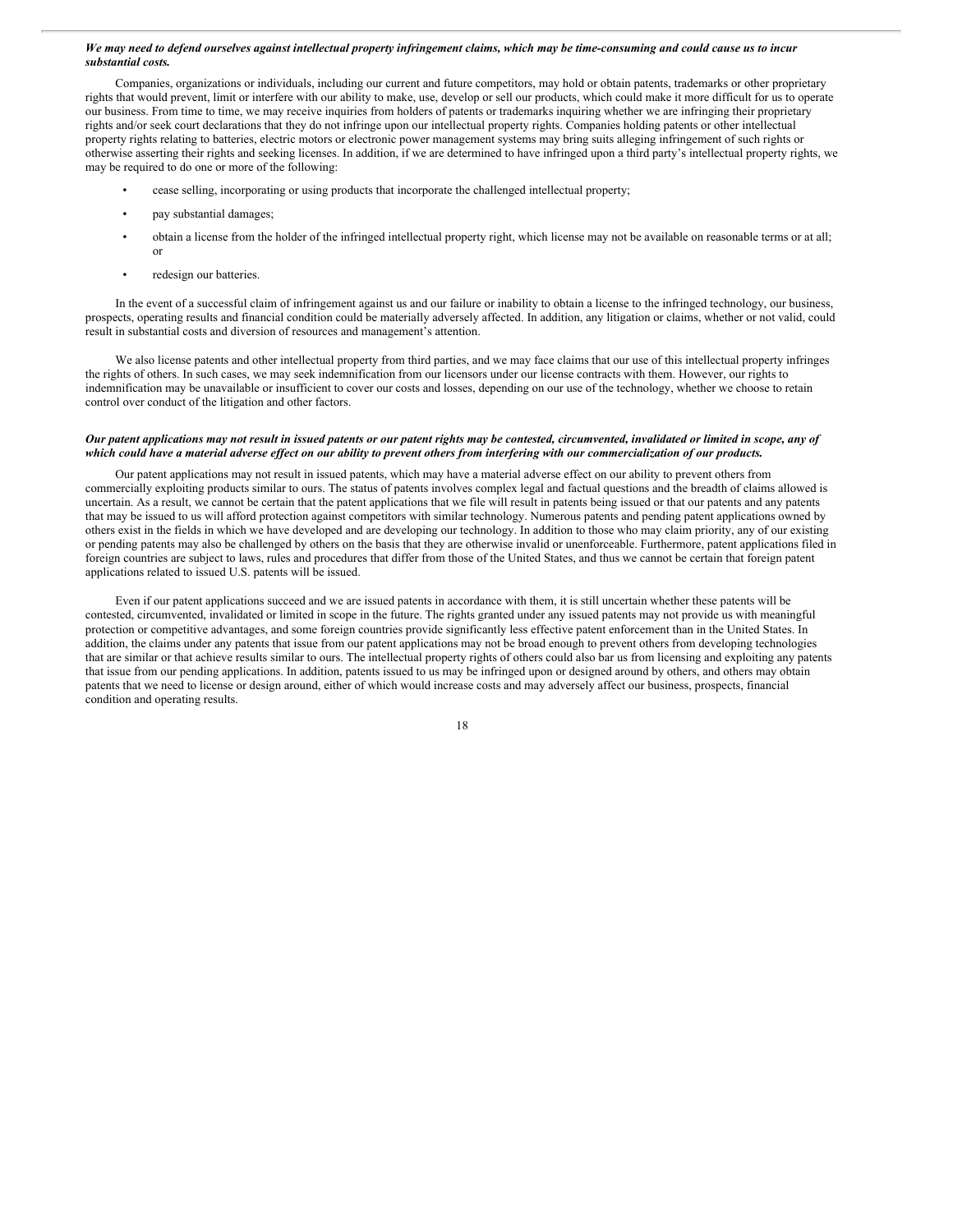#### **Risks Related to Our Regulatory Compliance**

#### We may encounter regulatory approval difficulties which could delay our ability to launch ourlithium-ion battery cells, and compliance with *regulatory laws may limit their usefulness.*

Any delay in the development and manufacturingscale-up of our lithium-ion battery cells would negatively impact our business as it will delay time to revenue and negatively impact our customer relationships. For example, although we plan on passing all the required regulatory abuse testing, because our design is new and has very high energy density, there may be unanticipated failure modes that occur in the field which could delay or prevent us from launching our batteries. Further, there are current limits on the amount of energy that can be transported via different methods, particularly air travel. These limits have been historically based on the energy of batteries currently on the market. These limits may have to be increased in the future if they are not to limit the transportation of our batteries. If these limits are not increased, it could increase the costs and duration of shipping of our finished product and limit customer use of our batteries in certain cases. This could increase our inventory costs and limit sales of our batteries in some markets.

#### We are subject to substantial regulation, and unfavorable changes to, or our failure to comply with, these regulations could substantially harm our *business and operating results.*

Our batteries are subject to substantial regulation under international, federal, state and local laws, including export control laws. We expect to incur significant costs in complying with these regulations. Regulations related to the battery and alternative energy are currently evolving, and we face risks associated with changes to these regulations.

To the extent the laws change, our products may not comply with applicable international, federal, state or local laws, which would have an adverse effect on our business. Compliance with changing regulations could be burdensome, time consuming and expensive. To the extent compliance with new regulations is cost prohibitive, our business, prospects, financial condition and operating results would be adversely affected.

Internationally, there may be laws in jurisdictions we have not yet entered or laws we are unaware of in jurisdictions we have entered that may restrict our sales or other business practices. The laws in this area can be complex, difficult to interpret and may change over time. Continued regulatory limitations and other obstacles that may interfere with our ability to commercialize our products could have a negative and material impact on our business, prospects, financial condition and results of operations.

#### We are subject to a variety of laws and regulations related to the safety and transportation of our batteries. Our failure to comply with these laws and *regulations may have a material adverse ef ect on our business and results of operations.*

Many federal, state and local authorities require certification by Underwriters Laboratory, Inc., an independent,not-for-profit corporation engaged in the testing of products for compliance with certain public safety standards, or other safety regulation certification prior to marketing battery cells. Foreign jurisdictions also have regulatory authorities overseeing the safety of consumer products. Our products may not meet the specifications required by these authorities. A determination that any of our products are not in compliance with these rules and regulations could result in the imposition of fines or an award of damages to private litigants.

In addition, lithium batteries have been identified as a Class 9 dangerous good during transport. To be safely transported (by air, sea, rail or roadways), they must meet various international, national, state and local authorities, including, for example, the provisions laid out in United Nations standard UN 38.3. This standard applies to batteries transported either on their own or installed in a device. UN 38.3 has been adopted by regulators and competent authorities around the world, thus making it a requirement for global market access. The failure to manage the transportation of our products could subject us to increased costs or future liabilities.

#### We are subject to requirements relating to environmental and safety regulations and environmental remediation matters which could adversely affect *our business, results of operations and reputation.*

We are subject to numerous federal, state and local environmental laws and regulations governing, among other things, solid and hazardous waste storage, treatment and disposal and remediation of releases of hazardous materials. There are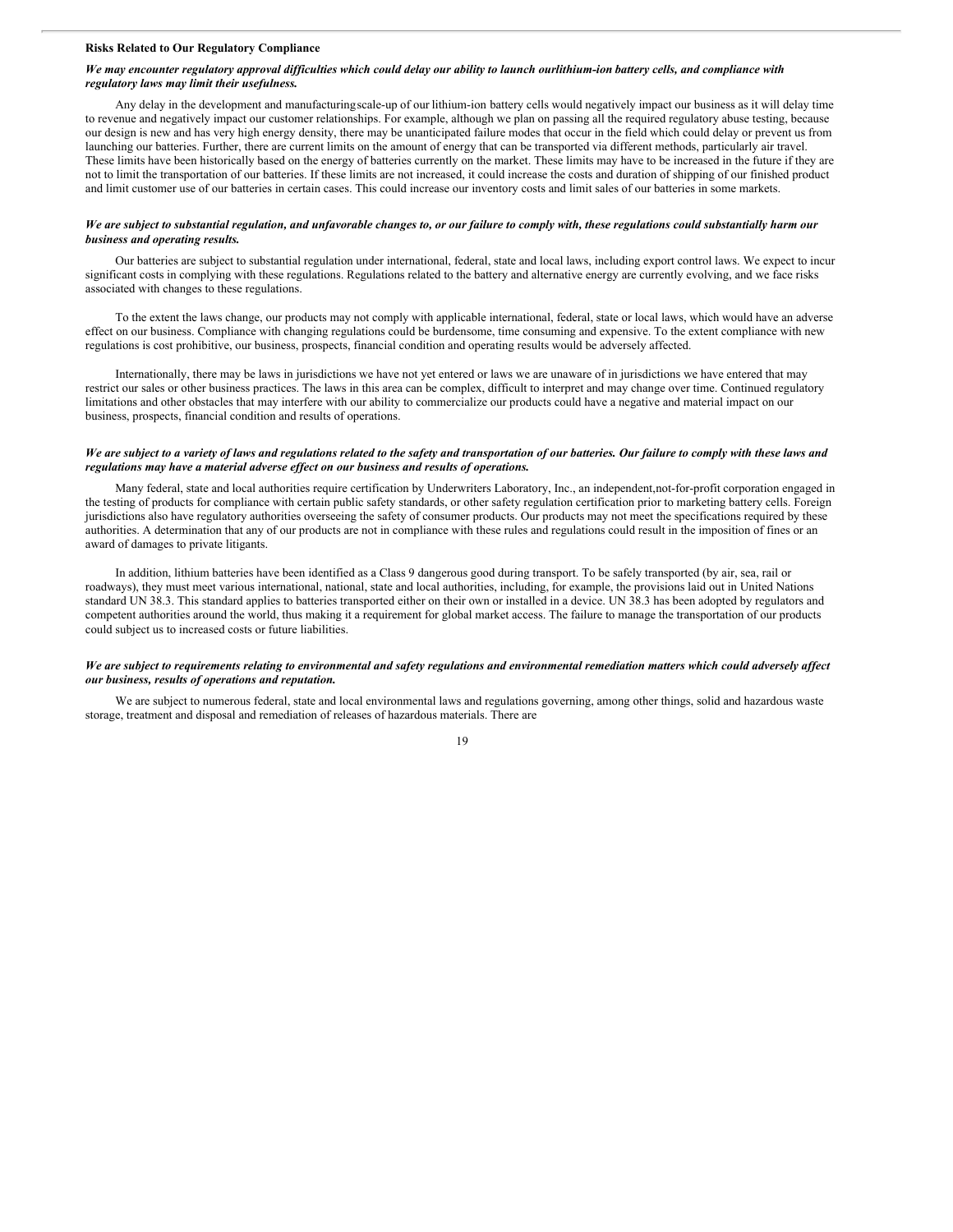significant capital, operating and other costs associated with compliance with these environmental laws and regulations. Environmental laws and regulations may become more stringent in the future, which could increase costs of compliance or require us to manufacture with alternative technologies and materials.

Federal, state and local authorities also regulate a variety of matters, including, but not limited to, health, safety and permitting in addition to the environmental matters discussed above. New legislation and regulations may require us to make material changes to our operations, resulting in significant increases to the cost of production.

Our manufacturing process will have hazards such as, but not limited to, hazardous materials, machines with moving parts and high voltage and/or high current electrical systems typical of large manufacturing equipment and related safety incidents. There may be safety incidents that damage machinery or product, slow or stop production or harm employees. Consequences may include litigation, regulation, fines, increased insurance premiums, mandates to temporarily halt production, workers' compensation claims or other actions that impact the company brand, finances or ability to operate.

#### A failure to properly comply (or to comply properly) with foreign trade zone laws and regulations could increase the cost of our duties and tariffs.

Our manufacturing facility in Fremont, California has been established as a foreign trade zone through qualification with U.S. Customs. Materials received in a foreign trade zone are not subject to certain U.S. duties or tariffs until the material enters U.S. commerce. We benefit from the adoption of foreign trade zones by reduced duties, deferral of certain duties and tariffs and reduced processing fees, which help us realize a reduction in duty and tariff costs. However, the operation of our foreign trade zone requires compliance with applicable regulations and continued support of U.S. Customs with respect to the foreign trade zone program. If we are unable to maintain the qualification of our foreign trade zones, or if foreign trade zones are limited or unavailable to us in the future, our duty and tariff costs would increase, which could have an adverse effect on our business and results of operations.

#### **Risks Related to Ownership of Our Securities**

#### The trading price of our Common Stock may be volatile, and you could lose all or part of your investment.

Fluctuations in the price of our securities could contribute to the loss of all or part of your investment. Prior to the Business Combination, there was no public market for Legacy Enovix's stock and trading in the shares of RSVAC Common Stock was not active. Accordingly, the valuation ascribed to Legacy Enovix and RSVAC Common Stock in the Business Combination may not have been indicative of the price that will prevail in the trading market following the Business Combination. The trading price of our securities could be volatile and subject to wide fluctuations in response to various factors, some of which are beyond our control. Any of the factors listed below could have a material adverse effect on your investment in our securities and our securities may trade at prices significantly below the price you paid for them. In such circumstances, the trading price of our securities may not recover and may experience a further decline.

Factors affecting the trading price of our securities:

- actual or anticipated fluctuations in our quarterly financial results or the quarterly financial results of companies perceived to be similar to us;
- changes in the market's expectations about our operating results;
- success of competitors;
- our operating results failing to meet the expectation of securities analysts or investors in a particular period;
- changes in financial estimates and recommendations by securities analysts concerning us or the market in general;
- operating and stock price performance of other companies that investors deem comparable to us;
- our ability to develop product candidates;
- changes in laws and regulations affecting our business;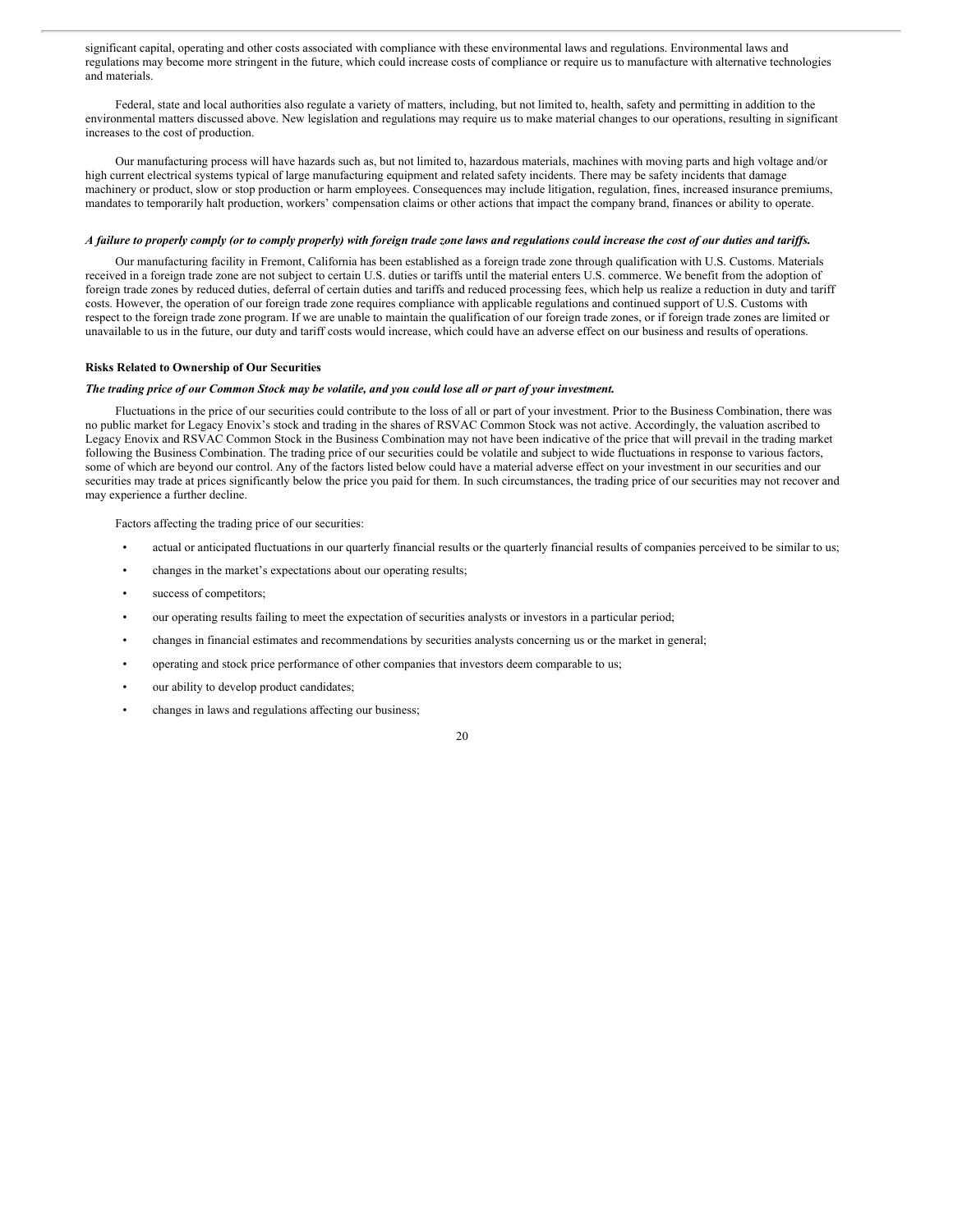- commencement of, or involvement in, litigation involving us;
- changes in our capital structure, such as future issuances of securities or the incurrence of additional debt;
- the volume of shares of our securities available for public sale;
- any major change in our board of directors or management;
- sales of substantial amounts of Common Stock by our directors, executive officers or significant stockholders or the perception that such sales could occur; and
- general economic and political conditions such as recessions, interest rates, fuel prices, international currency fluctuations and acts of war or other armed conflict or terrorism.

Broad market and industry factors may materially harm the market price of our securities irrespective of our operating performance. The stock market in general and Nasdaq in particular have experienced price and volume fluctuations that have often been unrelated or disproportionate to the operating performance of the particular companies affected. The trading prices and valuations of these stocks, and of our securities, is not be predictable. A loss of investor confidence in the market for battery company stocks or the stocks of other companies which investors perceive to be similar to us could depress our stock price regardless of our business, prospects, financial conditions or results of operations. A decline in the market price of our securities also could adversely affect our ability to issue additional securities and our ability to obtain additional financing in the future.

#### If securities or industry analysts do not publish or cease publishing research or reports about us, our business, or our market, or if they change their *recommendations regarding our securities adversely, the price and trading volume of our securities could decline.*

The trading market for our securities is influenced by the research and reports that industry or securities analysts may publish about us, our business, our market, or our competitors. If any of the analysts who currently cover us change their recommendation regarding our stock adversely, or provide more favorable relative recommendations about our competitors, the price of our securities would likely decline. If any analyst who currently cover us were to cease coverage of us or fail to regularly publish reports on us, we could lose visibility in the financial markets, which could cause our stock price or trading volume to decline. If we obtain additional coverage and any new analyst issues, an adverse or misleading opinion regarding us, our business model, our intellectual property or our stock performance, or if our operating results fail to meet the expectations of analysts, our stock price could decline.

#### The future sales of shares by existing stockholders and future exercise of registration rights may adversely affect the market price of our Common *Stock.*

Sales of a substantial number of shares of our Common Stock in the public market could occur at any time. If our stockholders sell, or the market perceives that our stockholders intend to sell, substantial amounts of our Common Stock in the public market, the market price of our Common Stock could decline.

The holders of the Founder Shares and Private Placement Warrants are entitled to registration rights pursuant to a registration rights agreement entered into in connection with the RSVAC IPO. The holders of the Founder Shares and Private Placement Warrants can elect to exercise these registration rights at any time. In addition, the holders have certain "piggy-back" registration rights with respect to registration statements filed subsequent to consummation of the Business Combination. The presence of these additional shares of Common Stock trading in the public market may have an adverse effect on the market price of our securities.

#### A significant portion of our total outstanding shares of Common Stock are restricted from immediate resale but may be sold into the market in the near future. This could cause the market price of Common Stock to drop significantly, even if our business is doing well.

Shares of our Common Stock that are currently restricted from immediate resale may be sold into the market in the near future. These sales, or the perception in the market that the holders of a large number of shares intend to sell shares, could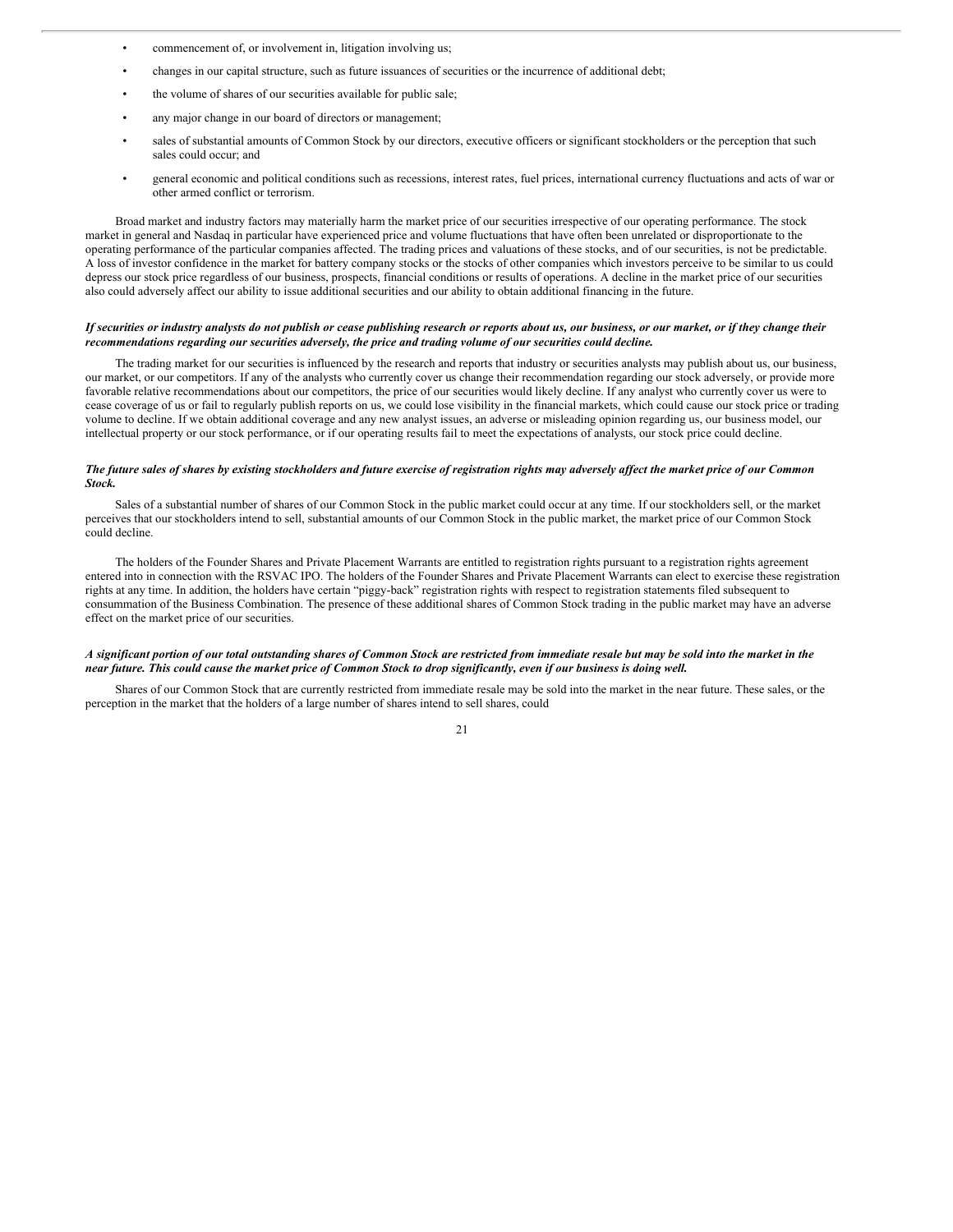reduce the market price of Common Stock. We are unable to predict the effect that sales may have on the prevailing market price of Common Stock.

To the extent our Private Placement Warrants are exercised, additional shares of Common Stock will be issued, which will result in dilution to the holders of Common Stock and increase the number of shares eligible for resale in the public market. Sales, or the potential sales, of substantial numbers of shares in the public market by the Selling Securityholders, could increase the volatility of the market price of Common Stock or adversely affect the market price of Common Stock.

In addition, we have filed a registration statement on FormS-8 under the Securities Act of 1933, registering the issuance of approximately 27.9 million shares of Common Stock subject to options or other equity awards issued or reserved for future issuance under our equity incentive plans. Shares registered under this registration statement on Form S-8 will be available for sale in the public market subject to vesting arrangements, exercise of options and settlement of restricted stock units.

#### A market for our securities may not continue, which would adversely affect the liquidity and price of our securities.

The price of our securities may fluctuate significantly due to general market and economic conditions and an active trading market for our securities may not be sustained. In addition, the price of our securities can vary due to general economic conditions and forecasts, our general business condition and the release of our financial reports. If our securities are not listed on, or for any reason become delisted from, Nasdaq and are quoted on the OTC Bulletin Board, an inter-dealer automated quotation system for equity securities that is not a national securities exchange, the liquidity and price of our securities may be more limited than if we were quoted or listed on Nasdaq or another national securities exchange. You may be unable to sell your securities unless a market can be established or sustained.

#### There can be no assurance that we will be able to comply with the continued listing standards of Nasdaq.

If Nasdaq delists our securities from trading on its exchange for failure to meet the listing standards, we and our stockholders could face significant material adverse consequences including:

- a limited availability of market quotations for our securities;
- a determination that our Common Stock is a "penny stock" which will require brokers trading in our Common Stock to adhere to more stringent rules, possibly resulting in a reduced level of trading activity in the secondary trading market for our Common Stock;
- a limited amount of analyst coverage; and
- a decreased ability to issue additional securities or obtain additional financing in the future.

#### Private Placement Warrants are exercisable for our Common Stock, which would increase the number of shares eligible for future resale in the public *market and result in dilution to our stockholders.*

In connection with the RSVAC IPO, RSVAC issued Private Placement Warrants to purchase 6,000,000 shares of Common Stock to the Sponsor. Each Private Placement Warrant is exercisable to purchase one share of Common Stock at \$11.50 per share. To the extent such warrants are exercised, additional shares of our Common Stock will be issued, which will result in dilution to the then existing holders of our Common Stock and increase the number of shares eligible for resale in the public market. Sales of substantial numbers of such shares in the public market could adversely affect the market price of our Common Stock. The Private Placement Warrants became exercisable 12 months from the closing of the RSVAC IPO, and they expire five years after the completion of the Business Combination or earlier upon redemption or liquidation, as described in our Registration Statement on Form S-1 (File No. 333-258358), filed with the SEC on August 2, 2021, as may be amended (the "**Registration Statement**").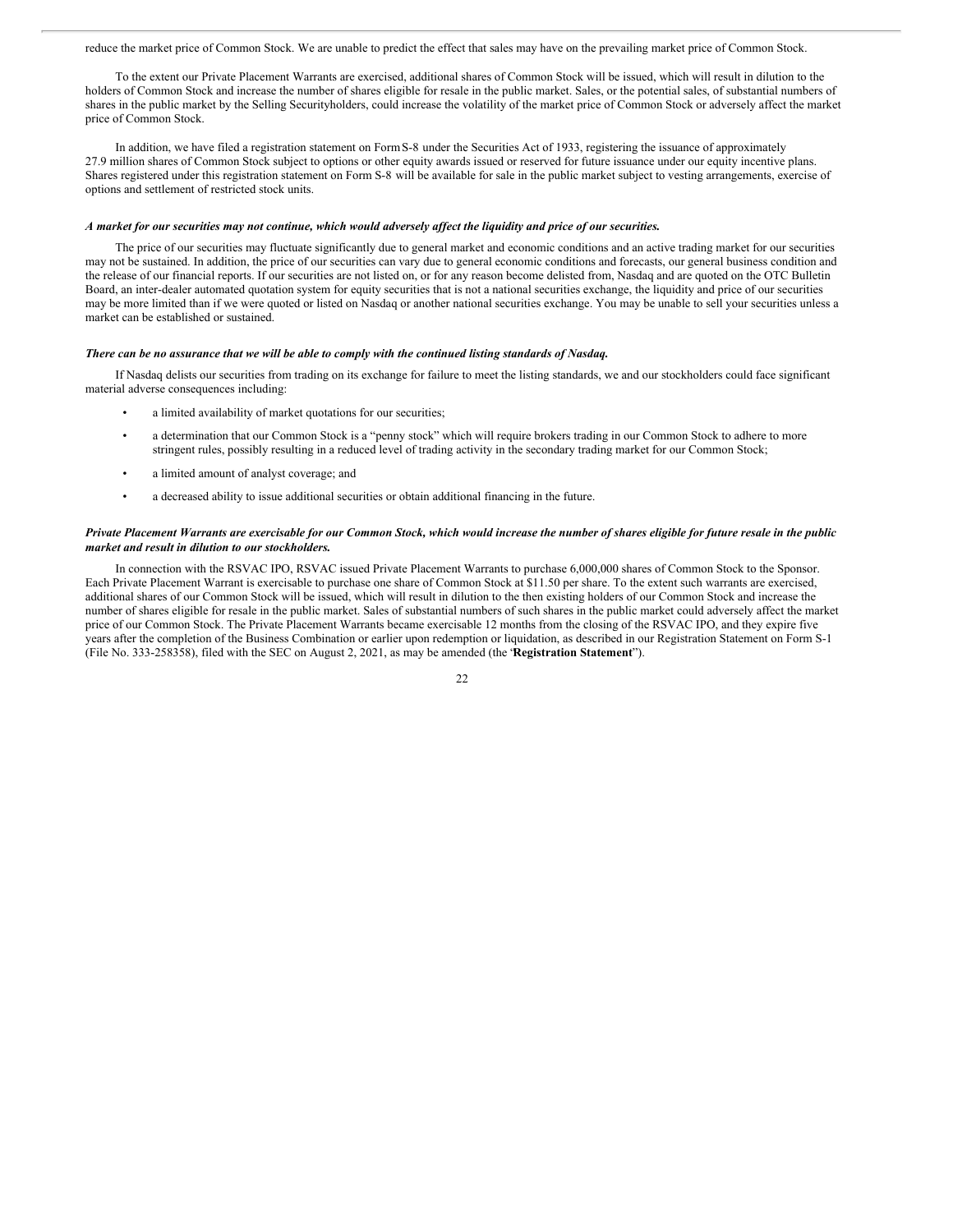#### We qualify as an "emerging growth company" within the meaning of the Securities Act, and if we take advantage of certain exemptions from disclosure requirements available to emerging growth companies, it could make our securities less attractive to investors and may make it more *dif icult to compare our performance to the performance of other public companies.*

We qualify as an "emerging growth company" as defined in Section  $2(a)(19)$  of the Securities Act, as modified by the JOBS Act. As such, we are eligible for and intend to take advantage of certain exemptions from various reporting requirements applicable to other public companies that are not emerging growth companies for as long as we continue to be an emerging growth company, including (a) the exemption from the auditor attestation requirements with respect to internal control over financial reporting under Section 404(b) of the Sarbanes-Oxley Act, (b) the exemptions from say-on-pay, say-on-frequency and say-on-golden parachute voting requirements and (c) reduced disclosure obligations regarding executive compensation in our periodic reports and proxy statements. We will remain an emerging growth company until the earliest of (i) the last day of the fiscal year in which the market value of our Common Stock that is held by non-affiliates exceeds \$700 million as of the last business day of our most recently completed second fiscal quarter of that fiscal year, (ii) the last day of the fiscal year in which we have total annual gross revenue of \$1.07 billion or more during such fiscal year (as indexed for inflation), (iii) the date on which we have issued more than \$1 billion in non-convertible debt in the prior three-year period or (iv) the last day of the fiscal year following the fifth anniversary of the date of the first sale of RSVAC Common Stock in the IPO. In addition, Section 107 of the JOBS Act also provides that an emerging growth company can take advantage of the exemption from complying with new or revised accounting standards provided in Section 7(a)(2)(B) of the Securities Act as long as we are an emerging growth company. An emerging growth company can therefore delay the adoption of certain accounting standards until those standards would otherwise apply to private companies. We have elected not to opt out of such extended transition period and, therefore, we may not be subject to the same new or revised accounting standards as other public companies that are not emerging growth companies.

Even after we no longer qualify as an "emerging growth company," we may still qualify as a "smaller reporting company," which would allow us to continue to take advantage of many of the same exemptions from disclosure requirements, including, among other things, not being required to comply with the auditor attestation requirements of Section 404 of the Sarbanes-Oxley Act, presenting only the two most recent fiscal years of audited financial statements in our Annual Report on Form 10-K and reduced disclosure obligations regarding executive compensation in the Quarterly Report on Form 10-Q and our periodic reports and proxy statements. Investors may find our Common Stock less attractive because we will rely on these exemptions, which may result in a less active trading market for our Common Stock and its price may be more volatile.

#### Our amended and restated certificate of incorporation provides that the Court of Chancery of the State of Delaware and the federal district courts of the United States of America will be the exclusive forums for certain disputes between us and our stockholders, which could limit our stockholders' *ability to choose the judicial forum for disputes with us or our directors, of icers or employees.*

Our amended and restated certificate of incorporation provides that the Court of Chancery of the State of Delaware (or, if and only if the Court of Chancery of the State of Delaware lacks subject matter jurisdiction, any state court located within the State of Delaware or, if and only if all such state courts lack subject matter jurisdiction, the federal district court for the District of Delaware) is the exclusive forum for:

- any derivative action or proceeding brought on our behalf;
- any action asserting a claim of breach of fiduciary duty owed by any of our current or former directors, officers or other employees to us or our stockholders;
- any action asserting a claim against us by any of our current or former directors, officers or other employees to us or our stockholders arising under the Delaware General Corporation Law, our amended and restated certificate of incorporation or our amended and restated bylaws;
- any action or proceeding to interpret, apply, enforce or determine the validity of the amended and restated certificate of incorporation or the amended or restated bylaws (including any right, obligation or remedy thereunder);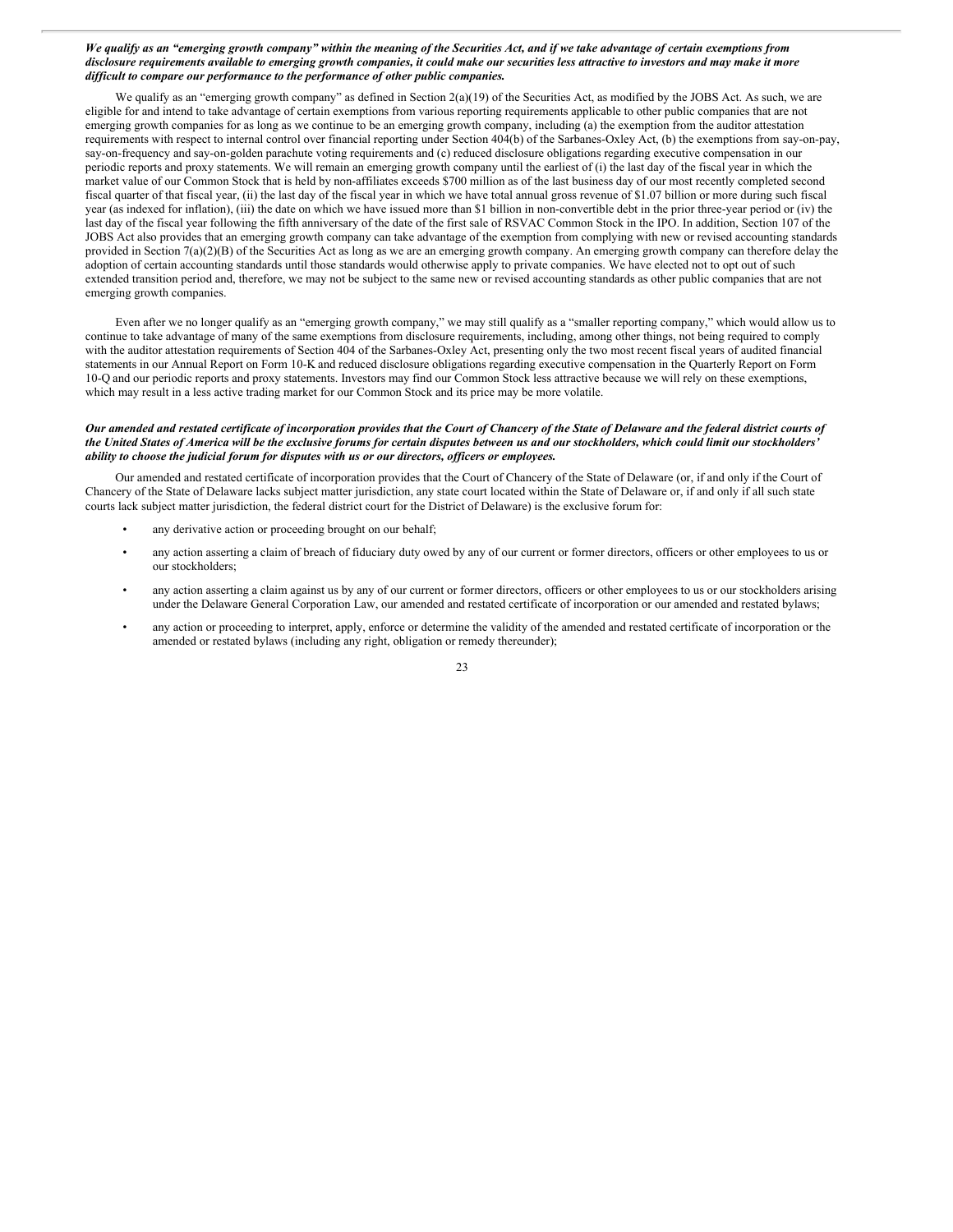- any action or proceeding as to which the DGCL confers jurisdiction to the Court of Chancery of the State of Delaware; and
- any action asserting a claim against us or any of our current or former directors, officers or other employees that is governed by the internal affairs doctrine, in all cases to the fullest extent permitted by law and subject to the court's having personal jurisdiction over the indispensable parties named as defendants.

This exclusive-forum provision would not apply to suits brought to enforce a duty or liability created by the Exchange Act or any other claim for which the federal courts have exclusive jurisdiction, or the Securities Act. In addition, to prevent having to litigate claims in multiple jurisdictions and the threat of inconsistent or contrary rulings by different courts, among other considerations, the Amended Charter provides that, unless we consent in writing to the selection of an alternative forum, to the fullest extent permitted by law, the federal district courts of the United States of America will be the exclusive forum for resolving any complaint asserting a cause of action arising under the Securities Act. However, Section 22 of the Securities Act creates concurrent jurisdiction for federal and state courts over all suits brought to enforce any duty or liability created by the Securities Act or the rules and regulations thereunder. Accordingly, both state and federal courts have jurisdiction to entertain such claims. As noted above, our amended and restated certificate of incorporation provides that the federal district courts of the United States will be the exclusive forum for the resolution of any complaint asserting a cause of action under the Securities Act. Due to the concurrent jurisdiction for federal and state courts created by Section 22 of the Securities Act over all suits brought to enforce any duty or liability created by the Securities Act or the rules and regulations thereunder, there is uncertainty as to whether a court would enforce the exclusive form provision. Our amended and restated certificate of incorporation further provides that any person or entity holding, owning or otherwise acquiring any interest in any of our securities shall be deemed to have notice of and consented to these provisions. Investors also cannot waive compliance with the federal securities laws and the rules and regulations thereunder.

These exclusive-forum provisions may limit a stockholder's ability to bring a claim in a judicial forum that it finds favorable for disputes with us or our directors, officers or other employees. While the Delaware courts have determined that such choice of forum provisions are facially valid, a stockholder may nevertheless seek to bring such a claim arising under the Securities Act against us or our directors, officers or other employees in a venue other than in the federal district courts of the United States of America. In such instance, we would expect to vigorously assert the validity and enforceability of the exclusive forum provisions of our amended and restated certificate of incorporation. This may require significant additional costs associated with resolving such action in other jurisdictions and we cannot assure you that the provisions will be enforced by a court in those other jurisdictions. If a court were to find either exclusive-forum provision in our amended and restated certificate of incorporation to be inapplicable or unenforceable in an action, we may incur further significant additional costs associated with resolving the dispute in other jurisdictions, all of which could harm our business.

#### **General Risk Factors**

#### We have been, and may in the future be, involved in legal proceedings and commercial or contractual disputes, which could have an adverse impact *on our profitability and consolidated financial position.*

We may be involved in legal proceedings and commercial or contractual disputes that, from time to time, are significant. These are typically claims that arise in the normal course of business including, without limitation, commercial or contractual disputes, including warranty claims and other disputes with potential customers and suppliers, intellectual property matters, personal injury claims, environmental issues, tax matters and employment matters. For example, on January 21, 2022, two former machine operator employees filed a putative wage and hour class action lawsuit against Enovix and co-defendant Legendary Staffing, Inc. in the Superior Court of California, County of Alameda. The case is captioned*Sopheak Prak & Ricardo Pimentel v Enovix Corporation and Legendary Staf ing, Inc.*, 22CV005846. The Prak complaint alleges, among other things, on a putative class-wide basis, that the defendants failed to pay all overtime wages and committed meal period, rest period and wage statement violations under the California Labor Code and applicable Wage Orders. The plaintiffs are seeking unpaid wages, statutory penalties and interest, and reasonable costs and attorney fees.

It is difficult to predict the outcome or ultimate financial exposure, if any, represented by these matters, and there can be no assurance that any such exposure will not be material. Such claims may also negatively affect our reputation.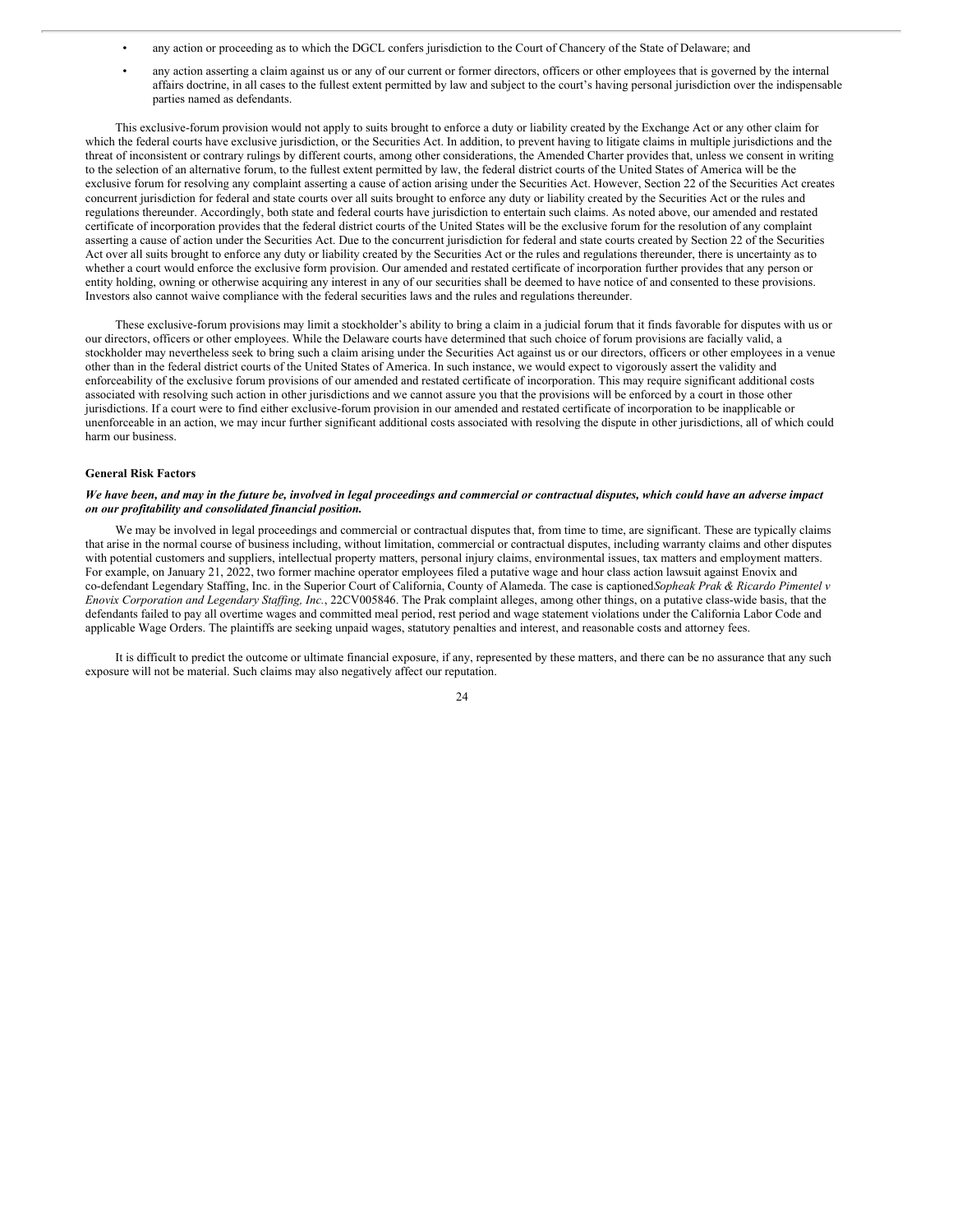#### Global conflicts could adversely impact our business, costs, supply chain, sales, financial condition or results of operations.

In late February 2022, Russia initiated significant military action against Ukraine. In response, the U.S. and certain other countries imposed significant sanctions and trade actions against Russia, and the U.S. and certain other countries could impose further sanctions, trade restrictions and other retaliatory actions should the conflict continue or worsen. It is not possible to predict the broader consequences of the conflict, including related geopolitical tensions, and the measures and retaliatory actions taken by the U.S. and other countries in respect thereof, as well as any counter measures or retaliatory actions by Russia in response, have caused and are likely to continue to cause regional instability and geopolitical shifts. Further, such conflict has materially adversely affected and is likely to continue to materially adversely affect global trade, currency exchange rates, regional economies and the global economy. In particular, while it is difficult to anticipate the impact of any of the foregoing on the Company, the conflict and actions taken in response to the conflict could increase our costs, disrupt our supply chain, reduce our sales and earnings, impair our ability to raise additional capital when needed on acceptable terms, if at all, or otherwise adversely affect our business, financial condition and results of operations.

#### We may become subject to product liability claims, which could harm our financial condition and liquidity if we are not able to successfully defend or *insure against such claims.*

Highly publicized incidents of laptop computers and cell phones bursting into flames have focused attention on the safety oflithium-ion batteries. If one of our products were to cause injury to someone or cause property damage, including as a result of product malfunctions, defects or improper installation leading to a fire or other hazardous condition, we may become subject to product liability claims, even those without merit, which could harm our business, prospects, operating results and financial condition. We face inherent risk of exposure to claims in the event our batteries do not perform as expected or malfunction resulting in personal injury or death. Our risks in this area are particularly pronounced given our batteries have not yet been commercially tested or mass produced. A successful product liability claim against us could require us to pay a substantial monetary award. Moreover, a product liability claim could generate substantial negative publicity about our batteries and business and inhibit or prevent commercialization of other future battery candidates, which would have material adverse effect on our brand, business, prospects and operating results. Any insurance coverage might not be sufficient to cover all potential product liability claims. Any lawsuit seeking significant monetary damages either in excess of our coverage, or outside of our coverage, may have a material adverse effect on our reputation, business and financial condition. We may not be able to secure additional product liability insurance coverage on commercially acceptable terms or at reasonable costs when needed, particularly if we do face liability for our products and are forced to make a claim under our policy.

#### Our batteries and our website, systems and data we maintain may be subject to intentional disruption, other security incidents or alleged violations of laws, regulations or other obligations relating to data handling that could result in liability and adversely impact our reputation and future sales.

We expect to face significant challenges with respect to information security and maintaining the security and integrity of our systems and other systems used in our business, as well as with respect to the data stored on or processed by these systems. Advances in technology, an increased level of sophistication, an increased level of expertise of hackers and new discoveries in the field of cryptography or others can result in a compromise or breach of the systems used in our business or of security measures used in our business to protect confidential information, personal information and other data. There can be no guarantee that our efforts to secure our computer systems against intrusion or exfiltration will be successful.

The availability and effectiveness of our batteries, and our ability to conduct our business and operations, depend on the continued operation of information technology and communications systems, some of which we have yet to develop or otherwise obtain the ability to use. Systems used in our business, including data centers and other information technology systems, will be vulnerable to damage or interruption. Such systems could also be subject to break-ins, sabotage and intentional acts of vandalism, as well as disruptions and security incidents as a result ofnon-technical issues, including intentional or inadvertent acts or omissions by employees, service providers or others. We anticipate using outsourced service providers to help provide certain services, and any such outsourced service providers face similar security and system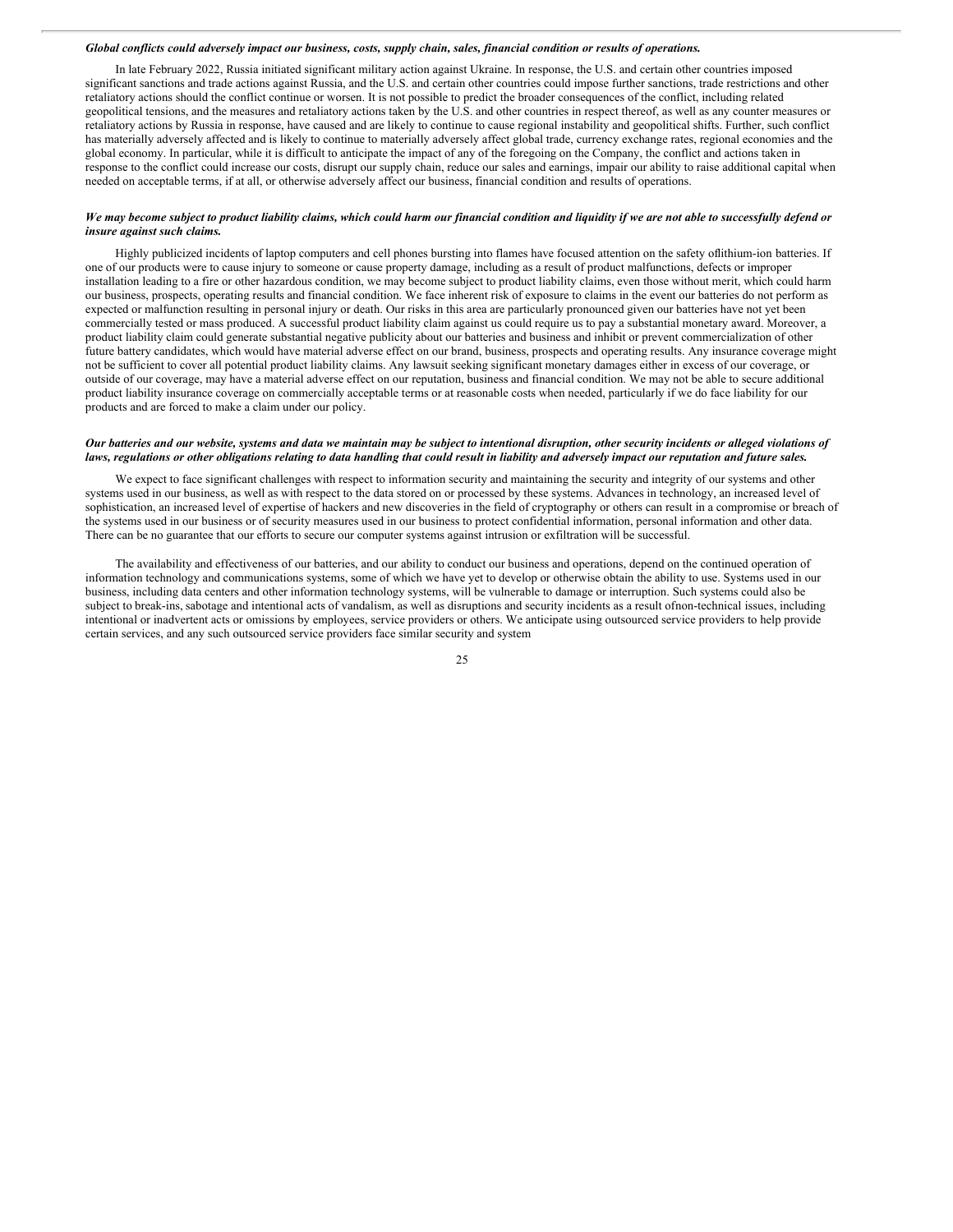disruption risks as us. Some of the systems used in our business will not be fully redundant, and our disaster recovery planning cannot account for all eventualities. Any data security incidents or other disruptions to any data centers or other systems used in our business could result in lengthy interruptions in our service.

#### Our facilities or operations could be damaged or adversely affected as a result of natural disasters and other catastrophic events.

Our facilities or operations could be adversely affected by events outside of our control, such as natural disasters, wars or other armed conflicts, health epidemics such as the COVID-19 pandemic, and other calamities. Our headquarters and initial manufacturing facilities are located in Fremont, California, which is prone to earthquakes. We cannot assure you that any backup systems will be adequate to protect us from the effects of fire, floods, typhoons, earthquakes, power loss, telecommunications failures, break-ins, war, riots, terrorist attacks or similar events. Any of the foregoing events may give rise to interruptions, breakdowns, system failures, technology platform failures or internet failures, which could cause the loss or corruption of data or malfunctions of software or hardware as well as adversely affect our ability to provide services.

#### Any financial or economic crisis, or perceived threat of such a crisis, including a significant decrease in consumer confidence, may materially and *adversely af ect our business, financial condition and results of operations.*

In recent years, the United States and global economies suffered dramatic downturns as the result of theCOVID-19 pandemic, a deterioration in the credit markets and related financial crisis as well as a variety of other factors including, among other things, extreme volatility in security prices, severely diminished liquidity and credit availability, ratings downgrades of certain investments and declining valuations of others. The United States and certain foreign governments have taken unprecedented actions in an attempt to address and rectify these extreme market and economic conditions by providing liquidity and stability to the financial markets. If the actions taken by these governments are not successful, the return of adverse economic conditions may negatively impact the demand for our lithium-ion battery cells and may negatively impact our ability to raise capital, if needed, on a timely basis and on acceptable terms or at all.

#### Our ability to utilize our net operating losses and certain other tax attributes to offset future taxable income and taxes may be subject to certain *limitations.*

In general, under Sections 382 and 383 of the Code and corresponding provisions under state law, a corporation that undergoes an "ownership change" is subject to limitations on its ability to use its pre-change net operating loss carryforwards ("**NOLs**") and other pre-change tax attributes to offset future taxable income and taxes. The limitations apply if a corporation undergoes an "ownership change," which is generally defined as a greater than 50 percentage point change (by value) in its equity ownership by certain stockholders over a three-year period. If Legacy Enovix has experienced an ownership change at any time since its incorporation, we may already be subject to limitations on our ability to utilize Legacy Enovix's existing NOLs and other tax attributes to offset taxable income or tax liability. In addition, the Business Combination and future changes in our stock ownership, which may be outside of our control, may have triggered or may trigger an ownership change. Similar provisions of state tax law may also apply to suspend or otherwise limit our use of accumulated state tax attributes. As a result, even if we earn net taxable income in the future, our ability to use our or Legacy Enovix's NOL carryforwards and other tax attributes to offset such taxable income or tax liability may be subject to limitations, which could potentially result in increased future income tax liability to us.

There is also a risk that changes in law or regulatory changes made in response to the need for some jurisdictions to raise additional revenue to help counter the fiscal impact from the COVID-19 pandemic or for other unforeseen reasons, including suspensions on the use of net operating losses or tax credits, possibly with retroactive effect, may result in our and Legacy Enovix's existing net operating losses or tax credits expiring or otherwise being unavailable to offset future income tax liabilities.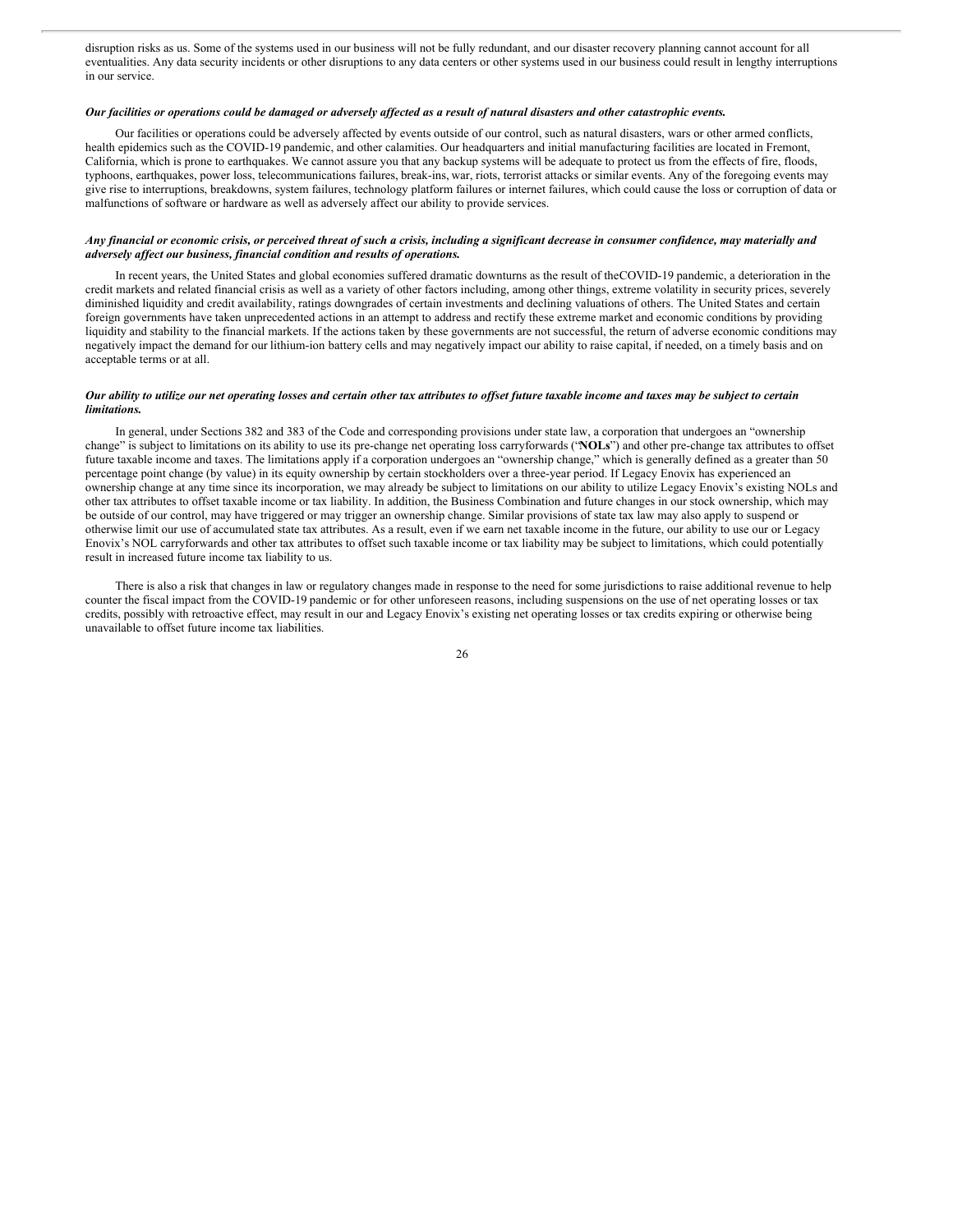#### We are or will be subject to anti-corruption, anti-bribery, anti-money laundering, financial and economic sanctions and similar laws, and non-compliance with such laws can subject us to administrative, civil and criminal fines and penalties, collateral consequences, remedial measures and legal expenses, all of which could adversely affect our business, results of operations, financial condition and reputation.

We are or will be subject to anti-corruption, anti-bribery, anti-money laundering, financial and economic sanctions and similar laws and regulations in various jurisdictions in which we conduct or in the future may conduct activities, including the U.S. Foreign Corrupt Practices Act ("**FCPA**"), the U.K. Bribery Act 2010 and other anti-corruption laws and regulations. The FCPA and the U.K. Bribery Act 2010 prohibit us and our officers, directors, employees and business partners acting on our behalf, including agents, from corruptly offering, promising, authorizing or providing anything of value to a "foreign official" for the purposes of influencing official decisions or obtaining or retaining business or otherwise obtaining favorable treatment. The FCPA also requires companies to make and keep books, records and accounts that accurately reflect transactions and dispositions of assets and to maintain a system of adequate internal accounting controls. The U.K. Bribery Act also prohibits non-governmental "commercial" bribery and soliciting or accepting bribes. A violation of these laws or regulations could adversely affect our business, results of operations, financial condition and reputation. Our policies and procedures designed to ensure compliance with these regulations may not be sufficient and our directors, officers, employees, representatives, consultants, agents and business partners could engage in improper conduct for which we may be held responsible.

Non-compliance with anti-corruption, anti-bribery, anti-money laundering or financial and economic sanctions laws could subject us to whistleblower complaints, adverse media coverage, investigations, and severe administrative, civil and criminal sanctions, collateral consequences, remedial measures and legal expenses, all of which could materially and adversely affect our business, results of operations, financial condition and reputation. In addition, changes in economic sanctions laws in the future could adversely impact our business and investments in our Common Stock.

#### *Our insurance coverage may not be adequate to protect us from all business risks.*

We may be subject, in the ordinary course of business, to losses resulting from products liability, accidents, acts of God and other claims against us, for which we may have no insurance coverage. As a general matter, the policies that we do have may include significant deductibles or self-insured retentions, and we cannot be certain that our insurance coverage will be sufficient to cover all future losses or claims against us. A loss that is uninsured or which exceeds policy limits may require us to pay substantial amounts, which could adversely affect our financial condition and operating results.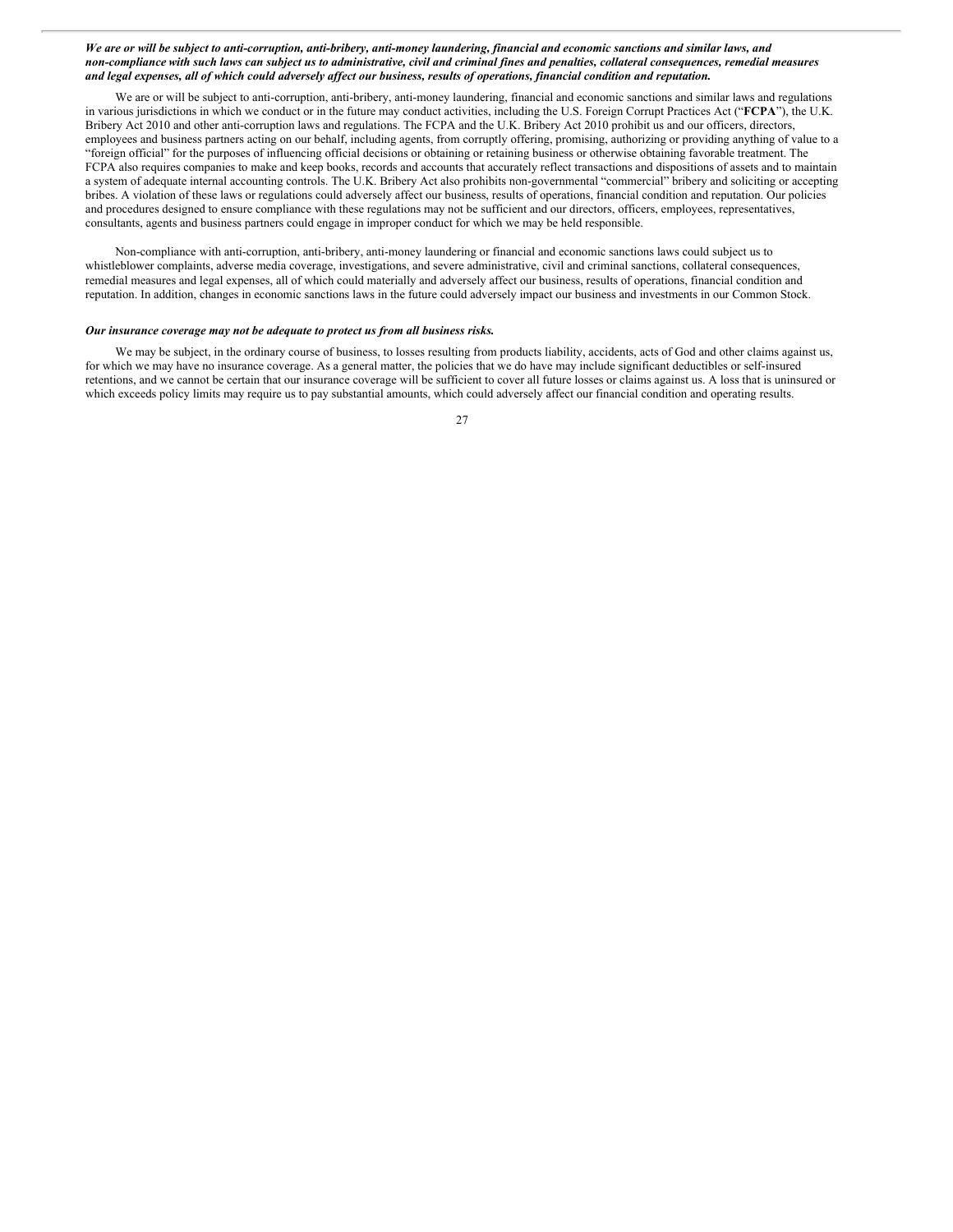#### <span id="page-33-0"></span>**MARKET AND INDUSTRY DATA**

Certain industry data and market data included in this prospectus were obtained from independent third-party surveys, market research, publicly available information, reports of governmental agencies and industry publications and surveys. All of management's estimates presented herein are based upon management's review of independent third-party surveys and industry publications prepared by a number of sources and other publicly available information. All of the market data used in this prospectus involves a number of assumptions and limitations, and you are cautioned not to give undue weight to such estimates. We believe that the information from these industry publications and surveys included in this prospectus is reliable. The industry in which we operate is subject to a high degree of uncertainty and risk due to a variety of factors, including those described in the section titled "*Risk Factors.*" These and other factors could cause results to differ materially from those expressed in the estimates made by the independent parties and by us.

#### <span id="page-33-1"></span>**USE OF PROCEEDS**

All of the shares of Common Stock and Private Placement Warrants offered by the Selling Securityholders pursuant to this prospectus will be sold by the Selling Securityholders for their respective accounts. We will not receive any of the proceeds from these sales.

We will receive up to an aggregate of approximately \$69.0 million from the exercise of the Private Placement Warrants, assuming the exercise in full of all of the Private Placement Warrants for cash. Of the 11,499,991 Public Warrants that were outstanding as of the Closing Date, 11,304,351 were exercised, representing approximately 98.3% of the Public Warrants, and we redeemed the remaining unexercised Public Warrants on January 7, 2022. Net proceeds generated from the Public Warrant exercises were approximately \$130.0 million. As of the date of this prospectus, no Public Warrants remain outstanding. We expect to use the net proceeds from the exercise of the Warrants for general corporate purposes. We will have broad discretion over the use of proceeds from the exercise of the Warrants. There is no assurance that the holders of the Warrants will elect to exercise any or all of such Warrants. To the extent that the Warrants are exercised on a "cashless basis," the amount of cash we would receive from the exercise of the Warrants will decrease.

### <span id="page-33-2"></span>**DETERMINATION OF OFFERING PRICE**

The offering price of the shares of Common Stock underlying the Warrants offered hereby is determined by reference to the exercise price of the Warrants of \$11.50 per share.

We cannot currently determine the price or prices at which shares of Common Stock or Private Placement Warrants may be sold by the Selling Securityholders under this prospectus.

#### <span id="page-33-3"></span>**MARKET INFORMATION FOR SECURITIES AND DIVIDEND POLICY**

#### **Market Information**

Our Common Stock is listed on Nasdaq under the symbol "ENVX." As of June 9, 2022, there were 191 holders of record of our Common Stock shares. The actual number of stockholders of our Common Stock is greater than this number of record holders and includes stockholders who are beneficial owners but whose shares of Common Stock are held in street name by banks, brokers and other nominees. Additionally, there were 7 holders of record of 6,000,000 Private Placement Warrants, each exercisable for one share of our Common Stock at a price of \$11.50 per share.

#### **Dividend Policy**

We have not declared or paid any dividends on our Common Stock and we currently do not anticipate to pay any cash dividends in the foreseeable future. Any future determination to declare cash dividends will be made at the discretion of our board of directors, subject to applicable laws, and will depend on our financial condition, results of operations, capital requirements, general business conditions and other factors that our board of directors may deem relevant.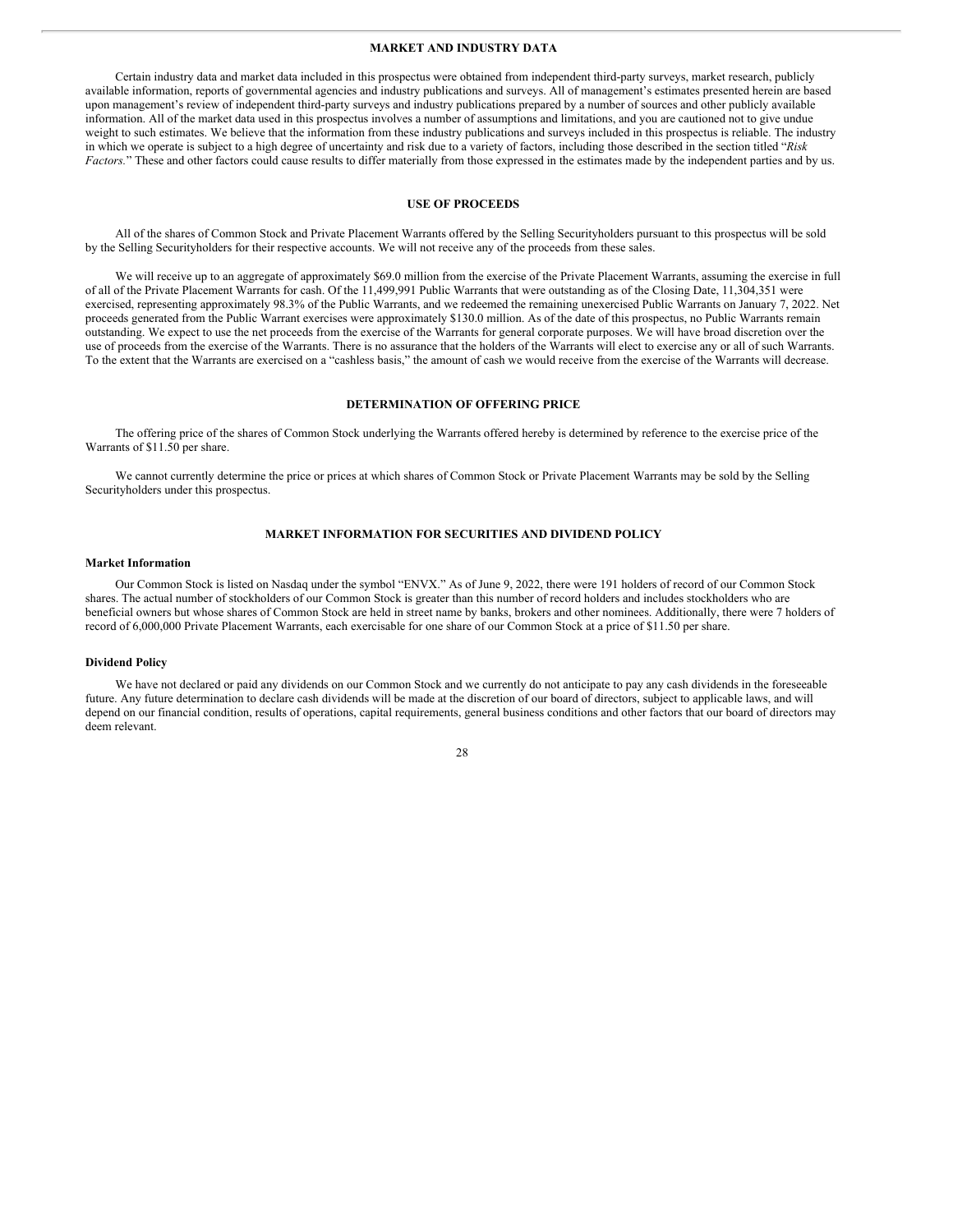#### <span id="page-34-0"></span>**MANAGEMENT'S DISCUSSION AND ANALYSIS OF FINANCIAL CONDITION AND RESULTS OF OPERATIONS**

The following discussion and analysis provide information that the management of Enovix Corporation (referred to as the "Company," "we," "us," "our" and "Enovix") believes is relevant to an assessment and understanding of Enovix's consolidated results of operations and financial condition and should be read together with the consolidated financial statements that are included elsewhere in this prospectus. This discussion and analysis contain forward-looking statements based upon our current expectations, estimates and projections that involve risks and uncertainties. Actual results and timing of selected events may differ materially from those anticipated in these forward-looking statements as a result of various factors, including those set forth *in the section titled "Risk Factors" and elsewhere in this prospectus.*

#### **Business Overview**

We design, develop and plan to commercially manufacture an advanced silicon-anodelithium-ion battery using our proprietary 3D cell architecture that increases energy density and maintains high cycle life. This enables us to use silicon as the only active lithium cycling material in the anode. We have applied an equally innovative approach to develop proprietary roll-to-stack production tools that'drop-in' to existing lithium-ion battery manufacturing lines and increase megawatt hour capacity. Our silicon anode battery architecture allows lithium-ion batteries to be produced smaller, cheaper and more efficiently than current alternatives.

To date, we have concentrated our operational effort on researching and developing the cutting-edge technology behind our silicon-anode lithium-ion battery. Over the past several years, we have signed agreements to provide engineering and proof of concept samples to blue-chip companies in the consumer electronic industry (smartwatches, augmented reality/virtual reality, smartphones, fire/life/safety radios, laptops). In addition to those industries, we are pursuing the deployment of our technology with leading global automobile manufacturers to develop patented battery technology for the EV market.

We currently lease our headquarters, engineering and manufacturing space in Fremont, California. In 2020, we started procuring equipment for Fab-1. The first of this equipment began arriving in early 2021.Fab-1 is now operational, with first production revenue forecasted in the second quarter of 2022. In May 2022, we began ordering our Gen2 production line.

#### **Impact of Coronavirus**

We closely monitor the impact of the pandemic of COVID-19 on all aspects of our business, including how it will impact our operations. We have considered potential impacts of the COVID-19 pandemic on our critical and significant accounting estimates and have not incurred any impairment losses in the carrying value of our assets as a result of the COVID-19 pandemic. For information on our operations and risks related to health epidemics, including the COVID-19 pandemic, please see the other risks and uncertainties set forth in the section titled "*Risk Factors*."

#### **Change in Fiscal Year**

On September 28, 2021, the audit committee of the Board of Directors of the Company approved a change in the fiscal year end from a year ending on December 31 to a fiscal year calendar typically consisting of four 13-week quarters, with the change to be effective for our third quarter beginning on July 1, 2021 and ending on October 3, 2021. We made the fiscal year change on a prospective basis and would not adjust operating results for prior periods. Our current fiscal year was ended on January 2, 2022 and our 2022 fiscal year will be comprised of four fiscal quarters ending on April 3, 2022, July 3, 2022, October 2, 2022 and January 1, 2023, respectively.

#### **Business Combination and Public Company Costs**

On the Closing Date, Legacy Enovix, RSVAC and Merger Sub consummated the closing of the transactions contemplated by the Merger Agreement (the "**Merger**"), following the approval at a special meeting of the stockholders of RSVAC held on July 12, 2021 (the " **pecial Meeting**"). Following the consummation of the Merger on the Closing Date,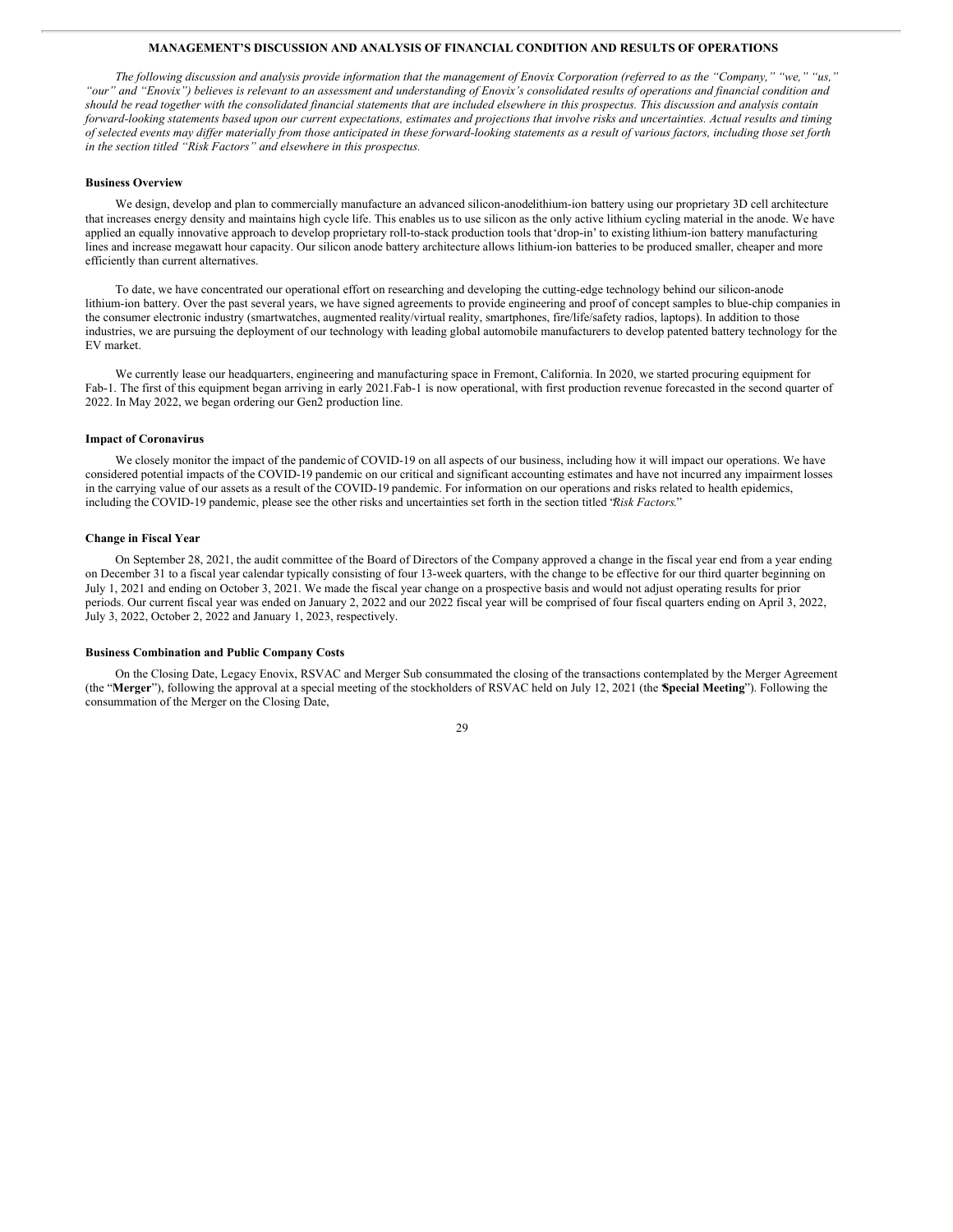Legacy Enovix changed its name to Enovix Operations Inc., and RSVAC changed its name from Rodgers Silicon Valley Acquisition Corp. to Enovix Corporation. Enovix raised approximately \$373.7 million of net proceeds, after deducting transaction costs and estimated offering related expenses.

Legacy Enovix is the accounting predecessor and Enovix is the successor SEC registrant, which means that Legacy Enovix's consolidated financial statements for previous periods will be disclosed in Enovix's future periodic reports filed with the SEC.

While the legal acquirer in the merger agreement is RSVAC, for financial accounting and reporting purposes under accounting principles generally accepted in the United States ("GAAP"), Legacy Enovix is the accounting acquirer and the merger has been accounted for as a "reverse recapitalization." A reverse recapitalization did not result in a new basis of accounting, and the financial statements of Enovix represents the continuation of the consolidated financial statements of Legacy Enovix. Under this method of accounting, RSVAC was treated as the "acquired" company for financial reporting purposes. Accordingly, the consolidated assets, liabilities and results of operations of Legacy Enovix become the historical financial statements of Enovix, and RSVAC's assets, liabilities and results of operations were consolidated with Legacy Enovix beginning on the acquisition date. Operations prior to the closing of the merger were presented as those of Enovix in future reports. The net assets of RSVAC were recognized at historical cost (consistent with carrying value), with no goodwill or other intangible assets recorded related to the Business Combination. The most significant changes in Enovix's reported financial position as a result of the merger are an increase in cash and cash equivalents and a net impact in total stockholders' deficit (as compared to Legacy Enovix's Condensed Consolidated Balance Sheet as of June 30, 2021). Please refer to Note 3 "Business Combination" to our consolidated financial statements for the fiscal year ended January 2, 2022 included elsewhere in this prospectus for further details of the Business Combination.

Upon consummation of the Merger, Enovix became the successor to RSVAC, an SEC-registered and listed company, which requires us to hire additional personnel and implement procedures and processes to address public company regulatory requirements and customary practices. We expect to incur additional annual expenses as a public company for, among other things, directors' and officers' liability insurance, director fees and additional internal and external accounting and legal and administrative resources, including increased audit and legal fees.

#### **Comparability of Financial Information**

Our future results of operations and financial position may not be comparable to historical results as a result of the Merger.

#### **Key Trends, Opportunities and Uncertainties**

We generate revenue from payments received from our customers based on executed engineering revenue contracts (the **Service Revenue**") for the development of silicon-anode lithium-ion battery technology. We have not commenced shipment of commercially manufactured batteries, and thus, no product revenue has been generated to date. Our performance and future success depend on several factors that present significant opportunities, but also pose risks and challenges as described in the section titled "*Risk Factors*."

#### *Q1 2022 Highlights:*

During the first quarter of 2022, we achieved two very important milestones.

- We produced advanced 3D SiliconTM lithium-ion batteries for customers from our first production line for customer qualification. By moving into production in the wearable category, we expect to recognize our first product revenue in the second quarter of 2022.
- We announced BrakeFlowTM, a breakthrough in advanced lithium-ion battery safety. This critical innovation was possible due to our unique battery architecture, and we believe it puts considerable distance between us and any competitor that plans to meaningfully increase the energy in its batteries.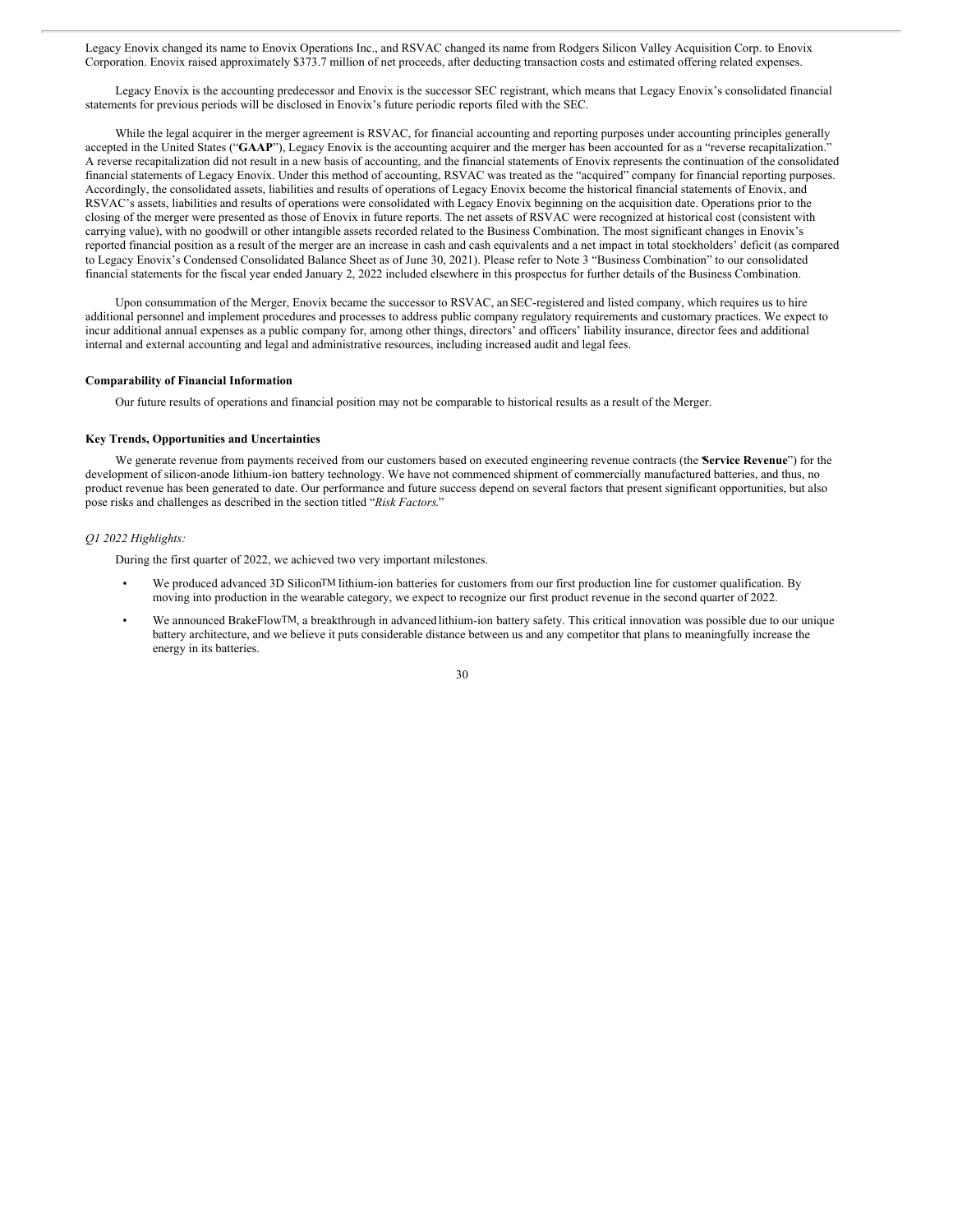Our revenue funnel was \$1.5 billion at the end of first quarter of 2022, which comprised of \$1.11 billion of Engaged Opportunities and \$371.0 million of Active Designs and Design Wins. Our revenue funnel is defined as the potential value of a full production year for all of the customer projects for which we have been engaged. The components of the revenue funnel are:

- Engaged Opportunities: Consists of engaged customers that have determined that our battery is applicable to their product and are evaluating our technology.
- Active Designs: Consists of customers that have completed evaluation of our technology, identified theend-product and started design work.
- Design Win: Consists of customers that have funded a custom battery design or are qualifying one of our standard batteries for a formally approved product that will use an Enovix cell.

The speed with which we convert our revenue funnel to purchase orders and revenue will ultimately be governed by how fast we qualify customers, improve our manufacturing processes and bring on additional capacity.

### *Product Development*

We have developed and delivered standardized sample (i.e., prototype) batteries to multiple, industry leading consumer electronics manufacturers. External validation of the performance of these samples has led to several Service Revenue contracts between us and these customers. Pursuant to each of these agreements, we are developing custom 3D silicon lithium-ion batteries for specific wearable, mobile computing and communication device applications. The design and development phases and the manufacturing of these custom samples are performed at our headquarters in Fremont, California. In January 2022, we began shipping 3D silicon lithium-ion batteries for qualification to customers. We continue to expect to recognize first product revenue in the second quarter of 2022. In May 2022, we began ordering equipment for our Gen2 production line. The Gen2 manufacturing line is designed to be faster and require less space than our existing lines at Fab-1 in Fremont ("**Gen1**").

### *Commercialization*

Currently, we are building out ourFab-1 at our headquarters in Fremont, California. We have commenced deliveries of qualification cells from Fab-1. We have experienced challenges associated with building outFab-1 including technical issues negatively impacting yield and volume production, and extended shipping times, supply chain constraints and intermittent vendor support during equipment bring-up resulting fromCOVID-19 travel restrictions imposed by certain countries in Asia. Fab-1 features a first-of-its-kind line for battery production. As a result, we regularly face and overcome new challenges to improve yield and output. Simultaneously, these efforts have provided and continue to provide valuable learning experiences, allowing us to improve our processes and equipment for future lines. With production underway, our focus in Fab-1 is on increasing volumes and yields. The large majority of the process steps that make up Fab-1 operate today at very high yields. A small number are yielding below 95%, and we have a documented plan to drive these to their targeted yields. Delivering to plan is a journey of many incremental improvements that our operations team undertakes daily. These learnings have given us confidence to move forward with purchases for Fab-2. In 2022, we plan to incrementally scale upFab-1 output from our headquarters in Fremont to produce batteries for the wearables market while also making larger cells for customer qualification in the mobile communications and laptop markets.

The net proceeds from the Merger and proceeds from the exercise of our Public Warrants enable us to complete and further expandFab-1, pursue Fab-2, accelerate research and development and undertake additional initiatives.

### *Market Focus and Market Expansion*

Our near-term focus is on the following market applications: wearables (smartwatches, AR/VR, headsets, etc.), computing and mobile communications. We are actively sampling to potential customers in these markets and have design wins in each. We have also engaged with new customers in product applications, such as action cameras, portable gaming and smartwatches built for children. We believe this strategy will allow us to deliver energy densities years ahead of the competition.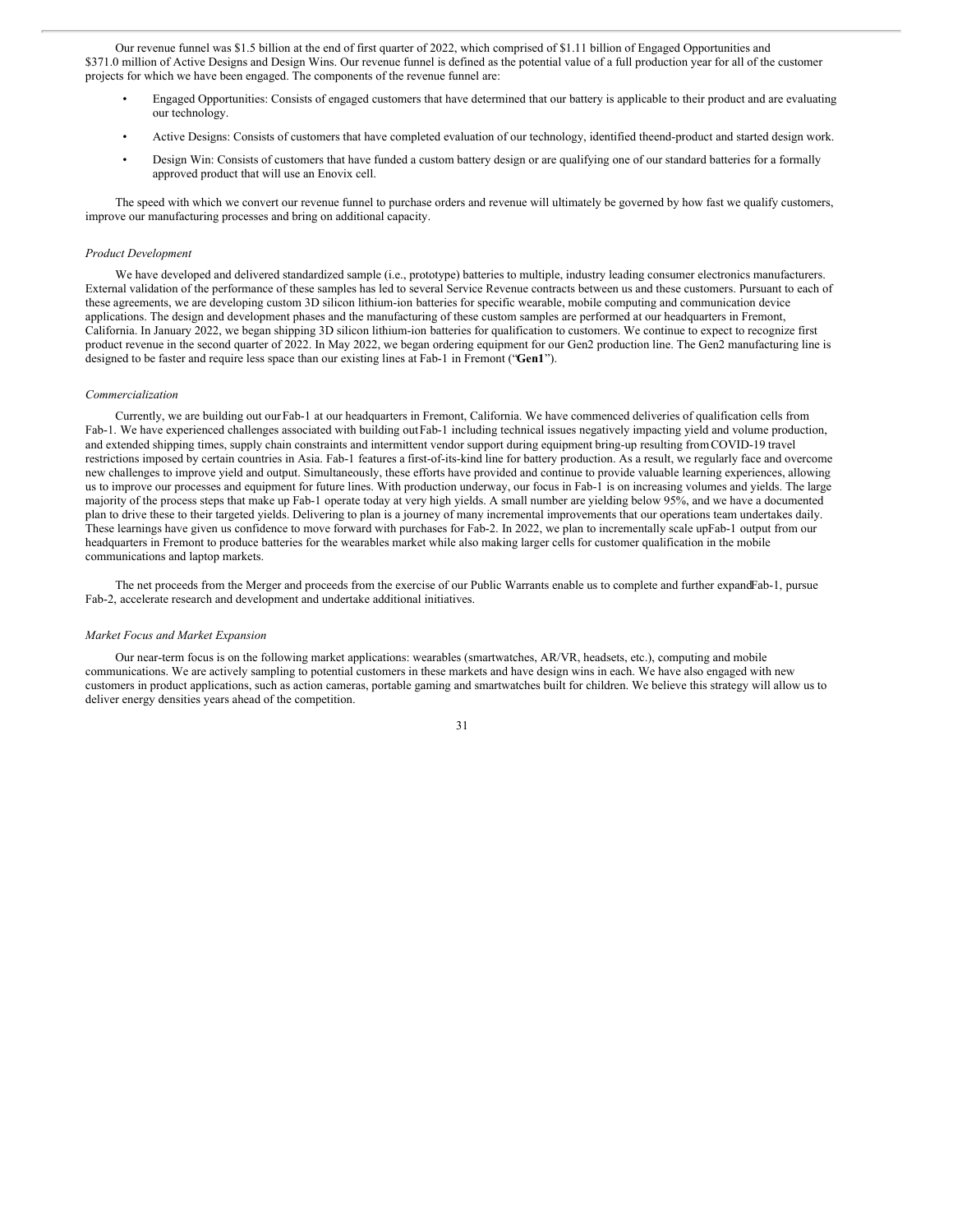We believe focusing on these categories ahead of EVs is the right strategy for any advanced battery company because of the economic and time-to-market advantages. Entering the EV battery market requires billions of dollars of capital to build Gigafactories, offers lower prices per kWh than mobile electronics and demands long qualification cycles. We believe the best approach is to start in premium markets where we can leverage our differentiated technology and solidify our manufacturing process while driving toward profitability. At the same time, we are seeding our entry into the EV battery market by sampling batteries to EV original equipment manufacturers ("**OEMs**") and continuing work on our three-year grant with the U.S. Department of Energy to demonstrate batteries featuring our silicon anode paired with EV-class cathode materials. Our goal is to translate this work into partnerships (e.g., joint ventures or licensing) with EV OEMs or battery OEMs in order to commercialize our technology in this end market.

# *Access to Capital*

Assuming we experience no significant delays in the research and development of our battery, we believe that our cash resources, including the net proceeds from the completion of the Merger, are sufficient to fund the continued build out and production ramp of our Fab-1 manufacturing facility in Fremont, California and lease or purchase and retrofit an existing facility elsewhere as our Fab-2 for growth.

### *Regulatory Landscape*

We operate in an industry that is subject to many established environmental regulations, which have generally become more stringent over time, particularly in hazardous waste generation and disposal and pollution control. While we expect certain regulations under President Biden's administration could, if adopted, facilitate market demand and revenue growth, other potential regulations, if adopted, could result in additional operating costs.

# **Components of Results of Operations**

### *Service Revenue*

Service Revenue contracts generally include the design and development efforts to conform our existing battery technology with customers' required specifications. Consideration for Service Revenue contracts generally becomes payable when we meet specific contractual milestones, which include the design and approval of custom cells, procurement of fabrication tooling to meet the customer's specifications, and fabrication and delivery of custom cells from our pilot production line. Within the existing Service Revenue contracts, the amount of consideration is fixed, the contracts contain a single performance obligation, and revenue is recognized at the point in time the final milestone is met (i.e., a final working prototype meeting all required specifications) and the customer obtains control of the deliverable. During all periods presented, we did not recognize any Service Revenue as final milestones were not yet met.

### *Cost of Revenue*

Cost of revenue includes materials, labor, allocated depreciation expense, and other direct costs related to Service Revenue contracts. Labor consists of personnel-related expenses such as salaries and benefits, and stock-based compensation.

Capitalization of certain costs are recognized as an asset if they relate directly to a customer contract, generate or enhance resources of the entity that will be used in satisfying future performance obligations, and are expected to be recovered. If these three criteria are not met, the costs are expensed in the period incurred. Deferred costs are recognized as cost of revenue in the period when the related revenue is recognized.

## *Operating Expenses*

### Research and Development Expenses

Research and development expenses consist of engineering services, allocated facilities costs, depreciation, development expenses, materials, labor and stock-based compensation related primarily to our (i) technology development,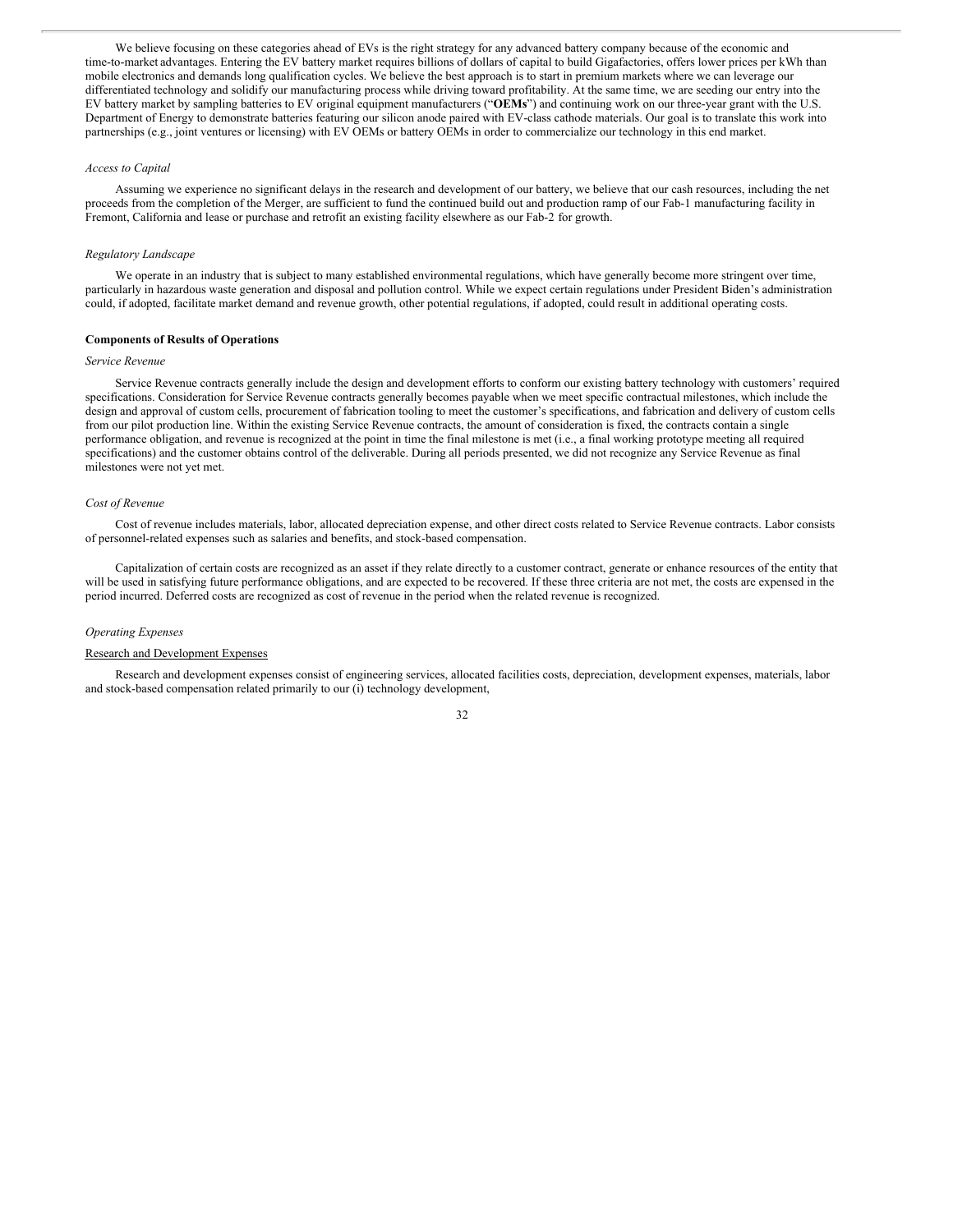(ii) design, construction, and testing of preproduction prototypes and models, and (iii) certain costs related to the design, construction and operation of our pilot plant that are not of a scale economically feasible to us for commercial production. Research and development costs are expensed as incurred.

To date, research and development expenses have consisted primarily of personnel-related expenses for scientists, experienced engineers and technicians as well as costs associated with the expansion and ramp up of our engineering and manufacturing facility in Fremont, California, including the material and supplies to support the product development and process engineering efforts. As we ramp up our engineering operations to complete the development of batteries and required process engineering to meet customer specifications, we anticipate that research and development expenses will increase significantly for the foreseeable future as we expand hiring of scientists, engineers and technicians and continue to invest in additional plant and equipment for product development, building prototypes and testing of batteries. We are establishing a research and development center in India that will initially focus on developing machine learning algorithms.

### Selling, General and Administrative Expenses

Selling, general and administrative expenses consist of personnel-related expenses, marketing expenses, allocated facilities expenses, depreciation expenses, executive management travel, and professional services expenses, including legal, human resources, audit, accounting and tax-related services. Personnel related costs consist of salaries, benefits and stock-based compensation. Facilities costs consist of rent and maintenance of facilities.

We are expanding our personnel headcount to support the ramping up of commercial manufacturing and being a public company. Accordingly, in addition to non-recurring costs associated with the Business Combination and anticipated costs of being a public company, we expect our selling, general and administrative expenses to increase significantly in the near term and for the foreseeable future.

### *Other Income (Expense), net*

Other income and expenses, net primarily consist of interest expense, fair value adjustments for outstanding convertible preferred stock warrants, fair value adjustments for outstanding common stock warrants, and fair value adjustments for convertible promissory notes, the issuance of convertible preferred stock warrants, and loss on early debt extinguishment.

#### *Income Tax Expense (Benefit)*

Our income tax provision consists of an estimate for U.S. federal and state income taxes based on enacted rates, as adjusted for allowable credits, deductions, uncertain tax positions, changes in deferred tax assets and liabilities, and changes in the tax law. We maintain a valuation allowance against the full value of our U.S. and state net deferred tax assets because we believe the recoverability of the tax assets is not more likely than not.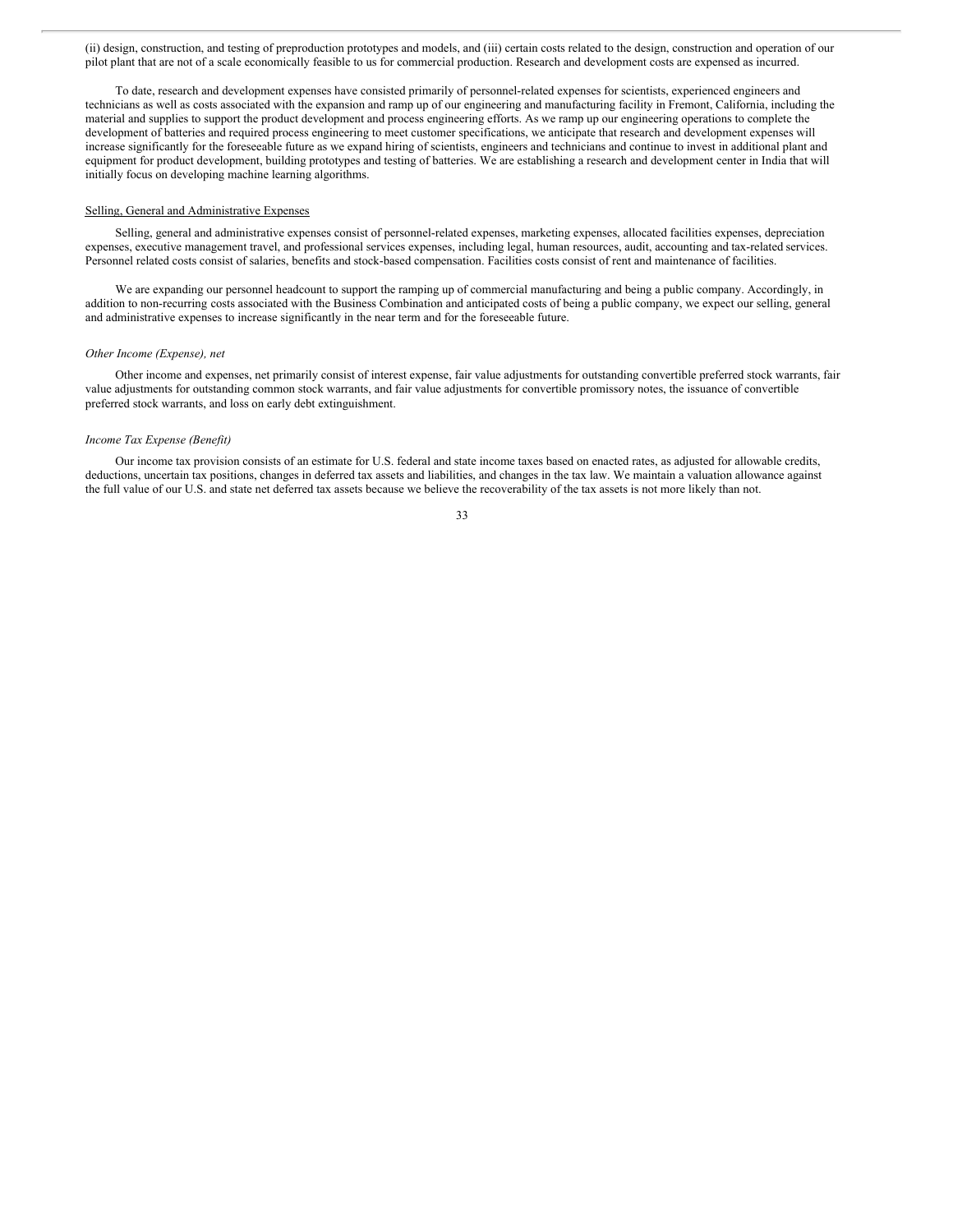## **Results of Operations**

*Comparison of Quarter Ended April 3, 2022 to Three Months Ended March 31, 2021*

The following table sets forth our condensed consolidated operating results for the periods presented below (in thousands, except share and per share amount):

|                                                              |   | For the Quarters Ended |   |                |               |          |
|--------------------------------------------------------------|---|------------------------|---|----------------|---------------|----------|
|                                                              |   | April 3, 2022          |   | March 31, 2021 | Change (\$)   | % Change |
| Operating expenses:                                          |   |                        |   |                |               |          |
| Cost of revenue                                              | S | 515                    | S | 1,631          | \$<br>(1,116) | (68%)    |
| Research and development                                     |   | 12.731                 |   | 5.589          | 7.142         | 128%     |
| Selling, general and administrative                          |   | 11,869                 |   | 4,161          | 7,708         | 185%     |
| Total operating expenses                                     |   | 25,115                 |   | 11,381         | 13,734        | 121%     |
| Loss from operations                                         |   | (25, 115)              |   | (11, 381)      | (13, 734)     | 121%     |
| Other income (expense):                                      |   |                        |   |                |               |          |
| Change in fair value of convertible preferred stock warrants |   |                        |   |                |               |          |
| and common stock warrants                                    |   | 67,800                 |   | (4,781)        | 72.581        | N/M      |
| Other income (expense), net                                  |   | 22                     |   | (3)            | 25            | N/M      |
| Total other income (expense), net                            |   | 67,822                 |   | (4,784)        | 72,606        | N/M      |
| Net income (loss)                                            |   | 42,707                 |   | (16, 165)      | 58,872        | (364%)   |

## N/M — Not meaningful

### Cost of Revenue

Cost of revenue for the quarter ended April 3, 2022 was \$0.5 million, compared to \$1.6 million during the quarter ended March 31, 2021. From time to time, we enter into Service Revenue customer contracts. Service Revenue from these customer contracts was deferred as of April 3, 2022 because we had not delivered the final working prototype (the single performance obligation) nor had the customer taken control of the deliverable. The estimated final delivery date of these Service Revenue contracts is within the next twelve months.

In the execution of satisfying the single performance obligation per the existing Service Revenue contracts, certain costs are recognized as an asset if they relate directly to a customer contract, generate or enhance resources of the entity that will be used in satisfying future performance obligations and are expected to be recovered. If these three criteria are not met, the costs are expensed in the period incurred. Deferred contract costs are recognized as cost of revenue in the period when the related revenue is recognized.

The decrease in cost of revenue of \$1.1 million, or 68% was due to the timing of when costs attributable to a specific contract with a customer were incurred. As of April 3, 2022 and January 2, 2022, we had \$4.5 million and \$4.6 million, respectively, of deferred contract costs and \$7.9 million and \$7.9 million, respectively, of deferred revenue on our Condensed Consolidated Balance Sheets.

### Research and Development Expenses

Research and development expenses for the quarter ended April 3, 2022 were \$12.7 million, compared to \$5.6 million during the quarter ended March 31, 2021. The increase of \$7.1 million, or 128% was primarily attributable to an increase in our research and development employee headcount resulting in a \$2.3 million increase in salaries and employee benefits, a \$1.6 million increase in stock-based compensation expenses and a \$1.3 million increase in subcontractor costs. The remaining increase of \$1.9 million was primarily due to the increased facility and IT costs, tooling and materials and other miscellaneous research and development expenses.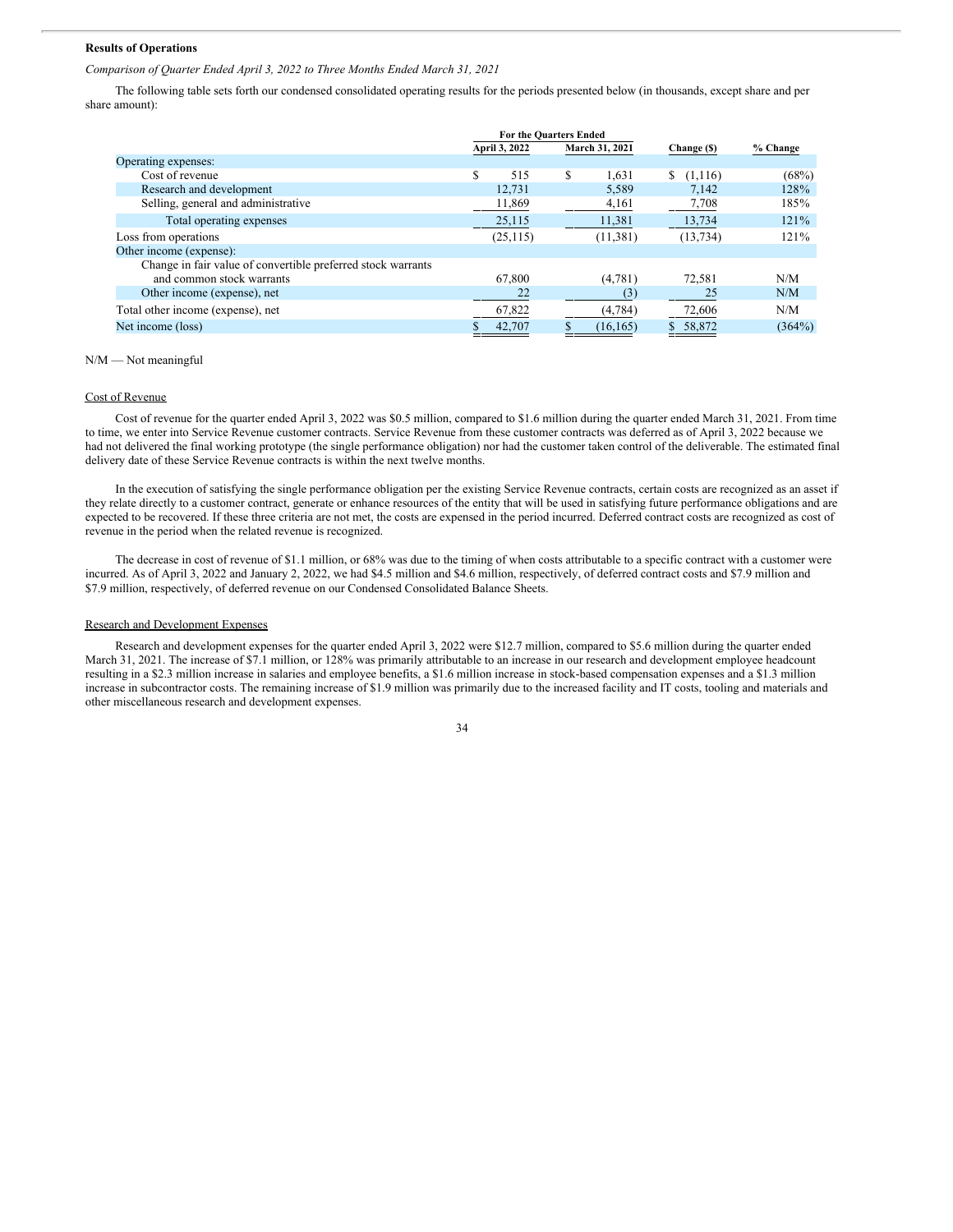### Selling, General and Administrative Expenses

Selling, general and administrative expenses for the quarter ended April 3, 2022 were \$11.9 million, compared to \$4.2 million during the quarter ended March 31, 2021. The increase of \$7.7 million, or 185% was primarily attributable to an increase in our selling, general and administrative employee headcount resulting in a \$2.7 million increase in salaries and employee benefits and a \$2.5 million increase in stock-based compensation expenses. The remaining increase of \$2.5 million is primarily comprised of a \$1.9 million increase in legal and professional fees and other miscellaneous expenses.

### Change in Fair Value of Convertible Preferred Stock Warrants and Common Stock Warrants

The change in fair value of common stock warrants of \$67.8 million for the quarter ended April 3, 2022 was primarily attributable to a decrease, during the quarter, in the fair value of the 6,000,000 Private Placement Warrants that are held by the Sponsor and certain of its members. As of April 3, 2022, there were no Legacy Enovix convertible preferred stock warrants outstanding. For the quarter ended March 31, 2021, there was a change in fair value of \$4.8 million of the Legacy Enovix convertible preferred stock warrants resulting from an increase in Legacy Enovix's enterprise value during the quarter ended March 31, 2021. The change in the fair value of the convertible preferred stock warrants and common stock warrants was recorded as other income (expense), net.

# *Comparison of Fiscal Year Ended January 2, 2022 to Fiscal Year Ended December 31, 2020*

The following table sets forth our consolidated operating results for the periods presented below (in thousands, except percentages):

|                                                                         | <b>Fiscal Years</b> |             |               |          |
|-------------------------------------------------------------------------|---------------------|-------------|---------------|----------|
|                                                                         | 2021                | 2020        | Change (\$)   | % Change |
| Operating expenses:                                                     |                     |             |               |          |
| Cost of revenue                                                         | S.<br>1.967         | 3,375<br>S. | S.<br>(1,408) | (42%)    |
| Research and development                                                | 37,850              | 14,442      | 23,408        | 162%     |
| Selling, general and administrative                                     | 29,705              | 5,713       | 23,992        | 420%     |
| Total operating expenses                                                | 69,522              | 23,530      | 45,992        | 195%     |
| Loss from operations                                                    | (69, 522)           | (23, 530)   | (45,992)      | 195%     |
| Other income (expense):                                                 |                     |             |               |          |
| Change in fair value of convertible preferred stock warrants and common |                     |             |               |          |
| stock warrants                                                          | (56, 141)           | (13,789)    | (42, 352)     | 307%     |
| Issuance of convertible preferred stock warrants                        |                     | (1, 476)    | 1,476         | N/M      |
| Change in fair value of convertible promissory notes                    |                     | (2, 422)    | 2,422         | N/M      |
| Gain on extinguishment of paycheck protection program loan              |                     | 1,628       | (1,628)       | N/M      |
| Interest expense, net                                                   | (187)               | (107)       | (80)          | 75%      |
| Other income (expense), net                                             | (24)                | 46          | (70)          | N/M      |
| Total other expense, net                                                | (56, 352)           | (16, 120)   | (40, 232)     | 250%     |
| Net loss                                                                | \$(125, 874)        | \$(39,650)  | \$ (86,224)   | 217%     |

### N/M — Not meaningful

### Cost of Revenue

Cost of revenue for the fiscal year 2021 was \$2.0 million, compared to \$3.4 million for fiscal year 2020. From time to time, we enter into Service Revenue customer contracts. Service Revenue from these customer contracts was deferred as of January 2, 2022 because we had not delivered the final working prototype (the single performance obligation) nor had the customer taken control of the deliverable. The estimated delivery date of these Service Revenue contracts is within the next twelve to twenty-four months.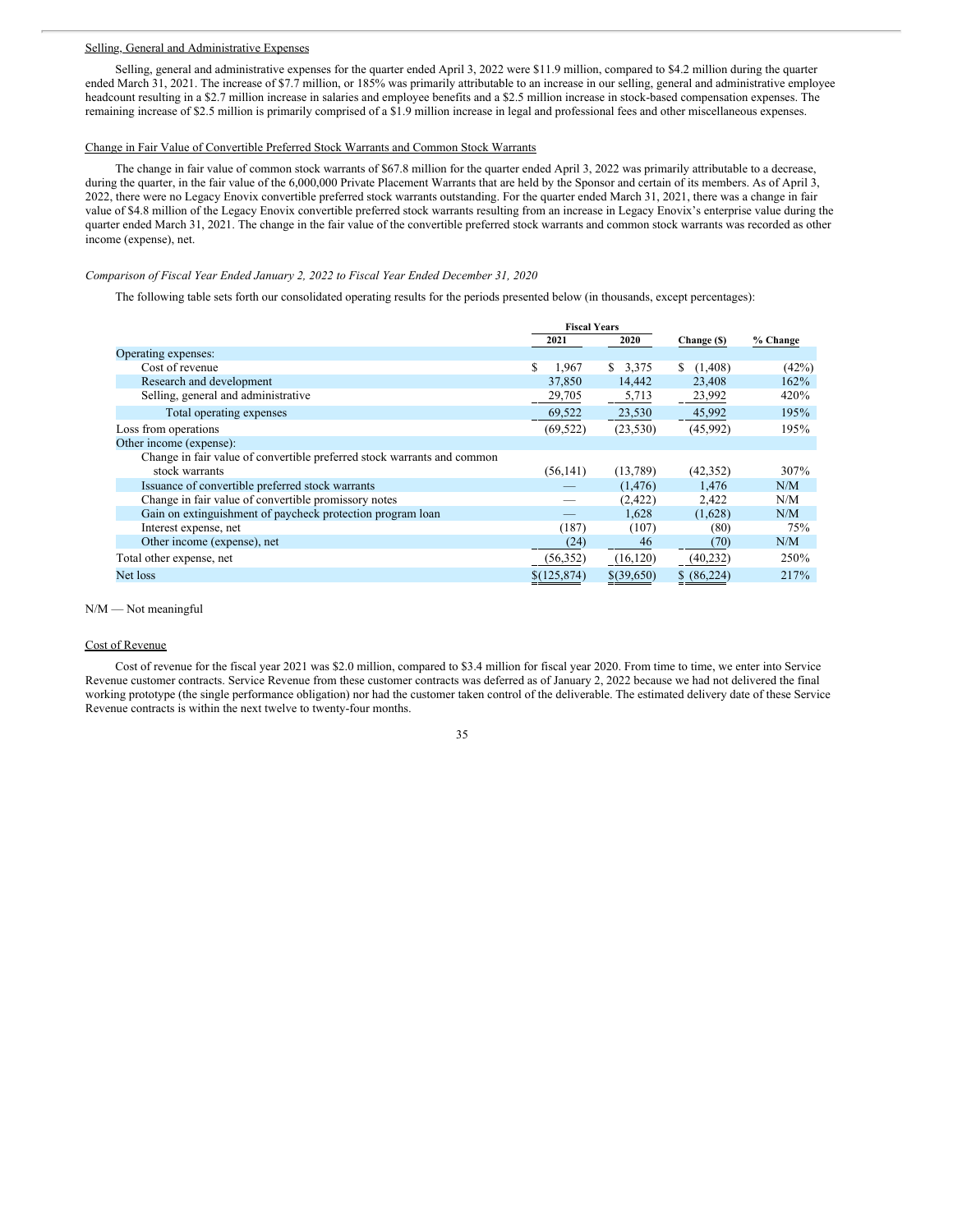In the execution of satisfying the single performance obligation per the existing Service Revenue contracts, certain costs are recognized as an asset if they relate directly to a customer contract, generate or enhance resources of the entity that will be used in satisfying future performance obligations, and are expected to be recovered. If these three criteria are not met, the costs are expensed in the period incurred. Deferred contract costs are recognized as cost of revenue in the period when the related revenue is recognized.

The decrease in cost of revenue of \$1.4 million, or 42% was due to the timing of when costs attributable to a specific contract with a customer were incurred. As of January 2, 2022 and December 31, 2020, we had \$4.6 million and \$3.5 million, respectively, of deferred contract costs and \$7.9 million and \$5.5 million, respectively, of deferred revenue on our Consolidated Balance Sheets.

#### Research and Development Expenses

Research and development expenses for the fiscal year 2021 were \$37.9 million, compared to \$14.4 million for the fiscal year 2020. The increase of \$23.4 million, or 162% was primarily attributable to an increase in our research and development employee headcount resulting in a \$10.9 million increase in salaries and employee benefits, and a \$5.7 million increase in stock-based compensation expenses. The remaining increase of \$6.9 million was primarily due to the increased facility, tooling costs, research and development materials, telecommunication and IT costs, and other miscellaneous research and development expenses.

### Selling, General and Administrative Expenses

Selling, general and administrative expenses for the fiscal year 2021 were \$29.7 million, compared to \$5.7 million during the fiscal year 2020. The increase of \$24.0 million, or 420% was primarily attributable to an increase in our selling, general and administrative employee headcount resulting in a \$6.4 million increase in salaries and employee benefits, and a \$4.2 million increase in stock-based compensation expenses. The remaining increase of \$13.4 million is primarily comprised of a \$6.3 million increase in professional fees, training and recruiting expenses, a \$2.3 million increase in legal fees, which partially was incurred in connection with the Business Combination, a \$1.2 million increase in marketing expenses, and a \$1.2 million increase in insurance expenses.

### Change in Fair Value of Convertible Preferred Stock Warrants and Common Stock Warrants

The change in fair value of convertible preferred stock warrants and common stock warrants of \$56.1 million for the fiscal year 2021 was comprised of a change in fair value of \$51.4 million of Private Placement Warrants assumed in the Business Combination during the second half of fiscal year 2021 and a change in fair value of \$4.8 million of Legacy Enovix's convertible preferred stock warrants. The increase in fair value of Private Placement Warrants was primarily due to an increase in Enovix's common stock price during the second half of fiscal 2021.

For fiscal year 2020, there was an increase in fair value of \$13.8 million of the Legacy Enovix's convertible preferred stock warrants resulting from an increase in Legacy Enovix's enterprise value in the fiscal year 2020. On February 22, 2021, all 10,160,936 Legacy Enovix's Series D convertible preferred stock warrants were exercised at \$0.01 per share for a total of \$0.1 million. The change in fair value of Legacy Enovix's convertible preferred stock warrants and common stock warrants was recorded as other income (expense), net.

## Issuance of Convertible Preferred Stock Warrants

On March 25, 2020, 7,000,000 Legacy Enovix's Series D convertible preferred stock warrants were issued at \$0.01 per share for a total of \$0.1 million. The fair value of the convertible preferred stock warrants of \$1.5 million was recorded as other expense for the fiscal year 2020.

### Change in Fair Value of Convertible Promissory Notes

The change in fair value of the convertible promissory notes of \$2.4 million for the fiscal year 2020 was due to the fair value adjustment of the convertible promissory note in connection with the note conversion into 19,001,815 shares of Legacy Enovix Series P-2 convertible preferred stock in March 2020. No such event occurred during the fiscal year 2021.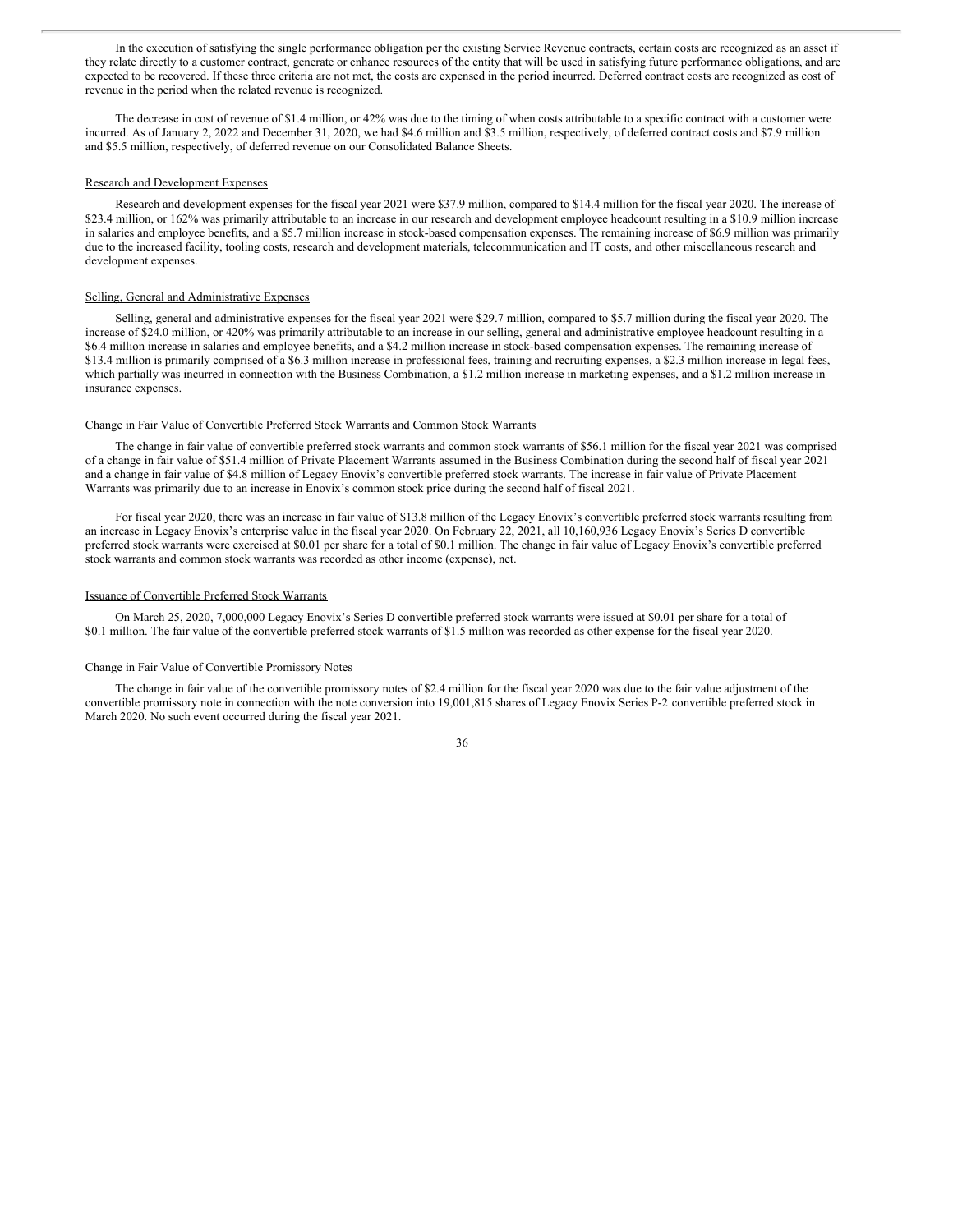#### **Non-GAAP Financial Measures**

While we prepare our consolidated financial statements in accordance with GAAP, we also utilize and present certain financial measures that are not based on GAAP. We refer to these financial measures as "Non-GAAP" financial measures. In addition to our financial results determined in accordance with GAAP, we believe that EBITDA, and Adjusted EBITDA, and Free Cash Flow (each as defined below), are useful measures in evaluating our financial and operational performance distinct and apart from financing costs, certain non-cash expenses and non-operational expenses.

These Non-GAAP financial measures should be considered in addition to results prepared in accordance with GAAP but should not be considered a substitute for or superior to GAAP. We endeavor to compensate for the limitation of the Non-GAAP financial measures presented by also providing the most directly comparable GAAP measures.

We use Non-GAAP financial information to evaluate our ongoing operations and for internal planning, budgeting and forecasting purposes. We believe that Non-GAAP financial information, when taken collectively, may be helpful to investors in assessing our operating performance and comparing our performance with competitors and other comparable companies. You should review the reconciliations below but not rely on any single financial measure to evaluate our business.

## *EBITDA and Adjusted EBITDA*

"EBITDA" is defined as earnings (net loss) adjusted for interest expense; income taxes; depreciation expense, and amortization expense. "Adjusted EBITDA" includes additional adjustments to EBITDA such as stock-based compensation expense; change in fair value of convertible preferred stock warrants, common stock warrants and convertible promissory notes; loss on early debt extinguishment and other special items as determined by management which it does not believe to be indicative of its underlying business trends. EBITDA and Adjusted EBITDA are intended as supplemental financial measures of our performance that are neither required by, nor presented in accordance with GAAP. We believe that the use of EBITDA and Adjusted EBITDA provides an additional tool for investors to use in evaluating ongoing operating results and trends, and in comparing our financial measures with those of comparable companies, which may present similar Non-GAAP financial measures to investors.

However, you should be aware that when evaluating EBITDA, and Adjusted EBITDA, we may incur future expenses similar to those excluded when calculating these measures. In addition, the presentation of these measures should not be construed as an inference that our future results will be unaffected by unusual or nonrecurring items. Our computation of EBITDA and Adjusted EBITDA may not be comparable to other similarly titled measures computed by other companies, because all companies may not calculate EBITDA and Adjusted EBITDA in the same fashion.

Below are reconciliations of net income (loss) on a GAAP basis to theNon-GAAP EBITDA and Adjusted EBITDA financial measures for the periods presented below (in thousands):

|                                                                                        | For the Quarters Ended |                |
|----------------------------------------------------------------------------------------|------------------------|----------------|
|                                                                                        | April 3, 2022          | March 31, 2021 |
| Net income (loss)                                                                      | 42,707                 | (16, 165)      |
| Depreciation and amortization                                                          | 448                    | 141            |
| <b>EBITDA</b>                                                                          | 43.155                 | (16, 024)      |
| Stock-based compensation expense                                                       | 5.238                  | 1.418          |
| Change in fair value of convertible preferred stock warrants and common stock warrants | (67,800)               | 4,781          |
| <b>Adjusted EBITDA</b>                                                                 | (19, 407)              | (9,825)        |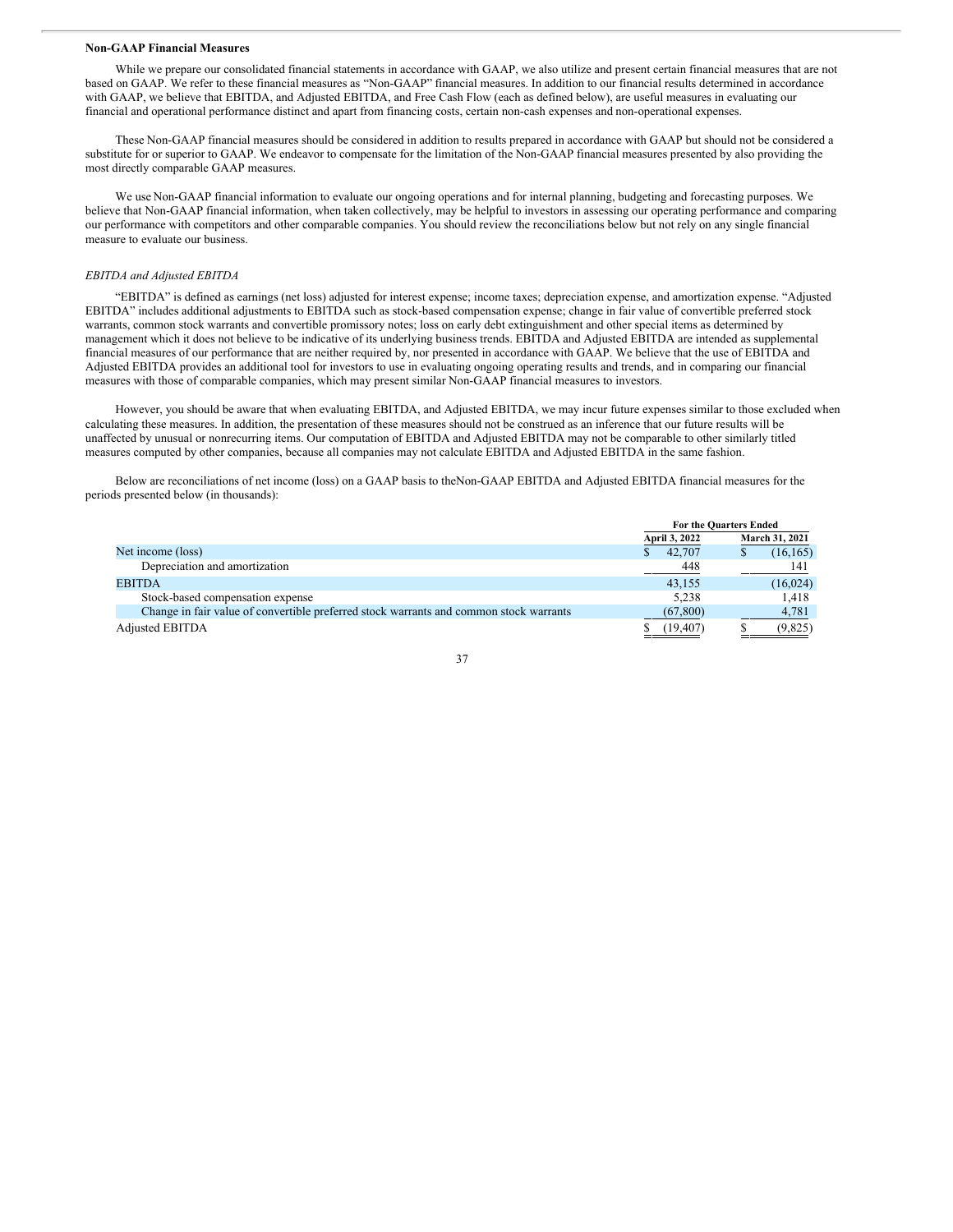|                                                                                        | <b>Fiscal Years</b> |            |  |           |
|----------------------------------------------------------------------------------------|---------------------|------------|--|-----------|
|                                                                                        |                     | 2021       |  | 2020      |
| Net loss                                                                               |                     | (125, 874) |  | (39,650)  |
| Interest expense, net                                                                  |                     | 187        |  | 107       |
| Depreciation and amortization                                                          |                     | 1,515      |  | 579       |
| <b>EBITDA</b>                                                                          |                     | (124, 172) |  | (38, 964) |
| Stock-based compensation                                                               |                     | 10.711     |  | 666       |
| Change in fair value of convertible preferred stock warrants and common stock warrants |                     | 56.141     |  | 13,789    |
| Issuance of convertible preferred stock warrants                                       |                     |            |  | 1.476     |
| Change in fair value of convertible promissory notes                                   |                     |            |  | 2.422     |
| Loss (gain) on early debt extinguishment                                               |                     | 60         |  | (1,628)   |
| <b>Adjusted EBITDA</b>                                                                 |                     | (57.260)   |  | (22, 239) |

# **Free Cash Flow**

We define "Free Cash Flow" as (i) net cash from operating activities less (ii) capital expenditures, net of proceeds from disposals of property and equipment, all of which are derived from our consolidated statements of cash flow. The presentation of non-GAAP Free Cash Flow is not intended as an alternative measure of cash flows from operations, as determined in accordance with GAAP. We believe that this financial measure is useful to investors because it provides investors to view our performance using the same tool that we use to gauge our progress in achieving our goals and it is an indication of cash flow that may be available to fund investments in future growth initiatives. Below are reconciliations of net cash used in operating activities to the Free Cash Flow financial measures for the periods presented below (in thousands):

|                                       |               | For the Quarters Ended |  |  |
|---------------------------------------|---------------|------------------------|--|--|
|                                       | April 3, 2022 | March 31, 2021         |  |  |
| Net cash used in operating activities | (19,689)<br>Ф | (8,610)<br>Ф           |  |  |
| Capital expenditures                  | (10, 451)     | (7, 141)               |  |  |
| Free Cash Flow                        | (30, 140)     | (15,751)               |  |  |
|                                       |               |                        |  |  |
|                                       |               | <b>Fiscal Years</b>    |  |  |
|                                       | 2021          | 2020                   |  |  |
| Net cash used in operating activities | (51,306)      | (20,050)<br>a.         |  |  |
| Capital expenditures                  | (43, 584)     | (26,953)               |  |  |
| Free Cash Flow                        | (94,890)<br>S | (47,003)               |  |  |

# **Liquidity and Capital Resources**

We have incurred recurring operating losses and negative cash flows from operations since inception through April 3, 2022 and expect to incur operating losses for the foreseeable future. As of April 3, 2022, we had cash and cash equivalents of \$408.2 million, a working capital of \$398.1 million and an accumulated deficit of \$290.4 million. Prior to the Business Combination, we had financed our operations primarily from the sales of convertible preferred stock, borrowing from convertible promissory notes, and borrowing from a secured promissory note (the "**Secured Promissory Note**"). In connection with the Business Combination in July 2021, we raised approximately \$373.7 million of net proceeds, after deducting transaction costs and estimated offering related expenses. Please refer to Note 3 "Business Combination" of the notes to our consolidated financial statements for the fiscal year ended January 2, 2022 included elsewhere in this prospectus for more information. In December 2021, we received \$77.2 million of gross proceeds from the exercises of the Public Warrants, which were being traded in Nasdaq. In January 2022, we received \$52.8 million of net proceeds from the exercise of the Public Warrants. We plan to use the proceeds from the exercises of the Public Warrants for general corporate purposes.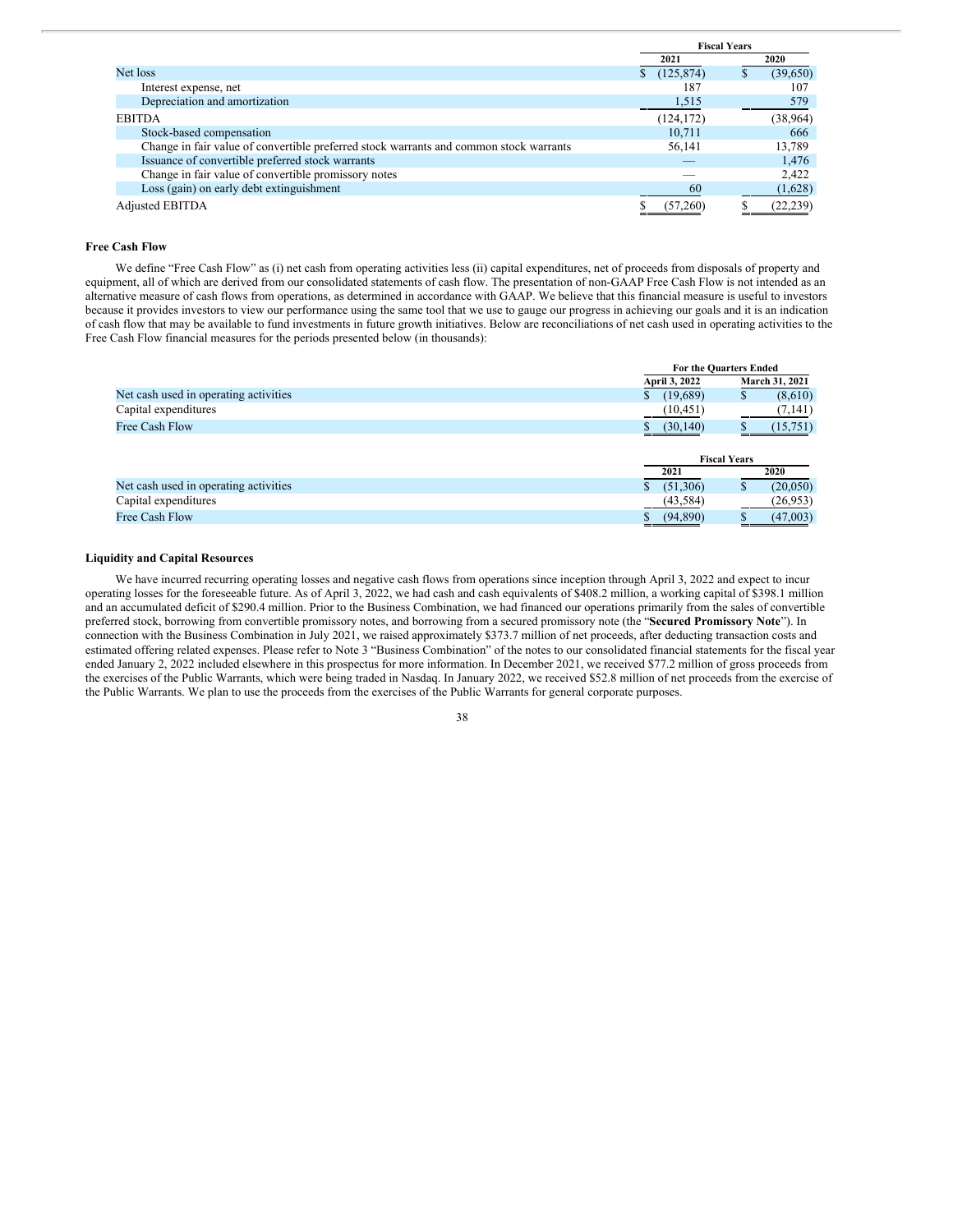### *Material Cash Requirements*

As of April 3, 2022 and January 2, 2022, we had cash and cash equivalents of \$408.2 million and \$385.3 million, respectively. We currently use cash to fund operations, meet working capital requirements and fund our capital expenditures. In fiscal year 2022 and over the next several years, we expect that our research and development expenses and selling, general and administrative expenses to continue to increase.

For the quarter ended April 3, 2022 and the fiscal year 2021, we purchased \$10.5 million and \$43.6 million, respectively, for property and equipment. We will continue to increase our property and equipment purchases in the near future to support the build-out of our manufacturing facilities and our battery manufacturing production.

Based on the anticipated spending, cash received from the Business Combination and net proceeds from the exercises of the Public Warrants, and timing of expenditures, we currently expect that our cash will be sufficient to meet our funding requirements over the next twelve months from the date we filed our Quarterly Report on Form 10-Q for the quarterly period ended April 3, 2022 with the SEC on May 18, 2022. We believe we will meet longerterm expected future cash requirements and obligations through a combination of available cash, cash equivalents and future debt financings, and access to other public or private equity offerings. We have made our estimates on historical experience and various other relevant factors and we believe that they are reasonable. Actual results may be differ from our estimates, and we could utilize our available capital resources sooner than we expect.

### *Summary of Cash Flows*

The following tables provide a summary of cash flow data for the periods presented below (in thousands):

|                                                      | For the Quarters Ended |                         |             |
|------------------------------------------------------|------------------------|-------------------------|-------------|
|                                                      | April 3, 2022          | March 31, 2021          | Change (\$) |
| Net cash used in operating activities                | (19,689)               | $\mathbf{s}$<br>(8,610) | (11,079)    |
| Net cash used in investing activities                | (10, 451)              | (7, 141)                | (3,310)     |
| Net cash provided by (used in) financing activities  | 53,025                 | (76)                    | 53,101      |
| Change in cash, cash equivalents and restricted cash | 22,885                 | (15, 827)               | \$ 38,712   |
|                                                      |                        | <b>Fiscal Years</b>     |             |
|                                                      | 2021                   | 2020                    | Change (\$) |
|                                                      |                        |                         |             |
| Net cash used in operating activities                | (51, 306)              | (20,050)<br>\$          | \$ (31,256) |
| Net cash used in investing activities                | (43, 584)              | (26, 953)               | (16, 631)   |
| Net cash provided by financing activities            | 451,090                | 65,920                  | 385,170     |

# *Quarter Ended April 3, 2022 Compared to Quarter Ended March 31, 2021*

## *Operating Activities*

Our cash flows used in operating activities to date have been primarily comprised of operating expenses. We continue to increase hiring for employees in supporting the ramping up of commercial manufacturing and being a public company. We expect our cash used in operating activities to increase significantly before we start to generate any material cash inflows from commercially manufacturing and selling our batteries.

Net cash used in operating activities was \$19.7 million for the quarter ended April 3, 2022. Net cash used in operating activities consists of net income of \$42.7 million, adjusted for non-cash items and the effect of changes in working capital.Non-cash adjustments primarily include the change in fair value of the Private Placement Warrants of \$67.8 million, stock-based compensation expense of \$5.2 million and depreciation and amortization expense of \$0.4 million.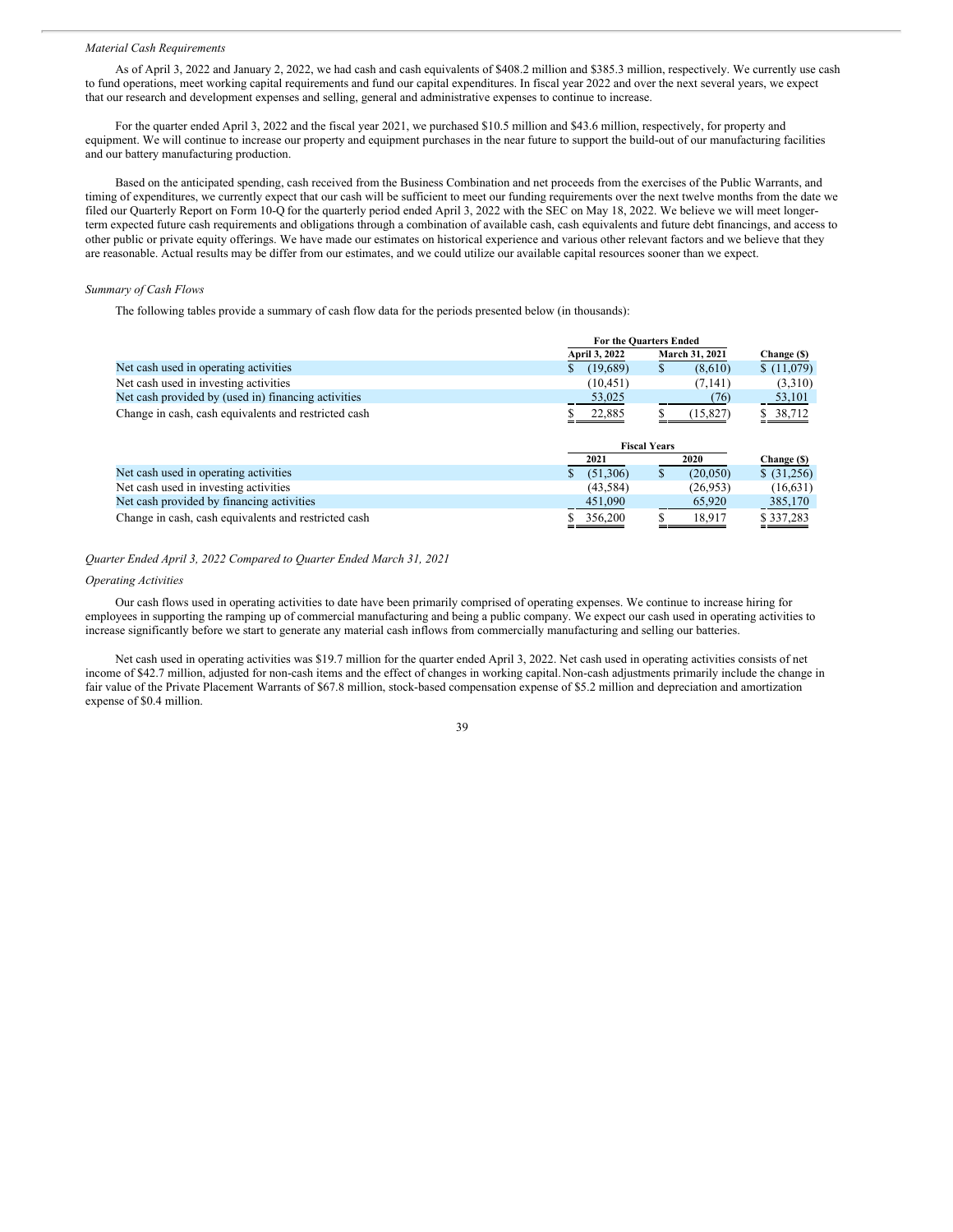Net cash used in operating activities was \$8.6 million for the for the quarter ended March 31, 2021. Net cash used in operating activities consists of net loss of \$16.2 million, adjusted for non-cash items and the effect of changes in working capital.Non-cash adjustments primarily include the change in fair value of convertible preferred stock warrants of \$4.8 million and stock-based compensation expense of \$1.6 million.

### *Investing Activities*

Our cash flows used in investing activities to date have been primarily comprised of purchases of property and equipment. We expect the costs to acquire property and equipment to increase substantially in the near future as we complete the build-out of our manufacturing facility for our battery manufacturing production. Net cash used in investing activities, which were primarily related to equipment purchases, were \$10.5 million and \$7.1 million for the quarters ended April 3, 2022 and March 31, 2021, respectively.

### *Financing Activities*

Net cash provided by financing activities was \$53.0 million for the quarter ended April 3, 2022, which primarily consisted of \$52.8 million of net proceeds from the exercises of common stock warrants and \$0.2 million of proceeds from the exercise of stock options.

Net cash used in financing activities was \$0.1 million for the quarter ended March 31, 2021, which was primarily related to \$0.3 million of payments of transaction costs related to Business Combination and PIPE financing, which was partially offset by \$0.3 million of proceeds from exercises of convertible preferred stock warrants and stock options.

## *Comparison of Fiscal Year Ended January 2, 2022 to Fiscal Year Ended December 31, 2020*

## *Operating Activities*

Our cash flows used in operating activities to date have been primarily comprised of operating expenses. We continue to increase hiring for employees in supporting the ramping up of commercial manufacturing and being a public company. We expect our cash used in operating activities to increase significantly before we start to generate any material cash inflows from commercially manufacturing and selling our batteries.

Net cash used in operating activities was \$51.3 million for the fiscal year 2021. Net cash used in operating activities consists of net loss of \$125.9 million, adjusted for non-cash items and the effect of changes in working capital.Non-cash adjustments primarily include stock-based compensation expense of \$10.7 million, depreciation and amortization expense of \$1.5 million and the change in fair value of convertible preferred stock warrants and common stock warrants of \$56.1 million.

Net cash used in operating activities was \$20.1 million for the fiscal year 2020. Net cash used in operating activities consists of net loss of \$39.7 million, adjusted for non-cash items and the effect of changes in working capital. Non-cash adjustments primarily include the change in the fair value of convertible preferred stock warrants of \$13.8 million, change in the fair value of the convertible promissory notes of \$2.4 million, gain on extinguishment of the paycheck protection program loan of \$1.6 million, the non-cash issuance of convertible preferred stock warrants of \$1.5 million, stock-based compensation expense of \$0.7 million, depreciation expense of \$0.6 million, and non-cash interest expense of \$0.1 million.

#### *Investing Activities*

Our cash flows used in investing activities to date have been primarily comprised of purchases of property and equipment. We expect the costs to acquire property and equipment to increase substantially in the near future as we complete the build-out of our manufacturing facility for our battery manufacturing production. Net cash used in investing activities, which were primarily related to equipment purchases, was \$43.6 million and \$27.0 million for the fiscal years 2021 and 2020, respectively.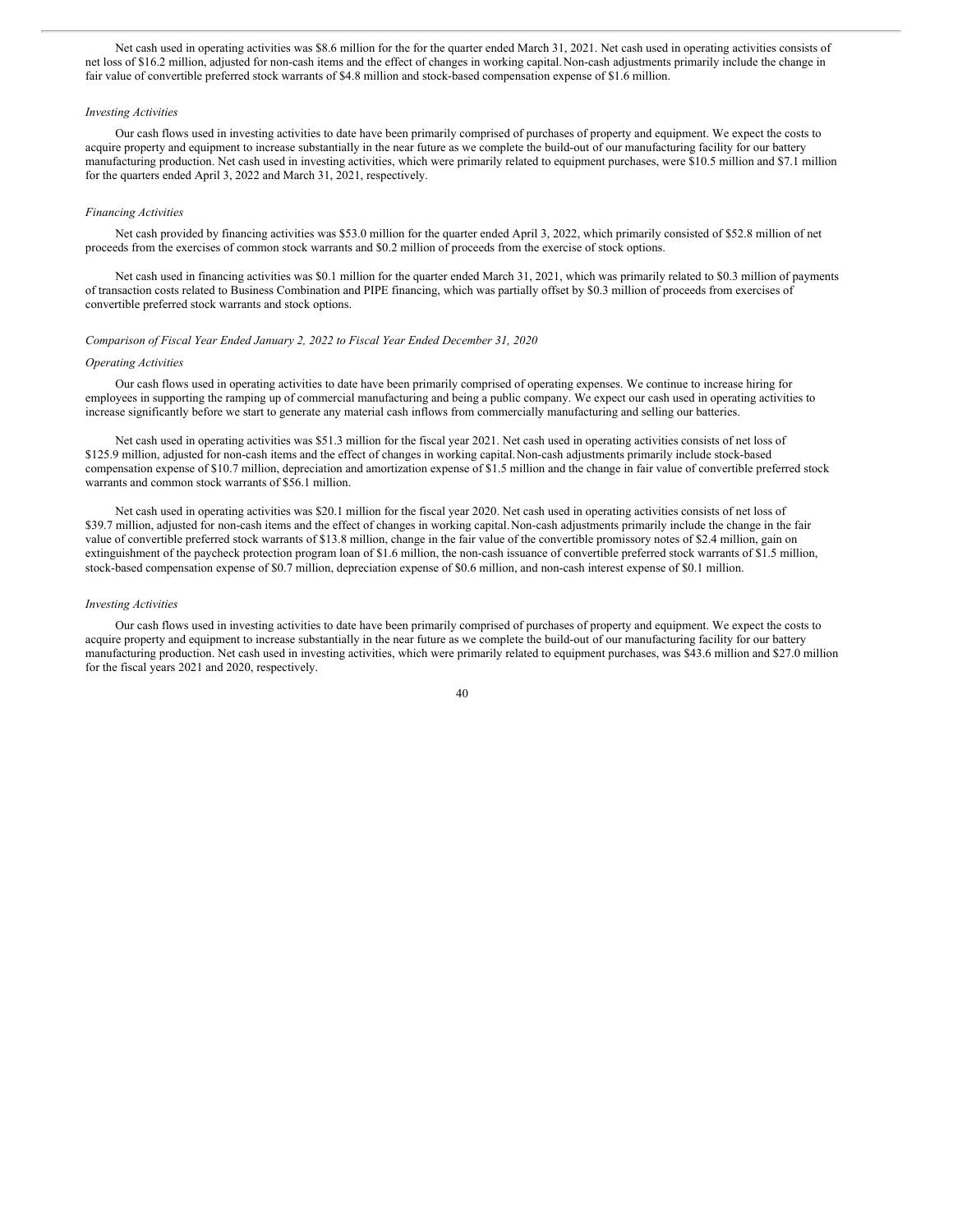### *Financing Activities*

Prior to the Business Combination, we had financed our operations primarily through the sale of convertible preferred stock, borrowing from convertible promissory notes, and borrowing from the Secured Promissory Note with a member of the board of directors. There were no sales of convertible preferred stock for the fiscal year 2021.

Net cash provided by financing activities was \$451.1 million for the fiscal year 2021, which primarily consisted of \$405.2 million of proceeds from the Business Combination and the PIPE financing, \$77.2 million of proceeds from the exercises of common stock warrants, \$15.0 million of proceed from the borrowing of the Secured Promissory Note and \$0.3 million of proceeds from the exercise of stock options and proceeds from the exercise of the convertible preferred stock warrants, which were offset by \$31.4 million related to the transaction costs incurred in connection with the Business Combination and PIPE financing, \$15.0 million repayment of Secured Promissory Note, and \$0.1 million of debt issuance costs.

Net cash provided by financing activities was \$65.9 million for fiscal year 2020, which was primarily related to \$63.9 million of proceeds from the issuance of Series P-2 convertible preferred stock, \$1.6 million of proceeds from borrowing of the Paycheck Protection Program Loan and proceeds of \$0.4 million from the exercise of stock options.

### **Contractual Obligations and Commitments**

We lease our headquarters, engineering, and manufacturing space in Fremont, California under a singlenon-cancelable operating lease with an expiration date of August 31, 2030. We also lease a small office in Fremont, California under a noncancelable operating lease that expires in April 2026 with an option to extend the lease for five years. For the lease payment schedule, please see Note 5 "Leases" of the notes to our condensed consolidated financial statements for the quarter ended April 3, 2022 included elsewhere in this prospectus for further information.

We expect to enter into other commitments to support our product development, thebuild-out of our manufacturing facilities, and our business development, which are generally cancelable upon notice. Additionally, from time to time, we enter into agreements in the normal course of business with various vendors, which are generally cancelable upon notice. Payments due upon cancellation consist only of payments for services provided or expenses incurred, including non-cancellable obligations of service providers, up to the date of cancellation. As of April 3, 2022, our commitments included an estimated amount of approximately \$11.5 million relating to our open purchase orders and contractual obligations that occurred in the ordinary course of business. For contractual obligations, please see Note 6 "Commitments and Contingencies" of the notes to our condensed consolidated financial statements for the quarter ended April 3, 2022 included elsewhere in this prospectus for further information.

On May 24, 2021, Legacy Enovix issued to a member of the board of directors the Secured Promissory Note with an aggregate principal balance of \$15.0 million. The Secured Promissory Note bore interest at a rate of 7.5% per annum, payable monthly and on the maturity date. All unpaid interest and principal was due and payable upon request by the holders on or after the earlier of (i) the closing of the Merger Agreement and (ii) October 25, 2021. On July 14, 2021, we paid off the Secured Promissory Note and its accrued interest by using \$15.2 million of proceeds from the Business Combination. For the Secured Promissory Note, please see Note 7 "Debt" of the notes to our consolidated financial statements for the fiscal year ended January 2, 2022 included elsewhere in this prospectus for further information.

## **Emerging Growth Company Status**

We are an emerging growth company ("**EGC**"), as defined in the JOBS Act. Under the JOBS Act, an EGC can delay adopting new or revised accounting standards issued subsequent to the enactment of the JOBS Act until such time as those standards apply to private companies.

In addition, we intend to rely on the other exemptions and reduce reporting requirements provided by the JOBS Act. Subject to certain conditions set forth in the JOBS Act, if, as an EGC, we intend to rely on such exemptions, we are not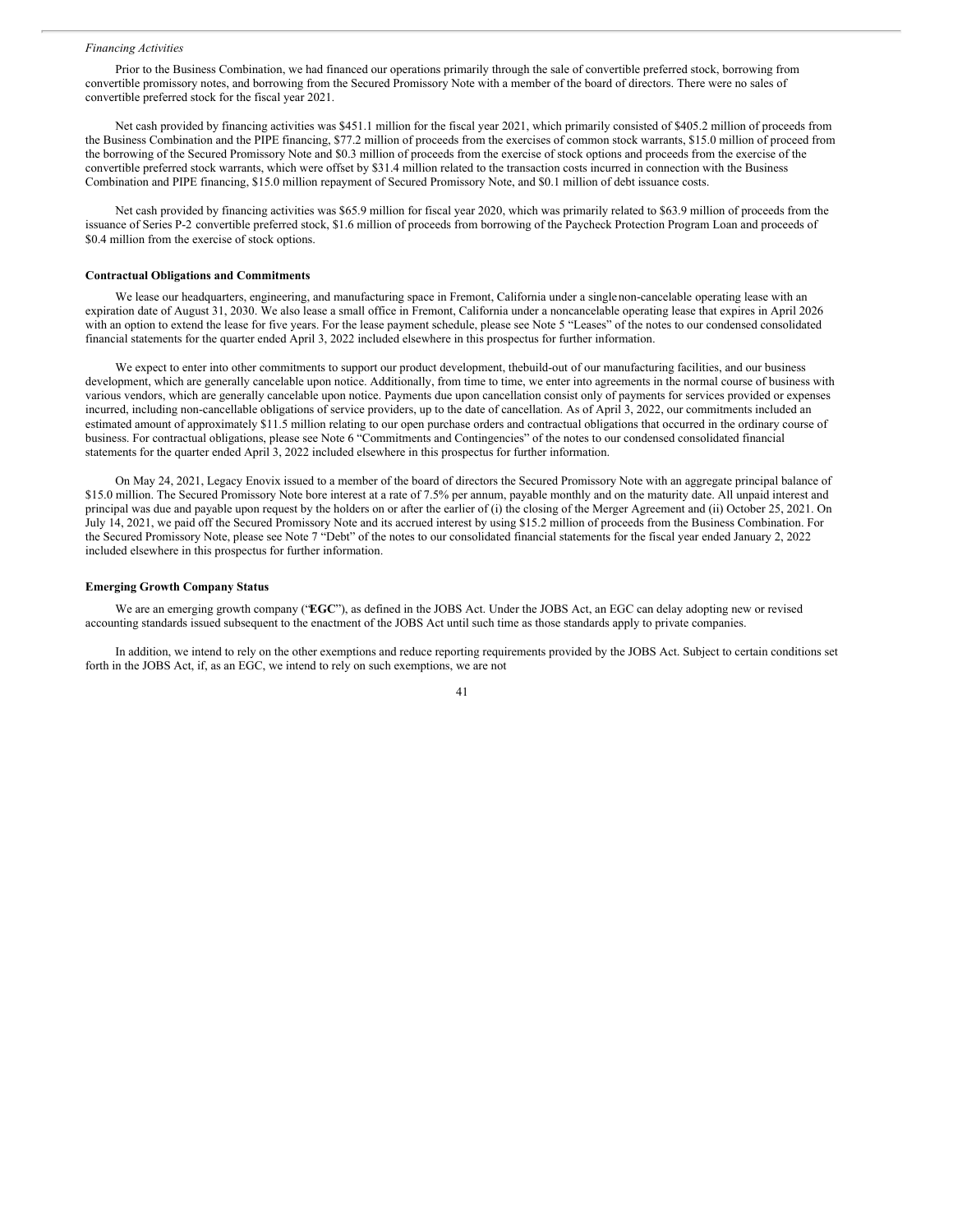required to, among other things: (i) provide an auditor's attestation report on our system of internal controls over financial reporting pursuant to Section 404(b) of the Sarbanes-Oxley Act; (ii) provide all of the compensation disclosure that may be required of non-emerging growth public companies under the Dodd-Frank Wall Street Reform and Consumer Protection Act; (iii) comply with any requirement that may be adopted by the PCAOB regarding mandatory audit firm rotation or a supplement to the auditor's report providing additional information about the audit and the financial statements (auditor discussion and analysis); and (iv) disclose certain executive compensation-related items such as the correlation between executive compensation and performance and comparisons of the Chief Executive Officer's compensation to median employee compensation.

We will remain an EGC under the JOBS Act until the earliest of (i) the last day of our first fiscal year following the fifth anniversary of the first sale of our Common Stock in our initial public offering, (ii) the last date of our fiscal year in which we have total annual gross revenue of at least \$1.07 billion, (iii) the date on which we are deemed to be a "large accelerated filer" under the rules of the SEC with at least \$700.0 million of outstanding securities held by non-affiliates as of the last business day of our most recently completed second fiscal quarter, or (iv) the date on which have issued more than \$1.0 billion in non-convertible debt securities during the previous three years.

Other than the adoption of Accounting Standards Codification ("**ASC**") 842, *Leases*, we elected to use the extended transition period for complying with new or revised accounting standards that have different effective dates for public and private companies until the earlier of the date that we (i) are no longer an EGC or (ii) affirmatively and irrevocably opts out of the extended transition period provided in the JOBS Act. We elected to continue to utilize the extended transition period. As a result, our consolidated financial statements may not be comparable to companies that comply with the new or revised accounting pronouncements as of public company effective dates. The JOBS Act does not preclude an EGC from adopting a new or revised accounting standard earlier than the time that such standard applies to private companies. We expect to use the extended transition period for any other new or revised accounting standards during the period in which we remain an emerging growth company.

### **Critical Accounting Policies and Estimates**

The preparation of our consolidated financial statements in conformity with GAAP requires our management to make estimates and assumptions that affect the reported amounts of assets and liabilities in our consolidated financial statements and accompanying notes. We base these estimates on historical experience and on various other assumptions that we believe are reasonable under the circumstances, the results of which form the basis for making judgments about the carrying amounts of assets and liabilities that are not readily apparent from other sources. Actual results may differ materially from these estimates. These estimates and assumptions include but are not limited to: depreciable lives for property and equipment, the valuation allowance on deferred tax assets, assumptions used in stock-based compensation and estimates to fair value preferred and common stock warrants.

Certain accounting policies have a more significant impact on our financial statements due to the size of the financial statement elements and prevalence of their application. The following is a summary of some of the more critical accounting policies and estimates. For further information, see Note 2 "Summary of Significant Accounting Policies" of the notes to our consolidated financial statements for the fiscal year ended January 2, 2022 included elsewhere in this prospectus.

#### *Revenue Recognition*

We determine revenue recognition through the following five-step framework:

- identification of the contract, or contracts, with a customer;
- identification of the performance obligations in the contract;
- determination of the transaction price;
- allocation of the transaction price to the performance obligations in the contract; and
- recognition of revenue when, or as, we satisfy a performance obligation.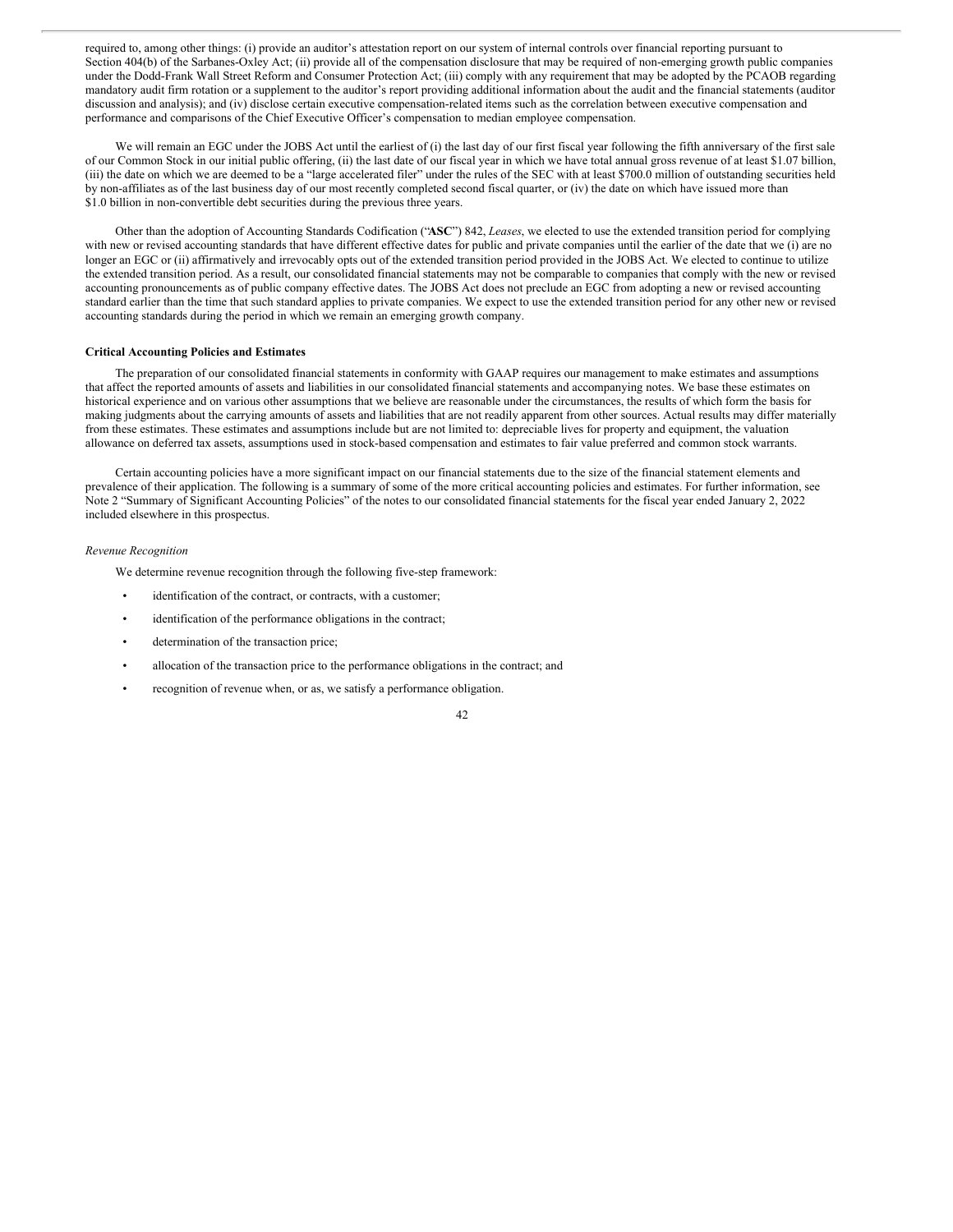Service Revenue contracts generally include the design and development efforts to conform our existing battery technology with the customer's required specifications. Consideration for Service Revenue contracts generally becomes payable when we meet specific contractual milestones, which include the design and approval of custom cells, procurement of fabrication tooling to meet the customer's specifications, and fabrication and delivery of custom cells from our pilot production line. Within the existing Service Revenue contracts, the amount of consideration is fixed, the contracts contain a single performance obligation, and revenue is recognized at the point in time the final milestone is met (i.e., a final working prototype meeting all required specifications) and the customer obtains control of the deliverable.

### *Convertible Preferred Stock Warrant Liabilities*

Convertible preferred stock warrants issued by Legacy Enovix for the purchase of shares of its convertible preferred stock are classified as liabilities on its Consolidated Balance Sheets at fair value. The fair value of the convertible preferred stock warrants was determined as of December 31, 2020 using the Black-Scholes option pricing model, which incorporate assumptions and estimates, to value the convertible preferred stock warrants. Estimates and assumptions impacting the fair value measurement include the fair value per share of the underlying shares of Legacy Enovix's Series C and D convertible preferred stock, risk free interest rate, expected dividend yield, expected volatility of the price of the underlying preferred stock and a probability weighted expected term of the warrants. The most significant assumption impacting the fair value of the convertible preferred stock warrants is the fair value of Legacy Enovix's Series D convertible preferred stock as of each re-measurement date. Legacy Enovix determined the fair value per share of the underlying preferred stock by taking into consideration the most recent sales of its convertible preferred stock, results obtained from third-party valuations and additional factors that were deemed relevant.

The initial liability recorded is adjusted for changes in the fair value at each reporting date and recorded in our Consolidated Statement of Operations. The convertible preferred stock warrants are subject to re-measurement at each balance sheet date until they were expired or exercised during fiscal years 2021 and 2020. For further information, see Note 4 "Fair Value Measurement and Fair Value of Financial Instruments" of the notes to Enovix's consolidated financial statements for the fiscal year ended January 2, 2022 included elsewhere in this prospectus.

### *Common Stock Warrant Liabilities*

In connection with the Business Combination on July 14, 2021, we assumed outstanding Warrants of 17.5 million to purchase Common Stock at a price of \$11.50 per share. The warrants expire five years from the completion of the Business Combination and are exercisable starting December 5, 2021. The Private Placement Warrants are held by the Sponsor and members of Rodgers Capital LLC. The Public Warrants met the criteria for equity classification and the Private Placement Warrants are classified as liability.

We use the Black-Scholes option pricing model to determine the fair value of the Private Placement Warrants as of January 2, 2022 with assumptions and estimates. Estimates and assumptions impacting the fair value measurement include the fair value per share of the underlying shares of our Common Stock, risk free interest rate, expected dividend yield, expected volatility of the price of the underlying Common Stock and a probability weighted expected term of the Private Placement Warrants. The most significant assumptions impacting the fair value of the Private Placement Warrants are the fair value of such warrants as of each re-measurement date and expected volatility of our Common Stock, which included consideration of the most recent sales of the Public Warrants and expected volatility of our Common Stock, results obtained from third-party valuations and additional factors that were deemed relevant. The initial liability recorded is adjusted for changes in the fair value at each reporting date and recorded in the Consolidated Statement of Operations. The Private Placement Warrants are subject to re-measurement at each balance sheet date until they are exercised or expired. For further information, see Note 4 "Fair Value Measurement and Fair Value of Financial Instruments" of the notes to Enovix's consolidated financial statements for the fiscal year ended January 2, 2022 included elsewhere in this prospectus.

### *Stock-Based Compensation*

Accounting for stock-based compensation is a critical accounting policy due to the broad-based equity awards provided to our employees at all levels and the use of equity awards as part of the strategy to retain employees as a result of change of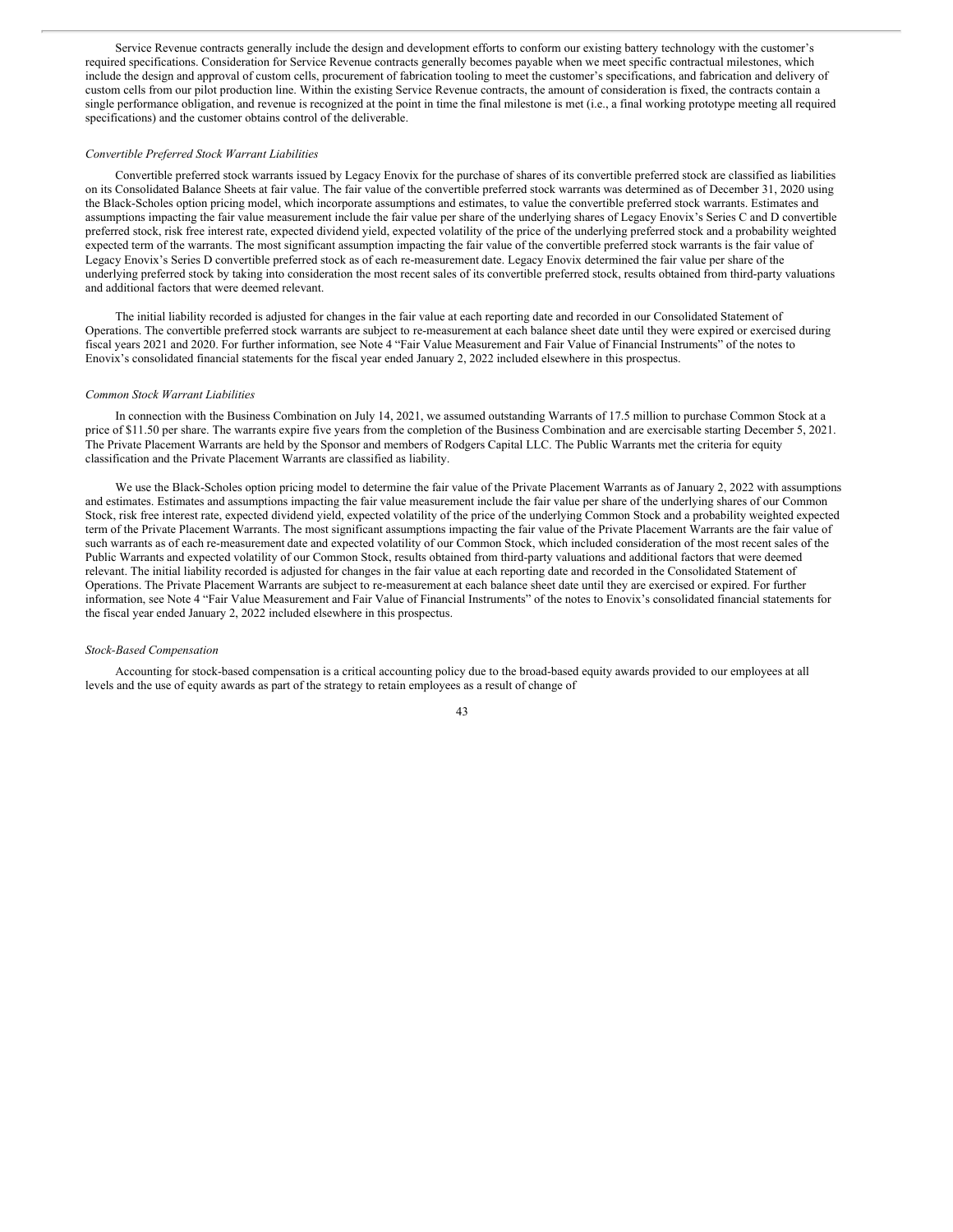control events. We issue stock-based compensation to employees and nonemployees generally in the form of stock options or restricted stock units ("**RSUs**"). Starting in the fourth quarter of 2021, we also offer employee stock purchase plan to our employees. For further information, see Note 10 "Stock-based Compensation" of the notes to Enovix's consolidated financial statements for the fiscal year ended January 2, 2022 included elsewhere in this prospectus.

Stock-based compensation cost is measured at the grant date for all stock-based awards made to employees, consultants and directors based on the fair value of the award. We generally recognize stock-based compensation expense on a straight-line basis over the requisite service period of the awards, which is generally the vesting period. Forfeitures are accounted for when they occur. We determine the grant date fair value of the equity awards as follows:

- The grant date fair value of RSUs is the last reported sales price of our Common Stock on the grant date.
- The fair value of shares to be purchased under the ESPP (as defined in the section titled "*Executive Compensation — Employee Benefit Plans*") is based on the grant date fair value using the Black-Scholes option pricing model with several assumptions and estimates, including our stock price volatility, projected employee stock purchase contributions, and others.
- The fair value of stock options is based on the grant date fair value using the Black-Scholes option pricing model with several significant assumptions and estimates, including the grant date fair value of Legacy Enovix common stock prior to the Business Combination, our stock price volatility, expected life and others.

# Common Stock Valuations

The fair value of Legacy Enovix common stock underlying stock options was determined by the board of directors. Given the absence of a public trading market, the board of directors considered numerous objective and subjective factors to determine the fair value of Legacy Enovix's common stock at each board of directors meeting in which stock awards were approved. These factors included, but were not limited to: (i) contemporaneous third-party valuations of common stock; (ii) the rights, preferences and privileges of convertible preferred stock relative to common stock; (iii) the lack of marketability of common stock; (iv) stage and development of Legacy Enovix's business; (v) general economic conditions; and (vi) the likelihood of achieving a liquidity event, such as an initial public offering or sale of Legacy Enovix, given prevailing market conditions. Legacy Enovix determined the fair value per share of the underlying common stock by taking into consideration results obtained from third-party valuations and additional factors that were deemed relevant.

### **Recent Accounting Pronouncements**

See the sections titled "Recently Adopted Accounting Pronouncements" of Note 2 "Summary of Significant Accounting Policies" to our condensed consolidated financial statements for the quarter ended April 3, 2022 and to our consolidated financial statements for the fiscal year ended January 2, 2022 included in elsewhere in this prospectus.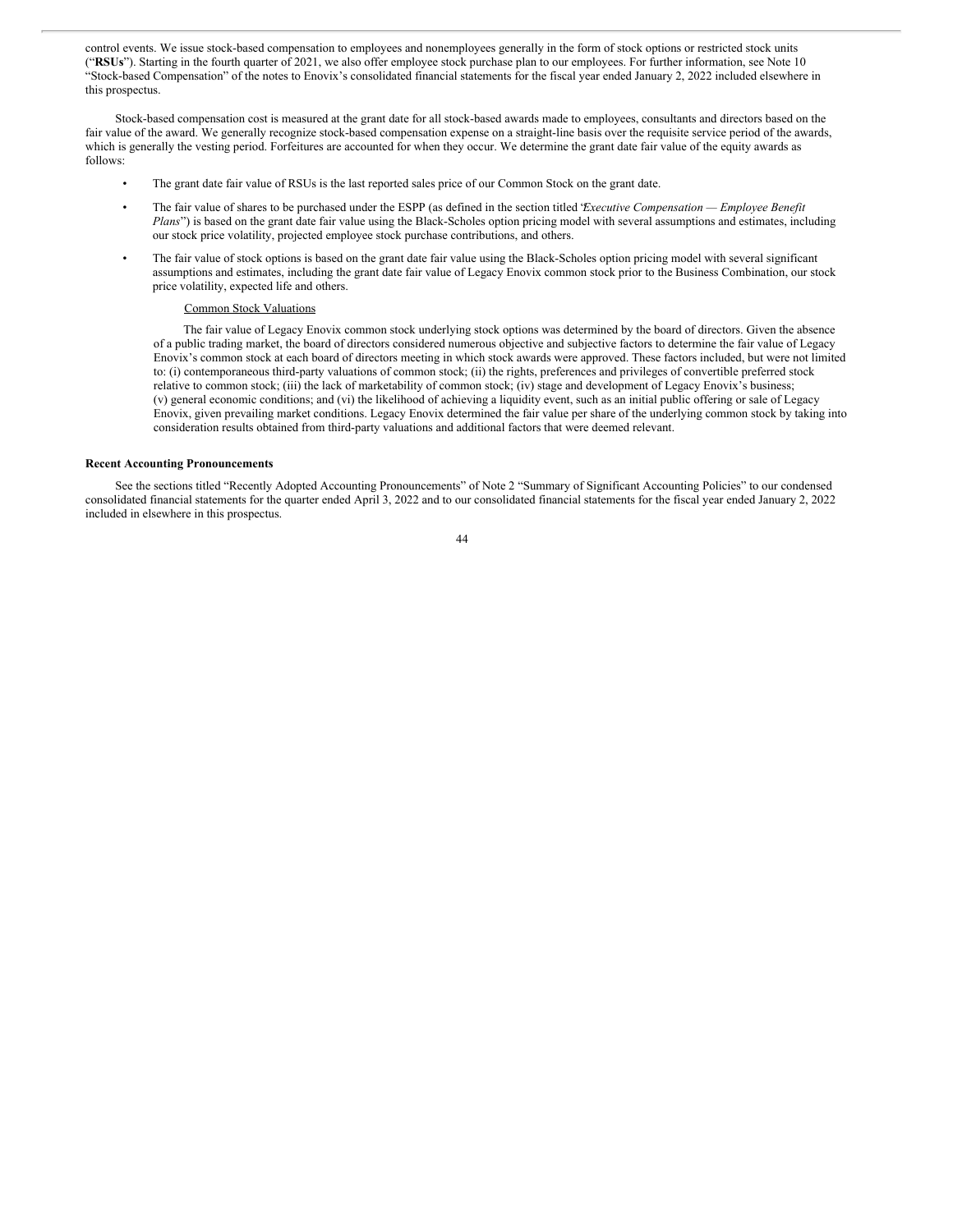# **QUANTITATIVE AND QUALITATIVE DISCLOSURES ABOUT MARKET RISK**

We are exposed to a variety of market and other risks, including the effects of changes in interest rates, and inflation, as well as risks to the availability of funding sources, hazard events, and specific asset risks.

### *Interest Rate Risk*

The market risk inherent in our financial instruments and financial position represents the potential loss arising from adverse changes in interest rates. As of April 3, 2022 and January 2, 2022, we had cash and cash equivalents of 408.2 and \$385.3 million, respectively, consisting of interest-bearing money market accounts. Our primary exposure to market risk is interest rate sensitivity, which is affected by changes in the general level of U.S. interest rates. An immediate 100 basis point change in interest rates would not have a material effect on the fair market value of our cash equivalents. As of April 3, 2022 and January 2, 2022, we had no outstanding interest bearing debt.

Uncertain financial markets could result in a tightening in the credit markets, a reduced level of liquidity in many financial markets, and extreme volatility in fixed income and credit markets.

## *Foreign Currency Risk*

There was no material foreign currency risk for the quarters ended April 3, 2022 and March 31, 2021 or the fiscal years 2021 and 2020. Our activities to date have been limited and were conducted primarily in the U.S.

The majority of our expenses, and capital purchasing activities are transacted in U.S. dollars. Our operations outside of the U.S. are subject to risks typical of operations outside of the U.S. including, but not limited to, differing economic conditions, changes in political climate, differing tax structures, other regulations and restrictions, and foreign exchange rate volatility.

# *Inflation Risk*

There was no material inflation risk for the quarters ended April 3, 2022 and March 31, 2021 or the fiscal years 2021 and 2020 as our activities to date have been primarily related to research and development activities, as well as our Fab-1 construction.

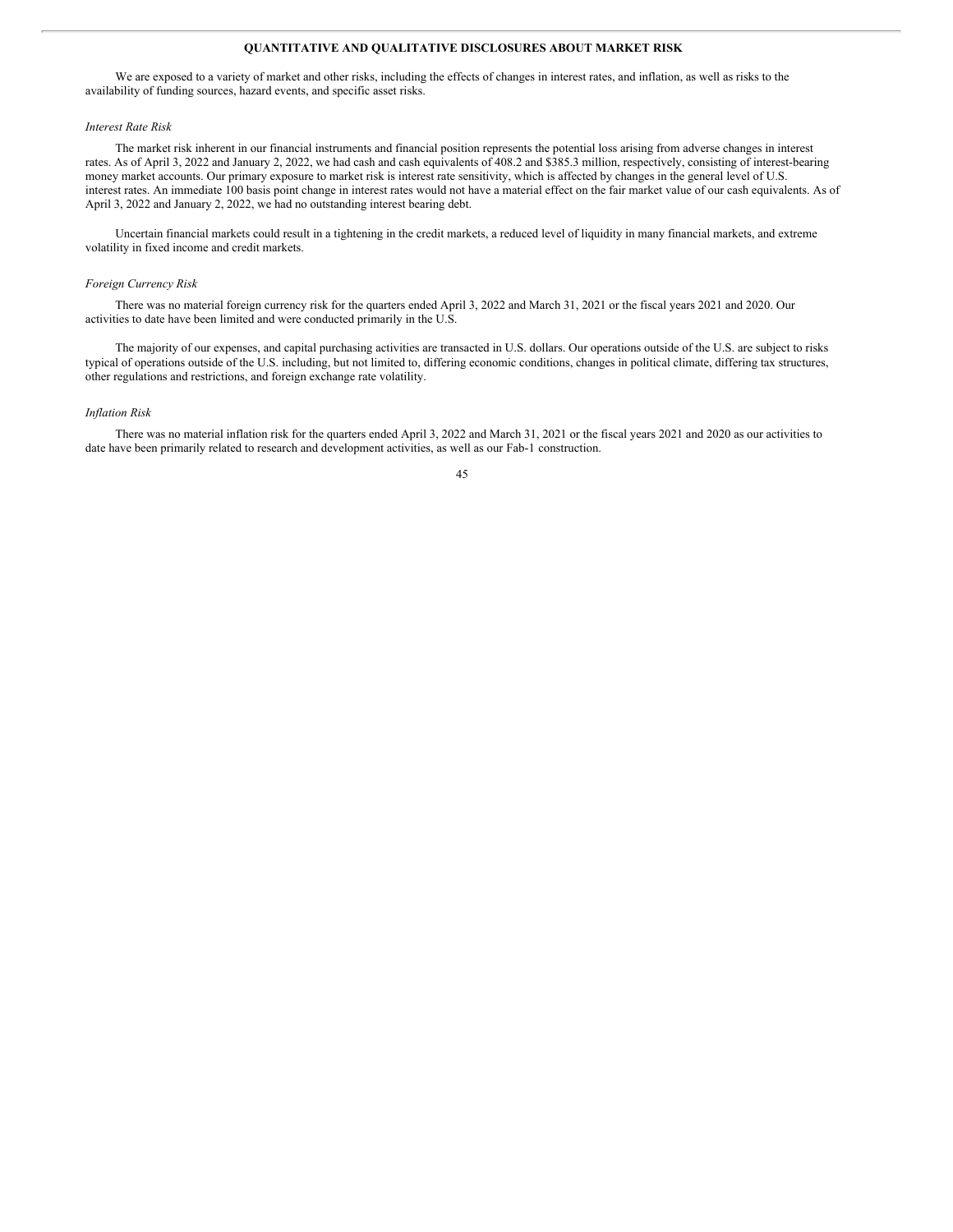#### **BUSINESS**

## **Company Overview**

Enovix has designed, developed and sampled advancedLithium-ion, or Li-ion, batteries with energy densities that are five years ahead of current industry standard batteries of similar size. "Energy density" is measured as the product of the power a battery puts out in watts times the number of hours the battery can put out that power, divided by the volume (size) of the battery measured in liters. The units of energy density are thus watt-hours per liter or Wh/l. As of January 2, 2022, we estimate that our current battery products deliver 24%-133% greater energy density than the batteries in several categories of available consumer electronics products.

This energy density breakthrough alters a 30-year Li-ion battery industry trajectory of modest (4.2%) annual Li-ion battery energy density improvements through 2021. Assuming this industry improvement rate of 4.2% per year continues, and our estimated greater energy density, it would require five years for the industry to reach energy densities equivalent to our current batteries at similar size. We expect that market-leading mobile computing customers will use our technology variously to enhance the feature set of their products, reduce their size and weight, or alternatively to extend the battery life of their products. In addition, we believe that batteries with increased energy density will enable the next mass market computing platform (Augmented Reality, or A/R) and aid in the adoption of EVs.

We started development of our technology in early 2007 at a small facility in Fremont, California. Between 2007 and 2011, we developed the core processes and architecture of our battery technology. In 2012, we moved to a larger facility in Fremont, California and began work on the manufacturing approach and plans for our products. This was done in conjunction with partnership and investment from several strategic partners in the solar and semiconductor industries. Between 2012 and 2017, we procured and installed pilot production equipment, representative of the equipment set that would be used in manufacturing. In 2018, we altered our manufacturing approach to a mechanical stacking platform that improved the manufacturability of our products. Since 2018, we have sampled batteries to multiple customers that have validated the performance of our products. In 2020, we started procuring equipment for Fab-1. The first of this equipment began arriving in early 2021.Fab-1 is now operational, with first production revenue forecasted in the second quarter of 2022. In May 2022, we began ordering our Gen2 production line.

We are a development stage company that has no product revenue to date and has incurred net income (loss) of \$42.7 million and \$(16.2 million) for the quarters ended April 3, 2022 and March 31, 2021, respectively, and \$(125.9) million and \$(39.7) million for the fiscal years 2021 and 2020, respectively. As of April 3, 2022 and January 2, 2022, we had an accumulated deficit of \$290.4 million and \$333.2 million, respectively.

## **Background**

We were previously known as Rodgers Silicon Valley Acquisition Corp. On the Closing Date, Legacy Enovix, RSVAC, and Merger Sub consummated the closing of the transactions contemplated by the Merger Agreement, following the approval at a special meeting of the stockholders of RSVAC held on July 12, 2021.

Pursuant to the terms of the Merger Agreement, a business combination of RSVAC and Legacy Enovix was effected by the merger of Merger Sub with and into Legacy Enovix, with Legacy Enovix surviving as a wholly owned subsidiary of RSVAC. Following the consummation of the Merger on the Closing Date, RSVAC changed its name to Enovix Corporation, and Legacy Enovix changed its name to Enovix Operations Inc. Legacy Enovix was deemed to be the accounting acquirer in the Business Combination, and the historical consolidated financial statements of Legacy Enovix therefore became the historical consolidated financial statements of the Company, upon the consummation of the Business Combination.

At the Effective Time, each share of Legacy Enovix preferred stock that was then issued and outstanding immediately prior to the Effective Time was canceled and converted into a number of shares of Legacy Enovix common stock in accordance with Legacy Enovix's certificate of incorporation. At the Effective Time, as a result of the Merger, each share of Legacy Enovix common stock that was then issued and outstanding immediately prior to the Effective Time (after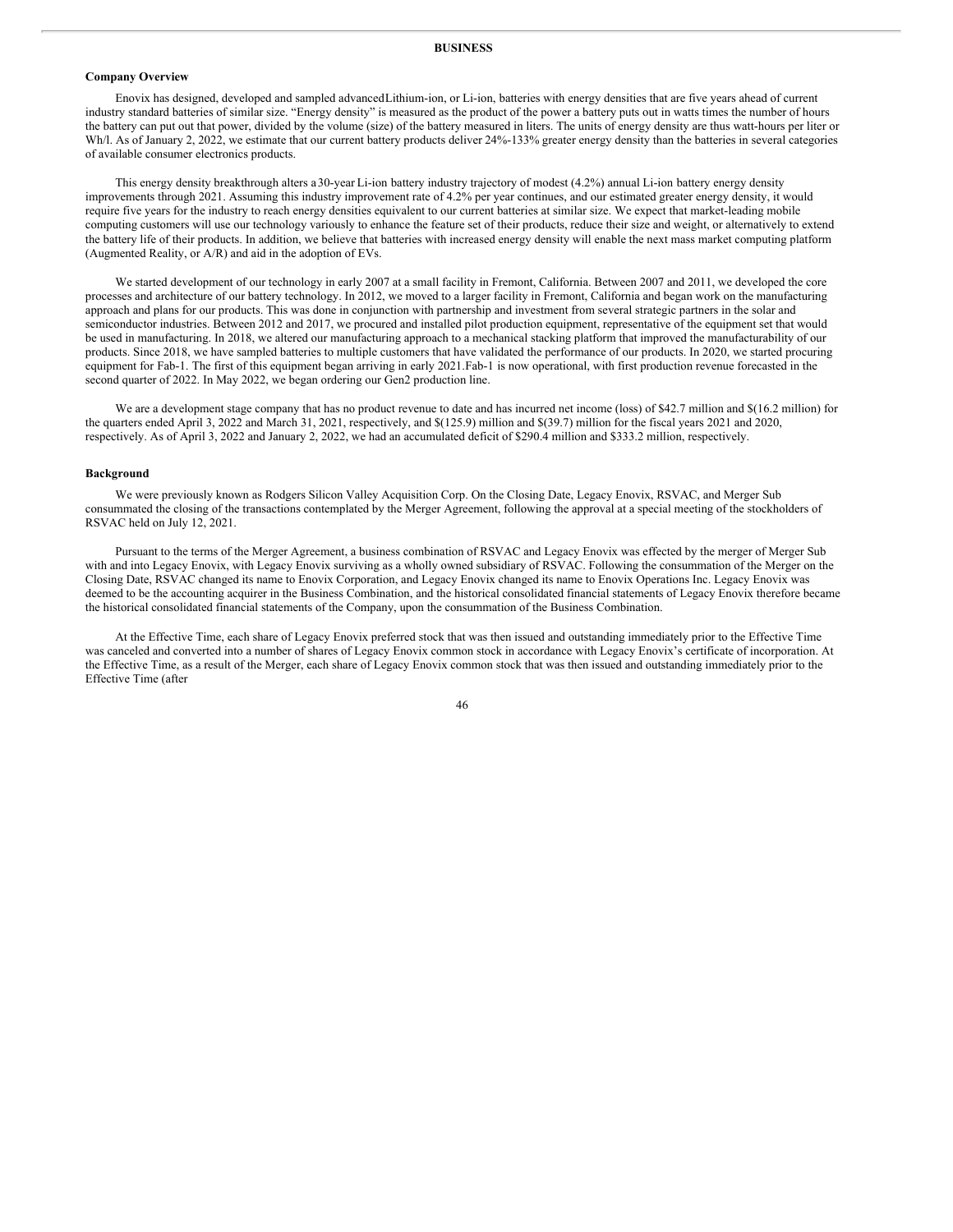conversion of the outstanding Legacy Enovix preferred stock, and excluding any dissenting shares) was cancelled and converted into the right to receive a number of shares of Common Stock at the conversion ratio set forth in the Merger Agreement, and all warrants and options to purchase Legacy Enovix common stock that were outstanding immediately prior to the Effective Time were converted into warrants and options to purchase a number of shares of Common Stock, as set forth in the Merger Agreement. In addition, at the Effective Time, each share of Merger Sub common stock that was then issued and outstanding immediately prior to the Effective Time was canceled and converted into and exchanged for one validly issued, fully paid and non-assessable share of Legacy Enovix common stock.

### **Industry Background**

### *Limited Innovation in Battery Technology for 30 Years*

In 1991 Sony developed the first Li-ion battery for consumer electronics to power its newly invented handheld video recorder, which needed smaller and lighter batteries with more energy than those available at the time. The camcorder team, with years of experience in coating magnetic tapes, developed a battery based on that technology. Their architecture, sometimes referred to as a "Jelly Roll," consists of an anode (A) in a long strip format, a long strip cathode (C) and two long strip separators (S), all on rolls, which are interleaved and then wound together into a Jelly Roll in this order: ASCSASCS…

The Jelly Roll is then placed in a hermetic package and filled with electrolyte, an organic liquid through which the lithium ions repeatedly travel back and forth between the battery's anode and the cathode. During charging, the lithium ions cycle from the cathode (the positive electrode), through tiny holes in the separator, and into the anode (the negative electrode). This process is reversed when the battery is discharged. This basic construct of a Li-ion battery has remained unchanged for nearly 30 years.

Historically, advancements in battery performance have come primarily from improvements in the active cathode and anode materials of the battery. The process of new materials discovery, development, testing and qualification is by its nature a slow and arduous process and resulted in an anemic rate of battery improvement, of 4.2% per year in volumetric energy density over the last 3 decades, based on our analysis. At the same time, the electronic devices that these batteries power have dramatically increased their product features and energy requirements by capitalizing on the rapid and continuous electronic miniaturization provided by the semiconductor integrated circuit ("**IC**") industry. This phenomenon, known as "Moore's Law," has resulted in electronic components doubling their transistor density (and thus the IC product features) about every two years. The disparity in improvement rates between ICs and batteries has forced the consumer devices industry to compromise the usable feature sets and the operating time between battery charges.

## *A Fundamentally Better Approach*

We were founded by a team of individuals with expertise in three dimensional ("**3D**") architectures learned from 25 years of experience in the manufacturing of hard disk drives (IBM) and semiconductor wafer probing systems (FormFactor). Rather than focusing solely on the materials inside the battery, we began development of a novel 3D physical battery design, one that could both improve the packing efficiency of the active materials in the battery as well as accommodate the use of a 100% active silicon anode.

Our founders conceived a completely different design for a battery. Rather than interleaving and winding long anode, cathode and separator strips into a Jelly Roll, our founders proposed an architecture in which many short anodes and cathodes were positioned side by side, with a separator between each anode-cathode pair.

This architecture allows for a more efficient use of the volume of the battery, in contrast to the Jelly Roll battery, in which significant volume is wasted at the corners and in gaps in the center of the battery, given the lack of precision of the winding process. This increase in volume efficiency alone improves the energy density of our batteries over a Jelly Roll cell.

### *Uniquely Enabling Silicon Anodes*

Looking at a problem from a different perspective often yields new opportunities and solutions that would otherwise not be possible. This is the case with our 3D cell architecture. Rather than having long, wound electrodes that run parallel to the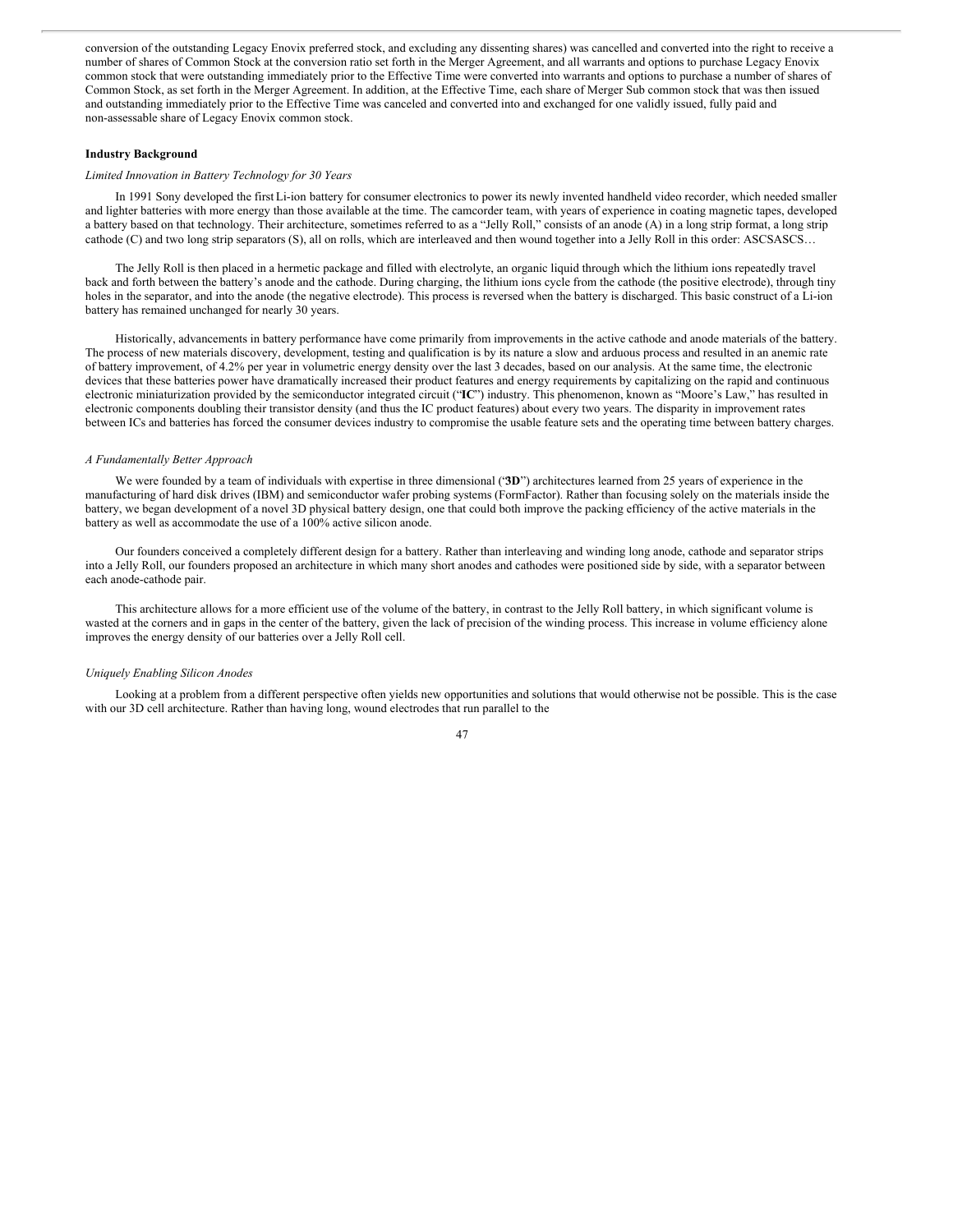face of the battery, our cells have many small electrodes that are orthogonal to the largest face of the battery. This seemingly small difference has huge benefits. Specifically, our 3D cell architecture is well-suited to accommodate the use of a silicon anode and therefore capitalize on the higher energy density it provides, as described below.

Silicon has long been heralded as the next important anode material. Silicon anodes can theoretically store more than twice as much lithium than the graphite anode that is used in nearly all Li-ion batteries today (1800mAh/cm3 vs. 800mAh/cm3). Once successfully integrated into a battery, silicon anodes are theoretically capable of increasing a Li-ion battery's capacity by about 36% and a corresponding increase in energy density.

Silicon's high energy density, however, creates four significant technical problems that must be solved:

- *Formation expansion.* "Formation" is the term for the first charging of the battery, when lithium moves from the cathode, through the separator, to the anode. When fully charged, a silicon anode can more than double in thickness, resulting in significant swelling that can physically damage the battery, causing failure.
- *Formation ef iciency.* When first charged, a silicon anode can absorb and permanently trap as much as roughly 50% to 60% of the original lithium in the battery, reducing the battery's capacity by about 50% to 60%.
- *Cycle swelling.* A silicon anode will swell and shrink when the battery is charged and discharged, respectively, causing damage to both the package and the silicon particles in the anode, which can crack, and further trap lithium on the fresh silicon surfaces exposed by the crack.
- *Cycle life.* Silicon particles can become electrically disconnected from the electrode when the silicon anode is in its shrunken state and can crack when the silicon anode is swollen, both of which can lower cycle life. In addition, when silicon particles become disconnected from the electrode, they are no longer able to accept lithium and neighboring particles must absorb the excess, causing over charging and further opportunities for physical damage.

Left unaddressed, these four problems have limited the practical application of silicon anodes in conventionallithium-ion battery cells. Our 3D cell architecture uniquely solves these four technical problems to enable 100% active silicon anodes.

## *Problem 1 — Formation expansion*

In a conventional graphite anode, lithium atoms slip into the vacant spaces between the graphite layers, forming LiC6, resulting in very little graphite anode swelling during cycling (<10%). In a silicon anode, however, lithium atoms form a lithium-silicon alloy that does not have such vacant spaces, forming Li15Si4. While this alloying process results in an increased ability to store lithium, it also causes significant expansion of the anode material during charging, creating high pressure within the battery (1,500 psi).

If a silicon anode were used in a conventional battery architecture, the pressure of anode swelling would act on the large face of the battery, creating a force as large as 1.7 tons for a battery in a 50mm x 30mm x 3mm size battery. This force is analogous to a car standing on top of a cell phone sized battery.

By contrast, when silicon anodes are used in our 3D cell architecture, the anodes do not face the largest side of the battery; instead the anodes face a short side of the battery. Because these anode faces are small in area, this same 1,500 psi pressure, therefore, creates a force of only 210 pounds in the same size battery.

To manage this 210 pounds of force, we invented a very thin(50-micron) stainless steel constraint system to surround the battery. This constraint system limits the battery from swelling and growing in size. Moreover, the constraint system keeps the anode and cathode materials under constant compression, maintaining excellent particle-to-particle connection.

## *Problem 2 — Formation Ef iciency*

The first time a Li-ion battery is charged or formed, some of the lithium is permanently trapped in undesired side-reactions and surface layers on the anode and cathode particles. These losses proportionately reduce the capacity of the battery by removing lithium.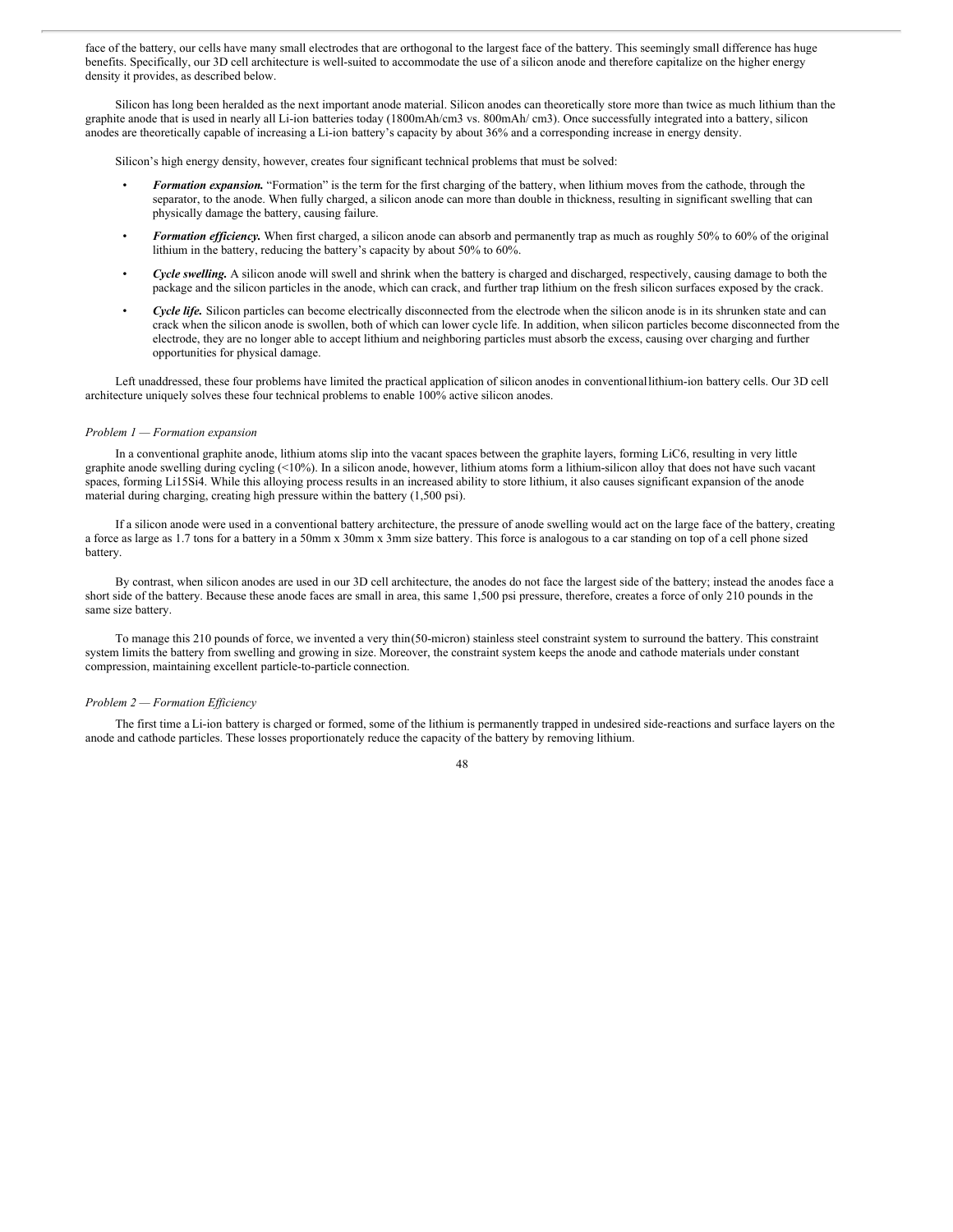During formation of a conventional Li-ion battery with a graphite anode, approximately 5% of the lithium from a lithium cobalt oxide cathode will get permanently trapped in the graphite anode, never to return to the cathode.

A silicon anode, by contrast, has a formation efficiency of roughly 50% to 60%, meaning that about 50% to 60% of the lithium is trapped in the silicon anode during formation and is no longer available for repeated cycling, reducing the battery's capacity in half.

Our 3D cell architecture uniquely enables a practical solution to this problem. Our cell assembly process has an added step called"pre-lithiation," in which a thin lithium source is placed on top of the cell, within the package. By electrochemically coupling this lithium source to the electrodes, additional lithium can be dosed into the cell, replenishing the lithium lost during formation. Moreover, additional lithium beyond the initial replenishment can be dosed, providing a reservoir of lithium to a) counteract the normal lithium consumption that occurs in every battery during its life and b) provide the proper voltage balance to keep the minimum discharge voltage in the regime to be useful for devices.

The physical process by which the added lithium moves into the battery is called diffusion. The time required for lithium atoms to diffuse is proportional to the square of the diffusion distance. In a conventional battery architecture, the length of the electrode can be on the order of dozens of millimeters resulting in a pre-lithiation process that could take weeks to accomplish if a thin lithium source were placed on top of the cell. In our battery architecture, however, the lithium is required to travel a short distance, which can be accomplished in hours.

# *Problems 3 & 4 — Swelling and Cycle Life*

When conventional Li-ion batteries with graphite anodes are cycled (charged and discharged), they exhibit a modest amount of cyclic swelling  $($ <10%). Silicon anodes, by contrast, can swell by  $20%$ , or more. The continuous swelling and shrinking during charging and discharging can fracture the anode silicon particles and/or electrically disconnect them and limit cycle life to less than 100 cycles, which is not commercially viable in many applications. Additionally, any swelling in the cell over its lifetime must be accommodated by larger cavity volume, effectively reducing the practical energy density of the cell.

Our unique structural constraint system applies a uniform engineered pressure on the silicon particles within the anode, limiting their fracture and maintaining electrical contact between them for an extended number of cycles. Cycle swelling is thus kept under 2%, outperforming even conventional graphite anodes. Our cells that have been cycled over 500 times show minimal expansion by contrast.

By addressing swelling, our 3D cell architecture with its constraint system is designed to enable silicon anodes to achieve the commercial cycling standard of 500 complete charge/discharge cycles to 80% remaining capacity with improvements planned on our roadmap. A complete charge/discharge cycle is where the battery is charged all the way to 4.35V and then discharged to 2.7V.

### *Benefits of Our Advanced Li-ion Battery*

The use of our 3D cell architecture, coupled with the use of a 100% active silicon anode, improves energy density. Our batteries can be used to improve the performance of a wide range of mobile products, including wearable devices, mobile communication devices, laptops and tablets. Then, after the lengthy automotive qualification, we believe our batteries will be used in high-performance EVs.

Wearable Devices — Mobile devices are transitioning from hand-held to wearable formats — such as smartwatches and fitness bands. According to Allied Market Research, the global smartwatch market will reach \$96 billion by 2027. This transition promises to improve personal health and fitness, replace wallets for identification and payments and enhance communications. We believe increased energy density is essential to enable this transition by extending battery life and allowing for the delivery of enhanced features and new form factors. We estimate that the Li-ion battery cell total addressable market in wearables will be \$3.0 billion by 2025. In 2020, we secured an initial design win in this market with a smartwatch industry leader.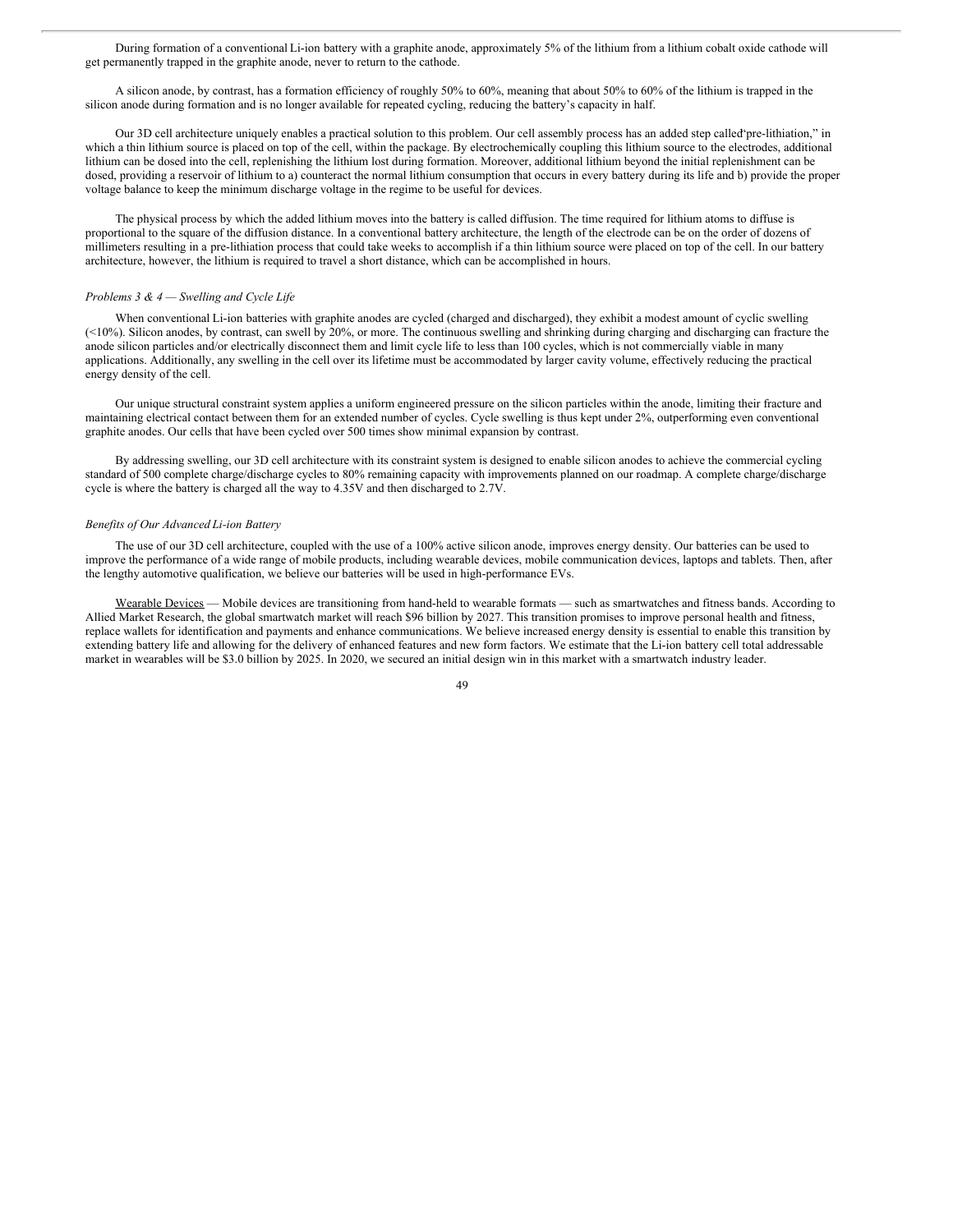Mobile Communications Devices — The Li-ion battery, introduced in 1991, also provided the increase in energy density needed for cell phones to evolve from their original "brick-size" into today's sleek, sophisticated smartphone. Energy requirements continue to become more demanding as device OEMs seek to launch power-hungry 5G cell phones with on-board artificial intelligence ("**AI**"). Just as it was 30 years ago, a significant increase in battery energy density will enable mobile device designers to continue improving user experience, functionality and battery life in smaller devices.

In enterprise markets such as Land Mobile Radio ("**LMR**"), used by police and first responders, increased energy density can be leveraged to reduce product size and weight, while simultaneously enabling new features. We estimate that the Li-ion battery cell total addressable market in mobile communications devices will be \$8.2 billion by 2025. We have secured a design win in this market with an LMR market leader.

Computing — The Li-ion battery can also be credited for helping to usher in an era of portable PC computing. In 2020, laptops, tablets and hybrids (detachable tablets) were estimated to outship traditional desktop PCs by nearly 5-to-1 according to market-watcher IDC. This ongoing trend has been accelerated by a shift toward remote work and school. As a result, users are demanding higher performance from their portable PCs. For example, Intel's Project Athena contemplates a future in which laptop PCs deliver nine or more hours of real-world battery life. Ultimately users want "always on, all day" battery life, similar to that which they experience with their cell phones. Increased energy density is needed for this task, along with enabling more powerhungry features. We estimate that the Li-ion battery cell total addressable market in Computing will be \$1.8 billion by 2025. We have secured a design win in this market with a Tier-1 laptop manufacturer.

AR/VR — Augmented reality and virtual reality are nascent markets today, held back by suboptimal battery life to support the advanced features product designers intend to deliver. Large batteries add bulk, increase strain on the user and force the use of inelegant form factors. Delivering large gains in energy density is key to allowing AR/VR product designers to enable both the features and the form factors necessary to give these products mass market appeal. We estimate the Li-ion battery cell total addressable market in AR/VR will be \$200 million by 2025. We have secured design wins in this market from two AR/VR market leaders.

Electric Vehicles — According to BloombergNEF, the number of EVs will grow from 3.1 million in 2020 to 14.0 million in 2025. Replacing internal combustion engine ("**ICE**") vehicles with EVs can reduce emissions that contribute to smog and climate change, but mass adoption of EVs requires price parity with ICE vehicles. The Li-ion battery is the single most costly part of a passenger EV today. To date, the decline in battery cost has been driven largely by a declining cost of raw materials and improved production efficiency. But, according to BloombergNEF, continued battery cost reduction in the second half of the 2020s will require increased energy density for greater Watt-hour capacity at the cell and pack level. Our 3D cell architecture has been designed for the use of low-cost commodity silicon anode materials as opposed to heavily engineered silicon materials. We believe lower raw material costs in combination with highly efficient and high-speed assembly processes will provide a battery cell with lower cost than a comparable conventional Li-ion cell at scale. While the architecture adds some cost to each individual cell, we anticipate that this cost penalty will be offset by the higher energy density per cell on \$/Whr basis.

In July 2020, we were selected by the U.S. Department of Energy to perform advanced research and development ("**R&D**") on Li-ion batteries with silicon anodes for EV applications. Our project titled, "Structurally and Electrochemically Stabilized Silicon-rich Anodes for Electric Vehicle Applications," proposes to achieve energy density over 350 Wh/kg, cycle life greater than 1,000 cycles and 10-year calendar life using a 95%-plus active silicon anode, our patented 3D cell architecture and optimized electrolyte chemistry. Mitsubishi Chemical Corporation, a global leader in formulated electrolytes for Li-ion batteries, and the National Renewable Energy Laboratory ("**NREL**"), a leading research institution focused on energy-efficient solutions, have agreed to support us on the project.

# *Producing Our 3D SiliconTM Lithium-ion Battery*

We have developed the advanced manufacturing processes needed to produce our batteries in high volume and at low cost. Manufacturing is where many advanced battery companies have failed historically.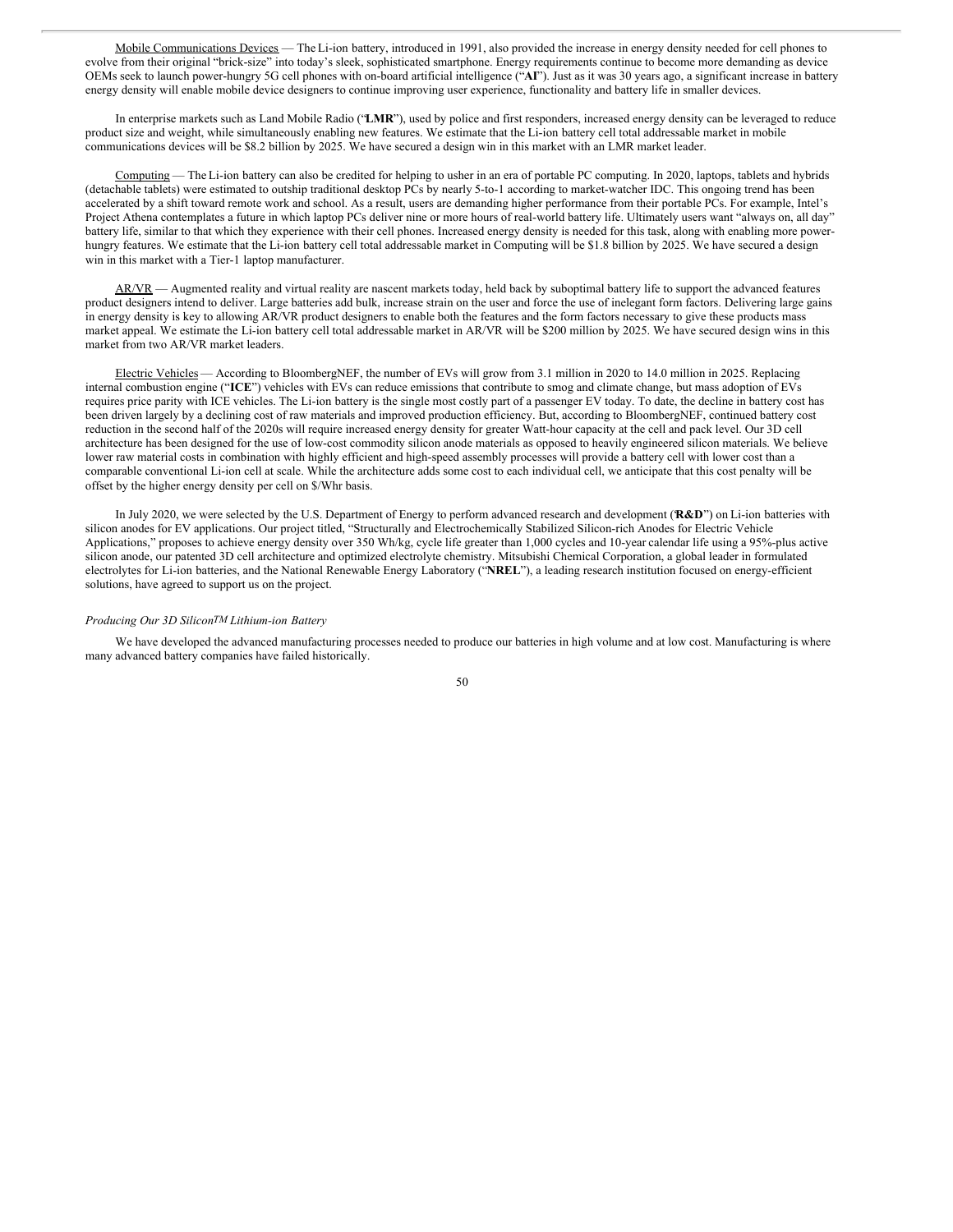Our team has developed an innovativelow-cost approach that uses the conventionalLi-ion battery cell manufacturing techniques for process such as electrode coating, cell packaging, test and ageing. We then use our own proprietary tools on steps such as cell assembly where we laser pattern and stack the electrodes and then apply a stainless steel constraint.

### *A Low Cost, "Drop-in" Advanced Li-ion Battery Production Process*

Standard Li-ion battery production involves: 1) electrode fabrication, 2) cell assembly and 3) battery packaging and formation.

*Electrode Fabrication* — Sony developed and commercialized the firstLi-ion battery in 1991 to meet the power requirements of its new handheld camcorder. Sony's battery division adapted its existing magnetic recording tape production equipment to make batteries: 1) to mix chemical anode and cathode slurries, 2) to coat them onto metal foil current collectors, 3) to "calender" (flatten) the surface, 4) to slit the coated metal foil into electrode sheets and 5) to roll them up for packaging in cylindrical metal cans. While there have been process improvements over the years, electrodes for conventional Li-ion batteries are still fabricated using this standard method developed almost 30 years ago.

*Cell Assembly* — Li-ion cells were initially assembled by winding electrodes and separators into a naturally cylindrical Jelly Roll configuration, packaged in a cylindrical metal can. While some Li-ion batteries still use cylindrical metal cans,low-profile portable electronic devices require thinner, flatter cell formats, like the flat Jelly Roll described earlier. Li-ion cell assembly first addressed this need with awind-and-flatten process introduced in the early 1990s. Today, it is common to wind the Jelly Roll onto a flat–rather than round–metal form. In 1995, cut-and-stack cell assembly improved spatial efficiency, but it is slow, expensive and imprecise. We have developed a more precise roll-to-stack cell assembly process to enable a silicon anode that increases Li-ion cell energy density and maintains high cycle life.

*Wind-and-Flatten Cell Assembly* — Wind-and-flatten cell assembly, introduced in the early 1990s, essentially flattens the cylindrical Jelly Roll into a thin, flat package for use in portable electronic devices such as laptop computers and mobile phones. The wind-and-flatten electrode assembly can be packaged in a metal case, but it is most often packaged in a polymer pouch for portable electronic device applications. It can also be produced in larger formats, with welded aluminum housings for electric powertrains in EVs.

*Cut-and-Stack Cell Assembly* — Cut-and-stack cell assembly was introduced in 1995. Instead of winding and flattening, electrodes and separators are cut (or punched) into sheets, which are stacked horizontally. Cut-and-stack assembly provides better spatial efficiency than Jelly Rollwind-and-flatten assembly because the volume lost from core is eliminated and space at the outside edges is reduced. Cut-and-stack cells are used in consumer, military and EV applications.

*Enovix Roll-to-Stack Cell Assembly* — We have designed proprietary tools, produced for us by precision automated equipment suppliers, which incorporate patented methods and processes to achieve precise laser patterning and high-speed roll-to-stack cell assembly. These tools are "drop-in" replacements for either the wind-and-flatten tools or the cut-and-stack tools in standardLi-ion production processes.

Our precision roll-to-stack assembly has been designed to be a more precise, faster and less expensive version of standardcut-and-stack cell assembly. Instead of cutting or punching, electrodes and separators are laser patterned and stacked into 3D cell architecture. An in-line laser precisely patterns the electrodes and separators, which are then fed directly to a high-speed stacking tool. The laser patterning and high-speed stacking of electrodes and separators in our patented 3D cell architecture provides more precise and automatic layer alignment and better spatial efficiency than conventional cut-and-stack cell assembly that typically require slow, optical alignment of each layer.

*Battery Packaging and Formation* — Our 3D Silicon™ Lithium-ion battery uses the same battery packaging and formation process as a conventional Li-ion battery–with one exception. The first cycle formation efficiency of a graphite anode is about 90% to 95%. The first cycle formation efficiency of a silicon anode is only about 50% to 60%. The pre-lithiation process of the 3D Silicon<sup>TM</sup> Lithium-ion battery overcomes the first-cycle formation efficiency issue, while preserving all the other benefits of silicon over graphite for anodes.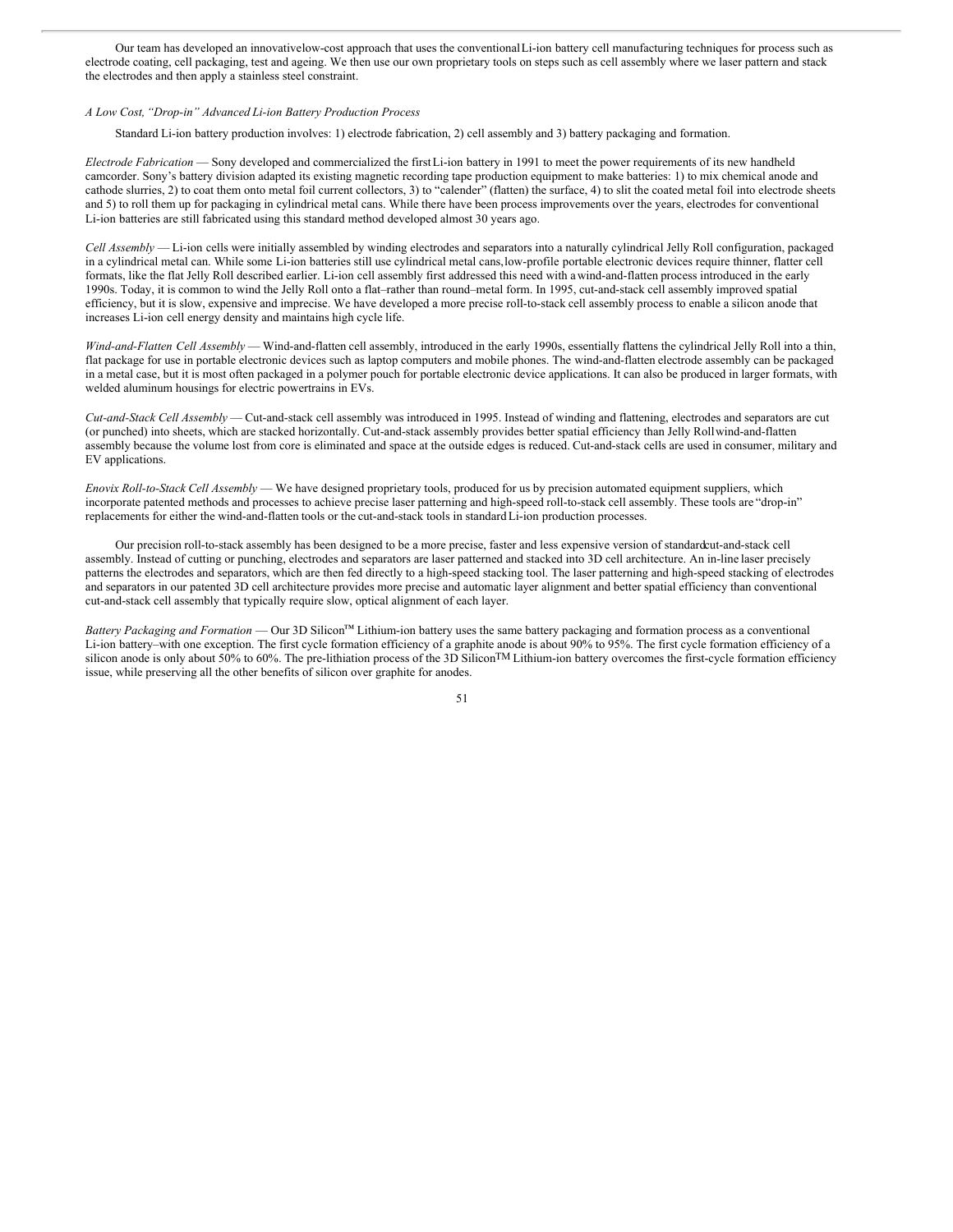#### **Our Products**

The first technology node we will bring to market is calledEX-1, which makes batteries sized for wearables and mobile communications devices with energy densities well above current market standards. Our targeted spec for EX-1 is 714 Wh/l for wearables and 900 Wh/l for mobile communications devices. We have achieved 714 Wh/l in R&D and expect to achieve 900 Wh/l for mobile communications devices in 2022.

Our product roadmap also projects that on a standard cell-phone size battery, the energy density will improve from the current 900 Wh/l to 1,030 Wh/l by 2023 (EX-2 node) and 1,255 Wh/l by 2025 (EX-3 node). Both the EX-2 and EX-3 product families will introduce an added step-function improvement in Li-ion energy density over the industry.

To achieve these goals, we plan to drive step-function improvements in 3D cell architecture to increase overall performance efficiency, while also enjoying the adoption of the higher energy density cathodes being developed continually by the industry.

Our roadmap also contemplates BrakeFlowTM, a breakthrough in advanced lithium-ion battery safety. BrakeFlowTM is an intra-cell system uniquely enabled by the Enovix 3D architecture to significantly increase tolerance against thermal runaway from internal shorts. We plan to make BrakeFlowTM available in our battery cells in 2023.

## **Our Competitive Strengths**

*100% Active Silicon Maximizes Anode Energy Density*— Conventional Li-ion battery architecture only allows small amounts of silicon to be blended with graphite in the anode, limited by swelling. Our proprietary Enovix 3D cell architecture enables use of silicon without graphite to achieve 100% active silicon anode.

*Full-Depth of Discharge Cycle Life* — To date, the delivered capacity of 100% active siliconLi-ion batteries comprising low-cost commodity silicon anode materials drastically decreases within the first 100 cycles, thus limiting their market adoption. We have internally built and verified battery cells based on our proprietary 3D cell architecture with an integrated structural constraint capable of 500 cycles, opening mass-market opportunities. With further enhancements, we expect to increase cycle life to 1,000 cycles or more.

*"Drop-in" Production Process* — We have developed a production process that uses many of the conventionalLi-ion battery manufacturing processes. Our proprietary roll-to-stack production tools are "drop-in" replacements for the wind-and-flatten or cut-and-stack tools in conventional pouchLi-ion battery cell assembly that allow us to achieve cost-effective, high-volume production capability for silicon-anode Li-ion batteries without creating an all-new factory.

*Lower Cost than Conventional Lithium-Ion Batteries* — Our 3D cell architecture has been designed for the use oflow-cost commodity silicon anode materials as opposed to heavily engineered silicon materials. We believe lower raw material costs in combination with highly efficient and high-speed assembly processes will result in our battery cell having a lower cost than comparable conventional lithium-ion cells at scale. While the architecture adds some cost to each individual cell, we anticipate that this cost penalty will be offset by the higher energy density per cell on \$/Whr basis.

*Increased Watt-Hour Production Capacity*— Our planned battery unit production capacity per hour is about the same as that of a conventionalLi-ion battery production line. However, the silicon anode Li-ion battery unit energy density is significantly greater than a conventionalLi-ion battery, making the Watt-hour (Wh) capacity of our production line greater than that of a conventional Li-ion battery production line at the same volume.

*Customer Tested in Multiple Form Factors* — We have sampled pilot-production cells in four different sizes to over 35 mobile computing customers as part of product development programs. Applications cover a range of portable electronic products, including wearables, mobile handsets and laptop computers.

*Mass-Market Commercialization* — Having overcome the cycle-life and production-cost problems previously associated with silicon-anodeLi-ion batteries, we expect to generate product revenue in the portable electronic device market starting in the second quarter of 2022.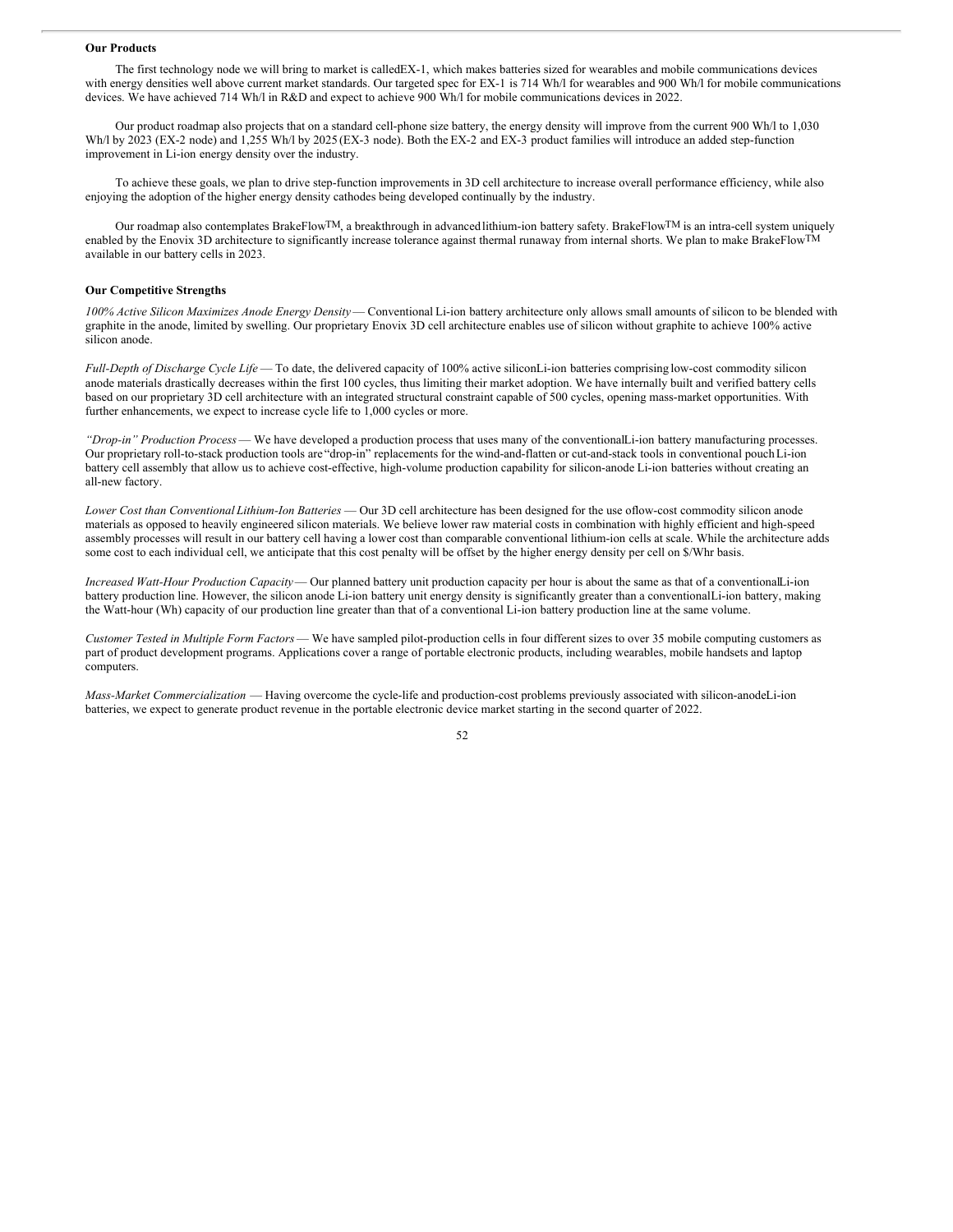*Retrofit to Scale Production*— Our proprietary roll-and-stack cell assembly process can be a "drop-in" replacement for thewind-and-flatten or cut-and-stack cell sections in a conventional Li-ion battery production line. Compared to new construction, we project that retrofitting an existing, standard Li-ion battery production line for our battery production can be completed significantly faster and at lower cost, i.e., with quicker time to market and better financial margins.

*Practical Path to EV and Renewable Energy Markets* — We will initially validate our silicon anodeLi-ion battery technology and production process in the quality-conscious, high-volume portable electronic device market. This will help mitigate technology and production risks as we scale up our production process for the EV and energy storage markets.

*Home Grown IP* — Unlike many advanced battery startups, which have licensed core technology from government or academic research laboratories, we have developed and own all of our intellectual property. We received our first patents in 2012.

*Process Driven Innovation* — Our battery development is occurring at the frontier of science, where process innovations are evolving rapidly. Since even minor process changes can have an immense impact on battery performance, the value of co-locating and coupling the R&D to manufacturing at the same location (Fremont, California) is core to our technology development strategy.

*Our Growth Strategy* — We have developed and are now executing a three-phase growth strategy that will first commercialize the silicon anodeLi-ion battery in the mobile device market in Fab-1 in 2022, then scale production to penetrate multiple mobile device markets ahead of entering the EV market in the mid-2020s.

Phase One: Production and Commercialization — We completed construction and equipped our first production line at our initialFab-1 production facility in Fremont, California in 2021. We began delivering qualification cells to customers from Fab-1 in 2022 and have forecasted that our first commercial delivery to customers for revenue will occur in the second quarter of 2022. We will initially focus on small-format batteries for wearable devices, where increased energy density is essential for mass-market adoption.

Phase Two: Market and Production Expansion — After proving out our manufacturing capability atFab-1 and leveraging our learning to improve our manufacturing processes, our plan is to expand capacity across multiple facilities and focus on localized production in proximity to our customers. Our plan is to install enough capacity to support \$1.0 billion in annualized revenue over the next several years. This will allow us to address multiple mobile device markets, a combination of large, established markets (laptops and/or smartphones), mid-size growth markets (land mobile radios) and emerging wearable markets (with explosive growth potential such as AR eyewear). In May 2022, we began ordering our Gen2 production line.

Phase Three: EVs — As we commercialize existing battery products in multiple mobile device markets, we will continue to develop our 3D cells for the EV market. We believe that validating and commercializing our silicon anode Li-ion battery technology and production process for the portable electronic market will significantly reduce our technology and production risks and enable entry into the larger EV battery market. We intend to either license our battery and production technology to, or partner with, major Li-ion battery producers and/or automotive EV OEMs.

### **Research and Development**

We conduct research and development at our headquarters facility in Fremont, California. Our R&D programs are focused on driving improvements in the performance and cost of our 3D cell architecture.

Current R&D activities include the following:

*Energy Density and Capacity —* Increase the energy density and capacity of batteries by increasing the percent by volume of active cathode material.

*Cycle Life and Temperature* — Improve the cycle life and high and low temperature performance of batteries by developing new electrolyte chemistries.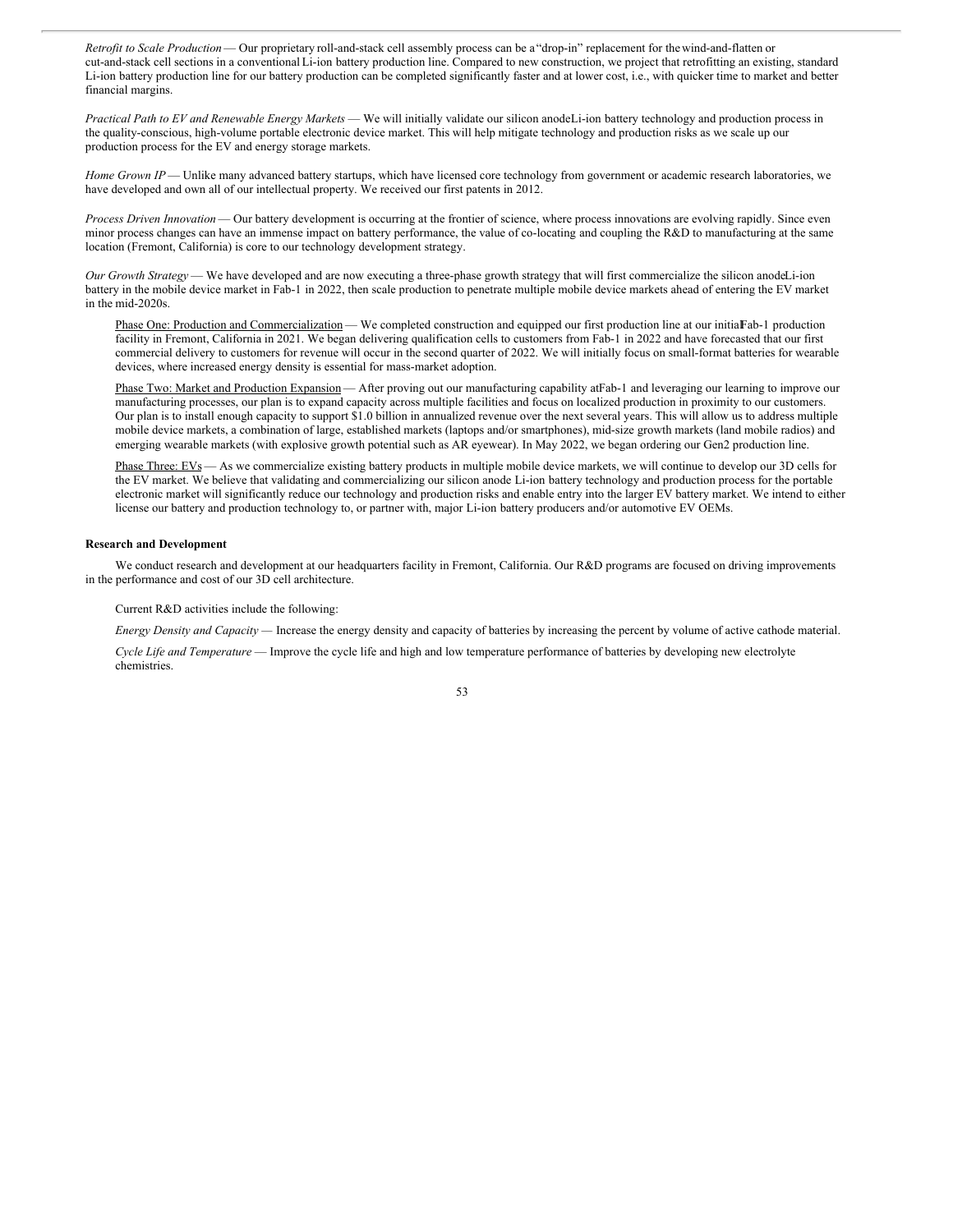*Anodes and Cathodes* — Develop batteries with next-generation anodes and cathodes that increase energy density.

*Cost and Throughput* — Develop toolsets and processes to produce batteries with lower cost and higher manufacturing throughput.

*Larger (EV) Size* — Develop electrode and electrolyte chemistries in batteries with silicon anodes which, when scaled up toEV-size cells, meet or exceed EV performance requirements.

### **Manufacturing and Supply Chain**

We manufacture Li-ion batteries at our Fremont, California, headquarters. At this location we develop, assemble and test our finished products. We are currently evaluating options for Fab-2 to produce our Li-ion cells with the design points of our next generation equipment in mind.

We source materials for our batteries from third party suppliers globally. We have executed master supply agreements with the majority of our suppliers and have identified or are qualifying second sources for many of our battery materials. We seek second sources for materials that are high cost or where a risk to supply has been identified. On long-lead items we intend to keep safety stock on hand to mitigate interruptions to supply.

### **Intellectual Property**

We operate in an industry in which innovation, investment in new ideas and protection of our intellectual property rights are critical for success. We protect our technology through a variety of means, including through patent, trademark, copyright and trade secrets laws in the U.S. and similar laws in other countries, confidentiality agreements and other contractual arrangements. As of January 2, 2022, we had 39 issued U.S. patents, 63 issued foreign patents, 33 pending U.S. patent applications and 73 pending foreign counterpart patent applications. Our issued patents start expiring in 2028.

We continually assess the need for patent protection for those aspects of our technology that we believe provide significant competitive advantages. A majority of our patents relate to battery architectures, secondary batteries, and related structures and materials.

With respect to proprietary know-how that is not patentable and processes for which patents are difficult to enforce, we rely on trade secret protection and confidentiality agreements to safeguard our interests. We believe that many elements of our secondary battery manufacturing processes involve proprietary know-how, technology or data that are not covered by patents or patent applications, including technical processes, test equipment designs, algorithms and procedures.

We own or have rights to various trademarks and service marks in the U.S. and in other countries, including Enovix and the Enovix design mark. We rely on both registration of our marks as well as common law protection where available.

All of our research and development personnel have entered into confidentiality and proprietary information agreements with us. These agreements address intellectual property protection and require our employees to assign to us all of the inventions, designs and technologies they develop during the course of employment with us.

We also require our customers and business partners to enter into confidentiality agreements before we disclose any sensitive aspects of our technology or business plans. As part of our overall strategy to protect our intellectual property, we may take legal actions to prevent third parties from infringing or misappropriating our intellectual property or from otherwise gaining access to our technology.

For more information regarding the risks related to our intellectual property, including the above referenced intellectual property proceedings, see the section titled "*Risk Factors*" included elsewhere in this prospectus.

### **Competition**

The Li-ion battery supplier market is highly competitive, with both large incumbent suppliers and emerging new suppliers.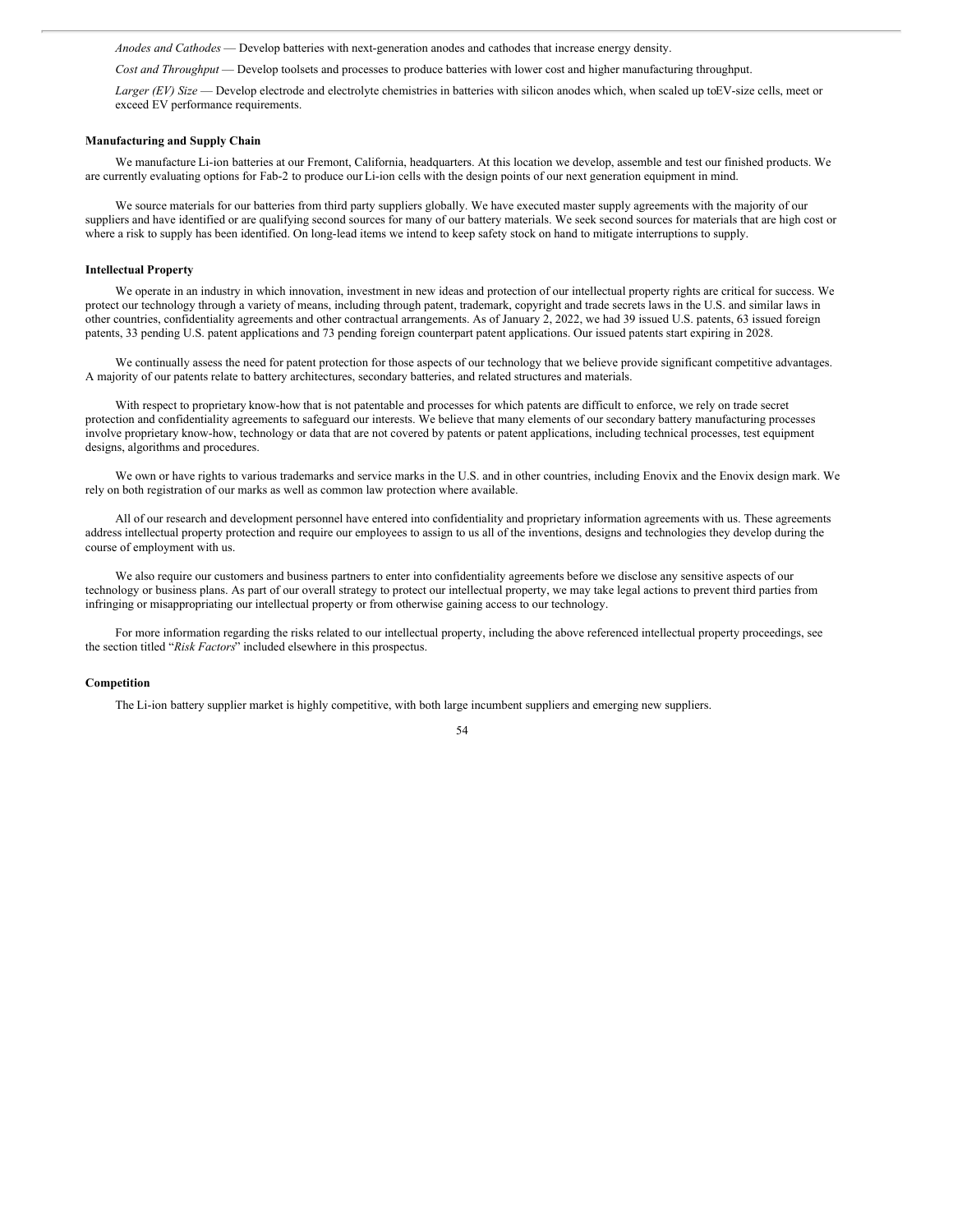Prospective competitors of ours include major manufacturers currently supplying the mobile device, EV and BESS industries, mobile device and automotive OEMs and potential new entrants to the industry. Incumbent suppliers of Li-ion batteries include Amperex Technology Ltd., Panasonic Corporation, Samsung SDI, Contemporary Amperex Technology Co. Ltd. and LG-Energy Solution Ltd. They supply conventionalLi-ion batteries and in some cases are seeking to develop silicon anode Li-ion batteries. In addition, because of the importance of EVs, many automotive OEMs are researching and investing in advanced Li-ion battery efforts including battery development and production.

There are also several emerging companies investing in developing improvements to conventionalLi-ion batteries or new technologies for Li-ion batteries, including silicon anodes and solid-state architectures. Some of these companies have developed relationships with incumbent battery suppliers, auto OEMs and consumer electronics brands. These companies are also exploring new chemistries for electrodes, electrolytes and additives.

Our ability to compete successfully will rely on factors both within and outside our control, including broader economic and industry trends. Factors within our control include driving competitive pricing, cost, energy density, safety and cycle life.

We believe that our ability to compete against this set of competitors will be driven by a number of factors, including product performance, cost, reliability, product roadmap, customer relationships and ability to scale manufacturing. We believe we will compete well on each of these factors based on advanced battery innovation to date and the ability to continue to design, develop and produce higher performing products for the customers served in our targeted markets.

### **Government Regulation and Compliance**

Our business activities are global and are subject to various federal, state, local, and foreign laws, rules and regulations. For example, there are various government regulations pertaining to battery safety, transportation of batteries, use of batteries in cars, factory safety, and disposal of hazardous materials. In addition, substantially all of our import and export operations are subject to complex trade and customs laws, export controls, regulations and tax requirements such as sanctions orders or tariffs set by governments through mutual agreements or unilateral actions. Further, the countries into which our products are imported or are or will be manufactured may from time to time impose additional duties, tariffs or other restrictions on our imports or adversely modify existing restrictions. Our manufacturing facility in Fremont, California has been established as a foreign trade zone through qualification with U.S. Customs, and materials received in a foreign trade zone are not subject to certain U.S. duties or tariffs until the material enters U.S. commerce. While we may benefit from the adoption of a foreign trade zone by reduced duties, deferral of certain duties and tariffs and reduced processing fees, which help us realize a reduction in duty and tariff costs, the operation of our foreign trade zone requires compliance with applicable regulations and continued support of U.S. Customs with respect to the foreign trade zone program. Changes in export controls, tax policy or trade regulations, the disallowance of tax deductions on imported merchandise, or the imposition of new tariffs on imported products, could have an adverse effect on our business and results of operations.

### **Privacy and Security Laws**

We are or may become subject to stringent and changing obligations related to privacy and data security. Our actual or perceived failure to comply with such obligations could lead to regulatory investigations or actions, litigation, fines and penalties, disruptions of our business operations, reputational harm, loss of revenue or profits, loss of customers or sales, and other adverse business consequences.

There are privacy and data security laws to which we are or may in the future be subject. Federal, state, local, and foreign jurisdictions in which we operate have adopted privacy and data security laws and regulations which may impose significant compliance obligations.

For example, the European Union's General Data Protection Regulation ("**GDPR**") is wide-ranging in scope and applies to companies established in the European Economic Area ("**EEA**") and to companies established outside the EEA that process personal information in connection with the offering of goods or services to data subjects in the EEA or the monitoring of the behavior of data subjects in the EEA. The GDPR grants certain rights to natural persons physically present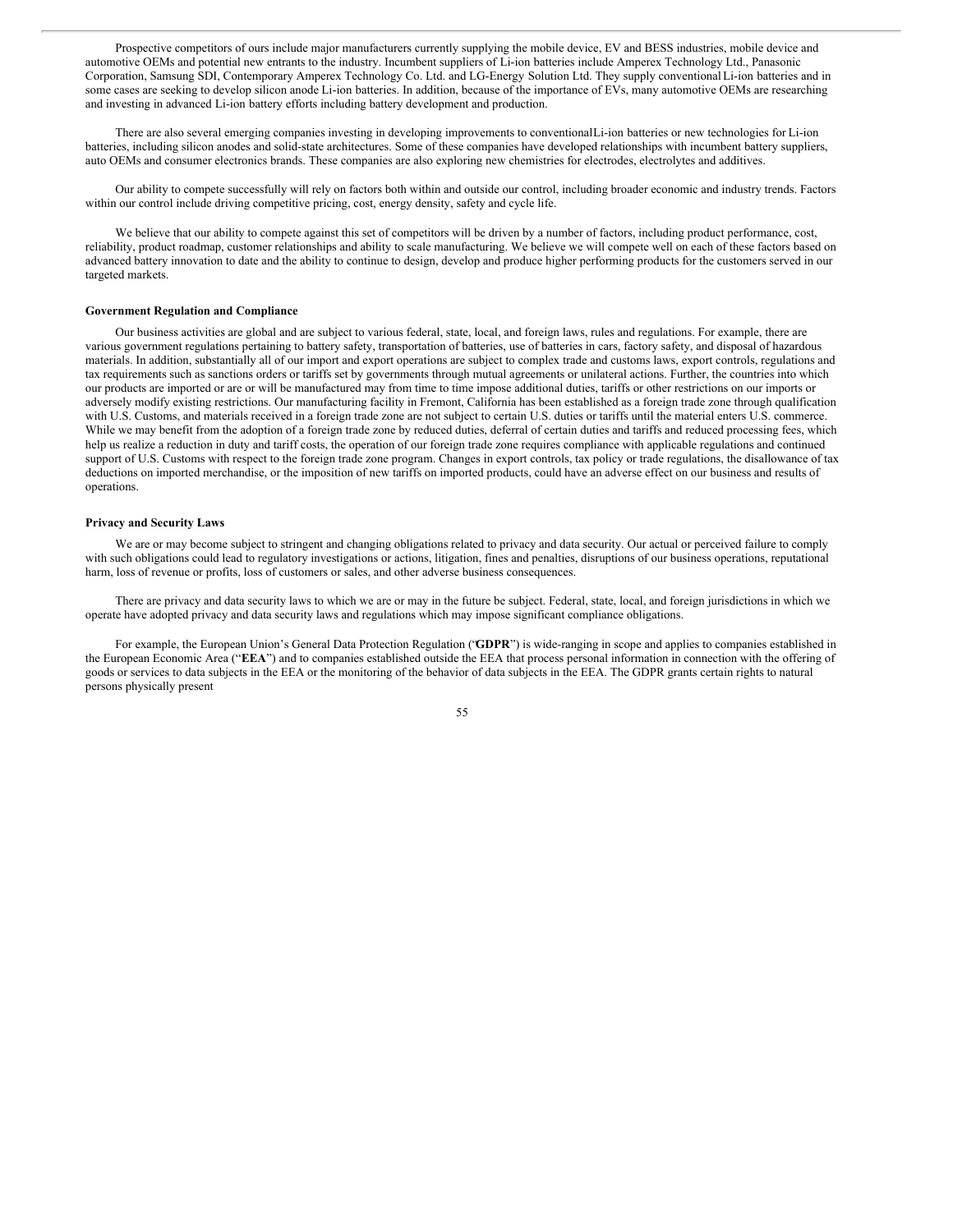in the EEA. Companies subject to the GDPR may be required to give data subjects greater control over their personal information, comply with transparency obligations, establish a lawful basis and purpose for data processing, maintain documentation, protect the security and confidentiality of the personal information, notify individuals and/or supervisory authorities of data breaches, and impose privacy and data security requirements onto data processors in connection with the processing of personal information. The GDPR also imposes strict rules on the transfer of personal information outside of the EEA, provides for enforcement actions, and authorizes the imposition of penalties for noncompliance including fines of up to the greater of 20 million euros or 4% of annual global revenue.

Additionally, the California Consumer Privacy Act of 2018 ("**CCPA**") imposes different obligations on covered businesses, including affording privacy rights to California residents. The CCPA requires covered companies to provide new disclosures to California consumers and new ways for such consumers to opt-out of certain sharing of personal information, and creates a new cause of action for data breaches. Further, California voters approved a new privacy law, the California Privacy Rights Act ("**CPRA**"), which will take effect on January 1, 2023 and significantly modify the CCPA, including by expanding consumers' rights over their personal information. The CPRA also creates a new state agency that will be vested with authority to implement and enforce the CCPA and the CPRA. New legislation proposed or enacted in various other states will continue to shape the privacy and data security environment. For example, on March 2, 2021, Virginia enacted the Virginia Consumer Data Protection Act ("**CDPA**"), which becomes effective on January 1, 2023, and on June 8, 2021, Colorado enacted the Colorado Privacy Act ("**CPA**") which takes effect on July 1, 2023. The CPA and CDPA are similar to the CCPA and CPRA, but aspects of these state statutes remain unclear, resulting in further legal uncertainty. In addition, we anticipate the passage of at least one additional privacy and data security law in Utah in 2022, along with potentially others in New York, Florida, and Washington.

The GDPR, CCPA, CPRA, CPA, CDPA, and other laws exemplify the obligations our business may have in responding to the evolving regulatory environment related to personal information. Our compliance costs and potential liability may increase with this scattered regulatory environment.

### **Human Capital**

Our human capital resources objectives include, as applicable, identifying, recruiting, retaining, incentivizing and integrating our existing and new employees. The principal purposes of our equity incentive plans are to attract, retain and motivate personnel through the granting of equity-based compensation awards, in order to increase stockholder value and our success by motivating such individuals to perform to the best of their abilities and achieve our objectives. As of January 2, 2022, we employed 215 full-time employees and one part-time employee, based primarily in our headquarters in Fremont CA.

### **Culture**

Supporting our mission to create "a better world through innovation in energy storage," all employees are expected to uphold the following core values that drive our culture:

- **Integrity**
- Respect
- **Innovation**
- **Resilience**
- **Excellence**
- Customer Focus

Our vision is that every person is positively impacted by Enovix innovation, every day. These core values and our vision are reinforced in new hire training and everyday interactions.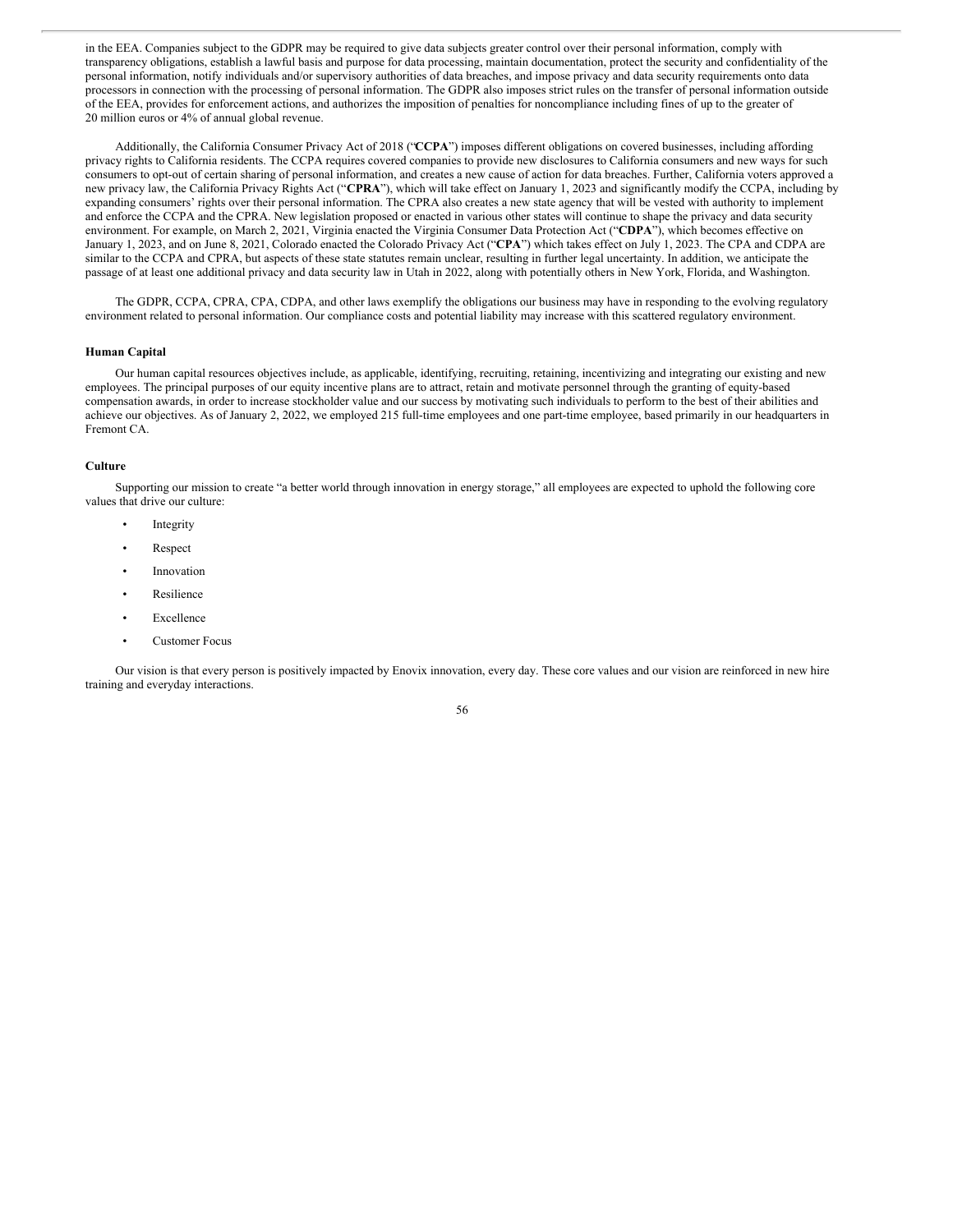# **Available Information**

We file or furnish periodic reports and amendments thereto, including our Annual Reports on Form10-K, our Quarterly Reports on Form10-Q and Current Reports on Form 8-K, proxy statements and other information with the SEC. In addition, the SEC maintains a website (www.sec.gov) that contains reports, proxy and information statements, and other information regarding issuers that file electronically. Copies of our Annual Report on Form 10-K, our Quarterly Reports on Form10-Q, our Current Reports on Form8-K, and any amendments to such reports are also made available, free of charge, on our investor relations website at https://ir.enovix.com as soon as reasonably practicable after we electronically file or furnish such information with the SEC. The information posted on our website is not incorporated by reference into this prospectus.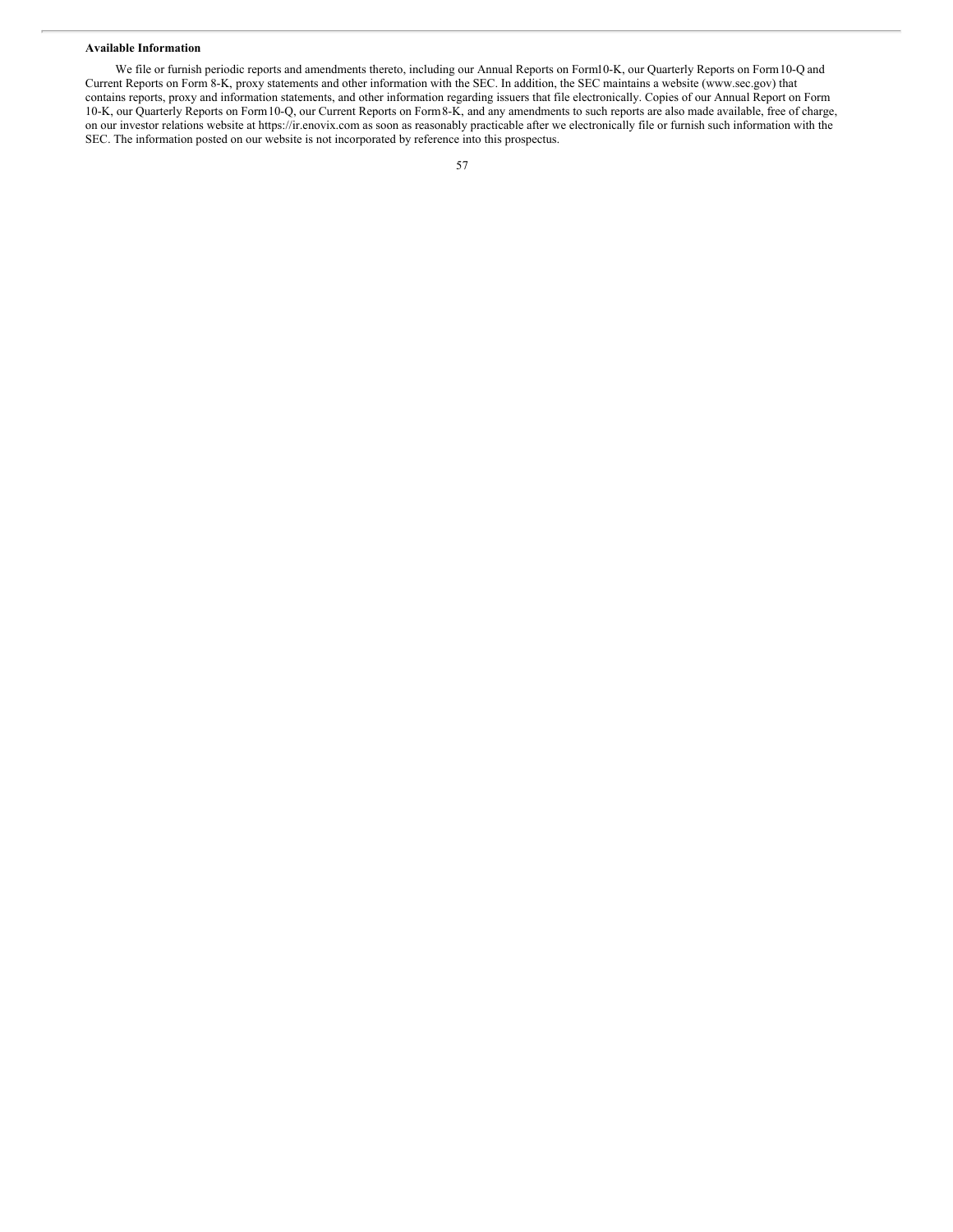#### **MANAGEMENT**

### **Management and Board of Directors**

The following sets forth certain information, as of April 29, 2022, concerning the persons who are our executive officers and directors.

| Name                           | Age | Position(s)                                           |
|--------------------------------|-----|-------------------------------------------------------|
| Harrold J. Rust                | 60  | President and Chief Executive Officer and Director    |
| Ashok Lahiri                   |     | 61 Chief Technology Officer                           |
| <b>Steffen Pietzke</b>         |     | 50 Chief Financial Officer                            |
| Cameron Dales                  |     | 51 Chief Commercial Officer                           |
| Edward J. Hejlek               |     | 66 Chief Legal Officer, General Counsel and Secretary |
| Thurman J. "T.J." Rodgers      |     | 74 Chairman of the Board of Directors                 |
| Betsy Atkins <sup>(1)(2)</sup> |     | 68 Director                                           |
| Pegah Ebrahimi $(2)(3)$        |     | 42 Director                                           |
| Emmanuel T. Hernandez $(3)$    |     | 66 Director                                           |
| John D. McCranie $(1)(3)$      | 78. | Director                                              |
| Gregory Reichow $(1)(2)$       |     | 52 Director                                           |

(1) Member of the compensation committee.

(2) Member of the nominating and corporate governance committee.

Member of the audit committee.

### **Executive Officers**

**Harrold J. Rust**, age 60, has served as our President and Chief Executive Officer and as a member of our Board of Directors since July 2021 and previously served as Legacy Enovix's President and Chief Executive Officer from November 2006, when he founded Legacy Enovix, to July 2021. Since July 2021, Mr. Rust has served as President and Chief Executive Officer and as a member of the Board of Directors of Enovix Operations Inc., a wholly owned subsidiary of Enovix Corporation. From April 2002 to September 2006, he served as vice president of FormFactor, Inc., a 3D material semiconductor testing company. Mr. Rust received a M.S. in Mechanical Engineering from Stanford University and a B.S. in Mechanical Engineering from the University of California, Davis. We believe that Mr. Rust is qualified to serve on our Board of Directors based on his experience as the founder of Enovix and his industry knowledge, as well as his leadership experience and technical expertise.

**Ashok Lahiri**, age 61, has served as our Chief Technology Officer since the Closing and previously served as Legacy Enovix's Chief Technology Officer from June 2007 to July 2021. Since July 2021, Mr. Lahiri has served as the Chief Technology Officer of Enovix Operations, Inc. From January 2003 to April 2007, he served as senior director, process development at FormFactor, Inc., a 3D material semiconductor testing company. From 1983 to 2002, he served as senior technical staff member at IBM, an information technology company. Mr. Lahiri received a B.S. with high honors in Chemical Engineering from the University of California, Berkeley. He has authored or co-authored over 79 patents and/or patent applications in battery technology, 3D architecture, electrochemistry, and precision machining.

**Steffen Pietzke**, age 50, has served as our Chief Financial Officer since the Closing and previously served as Legacy Enovix's Chief Financial Officer from April 2021 to July 2021. Since July 2021, Mr. Pietzke has served as the Chief Financial Officer of Enovix Operations, Inc. From March 2020 to March 2021, he served as vice president, finance and chief accounting officer at ALX Oncology Holdings Inc., a clinical-stage immuno-oncology company. In March 2020, he served as senior vice president, finance and chief accounting officer at Tricida, Inc., a pharmaceutical company, and he previously served as Tricida's vice president, finance and chief accounting officer from April 2018 to March 2020. From March 2017 to April 2018, he served as vice president, finance and chief accounting officer at PDL BioPharma, Inc., an acquirer of royalties and pharmaceutical assets, and he previously served as PDL BioPharma's controller and chief accounting officer from June 2015 to March 2017. From July 2013 to June 2015, he served as a senior manager with Ernst & Young LLP, a professional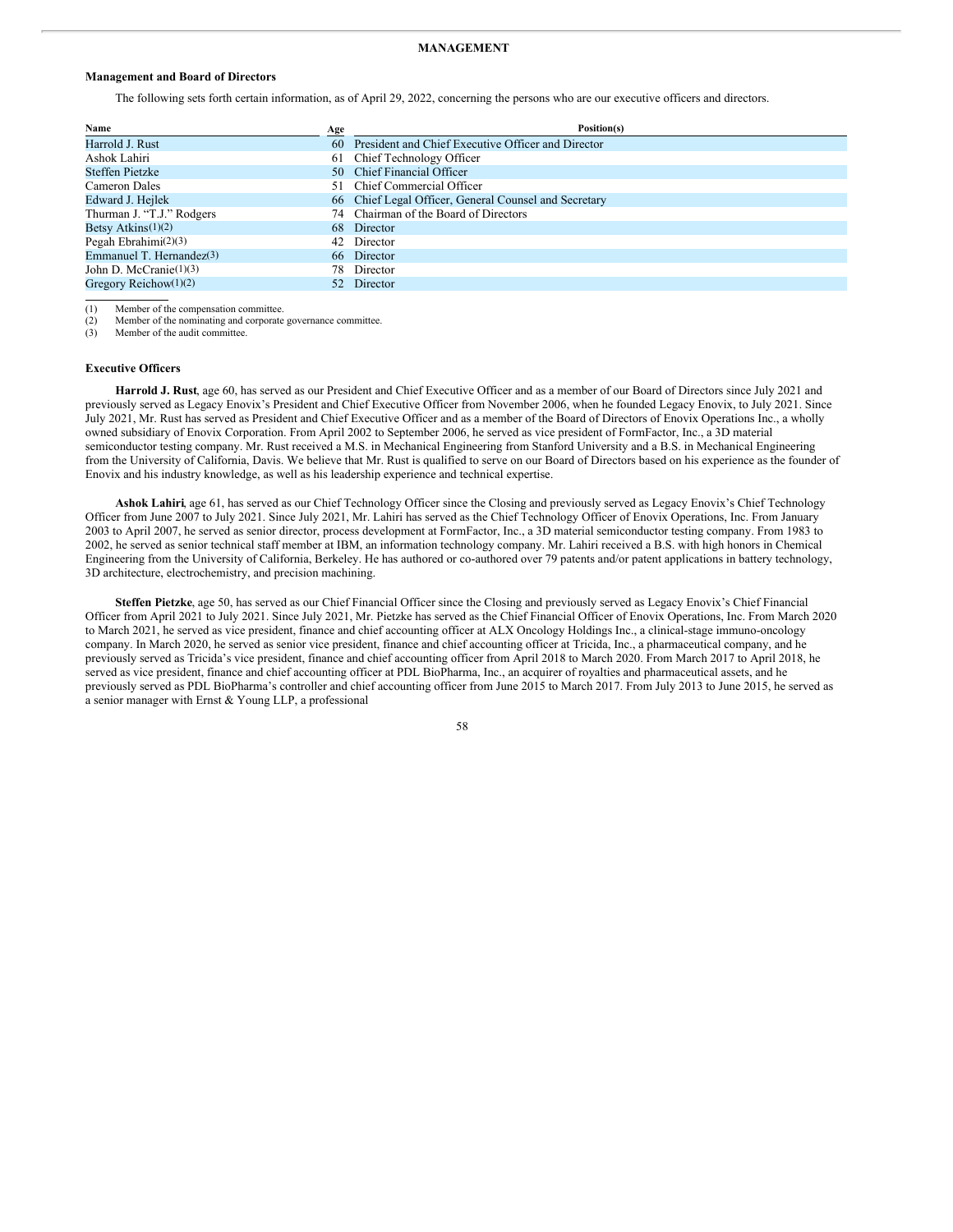services firm. From April 2004 to June 2013, he served as a senior manager with PricewaterhouseCoopers LLP, a professional services firm, and he previously served as a senior associate with PricewaterhouseCoopers from September 2000 to April 2004. Mr. Pietzke received a B.S. in Accounting with honors from the University of Applied Sciences in Offenburg, Germany and is a certified public accountant.

**Cameron Dales**, age 51, has served as our Chief Commercial Officer since the Closing and previously served as Legacy Enovix's Chief Commercial Officer from September 2018 to July 2021. Since July 2021, Mr. Dales has served as the Chief Commercial Officer of Enovix Operations, Inc. From January 2009 to September 2018, he served in various roles at Legacy Enovix, including Vice President Operations & Business Development, Senior Director Operations and as a consultant. From July 2005 to December 2008, he served as vice president & general manager, Symyx Tools, at Freeslate, Inc. (formerly known as Symyx Technologies, Inc.), a healthcare equipment company. From October 1997 to July 2005, he served as director operations, discovery tools, at Freeslate. From 1993 to 1997 he served as senior mechanical engineer at Lockheed Martin Missiles and Space Company, a global security and aerospace company. Mr. Dales received a B.S. in Mechanical Engineering from Cornell University and a M.S. in Aero/Astro Engineering from Stanford University.

**Edward J. Hejlek, Esq.**, age 66, has served as our Chief Legal Officer, General Counsel and Secretary since the Closing and previously served as Legacy Enovix's Vice President, General Counsel from January 2021 to July 2021 and Vice President, Intellectual Property from November 2020 to January 2021. Since March 2020, he has also served as executive vice president, intellectual property at Tricida, Inc., a pharmaceutical company, and he previously served as Tricida's general counsel and senior vice president from January 2016 to March 2020. From April 2008 to December 2015, he served as a partner at Bryan Cave Leighton Paisner LLP, a law firm. From 1987 until 2012 Mr. Hejlek was an adjunct professor of law at the Saint Louis University School of Law. Mr. Hejlek received a J.D. from University of Missouri-Columbia and a B.S. in Chemical Engineering from Washington University.

### **Non-Employee Directors**

**Thurman J. "T.J." Rodgers**, age 74, has served as Chairman of our Board of Directors since July 2021 and previously served as RSVAC's Chief Executive Officer and Chairman of the Board of Directors from September 2020 to July 2021 and as a member of Legacy Enovix's Board of Directors from February 2012 to July 2021. Since July 2021, Mr. Rodgers has served as Chairman of the Board of Directors of Enovix Operations, Inc. Mr. Rodgers founded Cypress Semiconductor Corporation, a semiconductor company, in 1982 and served as the president, chief executive officer and as a member of its board of directors until April 2016. Since January 2017, Mr. Rodgers has served on the board of directors of Enphase Energy, Inc., and as chairman of the board of directors of FTC Solar, Inc., both of which are public companies in the energy industry. From May 2002 to May 2011, Mr. Rodgers served as a member of the board of directors of SunPower Corporation, an energy company. Mr. Rodgers is presently a member of the board of directors of several privately-held companies. From June 2004 through December 2012, Mr. Rodgers was a member of the board of trustees of Dartmouth College, his alma matter. He holds a B.S. in Physics and Chemistry from Dartmouth and a M.S. and Ph.D. in Electrical Engineering from Stanford University. At Stanford, Mr. Rodgers invented, developed and patented VMOS technology. We believe that Mr. Rodgers is qualified to serve on our Board of Directors based on his public company board experience, industry knowledge and expertise and skills in strategy and management.

**Betsy Atkins**, age 68, has served as a member of our Board of Directors since July 2021 and previously served as a member of Legacy Enovix's Board of Directors from January 2021 to July 2021. Since July 2021, Ms. Atkins has served as a member of the Board of Directors of Enovix Operations, Inc. Since 1994, Ms. Atkins has served as the chief executive officer of Baja Corp, an independent venture capital firm focused on technology, renewable energy and life sciences. Ms. Atkins currently serves on the public company boards of SL Green Realty Corp., a real estate investment trust, since April 2015, and Wynn Resorts Ltd., a hospitality company, since April 2018, as well as other private companies. Ms. Atkins previously served on the boards of Cognizant Technology Solutions, an information technology services company, from 2017 to 2018, Schneider Electric, an energy company, from April 2011 to April 2019, Covetrus, Inc. and its predecessor, Vets First Choice, a pharmaceutical company, from February 2016 until September 2019, HD Supply, Inc., an industrial distributor, from September 2013 to April 2018, and SunPower Corporation, a publicly-traded energy company, from August 2005 to August 2012. Ms. Atkins received a B.A. from the University of Massachusetts. We believe that Ms. Atkins is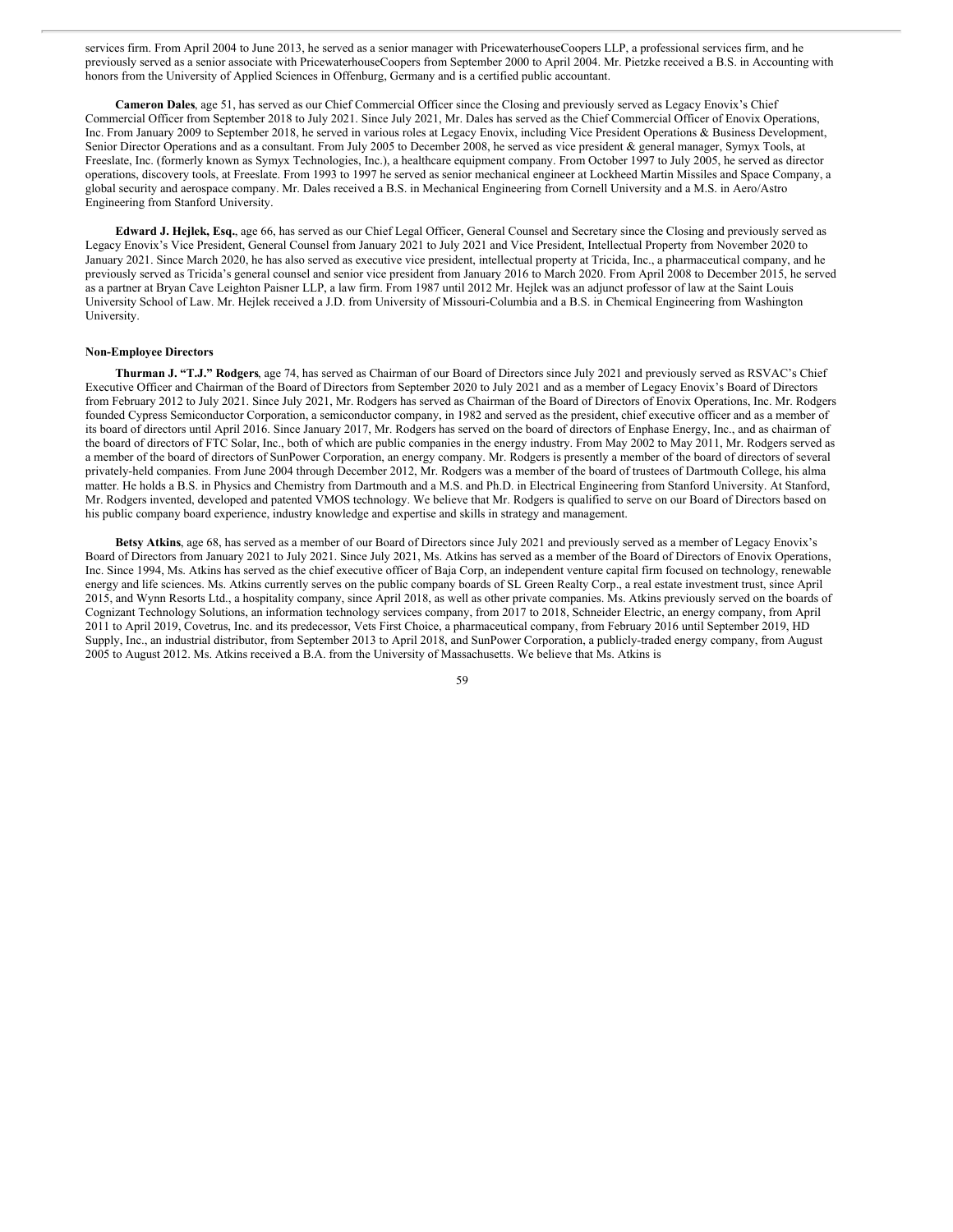qualified to serve on our Board of Directors based on her public company board experience and corporate governance expertise.

**Pegah Ebrahimi**, age 42, has served as a member of our Board of Directors since November 2021. Since November 2021, Ms. Ebrahimi has served as a member of the Board of Directors of Enovix Operations, Inc. From October 2019 to January 2021, Ms. Ebrahimi served as a board advisor of Gainsight Inc., a technology company, focused on software optimizing the customer experience and improving product analytics. From January 2019 to October 2020, she served as the chief operating officer of Cisco Collaboration at Cisco Systems Inc., a publicly-traded, multinational company, focused on designing and developing networking equipment and technology. From November 2013 to January 2019, she served as chief operating officer of Global Technology Banking at Morgan Stanley & Co. LLC, a multinational investment bank and financial services company, where she previously served as chief information officer of global investment banking from December 2009 to November 2013 and vice president investment banking from July 2008 to November 2009. From 2015 to May 2018, she served as an advisory board member of Accompany, Inc., a technology company, focused on designing and developing a relationship intelligence platform. Ms. Ebrahimi received a B.S. in Economics and Mathematics from the Massachusetts Institute of Technology. We believe that Ms. Ebrahimi is qualified to serve on our Board of Directors based on her go-to-market strategic expertise leadership experience.

**Emmanuel T. Hernandez**, age 66, has served as a member of our Board of Directors since July 2021 and previously served as the Chief Financial Officer and a director of RSVAC from November 2020 to July 2021. Since July 2021, Mr. Hernandez has served as a member of the Board of Directors of Enovix Operations, Inc. Since February 2021, Mr. Hernandez has served as a member of the board of directors of Ouster, Inc., a leading Lidar company, including as chairman of its audit committee. From November 2002 to March 2021, he served as a member of the board of directors of ON Semiconductor Corp, a transistor stalwart, including as chairman of its audit committee. From June 2017 to March 2022, Mr. Hernandez served as the chairman of the board of directors of BrainChip, Inc., a publicly-traded Australian artificial intelligence company. From 2004 to 2009, he was the chief financial officer of SunPower Corporation, an energy company. From 1993 to 2004, he was the executive vice president finance & administration and chief financial officer of Cypress Semiconductor Corporation, a semiconductor company. Prior to that, from 1976 to 1993, he held a series of positions at National Semiconductor, a pioneer Silicon Valley semiconductor company. From 2009 to 2017, he served on the boards of EnStorage Inc., formerly, an energy storage company, and SunEdison, Inc., a renewable energy company. He holds an MBA degree in Finance from Golden Gate University and a B.S. in accounting from the University of Nueva Caceres in the Philippines. We believe that Mr. Hernandez is qualified to serve on our Board of Directors based on his public company board experience and skills and expertise in strategy, finance and management.

**John D. McCranie**, age 78, has served as a member of our Board of Directors since July 2021 and previously served as a director of RSVAC from December 2020 to July 2021. Since November 2021, Mr. McCranie has served as a member of the Board of Directors of Enovix Operations, Inc. Since May 2018 and November 2019, Mr. McCranie has served as a board member and board chairman, respectively, of NexGen Power Systems, a power electronics company. After his early career in semiconductor sales, he became the executive vice president of sales & marketing for Harris Corporation, formerly, a technology company, and the chief executive officer of SEEQ Technology, formerly, a semiconductor company, and Virage Logic Corporation, formerly, a semiconductor company. From 1994 to 2001, he joined Cypress Semiconductor Corporation, a semiconductor company, as executive vice president of sales & marketing. He has held 10 board positions in the semiconductor industry, including having served on the board of Cypress Semiconductor Corporation, from June 2017 to May 2019, and ON Semiconductor Corporation, a semiconductor company, from 2001 to 2018. From 2012 to 2017, he served on the board of Mentor Graphics, an electric design automation company. He holds a B.S. in Electrical Engineering from Virginia Polytechnic Institute. We believe that Mr. McCranie is qualified to serve on our Board of Directors based on his public company board experience and his industry expertise.

**Gregory Reichow**, age 52, has served as a member of our Board of Directors since July 2021 and as a member of Legacy Enovix's Board of Directors from November 2020 to July 2021. Since July 2021, Mr. Reichow has served as a member of the Board of Directors of Enovix Operations, Inc. Since July 2016, he has served as a partner at Eclipse Ventures, LLC, a venture capital firm. From June 2013 to July 2016, Mr. Reichow served as vice president, production (manufacturing, supply chain and automation engineering), at Tesla, Inc., an electric automobile manufacturer. From April 2011 to June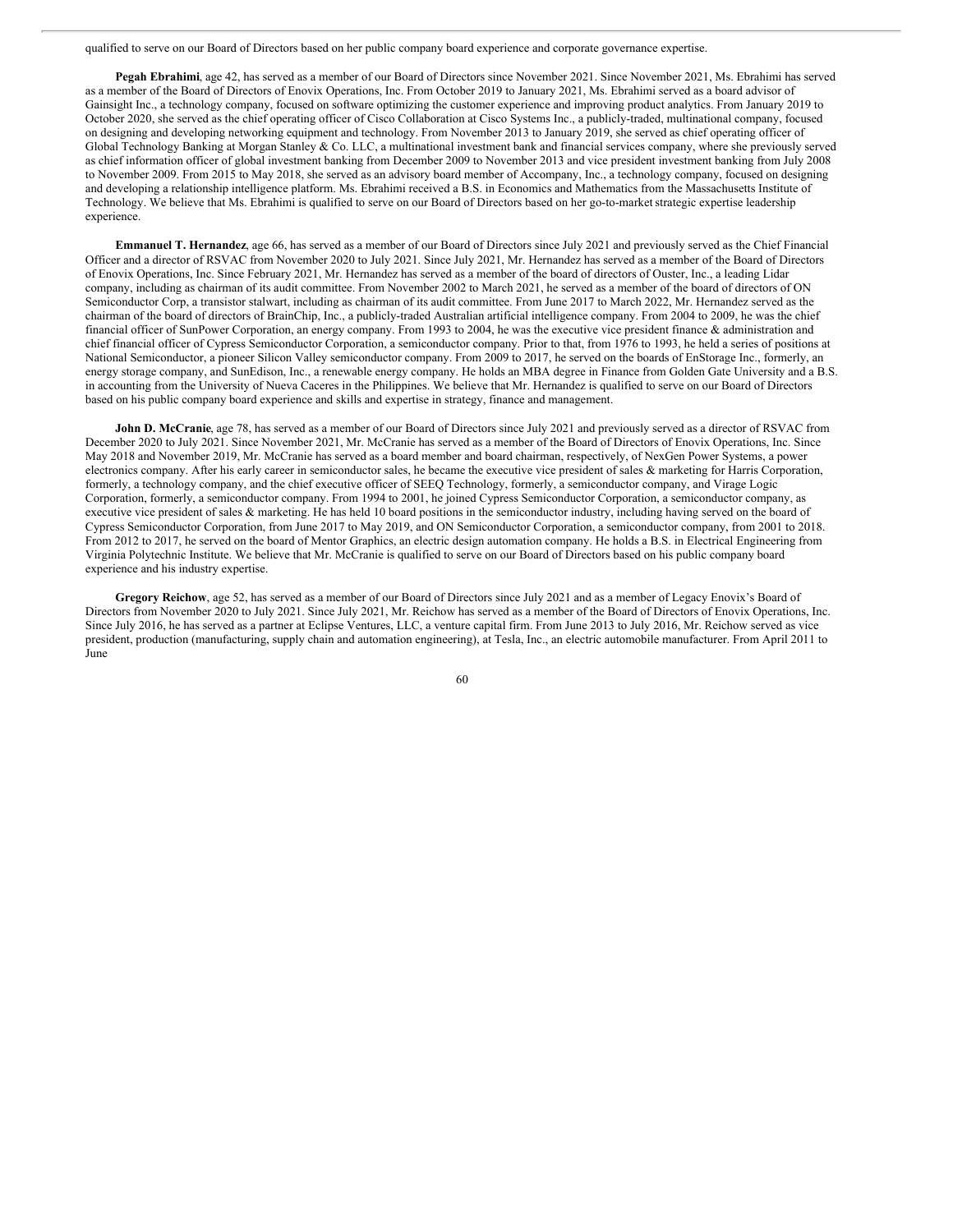2013, he served as vice president of operations, powertrain, at Tesla. From November 2003 to April 2011, Mr. Reichow served as senior vice president of operations of SunPower Corporation, an energy company. From 1993 to 2003, he served various manufacturing and quality roles at Cypress Semiconductor Corporation, a semiconductor company. Mr. Reichow received a B.S. in Mechanical & Industrial Engineering from the University of Minnesota. We believe that Mr. Reichow is qualified to serve on our Board of Directors based on his executive and leadership experience and technical expertise.

### **Family Relationships**

There are no family relationships among any of our directors or executive officers.

#### **Composition of the Board of Directors**

Our business and affairs are organized under the direction of our board of directors. Our board of directors is chaired by Thurman J. "T.J." Rodgers. The primary responsibilities of our board of directors are to provide oversight, strategic guidance, counseling and direction to our management. Our board of directors meets on a regular basis and additionally as required.

In accordance with the terms of our amended and restated bylaws, our board of directors may establish the authorized number of directors from time to time by resolution. Our board of directors currently consists of seven members. Each member of our board of directors serves a one-year term expiring at our next annual meeting of stockholders, subject to his or her office being vacated sooner pursuant to our amended and restated bylaws.

### **Director Independence**

Our common stock is listed on Nasdaq. As required under Nasdaq listing standards, a majority of the members of a listed company's board of directors must qualify as "independent," as affirmatively determined by the board of directors. In addition, the Nasdaq listing standards require that, subject to specified exceptions, each member of a listed company's audit, compensation, and nominating and corporate governance committees be "independent." The Board of Directors consults with our counsel to ensure that the Board of Directors' determinations are consistent with relevant securities and other laws and regulations regarding the definition of "independent," including those set forth in pertinent listing standards of Nasdaq, as in effect from time to time.

The Board of Directors has reviewed the independence of each director. Based on information provided by each director concerning her or his background, employment and affiliations, the Board of Directors affirmatively determined that none of the directors, other than Mr. Rust and Mr. Rodgers, has any relationships that would interfere with the exercise of independent judgment in carrying out the responsibilities of a director and that each of the directors is "independent" as that term is defined under the Nasdaq listing standards. In addition, our Board of Directors previously determined that Michael J. Petrick, who served as a director during 2021, including as a member of the audit committee and chairperson of the compensation committee, and resigned effective November 2021, was "independent" as that term is defined under the Nasdaq listing standards. In making these determinations, the Board of Directors considered the current and prior relationships that each non-employee director has with Enovix and all other facts and circumstances the Board of Directors deems relevant in determining their independence, including the beneficial ownership of our capital stock by each non-employee director and the transactions described in the section titled "*Certain Relationships and Related Party Transactions*." Prior to the Business Combination, the board of directors of RSVAC determined that each of Ms. Hung, Mr. Gomo, Mr. McCranie, and Mr. Malchow, who then served on RSVAC's board of directors, was "independent" as that term is defined under the Nasdaq listing standards.

#### **Role of the Board of Directors in Risk Oversight/Risk Committee**

One of the key functions of the Board of Directors is the informed oversight of our risk management process. The Board of Directors does not have a standing risk management committee, but rather administers this oversight function directly through the Board of Directors as a whole, as well as through various standing committees of the Board of Directors that address risks inherent in their respective areas of oversight. In particular, the Board of Directors is responsible for monitoring and assessing strategic risk exposure and the audit committee of the Board of Directors has the responsibility to consider and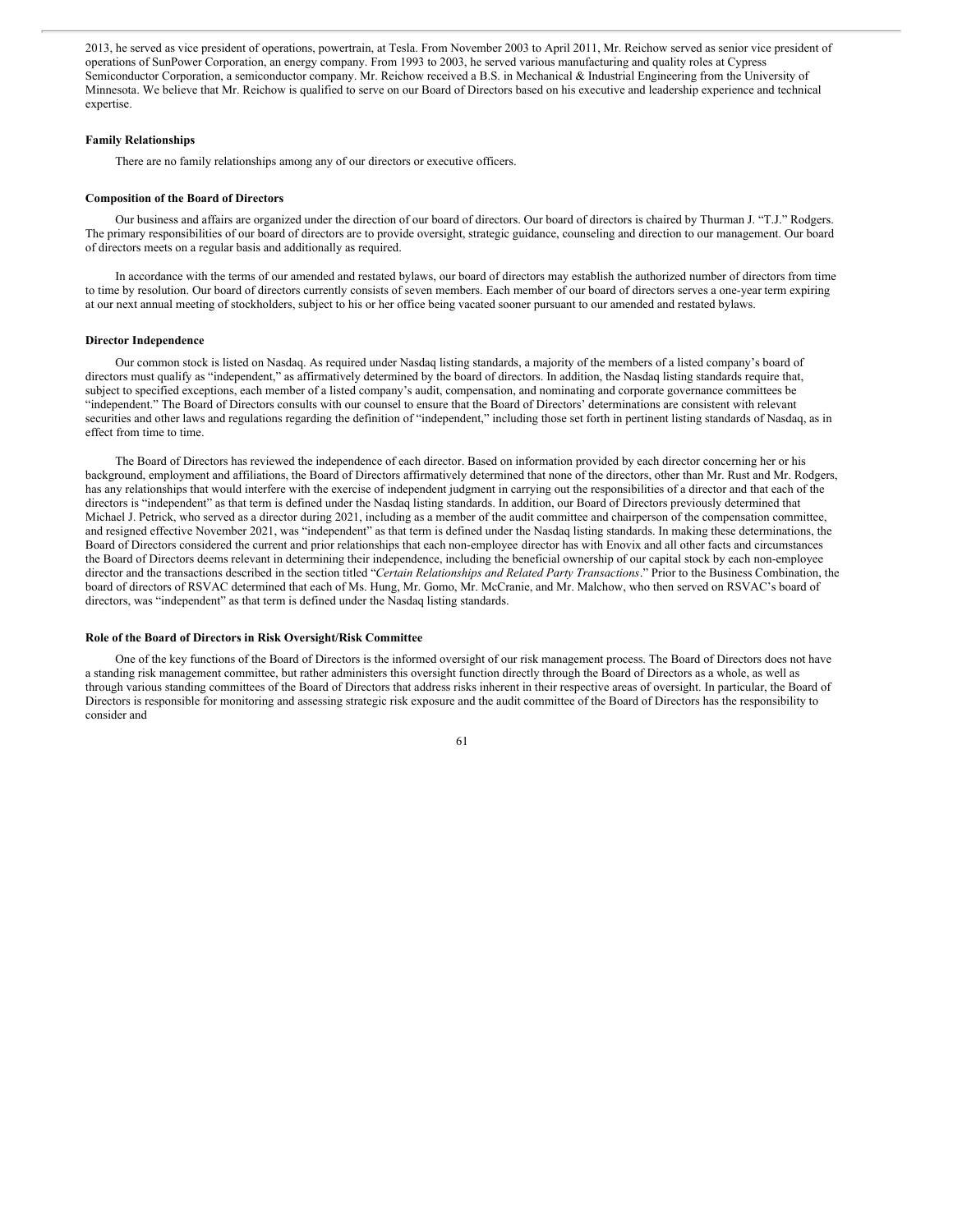discuss our major financial risk exposures and the steps its management will take to monitor and control such exposures, including guidelines and policies to govern the process by which risk assessment and management is undertaken. The audit committee will also monitor compliance with legal and regulatory requirements. The compensation committee of the Board of Directors also assesses and monitors whether our compensation plans, policies and programs comply with applicable legal and regulatory requirements.

## *Committees of the Board of Directors*

Our board of directors has the authority to appoint committees to perform certain management and administration functions. Our board of directors has established an audit committee, a compensation committee and a nominating and corporate governance committee. The composition and responsibilities of each committee are described below. Members serve on these committees until their resignation or until otherwise determined by our board of directors. The charters for each of these committees are available on our website at enovix.com. Information contained on or accessible through our website is not a part of this prospectus, and the inclusion of such website address in this prospectus is an inactive textual reference only.

#### *Audit Committee*

The audit committee consists of Ms. Ebrahimi, Mr. Hernandez and Mr. McCranie, each of whom the Board of Directors has determined satisfies the independence requirements under the Nasdaq listing standards and Rule 10A-3(b)(1) under the Exchange Act. The chairperson of the audit committee is Mr. Hernandez. Each member of the audit committee can read and understand fundamental financial statements in accordance with applicable requirements. In arriving at these determinations, the Board of Directors has examined each audit committee member's scope of experience and the nature of their employment in the corporate finance sector.

The Board of Directors has also determined that Mr. Hernandez qualifies as an "audit committee financial expert," as defined in applicable SEC rules. The Board of Directors made a qualitative assessment of Mr. Hernandez's level of knowledge and experience based on a number of factors, including his formal education and experience.

The primary purpose of the audit committee is to discharge the responsibilities of the Board of Directors with respect to our corporate accounting and financial reporting processes, systems of internal control and financial statement audits, and to oversee the independent registered public accounting firm. The audit committee reviews and assesses the adequacy of its charter and the audit committee's performance on an annual basis. Specific responsibilities of the audit committee include:

- helping the Board of Directors oversee corporate accounting and financial reporting processes;
- managing the selection, engagement, qualifications, independence and performance of a qualified firm to serve as the independent registered public accounting firm to audit the financial statements;
- discussing the scope and results of the audit with the independent registered public accounting firm, and reviewing, with management and the independent accountants, the interim and year-end operating results;
- reviewing related person transactions;
- obtaining and reviewing a report by the independent registered public accounting firm at least annually that describes internal quality control procedures, any material issues with such procedures and any steps taken to deal with such issues when required by applicable law; and
- approving or, as permitted, pre-approving, audit and permissible non-audit services to be performed by the independent registered public accounting firm.

### *Compensation Committee*

The compensation committee consists of Ms. Atkins, Mr. McCranie and Mr. Reichow. The chairperson of the compensation committee is Mr. McCranie. The Board of Directors has determined that each member of the compensation committee is independent under the Nasdaq listing standards and a "non-employee director" as defined in Rule 16b-3 promulgated under the Exchange Act.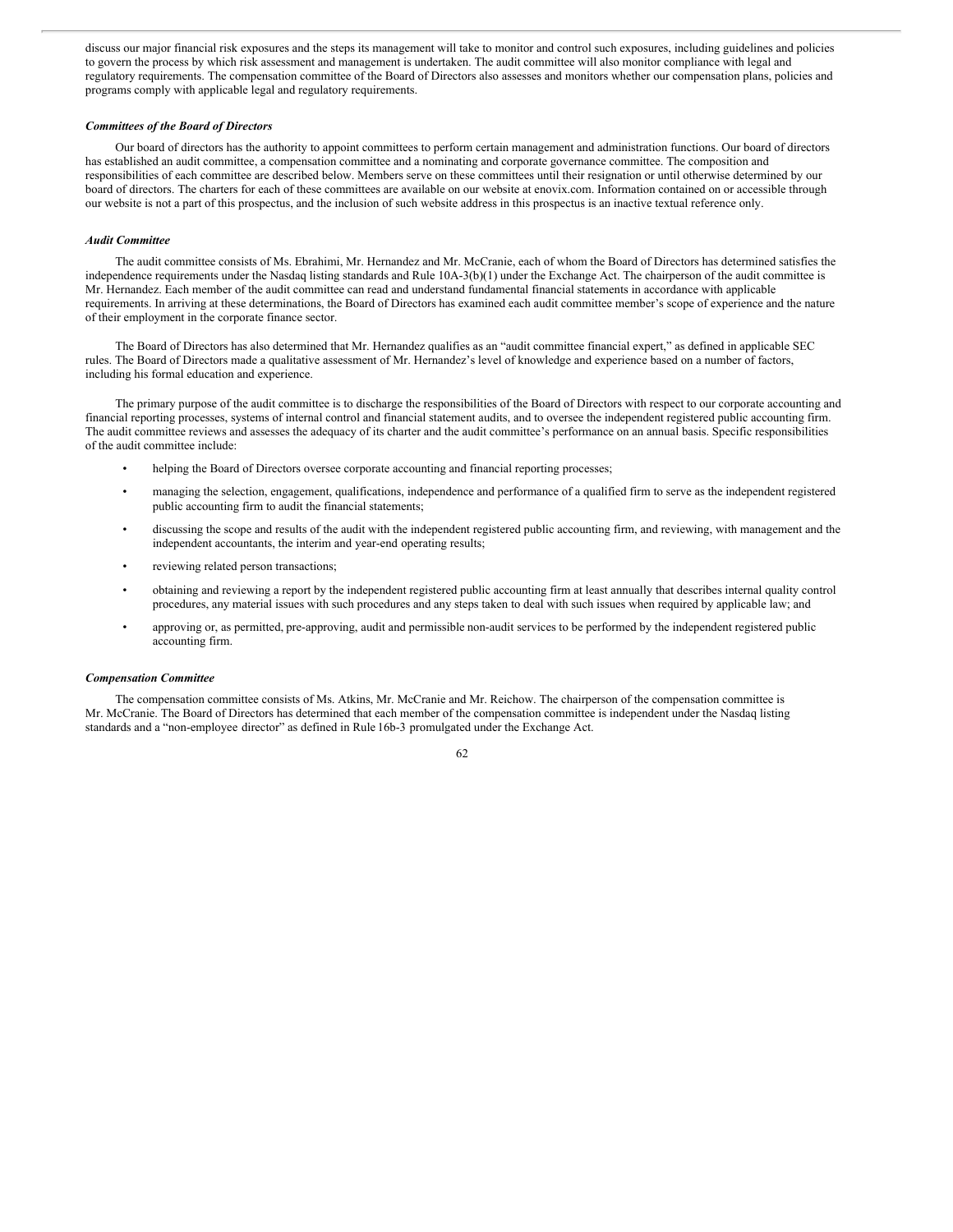The primary purpose of the compensation committee is to discharge the responsibilities of the Board of Directors in overseeing the compensation policies, plans and programs and to review and determine the compensation to be paid to executive officers, directors and other senior management, as appropriate. Specific responsibilities of the compensation committee include:

- reviewing and approving the compensation of the chief executive officer, other executive officers and senior management;
- administering the equity incentive plans and other benefit programs;
- reviewing, adopting, amending and terminating incentive compensation and equity plans, employment agreements, severance agreements, profit sharing plans, bonus plans, change-of-control protections and any other compensatory arrangements for the executive officers and other senior management; and
- reviewing and establishing general policies relating to compensation and benefits of the employees, including the overall compensation philosophy.

### *Nominating and Corporate Governance Committee*

The nominating and corporate governance committee consists of Ms. Atkins, Ms. Ebrahimi and Mr. Reichow. The chairperson of the nominating and corporate governance committee is Ms. Atkins. All members of the nominating and corporate governance committee are independent under the Nasdaq listing standards. Specific responsibilities of the nominating and corporate governance committee include:

- identifying and evaluating candidates, including the nomination of incumbent directors for reelection and nominees recommended by stockholders, to serve on the Board of Directors;
- considering and making recommendations to the Board of Directors regarding the composition and chairpersonship of the committees of the Board of Directors;
- reviewing and recommending to the Board of Directors the compensation paid to the directors;
- instituting plans or programs for the continuing education of the Board and orientation of new directors;
- reviewing, evaluating and recommending to the Board of Directors succession plans for our executive officers;
- overseeing our environmental, social and governance activities;
- developing and making recommendations to the Board of Directors regarding corporate governance guidelines and matters, including in relation to corporate social responsibility; and
- overseeing periodic evaluations of the performance of the Board of Directors, including our individual directors and committees.

# *Code of Business Conduct and Ethics*

We have adopted a Code of Business Conduct and Ethics that applies to all of our employees, officers and directors, including those officers responsible for financial reporting. The Code of Business Conduct and Ethics is available on our website at enovix.com. Information contained on or accessible through such website is not a part of this prospectus, and the inclusion of the website address in this prospectus is an inactive textual reference only. We intend to disclose any amendments to the Code of Business Conduct and Ethics, or any waivers of its requirements, on our website to the extent required by the applicable rules and exchange requirements.

### *Compensation Committee Interlocks and Insider Participation*

No member of the compensation committee has ever been an officer or employee of RSVAC, Legacy Enovix or Merger Sub. None of our executive officers serve, or have served during the last year, as a member of the board of directors, compensation committee or other board committee performing equivalent functions of any other entity that has one or more executive officers serving as one of our directors or on either the compensation committee.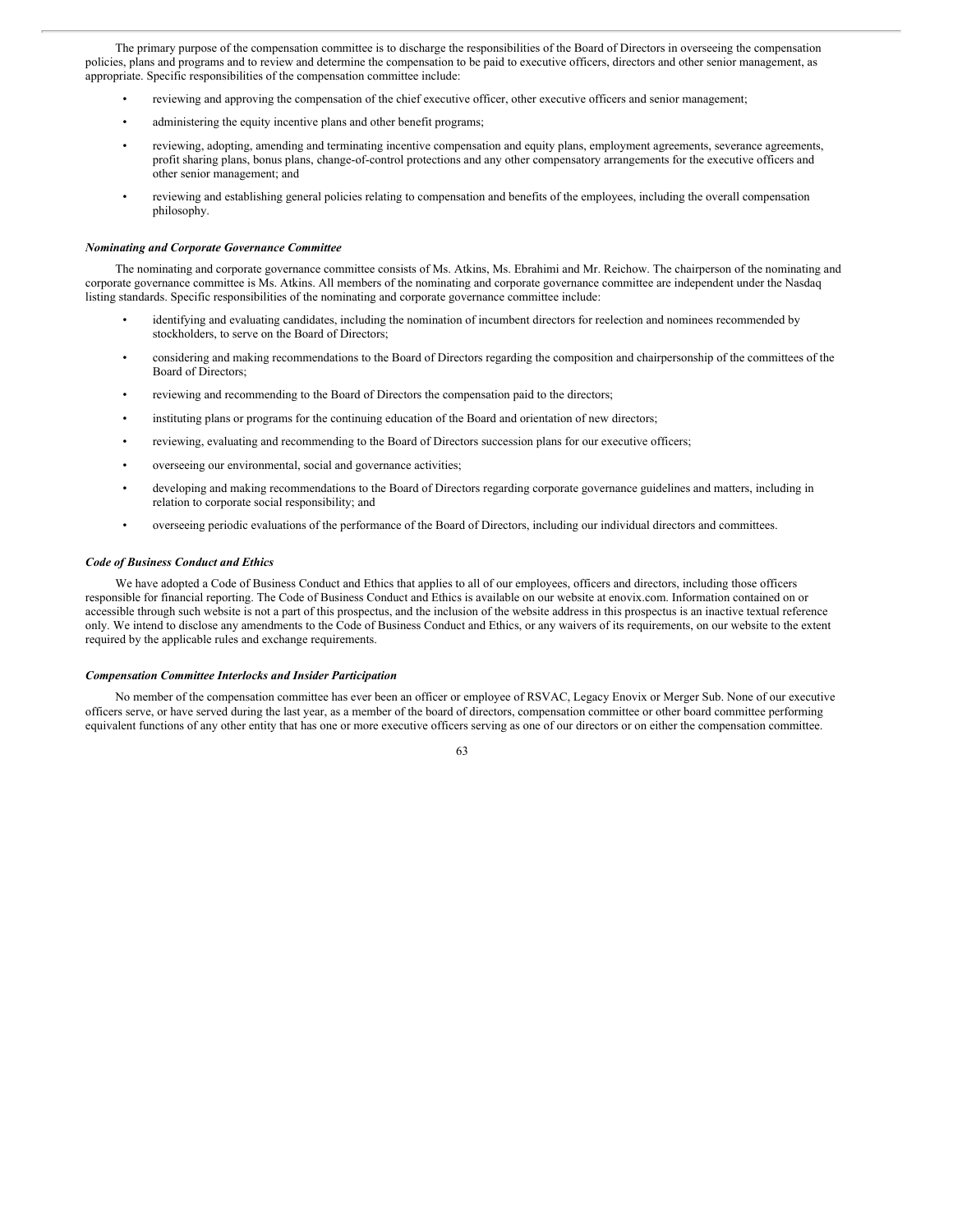### **DIRECTOR COMPENSATION**

### **Non-Employee Director Compensation Policy**

In October 2021, our Board of Directors approved the terms of a newnon-employee director compensation policy (the "**Non-Employee Director Compensation Policy**"), pursuant to which our non-employee directors are eligible to receive compensation for service on our Board of Directors and committees of our Board of Directors.

Each non-employee director receives an annual cash retainer of \$45,000 for serving on our Board of Directors. The chairperson of the Board of Directors receives an annual cash retainer of \$25,000. The Lead Independent Director receives an annual cash retainer of \$15,000.

The chairpersons and members of the three committees of our Board of Directors are entitled to the following additional annual cash retainers:

|                                               | Chairperson | Member  |
|-----------------------------------------------|-------------|---------|
| <b>Board of Directors Committee</b>           | Fee (S)     | Fee (S) |
| <b>Audit Committee</b>                        | 15,000      | 7.500   |
| <b>Compensation Committee</b>                 | 10,000      | 5.000   |
| Nominating and Corporate Governance Committee | 10.000      | 5.000   |

All annual cash compensation amounts are payable in equal quarterly installments in arrears, on the last day of each fiscal quarter for which the service occurred, pro-rated based on the days served in the applicable fiscal quarter.

### *Initial Legacy Director Equity Awards*

In October 2021, each non-employee director then serving on our Board of Directors received an RSU award for common stock having a value of \$100,000 based on the Fair Market Value (as defined in our 2021 Plan) of the underlying common stock on the date of grant under the 2021 Plan. 25% of each such RSU award was vested as of the date of grant and the remainder vests in three equal installments on each of December 31, 2021, March 31, 2022 and June 30, 2022.

### *Initial Equity Awards*

Each new non-employee director who joins our Board of Directors will receive an RSU award for common stock having a value of \$275,000 based on the Fair Market Value of the underlying common stock on the date of grant under the 2021 Plan, with the \$275,000 being prorated based on the number of months from the date of appointment until the next annual meeting of stockholders. Each RSU award will vest quarterly over three years.

### *Annual Equity Awards*

On the date of each annual meeting of stockholders, each continuing non-employee director will receive an RSU award for common stock having a value of \$100,000 based on the Fair Market Value of the underlying common stock on the date of grant under our 2021 Plan. Each such RSU award will vest on the earlier of (i) the date of the following annual meeting of stockholders (or the date immediately prior to the next annual meeting of stockholders if the non-employee director's service as a director ends at such meeting due to the director's failure to bere-elected or the director not standing for re-election) or (ii) the one year anniversary measured from the date of grant, each subject to continued service as a director through each applicable vesting date.

### *Vesting Acceleration*

In the event of a Change of Control of Enovix (as defined in our 2021 Plan), any unvested portion of an outstanding equity award granted under the Non-Employee Director Compensation Policy will fully vest immediately prior to the closing of such change of control, subject to thenon-employee director's continuous service with us on the effective date of the change of control.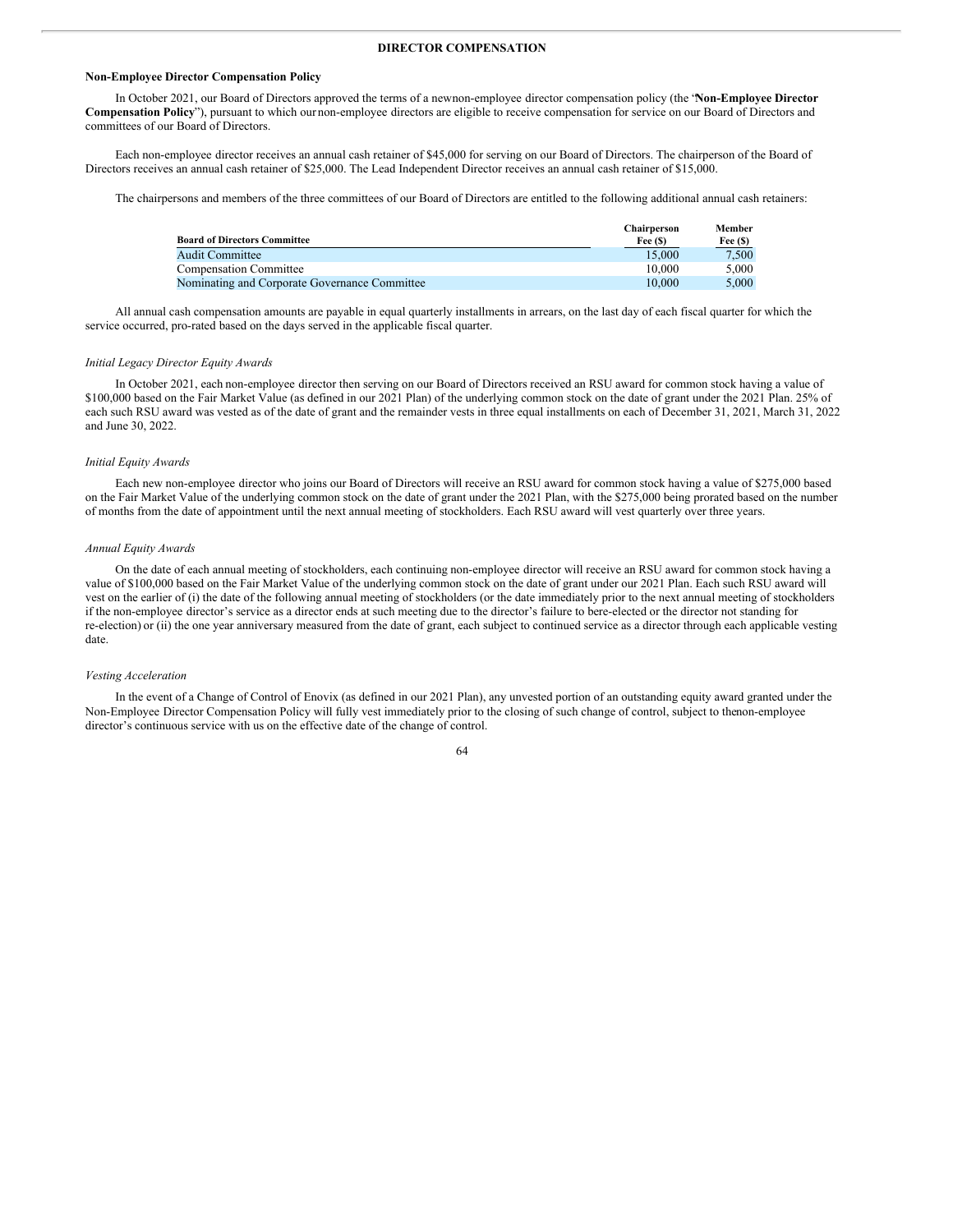The calculation of the number of RSUs granted under theNon-Employee Director Compensation Policy will be based on the Fair Market Value of our common stock.

### *Expenses*

We reimburse our non-employee directors for ordinary, necessary and reasonableout-of-pocket travel expenses to cover in-person attendance at and participation in meetings of the Board of Directors and its committee. We also reimburse our non-employee directors for other reasonable expenses related to Board of Directors service, such as director education.

### **Director Compensation Table**

The following table sets forth information regarding the compensation earned by or paid tonon-employee directors during the fiscal year ended January 2, 2022.

|                          | <b>Fees Earned</b>             |                                        |                       |
|--------------------------|--------------------------------|----------------------------------------|-----------------------|
| Name                     | or Paid in<br>$\text{Cash}(S)$ | <b>Stock</b><br>Awards $(\text{S})(1)$ | Total $(\text{S})(2)$ |
| Thurman J. Rodgers       | 35,000                         | 56,115                                 | 91,115                |
| Betsy Atkins             | 30,000                         | 56,115                                 | 86,115                |
| Pegah Ebrahimi           | 9,162                          | $\overline{\phantom{a}}$               | 9,162                 |
| Emmanuel T. Hernandez    | 30,000                         | 56,115                                 | 86,115                |
| John D. McCranie         | 28,750                         | 56,115                                 | 84,865                |
| Michael J. Petrick $(3)$ | 31.250                         | 28,057                                 | 59,307                |
| <b>Gregory Reichow</b>   | 27,500                         | 56.115                                 | 83.615                |

(1) The amounts reported in this column do not reflect dollar amounts actually received by our non-employee directors. Instead, these amounts reflect the aggregate grant-date fair value of equity awards granted to each non-employee director, computed in accordance with the ASC Topic 718, *Stock-based Compensation*. For fiscal 2021, the assumptions used in calculating the grant-date fair value of the equity awards reported in this column are set forth in Note 2 of the notes to our audited consolidated financial statements for the fiscal year ended January 2, 2022 included elsewhere in this prospectus. As required by SEC rules, the amounts shown exclude the impact of estimated forfeitures related to service-based vesting conditions. Our non-employee directors will only realize compensation to the extent trading price of our common stock is greater than the exercise price of the shares underlying the equity awards.

(2) The following table sets forth the aggregate number of units subject to the RSU awards and the aggregate number of shares of our common stock underlying stock options held by each non-employee director as of January 2, 2022. Each unit granted pursuant to an RSU award represents a contingent right to receive one share of our common stock for each unit that vests.

The following table indicates the number of outstanding equity awards held by eachnon-employee director as of January 2, 2022:

|                       |             | Number of                |
|-----------------------|-------------|--------------------------|
|                       |             | <b>Shares Underlying</b> |
| Name                  | <b>RSUs</b> | <b>Stock Options</b>     |
| Thurman J. Rodgers    | 2,109       |                          |
| <b>Betsy Atkins</b>   | 2,109       | 51,691                   |
| Pegah Ebrahimi        | 13,715      |                          |
| Emmanuel T. Hernandez | 2,109       |                          |
| John D. McCranie      | 2,109       | _                        |
| Michael J. Petrick(1) |             | 110,767                  |
| Gregory Reichow       | 2.109       |                          |

(1) Mr. Petrick resigned from our Board of Directors effective November 2021.

<sup>(3)</sup> Mr. Petrick resigned from our Board of Directors effective November 2021.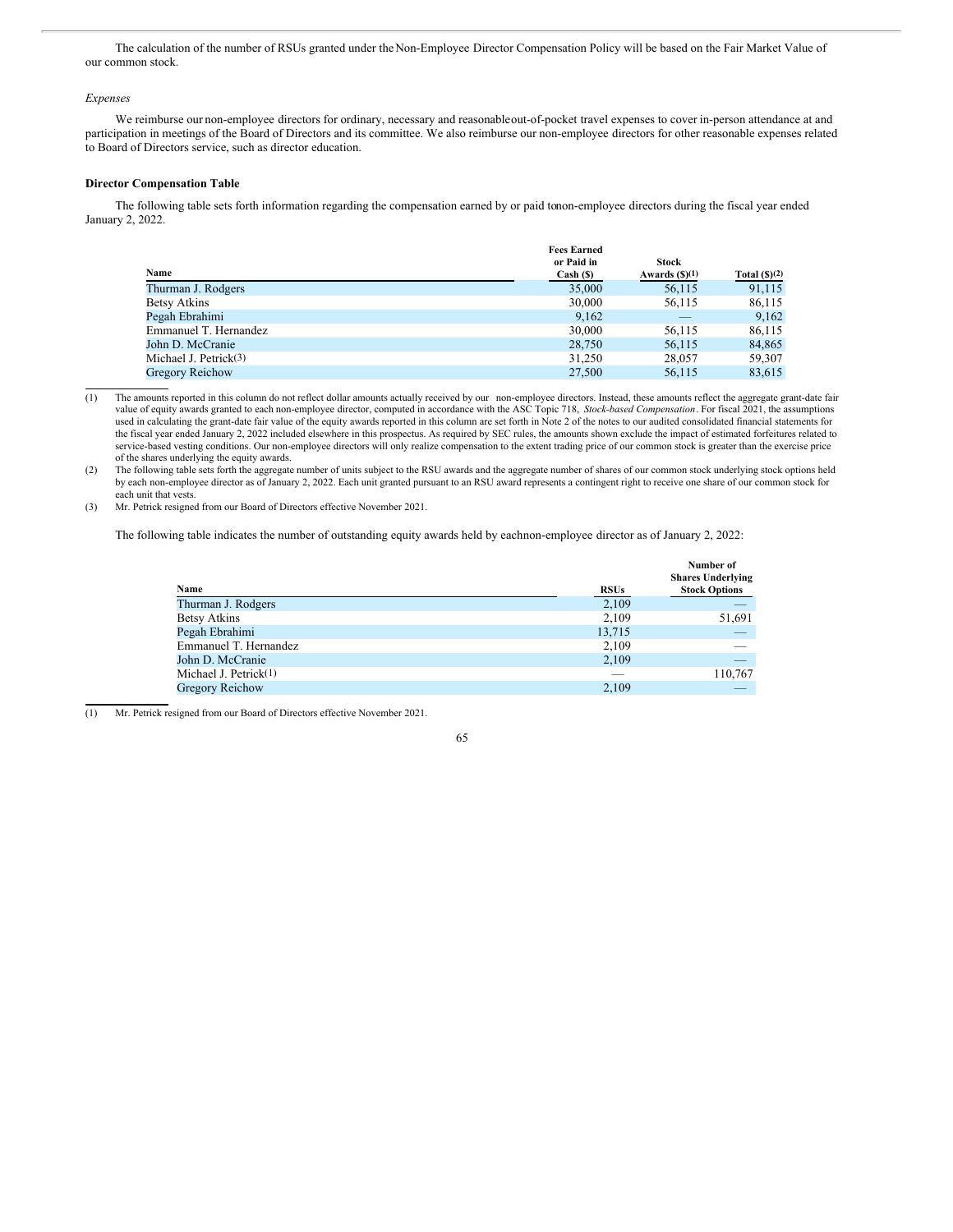#### **Limitation on Liability and Indemnification of Directors and Officers**

Our amended and restated certificate of incorporation limits a directors' liability to the fullest extent permitted under the DGCL. The DGCL provides that directors of a corporation will not be personally liable for monetary damages for breach of their fiduciary duties as directors, except for liability:

- for any transaction from which the director derives an improper personal benefit;
- for any act or omission not in good faith or that involves intentional misconduct or a knowing violation of law;
- for any unlawful payment of dividends or redemption of shares; or
- for any breach of a director's duty of loyalty to the corporation or its stockholders.

If the DGCL is amended to authorize corporate action further eliminating or limiting the personal liability of directors, then the liability of the directors will be eliminated or limited to the fullest extent permitted by the DGCL, as so amended.

Delaware law and the amended and restated bylaws provide that we will, in certain situations, indemnify our directors and officers and may indemnify other employees and other agents, to the fullest extent permitted by law. Any indemnified person is also entitled, subject to certain limitations, to advancement, direct payment or reimbursement of reasonable expenses (including attorneys' fees and disbursements) in advance of the final disposition of the proceeding.

In addition, we have entered into separate indemnification agreements with our directors and officers. These agreements, among other things, require us to indemnify our directors and officers for certain expenses, including attorneys' fees, judgments, fines and settlement amounts incurred by a director or officer in any action or proceeding arising out of their services as one of our directors or officers or any other company or enterprise to which the person provides services at our request.

We plan to maintain a directors' and officers' insurance policy pursuant to which our directors and officers are insured against liability for actions taken in their capacities as directors and officers. We believe these provisions in our amended and restated certificate of incorporation and amended and restated bylaws and these indemnification agreements are necessary to attract and retain qualified persons as directors and officers.

Insofar as indemnification for liabilities arising under the Securities Act may be permitted to directors, officers or control persons, in the opinion of the SEC, such indemnification is against public policy as expressed in the Securities Act and is therefore unenforceable.

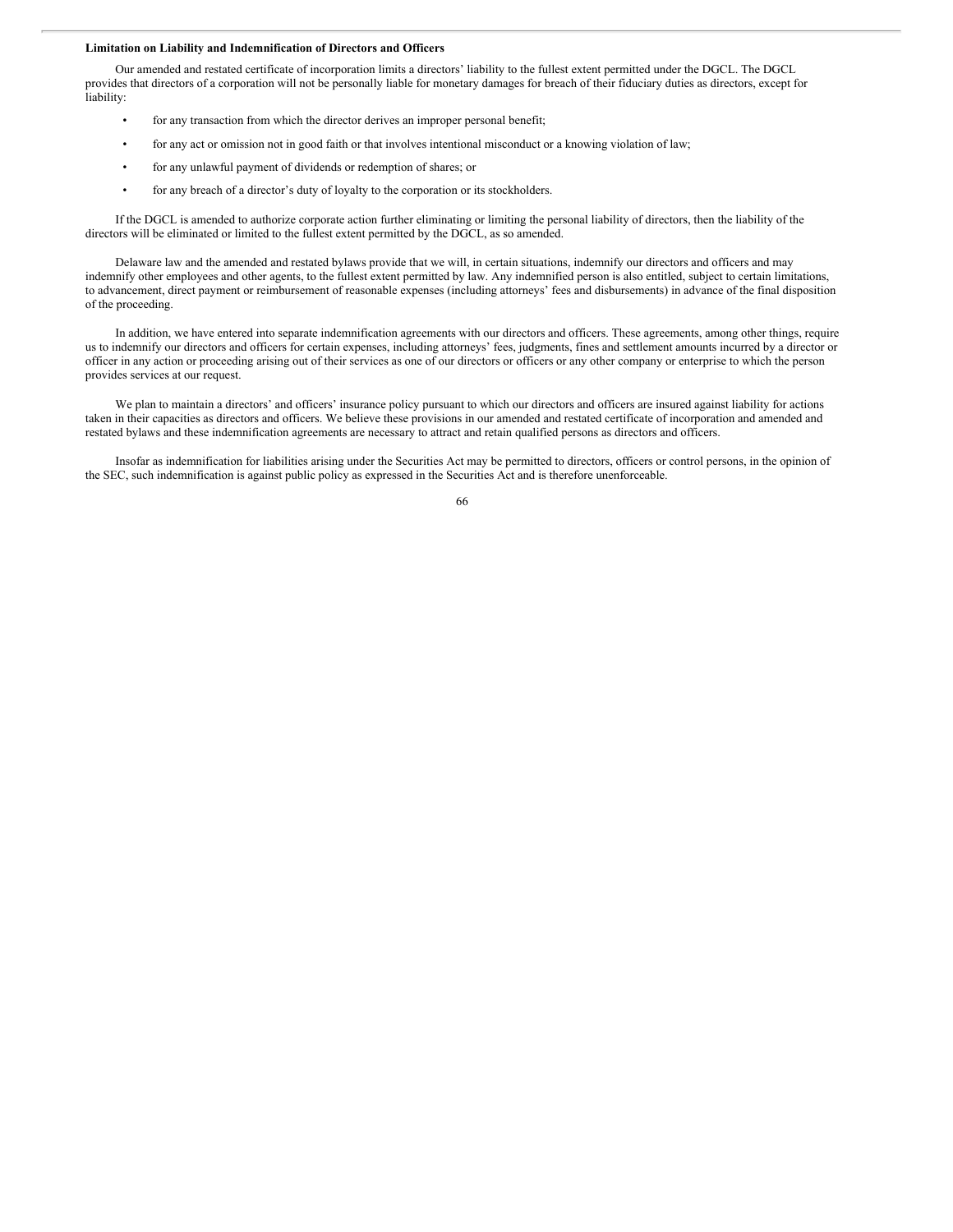# **EXECUTIVE COMPENSATION**

# **Emerging Growth Company Status**

We are an "emerging growth company," as defined in the JOBS Act. As an emerging growth company, we are exempt from certain requirements related to executive compensation, including the requirements to hold a nonbinding advisory stockholder vote on named executive officer compensation and to provide information relating to the ratio of the annual total compensation of our chief executive officer to the median of the annual total compensation of all of our employees (other than our chief executive officer), each as required by the Investor Protection and Securities Reform Act of 2010, which is part of the Dodd-Frank Act.

# **Processes and Procedures for Compensation Decisions**

Our compensation program is designed to:

- attract, incentivize, and retain employees at the executive level who contribute to our long-term success;
- provide compensation packages to our executives that are fair and competitive, and that reward the achievement of our business objectives; and
- effectively align our executives' interests with those of our stockholders by focusing on long-term equity incentives that correlate with the creation of long-term value for our stockholders.

Under its charter, our Compensation Committee has the right to retain or obtain the advice of compensation consultants, independent legal counsel and other advisers. During the fiscal year ended January 2, 2022, our Compensation Committee retained Compensia to provide it with market information, analysis, and other advice relating to executive compensation on an ongoing basis. Compensia was engaged directly by our Compensation Committee to, among other things, assist in developing an appropriate group of peer companies to help us determine the appropriate level of overall compensation for our executive officers and non-employee directors, as well as to assess each separate element of executive officer and non-employee director compensation, with a goal of ensuring that the compensation we offer to our executive officers and non-employee directors is competitive, fair, and appropriately structured. Compensia does not provide any non-compensation related services to us.

# **Named Executive Officers**

Our named executive officers, consisting of our principal executive officer and the next two most highly compensated executive officers (other than our principal executive officer) who were serving as executive officers at the end of the last completed fiscal year, for the fiscal year ended January 2, 2022 are:

- Harrold J. Rust, our President and Chief Executive Officer;
- Steffen Pietzke, our Chief Financial Officer; and
- Ashok Lahiri, our Chief Technology Officer.

# **Summary Compensation Table**

The following table shows information regarding the compensation earned by or paid to our named executive officers during the fiscal years ended January 2, 2022 and December 31, 2020 (referred to as fiscal 2021 and fiscal 2020, respectively).

|                                       | Fiscal | Salary  | <b>Bonus</b> | Option<br>Awards | All Other<br>Compensation | Total     |
|---------------------------------------|--------|---------|--------------|------------------|---------------------------|-----------|
| <b>Name and Principal Position</b>    | Year   | (S)     | $($ (\$)(1)  | (S)(2)           | (S)(3)                    | (S)       |
| Harrold J. Rust                       | 2021   | 338.536 | 180,000      | 5.560.515        | 14.605                    | 6.093.656 |
| President and Chief Executive Officer | 2020   | 292,868 |              | 1.670.636        | 9.756                     | 1.973.260 |
| Steffen Pietzke(4)                    | 2021   | 224,423 | 78.750       | 2.871.175        | 8.308                     | 3,182,656 |
| Chief Financial Officer               | 2020   |         |              |                  |                           |           |
| Ashok Lahiri                          | 2021   | 308,369 | 73,125       | 586,564          | 11.563                    | 979.621   |
| Chief Technology Officer              | 2020   | 291.896 | $-$          | 1,670,636        | 9.611                     | 1.972.143 |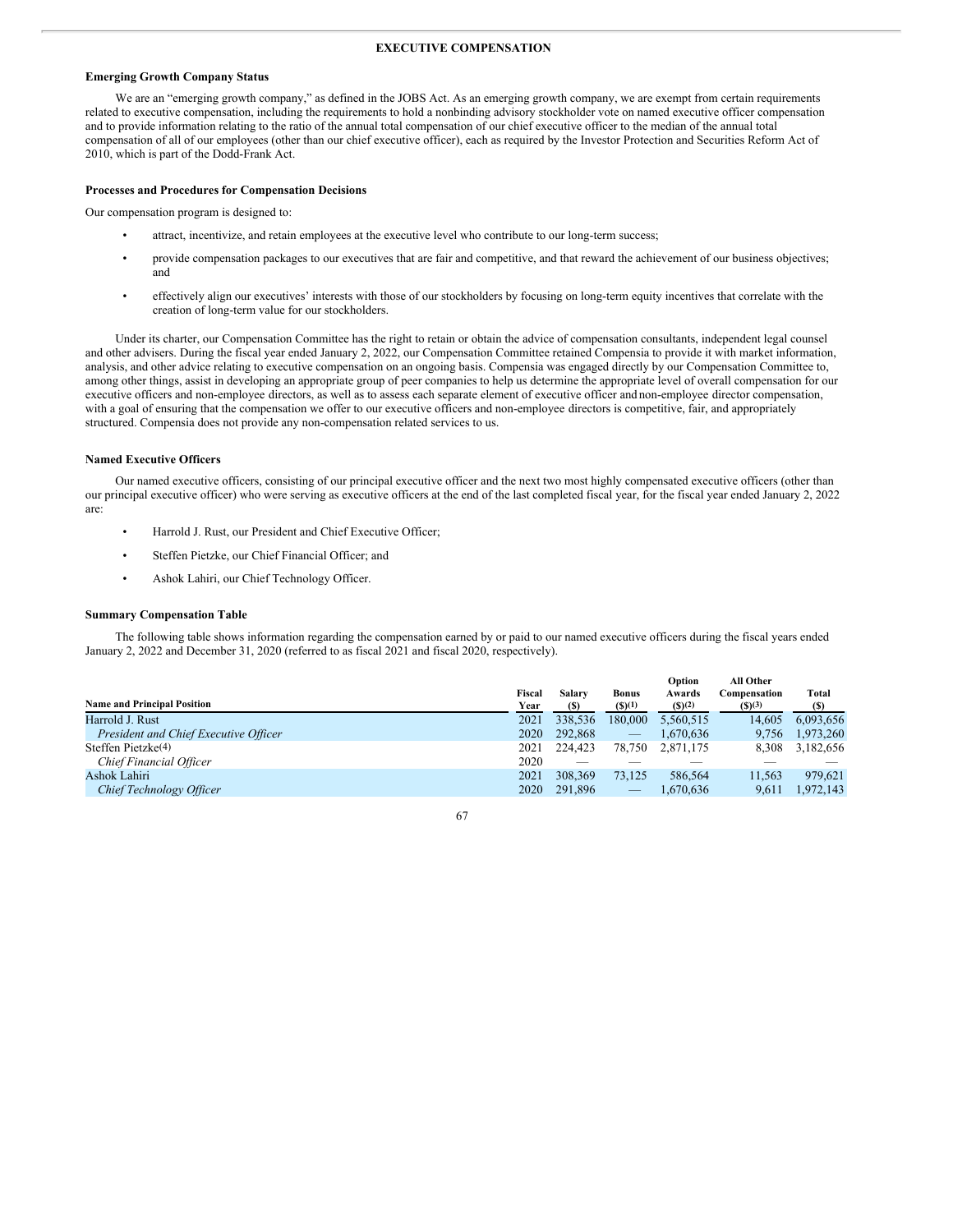- (1) The amounts reported in this column represent special bonuses paid to Messrs. Rust, Pietzke and Lahiri representing: (i) one-time discretionary bonuses in the amounts of \$120,000, \$52,500 and \$48,750, respectively, for achievement of the preestablished performance goal of producing the first battery cells on our automated production line, and (ii) one-time discretionary bonuses in the form of fully vested stock options reflecting an aggregate grant date fair value of \$60,000, \$26,250, and \$24,375, respectively.
- (2) The amounts reported in this column do not reflect dollar amounts actually received by named executive officers. Instead, these amounts reflect the aggregate grant-date fair value of the options to purchase shares of our common stock granted to each named executive officer, computed in accordance with the Financial Accounting Standards Board's ("**FASB**") ASC Topic 718, Stock-based Compensation. See Note 2 of the notes to the consolidated financial statements for the fiscal year ended January 2, 2022 included elsewhere in this prospectus for a discussion of the relevant assumptions used in calculating these amounts. Our named executive officers will only realize compensation to the extent trading price of our common stock is greater than the exercise price of the shares of our common stock underlying the option awards.
- (3) These amounts represent our matching contributions to the 401(k) plan for each named executive officer. For Mr. Rust and Mr. Lahiri, the amounts also include their cell phone expenses.
- (4) Mr. Pietzke joined Legacy Enovix in April 2021. His annualized base salary as of January 2, 2022 was \$350,000.

## **Outstanding Equity Awards as of January 2, 2022**

The following table shows certain information regarding outstanding equity awards held by each of our named executive officers at January 2, 2022:

|                                            |                   | Number of<br><b>Securities</b><br>Underlying<br>Unexercised<br>Options $(\#)$ | <b>Option Awards</b> (1)<br>Number of<br><b>Securities</b><br>Underlying<br>Unexercised<br>Options $(\#)$ | Option<br><b>Exercise</b><br>Price | Option<br><b>Expiration</b> |
|--------------------------------------------|-------------------|-------------------------------------------------------------------------------|-----------------------------------------------------------------------------------------------------------|------------------------------------|-----------------------------|
| Name                                       | <b>Grant Date</b> | <b>Exercisable</b>                                                            | Unexercisable(2)                                                                                          | (S)                                | Date                        |
| Harrold J. Rust(3)                         | 12/13/2018        | 24,230(4)                                                                     |                                                                                                           | 0.05                               | 12/13/2027                  |
| President and Chief Executive Officer      | 4/20/2021         | 165,438(5)                                                                    | 1,208,395(5)                                                                                              | 9.26                               | 4/19/2031                   |
| Steffen Pietzke<br>Chief Financial Officer | 4/20/2021         | 4,734(6)                                                                      | 712,430(6)                                                                                                | 9.26                               | 4/19/2031                   |
| Ashok Lahiri <sup>(7)</sup>                | 12/13/2018        | 21,538(8)                                                                     |                                                                                                           | 0.05                               | 12/13/2027                  |
| Chief Technology Officer                   | 4/20/2021         | 9,425(9)                                                                      | 131,951(9)                                                                                                | 9.26                               | 4/19/2031                   |
|                                            |                   |                                                                               |                                                                                                           |                                    |                             |

(1) All option awards were granted pursuant to our 2016 Equity Incentive Plan, as amended (the " **2016 Plan**").

(2) Under our 2016 Plan and our 2021 Equity Incentive Plan (the " **2021 Plan**"), early exercise of options is permitted.

(3) Mr. Rust has 412,295 shares of our common stock subject to repurchase in accordance with our 2016 Plan.

- (4) For Mr. Rust's December 13, 2018 grant, the shares of our common stock underlying the option award vests in 48 equal monthly installments beginning on the vesting commencement date, September 1, 2017, subject to the named executive officer's continued service at each vesting date.
- (5) For Mr. Rust's April 20, 2021 grants, they have the following two different vesting terms, and these grants are subject to named executive officer's continued service at each vesting date.
	- a. 1,107,678 shares of our common stock underlying the option award vests in 60 equal monthly installments beginning on the vesting commencement date, April 18, 2021; and
	- b. 1/120th of the 266,156 shares of our common stock underlying the option award vests in 48 equal monthly installments beginning on the vesting commencement date,
- April 18, 2021, and 1/20th of the 266,156 shares of our common stock underlying the option award vests in 12 equal monthly installments thereafter. (6) For Mr. Pietzke's April 20, 2021 grants, they have the following three different vesting terms and these grants are subject to named executive officer's continued service at each vesting date.
	- a. 1/5th of 276,918 shares of our common stock underlying the option award vests on the one year anniversary of the vesting commencement date, April 18, 2021, and 1/60th of the shares of our common stock underlying the option award vests in 48 equal monthly installments thereafter.
	- b. 1/120th of the 71,020 shares of our common stock underlying the option award vests in 48 equal monthly installments beginning on the vesting commencement date, April 18, 2021, and 1/20th of the shares of our common stock underlying the option award vests in 12 equal monthly installments thereafter; and
	- c. 1/4th of the 369,226 shares of our common stock underlying the option award vests on the one year anniversary of the vesting commencement date, April 1, 2021, and 1/48th of the shares underlying the option award vests in 36 equal monthly installments thereafter.
- Mr. Lahiri has 408,445 shares of our common stock subject to repurchase in accordance with our 2016 Plan.
- (8) For Mr. Lahiri's December 13, 2018 grant, the shares of our common stock underlying the option awards vest in 48 equal monthly installments, subject to the named executive officer's continued service at each vesting date.
- (9) For Mr. Lahiri's April 20, 2021 grant, 1/120th of the 141,376 shares of our common stock underlying the option award vests in 48 equal monthly installments beginning on the vesting commencement date, April 18, 2021, and 1/20th of the shares of our common stock underlying the option award vests in 12 equal monthly installments thereafter, subject to named executive officer's continued service at each vesting date.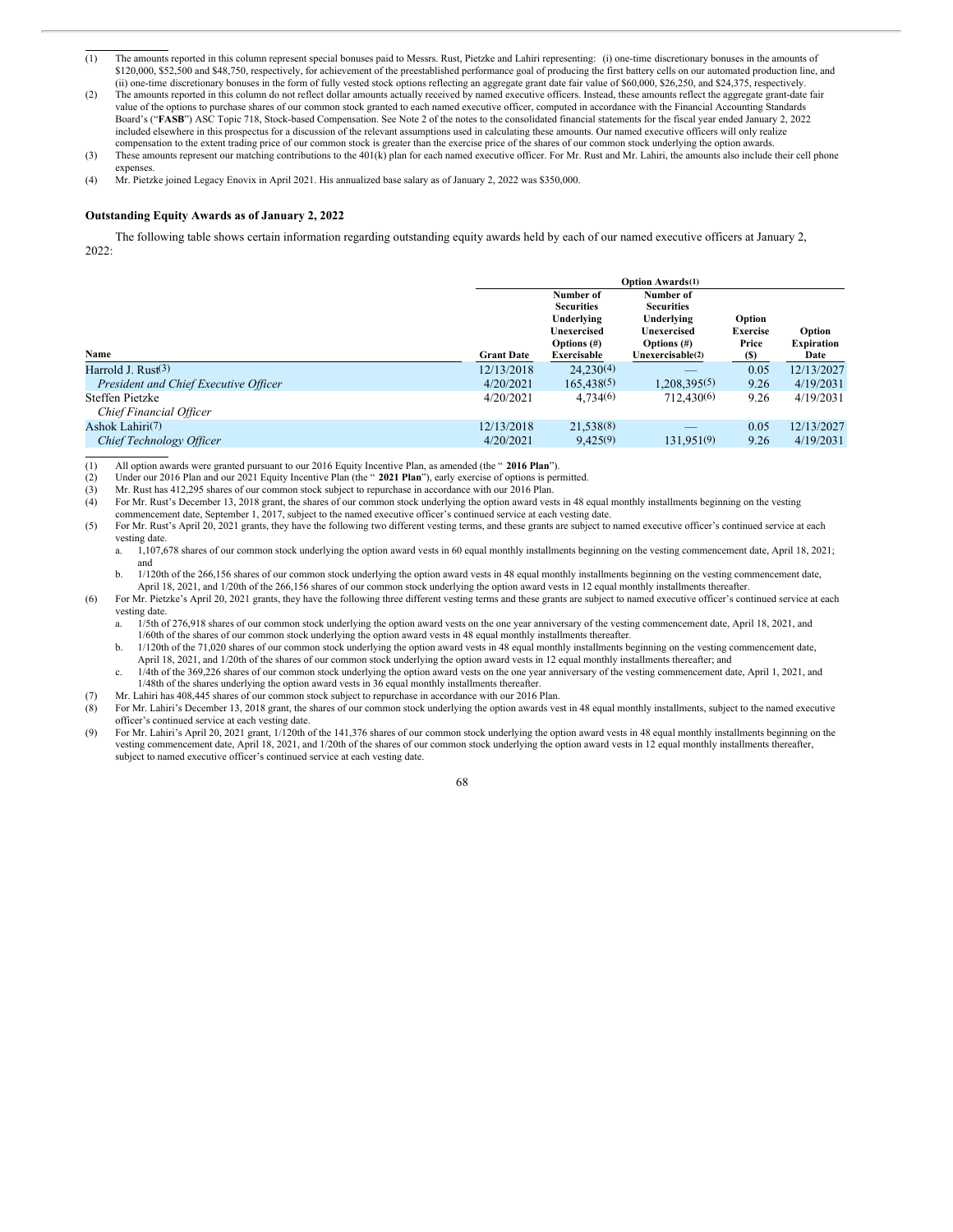## **Employment Arrangements with Named Executive Officers**

The employment agreements and offer letters with our named executive officers generally provide forat-will employment and set forth the named executive officer's initial base salary, annual discretionary bonus, pro rata bonus, eligibility for employee benefits and confirmation of the terms of previously granted equity awards, and severance payments and benefits on a qualifying termination of employment or resignation. In addition, each of our named executive officers has executed our standard confidential information and invention assignment agreement. The key terms of these agreements are described below.

# *Harrold J. Rust*

We entered into an offer letter with Mr. Rust in February 2012, as amended and restated into an employment agreement in May 2021, which governs the current terms of Mr. Rust's employment with us. Pursuant to the agreement, Mr. Rust is entitled to an initial annual base salary of \$301,978.32, is eligible to receive an annual discretionary bonus based in part on personal and corporate performance and may be granted additional equity awards under our 2021 Equity Incentive Plan. Mr. Rust's employment is at will.

# *Ashok Lahiri*

We entered into an offer letter with Mr. Lahiri in April 2007, as amended and restated into an employment agreement in May 2021, which governs the current terms of Mr. Lahiri's employment with us. Pursuant to the agreement, Mr. Lahiri is entitled to an initial annual base salary of \$301,537.44, is eligible to receive an annual discretionary bonus based in part on personal and corporate performance and may be granted additional equity awards under our 2021 Equity Incentive Plan. Mr. Lahiri's employment is at will.

# *Stef en Pietzke*

We entered into an offer letter with Mr. Pietzke in March 2021, as amended and restated into an employment agreement in May 2021, which governs the current terms of Mr. Pietzke's employment with us. Pursuant to the agreement, Mr. Pietzke is entitled to an initial annual base salary of \$300,000, is eligible to receive an annual discretionary bonus based in part on personal and corporate performance and may be granted additional equity awards under our 2021 Equity Incentive Plan. Mr. Pietzke's employment is at will.

## *Potential Payments Upon Termination or Change of Control*

Upon the termination of a named executive officer's employment, the named executive officer is entitled to receive their base salary accrued through their last day of employment, as well as any unused vacation accrued through their last day of employment.

## *Change of Control and Severance Benefit Provisions*

In each of our named executive officer's employment agreements, the agreements contain a severance section that provides for severance benefits, including in connection with a "Change of Control" (as defined in the named executive officers' employment agreements), subject to execution and effectiveness of a release of claims and compliance with their respective employment agreements, confidentiality agreements, and non-competition and non-solicitation agreements, as well as returning all company documents (and all copies thereof) and other company property in their possession, custody or control to us.

The severance section in our executive officers' employment agreements provides that, in the event of a qualifying termination, which is either an involuntary termination of the named executive officer's employment by us without "Cause" (not including death or "disability") or the named executive officer's resignation for "Good Reason" (each, as defined in the named executive officers' employment agreements), that occurs during the time period commencing three months prior to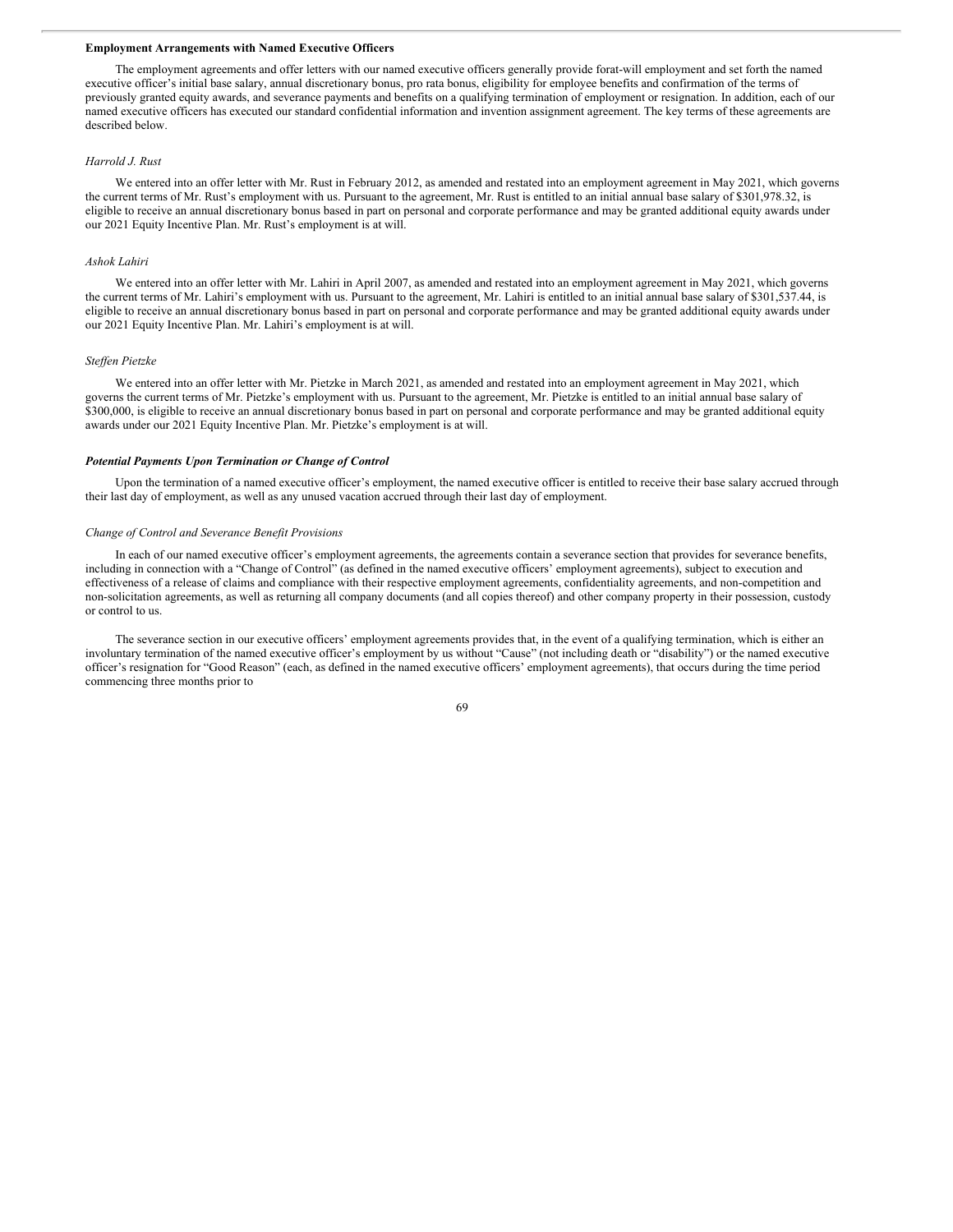the closing of a Change of Control and ending 12 months following the closing of such Change of Control (the "**Change of Control Period**") (i) Mr. Rust will be entitled to a cash payment equal to 12 months of his base salary paid in installments, payment of his health care coverage either under our regular health plan or payment of his COBRA premiums for up to 12 months, a lump sum cash payment equal to the prorated amount of his annual target bonus amount based upon his dates of employment during the calendar year in which his Separation of Service (as defined in Mr. Rust's employment agreement) occurs, and 100% of his then-unvested shares subject to his Equity Awards (as defined in Mr. Rust's employment agreement) will be deemed immediately vested and exercisable as of his Separation of Service date ("**Double Trigger Acceleration**"); and (ii) our other executive officers will be entitled to a cash payment equal to nine months of their respective base salaries paid in installments, payment of their health care coverage either under our regular health plan or payment of their COBRA premiums for up to nine months, a lump sum cash payment equal to the prorated amount of their annual bonus target amount based upon their dates of employment during the calendar year in which their Separation of Service (as defined in their respective employment agreement) occurs, and 75% of their then-unvested shares subject to their respective Equity Awards (as defined in their employment agreements) will be deemed immediately vested and exercisable as of their respective Separation of Service dates due to Double Trigger Acceleration.

In addition, the employment agreements with our named executive officers provide that, in the event of a qualifying termination that occurs outside of the Change of Control Period, the named executive officers will receive the same benefits as stated for a qualifying termination that occurs inside of the Change of Control Period, except instead of the Double Trigger Acceleration stated above (i) Mr. Rust's then-unvested shares' vesting subject to his Equity Awards will be accelerated by 24 months; and (ii) our other named executive officers then-unvested shares' vesting subject to their respective Equity Awards will be accelerated by 18 months.

We believe that these severance benefits are an important element of our executive compensation and retention program, which has particular importance in the context of a corporate transaction because providing Change of Control related severance benefits also should eliminate, or at least reduce, the reluctance of our named executive officers to diligently consider and pursue potential transactions that may be in the best interests of our stockholders. We also believe that our severance benefit arrangements with our named executive officers are consistent with compensation arrangements provided in a competitive market for executive talent and the events triggering payment represent appropriate hurdles for the severance benefits. We further believe that the benefits of such severance arrangements, including generally requiring a release of claims against us as a condition to receiving the severance benefits, are in our best interests.

# *Base Salary*

Base salaries are intended to provide a level of compensation sufficient to attract and retain an effective management team, when considered in combination with the other components of the executive compensation program. In general, Enovix seeks to provide a base salary level designed to reflect each named executive officer's scope of responsibility and accountability.

# *Bonuses*

Our management team is eligible for short-term incentive compensation through our cash bonus plan, the Enovix Corporation Annual Incentive Plan (the "**AIP**"). Cash incentives hold our management team, reward them based on actual business results and help create a "pay for performance" culture. Our AIP provides cash incentive award opportunities for the achievement of performance goals established by the Compensation Committee at the beginning of the fiscal year. Payouts to participants vary based on performance as compared to the target performance goals established by the Compensation Committee. The Compensation Committee also retains discretion to reduce payouts for any factors it deems appropriate.

# **Nonqualified Deferred Compensation**

Our named executive officers did not participate in, or earn any benefits under, any nonqualified deferred compensation plan sponsored by Enovix during the fiscal year ended January 2, 2022. Our Board of Directors may elect to provide officers and other employees with nonqualified deferred compensation benefits in the future if it determines that doing so is in our best interests.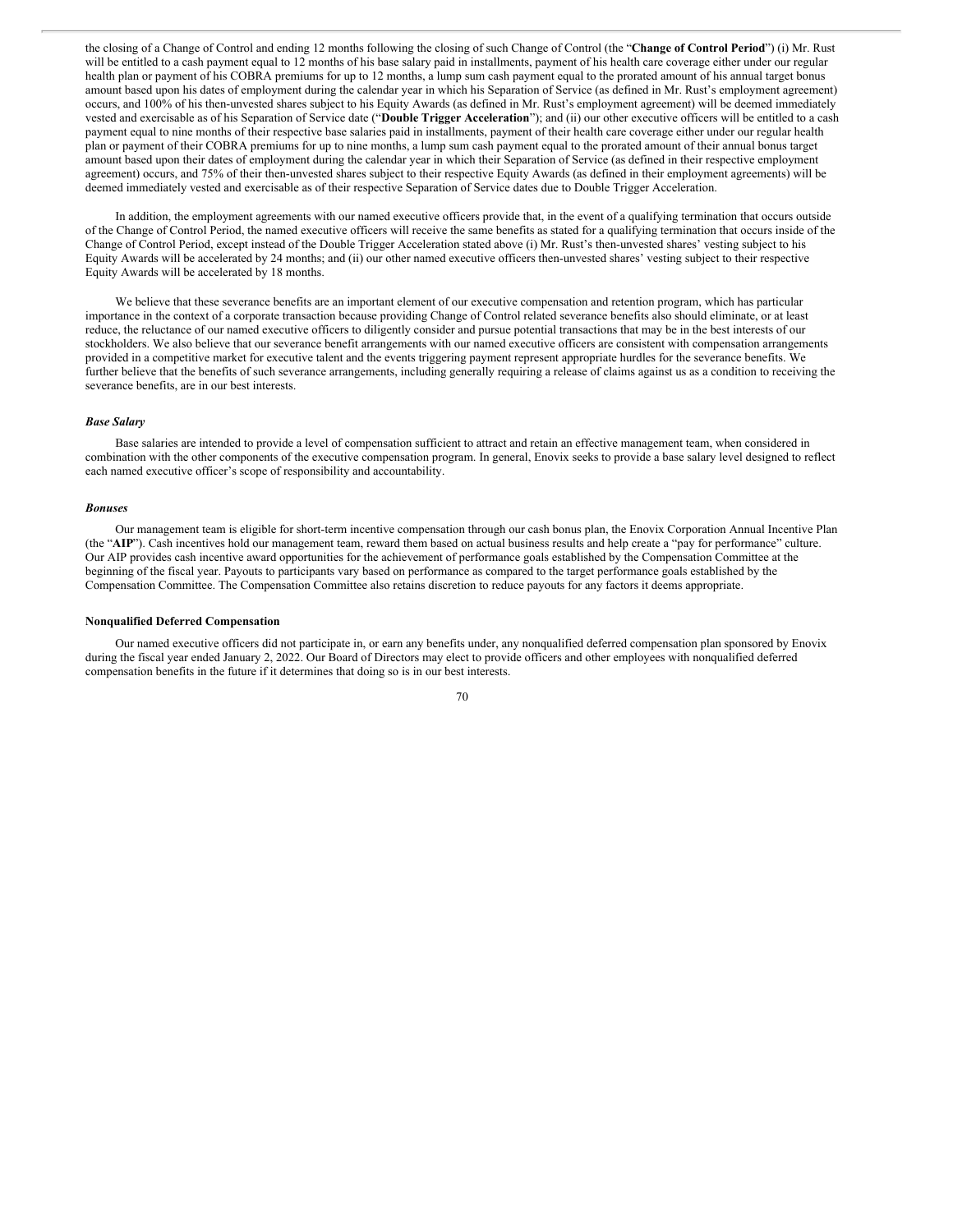## **Pension Benefits**

Our named executive officers did not participate in, or otherwise receive any benefits under, any pension or retirement plan sponsored by Enovix during the fiscal year ended January 2, 2022.

# **No Tax Gross-Ups**

In the fiscal year ending January 2, 2022, we did not makegross-up payments to cover our named executive officers' personal income taxes that pertained to any of the compensation, perquisites or personal benefits paid or provided by us.

#### **Employee Benefit Plans**

The principal features of our equity incentive plans are summarized below. These summaries are qualified in their entirety by reference to the actual text of the plans, which are filed as exhibits to the registration statement of which this prospectus forms a part.

# *2021 Equity Incentive Plan*

A summary description of the material features of the 2021 Plan is set forth below. Following the recommendation of the board of directors, our stockholders approved the 2021 Plan on July 12, 2021.

*Eligibility*. Any individual who is an employee of us or any of its affiliates, or any person who provides services to us or our affiliates, including consultants and members of our board of directors, is eligible to receive awards under the 2021 Plan at the discretion of the plan administrator. If this proposal is approved by the stockholders, all of our employees, directors and consultants will be eligible to receive awards following the Closing.

*Awards*. The 2021 Plan provides for the grant of incentive stock options ("**ISOs**"), within the meaning of Section 422 of the Code to employees, including employees of any parent or subsidiary, and for the grant of nonstatutory stock options ("**NSOs**"), stock appreciation rights, restricted stock awards, restricted stock unit awards, performance awards and other forms of awards to employees, directors and consultants, including employees and consultants of our affiliates.

*Authorized Shares*. Initially, the maximum number of shares of common stock that may be issued under the 2021 Plan is 16,850,000 shares. In addition, the number of shares of common stock reserved for issuance under the 2021 Plan will automatically increase on January 1 of each year, starting on January 1, 2022 and ending on December 31, 2030, in an amount equal to the lesser of (1) 4% of the total number of shares of common stock outstanding on December 31 of the preceding year, or (2) a lesser number of shares of the common stock determined by our board of directors prior to the date of the increase. The maximum number of shares of our common stock that may be issued on the exercise of ISOs under the 2021 Plan is three times the number of shares available for issuance upon the 2021 Plan becoming effective (or 50,550,000 shares).

The unused shares subject to stock awards granted under the 2021 Plan that expire, lapse or are terminated, exchanged for or settled in cash, surrendered, repurchased, canceled without having been fully exercised or forfeited, in any case, in a manner that results in our acquiring shares covered by the stock award at a price not greater than the price (as adjusted pursuant to the 2021 Plan) paid by the participant for such shares or not issuing any shares covered by the stock award, will, as applicable, become or again be available for stock award grants under the 2021 Plan The following shares of our common stock will not be added to the shares authorized for grant and will not be available for future grants of stock awards: (i) shares of our common stock subject to a stock appreciation right that are not issued in connection with the stock settlement of the stock appreciation right on exercise thereof; and (ii) shares purchased on the open market with the cash proceeds from the exercise of options; and (iii) shares delivered to us by a participant to satisfy the exercise or purchase price of a stock award or to satisfy any applicable tax withholding obligation with respect to a stock award (including shares of common stock retained by us from the Award being exercised or purchased and/or creating the tax obligation).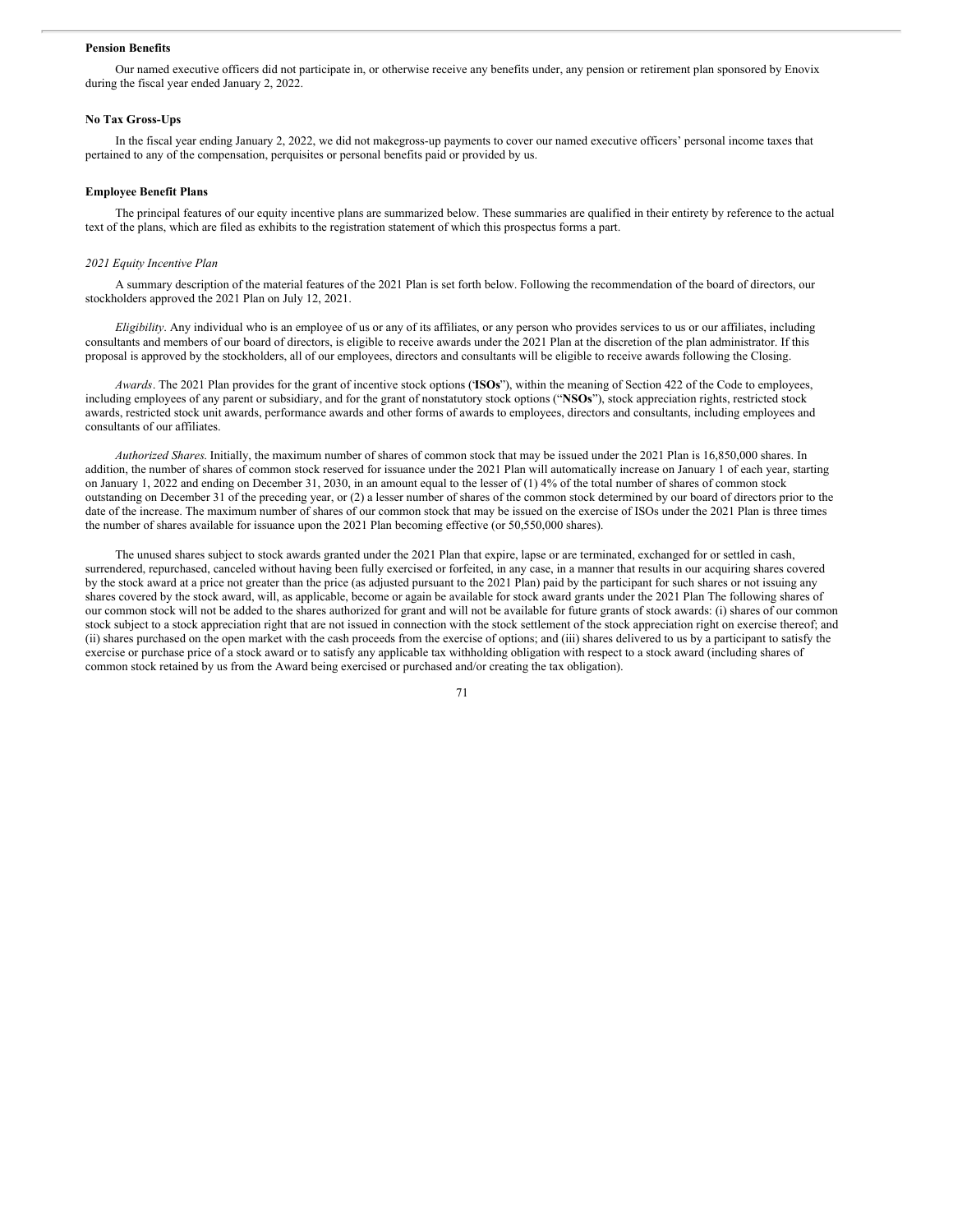*Non-Employee Director Compensation Limit*. The aggregate value of all compensation granted or paid to anynon-employee director with respect to any calendar year, including awards granted and cash fees paid to such non-employee director, will not exceed (1) \$1,000,000 in total value or (2) if such non-employee director is first appointed or elected to our board of directors during such calendar year, \$1,500,000 in total value, in each case, calculating the value of any equity awards based on the grant date fair value of such equity awards for financial reporting purposes and excluding distributions from a deferred compensation program.

*Plan Administration*. Our board of directors, or a duly authorized committee thereof, will administer the 2021 Plan and is referred to as the "plan administrator" herein. Our board of directors may also delegate to one or more officers the authority to (1) designate employees (other than officers) to receive specified stock awards and (2) determine the number of shares subject to such stock awards. Under the 2021 Plan, our board of directors has the authority to determine award recipients, grant dates, the numbers and types of stock awards to be granted, the applicable fair market value, and the provisions of each stock award, including the period of exercisability and the vesting schedule applicable to a stock award.

*Stock Options*. ISOs and NSOs are granted under stock option agreements adopted by the plan administrator. The plan administrator determines the exercise price for stock options, within the terms and conditions of the 2021 Plan, provided that the exercise price of a stock option generally cannot be less than 100% of the fair market value of a share of our common stock on the date of grant. Options granted under the 2021 Plan vest at the rate specified in the stock option agreement as determined by the plan administrator.

The plan administrator determines the term of stock options granted under the 2021 Plan, up to a maximum of 10 years. Unless the terms of an optionholder's stock option agreement provide otherwise or as otherwise provided by the plan administrator, if an optionholder's service relationship with us or any of our affiliates ceases for any reason other than disability, death, or cause, the optionholder may generally exercise any vested options for a period of three months following the cessation of service. This period may be extended in the event that exercise of the option is prohibited by applicable securities laws. Unless the terms of an optionholder's stock option agreement provide otherwise or as otherwise provided by the plan administrator, if an optionholder's service relationship with us or any of our affiliates ceases due to death or disability, or an optionholder dies within a certain period following cessation of service, the optionholder or a beneficiary may generally exercise any vested options for a period of 12 months following the date of death or disability. In the event of a termination for cause, options generally terminate upon the termination date. In no event may an option be exercised beyond the expiration of its term.

Acceptable consideration for the purchase of our common stock issued upon the exercise of a stock option will be determined by the plan administrator and may include (1) cash, check, bank draft or money order, (2) a broker-assisted cashless exercise, (3) the tender of shares of our common stock previously owned by the optionholder, (4) a net exercise of the option if it is an NSO or (5) other legal consideration approved by the plan administrator.

Unless the plan administrator provides otherwise, options and stock appreciation rights generally are not transferable except by will or the laws of descent and distribution. Subject to approval of the plan administrator or a duly authorized officer, an option may be transferred pursuant to a domestic relations order.

*Tax Limitations on ISOs*. The aggregate fair market value, determined at the time of grant, of our common stock with respect to ISOs that are exercisable for the first time by an award holder during any calendar year under all of our stock plans may not exceed \$100,000. Options or portions thereof that exceed such limit will generally be treated as NSOs. No ISO may be granted to any person who, at the time of the grant, owns or is deemed to own stock possessing more than 10% of our total combined voting power or that of any of our parent or subsidiary corporations unless (1) the option exercise price is at least 110% of the fair market value of the stock subject to the option on the date of grant and (2) the term of the ISO does not exceed five years from the date of grant.

*Restricted Stock Unit Awards*. Restricted stock unit awards are granted under restricted stock unit award agreements adopted by the plan administrator. Restricted stock unit awards may be granted in consideration for any form of legal consideration that may be acceptable to the plan administrator and permissible under applicable law. A restricted stock unit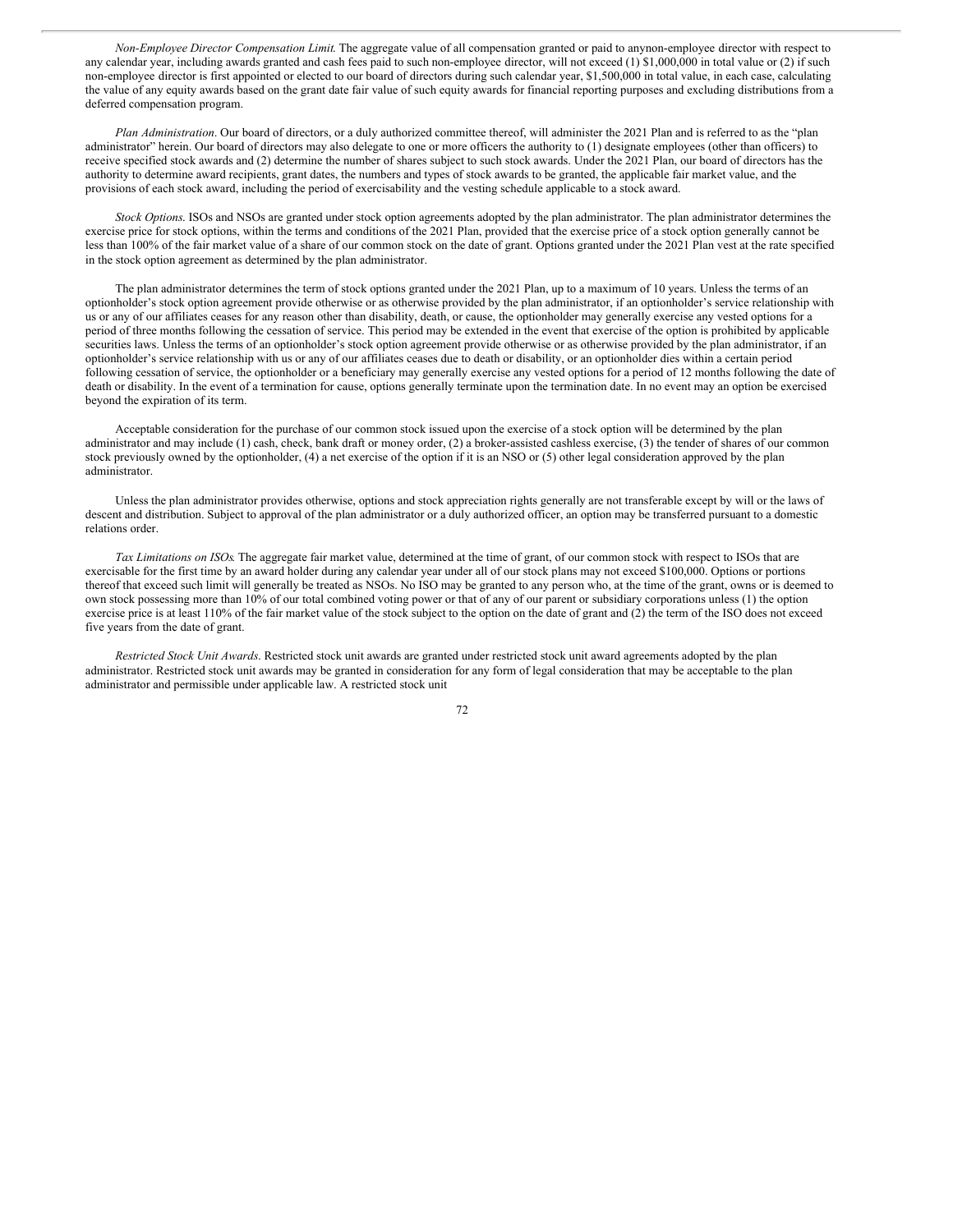award may be settled by cash, delivery of shares of our common stock, a combination of cash and shares of our common stock as determined by the plan administrator, or in any other form of consideration set forth in the restricted stock unit award agreement. Additionally, dividend equivalents may be credited in respect of shares covered by a restricted stock unit award. Except as otherwise provided in the applicable award agreement or by the plan administrator, restricted stock unit awards that have not vested will be forfeited once the participant's continuous service ends for any reason.

*Restricted Stock Awards*. Restricted stock awards are granted under restricted stock award agreements adopted by the plan administrator. A restricted stock award may be awarded in consideration for cash, check, bank draft or money order, services to us, or any other form of legal consideration that may be acceptable to the plan administrator and permissible under applicable law. The plan administrator determines the terms and conditions of restricted stock awards, including vesting and forfeiture terms. If a participant's service relationship with us ends for any reason, we may receive any or all of the shares of our common stock held by the participant that have not vested as of the date the participant terminates service with us through a forfeiture condition or a repurchase right.

*Stock Appreciation Rights*. Stock appreciation rights are granted under stock appreciation right agreements adopted by the plan administrator. The plan administrator determines the strike price for a stock appreciation right, which generally cannot be less than 100% of the fair market value of our common stock on the date of grant. A stock appreciation right granted under the 2021 Plan vests at the rate specified in the stock appreciation right agreement as determined by the plan administrator. Stock appreciation rights may be settled in cash or shares of our common stock or in any other form of payment, as determined by the plan administrator and specified in the stock appreciation right agreement.

The plan administrator determines the term of stock appreciation rights granted under the 2021 Plan, up to a maximum of 10 years. Unless the terms of a participant's stock appreciation rights agreement provide otherwise or as otherwise provided by the plan administrator, if a participant's service relationship with us or any of our affiliates ceases for any reason other than cause, disability, or death, the participant may generally exercise any vested stock appreciation right for a period of three months following the cessation of service. This period may be further extended in the event that exercise of the stock appreciation right following such a termination of service is prohibited by applicable securities laws. Unless the terms of a participant's stock appreciation rights agreement provide otherwise or as otherwise provided by the plan administrator, if a participant's service relationship with us or any of our affiliates, ceases due to disability or death, or a participant dies within a certain period following cessation of service, the participant or a beneficiary may generally exercise any vested stock appreciation right for a period of 12 months in the event of disability and 18 months in the event of death. In the event of a termination for cause, stock appreciation rights generally terminate immediately upon the occurrence of the event giving rise to the termination of the individual for cause. In no event may a stock appreciation right be exercised beyond the expiration of its term.

*Performance Awards*. The 2021 Plan permits the grant of performance awards that may be settled in stock, cash or other property. Performance awards may be structured so that the stock or cash will be issued or paid only following the achievement of certain pre-established performance goals during a designated performance period. Performance awards that are settled in cash or other property are not required to be valued in whole or in part by reference to, or otherwise based on, our common stock.

*Other Stock Awards*. The plan administrator may grant other awards based in whole or in part by reference to our common stock. The plan administrator will set the number of shares under the stock award (or cash equivalent) and all other terms and conditions of such awards.

*Changes to Capital Structure*. In the event there is a specified type of change in our capital structure, such as a stock split, reverse stock split, or recapitalization, appropriate adjustments will be made to (1) the class and maximum number of shares reserved for issuance under the 2021 Plan, (2) the class of shares by which the share reserve may increase automatically each year, (3) the class and maximum number of shares that may be issued on the exercise of ISOs and (4) the class and number of shares and exercise price, strike price, or purchase price, if applicable, of all outstanding stock awards.

*Corporate Transactions*. The following applies to stock awards under the 2021 Plan in the event of a corporate transaction (as defined in the 2021 Plan), unless otherwise provided in a participant's stock award agreement or other written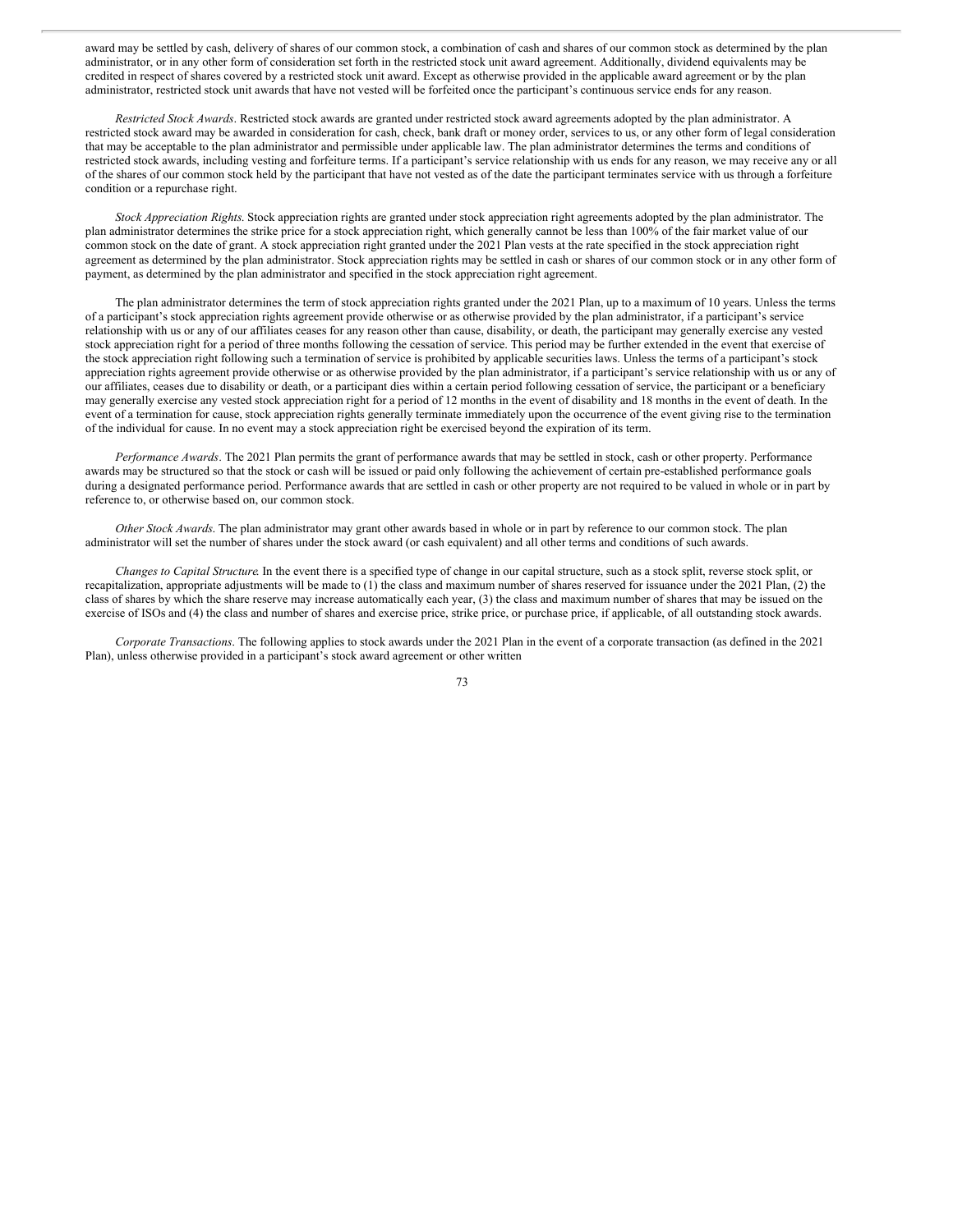## agreement with us or one of our affiliates or unless otherwise expressly provided by the plan administrator at the time of grant.

In the event of a corporate transaction, any stock awards outstanding under the 2021 Plan may be assumed, continued or substituted for by any surviving or acquiring corporation (or its parent company), and any reacquisition or repurchase rights held by us with respect to the stock award may be assigned to our successor (or its parent company). If the surviving or acquiring corporation (or its parent company) does not assume, continue or substitute for such stock awards, then (i) with respect to any such stock awards that are held by participants whose continuous service has not terminated prior to the effective time of the corporate transaction, or current participants, the vesting (and exercisability, if applicable) of such stock awards will be accelerated in full (or, in the case of performance awards with multiple vesting levels depending on the level of performance, vesting will accelerate at 100% of the target level) to a date prior to the effective time of the corporate transaction (contingent upon the effectiveness of the corporate transaction), and such stock awards will terminate if not exercised (if applicable) at or prior to the effective time of the corporate transaction, and any reacquisition or repurchase rights held by us with respect to such stock awards will lapse (contingent upon the effectiveness of the corporate transaction), and (ii) any such stock awards that are held by persons other than current participants will terminate if not exercised (if applicable) prior to the effective time of the corporate transaction, except that any reacquisition or repurchase rights held by us with respect to such stock awards will not terminate and may continue to be exercised notwithstanding the corporate transaction.

In the event a stock award will terminate if not exercised prior to the effective time of a corporate transaction, the plan administrator may provide, in its sole discretion, that the holder of such stock award may not exercise such stock award but instead will receive a payment equal in value to the excess (if any) of (i) the per share amount payable to holders of our common stock in connection with the corporate transaction, over (ii) any per share exercise price payable by such holder, if applicable.

*Plan Amendment or Termination*. Our board of directors has the authority to amend, suspend, or terminate the 2021 Plan at any time, provided that such action does not materially impair the existing rights of any participant without such participant's written consent. Certain material amendments also require approval of our stockholders. No ISOs may be granted after the tenth anniversary of the date the Board adopts the 2021 Plan. No stock awards may be granted under the 2021 Plan while it is suspended or after it is terminated.

## *2021 Employee Stock Purchase Plan*

A summary description of the material features of the 2021 Employee Stock Purchase Plan (the "**ESPP**") is set forth below. Following the recommendation of the board of directors, our stockholders approved the ESPP on July 12, 2021.

*Purpose*. The purpose of the ESPP is to provide a means by which eligible employees of us and certain designated companies may be given an opportunity to purchase shares of our common stock following the Closing, to assist us in retaining the services of eligible employees, to secure and retain the services of new employees and to provide incentives for such persons to exert maximum efforts for our success.

The Plan includes two components: a 423 Component and aNon-423 Component. We intend that the 423 Component will qualify as options issued under an "employee stock purchase plan" as that term is defined in Section 423(b) of the Code. Except as otherwise provided in the ESPP or determined by our board of directors, the Non-423 Component will operate and be administered in the same manner as the 423 Component.

*Share Reserve*. The maximum number of shares of our common stock that may be issued under the ESPP is 5,625,000 shares of our common stock. Additionally, the number of shares of our common stock reserved for issuance under the ESPP will automatically increase on January 1st of each year, beginning on January 1, 2022 and continuing through and including January 1, 2031, by the lesser of (1) 1% of the total number of shares of our common stock outstanding on December 31st of the preceding calendar year, (2) 2,000,000 shares of our common stock, or (3) such lesser number of shares as determined by our board of directors. Shares subject to purchase rights granted under the ESPP that terminate without having been exercised in full will not reduce the number of shares available for issuance under the ESPP.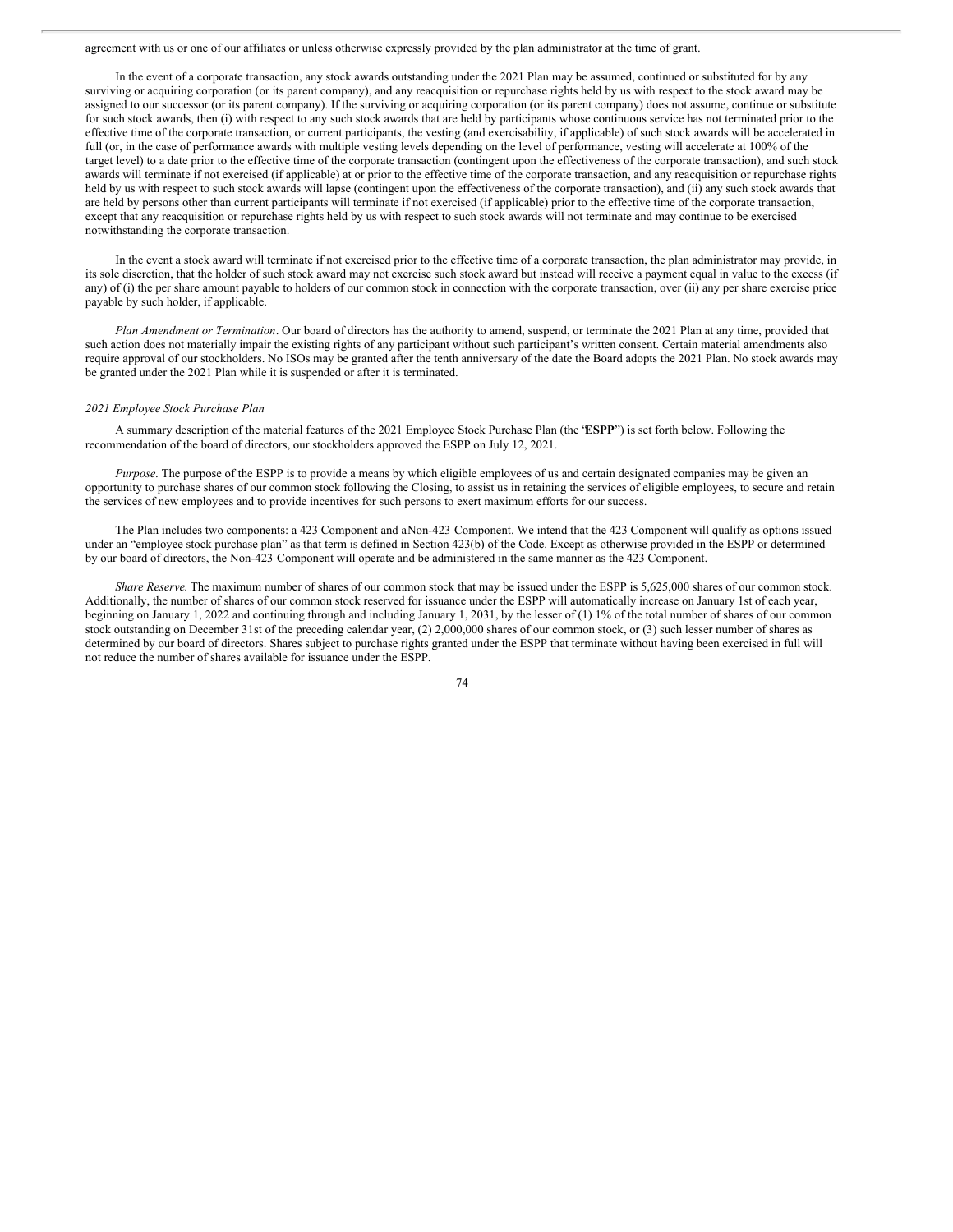## *Administration*. Our board of directors, or a duly authorized committee thereof, will administer the ESPP.

*Limitations*. Our employees and the employees of any of its designated affiliates, as designated by our board of directors, will be eligible to participate in the ESPP, provided they may have to satisfy one or more of the following service requirements before participating in the ESPP, as determined by the administrator: (1) customary employment with us or one of our affiliates for more than 20 hours per week and five or more months per calendar year or (2) continuous employment with us or one of our affiliates for a minimum period of time, not to exceed two years, prior to the first date of an offering. In addition, our board of directors may also exclude from participation in the ESPP or any offering, employees who are "highly compensated employees" (within the meaning of Section 423(b)(4)(D) of the Code) or a subset of such highly compensated employees. An employee may not be granted rights to purchase stock under the ESPP (a) if such employee immediately after the grant would own stock possessing 5% or more of the total combined voting power or value of all classes of our stock or (b) to the extent that such rights would accrue at a rate that exceeds \$25,000 worth of our stock for each calendar year that the rights remain outstanding.

The ESPP is intended to qualify as an employee stock purchase plan under Section 423 of the Code. The administrator may specify offerings with a duration of not more than 27 months, and may specify one or more shorter purchase periods within each offering. Each offering will have one or more purchase dates on which shares of our common stock will be purchased for the employees who are participating in the offering. The administrator, in its discretion, will determine the terms of offerings under the ESPP. The administrator has the discretion to structure an offering so that if the fair market value of a share of our stock on any purchase date during the offering period is less than or equal to the fair market value of a share of our stock on the first day of the offering period, then that offering will terminate immediately, and the participants in such terminated offering will be automatically enrolled in a new offering that begins immediately after such purchase date.

A participant may not transfer purchase rights under the ESPP other than by will, the laws of descent and distribution, or as otherwise provided under the ESPP.

*Payroll Deductions*. The ESPP permits participants to purchase shares of our common stock through payroll deductions. Unless otherwise determined by the administrator, the purchase price of the shares will be 85% of the lower of the fair market value of our common stock on the first day of an offering or on the date of purchase. Participants may end their participation at any time during an offering and will be paid their accrued contributions that have not yet been used to purchase shares, without interest. Participation ends automatically upon termination of employment with us and our related corporations.

*Withdrawal.* Participants may withdraw from an offering by delivering a withdrawal form to us and terminating their contributions. Such withdrawal may be elected at any time prior to the end of an offering, except as otherwise provided by the Plan Administrator. Upon such withdrawal, we will distribute to the employee his or her accumulated but unused contributions without interest, and such employee's right to participate in that offering will terminate. However, an employee's withdrawal from an offering does not affect such employee's eligibility to participate in any other offerings under the ESPP.

*Termination of Employment.* A participant's rights under any offering under the ESPP will terminate immediately if the participant either (i) is no longer employed by us or any of our parent or subsidiary companies (subject to any post-employment participation period required by law) or (ii) is otherwise no longer eligible to participate. In such event, we will distribute to the participant his or her accumulated but unused contributions, without interest.

*Corporate Transactions*. In the event of certain specified significant corporate transactions, such as a merger or change in control, a successor corporation may assume, continue, or substitute each outstanding purchase right. If the successor corporation does not assume, continue, or substitute for the outstanding purchase rights, the offering in progress will be shortened and a new purchase date will be set. The participants' purchase rights will be exercised on the new purchase date and such purchase rights will terminate immediately thereafter.

*Amendment and Termination*. Our board of directors has the authority to amend, suspend, or terminate the ESPP, at any time and for any reason, provided certain types of amendments will require the approval of our stockholders. Any benefits,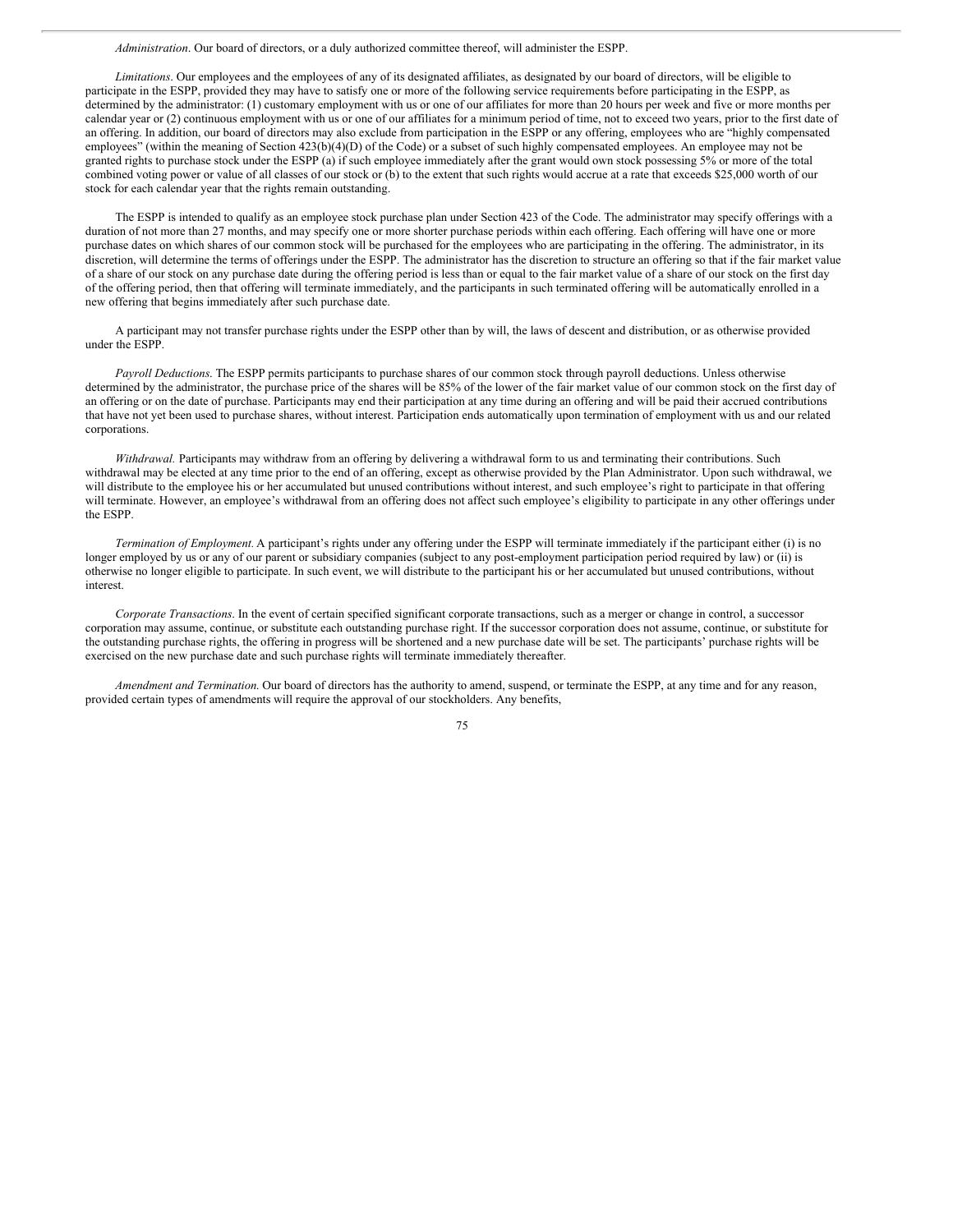privileges, entitlements and obligations under any outstanding purchase rights granted before an amendment, suspension or termination of the ESPP will not be materially impaired by any such amendment, suspension or termination except (i) with the consent of the person to whom such purchase rights were granted, (ii) as necessary to facilitate compliance with any laws, listing requirements, or governmental regulations, or (iii) as necessary to obtain or maintain favorable tax, listing, or regulatory treatment. The ESPP will remain in effect until terminated by our board of directors in accordance with the terms of the ESPP.

#### *2016 Equity Incentive Plan*

Legacy Enovix's board of directors adopted, and Legacy Enovix's stockholders approved, the 2016 Plan in October 2016. Following the Closing, no new awards will be granted under the 2016 Plan.

*Stock Awards*. The 2016 Plan provides for the grant of options to purchase shares of Enovix common stock intended to qualify as ISOs, NSOs, stock appreciation rights, restricted stock awards, restricted stock unit awards and other stock awards (collectively, "stock awards"). ISOs may be granted only to Enovix employees and the employees of any parent corporation or subsidiary corporation. All other awards may be granted to Enovix employees, non-employee directors and consultants and the employees and consultants of Enovix affiliates. Enovix has granted stock options and restricted stock awards under the 2016 Plan. As of December 31, 2020, 8,012,378 shares of Enovix common stock were issuable pursuant to outstanding options, restricted stock awards, restricted stock units and other purchase rights and 33,201,989 shares of Enovix common stock were available for future issuance under the 2016 Plan.

The 2016 Plan terminated when the 2021 Plan became effective upon the consummation of the Business Combination. However, any outstanding awards granted under the 2016 Plan remain outstanding, subject to the terms of our 2016 Plan and award agreements, until such outstanding options are exercised or until any awards terminate or expire by their terms.

If a stock award granted under the 2016 Plan expires or otherwise terminates without being exercised in full, or is settled in cash, the shares of Enovix common stock not acquired pursuant to the stock award again will become available for subsequent issuance under the 2016 Plan. In addition, the following types of shares of Enovix common stock under the 2016 Plan may become available for the grant of new stock awards under the 2016 Plan: (1) shares that are forfeited to or repurchased by Enovix prior to becoming fully vested; (2) shares withheld to satisfy income or employment withholding taxes; or (3) shares used to pay the exercise or purchase price of a stock award.

*Administration*. Enovix's board of directors, or a duly authorized committee thereof, has the authority to administer the 2016 Plan. Enovix's board of directors may also delegate to one or more officers the authority to (1) designate employees (other than other officers or directors) to be recipients of certain stock awards, and (2) determine the number of shares of common stock to be subject to such stock awards.

Subject to the terms of the 2016 Plan, the plan administrator determines the award recipients, dates of grant, the numbers and types of stock awards to be granted and the applicable fair market value and the provisions of the stock awards, including the period of their exercisability, the vesting schedule applicable to a stock award and any repurchase rights that may apply. The plan administrator has the authority to modify outstanding awards, including reducing the exercise, purchase or strike price of any outstanding stock award, canceling any outstanding stock award in exchange for new stock awards, cash or other consideration or taking any other action that is treated as a repricing under generally accepted accounting principles, with the consent of any adversely affected participant.

*Stock Options*. ISOs and NSOs are granted pursuant to stock option agreements adopted by the plan administrator. The plan administrator determines the exercise price for a stock option, provided that the exercise price of a stock option generally cannot be less than 100% of the fair market value of Enovix common stock on the date of grant. Options granted under the 2016 Plan vest at the rate specified by the plan administrator.

The plan administrator determines the term of stock options granted under the 2016 Plan, up to a maximum of ten years. Unless the terms of an optionholder's stock option agreement provide otherwise, if an optionholder's service relationship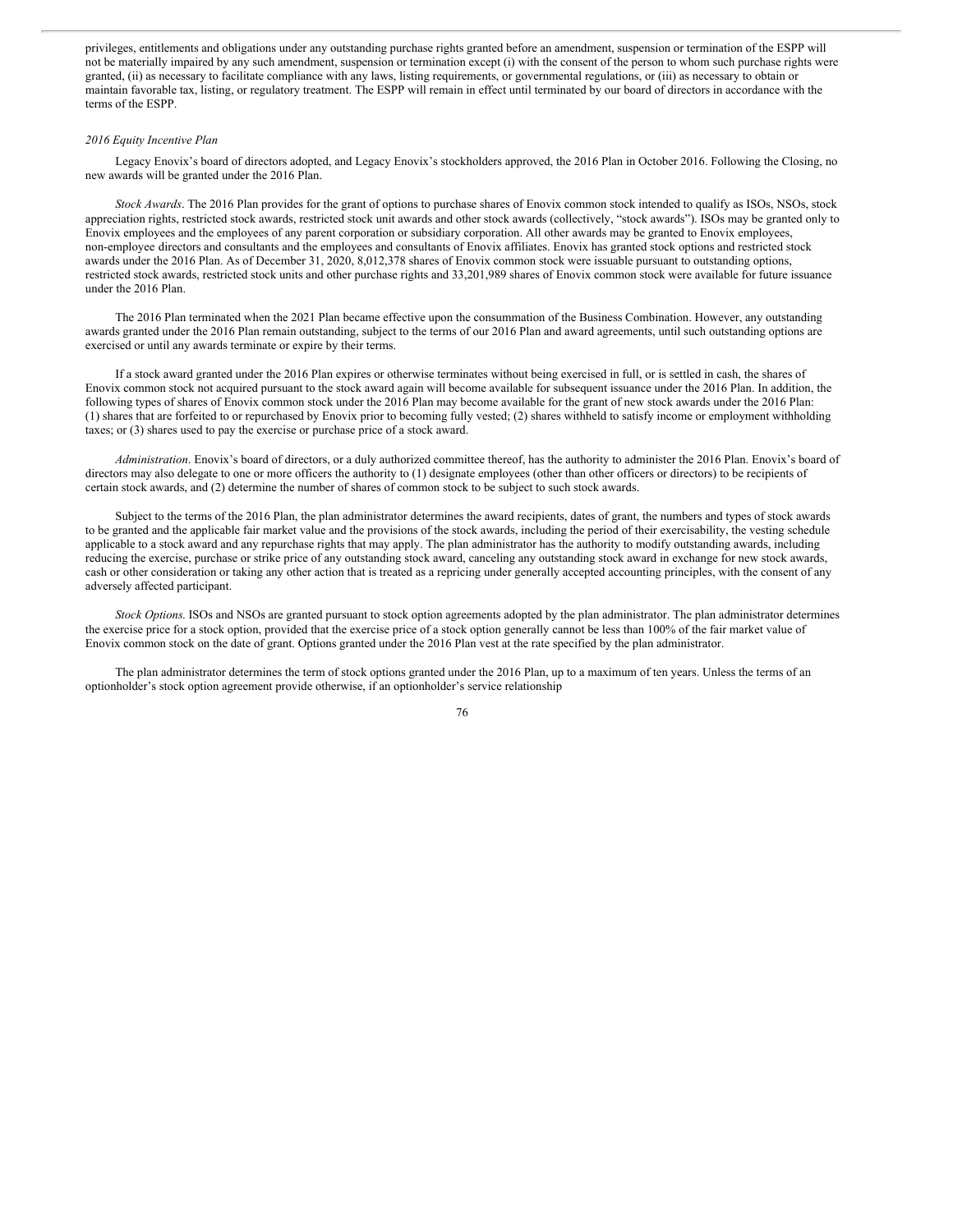with us, or any of Enovix's affiliates, ceases for any reason other than disability, death or cause, the optionholder may generally exercise any vested options for a period of three months following the cessation of service. The option term may be extended in the event that the exercise of the option following such a termination of service is prohibited by applicable securities laws. If an optionholder's service relationship with Enovix or any of its affiliates ceases due to disability or death, or an optionholder dies within a certain period following cessation of service, the optionholder or a beneficiary may generally exercise any vested options for a period of 12 months in the event of disability or death. In the event of a termination for cause, options generally terminate immediately upon the termination of the individual for cause. In no event may an option be exercised beyond the expiration of its term.

Acceptable consideration for the purchase of common stock issued upon the exercise of a stock option will be determined by the plan administrator and may include (1) cash, check, bank draft, electronic funds transfer or money order, (2) pursuant to a program developed under Regulation T as promulgated by the Federal Reserve Board that, prior to the issuance of the stock subject to the Option, results in either the receipt of cash (or check) by the Company or the receipt of irrevocable instructions to pay the aggregate exercise price to the Company from the sales proceeds, (3) the tender of shares of Enovix common stock previously owned by the optionholder, (4) a net exercise of the option if it is an NSO, (5) deferred payment or a similar arrangement with the optionholder and (6) other legal consideration approved by the plan administrator.

*Tax Limitations on Incentive Stock Options*. The aggregate fair market value, determined at the time of grant, of Enovix common stock with respect to ISOs that are exercisable for the first time by an optionholder during any calendar year under all Enovix stock plans may not exceed \$100,000. Options or portions thereof that exceed such limit will generally be treated as NSOs. No ISO may be granted to any person who, at the time of the grant, owns or is deemed to own stock possessing more than 10% of the total combined voting power of Enovix or that of any of its affiliates unless (1) the option exercise price is at least 110% of the fair market value of the stock subject to the option on the date of grant and (2) the term of the ISO does not exceed five years from the date of grant.

*Incentive Stock Option Limit*. The maximum number of shares of Enovix common stock that may be issued upon the exercise of ISOs under the 2016 Plan is the number of shares of common stock equal to three multiplied by the share reserve, or 254,861,379 shares.

*Restricted Stock Awards*. Restricted stock awards are granted pursuant to restricted stock award agreements adopted by the plan administrator. Restricted stock awards may be granted in consideration for (1) cash, check, bank draft or money order, (2) services rendered to Enovix or its affiliates or (3) any other form of legal consideration. Common stock acquired under a restricted stock award may, but need not, be subject to a share repurchase option in Enovix's favor in accordance with a vesting schedule to be determined by the plan administrator. A restricted stock award may be transferred only upon such terms and conditions as set by the plan administrator. Except as otherwise provided in the applicable award agreement, restricted stock awards that have not vested may be forfeited or repurchased by Enovix upon the participant's cessation of continuous service for any reason.

*Restricted Stock Unit Awards*. Restricted stock unit awards are granted under restricted stock unit award agreements adopted by the plan administrator. At the time of grant of a restricted stock unit award, the plan administrator will determine the consideration, if any, to be paid by the participant upon delivery of each share of common stock subject to the restricted stock unit award. Such consideration may be paid in any form of legal consideration that may be acceptable to Enovix's board of directors and permissible under applicable law. A restricted stock unit award may be settled by cash, delivery of stock, a combination of cash and stock as deemed appropriate by the administrator or in any other form of consideration set forth in the restricted stock unit award agreement. Additionally, dividend equivalents may be credited in respect of shares covered by a restricted stock unit award. Except as otherwise provided in the applicable award agreement, restricted stock unit awards that have not vested will be forfeited once the participant's continuous service ends for any reason.

*Changes to Capital Structure*. In the event that there is a specified type of change in Enovix's capital structure, such as a stock split or recapitalization, appropriate adjustments will be made to (1) the class and maximum number of shares reserved for issuance under the 2016 Plan, (2) the class and maximum number of shares that may be issued upon the exercise of ISOs and (3) the class and number of shares and price per share of stock subject to outstanding stock awards.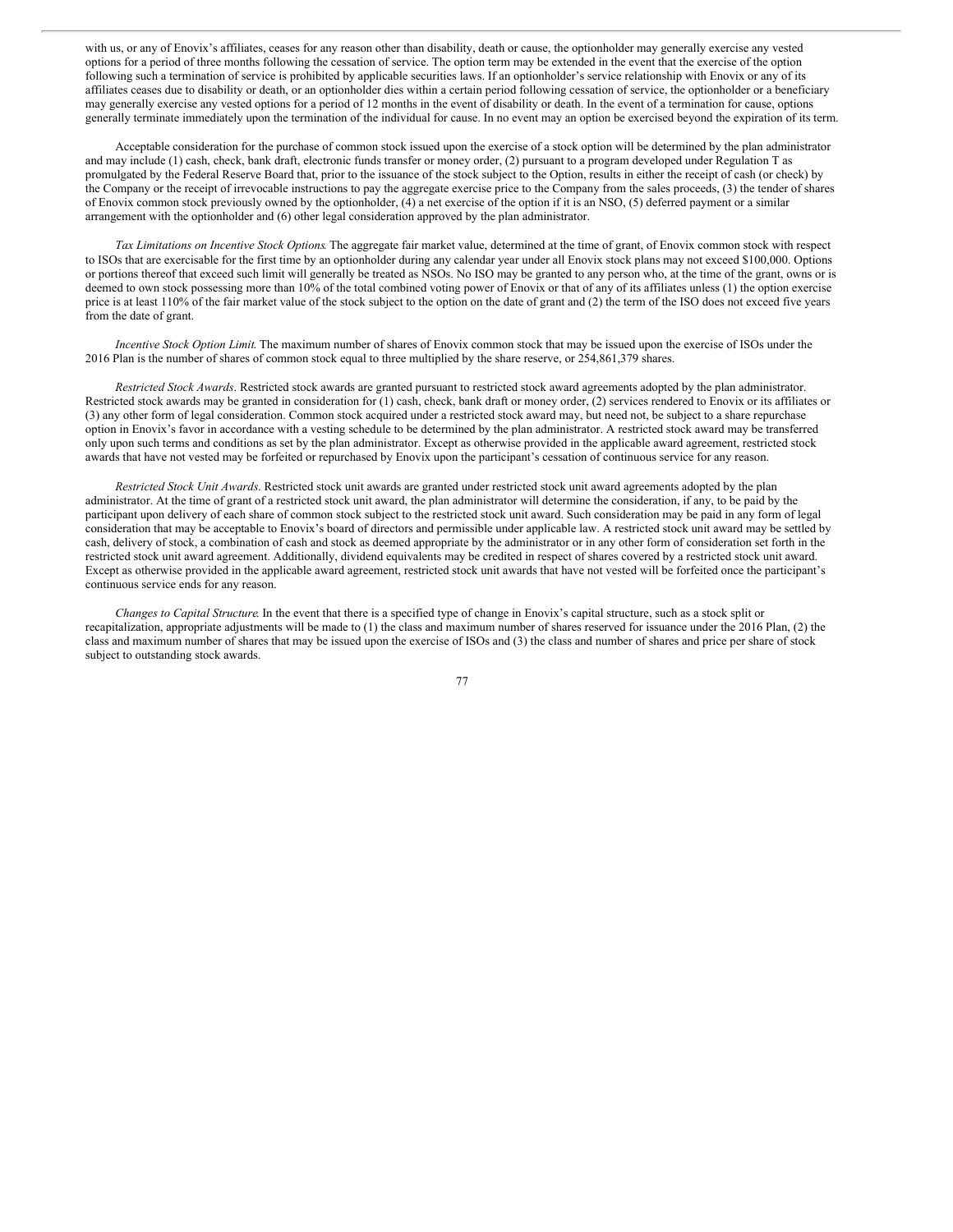*Corporate Transactions*. The 2016 Plan provides that in the event of certain specified significant corporate transactions, unless otherwise provided in an award agreement or other written agreement between Enovix and the award holder, the plan administrator may take one or more of the following actions with respect to each stock award, contingent upon the closing or completion of the transaction: (1) arrange for the assumption, continuation or substitution of the stock award by a successor corporation, (2) arrange for the assignment of any reacquisition or repurchase rights held by Enovix in respect of Enovix common stock issued pursuant to the stock award to a successor corporation, (3) accelerate the vesting, in whole or in part, of the stock award and provide for its termination if not exercised prior to the effective time of the transaction, (4) arrange for the lapse, in whole or in part, of any reacquisition or repurchase rights held by Enovix with respect to the stock award, (5) cancel or arrange for the cancellation of the stock award, to the extent not vested or not exercised prior to the effective time of the transaction, in exchange for a cash payment, or no payment, as determined by the plan administrator or (6) make a payment, in the form determined by the plan administrator, equal to the excess, if any, of the value of the property the holder would have received upon exercise of the stock award immediately prior to the effective time of the transaction over any exercise price payable by the holder (which payment may be delayed to the same extent that payment of consideration to the holders of Enovix common stock in connection with the transaction is delayed as a result of any escrow, holdback, earnout or other contingencies). The plan administrator is not obligated to treat all stock awards or portions thereof in the same manner, and the plan administrator may take different actions with respect to the vested and unvested portions of a stock award.

Under the 2016 Plan, a significant corporate transaction is generally the consummation of (1) a sale or other disposition of all or substantially all of Enovix's consolidated assets, (2) a sale or other disposition of at least 90% of Enovix's outstanding securities, (3) a merger, consolidation or similar transaction following which Enovix is not the surviving corporation or (4) a merger, consolidation or similar transaction following which Enovix is the surviving corporation but the shares of Enovix common stock outstanding immediately prior to such transaction are converted or exchanged into other property by virtue of the transaction.

*Change in Control*. In the event of a change in control, awards granted under the 2016 Plan will not receive additional acceleration of vesting and exercisability, although this treatment may be provided for in a stock award agreement or other written agreement between Enovix or its affiliates and the holder. Under the 2016 Plan, a change in control is generally (1) the acquisition by a person or entity of more than 50% of the combined voting power of Enovix other than by merger, consolidation or similar transaction; (2) a consummated merger, consolidation or similar transaction immediately after which Enovix's stockholders cease to own more than 50% of the combined voting power of the surviving entity or (3) a consummated sale, lease, exclusive license or other disposition of all or substantially all of Enovix's consolidated assets other than to an entity more than 50% of the combined voting power of which is owned by Enovix's stockholders.

*Transferability*. A participant generally may not transfer stock awards under the 2016 Plan other than by will, the laws of descent and distribution or as otherwise provided under the 2016 Plan.

*Amendment and Termination*. Enovix's board of directors has the authority to amend, suspend or terminate the 2016 Plan, provided that, with certain exceptions, such action does not impair the existing rights of any participant without such participant's written consent. Certain material amendments also require the approval of Enovix's stockholders. Unless terminated sooner by Enovix's board of directors, the 2016 Plan will automatically terminate on January 18, 2028. No stock awards may be granted under the 2016 Plan while it is suspended or terminated.

#### *2006 Stock Plan*

Legacy Enovix's board of directors adopted, and Legacy Enovix's stockholders approved, the Enovix 2006 Stock Plan (the "**2006 Plan**"), in December 2006. The 2006 Plan, as amended, was terminated in October 2016 in connection with Enovix's adoption of the 2016 Plan, and no new awards may be granted under it. Outstanding awards granted under the 2006 Plan remain outstanding, subject to the terms of the 2006 Plan and award agreements, until such outstanding options are exercised or terminate or expire by their terms. As of December 31, 2020, options to purchase 142,500 shares of Enovix Common Stock were outstanding under the 2006 Plan.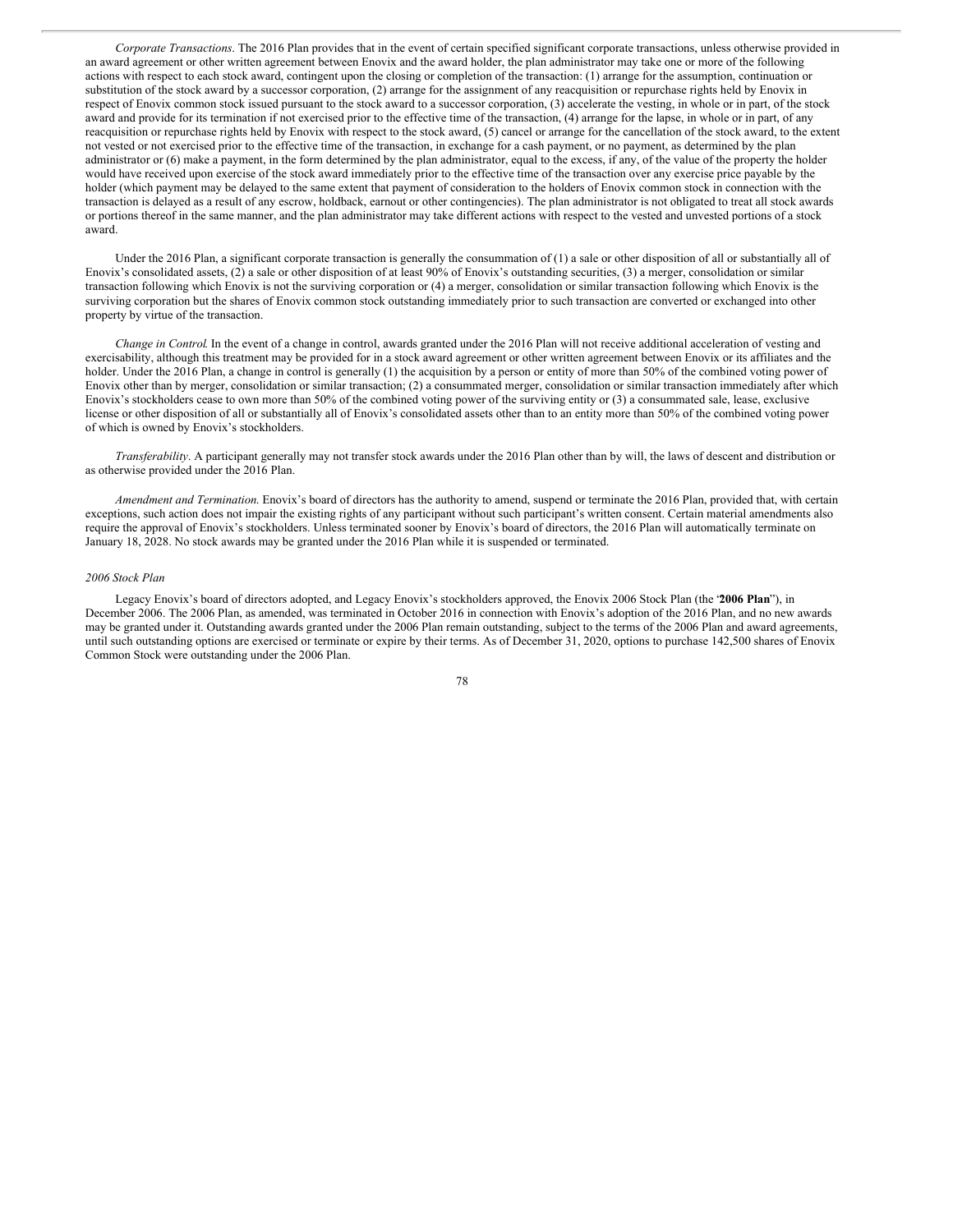*Plan administration*. Enovix's board of directors or a duly authorized committee of the board of directors administers the 2006 Plan and the awards granted under it.

*Capitalization Adjustments*. In the event that any change is made in, or other events occur with respect to, our common stock subject to the 2006 Plan or any stock award, such as certain mergers, consolidations, reorganizations, recapitalizations, stock dividends, stock splits, or other similar transactions, appropriate adjustments will be made to the classes and maximum number of shares subject to the 2006 Plan, any limits on the number of awards that may be granted under the 2006 Plan, and the classes, the number of shares subject to, and the price per share, if applicable, of any outstanding stock awards.

*Corporate Transactions*. In the event of certain specified corporate transactions (as defined in the 2006 Plan), our 2006 Plan provides that unless otherwise provided in a written agreement between us and any participant, any surviving or acquiring corporation (or parent thereof) may assume, continue or substitute such outstanding awards and any reacquisition or repurchase rights may be assigned to such surviving or acquiring corporation (or parent thereof). If the surviving or acquiring corporation (or parent thereof) does not assume, continue or substitute outstanding awards in the corporate transaction, then: (1) the vesting of outstanding awards held by participants whose continuous service has not terminated prior to the effective time of such corporate transaction will accelerate in full to a date prior to the effective time of such transaction and such awards will terminate if not exercised (if applicable), at or prior to the effective time of such corporate transaction, and any repurchase rights held by us with respect to such awards will lapse, contingent upon the effectiveness of such transaction; and (2) any outstanding awards that are held by participants whose continuous service has terminated prior to the effective time of a corporate transaction will terminate if not exercised (if applicable) prior to the effective time of the transaction, provided that any repurchase rights held by us with respect to such awards will not terminate and may continue to be exercised notwithstanding the transaction. Notwithstanding the foregoing, to the extent that stock awards will terminate if not exercised prior to the effective time of a corporate transaction, our board may provide that such awards will be canceled for a payment equal to the excess, if any, of the value of the property the holder would have received upon exercise of such award over any exercise price payable.

*Change in Control*. In the event of a change in control (as defined in the 2006 Plan), a stock award may be subject to additional acceleration of vesting and exercisability upon or after a change in control, as may be provided in the stock award agreement or in any other written agreement between us and a participant. In the absence of such a provision, no such acceleration will occur.

*Amendment of Awards*. The plan administrator has the authority to modify outstanding stock awards under our 2006 Plan; provided that no such amendment or modification may impair the rights of any participant with respect to awards granted prior to such action without such participant's written consent.

# **Health and Welfare Benefits**

We provide benefits to our named executive officers on the same basis as provided to all of our employees, including health, dental and vision insurance; life and disability insurance; and a tax-qualified Section 401(k) plan for which we, regardless of an employee's contribution decision, contribute 3% of base salary to each employee's account. We do not maintain any executive-specific benefit or perquisite programs.

# **401(k) Plan**

We maintain a 401(k) plan that provides eligible U.S. employees with an opportunity to save for retirement on atax-advantaged basis. Eligible employees are able to defer eligible compensation up to certain limits under the Code, which are updated annually. We have the ability to make matching and discretionary contributions to the  $401(k)$  plan. The  $401(k)$  plan is intended to be qualified under Section  $401(a)$  of the Code, with the related trust intended to be tax exempt under Section 501(a) of the Code. As a tax-qualified retirement plan, contributions to the 401(k) plan are deductible by us when made, and contributions and earnings on those amounts are not generally taxable to the employees until withdrawn or distributed from the 401(k) plan.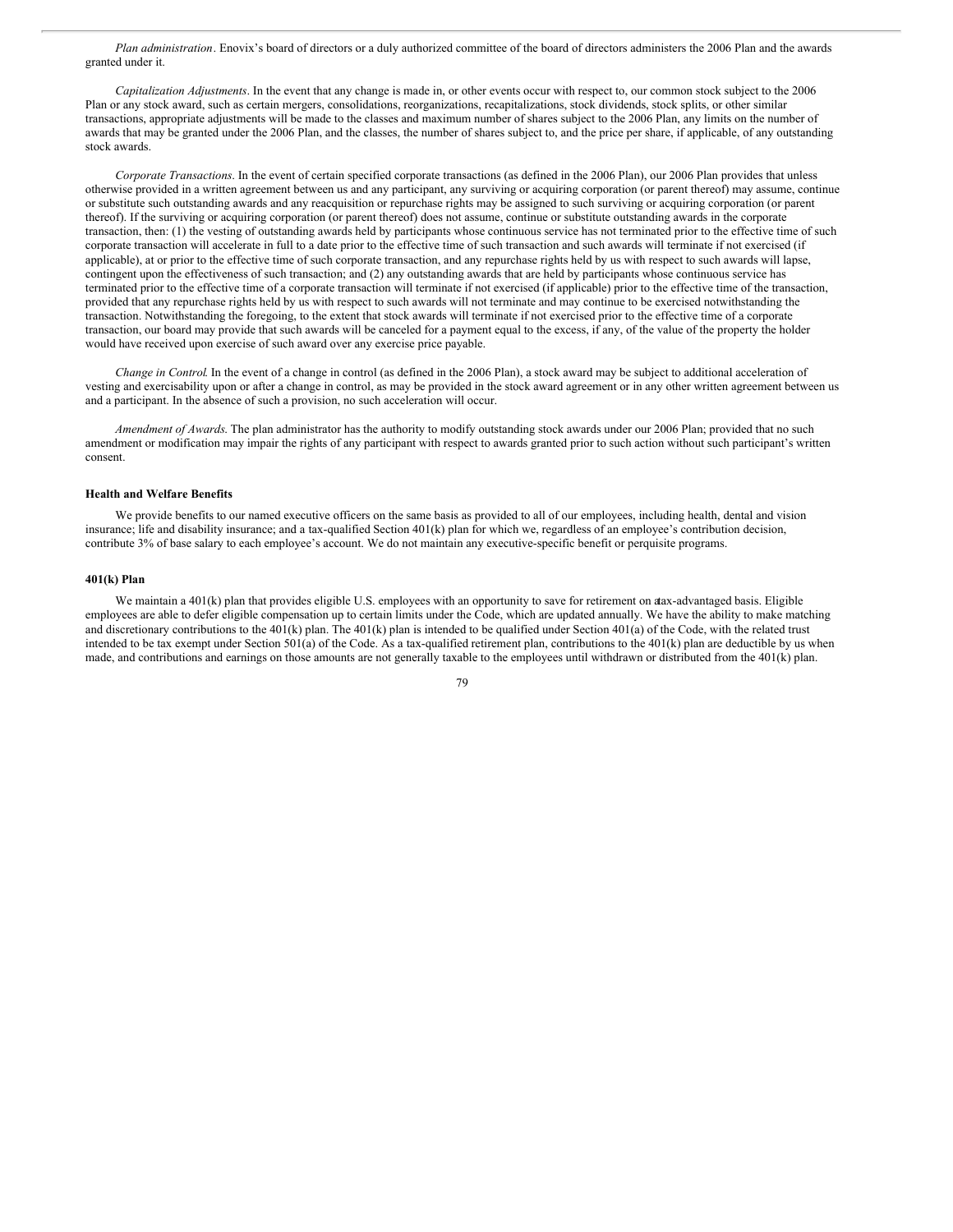# **Rule 10b5-1 Plans**

Our directors and executive officers may adopt written plans, known as Rule10b5-1 plans, in which they will contract with a broker to buy or sell shares of common stock on a periodic basis. Under a Rule 10b5-1 plan, a broker executes trades pursuant to parameters established by the director or executive officer when entering into the plan, without further direction from them. The director or executive officer may amend a Rule 10b5-1 plan in some circumstances and may terminate a plan at any time. Our directors and executive officers also may buy or sell additional shares outside of a Rule 10b5-1 plan when they are not in possession of material nonpublic information, subject to compliance with the terms of our insider trading policy.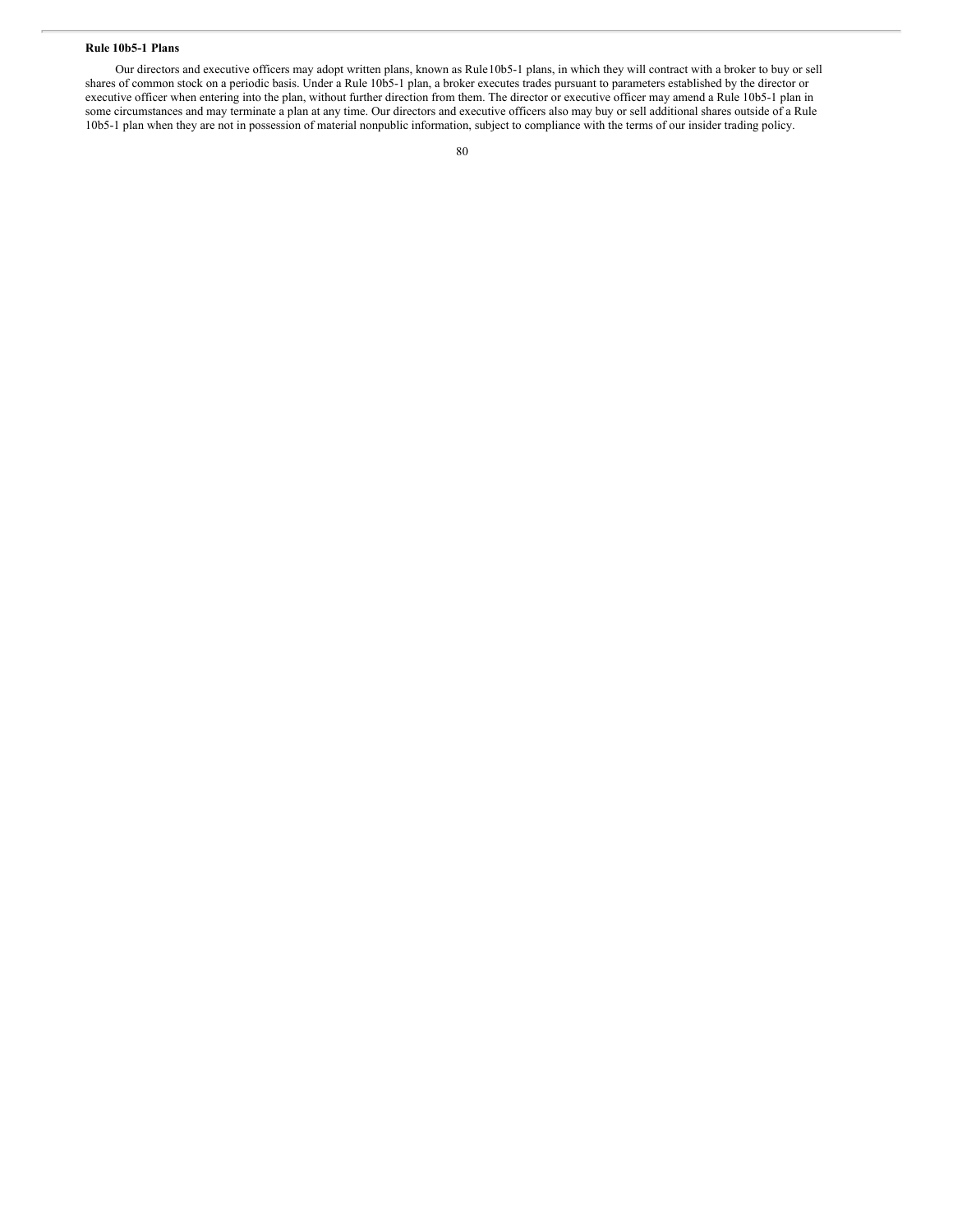# **CERTAIN RELATIONSHIPS AND RELATED PARTY TRANSACTIONS**

Other than compensation arrangements for our directors and executive officers, which are described in the section titled "*Executive Compensation*," below is a description of transactions since January 1, 2019 to which we were a party or will be a party, in which:

- the amounts involved exceeded or will exceed \$120,000; and
- any of our directors, executive officers or holders of more than 5% of any class of our capital stock, or any member of the immediate family of, or person sharing the household with, the foregoing persons, had or will have a direct or indirect material interest.

# **Registration Rights Agreement**

In connection with the Closing, we entered into the Amended and Restated Registration Rights Agreement on July 14, 2021 with the Sponsor, of which Mr. Rodgers is the managing member, and certain holders of Registrable Securities (as defined therein), including our named executive officers, certain of our directors and affiliates thereof, pursuant to which the Sponsor and such holders of Registrable Securities (as defined therein) became entitled to, among other things, customary registration rights, including demand, piggy-back and shelf registration rights. Pursuant to the Registration Rights Agreement, we agreed that, on or prior to the 30th day following the Closing, we will file with the SEC (at our sole cost and expense) a registration statement registering the resale of such Registrable Securities, and we will use our commercially reasonable efforts to have such registration statement declared effective by the SEC as soon as reasonably practicable after the filing thereof. The Registration Rights Agreement also provides that we will pay certain expenses relating to such registrations and indemnify the registration rights holders against (or make contributions in respect of) certain liabilities which may arise under the Securities Act.

# **Lock-Up Agreements**

In connection with the Closing, our executive officers and certain of our employees, agreed, subject to certain exceptions, not to, without the prior written consent of our board, (i) offer, sell, contract to sell, pledge, or otherwise dispose of, directly or indirectly, any shares of Common Stock or any securities convertible into or exercisable or exchangeable for Common Stock (collectively, the "**Lock-Up Shares**"), or enter into any transaction that would have the same effect, (ii) enter into any swap, hedge or other arrangement that transfers to another, in whole or in part, any of the economic consequences of ownership of the Lock-Up Shares or (iii) publicly announce the intention to make any offer, sale, pledge or disposition, or to enter into any transaction, swap, hedge or other arrangement, or engage in any Short Sales (as defined therein) with respect to any security of Enovix; *provided, however*, that the restrictions set forth in these lock-up agreements shall: (i) not apply to certain of the shares as set forth in each of such lock-up agreements; and (ii) expire with respect to certain of the shares as set forth therein on the date that is 90 days after the Closing Date. Notwithstanding the foregoing, if, at any time before 180 days after the Closing Date there is a Change of Control (as defined therein) of Enovix, all of the shares shall be released from the restrictions set forth therein.

Under the lock-up agreements entered into by members of our board of directors and certain of our stockholders, each party to the agreement agreed that it will not, without the prior written consent of our board, with respect to (i) 50% of the Lock-Up Shares during the period commencing on the Closing Date and ending on the First Release Date (as defined below) and (ii) the remaining 50% of Lock-Up Shares during the period commencing on the Closing Date and ending on the Second Release Date (as defined below), (i) offer, sell, contract to sell, pledge, or otherwise dispose of, directly or indirectly, Lock-Up Shares, or enter into any transaction that would have the same effect, (ii) enter into any swap, hedge or other arrangement that transfers to another, in whole or in part, any of the economic consequences of ownership of the Lock-Up Shares or (iii) publicly announce the intention to make any offer, sale, pledge or disposition, or to enter into any transaction, swap, hedge or other arrangement, or engage in any Short Sales (as defined therein) with respect to any security of Enovix. The "**First Release Date**" shall mean the earlier of the date that is: (A) six months after the Closing Date; and (B) the date on which the last reported closing price of shares of our Common Stock on the Nasdaq (or such other exchange on which shares of our Common Stock are then listed) equals or exceeds \$14.00 per share (as adjusted for stock splits, stock

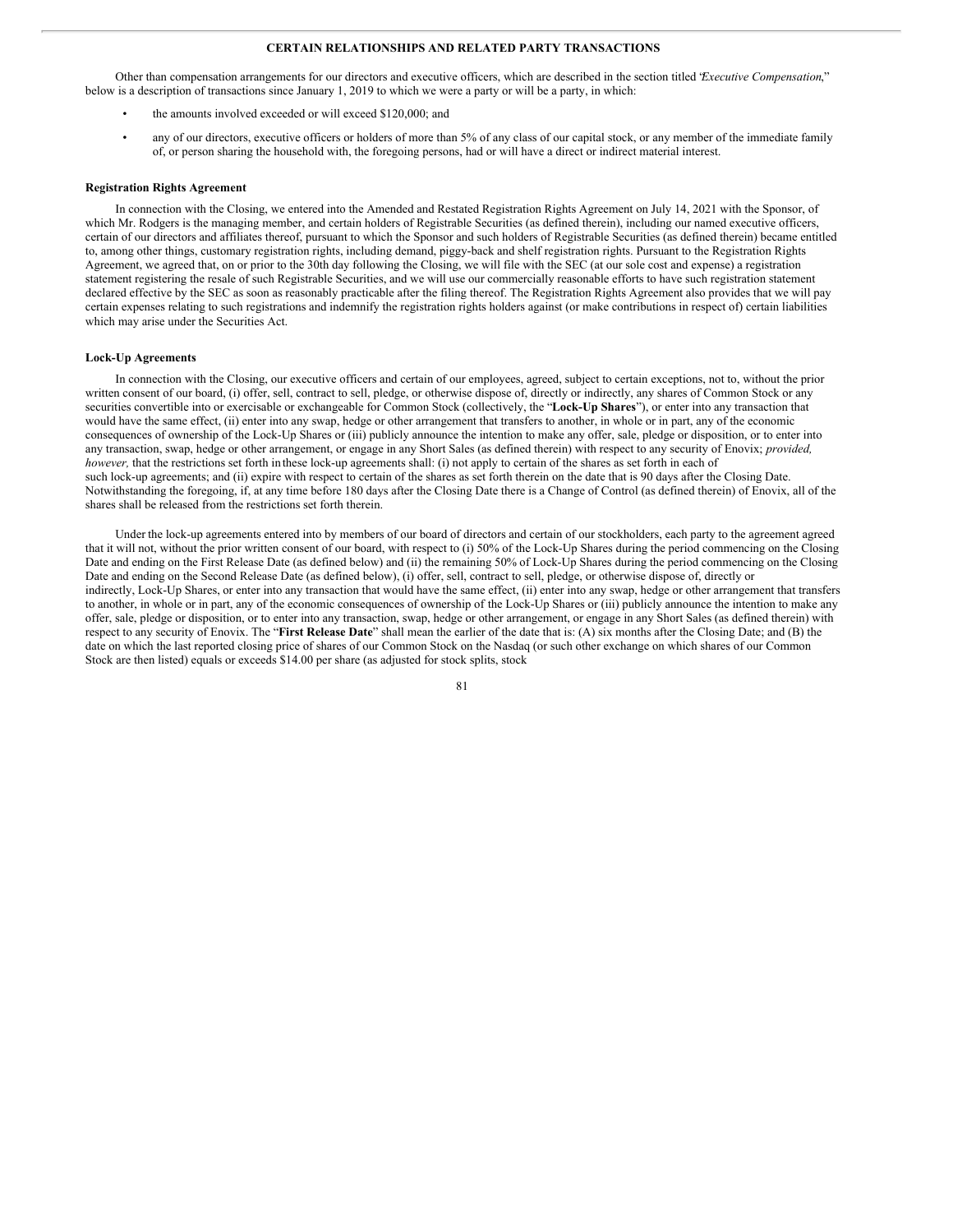dividends, reorganizations and recapitalizations) for any 20 trading days during any 30 trading day period commencing at least 150 days after the Closing Date (such date, the "**Minimum Price Date**"); The "**Second Release Date**" shall mean the earlier of the date that is: (A) twelve months after the Closing Date; and (B) the Minimum Price Date. Notwithstanding the foregoing, if, at any time before the Second Release Date there is a Change of Control (as defined therein) of Enovix, all of the shares shall be released from the restrictions set forth therein.

Under the lock-up agreements entered into by certain additional stockholders, each party to the agreement agreed that it will not, without the prior written consent of our board, during the period commencing on the Closing Date and ending on the date that is six months after the Closing Date (i) offer, sell, contract to sell, pledge, or otherwise dispose of, directly or indirectly, Lock-Up Shares, or enter into any transaction that would have the same effect (ii) enter into any swap, hedge or other arrangement that transfers to another, in whole or in part, any of the economic consequences of ownership of the Lock-Up Shares or (iii) publicly announce the intention to make any offer, sale, pledge or disposition, or to enter into any transaction, swap, hedge or other arrangement, or engage in any Short Sales (as defined therein) with respect to any security of Enovix. Notwithstanding the foregoing, if, at any time before six months after the Closing Date there is a Change of Control (as defined therein) of Enovix, all of the shares shall be released from the restrictions set forth therein.

As of the date of this prospectus, none of our shares of Common Stock are subject to alock-up agreement.

## **RSVAC-Related Agreements**

# *Private Placement Warrants*

Simultaneously with the closing of the RSVAC IPO, RSVAC consummated a private placement of 6,000,000 Private Placement Warrants, at a price of \$1.00 per Private Placement Warrant to the Sponsor with the over-allotment option being exercised in full.

Each whole Private Placement Warrant is exercisable for one whole share of our common stock at a price of \$11.50 per share. A portion of the proceeds from the sale of the Private Placement Warrants to the Sponsor was added to the proceeds from the RSVAC IPO held in a trust account.

## *Insider Letter Agreement*

Simultaneously with the closing of the RSVAC IPO, RSVAC and the Sponsor entered into the Insider Letter Agreement, pursuant to which the Sponsor agreed, among other things, to vote in favor of the Business Combination.

#### *Subscription Agreements*

On the Closing Date, the Subscribers purchased from Enovix the PIPE Shares, for a purchase price of \$14.00 per share and an aggregate purchase price of \$175.0 million, pursuant to separate Subscription Agreements dated February 22, 2021. Pursuant to the Subscription Agreements, we agreed to provide the Subscribers with certain registration rights with respect to the PIPE Shares. Legacy Enovix investors Jon D and Linda W Gruber Trust, Park West Investors Masters Fund, Limited and Park West Masters Partners International, Limited purchased 35,714, 1,951,710 and 191,147 shares, respectively, of our common stock in the PIPE transaction.

#### *Enovix Stockholder Support Agreement*

On February 22, 2021, RSVAC, Legacy Enovix and certain stockholders of Legacy Enovix, entered into the Enovix Stockholder Support Agreement, whereby each of the parties thereto agreed to, among other things, vote to adopt and approve, upon the effectiveness of the registration statement, the Merger Agreement and all other documents and transactions contemplated thereby. Additionally, certain stockholders of Legacy Enovix agreed, among other things, to effect the Enovix Preferred Conversion, not to transfer any of their shares of Legacy Enovix common stock and Legacy Enovix preferred stock (or enter into any arrangement with respect thereto), subject to certain customary exceptions, or enter into any voting arrangement that is inconsistent with the Enovix Stockholder Support Agreement.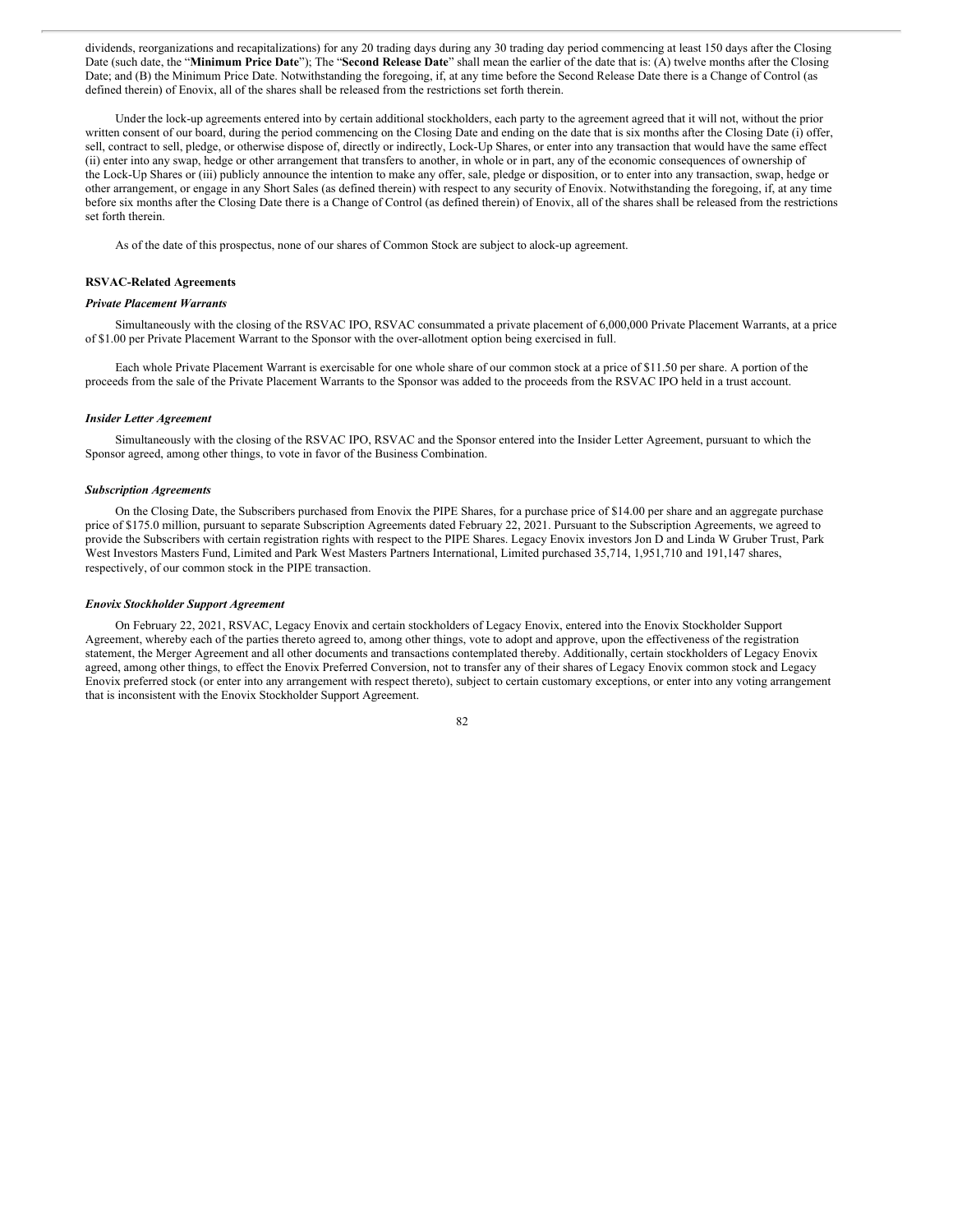# **Legacy Enovix Transactions**

# *Convertible Note Financing*

In December 2019, Legacy Enovix issued and sold unsecured convertible promissory notes to certain investors up to an aggregate principal amount of \$5.7 million (the "**Promissory Notes**"). The Promissory Notes accrued interest at the rate of 6% per year. In March 2020, at the initial closing of Legacy Enovix's Series P-2 Preferred Stock financing, the outstanding principal amount and accrued and unpaid interest under the Promissory Notes as of such date converted into shares of Legacy Enovix's Series P-2 Preferred Stock at a 30% discount to the cash purchase price of Legacy Enovix's SeriesP-2 Preferred Stock and were terminated immediately thereafter.

The following table summarizes the participation in the foregoing transaction by Legacy Enovix's directors, executive officers, and holders of more than 5% of any class of Legacy Enovix's capital stock as of the date of such transaction:

|                                                            | Principal        |
|------------------------------------------------------------|------------------|
|                                                            | <b>Amount</b> of |
|                                                            | Promissory       |
| <b>Name of Noteholder</b>                                  | <b>Notes</b>     |
| Rodgers Massey Revocable Living Trust dtd 4/4/11(1)        | \$5,000,000      |
| Michael John Petrick Revocable Trust, as amended(2)        | 350,000          |
| Harrold and Margaret Rust Family Trust UTD May 15, 1996(3) | 58.392           |
| Ashok Lahiri <sup>(4)</sup>                                | 58.392           |

(1) Thurman John "TJ" Rodgers was a member of Legacy Enovix's Board of Directors and is a member of Enovix's Board of Directors and trustee of the Rodgers Massey Revocable Living Trust dtd 4/4/11.

(2) Michael Petrick was a member of Legacy Enovix's Board of Directors and is a former member of Enovix's Board of Directors and is a trustee of the Michael John Petrick Revocable Trust, as amended.

(3) Harrold Rust was Legacy Enovix's President, Chief Executive Officer, and a member of Legacy Enovix's Board of Directors and is Enovix's President and Chief Executive Officer, a member of Enovix's Board of Directors, and trustee of the Harrold and Margaret Rust Family Trust UTD May 15, 1996.

(4) Ashok Lahiri was Legacy Enovix's Chief Technology Officer and is Enovix's Chief Technology Officer.

# *Secured Promissory Note Financing*

In May 2021, Legacy Enovix issued a secured promissory note in the principal amount of \$15.0 million to the Rodgers Massey Revocable Living Trust dtd 4/4/11 (the "**Bridge Note**"). The proceeds from the Bridge Note were intended to provide working capital funds to help support the operations of Legacy Enovix. The Bridge Note accrued interest on a monthly basis at a rate of 7.5% per annum, payable in kind by adding such amount to the principal amount outstanding under the Bridge Note on each monthly anniversary of the issuance of the Bridge Note. The Bridge Note had a maturity date of the earlier of (i) October 25, 2021 and (ii) the Closing. We repaid the principal amount and all accrued and unpaid interest under the Bridge Note following the Closing.

The Bridge Note was subject to customary events of default and provided customary remedies upon an event of default. The Bridge Note was secured by a first priority security interest in Legacy Enovix's assets, excluding its intellectual property. Legacy Enovix was subject to a negative pledge covenant with respect to its assets, including its intellectual property, and was restricted from selling, licensing or otherwise transferring any material assets or property outside of the ordinary course of business.

### *Preferred Stock Financings*

From July through December of 2018, Legacy Enovix issued and sold an aggregate of 82,233,867 shares of its Series F Preferred Stock for a cash purchase price of \$0.285 per share for aggregate gross proceeds of approximately \$23.4 million. Each share of Legacy Enovix's Series F Preferred Stock was cancelled in exchange for the right to receive shares of Common Stock upon the Closing.

From March through November of 2020, Legacy Enovix issued and sold an aggregate of 151,610,261 shares of Legacy Enovix's SeriesP-2 Preferred Stock for a cash purchase price of \$0.431699 per share for aggregate gross proceeds of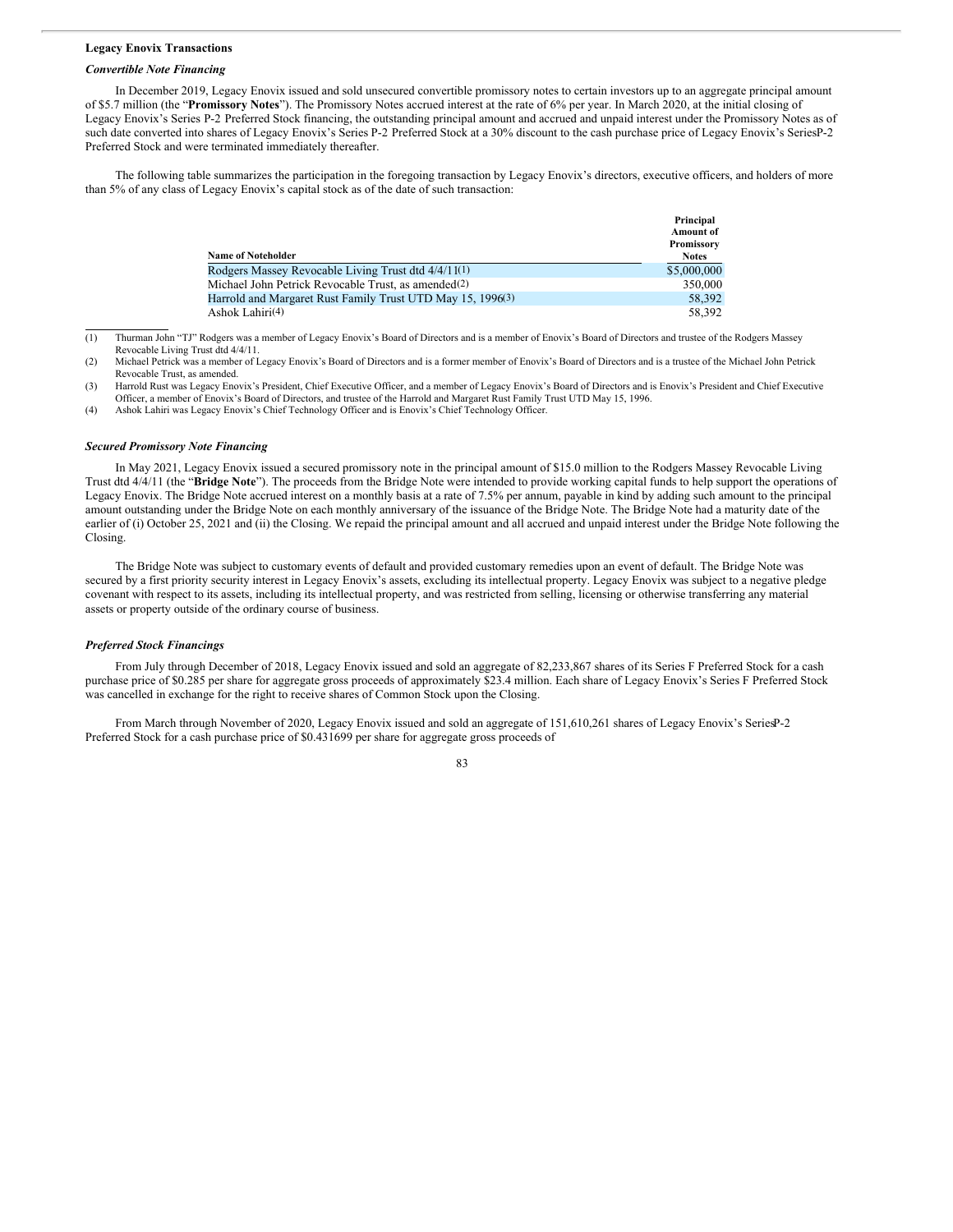approximately \$65.5 million. Additionally, at the initial closing of its Series P-2 Preferred Stock financing in March of 2020, Legacy Enovix issued 19,001,815 shares of its Series P-2 Preferred Stock upon the conversion of approximately \$5.75 million of outstanding principal and accrued and unpaid interest under the Promissory Notes. Each share of Legacy Enovix's Series P-2 Preferred Stock was cancelled in exchange for the right to receive shares of common stock upon the Closing.

The following table summarizes the participation in the foregoing transactions by Legacy Enovix's directors, executive officers, and holders of more than 5% of any class of Legacy Enovix's capital stock as of the date of such transactions:

|                                                            | <b>Shares of Legacy</b><br><b>Enovix Series F</b> | <b>Shares of Legacy</b><br><b>Enovix Series P-2</b> | <b>Aggregate Purchase</b> |
|------------------------------------------------------------|---------------------------------------------------|-----------------------------------------------------|---------------------------|
| <b>Name of Stockholder</b>                                 | <b>Preferred Stock</b>                            | <b>Preferred Stock</b>                              | Price                     |
| Rodgers Massey Revocable Living Trust dtd 4/4/11(1)        | 26,877,192                                        | 23,761,025                                          | 15,740,327                |
| Michael John Petrick Revocable Trust, as amended(2)        | 5.511.648                                         | 1.987.571                                           | 2,276,443                 |
| Harrold and Margaret Rust Family Trust UTD May 15, 1996(3) |                                                   | 196.334                                             | 59,330                    |
| Ashok Lahiri <sup>(4)</sup>                                |                                                   | 196.334                                             | 59,330                    |
| Eclipse Fund III, $L.P.(5)$                                |                                                   | 13.434.650                                          | 5.799.725                 |
| <b>DPIP Enovix Series</b>                                  | 8.542.957                                         | 4.432.036                                           | 4,348,048                 |
| York Distressed Asset Fund III, L.P                        | 31.228.069                                        | 6.949.286                                           | 11.899.999                |

(1) Thurman John "TJ" Rodgers was a member of Legacy Enovix's Board of Directors and is a member of Enovix's Board of Directors and trustee of the Rodgers Massey Revocable Living Trust dtd 4/4/11. Includes shares of Series P-2 Preferred Stock issued upon the conversion of an unsecured convertible promissory note issued by Legacy Enovix with an aggregate principal amount of \$5.0 million.

- (2) Michael Petrick was a member of Legacy Enovix's Board of Directors and is a former member of Enovix's Board of Directors and is a trustee of the Michael John Petrick Revocable Trust, as amended. Includes shares of Series P-2 Preferred Stock issued upon the conversion of an unsecured convertible promissory note issued by Legacy Enovix with an aggregate principal amount of \$350,000.
- (3) Harrold Rust was Legacy Enovix's President, Chief Executive Officer, and a member of Legacy Enovix's board of directors and is Enovix's President, Chief Executive Officer, a member of Enovix's board of directors, and trustee of the Harrold and Margaret Rust Family Trust UTD May 15, 1996. Includes shares of Series P-2 Preferred Stock issued upon the conversion of an unsecured convertible promissory note issued by Legacy Enovix with an aggregate principal amount of \$58,392.
- (4) Ashok Lahiri was Legacy Enovix's Chief Technology Officer and is Enovix's Chief Technology Officer. Includes shares of Series P-2 Preferred Stock issued upon the conversion of an unsecured convertible promissory note issued by Legacy Enovix with an aggregate principal amount of \$58,392.
- (5) Gregory Reichow, a former member of Legacy Enovix's board of directors and current member of Enovix's board of directors, is a partner of Eclipse Ventures, an affiliate of Eclipse Fund III, L.P.

# *Amended and Restated Employment Agreements*

Legacy Enovix entered into amended and restated employment agreements with certain of its executive officers. For more information regarding these agreements with our named executive officers, see the section titled "*Executive Compensation — Employment Arrangements with Named Executive Of icers*."

# *Stock Option Grants to Directors and Executive Of icers*

Legacy Enovix granted stock options to certain of its directors and executive officers. For more information regarding the stock options and stock awards granted to our non-employee directors and named executive officers, see the sections titled "*Director Compensation*" and "*Executive Compensation*."

## *Indemnification Agreements*

Enovix entered into indemnification agreements with each of its directors and executive officers. The indemnification agreements require Enovix to indemnify its directors and executive officers to the fullest extent permitted by Delaware law.

Our amended and restated certificate of incorporation of contains provisions limiting the liability of directors, and our amended and restated bylaws provide that we will indemnify each of our directors and officers to the fullest extent permitted under Delaware law. Our amended and restated certificate of incorporation and amended and restated bylaws also provide our Board of Directors with discretion to indemnify our employees and other agents when determined appropriate by our Board of Directors.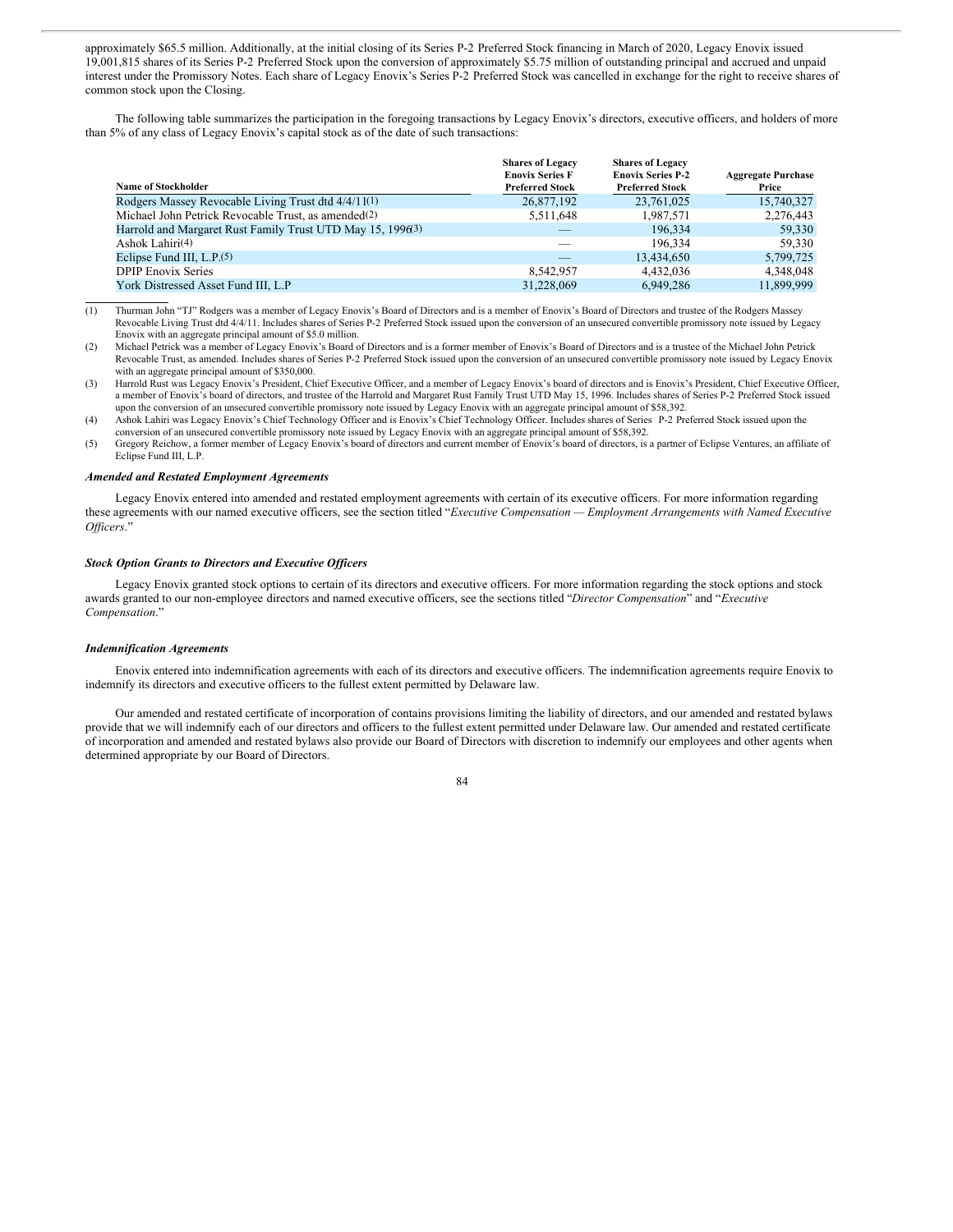# *Policies and Procedures for Related Person Transactions*

Our Board of Directors has adopted a written related person transactions policy that sets forth our policies and procedures regarding the identification, review, consideration and oversight of "related person transactions." For purposes of our policy only, a "related person transaction" is a transaction, arrangement or relationship (or any series of similar transactions, arrangements or relationships) in which we or any of our subsidiaries are participants involving an amount that exceeds \$120,000, including purchases of goods or services by or from the related person or entities in which the related person has a material interest, indebtedness and guarantees of indebtedness, subject to certain exceptions set forth in Item 404 of Regulation S-K under the Securities Act.

Under the policy, the related person in question or, in the case of transactions with a holder of more than 5% of any class of our voting securities, an officer with knowledge of a proposed transaction, must present information regarding the proposed related person transaction of our Audit Committee (or, where review by our Audit Committee would be inappropriate, to another independent body of the Board of Directors) for review. To identify related person transactions in advance, we will rely on information supplied by our executive officers, directors and certain significant stockholders. In considering a related person transaction, our Audit Committee will take into account the relevant available facts and circumstances, which may include, but are not limited to:

- the risks, costs, and benefits to us;
- the impact on a director's independence in the event the related person is a director, immediate family member of a director or an entity with which a director is affiliated;
- the extent of the related person's interest in the transaction;
- the purpose and terms of the transaction;
- management's recommendation with respect to the proposed related person transaction;
- the availability of other sources for comparable services or products; and
- whether the transaction is on terms comparable to those that could be obtained in an arm's length transaction.

Our Audit Committee will approve only those transactions that it determines are fair to us and in our best interests. All of the transactions described above were entered into prior to the adoption of such policy.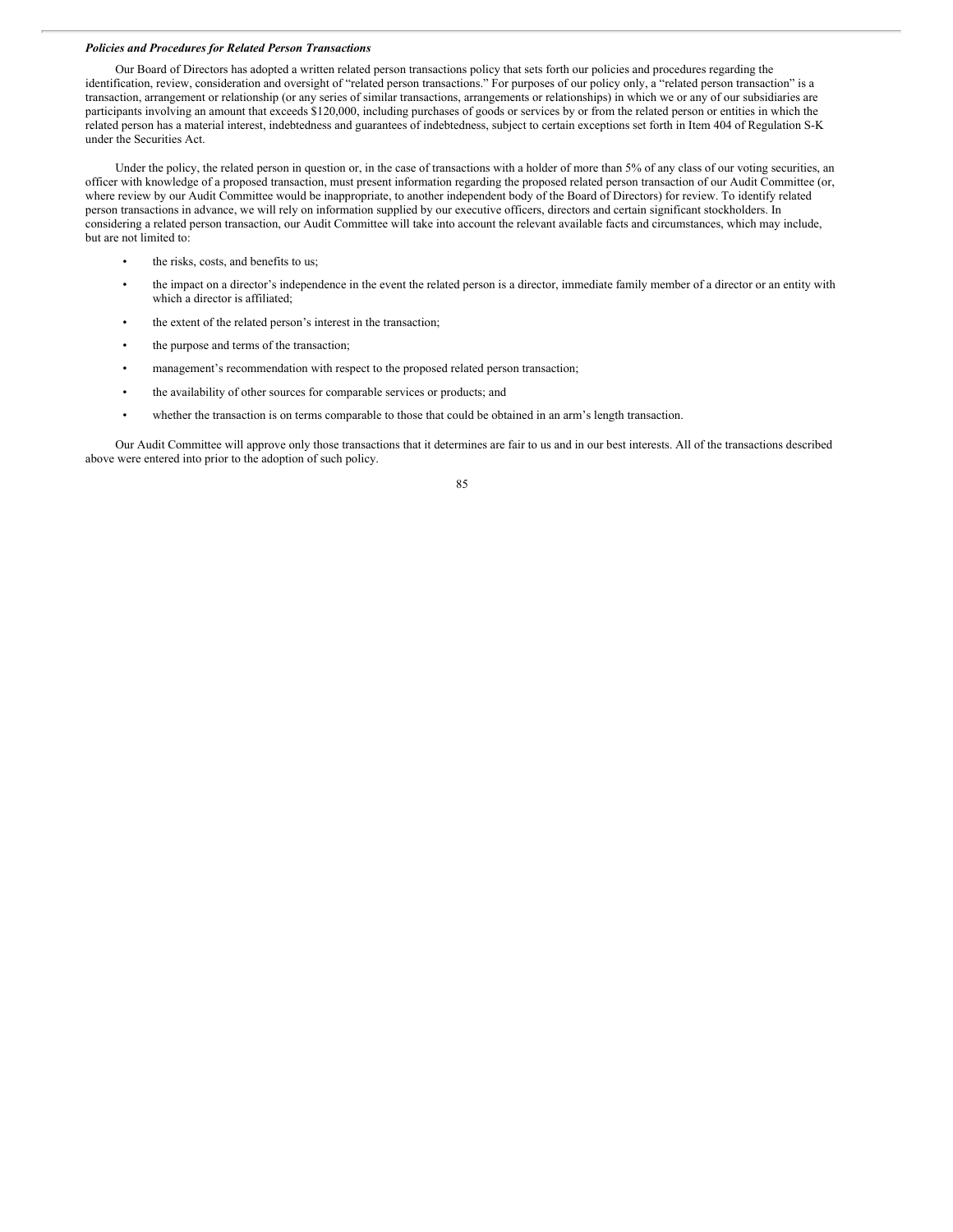# **PRINCIPAL SECURITYHOLDERS**

The following table sets forth information regarding the beneficial ownership of shares of our common stock as of April 18, 2022 by:

- each person known by us to be the beneficial owner of more than 5% of our common stock;
- each of our directors and nominees for director;
- each of our named executive officers; and
- all of our executive officers and directors as a group.

Applicable percentages are based on 156,776,619 shares of common stock outstanding on April 18, 2022, adjusted as required by rules promulgated by the SEC. We have determined beneficial ownership in accordance with the rules and regulations of the SEC, which generally provide that a person has beneficial ownership of a security if he, she or it possesses sole or shared voting or investment power over that security, including options and warrants that are currently exercisable or exercisable and RSUs that vest within 60 days of April 18, 2022. These securities are deemed to be outstanding and beneficially owned by the person holding such options, warrants or RSUs for the purpose of computing the percentage ownership of that person, but they are not treated as outstanding for the purpose of computing the percentage ownership of any other person. The information in this table is not necessarily indicative of beneficial ownership for any other purpose.

Unless otherwise indicated, the persons or entities identified in this table have sole voting and investment power with respect to all shares shown as beneficially owned by them, subject to applicable community property laws, and their business address is c/o Enovix Corporation, 3501 W. Warren Avenue, Fremont, California 94538.

|                                                                                        |                            | <b>Beneficial Ownership</b><br>of Common Stock |  |  |  |
|----------------------------------------------------------------------------------------|----------------------------|------------------------------------------------|--|--|--|
| <b>Beneficial Owner</b>                                                                | Number of<br><b>Shares</b> | Percent of<br>Total                            |  |  |  |
| <b>Greater Than 5% Stockholder</b>                                                     |                            |                                                |  |  |  |
| Eclipse Fund III, $L.P.(1)$                                                            | 17,583,258                 | $11.2\%$                                       |  |  |  |
| Entities affiliated with Park West Asset Management LLC(2)                             | 14,786,112                 | $9.4\%$                                        |  |  |  |
| <b>Named Executive Officers and Directors</b>                                          |                            |                                                |  |  |  |
| Thurman J. Rodgers(3)                                                                  | 25,144,714                 | 15.6%                                          |  |  |  |
| Betsy Atkins <sup>(4)</sup>                                                            | 340,621                    |                                                |  |  |  |
| Pegah Ebrahimi(5)                                                                      | 2,135                      | $\ast$                                         |  |  |  |
| Emmanuel T. Hernandez $(6)$                                                            | 963,162                    | *                                              |  |  |  |
| John D. McCranie(7)                                                                    | 973,162                    | $*$                                            |  |  |  |
| Gregory Reichow <sup>(8)</sup>                                                         | 18.791                     | *                                              |  |  |  |
| Harrold J. Rust(9)                                                                     | 2,788,199                  | 1.8%                                           |  |  |  |
| Ashok Lahiri $(10)$                                                                    | 1,522,410                  | $1.0\%$                                        |  |  |  |
| Steffen Pietzke(11)                                                                    | 744,406                    | $\ast$                                         |  |  |  |
| All current directors and executive officers as a group $(11 \text{ individuals})(12)$ | 33,909,969                 | 20.6%                                          |  |  |  |

\* Less than one percent<br>(1) This information is ba

(1) This information is based solely on a Schedule 13G filed with the SEC on July 26, 2021. Consists of 17,583,258 shares of common stock held by Eclipse Fund III, L.P., or Eclipse III. Eclipse GP III, LLC, or Eclipse III GP, is the general partner of Eclipse III and may be deemed to have voting and dispositive power over the shares held by Eclipse III. Lior Susan is the sole managing member of Eclipse III GP and may be deemed to have voting and dispositive power over the shares held by Eclipse III. Eclipse III GP and Mr. Susan disclaim beneficial ownership of the shares held by Eclipse III except to the extent of their pecuniary interest therein, if any. The address for Eclipse III is 514 High Street, Suite 4, Palo Alto, California 94301.

(2) Consists of (i) 13,460,906 shares of common stock held by Park West Investors Master Fund, Limited, or PWIMF, and (ii) 1,325,206 shares of common stock held by Park West Partners International, Limited, or PWPI. Park West Asset Management LLC is the investment manager to PWIMF and PWPI, and Peter S. Park, through one or more affiliated entities, is the controlling manager of Park West Asset Management LLC. The business address for Park West Asset Management LLC is 900 Larkspur Landing Circle, Suite 165, Larkspur, California 94939.

(3) Consists of (i) 3,162 shares of common stock held directly by Mr. Rodgers, (ii) 20,926,552 shares of common stock held by Rodgers Massey Revocable Living Trust dtd 4/4/11, Thurman John Rodgers, Trustee, (iii) 115,000 shares of common stock held by the Sponsor, and (iv) 4,100,000 Private Placement Warrants held by Rodgers Massey Revocable Living Trust dtd 4/4/11, Thurman John Rodgers, Trustee.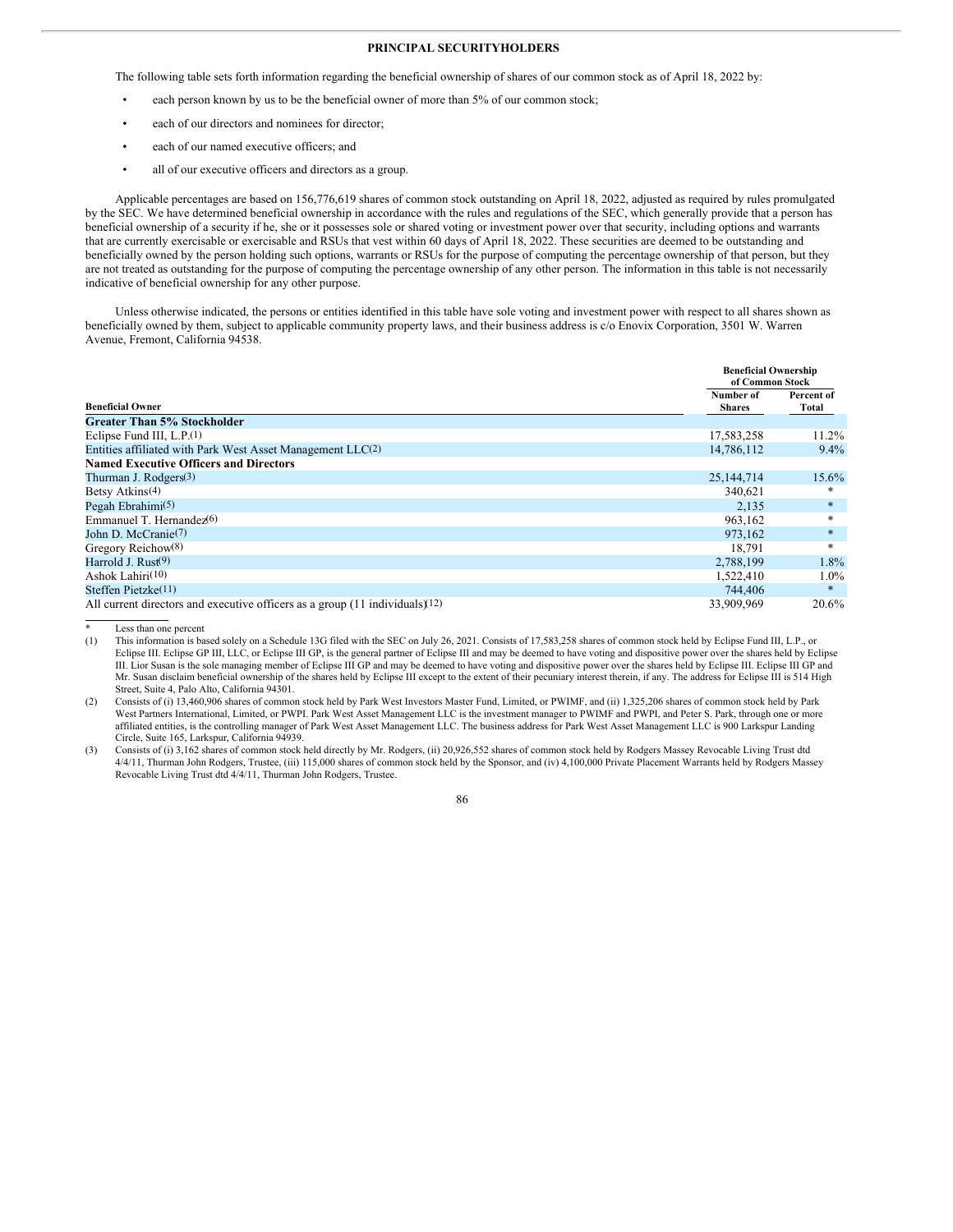- (4) Consists of (i) 188,930 shares of common stock held directly by Ms. Atkins, of which 71,531 shares of common stock will be unvested and remain subject to a repurchase right within 60 days of April 18, 2022, (ii) 51,691 shares of common stock issuable to Ms. Atkins pursuant to options exercisable within 60 days of April 18, 2022, of which 37,690 shares of common stock would be unvested as of such date, and (iii) 100,000 shares of common stock issuable to Ms. Atkins pursuant to a warrant exercisable within 60 days of April 18, 2022.
- (5) Consists of 2,135 shares of common stock held directly by Ms. Ebrahimi.
- (6) Consists of (i) 463,162 shares of common stock held directly by Mr. Hernandez, and (ii) 500,000 shares of common stock issuable to Mr. Hernandez pursuant to a warrant exercisable within 60 days of April 18, 2022.
- (7) Consists of (i) 473,162 shares of common stock held directly by Mr. McCranie, and (ii) 500,000 shares of common stock issuable to Mr. McCranie pursuant to a warrant exercisable within 60 days of April 18, 2022.
- (8) Consists of (i) 15,629 shares of common stock held directly by Mr. Reichow, and (ii) 3,162 shares of common stock held by Mr. Reichow for the benefit of Eclipse Ventures, LLC. Mr. Reichow is a Partner of Eclipse Ventures, LLC. Mr. Reichow disclaims beneficial ownership of the shares held for the benefit of Eclipse Ventures, LLC and the shares held by Eclipse III referred to in Footnote 2 above.
- (9) Consists of (i) 1,379,531 shares of common stock held by the Harrold and Margaret Rust Family Trust UTD May 15, 1996, of which 330,755 shares of common stock will be unvested and remain subject to a repurchase right within 60 days of April 18, 2022, and (ii) 1,408,668 shares of common stock issuable to Mr. Rust pursuant to options exercisable within 60 days of April 18, 2022, of which 1,104,995 shares of common stock would be unvested as of such date.
- (10) Consists of (i) 1,351,031 shares of common stock held directly by Mr. Lahiri, of which 328,830 shares of common stock will be unvested and remain subject to a repurchase right within 60 days of April 18, 2022, and (ii) 171,379 shares of common stock issuable to Mr. Lahiri pursuant to options exercisable within 60 days of April 18, 2022, of which 126,061 shares of common stock would be unvested as of such date.
- (11) Consists of (i) 23,000 shares of common stock held directly by Mr. Pietzke, and (ii) 721,406 shares of common stock issuable to Mr. Pietzke pursuant to options exercisable within 60 days of April 18, 2022, of which 541,774 shares of common stock would be unvested as of such date.
- (12) Consists of (i) 26,094,980 shares of common stock held by all of our directors and executive officers as a group, of which 1,161,868 shares of common stock will be unvested and remain subject to a repurchase right within 60 days of April 18, 2022, and (ii) 2,614,989 shares of common stock issuable pursuant to options exercisable within 60 days of April 18, 2022, of which 2,006,017 shares of common stock would be unvested as of such date.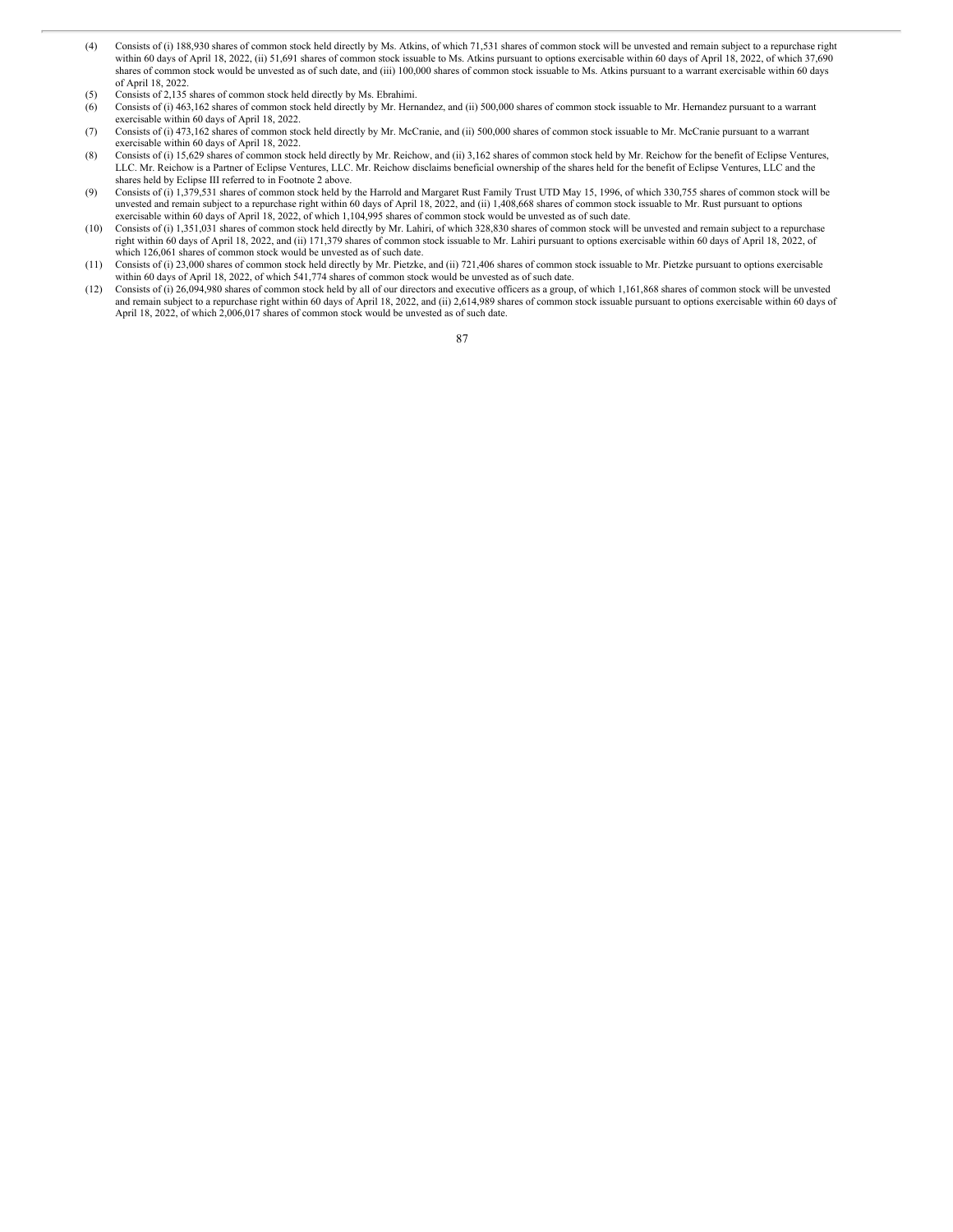# **SELLING SECURITYHOLDERS**

This prospectus relates to the resale by the Selling Securityholders from time to time of up to 66,655,781 shares of Common Stock (including 6,000,000 shares of Common Stock that may be issued upon exercise of the Private Placement Warrants and up to 736,769 shares of Common Stock issuable upon the exercise of stock options) and up to 6,000,000 Private Placement Warrants. The Selling Securityholders may from time to time offer and sell any or all of the Common Stock and Private Placement Warrants set forth below pursuant to this prospectus and any accompanying prospectus supplement. As used in this prospectus, the term "Selling Securityholders" includes the persons listed in the table below, together with any additional Selling Securityholders listed in a subsequent amendment to this prospectus, and their pledgees, donees, transferees, assignees, successors, designees and others who later come to hold any of the Selling Securityholders' interests in the Common Stock or Private Placement Warrants other than through a public sale.

Certain of the Selling Securityholders listed below entered into aLock-up Agreement with us with respect to certain of the shares of Common Stock that may be sold by it from time to time pursuant to the registration statement of which this prospectus forms part. See the section titled "*Certain Relationships and Related Party Transactions — Lock-Up Agreements."*

Except as set forth in the footnotes below and in the prospectus supplement no. 3 (FileNo. 333-258358) filed with the SEC pursuant to Rule 424(b) (3) on September 9, 2021, the following table sets forth, based on written representations from the Selling Securityholders, certain information as of July 14, 2021 regarding the beneficial ownership of our Common Stock (including Common Stock issuable upon the exercise of stock options) and Warrants by the Selling Securityholders and the shares of Common Stock (including Common Stock issuable upon the exercise of stock options) and Warrants being offered by the Selling Securityholders. For the avoidance of doubt, the table below includes shares of Common Stock issuable upon the exercise of options not yet vested. The applicable percentage ownership of Common Stock is based on approximately 145,245,628 shares of Common Stock outstanding as of July 14, 2021 (prior to the exercise of all Warrants). Information with respect to shares of Common Stock and Private Placement Warrants owned beneficially after the offering assumes the sale of all of the shares of Common Stock, Common Stock issuable upon the exercise of stock options or Private Placement Warrants. The Selling Securityholders may offer and sell some, all or none of their shares of Common Stock or Private Placement Warrants, as applicable.

We have determined beneficial ownership in accordance with the rules of the SEC. Except as indicated by the footnotes below, we believe, based on the information furnished to us, that the Selling Securityholders have sole voting and investment power with respect to all shares of Common Stock and Warrants that they beneficially own, subject to applicable community property laws. Except as otherwise described below, based on the information provided to us by the Selling Securityholders, no Selling Securityholder is a broker-dealer or an affiliate of a broker dealer.

Except as set forth in the footnotes below, the following table does not include up to 11,500,000 shares of Common Stock issuable upon exercise of the Public Warrants.

Please see the section titled "*Plan of Distribution*" for further information regarding the Selling Securityholder's method of distributing these shares.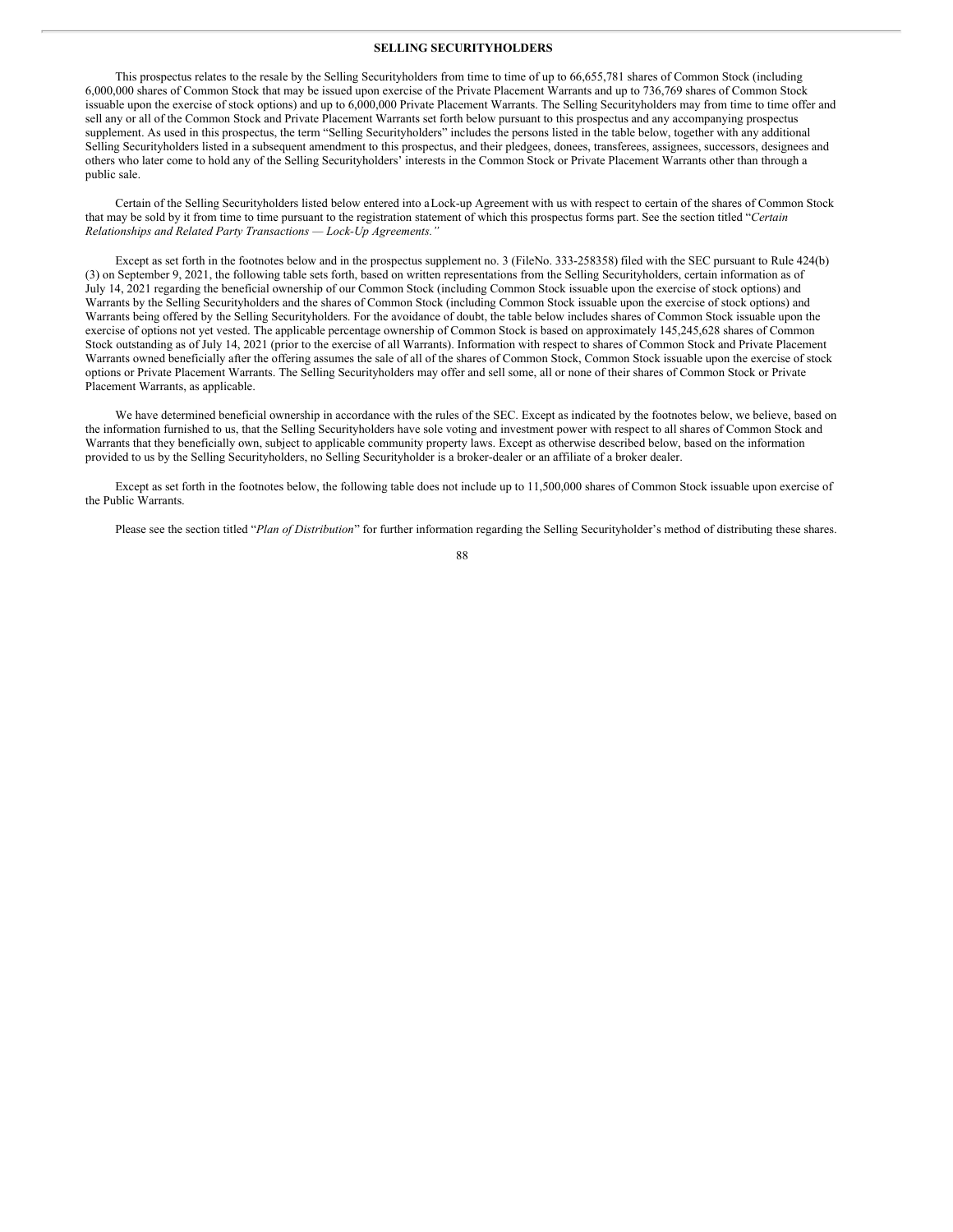|                                                               |                                                                    | <b>Shares of Common Stock</b>                     |                                                             |                                       | <b>Warrants to Purchase Common Stock</b>                           |                                                   |                                                                    |                                       |
|---------------------------------------------------------------|--------------------------------------------------------------------|---------------------------------------------------|-------------------------------------------------------------|---------------------------------------|--------------------------------------------------------------------|---------------------------------------------------|--------------------------------------------------------------------|---------------------------------------|
| Name                                                          | Number<br><b>Beneficially</b><br><b>Owned Prior</b><br>to Offering | <b>Number</b><br>Registered<br>for Sale<br>Hereby | Number<br><b>Beneficially</b><br>Owned<br>After<br>Offering | Percent<br>Owned<br>After<br>Offering | Number<br><b>Beneficially</b><br><b>Owned Prior</b><br>to Offering | <b>Number</b><br>Registered<br>for Sale<br>Hereby | <b>Number</b><br><b>Beneficially</b><br>Owned<br>After<br>Offering | Percent<br>Owned<br>After<br>Offering |
| Harrold and Margaret Rust Family Trust UTD May 15,            |                                                                    |                                                   |                                                             |                                       |                                                                    |                                                   |                                                                    |                                       |
| 1996(1)                                                       | 1,376,031                                                          | 1,376,031                                         |                                                             |                                       |                                                                    |                                                   |                                                                    |                                       |
| Harrold Rust(2)                                               | 334,428                                                            | 334,428                                           |                                                             | $\overline{\phantom{0}}$              |                                                                    |                                                   |                                                                    |                                       |
| Rodgers Massey Revocable Living Trust dtd 4/4/11, Thurman     |                                                                    |                                                   |                                                             |                                       |                                                                    |                                                   |                                                                    |                                       |
| John Rodgers, Trustee(3)                                      | 20,926,552                                                         | 20,926,552                                        |                                                             |                                       | 4,100,000                                                          | 4,100,000                                         |                                                                    |                                       |
| Rodgers Capital, LLC(4)                                       | 115,000                                                            | 115,000                                           |                                                             | $\overline{\phantom{0}}$              |                                                                    |                                                   |                                                                    |                                       |
| Betsy Atkins <sup>(5)</sup>                                   | 201,923                                                            | 201,923                                           |                                                             | ш,                                    | 100,000                                                            | 100,000                                           |                                                                    | $\overline{\phantom{0}}$              |
| Emmanuel T. Hernandez(6)                                      | 460,000                                                            | 460,000                                           | $\qquad \qquad - \qquad$                                    | $\qquad \qquad$<br>$\equiv$           | 500,000                                                            | 500,000                                           | $\overline{\phantom{0}}$                                           |                                       |
| John D. McCranie(7)                                           | 450,000                                                            | 450,000                                           | $\qquad \qquad =$                                           |                                       | 500,000                                                            | 500,000                                           | $\equiv$                                                           | $\equiv$                              |
| Michael John Petrick and Leslie Anderson Petrick, as Trustees |                                                                    |                                                   |                                                             |                                       |                                                                    |                                                   |                                                                    |                                       |
| of the Michael John Petrick Revocable Trust, as amended(8)    | 2,958,219                                                          | 2,958,219                                         |                                                             | $\overline{\phantom{0}}$              |                                                                    |                                                   | $\overline{\phantom{a}}$                                           |                                       |
| Michael J. Petrick <sup>(9)</sup>                             | 90,004                                                             | 90,004                                            | $\overline{\phantom{0}}$                                    | $\overline{\phantom{0}}$              | $\sim$                                                             | $\overline{\phantom{0}}$                          | $\overline{\phantom{a}}$                                           | $\overline{\phantom{0}}$              |
| Gregory Reichow(10)                                           | 15,629                                                             | 15,629                                            | $\overline{\phantom{0}}$                                    | $\overline{\phantom{0}}$              | $\overline{\phantom{a}}$                                           | $\overline{\phantom{a}}$                          | $\frac{1}{2}$                                                      |                                       |
| Cameron Dales(11)                                             | 1,016,219                                                          | 1,016,219                                         | $\qquad \qquad -$                                           | $\equiv$                              | $\equiv$                                                           | $\overline{\phantom{0}}$                          | $\overline{\phantom{0}}$                                           | $\qquad \qquad -$                     |
| Ashok Lahiri(12)                                              | 1,390,240                                                          | 1,390,240                                         | $\qquad \qquad -$                                           | $\overline{\phantom{0}}$              | $\overline{\phantom{0}}$                                           |                                                   |                                                                    | $\ast$                                |
| Steffen Pietzke(13)                                           | 195,499                                                            | 195,499                                           | $\equiv$                                                    | <u>in</u>                             | 1,000                                                              | $\equiv$                                          | 1,000                                                              |                                       |
| Edward J. Hejlek $(14)$                                       | 192,779                                                            | 192,779                                           |                                                             | $\overline{\phantom{0}}$              |                                                                    |                                                   |                                                                    |                                       |
| Steven J. Gomo <sup>(15)</sup>                                | 295,000                                                            | 295,000                                           | $\overline{\phantom{0}}$                                    | $\equiv$                              | 300,000                                                            | 300,000                                           | $\equiv$                                                           | -                                     |
| Lisan Hung $(16)$                                             | 262,500                                                            | 262,500                                           | $\qquad \qquad$                                             | $\overline{\phantom{0}}$              | 250,000                                                            | 250,000                                           | $\qquad \qquad$                                                    | $\qquad \qquad \longleftarrow$        |
| Joseph I. Malchow(17)                                         | 262,500                                                            | 262,500                                           | $\equiv$                                                    | <u>in</u><br>$\ast$                   | 250,000                                                            | 250,000                                           | $\equiv$                                                           | $\equiv$<br>$\ast$                    |
| Jeff McNeil(18)                                               | 40,000                                                             | 10,000                                            | 30,000                                                      |                                       | 15,000                                                             |                                                   | 15,000                                                             |                                       |
| Mitchell Nussbaum <sup>(19)</sup>                             | 10,000                                                             | 10,000                                            | $\equiv$                                                    | $\equiv$                              | $\frac{1}{2}$                                                      | $\qquad \qquad -$                                 | $\equiv$                                                           | $\overline{\phantom{0}}$              |
| Ralph H. Schmitt(20)                                          | 10,000                                                             | 10,000                                            | $\overline{\phantom{0}}$                                    | $\overline{\phantom{0}}$              | $\overline{\phantom{0}}$                                           | $\overline{\phantom{0}}$                          | $\qquad \qquad \longleftarrow$                                     |                                       |
| Eclipse Fund III, L.P.(21)                                    | 17,583,258                                                         | 17,583,258                                        | $\equiv$                                                    | $\overline{\phantom{0}}$              | $\sim$                                                             | $\overline{\phantom{0}}$                          |                                                                    | —                                     |
| Ardsley Partners Renewable Energy Fund, L.P.(22)              | 35,714                                                             | 35,714                                            | $\overline{\phantom{0}}$                                    | $\overline{\phantom{0}}$              |                                                                    | $\overline{\phantom{0}}$                          | $\overline{\phantom{0}}$                                           |                                       |
| Atlas Diversified Master Fund, Ltd.(23)                       | 285,714                                                            | 285,714                                           | $\equiv$                                                    | $\equiv$                              | <b>College</b>                                                     |                                                   |                                                                    | $\overline{\phantom{0}}$              |
| Crossroads Investments, $LP(24)$                              | 467,124                                                            | 267,857                                           | 199,267                                                     | $\ast$                                |                                                                    | $\overline{\phantom{0}}$                          | $\overline{\phantom{0}}$                                           |                                       |
| D.E. Shaw Oculus Portfolios, L.L.C.(25)                       | 89,286                                                             | 89,286                                            | $\overline{\phantom{0}}$                                    | $\overline{\phantom{0}}$              | $\sim$                                                             | $\overline{\phantom{0}}$                          | $\mathbb{R}^n$                                                     | پ                                     |
| D.E. Shaw Valence Portfolios, L.L.C.(26)                      | 267,857                                                            | 267,857                                           | $\overline{\phantom{m}}$                                    | $\overline{\phantom{0}}$              | 145,901                                                            | $\hspace{0.05cm}$                                 | 145,901                                                            | $\ast$                                |
| DG Value Partners, LP(27)                                     | 15,140                                                             | 15,140                                            | $\overline{\phantom{m}}$                                    | $\equiv$                              | $\overline{\phantom{m}}$                                           | $\hspace{0.05cm}$                                 | $\overline{\phantom{0}}$                                           | —                                     |
| DG Value Partners II Master Fund, LP(27)                      | 83,297                                                             | 83,297                                            | $\overline{\phantom{m}}$                                    | $\overline{\phantom{0}}$              | $\overline{\phantom{0}}$                                           | $\overline{\phantom{0}}$                          | $\overline{\phantom{0}}$                                           |                                       |
| DG Value Partners II Master Fund, LP-Class C(27)              | 44,420                                                             | 44,420                                            | پ                                                           | <u>in</u>                             | $\sim$                                                             | $\qquad \qquad$                                   | $\overline{\phantom{0}}$                                           | ⇔                                     |
| AGR Trading SPC-Series EC Segregated Portfolio(28)            | 44,054                                                             | 19,058                                            | 24,996                                                      | $\ast$                                |                                                                    |                                                   | $\overline{\phantom{0}}$                                           | $\overline{\phantom{0}}$              |
| Boothbay Absolute Return Strategies, LP(28)                   | 80,396                                                             | 38,096                                            | 42,300                                                      | $\ast$                                | $\overline{\phantom{0}}$                                           | $\overline{\phantom{0}}$                          | $\overline{\phantom{a}}$                                           | -                                     |
| Electron Global Master Fund L.P. (28)                         | 2,932,802                                                          | 1,195,802                                         | 1,737,000                                                   | 1.2%                                  |                                                                    |                                                   | $\overline{\phantom{0}}$                                           |                                       |
| Electron Infrastructure Master Fund, L.P.(28)                 | 2,110,601                                                          | 889,901                                           | 1,220,700                                                   | $\ast$                                |                                                                    |                                                   |                                                                    | ÷,                                    |
| PMT Capital, L.P. <sup>(29)</sup>                             | 69,847                                                             | 17,857                                            | 51,990                                                      | $\overline{\phantom{0}}$              | 25,000                                                             | $\qquad \qquad$                                   | 25,000                                                             | $\ast$                                |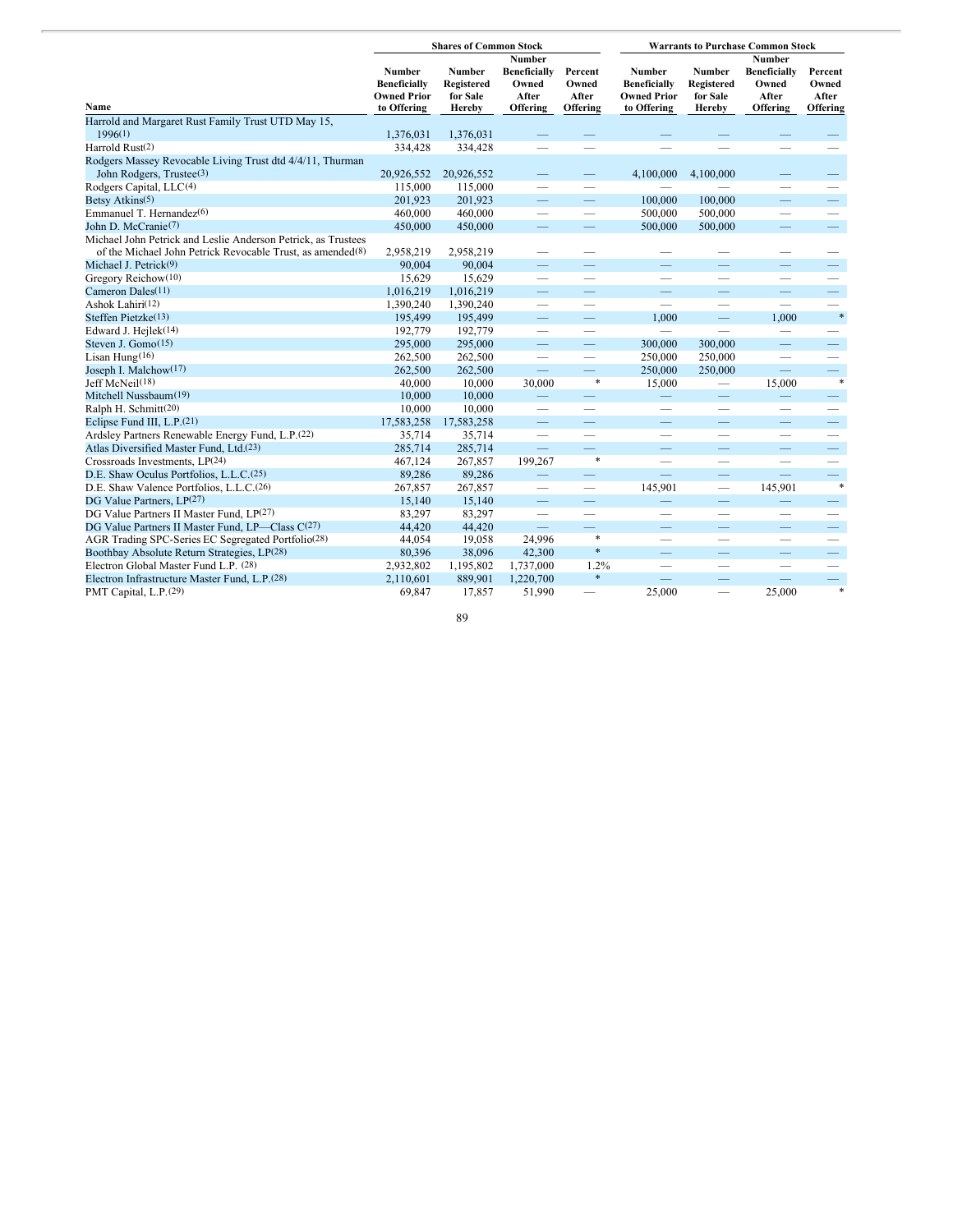|                                                          | <b>Shares of Common Stock</b> |               |                          |                          |                          | <b>Warrants to Purchase Common Stock</b> |                          |                          |  |  |
|----------------------------------------------------------|-------------------------------|---------------|--------------------------|--------------------------|--------------------------|------------------------------------------|--------------------------|--------------------------|--|--|
|                                                          | Number                        |               |                          | <b>Number</b>            |                          |                                          |                          |                          |  |  |
|                                                          | Number                        | <b>Number</b> | <b>Beneficially</b>      | Percent                  | <b>Number</b>            | <b>Number</b>                            | <b>Beneficially</b>      | Percent                  |  |  |
|                                                          | <b>Beneficially</b>           | Registered    | Owned                    | Owned                    | <b>Beneficially</b>      | <b>Registered</b>                        | Owned                    | Owned                    |  |  |
|                                                          | <b>Owned Prior</b>            | for Sale      | After                    | After                    | <b>Owned Prior</b>       | for Sale                                 | After                    | After                    |  |  |
| Name                                                     | to Offering                   | <b>Hereby</b> | Offering                 | Offering                 | to Offering              | Hereby                                   | Offering                 | Offering                 |  |  |
| FT SOF XIII (SPAC) Holdings, LLC(30)                     | 71,428                        | 71,428        |                          | $\overline{\phantom{0}}$ | $\overline{\phantom{0}}$ |                                          | $\overline{\phantom{0}}$ |                          |  |  |
| Eric S. Stein                                            | 97,000                        | 97,000        | $\equiv$                 | $\overline{\phantom{0}}$ | $\equiv$                 | $\overline{\phantom{0}}$                 |                          |                          |  |  |
| Amanda K. Rieben                                         | 45,857                        | 45,857        |                          | $\equiv$                 | $\equiv$                 | $\equiv$                                 | $\overline{\phantom{0}}$ | $\overline{\phantom{0}}$ |  |  |
| John M. Stein                                            | 22,857                        | 22,857        | $\qquad \qquad$          | $\overline{\phantom{0}}$ | $\equiv$                 | $\overline{\phantom{0}}$                 | $\equiv$                 | $\hspace{0.05cm}$        |  |  |
| John M. Stein Roth IRA (31)                              | 120,000                       | 120,000       | $\equiv$                 | $\equiv$                 | $\overline{\phantom{0}}$ | $\equiv$                                 | $\equiv$                 | $\overline{\phantom{a}}$ |  |  |
| Fort Baker Catalyst Master Fund, LP(32)                  | 357,143                       | 357,143       | $\overline{\phantom{0}}$ | $\equiv$                 | $=$                      | $\equiv$                                 | $\qquad \qquad$          | $\equiv$                 |  |  |
| Glazer Capital, LLC(33)                                  | 714,286                       | 714,286       | $\equiv$                 | $\equiv$                 | $\equiv$                 | 二                                        | 트                        | ÷.                       |  |  |
| CVI Investments, Inc.(34)                                | 357,143                       | 357,143       | $\qquad \qquad$          | $\equiv$                 | 295,933                  | $\equiv$                                 | 295,933                  | $\ast$                   |  |  |
| Tech Opportunities LLC(35)                               | 357,143                       | 357,143       | $\equiv$                 | $\equiv$                 | $\overline{\phantom{0}}$ | $\equiv$                                 | $\qquad \qquad -$        | $\qquad \qquad -$        |  |  |
| Kepos Alpha Master Fund L.P.(36)                         | 308,643                       | 308,643       | $\qquad \qquad$          | $=$                      | $=$                      | $\overline{\phantom{0}}$                 | $\qquad \qquad -$        | $\equiv$                 |  |  |
| Kepos Carbon Transition Master Fund L.P.(36)             | 48,500                        | 48,500        | $\overline{\phantom{m}}$ | ═                        | $\equiv$                 | $\equiv$                                 | $\equiv$                 | $\equiv$                 |  |  |
| Jon D and Linda W Gruber Trust <sup>(37)</sup>           | 1,233,114                     | 35,714        | 1.197.400                | $\ast$                   | $=$                      | $\overline{\phantom{0}}$                 | $\overline{\phantom{m}}$ | $\overline{\phantom{a}}$ |  |  |
| LMR CCSA Master Fund Limited <sup>(38)</sup>             | 71,429                        | 71,429        | $\equiv$                 | -                        | ÷.                       | $\equiv$                                 | $\equiv$                 | $\equiv$                 |  |  |
| LMR Master Fund Limited(38)                              | 71,428                        | 71,428        |                          | $\overline{\phantom{0}}$ | $\equiv$                 | $\overline{\phantom{0}}$                 | ÷,                       |                          |  |  |
| Luminus Capital Partners Master Fund, LP(39)             | 485,714                       | 485,714       |                          | $\overline{\phantom{0}}$ | $\equiv$                 | $\equiv$                                 | $\equiv$                 | $\frac{1}{2}$            |  |  |
| Luminus Special Opportunities II Master Fund, Ltd(39)    | 85,715                        | 85,715        | $\qquad \qquad$          | $\overline{\phantom{0}}$ | $\equiv$                 | $\overline{\phantom{0}}$                 | $\overline{\phantom{0}}$ | $\overline{\phantom{0}}$ |  |  |
| Magnetar Constellation Master Fund, Ltd. <sup>(40)</sup> | 229,286                       | 229,286       | $\qquad \qquad -$        | $\equiv$                 | $\equiv$                 | $\equiv$                                 | $\equiv$                 | $\overline{\phantom{0}}$ |  |  |
| Magnetar Constellation Fund II, Ltd(40)                  | 64,286                        | 64,286        | $\qquad \qquad$          | $\equiv$                 | $\equiv$                 | $\overline{\phantom{0}}$                 | $\qquad \qquad$          | $\hspace{0.05cm}$        |  |  |
| Magnetar Structured Credit Fund, LP(40)                  | 88,571                        | 88,571        | $\equiv$                 | $\overline{\phantom{0}}$ | $\equiv$                 | $\overline{\phantom{0}}$                 | $\overline{\phantom{0}}$ | $\qquad \qquad =$        |  |  |
| Magnetar Xing He Master Fund Ltd(40)                     | 79,286                        | 79,286        | $\qquad \qquad$          | $\equiv$                 | $\equiv$                 | $\overline{\phantom{0}}$                 | $\overline{\phantom{0}}$ |                          |  |  |
| Magnetar SC Fund Ltd(40)                                 | 50,714                        | 50,714        | $\equiv$                 | $\equiv$                 | $\equiv$                 | $\equiv$                                 |                          | Ξ,                       |  |  |
| Magnetar Longhorn Fund LP(40)                            | 23,571                        | 23,571        | $=$                      | $=$                      | $=$                      | $=$                                      | $\overline{\phantom{0}}$ | $\overline{\phantom{0}}$ |  |  |
| Purpose Alternative Credit Fund Ltd(40)                  | 30,000                        | 30,000        | $\qquad \qquad -$        | $\overline{\phantom{0}}$ | $\qquad \qquad =$        | $\overline{\phantom{0}}$                 | $\equiv$                 | $\overline{\phantom{m}}$ |  |  |
| Purpose Alternative Credit Fund - T LLC(40)              | 10,000                        | 10,000        | $\qquad \qquad$          | $\overline{\phantom{0}}$ | $\equiv$                 | $\overline{\phantom{0}}$                 |                          | $\equiv$                 |  |  |
| Magnetar Lake Credit Fund LLC(40)                        | 31,429                        | 31,429        | $\overline{\phantom{0}}$ | $\overline{\phantom{0}}$ | $\equiv$                 | $\overline{\phantom{0}}$                 | $\overline{\phantom{0}}$ | $\overline{\phantom{m}}$ |  |  |
| Magnetar Capital Master Fund, Ltd(40)                    | 35,714                        | 35,714        | $\qquad \qquad$          | $\equiv$                 | $\equiv$                 | $\overline{\phantom{0}}$                 | $\overline{\phantom{m}}$ | $\equiv$                 |  |  |
| Magnetar Discovery Master Fund Ltd <sup>(40)</sup>       | 71,429                        | 71,429        | $\equiv$                 | $\equiv$                 | $\equiv$                 | $\equiv$                                 | $\equiv$                 | $\equiv$                 |  |  |
| Marathon Asset Management, L.P. (41)                     |                               |               |                          |                          |                          |                                          |                          |                          |  |  |
|                                                          | 142,857                       | 142,857       | $\overline{\phantom{0}}$ | $\overline{\phantom{0}}$ | $\overline{\phantom{0}}$ | —                                        |                          |                          |  |  |
| Maven Investment Partners US Limited-New York Branch(42) | 107,143                       | 107,143       | $\equiv$                 | ᆖ                        | ÷,                       | $\equiv$                                 |                          | $\equiv$                 |  |  |
| BEMAP Master Fund Ltd.(43)                               | 121,870                       | 91,260        | 30,610                   | $\ast$                   | 18,969                   | $\overline{\phantom{0}}$                 | 18,969                   | *                        |  |  |
| Bespoke Alpha MAC MIM LP(43)                             | 17,062                        | 13,385        | 3,677                    | $\ast$                   | 2,279                    | $\equiv$                                 | 2,279                    | $\ast$                   |  |  |
| DS Liquid Div RVA MON LLC(43)                            | 133,828                       | 108,987       | 24,841                   | $\ast$                   | 15,394                   | $=$                                      | 15,394                   | $\ast$                   |  |  |
| Monashee Pure Alpha SPV I LP(43)                         | 73,887                        | 56,760        | 17,127                   | $\ast$                   | 10,613                   | $\equiv$                                 | 10,613                   | $\ast$                   |  |  |
| Monashee Solitario Fund LP(43)                           | 89,700                        | 70,928        | 18,772                   | $\ast$                   | 11,633                   | $\qquad \qquad$                          | 11,633                   | $\ast$                   |  |  |
| SFL SPV I LLC(43)                                        | 20,796                        | 15,823        | 4,973                    | $\ast$                   | 3,082                    | $\equiv$                                 | 3,082                    | $\ast$                   |  |  |
| North Lion Fund LLC(44)                                  | 53,571                        | 53,571        |                          |                          |                          |                                          |                          |                          |  |  |
|                                                          |                               | 90            |                          |                          |                          |                                          |                          |                          |  |  |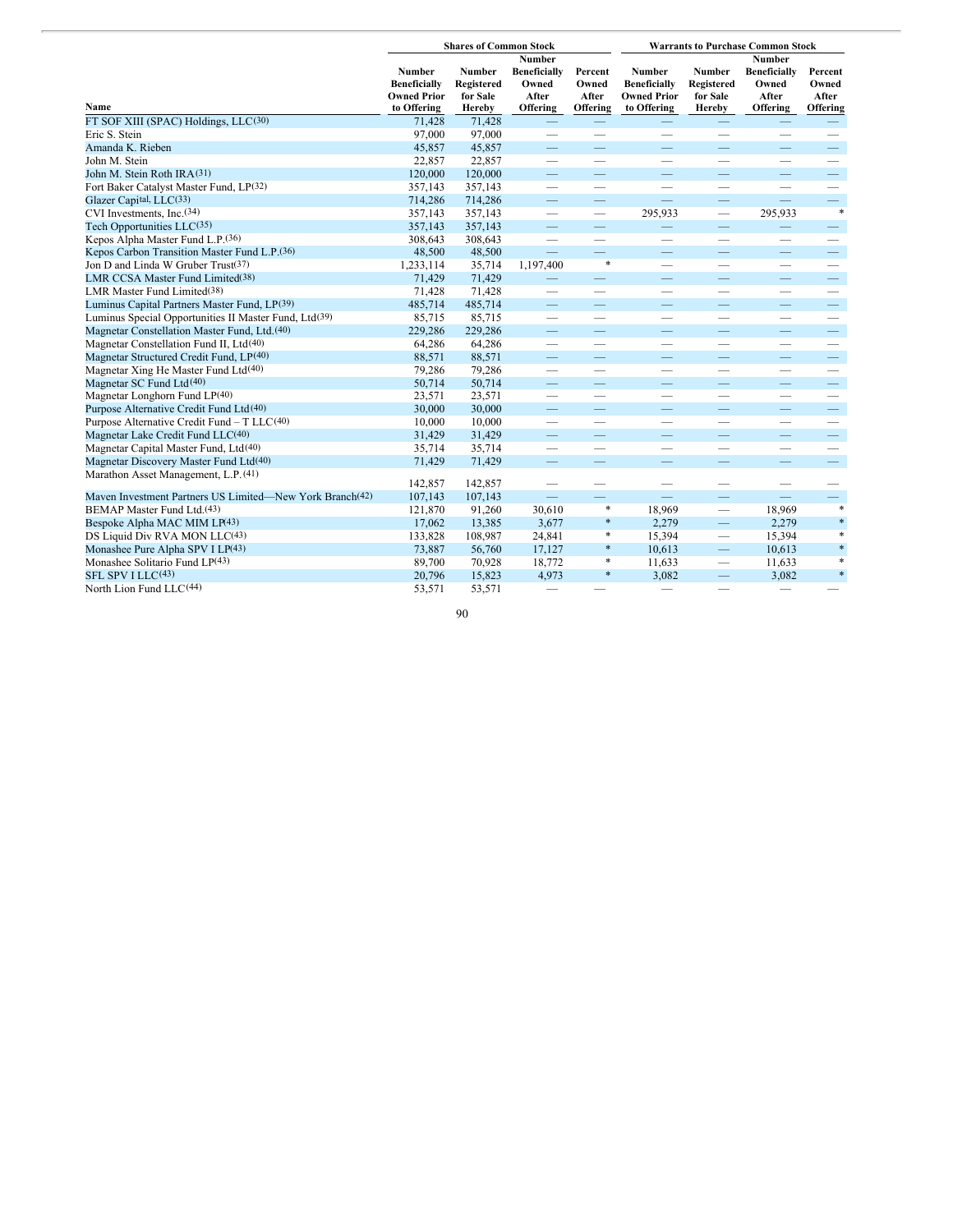|                                                           | <b>Shares of Common Stock</b> |                      |                              |                  |                               | <b>Warrants to Purchase Common Stock</b> |                              |                  |  |
|-----------------------------------------------------------|-------------------------------|----------------------|------------------------------|------------------|-------------------------------|------------------------------------------|------------------------------|------------------|--|
|                                                           | Number                        |                      |                              |                  | Number                        |                                          |                              |                  |  |
|                                                           | Number<br><b>Beneficially</b> | Number<br>Registered | <b>Beneficially</b><br>Owned | Percent<br>Owned | Number<br><b>Beneficially</b> | Number<br>Registered                     | <b>Beneficially</b><br>Owned | Percent<br>Owned |  |
|                                                           | <b>Owned Prior</b>            | for Sale             | After                        | After            | <b>Owned Prior</b>            | for Sale                                 | After                        | After            |  |
| Name                                                      | to Offering                   | <b>Hereby</b>        | Offering                     | Offering         | to Offering                   | Hereby                                   | Offering                     | Offering         |  |
| Hartford Growth Fund Limited (45)                         | 357,143                       | 357,143              |                              |                  |                               |                                          |                              |                  |  |
| One Fin Capital Master Fund LP(46)                        | 250,000                       | 250,000              |                              |                  | 500,000                       |                                          | 500,000                      |                  |  |
| Park West Partners International, Limited <sup>(47)</sup> | 1,123,976                     | 191,147              | 932,829                      | ∗                | 193,963                       | $\hspace{0.1mm}-\hspace{0.1mm}$          | 193,963                      | $*$              |  |
| Park West Investors Master Fund, Limited <sup>(47)</sup>  | 11,348,649                    | 1,951,710            | 9,396,939                    | 6.5%             | 1,956,037                     |                                          | 1,956,037                    | $1.3\%$          |  |
| P.A.W. Small Cap Partners, LP(48)                         | 231,678                       | 17,857               | 213,821                      |                  |                               |                                          |                              |                  |  |
| Peridian Fund, L.P. (49)                                  | 357,143                       | 357,143              |                              |                  |                               |                                          |                              |                  |  |
| Senvest Master Fund, LP(50)                               | 357,143                       | 357,143              |                              |                  |                               |                                          |                              |                  |  |
| Senvest Technology Partners Master Fund, LP(50)           | 357,143                       | 357,143              |                              |                  |                               |                                          |                              |                  |  |
| Telemark Fund, LP(51)                                     | 1,114,286                     | 214,286              | 900,000                      | 净                | 450,000                       | $\qquad \qquad \longleftarrow$           | 450,000                      | *                |  |
| Tenzing Global Investors Fund I, L.P. (52)                | 432,810                       | 158,764              | 274,046                      | *                | 137,023                       |                                          | 137,023                      | $\ast$           |  |
| Pleiades Investment Partners—TE, L.P. <sup>(53)</sup>     | 146,476                       | 55,522               | 90,954                       | *                | 45,477                        | $\hspace{0.1mm}-\hspace{0.1mm}$          | 45,477                       | *                |  |
| Funds advised by Weiss Asset Management $LP(54)$          | 357,143                       | 357,143              |                              |                  |                               |                                          |                              |                  |  |

Less than one percent

(1) Consists of 1,376,031 shares of Common Stock. Harrold Rust and Margaret Rust serve as trustees of the Harrold and Margaret Rust Family Trust UTD May 15, 1996 (the "Rust Family Trust") and, accordingly, may be deemed to have voting and dispositive power with respect to the shares held by the Rust Family Trust. Mr. Rust is our President and Chief Executive Officer and a member of our board of directors since the Business Combination and has previously served as Legacy Enovix's Chairperson, President and Chief Executive Officer since November 2006 when he founded Legacy Enovix.

(2) Consists of 334,428 shares of Common Stock issuable upon the exercise of stock options, which are exercisable within one year of July 19, 2021. Mr. Rust is our President and Chief Executive Officer and a member of our board of directors since the Business Combination and has previously served as Legacy Enovix's Chairperson, President and Chief Executive Officer since November 2006 when he founded Legacy Enovix.

(3) Consists of (i) 20,926,552 shares of Common Stock, including 3,800,000 shares of Common Stock acquired via an in-kind distribution from the Sponsor, and (ii) 4,100,000 shares of Common Stock issuable upon exercise of Private Placement Warrants acquired via an in-kind distribution from the Sponsor. Thurman J. Rodgers and Valeta Massey serve as trustees of the Rodgers Massey Revocable Living Trust dtd 4/4/11 (the "Rodgers Massey Trust") and, accordingly, may be deemed to have voting and dispositive power with respect to the shares held by the Rodgers Massey Trust. Mr. Rodgers has served as a member of Legacy Enovix's board of directors since February 2012 and serves as Chairman of our board of directors following the Business Combination.

(4) Consists of (i) 115,000 shares of Common Stock, after giving effect to an in-kind distribution of 5,635,000 shares of Common Stock to certain of the Sponsor's members, and (ii) no shares of Common Stock issuable upon exercise of Private Placement Warrants, after giving effect to an in-kind distribution of 6,000,000 Private Placement Warrants to certain of the Sponsor's members. Thurman J. Rodgers is the managing member of the Sponsor and, accordingly, may be deemed to have voting and dispositive power with respect to the shares held by the Sponsor. Mr. Rodgers has served as a member of Legacy Enovix's board of directors since February 2012 and serves as Chairman of our board of directors following the Business Combination.

(5) Consists of (i) 185,768 shares of Common Stock, including 75,000 shares of Common Stock acquired via an in-kind distribution from the Sponsor, (ii) 16,155 shares of Common Stock issuable upon the exercise of stock options, which are exercisable within one year of July 19, 2021 and (iii) 100,000 shares of Common Stock issuable upon exercise of Private Placement Warrants acquired via an in-kind distribution from the Sponsor. Betsy Atkins has served as a member of Legacy Enovix's board of directors since January 2021 and continues to serve as a member of our board of directors after the Business Combination.

(6) Consists of (i) 460,000 shares of Common Stock acquired via an in-kind distribution from the Sponsor and (ii) 500,000 shares of Common Stock issuable upon exercise of Private Placement Warrants acquired via an in-kind distribution from the Sponsor. Emmanuel T. Hernandez served as the Chief Financial Officer and a director of RSVAC since November 2020 and is a member of our board of directors following the Business Combination.

(7) Consists of (i) 450,000 shares of Common Stock acquired via an in-kind distribution from the Sponsor and (ii) 500,000 shares of Common Stock issuable upon exercise of Private Placement Warrants acquired via an in-kind distribution from the Sponsor. John D. McCranie served as a director of RSVAC since December 2020 and is a member of our board of directors following the Business Combination.

(8) Consists of 2,958,219 shares of Common Stock held by Michael John Petrick and Leslie Anderson Petrick, as Trustees of the Michael John Petrick Revocable Trust, as amended (the "Petrick Trust"). Michael J. Petrick holds voting and investment power over the shares held by the Petrick Trust.

(9) Consists of 90,004 shares of Common Stock issuable upon the exercise of stock options, which are exercisable within one year of July 19, 2021. Michael J. Petrick has served as a member of Legacy Enovix's board of directors since July 2018 and continues to serve as a member of our board of directors after the Business Combination.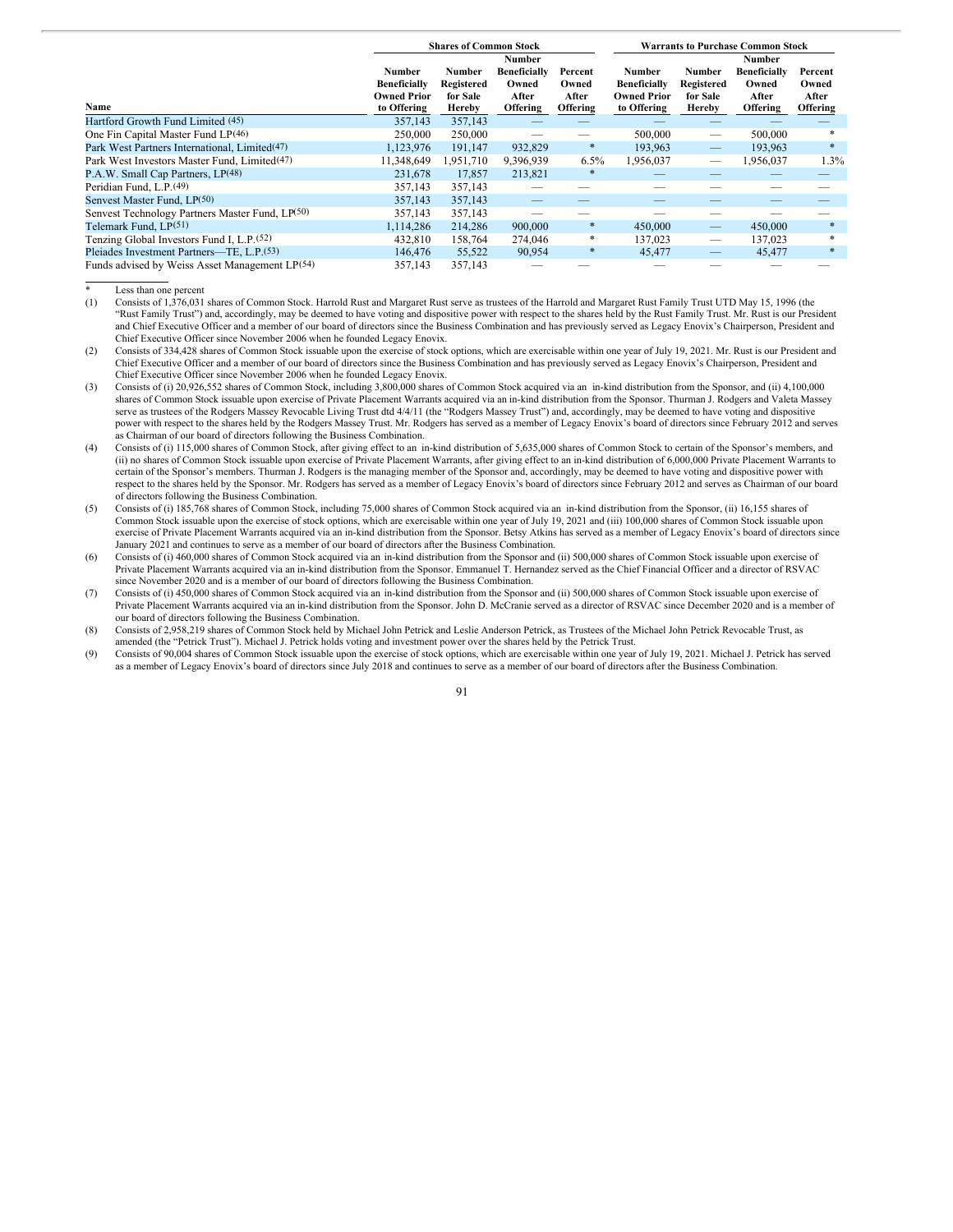- (10) Consists of 15,629 shares of Common Stock. Gregory Reichow has served as a member of Legacy Enovix's board of directors since November 2020 and continues to serve as a member of our board of directors after the Business Combination.
- (11) Consists of (i) 988,603 shares of Common Stock and (ii) 27,616 shares of Common Stock issuable upon the exercise of stock options, which are exercisable within one year of July 19, 2021. Cameron Dales has served as Legacy Enovix's Chief Commercial Officer since September 2018 and continues to serve as our Chief Commercial Officer after the Business Combination.
- (12) Consists of (i) 1,351,031 shares of Common Stock and (ii) 39,209 shares of Common Stock issuable upon the exercise of stock options, which are exercisable within one year of July 19, 2021. Ashok Lahiri has served as Legacy Enovix's Chief Technology Officer since June 2007 and continues to serve as our Chief Technology Officer after the Business Combination.
- (13) Consists of (i) 2,000 shares of Common Stock (ii) 193,499 shares of Common Stock issuable upon the exercise of stock options, which are exercisable within one year of July 19, 2021 and (iii) 1,000 shares of Common Stock issuable upon exercise of Public Warrants. Steffen Pietzke has served as Legacy Enovix's Chief Financial Officer since April 2021 and continues to serve as our Chief Financial Officer after the Business Combination.
- (14) Consists of (i) 156,921 shares of Common Stock and (ii) 35,858 shares of Common Stock issuable upon the exercise of stock options, which are exercisable within one year of July 19, 2021. Edward J. Hejlek has served as Legacy Enovix's Vice President, General Counsel since January 2021 and continues to serve as our General Counsel after the Business Combination. From November 2020 to January 2021, Mr. Hejlek served as Legacy Enovix's Vice President, Intellectual Property.
- (15) Consists of (i) 295,000 shares of Common Stock acquired via an in-kind distribution from the Sponsor and (ii) 300,000 shares of Common Stock issuable upon exercise of Private Placement Warrants acquired via an in-kind distribution from the Sponsor. Steven J. Gomo served as a director of RSVAC from December 2020 to the Closing Date. (16) Consists of (i) 262,500 shares of Common Stock acquired via an in-kind distribution from the Sponsor and (ii) 250,000 shares of Common Stock issuable upon exercise of
- Private Placement Warrants acquired via an in-kind distribution from the Sponsor. Lisan Hung served as a director of RSVAC from December 2020 to the Closing Date. (17) Consists of (i) 262,500 shares of Common Stock acquired via an in-kind distribution from the Sponsor and (ii) 250,000 shares of Common Stock issuable upon exercise of
- Private Placement Warrants acquired via an in-kind distribution from the Sponsor. Joseph I. Malchow served as a director of RSVAC from December 2020 to the Closing Date. (18) Consists of (i) 40,000 shares of Common stock, including 10,000 shares of Common Stock acquired via an in-kind distribution from the Sponsor and (ii) 15,000 shares of
- Common Stock issuable upon exercise of Public Warrants.
- (19) Consists of 10,000 shares of Common Stock acquired via an in-kind distribution from the Sponsor.
- (20) Consists of 10,000 shares of Common Stock acquired via an in-kind distribution from the Sponsor. Ralph Schmitt served as a member of RSVAC's Technical Advisory Board from October 2020 to January 2021. Mr. Schmitt also served as Legacy Enovix's Vice President of Sales and Business Development since January 2021 and continues to serve as our Vice President of Sales and Business Development after the Business Combination.
- (21) Consists of 17,583,258 shares of Common Stock held by Eclipse Fund III, L.P., or Eclipse III. Eclipse GP III, LLC, or Eclipse III GP, is the general partner of Eclipse III and may be deemed to have voting and dispositive power over the shares held by Eclipse III. Lior Susan is the sole managing member of Eclipse III GP and may be deemed to have voting and dispositive power over the shares held by Eclipse III. Eclipse III GP and Mr. Susan disclaim beneficial ownership of the shares held by Eclipse III except to the extent of their pecuniary interest therein, if any. The address for Eclipse Fund III is 514 High Street, Suite 4, Palo Alto, CA 94301.
- (22) Ardsley Partners Renewable Energy Fund, L.P. is managed by Ardsley Advisory Partners LP. Spencer Hempleman and Philip J. Hempleman have voting and investment control of the shares held by Ardsley Partners Renewable Energy Fund, L.P. and, accordingly, may be deemed to have beneficial ownership of such shares. The address of Ardsley Partners Renewable Energy Fund, L.P. is 262 Harbor Drive, 4th Floor, Stamford, CT 06902.
- (23) Atlas Diversified Master Fund, Ltd. is managed by Balyasny Asset Management, L.P. Linburgh Martin, John Sutlic and Scott Schroeder, as directors of Balyasny Asset Management, L.P., have voting and investment control of the shares held by Atlas Diversified Master Fund, Ltd. and, accordingly, may be deemed to have beneficial ownership of such shares. The address of Atlas Diversified Master Fund, Ltd. is P.O. Box 309, Ugland House, George Town, Grand Cayman KY1-1104, Cayman Islands, British West Indies.
- (24) Crossroads Investments, LP ("Crossroads Investments") is the investment manager for Crossroads Partners, LP ("Crossroads Partners"). Alexander Greenberg is the managing partner of Crossroads Advisors, LLC, Crossroads Partner's general partner, and the principal of Crossroads Investments and, accordingly, may be deemed to have voting and dispositive power with respect to the shares held by Crossroads Investments. The address of the foregoing entities is 595 Madison Avenue, 8th Floor, New York, NY 10022.
- (25) As of July 14, 2021, D. E. Shaw Oculus Portfolios, L.L.C. holds 89,286 shares of common stock of the Company to be registered for resale pursuant to the registration statement (the "Oculus Subject Shares"). D. E. Shaw Oculus Portfolios, L.L.C. has the power to vote or to direct the vote of (and the power to dispose or direct the disposition of) the Oculus Subject Shares directly owned by it.

D. E. Shaw & Co., L.P. ("DESCO LP"), as the investment adviser of D. E. Shaw Oculus Portfolios, L.L.C., may be deemed to have the shared power to vote or direct the vote of (and the shared power to dispose or direct the disposition of) the Oculus Subject Shares. D. E. Shaw & Co., L.L.C. ("DESCO LLC"), as the manager of D. E. Shaw Oculus Portfolios, L.L.C., may be deemed to have the shared power to vote or direct the vote of (and the shared power to dispose or direct the disposition of) the Oculus Subject Shares. Julius Gaudio, Maximilian Stone, and Eric Wepsic, or their designees, exercise voting and investment control over the Oculus Subject Shares on DESCO LP's and DESCO LLC's behalf.

D. E. Shaw & Co., Inc. ("DESCO Inc."), as general partner of DESCO LP, may be deemed to have the shared power to vote or direct the vote of (and the shared power to dispose or direct the disposition of) the Oculus Subject Shares. D. E. Shaw & Co. II, Inc. ("DESCO II Inc."), as managing member of DESCO LLC, may be deemed to have the shared power to vote or direct the vote of (and the shared power to dispose or direct the disposition of) the Oculus Subject Shares. None of DESCO LP, DESCO LLC, DESCO Inc., or DESCO II Inc. owns any shares of the Company directly, and each such entity disclaims beneficial ownership of the Oculus Subject Shares.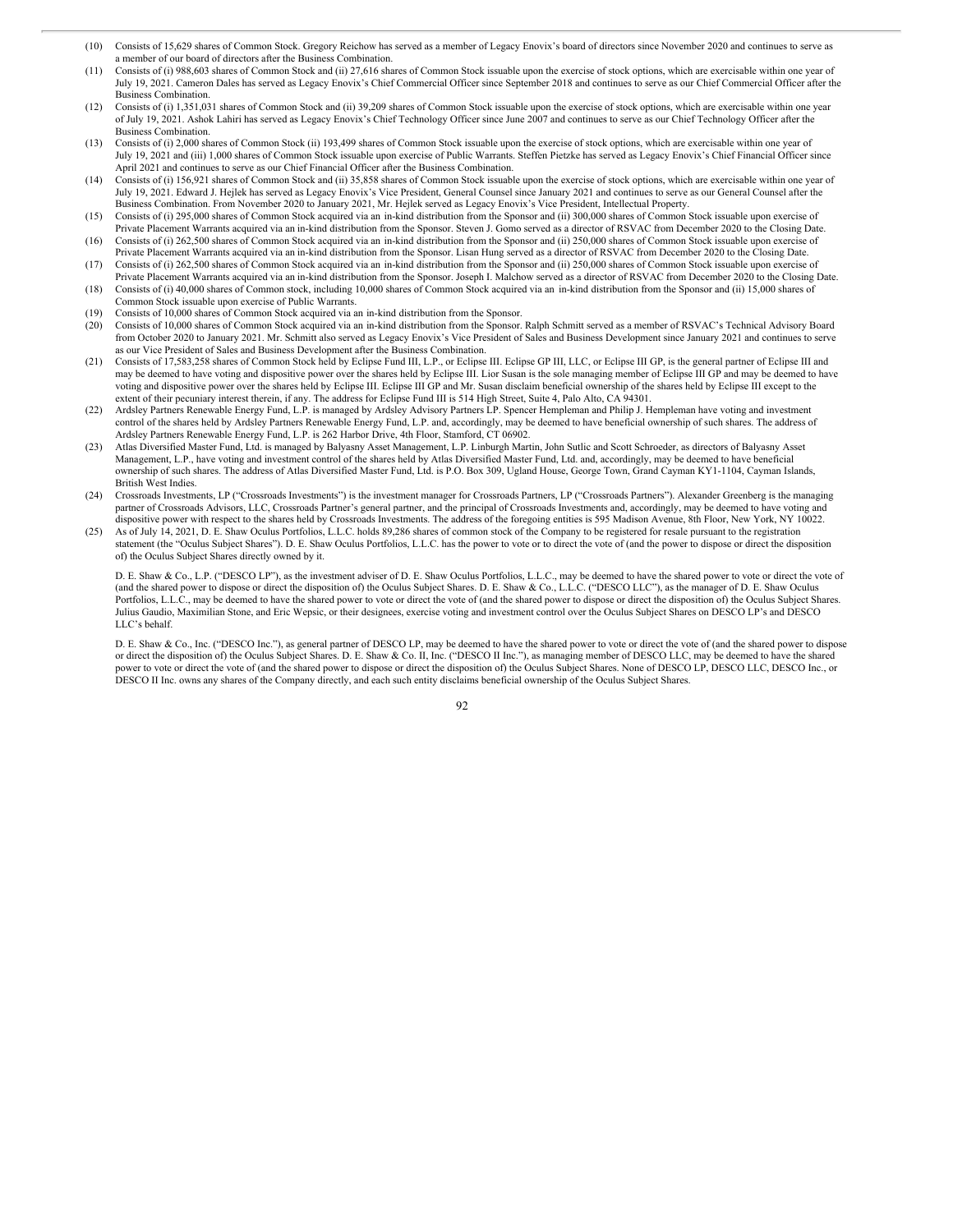David E. Shaw does not own any shares of the Company directly. By virtue of David E. Shaw's position as President and sole shareholder of DESCO Inc., which is the general partner of DESCO LP, and by virtue of David E. Shaw's position as President and sole shareholder of DESCO II Inc., which is the managing member of DESCO LLC, David E. Shaw may be deemed to have the shared power to vote or direct the vote of (and the shared power to dispose or direct the disposition of) the Oculus Subject Shares and, therefore, David E. Shaw may be deemed to be the beneficial owner of the Oculus Subject Shares. David E. Shaw disclaims beneficial ownership of the Oculus Subject Shares.

(26) As of July 14, 2021, D. E. Shaw Valence Portfolios, L.L.C. holds (i) 267,857 shares of common stock of the Company to be registered for resale pursuant to the registration statement and (ii) 145,901 shares of the Company's common stock issuable upon the exercise of warrants at an exercise price of \$11.50 per share to be registered for resale pursuant to the registration statement (collectively, the "Valence Subject Shares"). D. E. Shaw Valence Portfolios, L.L.C. has the power to vote or to direct the vote of (and the power to dispose or direct the disposition of) the Valence Subject Shares directly owned by it.

D. E. Shaw & Co., L.P. ("DESCO LP"), as the investment adviser of D. E. Shaw Valence Portfolios, L.L.C., may be deemed to have the shared power to vote or direct the vote of (and the shared power to dispose or direct the disposition of) the Valence Subject Shares. D. E. Shaw & Co., L.L.C. ("DESCO LLC"), as the manager of D. E. Shaw Valence Portfolios, L.L.C., may be deemed to have the shared power to vote or direct the vote of (and the shared power to dispose or direct the disposition of) the Valence Subject Shares. Julius Gaudio, Maximilian Stone, and Eric Wepsic, or their designees, exercise voting and investment control over the Valence Subject Shares on DESCO LP's and DESCO LLC's behalf.

D. E. Shaw & Co., Inc. ("DESCO Inc."), as general partner of DESCO LP, may be deemed to have the shared power to vote or direct the vote of (and the shared power to dispose or direct the disposition of) the Valence Subject Shares. D. E. Shaw & Co. II, Inc. ("DESCO II Inc."), as managing member of DESCO LLC, may be deemed to have the shared power to vote or direct the vote of (and the shared power to dispose or direct the disposition of) the Valence Subject Shares. None of DESCO LP, DESCO LLC, DESCO Inc., or DESCO II Inc. owns any shares of the Company directly, and each such entity disclaims beneficial ownership of the Valence Subject Shares.

David E. Shaw does not own any shares of the Company directly. By virtue of David E. Shaw's position as President and sole shareholder of DESCO Inc., which is the general partner of DESCO LP, and by virtue of David E. Shaw's position as President and sole shareholder of DESCO II Inc., which is the managing member of DESCO LLC, David E. Shaw may be deemed to have the shared power to vote or direct the vote of (and the shared power to dispose or direct the disposition of) the Valence Subject Shares and, therefore, David E. Shaw may be deemed to be the beneficial owner of the Valence Subject Shares. David E. Shaw disclaims beneficial ownership of the Valence Subject Shares.

- (27) DG Capital Management, LLC ("DG Capital") is the investment manager for DG Value Partners, LP, DG Value Partners II Master Fund, LP and DG Value Partners II Master Fund, LP—Class C. Mr. Dov Gertzulin is the managing member of DG Capital and has voting and investment power over the shares held by the foregoing entities. The address for DG Capital and the foregoing entities is 460 Park Ave. 22nd Floor, New York, New York 10022.
- (28) Electron Capital Partners, LLC is the investment manager for Electron Global Master Fund L.P. and Electron Infrastructure Master Fund, L.P, and it is the sub-investment manager for AGR Trading SPC-Series EC Segregated Portfolio and Boothbay Absolute Return Strategies, LP (collectively, the "Electron Securityholders"). James Shaver may be deemed to have investment discretion and voting power over the shares held by the Electron Securityholders. The address of each entity listed in this footnote is 10 East 53rd Street, 19th Floor, New York, NY 10022.
- (29) Voting and investment power of the shares held by PMT Capital, L.P. resides with Patrick M. Tenney, as Trustee of The Patrick M. Tenney Revocable Trust, dated July 31, 2007, its general partner. The address of PMT Capital, L.P. and its general partner is 591 Redwood Highway, Suite 2100, Mill Valley, CA 94941.
- (30) Fir Tree Capital Management, LP ("FTCM") is the investment manager for the Fir Tree funds. David Sultan and Clinton Biondo control FTCM. Each of FTCM, Messrs. Sultan and Biondo has voting and investment power with respect to the shares owned by the Fir Tree funds and may deemed to be the beneficial owner of such shares. The address of FTCM is 55 West 46th Street, New York, NY 10036.
- (31) John M. Stein holds voting and investment power over the shares held by John M. Stein Roth IRA.
- (32) Voting and investment power over the shares held by Fort Baker Catalyst Master Fund, LP resides with its investment manager, Fort Baker Capital Management LP. The address of Fort Baker Catalyst Master Fund, LP is c/o Maples Corporate Services, P.O. Box 309, Ugland House, Grand Cayman, KY1-1104, Cayman Islands.
- (33) Consists of (i) 180,980 shares held by Glazer Enhanced Fund, L.P., (ii) 458,013 shares held by Glazer Enhanced Offshore Fund, Ltd., and (iii) 75,293 shares held by Highmark Limited, In Respect of its Segregated Account, Highmark Multi-Strategy 2 (collectively, the "Glazer Funds"). Voting and investment power over the shares held by such entities resides with their investment manager, Glazer Capital, LLC ("Glazer Capital"). Mr. Paul J. Glazer ("Mr. Glazer") serves as the Managing Member of Glazer Capital and may be deemed to be the beneficial owner of the shares held by such entities. Mr. Glazer, however, disclaims any beneficial ownership of the shares held by such entities. The address of the foregoing individuals and entities is c/o Glazer Capital, LLC, 250 West 55th Street, Suite 30A, New York, New York 10019.
- (34) Heights Capital Management, Inc., the authorized agent of CVI Investments, Inc. ("CVI"), has discretionary authority to vote and dispose of the shares held by CVI and may be deemed to be the beneficial owner of these shares. Martin Kobinger, in his capacity as Investment Manager of Heights Capital Management, Inc., may also be deemed to have investment discretion and voting power over the shares held by CVI. Mr. Kobinger disclaims any such beneficial ownership of the shares. The address of CVI is c/o Heights Capital Management, Inc., 101 California Street, Suite 3250, San Francisco, California 94111.
- (35) Hudson Bay Capital Management LP, the investment manager of Tech Opportunities LLC, has voting and investment power over these securities. Sander Gerber is the managing member of Hudson Bay Capital GP LLC, which is the general partner of Hudson Bay Capital Management LP. Each of Tech Opportunities LLC and Sander Gerber disclaims beneficial ownership over these securities.
- Kepos Capital LP is the investment manager of the Selling Securityholder and Kepos Partners LLC is the General Partner of the Selling Securityholder and each may be deemed to have voting and dispositive power with respect to the shares. The general partner of Kepos Capital LP is Kepos Capital GP LLC (the "Kepos GP") and the Managing Member of Kepos Partners LLC is Kepos Partners MM LLC ("Kepos MM"). Mark Carhart controls Kepos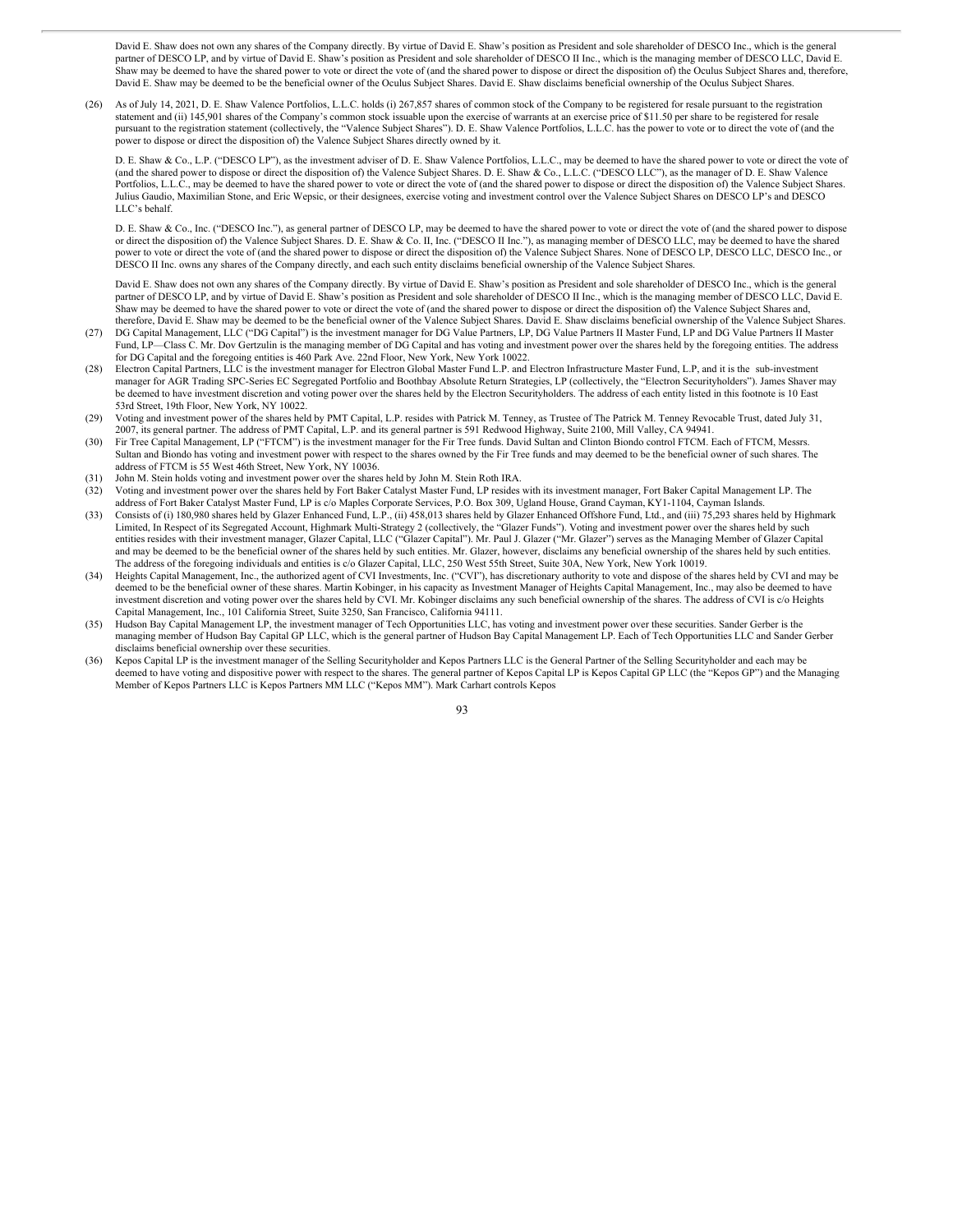GP and Kepos MM and, accordingly, may be deemed to have voting and dispositive power with respect to the shares held by this Selling Securityholder. Mr. Carhart disclaims beneficial ownership of the shares held by the Selling Securityholder.

- (37) Jon D. Gruber is the trustee of the Jon D and Linda W Gruber Trust. Mr. Gruber may therefore be deemed to be a beneficial owner of the shares held by the Jon D and Linda W Gruber Trust.
- (38) LMR Partners LLP ("LMR Partners") is the investment manager of LMR CCSA Master Fund Limited and LMR Master Fund Limited (together, the "LMR Securityholders"). Vincent Olekhnovitch is a portfolio manager of LMR Partners, and Pearse Griffith, Benjamin Levine, Torsten de Santos and Mark Eberle are directors of the LMR Securityholders, and, accordingly, they have shared voting and dispositive power of the shares held by the LMR Securityholders. The address of LMR Partners is 9th Floor, Devonshire House, 1 Mayfair Place, London W1J 8AJ. The address of the LMR Securityholders is P.O. Box 309, Ugland House, George Town, Grand Cayman KY1-1104 Cayman Islands.
- (39) The Selling Securityholder is managed by Luminus Management LLC. Jonathan Barrett has voting and investment power over the shares held by the Selling Securityholder. The address of the Selling Securityholder is 1700 Broadway, 16th Floor, New York, NY 10019.
- (40) The registered holders of the shares are the following funds and accounts that are managed by Magnetar Financial LLC ("MFL"), which serves as investment manager of each Magnetar Capital Master Fund, Ltd, Magnetar Discovery Master Fund Ltd, Purpose Alternative Credit Fund Ltd, Purpose Alternative Credit Fund—T LLC, Magnetar Constellation Master Fund, Ltd., Magnetar Constellation Fund II, Ltd, Magnetar Longhorn Fund LP, Magnetar SC Fund Ltd, and Magnetar Xing He Master Fund Ltd. MFL is the manager of Magnetar Lake Credit Fund LLC. MFL is the general partner of Magnetar Structured Credit Fund, LP (together with all of the foregoing funds, the "Magnetar Funds"). In such capacities, MFL exercises voting and investment power over the securities listed above held for the accounts of the Magnetar Funds. MFL is a registered investment adviser under Section 203 of the Investment Advisers Act of 1940, as amended. Magnetar Capital Partners LP ("MCP"), is the sole member and parent holding company of MFL. Supernova Management LLC ("Supernova"), is the sole general partner of MCP. The manager of Supernova is Alec N. Litowitz, a citizen of the United States of America. Each of the Magnetar Funds, MFL, MCP, Supernova and Alec N. Litowitz disclaim beneficial ownership of these securities except to the extent of their pecuniary interest in the securities. Shares shown include only the securities being registered for resale and may not incorporate all interests deemed to be beneficially held by the registered holders described above or by other investment funds managed or advised by MFL.
- (41) Marathon Asset Management GP, L.L.C. ("Marathon GP") is the general partner of Marathon Asset Management, L.P. ("Marathon Asset Management"). Bruce Richards and Louis Hanover are managing members of Marathon GP and the Chief Executive Officer and Chief Investment Officer, respectively, of Marathon Asset Management and, accordingly, have voting and dispositive power over the shares held by Marathon Asset Management. Mr. Richards and Mr. Hanover, however, each disclaim any beneficial ownership of the shares held by Marathon Asset Management. The address of the foregoing individuals and Marathon Asset Management is c/o Marathon Asset Management, L.P., One Bryant Park, 38th Floor, New York, NY 10036.
- (42) Anand K. Sharma may be deemed to have investment discretion and voting power over the securities held by the Selling Securityholder. The address of Maven Investment Partners US Limited—New York Branch is 675 3rd Avenue, 15th Floor, New York, NY 10017.
- (43) Each of DS Liquid Div RVA MON LLC ("DS"), BEMAP Master Fund Ltd. ("BEMAP"), Monashee Solitario Fund LP ("Solitario"), Monashee Pure Alpha SPV I LP ("Pure Alpha"), SFL SPV I LLC ("SFL") and Bespoke Alpha MAC MIM LP ("Bespoke") is managed by Monashee Investment Management, LLC ("Monashee Management"). Jeff Muller is CCO of Monashee Management and has voting and investment control over Monashee Management and, accordingly, may be deemed to have beneficial ownership of such shares held by DS, BEMAP, Solitario, Pure Alpha, SFL, and Bespoke. Jeff Muller, however, disclaims any beneficial ownership of the shares held by these entities. The address of DS, BEMAP, Solitario, Pure Alpha, SFL, Bespoke, Monashee Management and Mr. Muller is c/o Monashee Investment Management, LLC, 75 Park Plaza, 2nd Floor, Boston, MA 02116.
- (44) Voting and investment power over the shares held by North Lion Fund LLC resides with North Lion Capital Management LLC ("NLCM"), its managing member. Chad A. Anderson is the managing partner of NLCM. The address of each entity and Mr. Anderson is 60 South 6th Street, Suite 2560, Minneapolis, MN 55402.
- (45) Voting and investment power over the shares held by Hartford Growth Fund Limited resides with Omni Partners LLP. The address of Hartford Growth Fund Limited is c/o Omni Partners LLP, 4th Floor, 15 Golden Square, London, W1F 9JG, United Kingdom.
- (46) Voting and investment power over the shares held by One Fin Capital Master Fund LP resides with One Fin Capital Management LP, its Investment Advisor. David MacKnight is the principal of One Fin Capital Management LP. The address of each entity is One Letterman Drive, Building C, Suite C3-400, San Francisco, CA 94129.
- (47) Park West Asset Management LLC is the investment manager to Park West Investors Master Fund, Limited and Park West Partners International, Limited, and Peter S. Park, through one or more affiliated entities, is the controlling manager of Park West Asset Management LLC.
- (48) Voting and investment power over the shares held by P.A.W Small Cap Partners, L.P. resides with P.A.W. Capital Partners, L.P. ("P.A.W. Partners"), its general partner. Peter A. Wright is the Chief Investment Officer, General Partner and Senior Portfolio Manager of P.A.W. Partners. The address of P.A.W. Small Cap Partners, L.P. is c/o P.A.W. Capital Partners, L.P., 4 Greenwich Office Park, 3rd Floor, Greenwich, CT 06831.
- (49) Shares offered hereby consist of 357,143 shares held by Peridian Fund, L.P ("Peridian"). Voting and investment power over the shares held by Peridian resides with its investment manager, Periscope Capital Inc. Jamie Wise is the Chief Executive Officer of Periscope Capital Inc. and may be deemed to be the beneficial owner of the shares held by Peridian. Jamie Wise and Periscope Capital Inc., however, disclaim any beneficial ownership of the shares held by Peridian. The address of the foregoing individual and entities is c/o 333 Bay Street, Suite 1240, Toronto, ON, M5H 2R2.
- (50) Senvest Management, LLC may be deemed to beneficially own the securities held by Senvest Master Fund, LP and Senvest Technology Partners Master Fund, LP (the "Senvest Investment Vehicles") by virtue of Senvest Management, LLC's position as investment manager of the Senvest Investment Vehicles. Richard Mashaal may be deemed to beneficially own the securities held by the Senvest Investment Vehicles by virtue of Mr. Mashaal's status as the managing member of Senvest Management, LLC. The mailing address of the foregoing entities is 540 Madison Avenue 32nd Floor, New York, NY 10022.
- (51) Telemark Asset Management, LLC ("Telemark Asset Management") is the investment adviser of Telemark Fund, LP ("Telemark Fund"). Colin McNay is the President and sole owner of Telemark Asset Management and has voting and investment control over Telemark Asset Management and,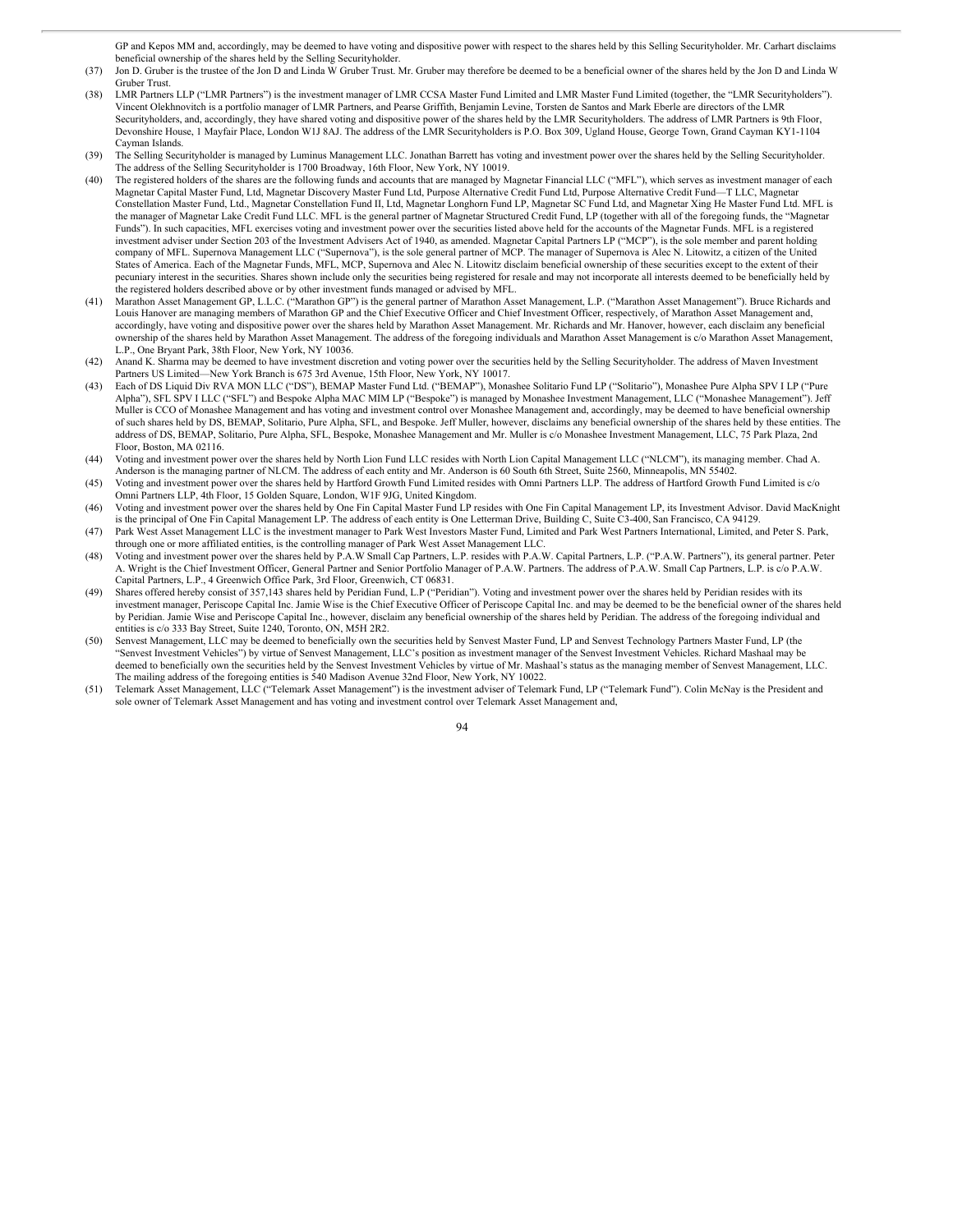accordingly, may be deemed to have beneficial ownership of such shares held by Telemark Fund. The address of the foregoing entities is One International Place, Suite 4620 Boston MA, 02110.

- (52) Tenzing Global Investors LLC ("Tenzing Global Investors") is the general partner of Tenzing Global Investors Fund I LP ("Tenzing Fund I"). Chet Kapoor is a managing member of Tenzing Global Investors and portfolio manager of Tenzing Fund I and has voting and investment control over the shares held by Tenzing Fund I. The principal address of the foregoing entities is 90 New Montgomery, Suite 650, San Francisco, CA 94105.
- (53) Tenzing Global Investors is the investment manager of Pleiades Investment Partners—TE, L.P. ("Pleiades"). Chet Kapoor is a managing member of Tenzing Global Investors and portfolio manager of Pleiades and has voting and investment control over the shares held by Pleiades. The principal address of Tenzing Global Investors is 90 New Montgomery, Suite 650, San Francisco, CA 94105, and the principal address of Pleiades is 6022 West Chester Pike, Newton Square, PA 19073.
- (54) Consists of (i) 132,143 shares held by Brookdale Global Opportunity Fund ("BGO") and (ii) 225,000 shares held by Brookdale International Partners, L.P. ("BIP"). Andrew Weiss is the Manager of WAM GP LLC, which is the general partner of Weiss Asset Management LP, the investment manager of BGO and BIP. WAM GP LLC is also the Manager of BIP GP LLC, the general partner of BIP. Mr. Weiss has voting and dispositive power with respect to the securities held by BGO and BIP. Mr. Weiss, WAM GP LLC, Weiss Asset Management LP and BIP GP LLC each disclaim beneficial ownership of the shares held by BGO and BIP, except to the extent of their respective pecuniary interests therein. The business address of the foregoing entities is c/o Weiss Asset Management, 222 Berkeley Street, 16th Floor, Boston, MA 02116.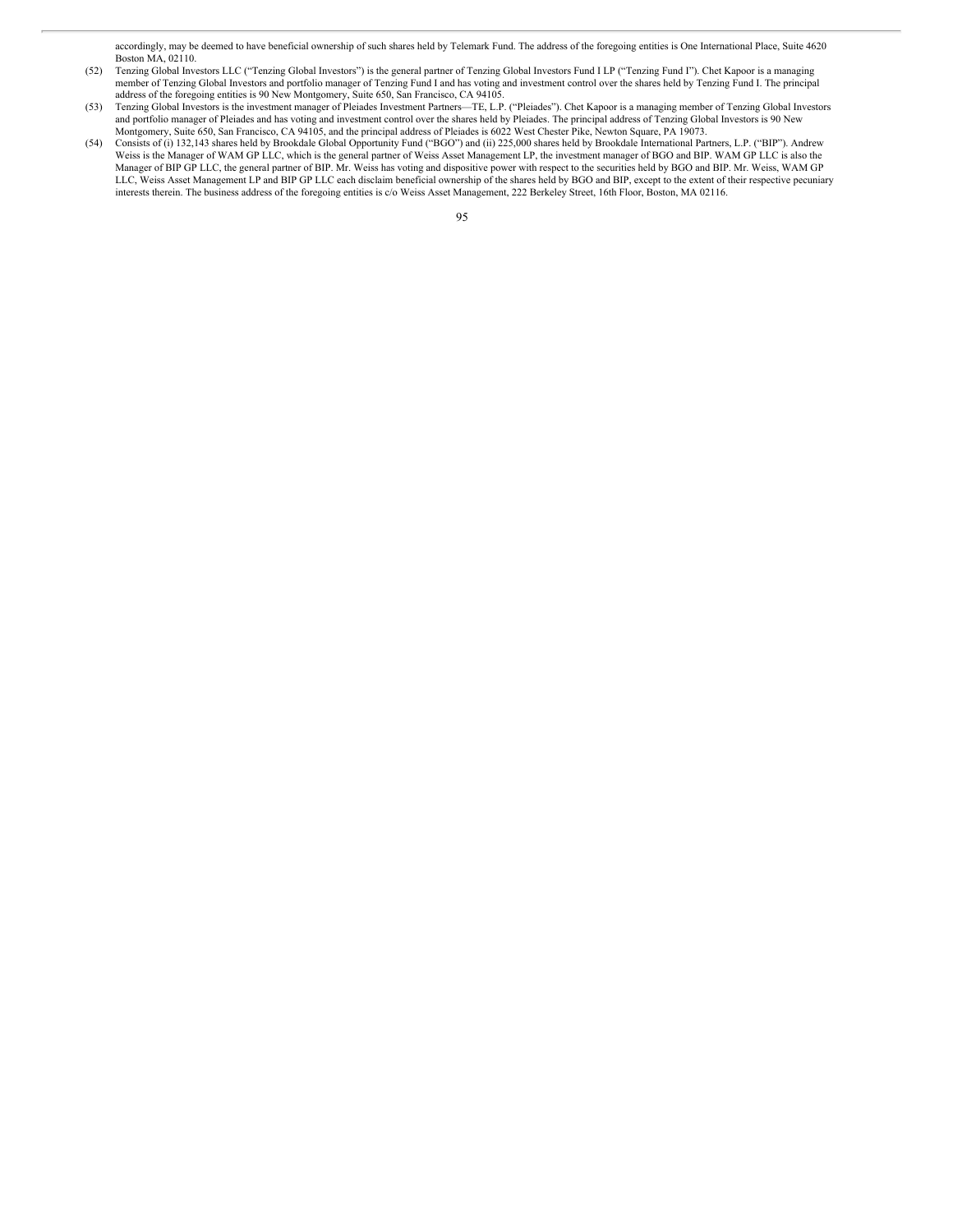# **DESCRIPTION OF OUR SECURITIES**

The following description summarizes selected information regarding our capital stock, as well as relevant provisions of: (i) our amended and restated certificate of incorporation; (ii) our amended and restated bylaws; and (iii) the DGCL. The following summary is qualified in its entirety by, and should be read in conjunction with, the amended and restated certificate of incorporation and the amended and restated bylaws, copies of which have *been filed as exhibits to the Registration Statement, and the applicable provisions of the DGCL.*

# **Authorized and Outstanding Stock**

Our amended and restated certificate of incorporation authorizes the issuance of 1,010,000,000 shares, consisting of 1,000,000,000 shares of common stock, \$0.0001 par value per share, and 10,000,000 shares of preferred stock, \$0.0001 par value.

#### **Common Stock**

## *Voting Power*

Except as otherwise required by law or as otherwise provided in any certificate of designation for any series of preferred stock, the holders of common stock possess all voting power for the election of our directors and all other matters requiring stockholder action. Holders of common stock are entitled to one vote per share on matters to be voted on by stockholders.

#### *Dividends*

Holders of common stock are entitled to receive such dividends, if any, as may be declared from time to time by our board of directors in its discretion out of funds legally available therefor. In no event will any stock dividends or stock splits or combinations of stock be declared or made on common stock unless the shares of common stock at the time outstanding are treated equally and identically.

# *Liquidation, Dissolution and Winding Up*

In the event of our voluntary or involuntary liquidation, dissolution, distribution of assets orwinding-up, the holders of the common stock are entitled to receive an equal amount per share of all of our assets of whatever kind available for distribution to stockholders, after the rights of the holders of the preferred stock have been satisfied.

# *Preemptive or Other Rights*

The holders of the common stock have no preemptive rights or other subscription rights and there are no sinking fund or redemption provisions applicable to the common stock.

## *Election of Directors*

Our board of directors has one class of directors and each director will generally serve for a term of one year. Unless required by applicable law at the time of election, there is no cumulative voting with respect to the election of directors, with the result that the holders of more than 50% of the shares voted for the election of directors can elect all of the directors.

### **Preferred Stock**

Our board of directors has authority to issue shares of our preferred stock in one or more series, to fix for each such series such voting powers, designations, preferences, qualifications, limitations or restrictions thereof, including dividend rights, conversion rights, redemption privileges and liquidation preferences for the issue of such series all to the fullest extent permitted by the DGCL. The issuance of our preferred stock could have the effect of decreasing the trading price of our common stock, restricting dividends on our capital stock, diluting the voting power of our common stock, impairing the liquidation rights of our capital stock, or delaying or preventing a change in control of us.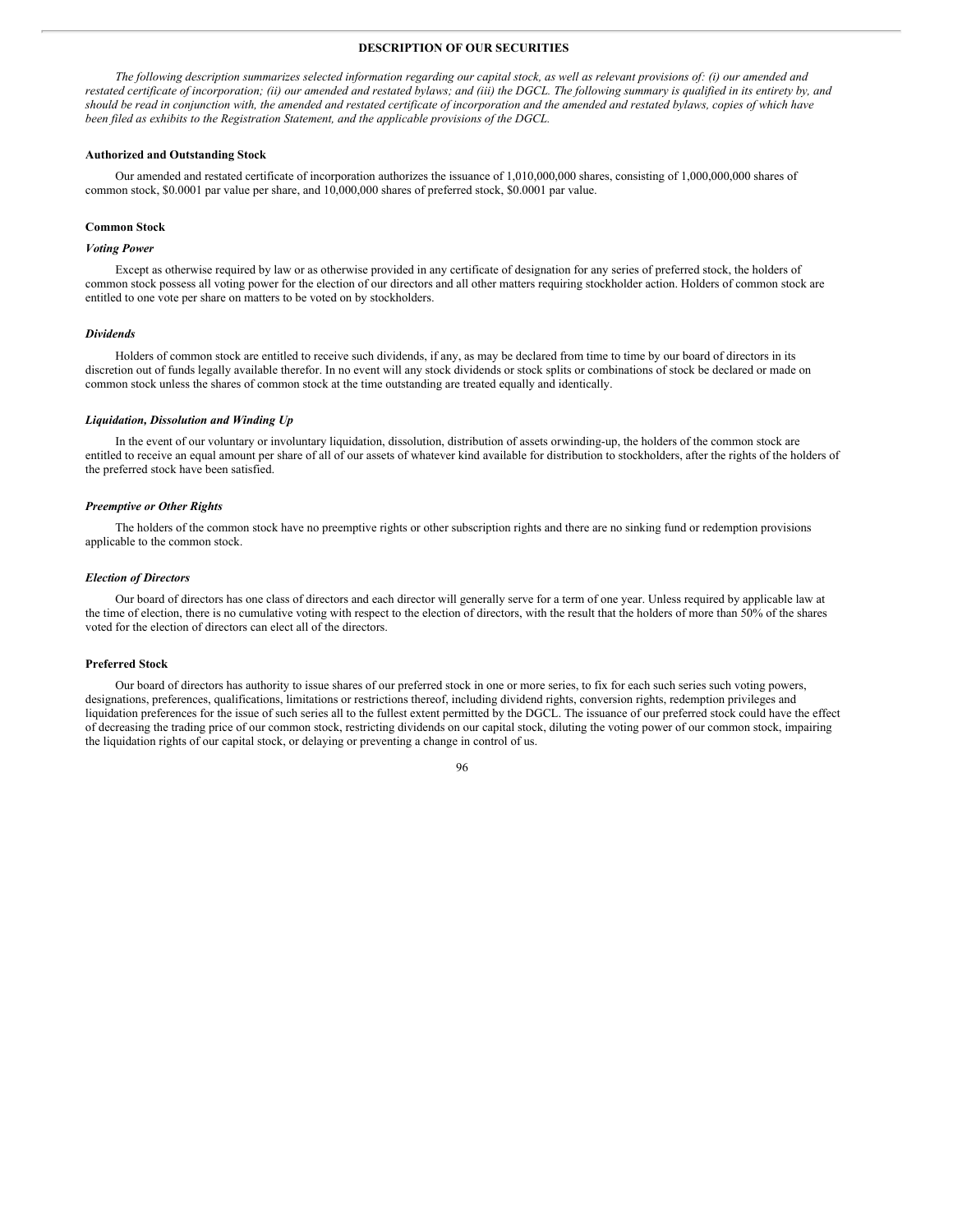### **Warrants**

As of the Closing, there were 17,500,000 Warrants outstanding, consisting of 11,500,000 Public Warrants and 6,000,000 Private Placement Warrants. On January 7, 2022, we redeemed all of the outstanding Public Warrants that had not been exercised as of such date in accordance with the terms of the Public Warrants.

Each Private Placement Warrant is exercisable for one share of Common Stock at an exercise price of \$11.50 per share and the Private Placement Warrants will be exercisable for cash (even if a registration statement covering the shares of Common Stock issuable upon exercise of such warrants is not effective) or on a cashless basis, at the holder's option, and will not be redeemable by us, in each case so long as they are still held by the initial purchasers or their affiliates. The Private Placement Warrants purchased by our Sponsor will not be exercisable more than five years from the effective date of the RSVAC IPO registration statement, in accordance with FINRA Rule 5110(f)(2)(G)(i), as long as Rodgers Capital, LLC or any of its related persons beneficially own these Private Placement Warrants.

We may call the outstanding Private Placement Warrants for redemption, in whole and not in part, at a price of \$0.01 per warrant:

- at any time while the Private Placement Warrants are exercisable,
- upon not less than 30 days' prior written notice of redemption to each warrant holder,
- if, and only if, the reported last sale price of the shares of Common Stock equals or exceeds \$18.00 per share, for any 20 trading days within a 30-day trading period ending on the third business day prior to the notice of redemption to warrant holders, and
- if, and only if, there is a current registration statement in effect with respect to the shares of Common Stock underlying such Private Placement Warrants at the time of redemption and for the entire 30-day trading period referred to above and continuing each day thereafter until the date of redemption.

The right to exercise will be forfeited unless the Private Placement Warrants are exercised prior to the date specified in the notice of redemption. On and after the redemption date, a record holder of a Private Placement Warrant will have no further rights except to receive the redemption price for such holder's warrant upon surrender of such warrant.

The redemption criteria for our Private Placement Warrants have been established at a price which is intended to provide warrant holders a reasonable premium to the initial exercise price and provide a sufficient differential between the then-prevailing share price and the warrant exercise price so that if the share price declines as a result of our redemption call, the redemption will not cause the share price to drop below the exercise price of the Warrants.

If we call the Private Placement Warrants for redemption as described above, our management will have the option to require all holders that wish to exercise Private Placement Warrants to do so on a "cashless basis." In such event, each holder would pay the exercise price by surrendering the Private Placement Warrants for that number of shares of Common Stock equal to the quotient obtained by dividing (x) the product of the number of shares of Common Stock underlying the Private Placement Warrants, multiplied by the difference between the exercise price of the Private Placement Warrants and the "fair market value" (defined below) by (y) the fair market value. The "fair market value" shall mean the average reported last sale price of our Common Stock for the 10 trading days ending on the third trading day prior to the date on which the notice of redemption is sent to the holders of the Private Placement Warrants. Whether we will exercise our option to require all holders to exercise their Private Placement Warrants on a "cashless basis" will depend on a variety of factors including the price of our Common Stock at the time the Private Placement Warrants are called for redemption, our cash needs at such time and concerns regarding dilutive share issuances.

The Private Placement Warrants were issued in registered form under a warrant agreement between Continental Stock Transfer & Trust Company, as warrant agent, and RSVAC. This warrant agreement was subsequently terminated and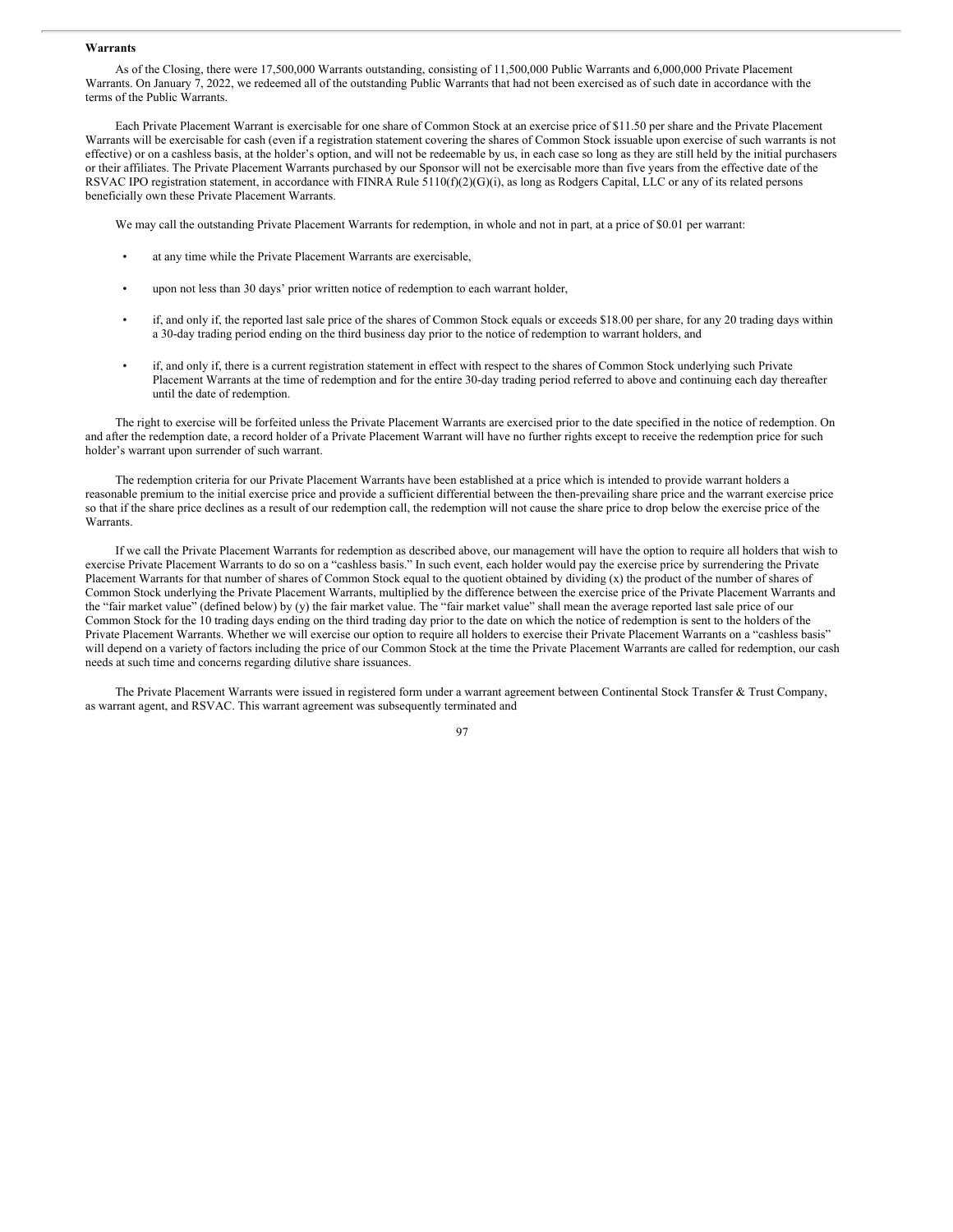replaced by a warrant agreement between Computershare Trust Company, N.A., as warrant agent, and us. This warrant agreement provides that the terms of the Private Placement Warrants may be amended without the consent of any holder to cure any ambiguity or correct any defective provision, but requires the approval, by written consent or vote, of the holders of a majority of the then outstanding Private Placement Warrants in order to make any change that adversely affects the interests of the registered holders.

The exercise price and number of shares of Common Stock issuable upon exercise of the Private Placement Warrants may be adjusted in certain circumstances including in the event of a share dividend, extraordinary dividend or our recapitalization, reorganization, merger or consolidation. However, the Private Placement Warrants will not be adjusted for issuances of shares of Common Stock at a price below their respective exercise prices.

The Private Placement Warrants may be exercised upon surrender of the warrant certificate on or prior to the expiration date at the offices of the warrant agent, with the exercise form on the reverse side of the warrant certificate completed and executed as indicated, accompanied by full payment of the exercise price, by certified or official bank check payable to us, for the number of Private Placement Warrants being exercised. The warrant holders do not have the rights or privileges of holders of shares of Common Stock and any voting rights until they exercise their Private Placement Warrants and receive shares of Common Stock. After the issuance of shares of Common Stock upon exercise of the Private Placement Warrants, each holder will be entitled to one vote for each share held of record on all matters to be voted on by stockholders.

Warrant holders may elect to be subject to a restriction on the exercise of their Private Placement Warrants such that an electing warrant holder would not be able to exercise their warrants to the extent that, after giving effect to such exercise, such holder would beneficially own in excess of 9.9% of the shares of Common Stock outstanding.

No fractional shares will be issued upon exercise of the Warrants. If, upon exercise of the Warrants, a holder would be entitled to receive a fractional interest in a share, we will, upon exercise, round down to the nearest whole number of shares of Common Stock to be issued to the warrant holder.

# *Registration Rights*

In connection with the Closing, the holders of the Founder Shares, as well as the holders of the Private Placement Warrants (and underlying securities), became entitled to registration rights pursuant to an agreement signed in connection with the RSVAC IPO. The holders of a majority of these securities are entitled to make up to three demands that we register such securities. In addition, the holders have certain "piggy-back" registration rights with respect to registration statements filed subsequent to the consummation of the Business Combination. We will bear the expenses incurred in connection with the filing of any such registration statements.

Following the Business Combination, certain Legacy Enovix stockholders hold registration rights with respect to the Merger Consideration Shares. Stockholders holding a majority-in-interest ofsuch registrable securities will be entitled to make a written demand for registration under the Securities Act of all or part of their registrable securities. Subject to certain exceptions, such stockholders will also have certain "piggy-back" registration rights with respect to registration statements filed by us, as well additional rights to provide for registration of registrable securities on Form S-3 and any similar shortform registration statement that may be available at such time.

# **Anti-Takeover Provisions**

#### *Amended and Restated Certificate of Incorporation and Amended and Restated Bylaws*

Among other things, our amended and restated certificate of incorporation and amended and restated bylaws:

- permit our board of directors to issue up to 10,000,000 shares of preferred stock, with any rights, preferences and privileges as they may designate, including the right to approve an acquisition or other change of control;
- provide that the authorized number of directors may be changed only by resolution of our board of directors;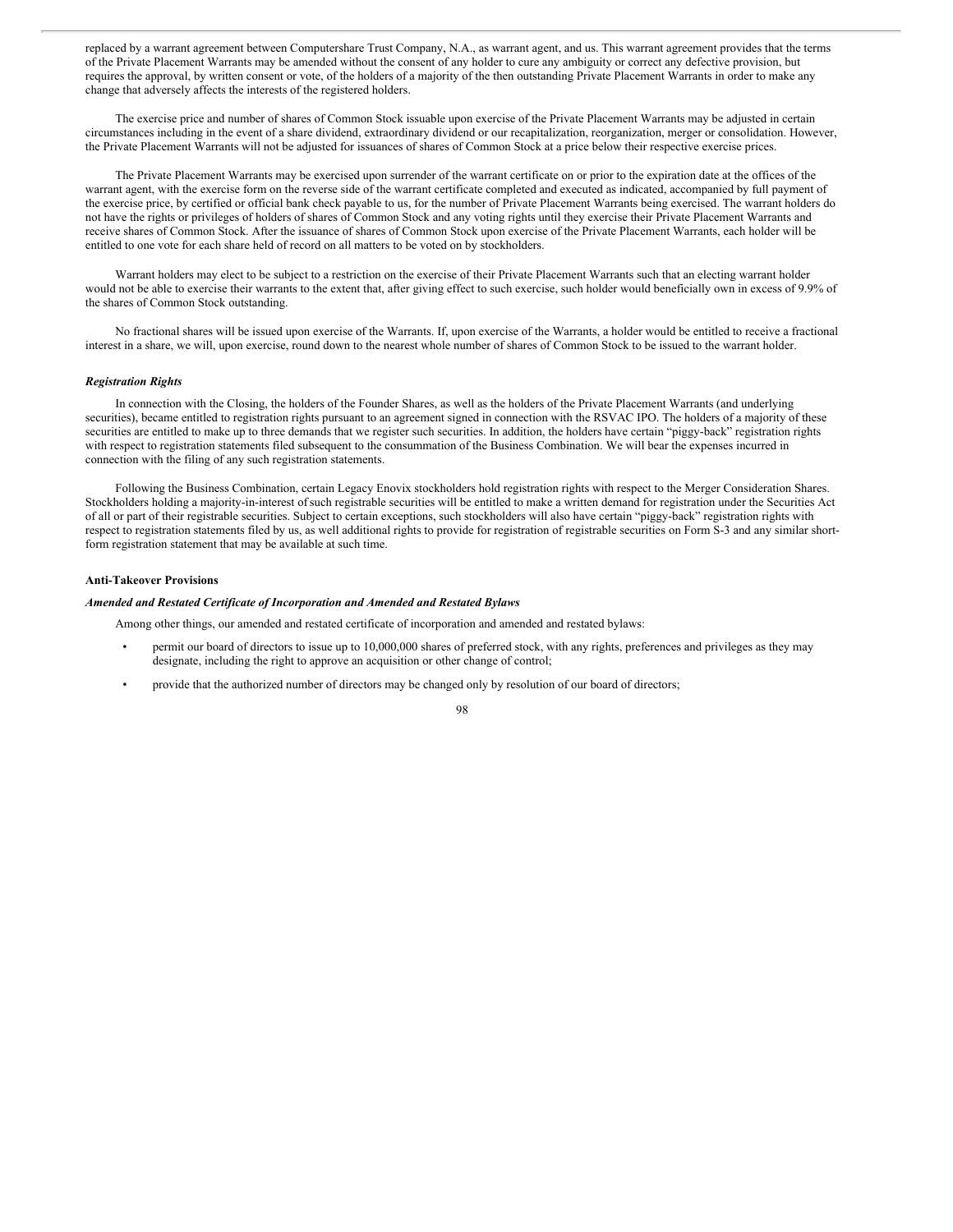- provide that, subject to the rights of any series of preferred stock to elect directors, directors may be removed only with cause by the holders of at least 662/3% of all of our then-outstanding shares of the capital stock entitled to vote generally at an election of directors;
- provide that all vacancies, including newly created directorships, may, except as otherwise required by law, be filled by the affirmative vote of a majority of directors then in office, even if less than a quorum;
- provide that stockholders seeking to present proposals before a meeting of stockholders or to nominate candidates for election as directors at a meeting of stockholders must provide advance notice in writing, and also specify requirements as to the form and content of a stockholder's notice;
- provide that Special Meetings of our stockholders may be called by the chairperson of our board of directors, the chief executive officer or by our board of directors pursuant to a resolution adopted by a majority of the total number of authorized directors; and
- not provide for cumulative voting rights, therefore allowing the holders of a majority of the shares of common stock entitled to vote in any election of directors to elect all of the directors standing for election, if they should so choose.

The amendment of any of these provisions would require approval by the holders of at least 662/3% of all of the then-outstanding capital stock entitled to vote generally in the election of directors.

The combination of these provisions will make it more difficult for the existing stockholders to replace our board of directors as well as for another party to obtain control of us by replacing our board of directors. Because our board of directors has the power to retain and discharge its officers, these provisions could also make it more difficult for existing stockholders or another party to effect a change in management. In addition, the authorization of undesignated preferred stock makes it possible for our board of directors to issue preferred stock with voting or other rights or preferences that could impede the success of any attempt to change our control.

These provisions are intended to enhance the likelihood of continued stability in the composition of our board of directors and its policies and to discourage coercive takeover practices and inadequate takeover bids. These provisions are also designed to reduce our vulnerability to hostile takeovers and to discourage certain tactics that may be used in proxy fights. However, such provisions could have the effect of discouraging others from making tender offers for our shares and may have the effect of delaying changes in our control or management. As a consequence, these provisions may also inhibit fluctuations in the market price of our stock.

# *Delaware Anti-Takeover Law*

We have opted out of Section 203 of the DGCL. However, our amended and restated certificate of incorporation contains similar provisions providing that we may not engage in certain "business combinations" with any "interested stockholder" for a three-year period following the time that the stockholder became an interested stockholder, unless:

- prior to the date of the transaction, our board of directors approved either the business combination or the transaction which resulted in the stockholder becoming an interested stockholder;
- the interested stockholder owned at least 85% of our voting stock outstanding upon consummation of the transaction, excluding for purposes of determining the number of shares outstanding (1) shares owned by persons who are directors and also officers and (2) shares owned by employee stock plans in which employee participants do not have the right to determine confidentially whether shares held subject to the plan will be tendered in a tender or exchange offer; or
- on or subsequent to the consummation of the transaction, the business combination is approved by our board of directors and authorized at an annual or Special Meeting of stockholders, and not by written consent, by the affirmative vote of at least 662/3% of the outstanding voting stock which is not owned by the interested stockholder.

Generally, a "business combination" includes a merger, asset or stock sale or other transaction resulting in a financial benefit to the interested stockholder. An interested stockholder is a person who, together with its affiliates and associates,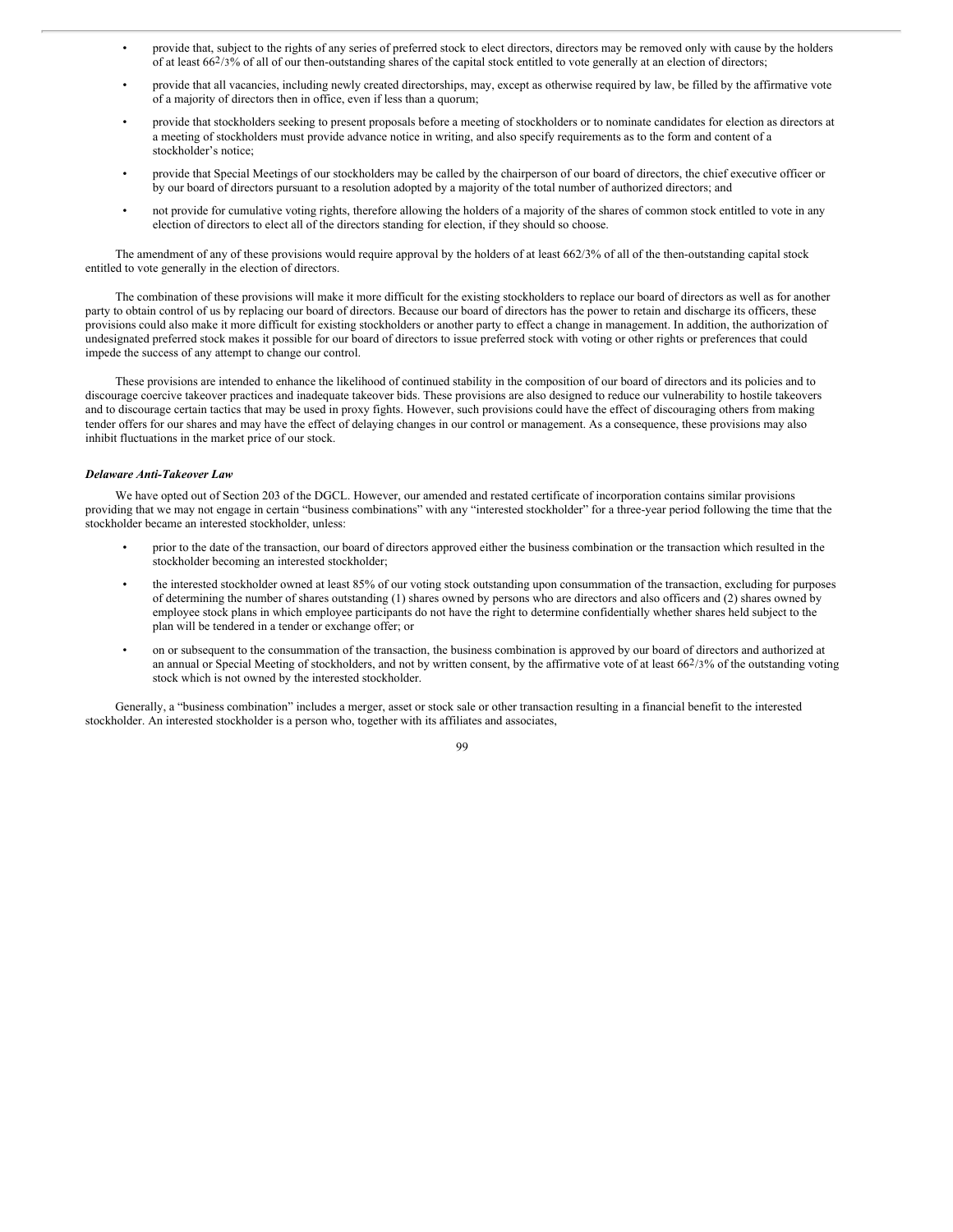owns or, within three years prior to the determination of interested stockholder status, did own 20% or more of our outstanding voting stock. These provisions may encourage companies interested in acquiring us to negotiate in advance with our board of directors because the stockholder approval requirement would be avoided if the board of directors approves either the business combination or the transaction which results in the stockholder becoming an interested stockholder. These provisions also may have the effect of preventing changes in our board of directors and may make it more difficult to accomplish transactions which stockholders may otherwise deem to be in their best interests.

# *Choice of Forum*

Our amended and restated certificate of incorporation provides that the Court of Chancery of the State of Delaware (or, if and only if the Court of Chancery of the State of Delaware lacks subject matter jurisdiction, any state court located within the State of Delaware or, if and only if all such state courts lack subject matter jurisdiction, the federal district court for the District of Delaware) is the sole and exclusive forum for the following types of actions or proceedings under Delaware statutory or common law: (i) any derivative action or proceeding brought on our behalf; (ii) any action or proceeding asserting a claim of breach of a fiduciary duty owed by any of our directors, officers, or other employees to us or our stockholders; (iii) any action or proceeding asserting a claim against us or any of our directors, officers or other employees arising out of or pursuant to any provision of the DGCL, our amended and restated certificate of incorporation or our amended and restated bylaws; (iv) any action or proceeding to interpret, apply, enforce or determine the validity of amended and restated certificate of incorporation or our amended and restated bylaws (including any right, obligation, or remedy thereunder); (v) any action or proceeding as to which the DGCL confers jurisdiction to the Court of Chancery of the State of Delaware; and (vi) any action or proceeding asserting a claim against us or any of our directors, officers, or other employees that is governed by the internal affairs doctrine, in all cases to the fullest extent permitted by law and subject to the court's having personal jurisdiction over the indispensable parties named as defendants. This choice of forum provision would not apply to suits brought to enforce a duty or liability created by the Exchange Act or any other claim for which the federal courts have exclusive jurisdiction, or the Securities Act. Our amended and restated certificate of incorporation further provides that, unless we consent in writing to the selection of an alternative forum, to the fullest extent permitted by law, the federal district courts of the United States of America will be the exclusive forum for resolving any complaint asserting a cause of action arising under the Securities Act. However, Section 22 of the Securities Act creates concurrent jurisdiction for federal and state courts over all suits brought to enforce any duty or liability created by the Securities Act or the rules and regulations thereunder. Accordingly, both state and federal courts have jurisdiction to entertain such claims. As noted above, our amended and restated certificate of incorporation provides that the federal district courts of the United States will be the exclusive forum for the resolution of any complaint asserting a cause of action under the Securities Act. Due to the concurrent jurisdiction for federal and state courts created by Section 22 of the Securities Act over all suits brought to enforce any duty or liability created by the Securities Act or the rules and regulations thereunder, there is uncertainty as to whether a court would enforce the exclusive form provision. Additionally, our amended and restated certificate of incorporation provides that any person or entity holding, owning or otherwise acquiring any interest in any of our securities shall be deemed to have notice of and consented to these provisions. Investors also cannot waive compliance with the federal securities laws and the rules and regulations thereunder.

# **Rule 144**

Pursuant to Rule 144 under the Securities Act ("**Rule 144**"), a person who has beneficially owned restricted common stock or warrants for at least six months would be entitled to sell their securities provided that (i) such person is not deemed to have been one of our affiliates at the time of, or at any time during the three months preceding, a sale and (ii) we are subject to the Exchange Act periodic reporting requirements for at least three months before the sale and has filed all required reports under Section 13 or 15(d) of the Exchange Act during the 12 months (or such shorter period as we were required to file reports) preceding the sale.

Persons who have beneficially owned restricted common stock or warrants for at least six months but who are our affiliates at the time of, or at any time during the three months preceding, a sale, would be subject to additional restrictions, by which such person would be entitled to sell within any threemonth period only a number of securities that does not exceed the greater of:

• 1% of the total number of shares of our Common Stock then outstanding; or

$$
100\,
$$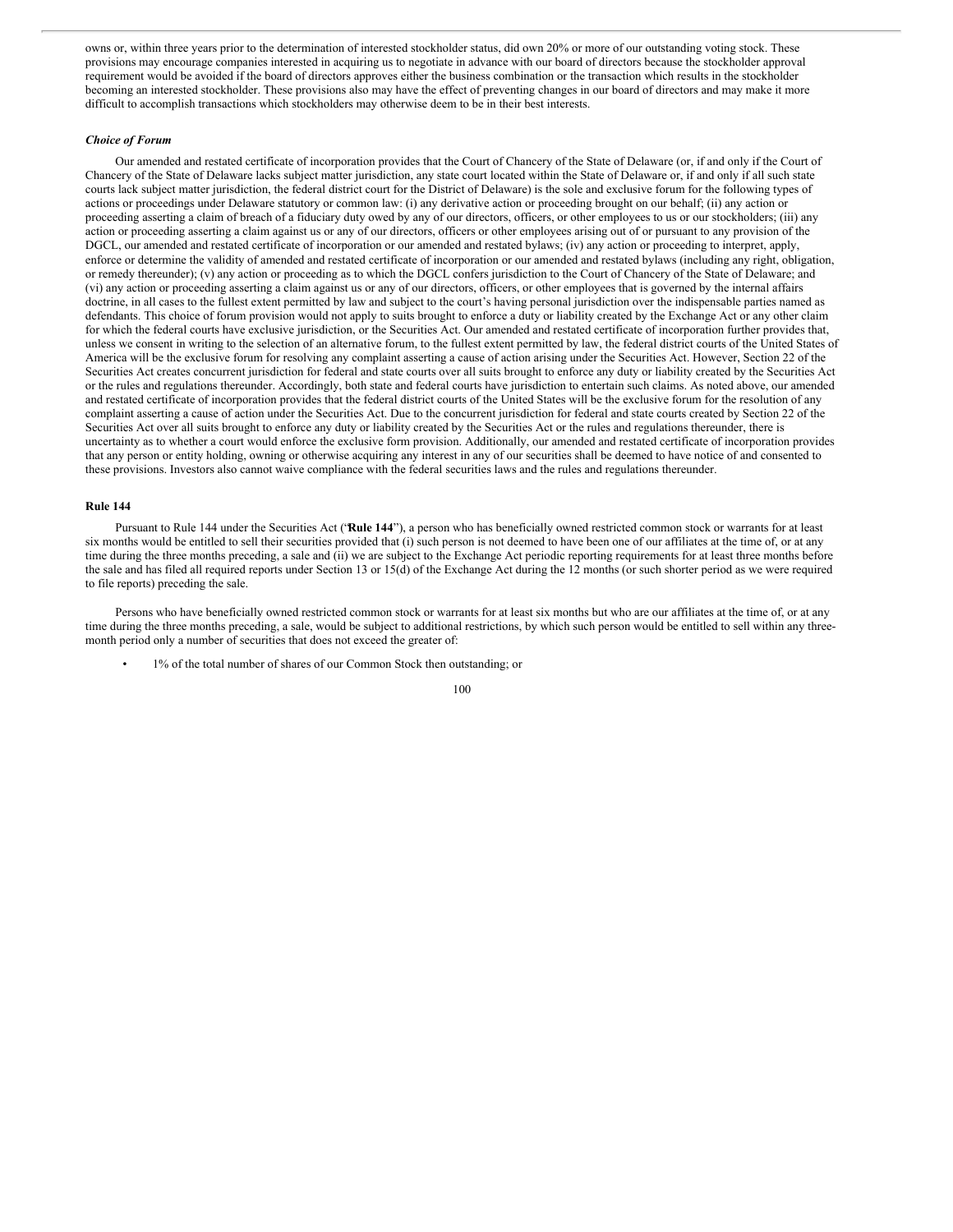• the average weekly reported trading volume of our Common Stock during the four calendar weeks preceding the filing of a notice on Form 144 with respect to the sale.

Sales by our affiliates of under Rule 144 are also limited by manner of sale provisions and notice requirements and to the availability of current public information about us.

# **Restrictions on the Use of Rule 144 by Shell Companies or Former Shell Companies**

Rule 144 is not available for the resale of securities initially issued by shell companies (other than business combination related shell companies) or issuers that have been at any time previously a shell company. However, Rule 144 also includes an important exception to this prohibition if the following conditions are met:

- the issuer of the securities that was formerly a shell company has ceased to be a shell company;
- the issuer of the securities is subject to the reporting requirements of Section 13 or 15(d) of the Exchange Act;
- the issuer of the securities has filed all Exchange Act reports and material required to be filed, as applicable, during the preceding 12 months (or such shorter period that the issuer was required to file such reports and materials), other than Form 8-K reports; and
- at least one year has elapsed from the time that the issuer filed currentForm 10-type information with the SEC reflecting its status as an entity that is not a shell company.

Common Stock that stockholders of Legacy Enovix received in connection with the Business Combination is freely tradable without restriction or further registration under the Securities Act, except for certain shares issued to our affiliates within the meaning of Rule 144.

# **Limitation of Liability and Indemnification**

Our amended and restated bylaws provide that we will indemnify our directors and officers, and may indemnify its employees and other agents, to the fullest extent permitted by Delaware law.

Delaware law prohibits our amended and restated certificate of incorporation from limiting the liability of our directors for the following:

- any breach of the director's duty of loyalty to us or to our stockholders;
- acts or omissions not in good faith or that involve intentional misconduct or a knowing violation of law;
- unlawful payment of dividends or unlawful stock repurchases or redemptions; and
- any transaction from which the director derived an improper personal benefit.

If Delaware law is amended to authorize corporate action further eliminating or limiting the personal liability of a director, then the liability of our directors will be eliminated or limited to the fullest extent permitted by Delaware law, as so amended. Our amended and restated certificate of incorporation does not eliminate a director's duty of care and, in appropriate circumstances, equitable remedies, such as injunctive or other forms of non-monetary relief, remain available under Delaware law. This provision also does not affect a director's responsibilities under any other laws, such as the federal securities laws or other state or federal laws. Under our amended and restated bylaws, we can purchase insurance on behalf of any person whom it is required or permitted to indemnify. In addition to the indemnification required in our amended and restated certificate of incorporation and our amended and restated bylaws, we have entered into an indemnification agreement with each member of our board of directors and each of our officers. These agreements provide for the indemnification of our directors and officers for certain expenses and liabilities incurred in connection with any action, suit, proceeding or alternative dispute resolution mechanism, or hearing, inquiry or investigation that may lead to the foregoing, to which they are a party or other participant, or are threatened to be made a party or other participant, by reason of the fact that they are or were our director, officer, employee, agent or fiduciary, by reason of any action or inaction by them while serving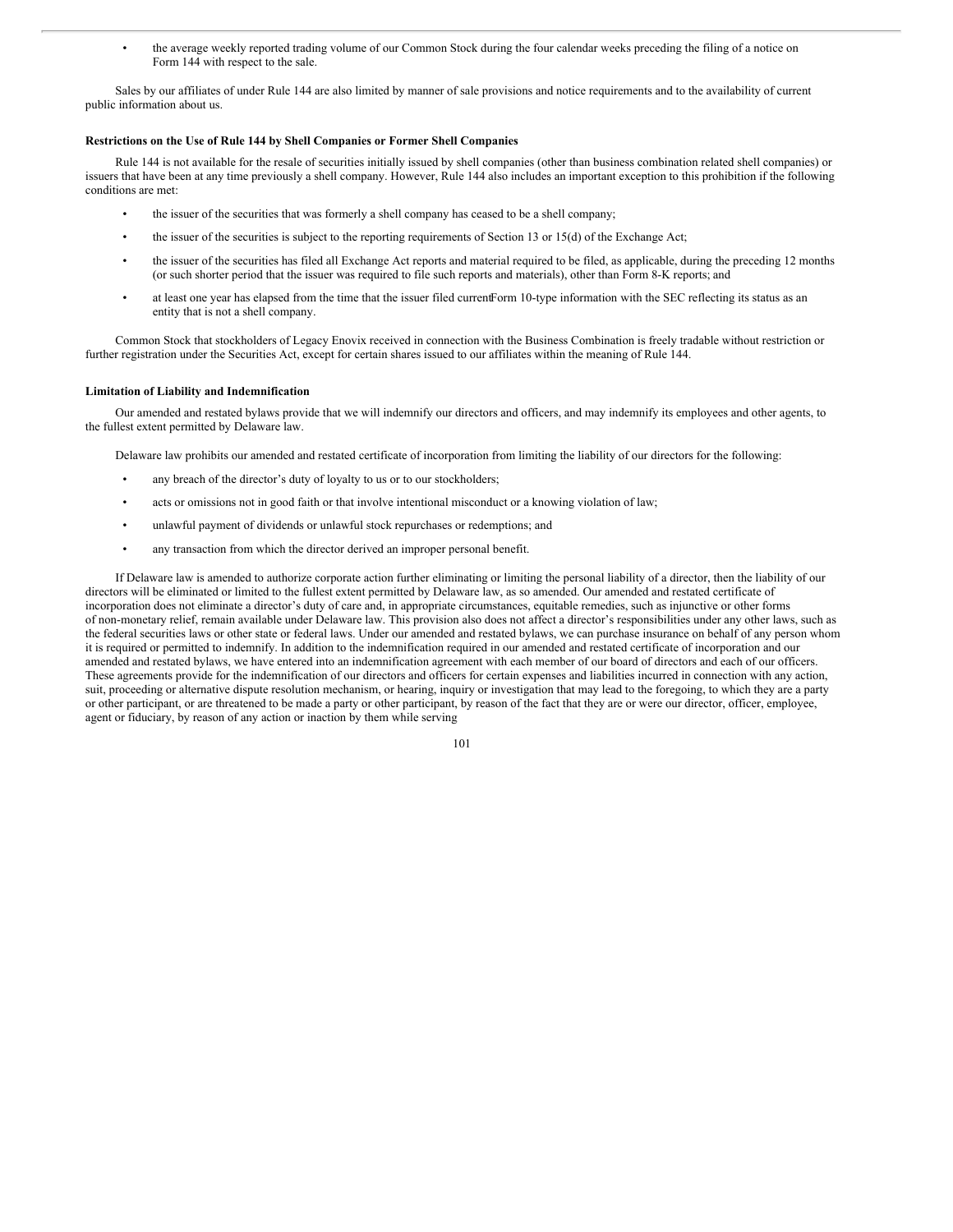as an officer, director, agent or fiduciary, or by reason of the fact that they were serving at our request as a director, officer, employee, agent or fiduciary of another entity. In the case of an action or proceeding by or in our right, no indemnification will be provided for any claim where a court determines that the indemnified party is prohibited from receiving indemnification. We believe that these charter and bylaw provisions and indemnification agreements are necessary to attract and retain qualified persons as directors and officers.

The limitation of liability and indemnification provisions that are in our amended and restated certificate of incorporation and our amended and restated bylaws may discourage stockholders from bringing a lawsuit against directors for breach of their fiduciary duties. They may also reduce the likelihood of derivative litigation against directors and officers, even though an action, if successful, might benefit us and our stockholders. Moreover, a stockholder's investment may be harmed to the extent we pay the costs of settlement and damage awards against directors and officers pursuant to these indemnification provisions.

# **Exchange Listing**

Our common stock is listed on Nasdaq under the symbol "ENVX."

## **Transfer Agent**

The transfer agent for our securities is Computershare Trust Company, N.A. The transfer agent's address is 250 Royall Street, Canton, Massachusetts 02021.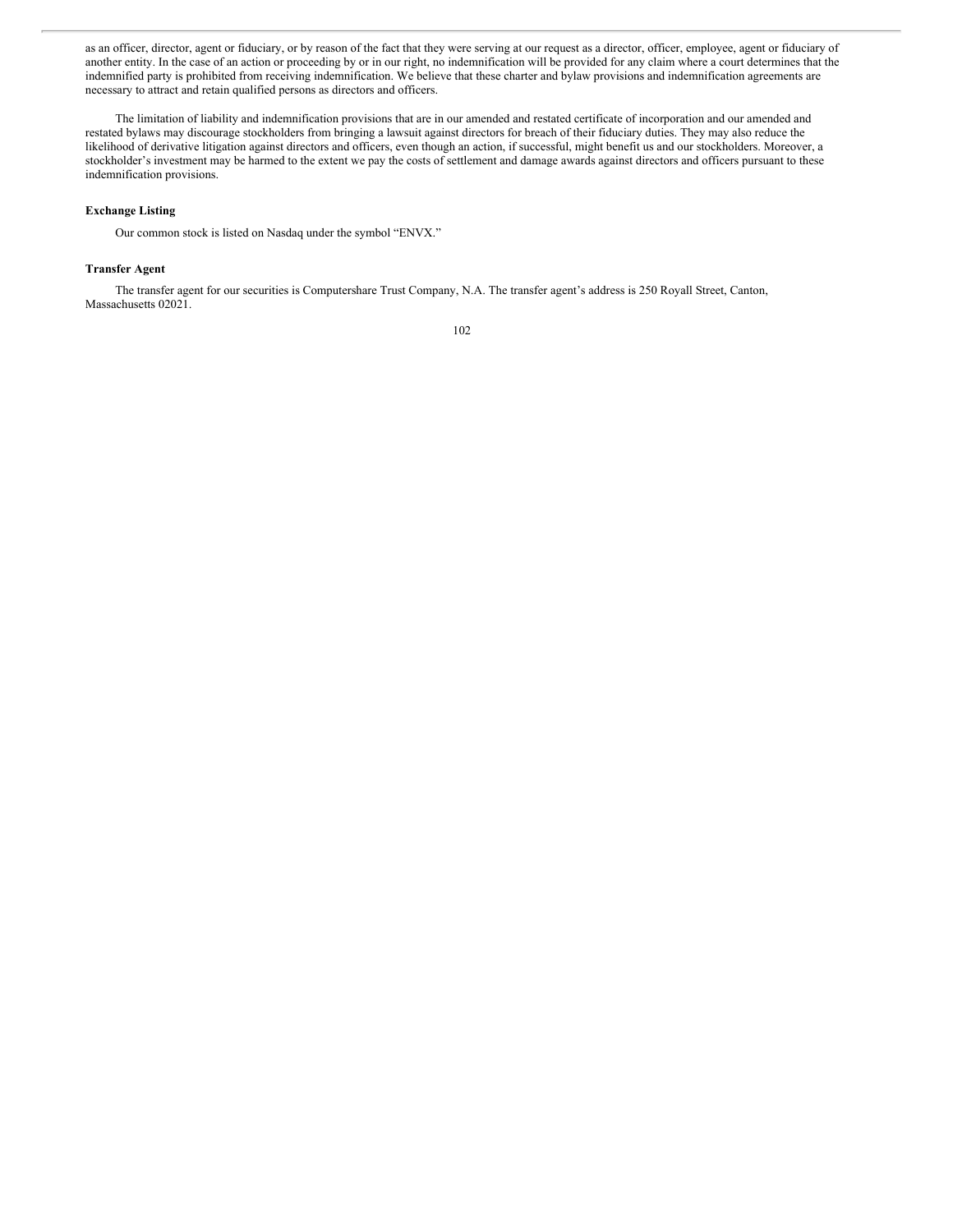#### **MATERIAL UNITED STATES FEDERAL INCOME TAX CONSEQUENCES**

The following discussion is a summary of material U.S. federal income tax considerations generally applicable to the purchase, ownership and disposition of our Common Stock and the purchase, exercise, disposition and lapse of our Warrants. The Common Stock and the Warrants are collectively referred to herein as our securities. All prospective holders of our securities should consult their tax advisors with respect to the U.S. federal, state, local and non-U.S. tax consequences of the purchase, ownership and disposition of our securities.

This discussion is not a complete analysis of all potential U.S. federal income tax consequences relating to the purchase, ownership and disposition of our securities. This summary is based upon current provisions of the Code, existing U.S. Treasury Regulations promulgated thereunder, published administrative pronouncements and rulings of the U.S. Internal Revenue Service (the "**IRS**"), and judicial decisions, all as in effect as of the date of this prospectus. These authorities are subject to change and differing interpretation, possibly with retroactive effect. Any change or differing interpretation could alter the tax consequences to holders described in this discussion. There can be no assurance that a court or the IRS will not challenge one or more of the tax consequences described herein, and we have not obtained, nor do we intend to obtain, a ruling or an opinion of counsel with respect to the U.S. federal income tax consequences to a holder of the purchase, ownership or disposition of our securities.

We assume in this discussion that a holder holds our securities as a "capital asset" within the meaning of Section 1221 of the Code (generally, property held for investment). This discussion does not address all aspects of U.S. federal income taxation that may be relevant to a particular holder in light of that holder's individual circumstances, nor does it address the special tax accounting rules under Section 451(b) of the Code, any alternative minimum, Medicare contribution, estate or gift tax consequences, or any aspects of U.S. state, local or non-U.S. taxes or any non-income U.S. federal tax laws. This discussion also does not address consequences relevant to holders subject to special tax rules, such as holders that own, or are deemed to own, more than 5% of our capital stock (except to the extent specifically set forth below), corporations that accumulate earnings to avoid U.S. federal income tax, tax-exempt organizations, governmental organizations, banks, financial institutions, investment funds, insurance companies, brokers, dealers or traders in securities, commodities or currencies, regulated investment companies or real estate investment trusts, persons that have a "functional currency" other than the U.S. dollar, tax-qualified retirement plans, holders who hold or receive our securities pursuant to the exercise of employee stock options or otherwise as compensation, holders holding our securities as part of a hedge, straddle or other risk reduction strategy, conversion transaction or other integrated investment, holders deemed to sell our securities under the constructive sale provisions of the Code, passive foreign investment companies, controlled foreign corporations, and certain former U.S. citizens or long-term residents.

In addition, this discussion does not address the tax treatment of partnerships (or entities or arrangements that are treated as partnerships for U.S. federal income tax purposes) or persons that hold our securities through such partnerships. If a partnership, including any entity or arrangement treated as a partnership for U.S. federal income tax purposes, holds our securities, the U.S. federal income tax treatment of a partner in such partnership will generally depend upon the status of the partner and the activities of the partnership. Such partners and partnerships should consult their tax advisors regarding the tax consequences of the purchase, ownership and disposition of our securities.

For purposes of this discussion, a "U.S. Holder" means a beneficial owner of our securities (other than a partnership or an entity or arrangement treated as a partnership for U.S. federal income tax purposes) that is, for U.S. federal income tax purposes:

- an individual who is a citizen or resident of the United States;
- a corporation, or an entity treated as a corporation for U.S. federal income tax purposes, created or organized in the United States or under the laws of the United States or of any state thereof or the District of Columbia;
- an estate, the income of which is subject to U.S. federal income tax regardless of its source; or
- a trust if (a) a U.S. court can exercise primary supervision over the trust's administration and one or more U.S. persons have the authority to control all of the trust's substantial decisions or (b) the trust has a valid election in effect under applicable U.S. Treasury Regulations to be treated as a U.S. person.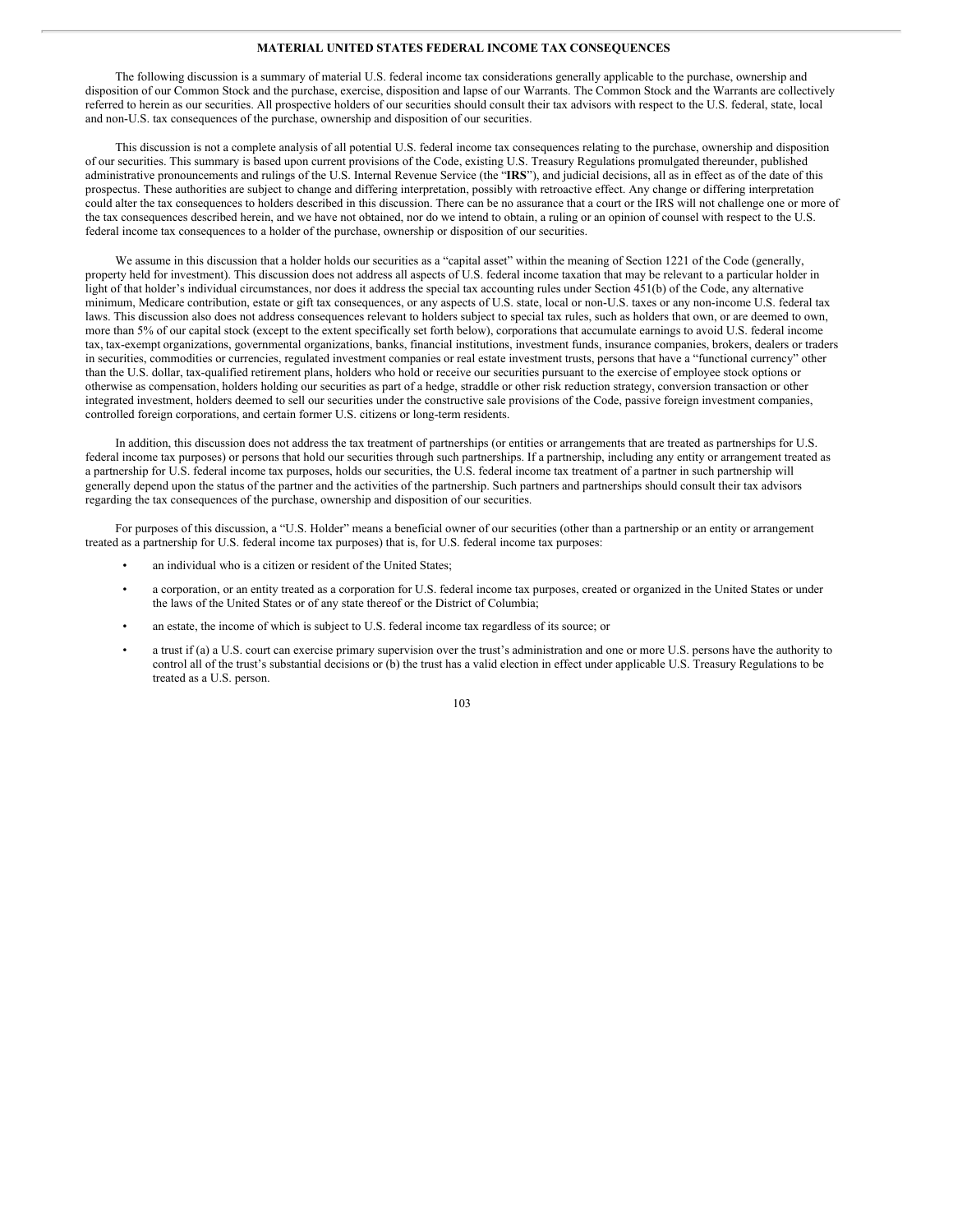For purposes of this discussion, a "non-U.S. Holder" is a beneficial owner of our securities that is neither a U.S. Holder nor a partnership or an entity or arrangement treated as a partnership for U.S. federal income tax purposes.

#### **Tax Considerations Applicable to U.S. Holders**

# *Taxation of Distributions*

If we pay distributions or make constructive distributions (other than certain distributions of our stock or rights to acquire our stock) to U.S. Holders of shares of our Common Stock, such distributions generally will constitute dividends for U.S. federal income tax purposes to the extent paid from our current or accumulated earnings and profits, as determined under U.S. federal income tax principles. Distributions in excess of our current and accumulated earnings and profits will constitute a return of capital that will be applied against and reduce (but not below zero) the U.S. Holder's adjusted tax basis in our Common Stock. Any remaining excess will be treated as gain realized on the sale or other disposition of the Common Stock and will be treated as described under "- Tax Considerations Applicable to U.S. Holders- Gain or Loss on Sale, Taxable Exchange or Other Taxable Disposition of *Common Stock*" below.

Dividends we pay to a U.S. Holder that is a taxable corporation will generally qualify for the dividends received deduction if the requisite holding period is satisfied. With certain exceptions (including dividends treated as investment income for purposes of investment interest deduction limitations), and provided certain holding period requirements are met, dividends we pay to a non-corporate U.S. Holder will generally constitute "qualified dividends" that will be subject to tax at long-term capital gains rates. If the holding period requirements are not satisfied, a corporation may not be able to qualify for the dividends received deduction and would have taxable income equal to the entire dividend amount, and non-corporate holders may be subject to tax on such dividend at ordinary income tax rates instead of the preferential rates that apply to qualified dividend income.

#### *Gain or Loss on Sale, Taxable Exchange or Other Taxable Disposition of Common Stock*

A U.S. Holder generally will recognize gain or loss on the sale, taxable exchange or other taxable disposition of our Common Stock. Any such gain or loss will be capital gain or loss, and will be long-term capital gain or loss if the U.S. Holder's holding period for the Common Stock so disposed of exceeds one year. The amount of gain or loss recognized will generally be equal to the difference between (1) the sum of the amount of cash and the fair market value of any property received in such disposition and (2) the U.S. Holder's adjusted tax basis in its Common Stock so disposed of. A U.S. Holder's adjusted tax basis in its Common Stock will generally equal the U.S. Holder's acquisition cost for such Common Stock (or, in the case of Common Stock received upon exercise of a Warrant, the U.S. Holder's initial tax basis for such Common Stock, as discussed below), less any prior distributions treated as a return of capital. Long-term capital gains recognized by non-corporate U.S. Holders are generally eligible for reduced rates of tax. If the U.S. Holder's holding period for the Common Stock so disposed of is one year or less, any gain on a sale or other taxable disposition of the shares would be subject to short-term capital gain treatment and would be taxed at ordinary income tax rates. The deductibility of capital losses is subject to limitations.

#### *Exercise of a Warrant*

Except as discussed below with respect to the cashless exercise of a Warrant, a U.S. Holder generally will not recognize taxable gain or loss upon the exercise of a Warrant for cash. The U.S. Holder's initial tax basis in the share of our Common Stock received upon exercise of the Warrant will generally be an amount equal to the sum of the U.S. Holder's acquisition cost of the Warrant and the exercise price of such Warrant. It is unclear whether a U.S. Holder's holding period for the Common Stock received upon exercise of the Warrant would commence on the date of exercise of the Warrant or the day following the date of exercise of the Warrant; however, in either case the holding period will not include the period during which the U.S. Holder held the Warrants.

In certain circumstances, the Warrants may be exercised on a cashless basis. The U.S. federal income tax treatment of an exercise of a warrant on a cashless basis is not clear, and could differ from the consequences described above. It is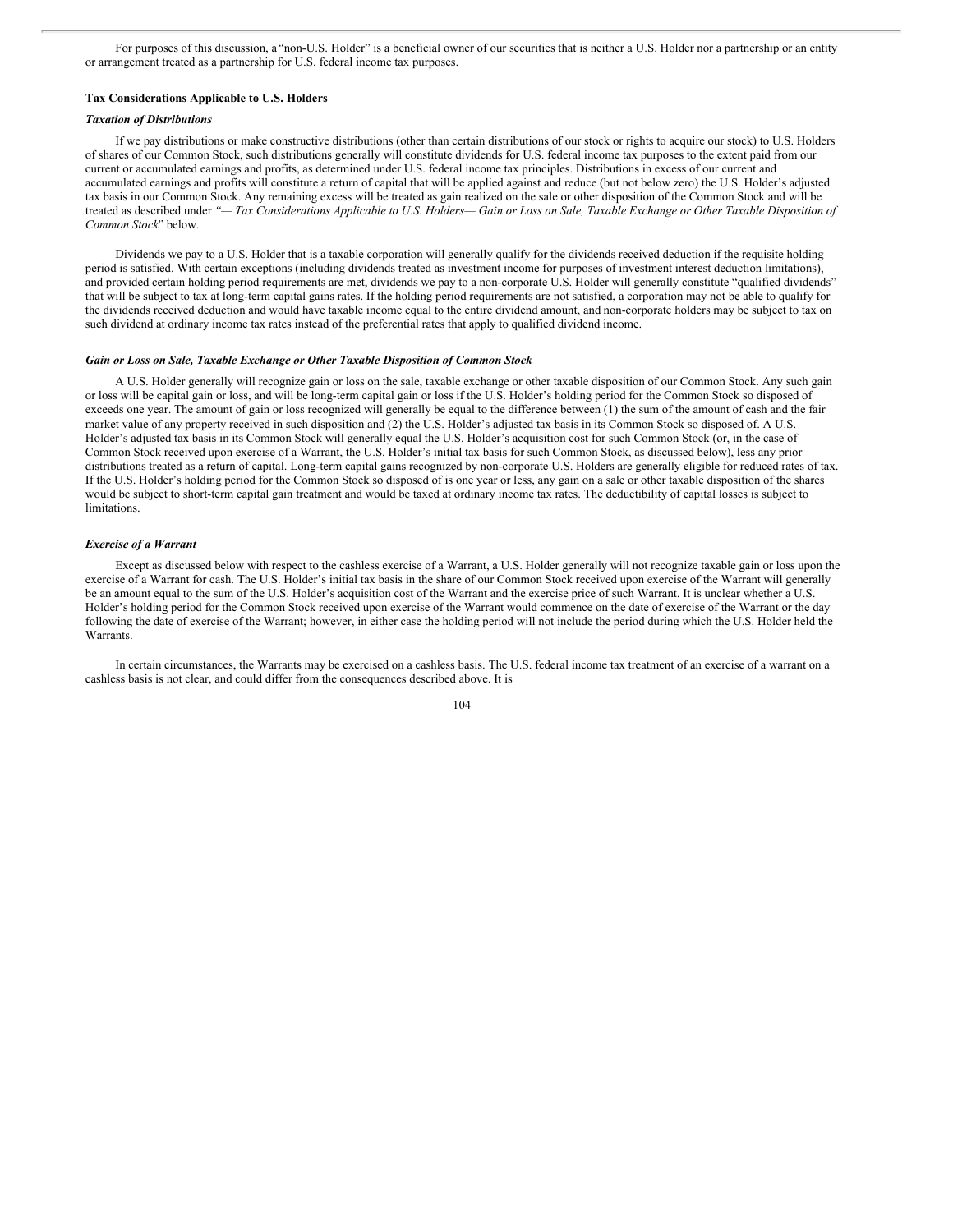possible that a cashless exercise could be a taxable event. U.S. holders are urged to consult their tax advisors as to the consequences of an exercise of a Warrant on a cashless basis, including with respect to their holding period and tax basis in the Common Stock received upon exercise of the Warrant.

#### *Sale, Exchange, Redemption or Expiration of a Warrant*

Upon a sale, exchange (other than by exercise), redemption, or expiration of a Warrant, a U.S. Holder will recognize taxable gain or loss in an amount equal to the difference between (1) the amount realized upon such disposition or expiration and (2) the U.S. Holder's adjusted tax basis in the Warrant. A U.S. Holder's adjusted tax basis in its Warrants will generally equal the U.S. Holder's acquisition cost, increased by the amount of any constructive distributions included in income by such U.S. Holder (as described below under "*Tax Considerations Applicable to U.S. Holders— Possible Constructive Distributions*"). Such gain or loss generally will be treated as long-term capital gain or loss if the Warrant is held by the U.S. Holder for more than one year at the time of such disposition or expiration.

If a Warrant is allowed to lapse unexercised, a U.S. Holder will generally recognize a capital loss equal to such holder's adjusted tax basis in the Warrant. Any such loss generally will be a capital loss and will be long-term capital loss if the Warrant is held for more than one year. The deductibility of capital losses is subject to certain limitations.

#### *Possible Constructive Distributions*

The terms of each Warrant provide for an adjustment to the number of shares of Common Stock for which the Warrant may be exercised or to the exercise price of the Warrant in certain events, as discussed in the section of this prospectus captioned "*Description of our Securities— Warrants*." An adjustment which has the effect of preventing dilution generally should not be a taxable event. Nevertheless, a U.S. Holder of Warrants would be treated as receiving a constructive distribution from us if, for example, the adjustment increases the holder's proportionate interest in our assets or earnings and profits (e.g., through an increase in the number of shares of Common Stock that would be obtained upon exercise or an adjustment to the exercise price of the Warrant) as a result of a distribution of cash to the holders of shares of our Common Stock which is taxable to such holders as a distribution. Such constructive distribution would be subject to tax as described above under "*Tax Considerations Applicable to U.S. Holders— Taxation of Distributions*" in the same manner as if such U.S. Holder received a cash distribution from us on Common Stock equal to the fair market value of such increased interest except that it is unclear whether such deemed distributions would be eligible for the reduced tax rate applicable to certain dividends paid to non-corporate holders or the dividend-received deduction applicable to certain dividends paid to corporate holders. Generally, a U.S. Holder's tax basis in the underlying stock will be increased to the extent any such constructive distribution is treated as a dividend. Proposed U.S. Treasury Regulations address the amount of, timing of, and withholding obligations in respect of, constructive distributions made to holders of convertible securities such as the Warrants. These proposed regulations are effective for constructive distributions made on or after the date of finalization, but may generally be relied upon as to certain matters for constructive distributions that occur prior to such date. U.S. Holders should consult their own tax advisors regarding the application of such regulations and other tax considerations relating to the possibility of constructive distributions.

### *Information Reporting and Backup Withholding*

In general, information reporting requirements may apply to dividends paid to a U.S. Holder and to the proceeds of the sale or other disposition of our shares of Common Stock and Warrants, unless the U.S. Holder is an exempt recipient. Backup withholding may apply to such payments if the U.S. Holder fails to provide a taxpayer identification number (or furnishes an incorrect taxpayer identification number) or a certification of exempt status, or has been notified by the IRS that it is subject to backup withholding (and such notification has not been withdrawn).

Backup withholding is not an additional tax. Any amounts withheld under the backup withholding rules will be allowed as a credit against a U.S. Holder's U.S. federal income tax liability and may entitle such holder to a refund, provided the required information is timely furnished to the IRS. Taxpayers should consult their tax advisors regarding their qualification for an exemption from backup withholding and the procedures for obtaining such an exemption.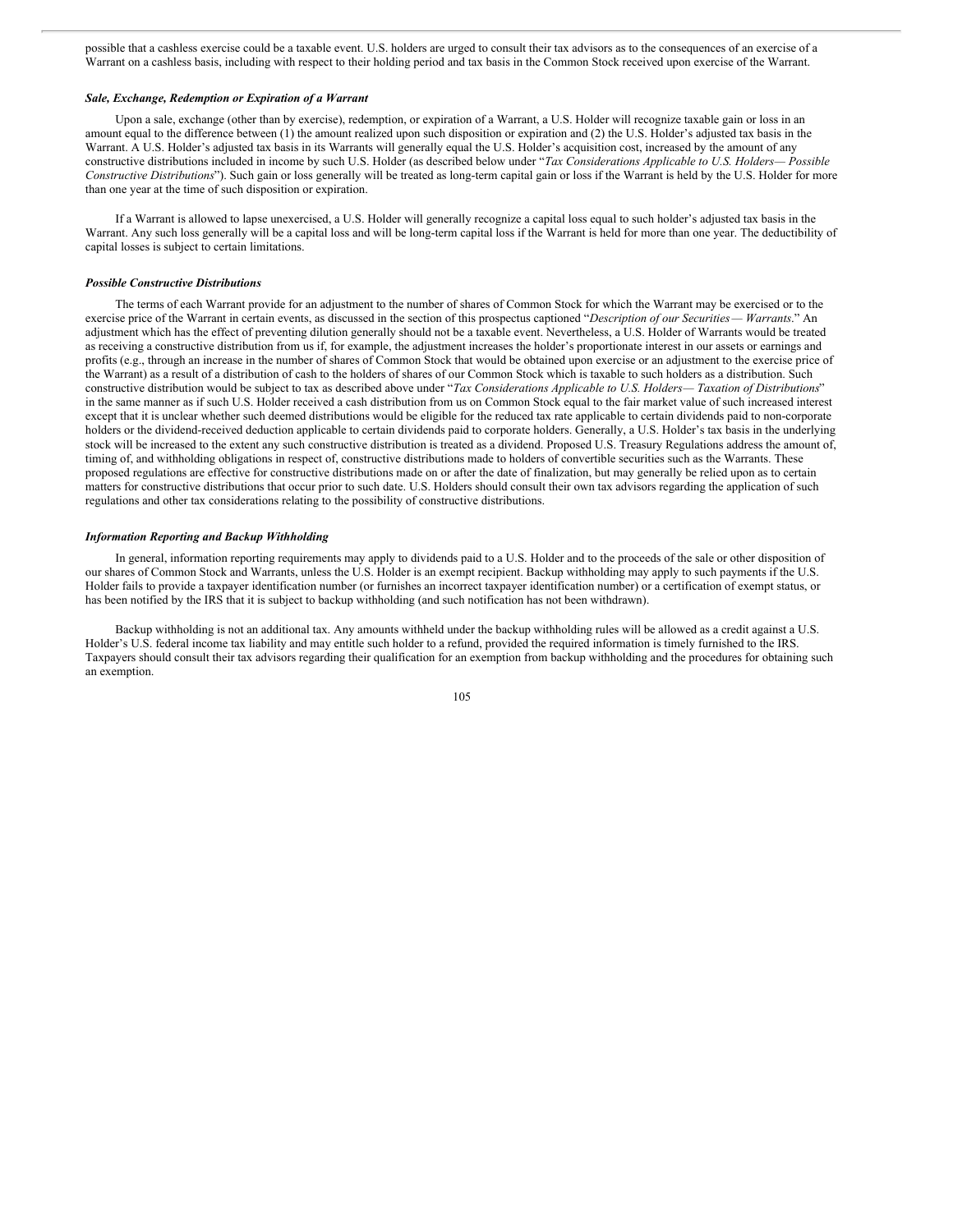### **Tax Considerations Applicable to Non-U.S. Holders**

#### *Taxation of Distributions*

In general, any distributions (other than certain distributions of our stock or rights to acquire our stock, but including constructive distributions) we make to a non-U.S. Holder of shares on our Common Stock, to the extent paid out of our current or accumulated earnings and profits (as determined under U.S. federal income tax principles), will constitute dividends for U.S. federal income tax purposes and, provided such dividends are not effectively connected with the non-U.S. Holder's conduct of a trade or business within the United States, we will be required to withhold tax from the gross amount of the dividend at a rate of 30%, unless such non-U.S. Holder is eligible for a reduced rate of withholding tax under an applicable income tax treaty and provides proper certification of its eligibility for such reduced rate (usually on an IRS Form W-8BEN or W-8BEN-E, as applicable). In the case of any constructive dividend (as described below under "*— Tax Considerations Applicable toNon-U.S. Holders — Possible Constructive Distributions*"), it is possible that this tax would be withheld from any amount owed to a non-U.S. Holder by the applicable withholding agent, including cash distributions on other property or sale proceeds from Warrants or other property subsequently paid or credited to such holder. Any distribution not constituting a dividend will be treated first as reducing (but not below zero) the non-U.S. Holder's adjusted tax basis in its shares of our Common Stock and, to the extent such distribution exceeds the non-U.S. Holder's adjusted tax basis, as gain realized from the sale or other disposition of the Common Stock, which will be treated as described under "- Tax Considerations Applicable toNon-U.S. Holders - Gain on Sale, Taxable Exchange or Other Taxable Disposition of *Common Stock and Warrants*" below. In addition, if we determine that we are likely to be classified as a "United States real property holding corporation" (see "Tax Considerations Applicable toNon-U.S. Holders - Gain on Sale, Exchange or Other Taxable Disposition of Common Stock and Warrants' below), we will be required to withhold 15% of any distribution that exceeds our current and accumulated earnings and profits.

Dividends we pay to a non-U.S. Holder that are effectively connected with such non-U.S. Holder's conduct of a trade or business within the United States (or if a tax treaty applies, that are attributable to a U.S. permanent establishment or fixed base maintained by the non-U.S. Holder) will generally not be subject to U.S. withholding tax, provided such non-U.S. Holder complies with certain certification and disclosure requirements (generally by providing an IRS Form W-8ECI). Instead, such dividends generally will be subject to U.S. federal income tax, net of certain deductions, at the same individual or corporate rates applicable to U.S. Holders. If the non-U.S. Holder is a corporation, dividends that are effectively connected income may also be subject to a "branch profits tax" at a rate of 30% (or such lower rate as may be specified by an applicable income tax treaty).

#### *Exercise of a Warrant*

The U.S. federal income tax treatment of anon-U.S. Holder's exercise of a Warrant will generally correspond to the U.S. federal income tax treatment of the exercise of a Warrant by a U.S. Holder, as described under "- Tax Considerations Applicable to U.S. Holders-Exercise of a Warrant" above, although to the extent a cashless exercise results in a taxable exchange, the tax consequences to the non-U.S. Holder would be the same as those described below in "- Tax Considerations Applicable toNon-U.S. Holders - Gain on Sale, Exchange or Other Taxable Disposition of Common Stock *and Warrants*."

### *Gain on Sale, Exchange or Other Taxable Disposition of Common Stock and Warrants*

A non-U.S. Holder generally will not be subject to U.S. federal income or withholding tax in respect of gain recognized on a sale, taxable exchange or other taxable disposition of our Common Stock or Warrants or an expiration or redemption of our Warrants, unless:

- the gain is effectively connected with the conduct of a trade or business by thenon-U.S. Holder within the United States (and, if an applicable tax treaty so requires, is attributable to a U.S. permanent establishment or fixed base maintained by the non-U.S. Holder);
- the non-U.S. Holder is an individual who is present in the United States for 183 days or more in the taxable year of disposition and certain other conditions are met; or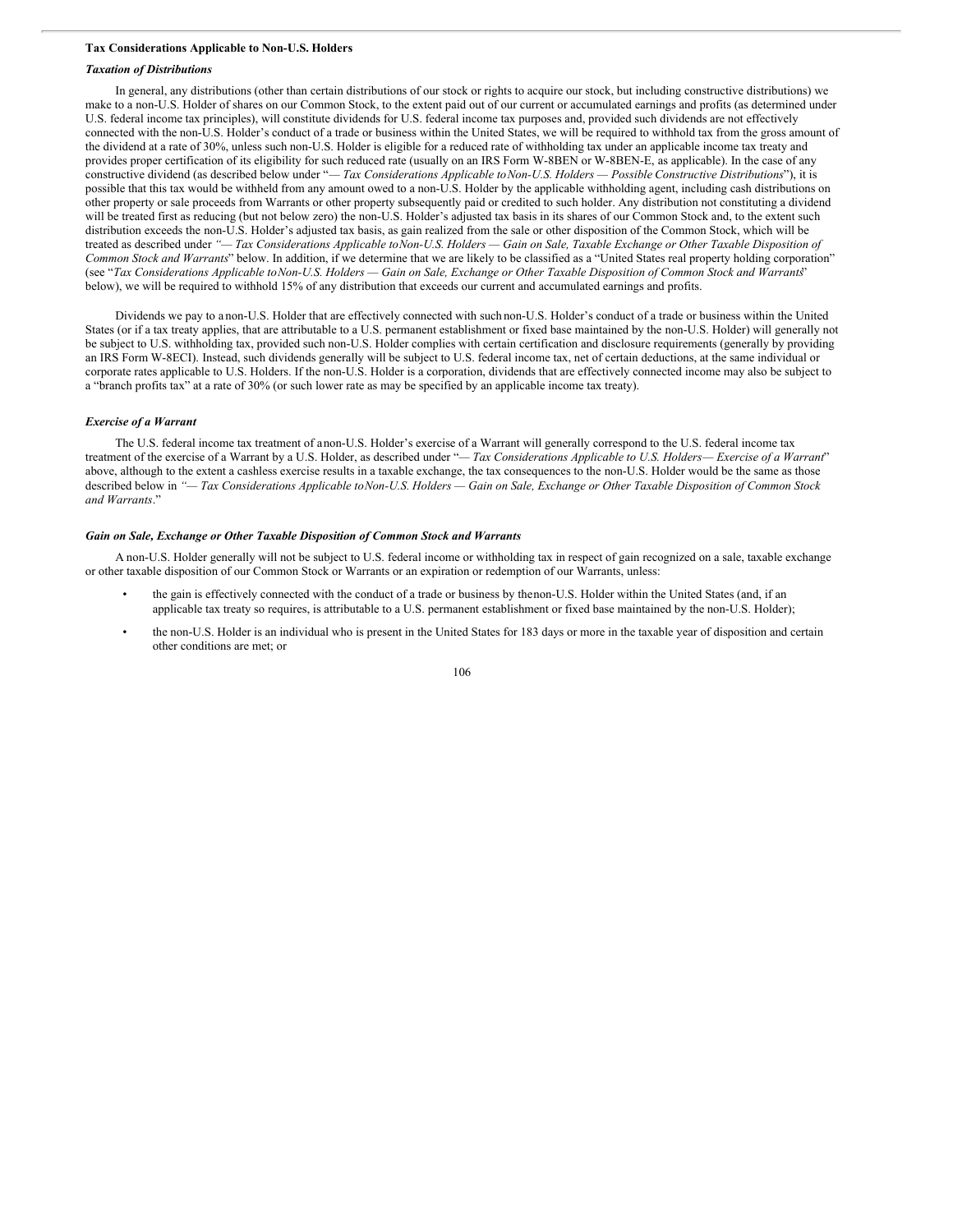• we are or have been a "United States real property holding corporation" for U.S. federal income tax purposes at any time during the shorter of the five-year period ending on the date of disposition or the period that the non-U.S. Holder held our Common Stock or Warrants and, in the case where shares of our Common Stock are regularly traded on an established securities market, the non-U.S. Holder has owned, directly or constructively, more than 5% of our Common Stock at any time within the shorter of the five-year period preceding the disposition or such Non-U.S. Holder's holding period for the shares of our Common Stock. These rules may be modified as applied to the Warrants. There can be no assurance that our Common Stock will be treated as regularly traded or not regularly traded on an established securities market for this purpose.

Gain described in the first bullet point above will be subject to tax at generally applicable U.S. federal income tax rates as if thenon-U.S. Holder were a U.S. resident. Any gains described in the first bullet point above of a non-U.S. Holder that is a foreign corporation may also be subject to an additional "branch profits tax" at a 30% rate (or lower applicable treaty rate). Gain described in the second bullet point above will generally be subject to a flat 30% U.S. federal income tax (or such lower rate as may be specified by an applicable income tax treaty) on the net gain derived from the disposition, which may be offset by U.S. source capital losses of the non-U.S. Holder, if any (even though the individual is not considered a resident of the United States). Non-U.S. Holders are urged to consult their tax advisors regarding possible eligibility for benefits under income tax treaties.

If the third bullet point above applies to a non-U.S. Holder and applicable exceptions are not available, gain recognized by such holder on the sale, exchange or other disposition of our Common Stock or Warrants, as applicable, will be subject to tax at generally applicable U.S. federal income tax rates. In addition, a buyer of our Common Stock or Warrants from such holder may be required to withhold U.S. income tax at a rate of 15% of the amount realized upon such disposition. We will be classified as a United States real property holding corporation if the fair market value of our "United States real property interests" equals or exceeds 50% of the sum of the fair market value of our worldwide real property interests plus our other assets used or held for use in a trade or business, as determined for U.S. federal income tax purposes. We do not believe we currently are or will become a United States real property holding corporation, however there can be no assurance in this regard. Non-U.S. Holders are urged to consult their tax advisors regarding the application of these rules.

### *Possible Constructive Distributions*

The terms of each Warrant provide for an adjustment to the number of shares of Common Stock for which the Warrant may be exercised or to the exercise price of the Warrant in certain events, as discussed in the section of this prospectus captioned "*Description of our Securities— Warrants*." An adjustment which has the effect of preventing dilution generally should not be a taxable event. Nevertheless, a non-U.S. Holder of Warrants would be treated as receiving a constructive distribution from us if, for example, the adjustment increases the holder's proportionate interest in our assets or earnings and profits (e.g., through an increase in the number of shares of Common Stock that would be obtained upon exercise or an adjustment to the exercise price of the Warrant) as a result of a distribution of cash to the holders of shares of our Common Stock which is taxable to such holders as a distribution. A non-U.S. Holder would be subject to U.S. federal income tax withholding as described above under "*Tax Considerations Applicable toNon-U.S. Holders — Taxation of Distributions*" under that section in the same manner as if such non-U.S. Holder received a cash distribution from us on Common Stock equal to the fair market value of such increased interest. Any U.S. federal income tax required to be withheld on any portion of such constructive distribution may be withheld from the Common Stock received upon exercise of the Warrants, sales proceeds subsequently paid or credited, or other amounts payable or distributable to a non-U.S. Holder.

### *Foreign Account Tax Compliance Act*

Provisions of the Code and Treasury Regulations and administrative guidance promulgated thereunder commonly referred as the "Foreign Account Tax Compliance Act" ("**FATCA**") generally impose withholding at a rate of 30% in certain circumstances on dividends (including constructive dividends) in respect of our securities which are held by or through certain foreign financial institutions (including investment funds), unless any such institution (1) enters into, and complies with, an agreement with the IRS to report, on an annual basis, information with respect to interests in, and accounts maintained by, the institution that are owned by certain U.S. persons and by certain non-U.S. entities that are wholly or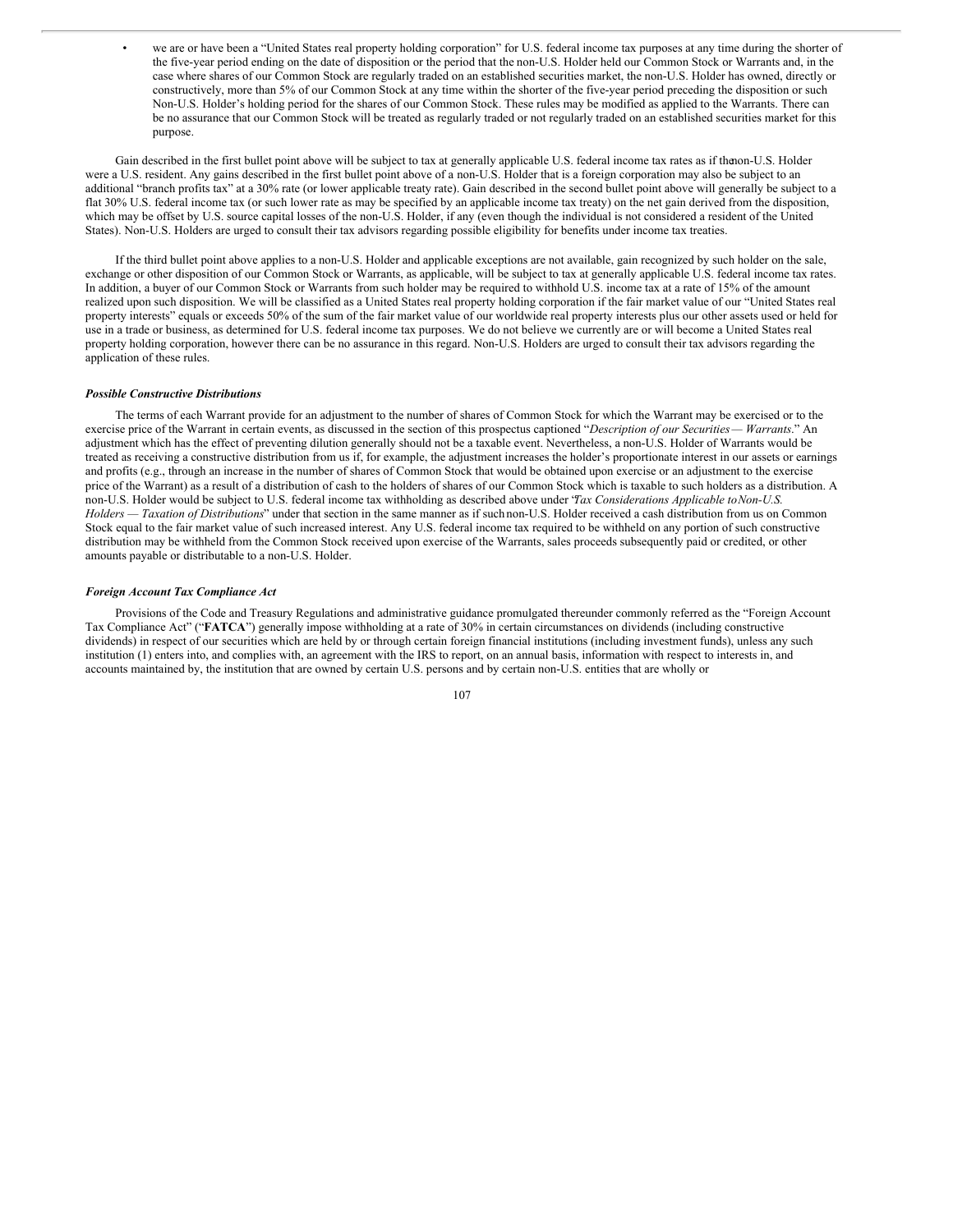partially owned by U.S. persons and to withhold on certain payments, or (2) if required under an intergovernmental agreement between the United States and an applicable foreign country, reports such information to its local tax authority, which will exchange such information with the U.S. authorities. An intergovernmental agreement between the United States and an applicable foreign country may modify these requirements. Accordingly, the entity through which our securities are held will affect the determination of whether such withholding is required. Similarly, dividends in respect of our securities held by an investor that is a non-financial non-U.S. entity that does not qualify under certain exceptions will generally be subject to withholding at a rate of 30%, unless such entity either (1) certifies to us or the applicable withholding agent that such entity does not have any "substantial United States owners" or (2) provides certain information regarding the entity's "substantial United States owners," which will in turn be provided to the U.S. Department of Treasury. Withholding under FATCA was scheduled to apply to payments of gross proceeds from the sale or other disposition of property that produces U.S.-source interest or dividends, however, the IRS released proposed regulations that, if finalized in their proposed form, would eliminate the obligation to withhold on such gross proceeds. Although these proposed Treasury Regulations are not final, the U.S. Treasury Department stated in the preamble to such proposed regulations that taxpayers generally may rely on them until final Treasury Regulations are issued. Prospective investors should consult their tax advisors regarding the possible implications of FATCA on their investment in our securities.

### *Information Reporting and Backup Withholding.*

Information returns will be filed with the IRS in connection with payments of dividends and the proceeds from a sale or other disposition of our Common Stock and Warrants. A non-U.S. Holder may have to comply with certification procedures to establish that it is not a United States person in order to avoid information reporting and backup withholding requirements. The certification procedures required to claim a reduced rate of withholding under a treaty generally will satisfy the certification requirements necessary to avoid the backup withholding as well. Backup withholding is not an additional tax. The amount of any backup withholding from a payment to a non-U.S. Holder will be allowed as a credit against such holder's U.S. federal income tax liability and may entitle such holder to a refund, provided that the required information is timely furnished to the IRS.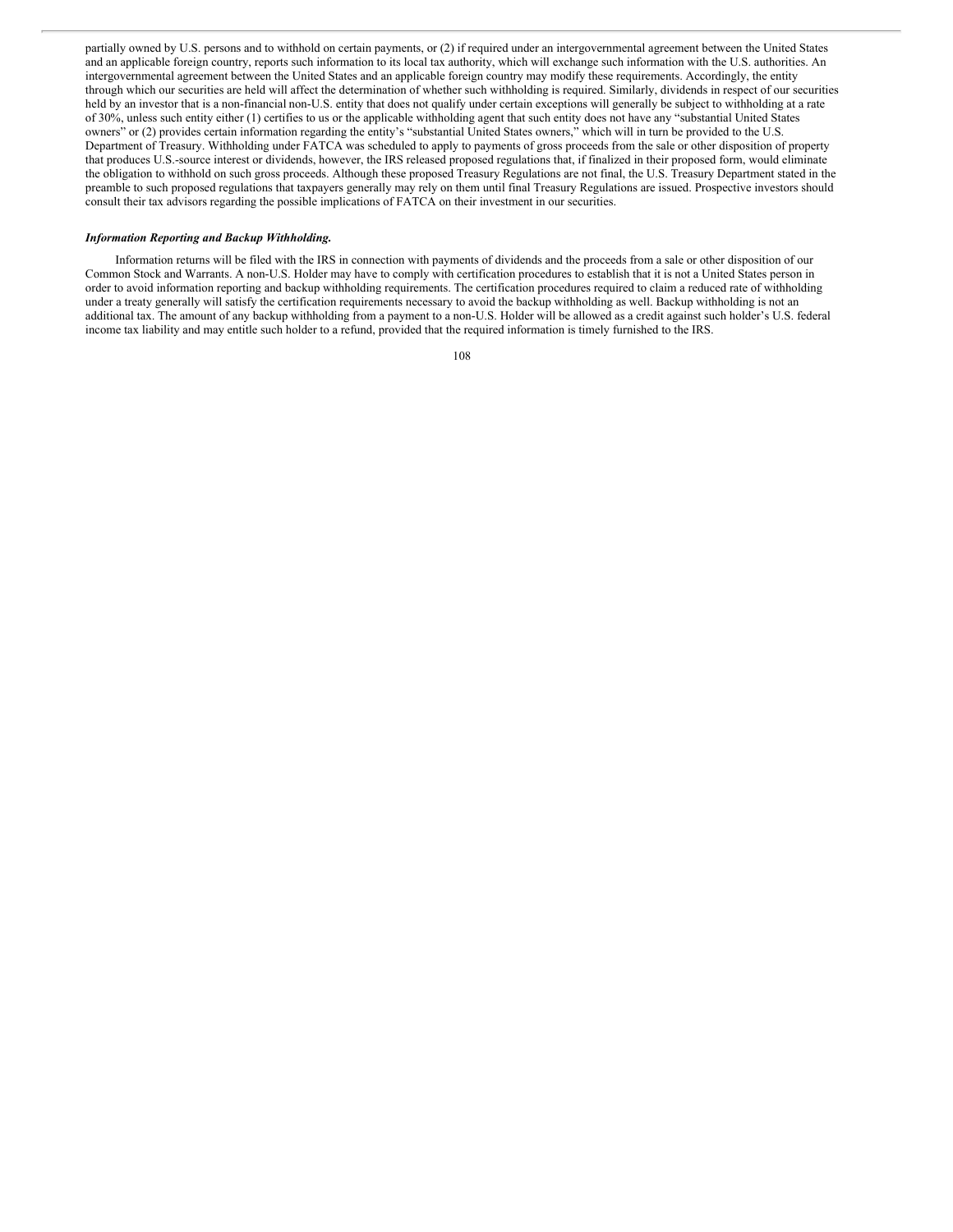### **PLAN OF DISTRIBUTION**

We are registering the issuance by us of up to 6,000,000 shares of Common Stock that are issuable upon the exercise of 6,000,000 Private Placement Warrants. We are also registering the resale by the Selling Securityholders or their permitted transferees from time to time of (i) up to 66,655,781 shares of Common Stock (including up to 6,000,000 shares of Common Stock that may be issued upon exercise of the Private Placement Warrants and 736,769 shares of Common Stock issuable upon the exercise of stock options) and (ii) up to 6,000,000 Private Placement Warrants.

We are required to pay all fees and expenses incident to the registration of the securities to be offered and sold pursuant to this prospectus. The Selling Securityholders will bear all commissions and discounts, if any, attributable to their sale of securities.

We will not receive any of the proceeds from the sale of the securities by the Selling Securityholders. We will receive proceeds from Warrants exercised in the event that such Warrants are exercised for cash. The aggregate proceeds to the Selling Securityholders will be the purchase price of the securities less any discounts and commissions borne by such Selling Securityholders.

The shares of Common Stock beneficially owned by the Selling Securityholders covered by this prospectus may be offered and sold from time to time by the Selling Securityholders. The term "Selling Securityholders" includes donees, pledgees, transferees or other successors in interest selling securities received after the date of this prospectus from a Selling Securityholder as a gift, pledge, partnership distribution or other transfer. The Selling Securityholders will act independently of us in making decisions with respect to the timing, manner and size of each sale. Such sales may be made on one or more exchanges or in the over-the-counter market or otherwise, at prices and under terms then prevailing or at prices related to the then current market price or in negotiated transactions. The Selling Securityholders may sell their securities by one or more of, or a combination of, the following methods:

- purchases by a broker-dealer as principal and resale by such broker-dealer for its own account pursuant to this prospectus;
- ordinary brokerage transactions and transactions in which the broker solicits purchasers;
- block trades in which the broker-dealer so engaged will attempt to sell the shares as agent but may position and resell a portion of the block as principal to facilitate the transaction;
- an over-the-counter distribution in accordance with the rules of Nasdaq;
- through trading plans entered into by a Selling Securityholder pursuant to Rule10b5-1 under the Exchange Act that are in place at the time of an offering pursuant to this prospectus and any applicable prospectus supplement hereto that provide for periodic sales of their securities on the basis of parameters described in such trading plans;
- short sales;
- distribution to employees, members, limited partners or stockholders of the Selling Securityholders;
- through the writing or settlement of options or other hedging transaction, whether through an options exchange or otherwise;
- by pledge to secured debts and other obligations;
- delayed delivery arrangements;
- to or through underwriters or broker-dealers;
- in "at the market" offerings, as defined in Rule 415 under the Securities Act, at negotiated prices, at prices prevailing at the time of sale or at prices related to such prevailing market prices, including sales made directly on a national securities exchange or sales made through a market maker other than on an exchange or other similar offerings through sales agents;
- in privately negotiated transactions;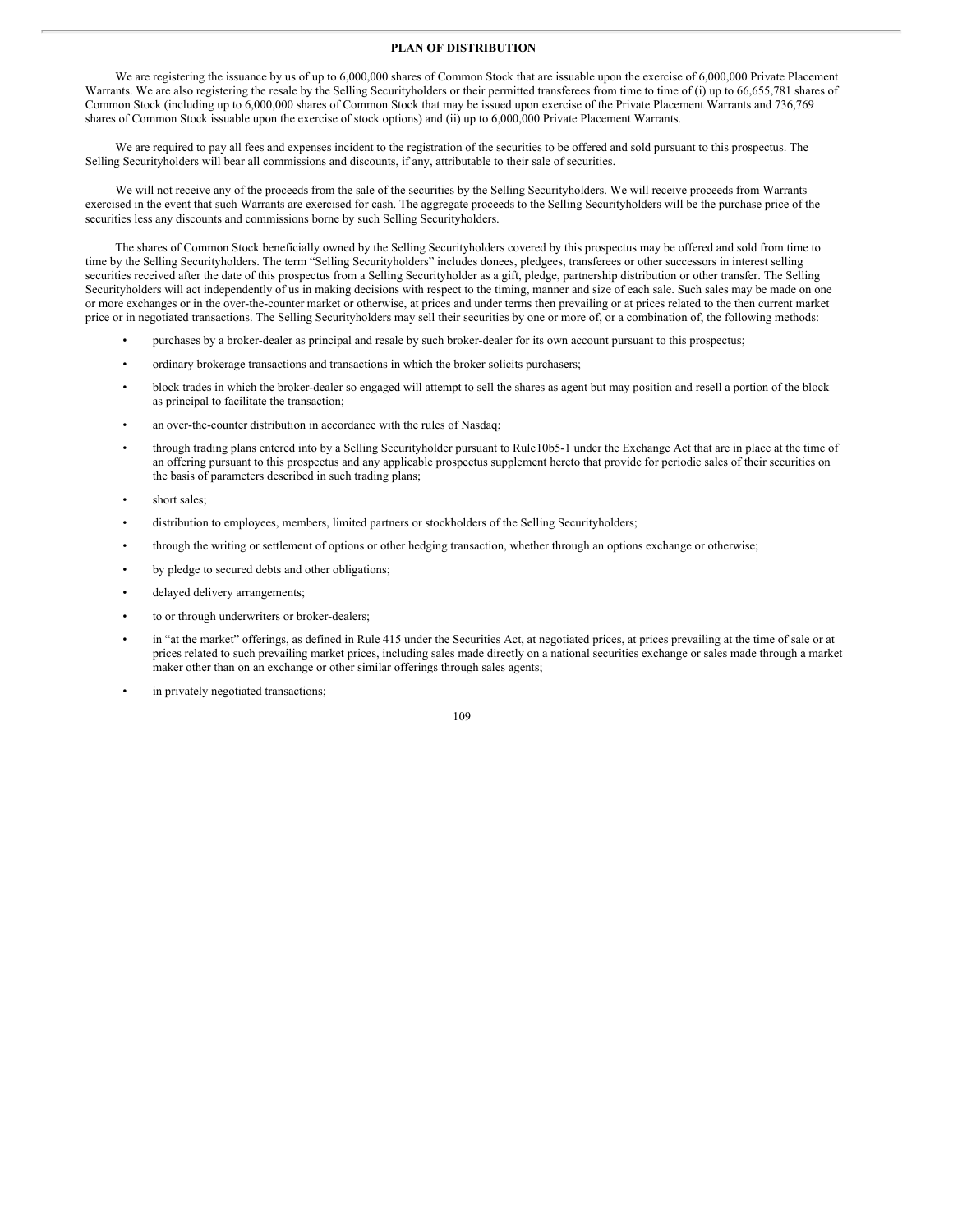- in options transactions; or
- any other method permitted pursuant to applicable law.

In addition, any securities that qualify for sale pursuant to Rule 144 may be sold under Rule 144 rather than pursuant to this prospectus.

In addition, a Selling Securityholder that is an entity may elect to make a pro ratain-kind distribution of securities to its members, partners or stockholders pursuant to the registration statement of which this prospectus is a part by delivering a prospectus with a plan of distribution. Such members, partners or stockholders would thereby receive freely tradeable securities pursuant to the distribution through a registration statement. To the extent a distributee is our affiliate (or to the extent otherwise required by law), we may, at our option, file a prospectus supplement in order to permit the distributees to use the prospectus to resell the securities acquired in the distribution.

To the extent required, this prospectus may be amended or supplemented from time to time to describe a specific plan of distribution. In connection with distributions of the securities or otherwise, the Selling Securityholders may enter into hedging transactions with broker-dealers or other financial institutions. In connection with such transactions, broker-dealers or other financial institutions may engage in short sales of the securities in the course of hedging the positions they assume with Selling Securityholders. The Selling Securityholders may also sell the securities short and redeliver the securities to close out such short positions. The Selling Securityholders may also enter into option or other transactions with broker-dealers or other financial institutions that require the delivery to such broker-dealer or other financial institution of securities offered by this prospectus, which securities such broker-dealer or other financial institution may resell pursuant to this prospectus (as supplemented or amended to reflect such transaction). The Selling Securityholders may also pledge securities to a broker-dealer or other financial institution, and, upon a default, such broker-dealer or other financial institution, may effect sales of the pledged securities pursuant to this prospectus (as supplemented or amended to reflect such transaction).

In effecting sales, broker-dealers or agents engaged by the Selling Securityholders may arrange for other broker-dealers to participate. Brokerdealers or agents may receive commissions, discounts or concessions from the Selling Securityholders in amounts to be negotiated immediately prior to the sale.

In offering the securities covered by this prospectus, the Selling Securityholders and any broker-dealers who execute sales for the Selling Securityholders may be deemed to be "underwriters" within the meaning of the Securities Act in connection with such sales. Any profits realized by the Selling Securityholders and the compensation of any broker-dealer may be deemed to be underwriting discounts and commissions.

In order to comply with the securities laws of certain states, if applicable, the securities must be sold in such jurisdictions only through registered or licensed brokers or dealers. In addition, in certain states, the securities may not be sold unless they have been registered or qualified for sale in the applicable state or an exemption from the registration or qualification requirement is available and is complied with.

We have advised the Selling Securityholders that the anti-manipulation rules of Regulation M under the Exchange Act may apply to sales of securities in the market and to the activities of the Selling Securityholders and their affiliates. In addition, we will make copies of this prospectus available to the Selling Securityholders for the purpose of satisfying the prospectus delivery requirements of the Securities Act. The Selling Securityholders may indemnify any broker-dealer that participates in transactions involving the sale of the securities against certain liabilities, including liabilities arising under the Securities Act.

At the time a particular offer of securities is made, if required, a prospectus supplement will be distributed that will set forth the number of securities being offered and the terms of the offering, including the name of any underwriter, dealer or agent, the purchase price paid by any underwriter, any discount, commission and other item constituting compensation, any discount, commission or concession allowed or reallowed or paid to any dealer, and the proposed selling price to the public.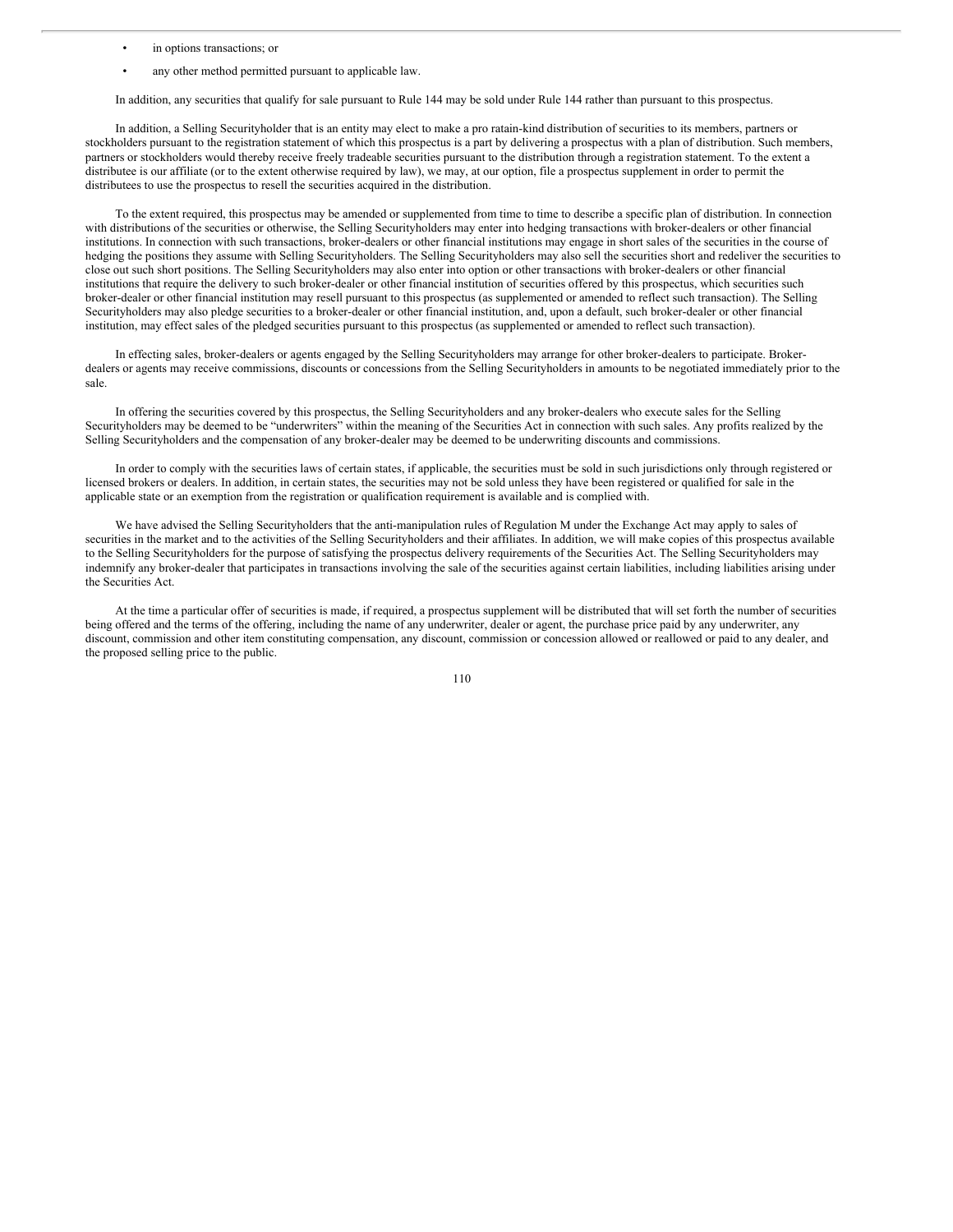We have agreed to indemnify the Selling Securityholders against certain liabilities, including liabilities under the Securities Act and state securities laws, relating to the registration of the Warrants or shares of Common Stock offered by this prospectus.

A Selling Securityholder that is an entity may elect to make anin-kind distribution of Common Stock or Warrants to its members, partners or shareholders pursuant to the registration statement of which this prospectus is a part by delivering a prospectus. To the extent that such members, partners or shareholders are not affiliates of ours, such members, partners or shareholders would thereby receive freely tradable shares of Common Stock or Warrants pursuant to the distribution through a registration statement.

We have agreed with the Selling Securityholders to keep the registration statement of which this prospectus constitutes a part effective until such time as all of the securities covered by this prospectus have been disposed of pursuant to and in accordance with the registration statement or such securities have been withdrawn or, in the case of shares issued pursuant to the Subscription Agreements, until two years from the effective date of this registration statement.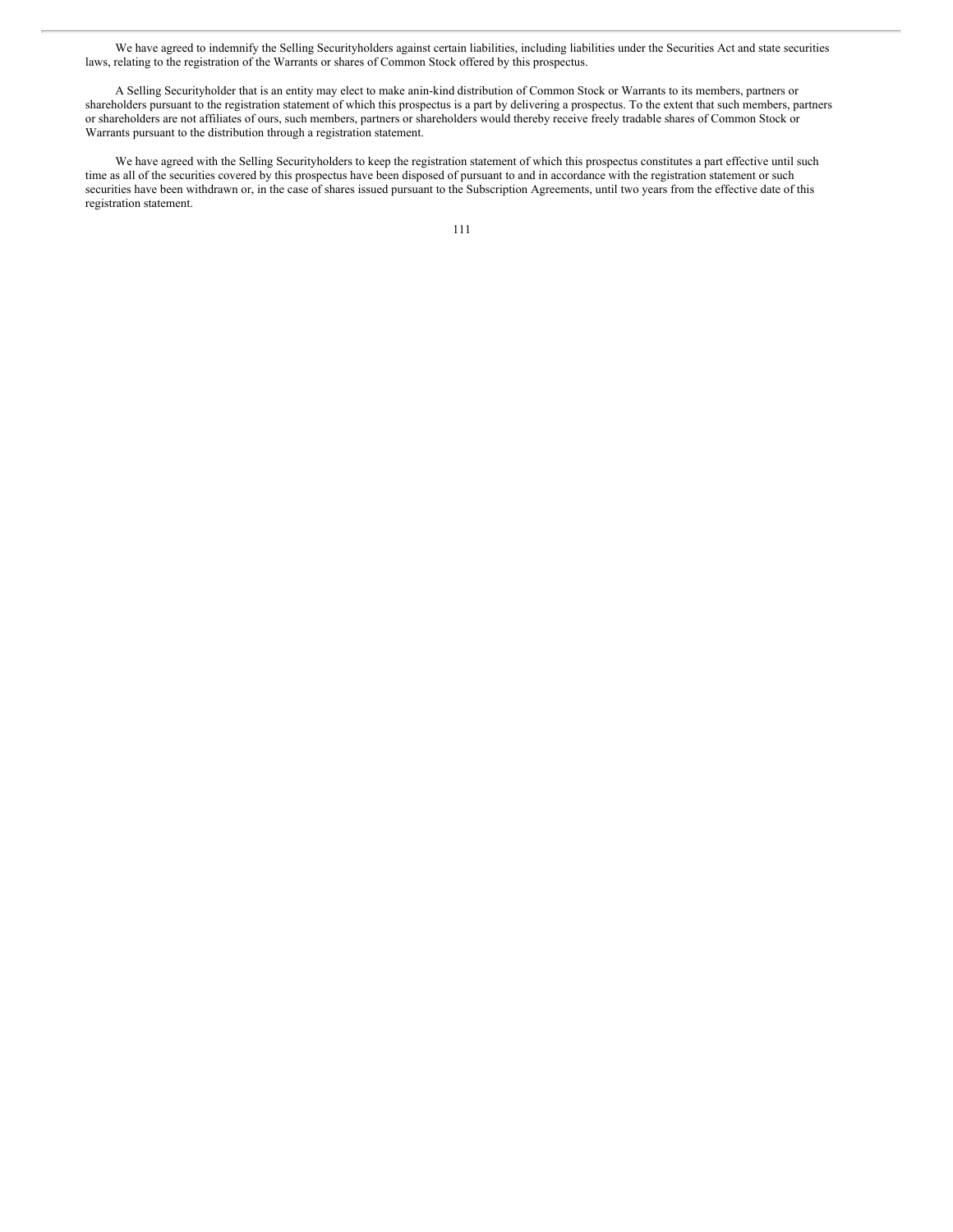### **LEGAL MATTERS**

The validity of the securities offered hereby will be passed upon for us by Cooley LLP. As of the date of this prospectus, GC&H Investments, LLC, an entity comprised of partners and associates of Cooley LLP, beneficially owns 201,322 shares of our Common Stock.

### **EXPERTS**

The financial statements of Enovix Corporation as of January 2, 2022 and December 31, 2020, and for each of the two years in the period ended January 2, 2022, included in this prospectus, have been audited by Deloitte & Touche LLP, an independent registered public accounting firm, as stated in their report. Such financial statements are included in reliance upon the report of such firm given their authority as experts in accounting and auditing.

### **WHERE YOU CAN FIND MORE INFORMATION**

We have filed with the SEC a registration statement on FormS-1 under the Securities Act, with respect to the securities being offered by this prospectus. This prospectus, which constitutes part of the registration statement, does not contain all of the information in the registration statement and its exhibits. For further information with respect to Enovix and the securities offered by this prospectus, we refer you to the registration statement and its exhibits. Statements contained in this prospectus as to the contents of any contract or any other document referred to are not necessarily complete, and in each instance, we refer you to the copy of the contract or other document filed as an exhibit to the registration statement. Each of these statements is qualified in all respects by this reference. You can read our SEC filings, including the registration statement, over the internet at the SEC's website at www.sec.gov.

We are subject to the information reporting requirements of the Exchange Act, and we file reports, proxy statements and other information with the SEC. These reports, proxy statements and other information will be available for review at the SEC's website at www.sec.gov. We also maintain a website at enovix.com, at which you may access these materials free of charge as soon as reasonably practicable after they are electronically filed with, or furnished to, the SEC. The information contained in, or that can be accessed through, our website is not part of this prospectus.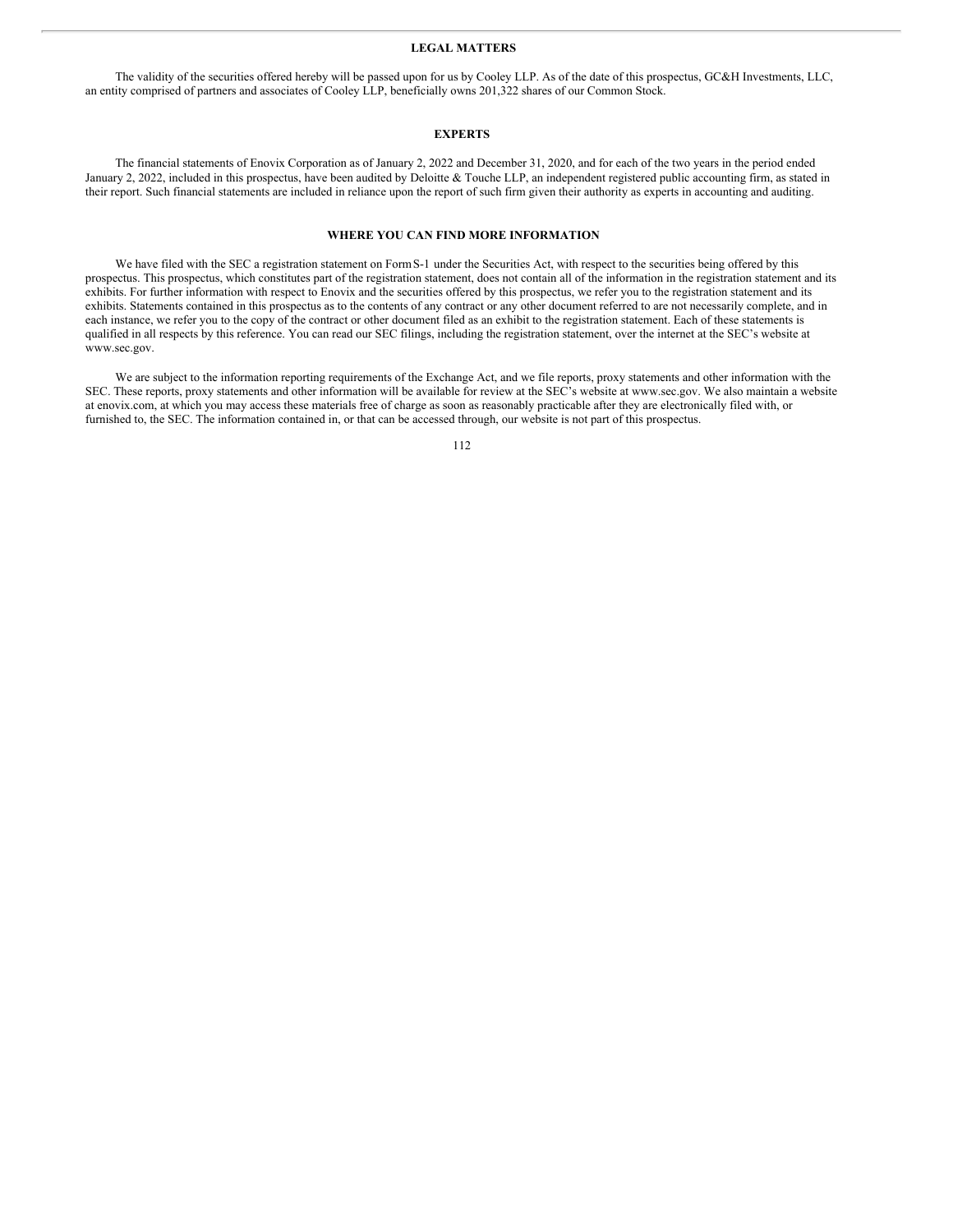| <b>Unaudited Condensed Consolidated Financial Statements</b>                                                                             |        |
|------------------------------------------------------------------------------------------------------------------------------------------|--------|
| Condensed Consolidated Balance Sheets as of April 3, 2022 and January 2, 2022                                                            | $F-2$  |
| Condensed Consolidated Statements of Operations for the quarters ended April 3, 2022 and March 31, 2021                                  | $F-3$  |
| Condensed Consolidated Statements of Changes in Stockholders' Equity for quarters ended April 3, 2022 and March 31, 2021                 | F-4    |
| Condensed Consolidated Statements of Cash Flows for the quarters ended April 3, 2022 and March 31, 2021                                  | $F-5$  |
| <b>Notes to Condensed Consolidated Financial Statements</b>                                                                              | $F-6$  |
| <b>Audited Consolidated Financial Statements</b>                                                                                         |        |
| Report of Independent Registered Public Accounting Firm (PCAOB ID No. 34)                                                                | $F-17$ |
| Consolidated Balance Sheets of January 2, 2022 and December 31, 2020                                                                     | $F-18$ |
| Consolidated Statements of Operations for the Years ended January 2, 2022 and December 31, 2020                                          | $F-19$ |
| Consolidated Statements of Changes in Convertible Preferred Stock and Stockholders' Equity (Deficit) for vears ended January 2, 2022 and |        |
| December 31, 2020                                                                                                                        | $F-20$ |
| Consolidated Statements of Cash Flows for the years ended January 2, 2022 and December 31, 2020                                          | $F-21$ |
| <b>Notes to Consolidated Financial Statements</b>                                                                                        | $F-23$ |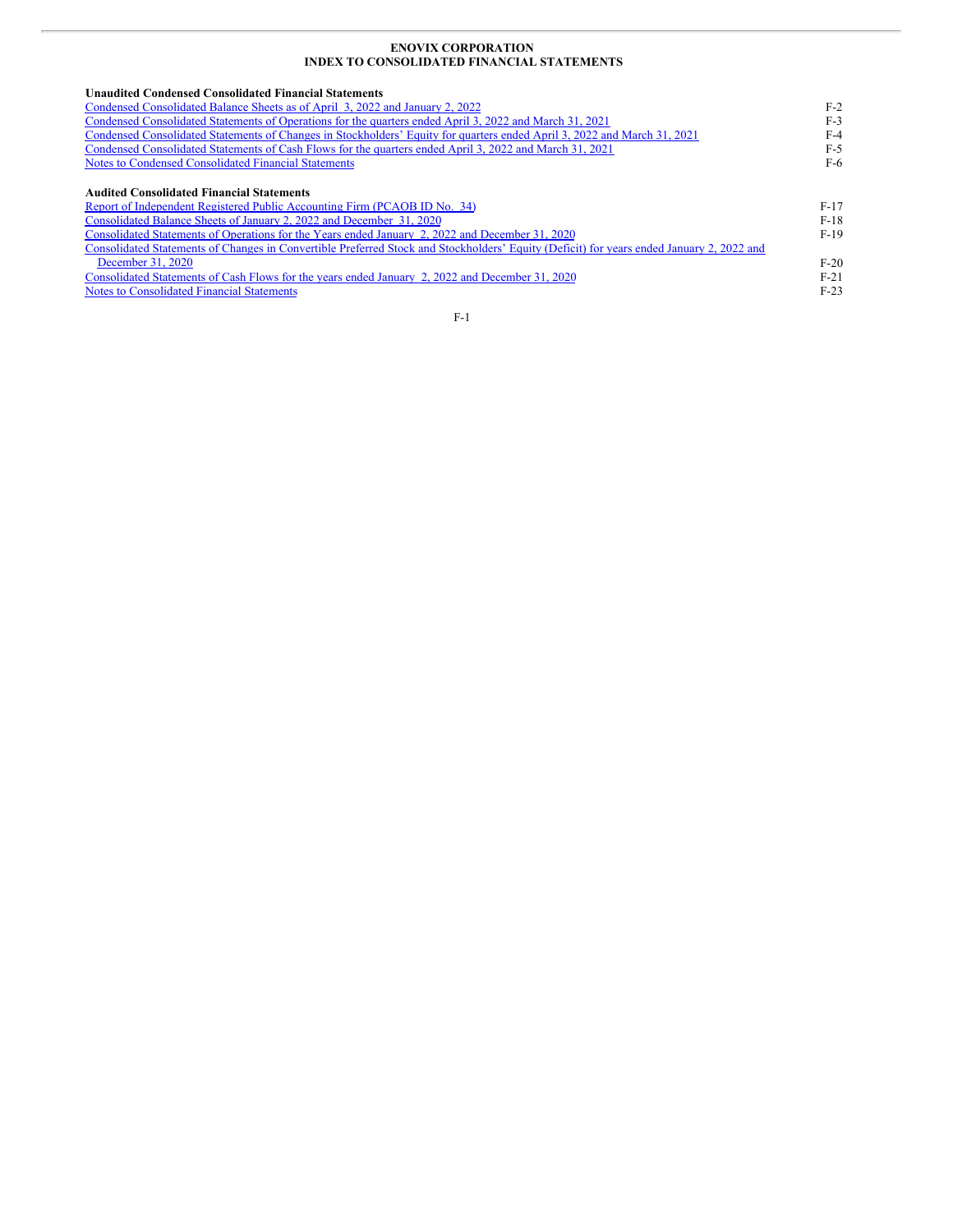# <span id="page-119-0"></span>**ENOVIX CORPORATION CONDENSED CONSOLIDATED BALANCE SHEETS**

*(In thousands, except share and par value amounts)*

*(Unaudited)*

|                                                                                                                                                                                             | April 3,<br>2022      | January 2,<br>2022    |
|---------------------------------------------------------------------------------------------------------------------------------------------------------------------------------------------|-----------------------|-----------------------|
| <b>Assets</b>                                                                                                                                                                               |                       |                       |
| Current assets:                                                                                                                                                                             |                       |                       |
| Cash and cash equivalents                                                                                                                                                                   | \$408,178             | \$385,293             |
| Deferred contract costs                                                                                                                                                                     | 4,547                 | 4,554                 |
| Prepaid expenses and other current assets                                                                                                                                                   | 2,824                 | 8,274                 |
| Total current assets                                                                                                                                                                        | 415,549               | 398,121               |
| Property and equipment, net                                                                                                                                                                 | 83,102                | 76.613                |
| Operating lease, right-of-use assets                                                                                                                                                        | 6,535                 | 6,669                 |
| Other assets, non-current                                                                                                                                                                   | 1,105                 | 1,162                 |
| <b>Total assets</b>                                                                                                                                                                         | \$506,291             | \$482,565             |
| <b>Liabilities and Stockholders' Equity</b>                                                                                                                                                 |                       |                       |
| Current liabilities:                                                                                                                                                                        |                       |                       |
| Accounts payable                                                                                                                                                                            | $\mathbf{s}$<br>1.535 | $\mathbb{S}$<br>3,144 |
| Accrued expenses                                                                                                                                                                            | 4.620                 | 7,109                 |
| Accrued compensation                                                                                                                                                                        | 4,850                 | 4,101                 |
| Deferred revenue                                                                                                                                                                            | 5,575                 | 5,575                 |
| Other liabilities                                                                                                                                                                           | 875                   | 707                   |
| Total current liabilities                                                                                                                                                                   | 17,455                | 20,636                |
| Warrant liability                                                                                                                                                                           | 56,460                | 124,260               |
| Operating lease liabilities, non-current                                                                                                                                                    | 8,870                 | 9,071                 |
| Deferred revenue, non-current                                                                                                                                                               | 2,290                 | 2,290                 |
| Other liabilities, non-current                                                                                                                                                              | 162                   | 191                   |
| <b>Total liabilities</b>                                                                                                                                                                    | 85,237                | 156,448               |
| Commitments and Contingencies (Note 6)                                                                                                                                                      |                       |                       |
| Stockholders' equity:                                                                                                                                                                       |                       |                       |
| Common stock, \$0.0001 par value; authorized shares of 1,000,000,000; issued and outstanding shares of 156,419,718<br>and 152,272,287 as of April 3, 2022 and January 2, 2022, respectively | 15                    | 15                    |
| Preferred stock, \$0.0001 par value; authorized shares of 10,000,000; no shares issued or outstanding as of April 3, 2022<br>and January 2, 2022, respectively                              |                       |                       |
| Additional paid-in-capital                                                                                                                                                                  | 711,484               | 659,254               |
| Accumulated deficit                                                                                                                                                                         | (290, 445)            | (333, 152)            |
| Total stockholders' equity                                                                                                                                                                  | 421,054               | 326,117               |
| Total liabilities and stockholders' equity                                                                                                                                                  | \$506,291             | \$482,565             |

See accompanying notes to these condensed consolidated financial statements.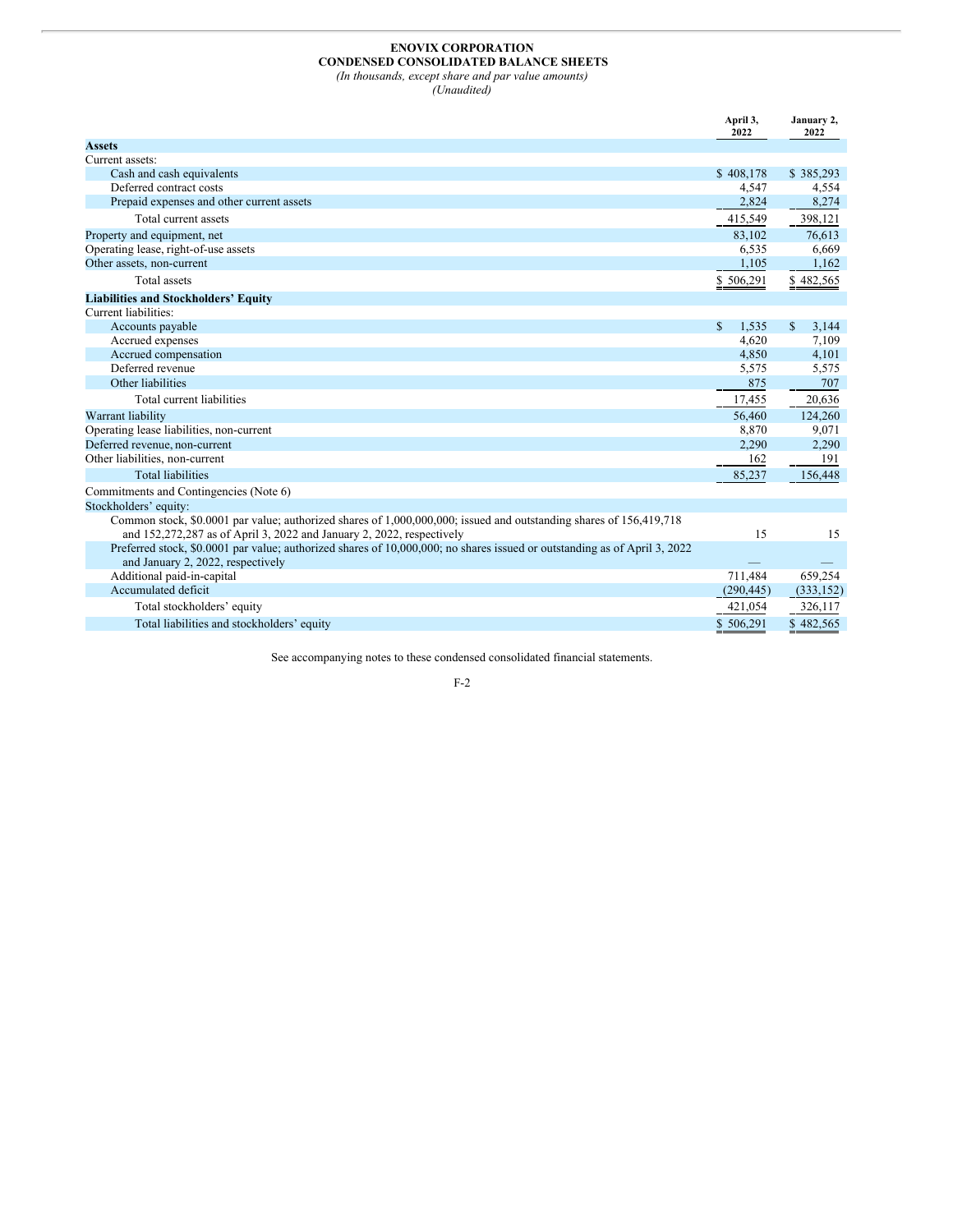# <span id="page-120-0"></span>**ENOVIX CORPORATION CONDENSED CONSOLIDATED STATEMENTS OF OPERATIONS**

*(In thousands, except share and per share amounts) (Unaudited)*

|                                                                                        | For the Quarters Ended |               |    |                |
|----------------------------------------------------------------------------------------|------------------------|---------------|----|----------------|
|                                                                                        |                        | April 3, 2022 |    | March 31, 2021 |
| Operating expenses:                                                                    |                        |               |    |                |
| Cost of revenue                                                                        | S                      | 515           | S  | 1,631          |
| Research and development                                                               |                        | 12,731        |    | 5,589          |
| Selling, general and administrative                                                    |                        | 11,869        |    | 4,161          |
| Total operating expenses                                                               |                        | 25,115        |    | 11,381         |
| Loss from operations                                                                   |                        | (25, 115)     |    | (11,381)       |
| Other income (expense):                                                                |                        |               |    |                |
| Change in fair value of convertible preferred stock warrants and common stock warrants |                        | 67,800        |    | (4,781)        |
| Other income (expense), net                                                            |                        | 22            |    | (3)            |
| Total other income (expense), net                                                      |                        | 67,822        |    | (4,784)        |
| Net income (loss)                                                                      |                        | 42,707        |    | (16, 165)      |
| Net income (loss) per share, basic                                                     |                        | 0.28          |    | (0.17)         |
| Weighted average number of common shares outstanding, basic                            |                        | 151,648,439   |    | 95,816,889     |
| Net loss per share, diluted                                                            |                        | (0.16)        | S. | (0.17)         |
| Weighted average number of common shares outstanding, diluted                          |                        | 153,338,462   |    | 95,816,889     |

See accompanying notes to these condensed consolidated financial statements.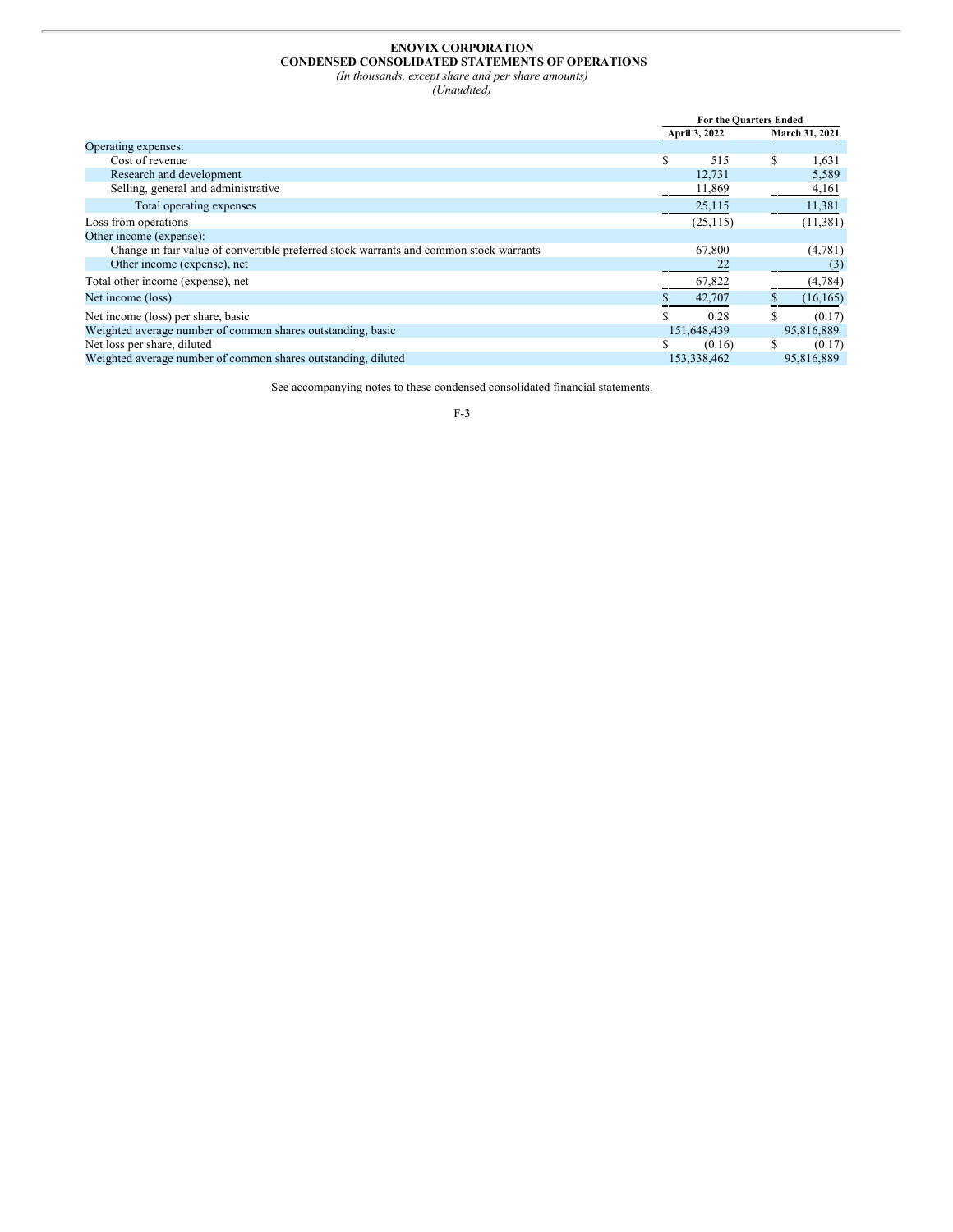# **ENOVIX CORPORATION**

<span id="page-121-0"></span>**CONDENSED CONSOLIDATED STATEMENTS OF CHANGES IN STOCKHOLDERS' EQUITY**

*(In thousands, except share amounts) (Unaudited)*

|                                                                            | <b>Common Stock</b>          |                    | <b>Additional</b><br>Paid-in |                        | <b>Total</b><br>Stockholders' |
|----------------------------------------------------------------------------|------------------------------|--------------------|------------------------------|------------------------|-------------------------------|
|                                                                            | <b>Shares</b>                | Amount             | Capital                      | Accumulated<br>Deficit | Equity                        |
| Balance as of January 2, 2022                                              | 152,272,287                  | S.<br>15           | \$659,254                    | \$ (333,152)           | S<br>326,117                  |
| Issuance of common stock upon exercise of stock options                    | 91,910                       |                    | 200                          |                        | 200                           |
| Issuance of common stock upon exercise of common stock warrants            | 4,126,466                    |                    | 47,452                       |                        | 47,452                        |
| Vesting of early exercised stock options                                   |                              |                    | 42                           |                        | 42                            |
| Vesting of restricted stock units                                          | 34,941                       |                    |                              |                        |                               |
| Repurchase of unvested restricted common stock                             | (105, 886)                   |                    |                              |                        |                               |
| Stock-based compensation                                                   |                              |                    | 4,536                        |                        | 4,536                         |
| Net income                                                                 |                              |                    |                              | 42,707                 | 42,707                        |
| Balance as of April 3, 2022                                                | 156,419,718                  | -15                | \$711,484                    | (290, 445)<br>\$       | 421,054                       |
|                                                                            | <b>Common Stock</b>          |                    | <b>Additional</b><br>Paid-in | Accumulated            | <b>Total</b><br>Stockholders' |
| Balance as of December 31, 2020, effect of reverse acquisition             | <b>Shares</b><br>100,016,559 | Amount<br>\$<br>10 | Capital<br>\$243,484         | Deficit<br>\$(207,278) | <b>Equity</b><br>36,216<br>\$ |
| Issuance of common stock upon exercise of stock options                    | 2,112,373                    |                    | 30                           |                        | 30                            |
| Vesting of early exercised stock options                                   |                              |                    | 24                           |                        | 24                            |
| Repurchase of unvested restricted common stock                             | (87,768)                     |                    |                              |                        |                               |
| Issuance of Series D convertible preferred stock upon exercise of warrants | 2,020,034                    |                    | 20,877                       |                        | 20,877                        |
| Stock-based compensation                                                   |                              |                    | 1,555                        |                        | 1,555                         |
| Net loss                                                                   |                              |                    |                              | (16, 165)              | (16, 165)                     |
| Balance as of March 31, 2021                                               | 104.061.198                  | 10                 | \$265,970                    | (223, 443)             | 42,537<br>\$                  |

See accompanying notes to these condensed consolidated financial statements.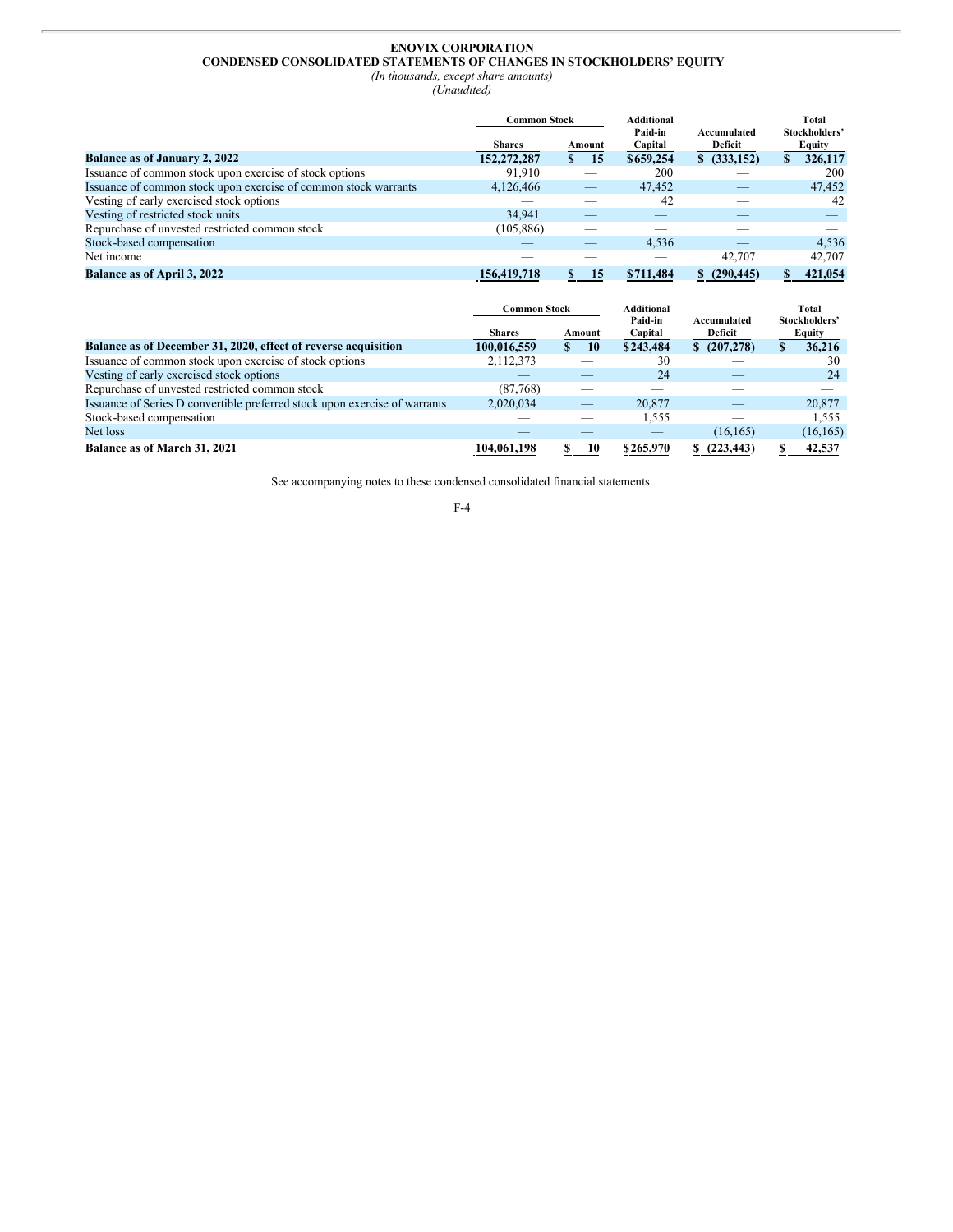# <span id="page-122-0"></span>**ENOVIX CORPORATION CONDENSED CONSOLIDATED STATEMENTS OF CASH FLOWS**

*(In thousands) (Unaudited)*

|                                                                                         | For the Quarters Ended |                 |
|-----------------------------------------------------------------------------------------|------------------------|-----------------|
|                                                                                         | April 3, 2022          | March 31, 2021  |
| Cash flows from operating activities:                                                   |                        |                 |
| Net income (loss)                                                                       | S<br>42,707            | \$<br>(16, 165) |
| Adjustments to reconcile net income (loss) to net cash used in operating activities     |                        |                 |
| Depreciation                                                                            | 314                    | 141             |
| Amortization of right-of-use assets                                                     | 134                    |                 |
| Stock-based compensation expense                                                        | 5,238                  | 1,555           |
| Changes in fair value of convertible preferred stock warrants and common stock warrants | (67, 800)              | 4,781           |
| Changes in operating assets and liabilities:                                            |                        |                 |
| Prepaid expenses and other assets                                                       | (51)                   | 1,039           |
| Deferred contract costs                                                                 | 8                      | (816)           |
| Accounts payable                                                                        | (959)                  | 1,172           |
| Accrued expenses and compensation                                                       | 555                    | 1,260           |
| Other liabilities                                                                       | 165                    | (1,577)         |
| Net cash used in operating activities                                                   | (19,689)               | (8,610)         |
| Cash flows from investing activities:                                                   |                        |                 |
| Purchase of property and equipment                                                      | (10, 451)              | (7,141)         |
| Net cash used in investing activities                                                   | (10, 451)              | (7,141)         |
| Cash flows from financing activities:                                                   |                        |                 |
| Payments of transaction costs related to Business Combination and PIPE financing        |                        | (332)           |
| Proceeds from exercise of common stock warrants, net                                    | 52,828                 |                 |
| Proceeds from exercise of convertible preferred stock warrants                          |                        | 102             |
| Proceeds from the exercise of stock options                                             | 200                    | 159             |
| Repurchase of unvested restricted common stock                                          | (3)                    | (5)             |
| Net cash provided by (used in) financing activities                                     | 53,025                 | (76)            |
| Change in cash, cash equivalents, and restricted cash                                   | 22,885                 | (15, 827)       |
| Cash and cash equivalents and restricted cash, beginning of period                      | 385,418                | 29,218          |
| Cash and cash equivalents and restricted cash, end of period                            | S<br>408,303           | \$<br>13,391    |
| Supplemental cash flow data (Non-cash):                                                 |                        |                 |
| Purchase of property and equipment included in liabilities                              | \$<br>1,510            | \$<br>1,690     |
| Accrued transaction costs                                                               |                        | 3,579           |

The following presents the Company's cash, cash equivalents and restricted cash by category in the Company's condensed consolidated balance sheets:

|                                                                       |               | <b>For the Ouarters Ended</b> |
|-----------------------------------------------------------------------|---------------|-------------------------------|
|                                                                       | April 3, 2022 | March 31, 2021                |
| Cash and cash equivalents                                             | 408.178       | 13.266                        |
| Restricted cash included in prepaid expenses and other current assets |               | 125                           |
| Total cash, cash equivalents, and restricted cash                     | 408,303       | 13.391                        |

See accompanying notes to these condensed consolidated financial statements.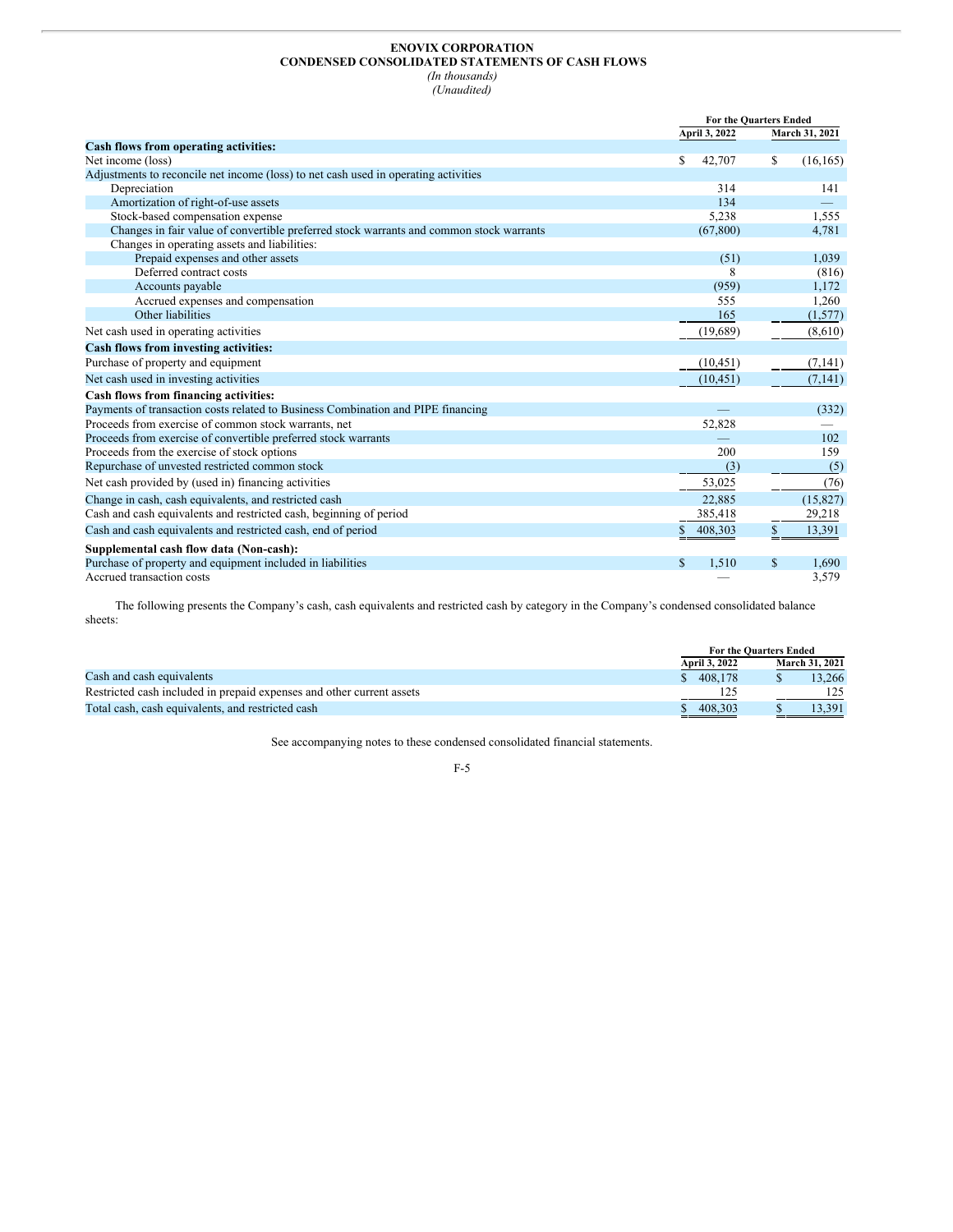*(Unaudited)*

#### <span id="page-123-0"></span>**Note 1. Organization and Basis of Presentation**

### **Organization**

Enovix Corporation ("Enovix" or the "Company") was incorporated in Delaware in 2006. The Company designs, develops, and manufactures an advanced silicon-anode lithium-ion battery using proprietary 3D cell architecture that increases energy density and maintains a high cycle life. The Company is headquartered in Fremont, California.

The Company is focused on the development and commercialization of its silicon-anodelithium-ion batteries. Planned principal operations of commercial manufacturing have not yet commenced. As of April 3, 2022, the Company has not generated product revenue from its planned principal business activities.

#### **Business Combination**

On July 14, 2021 (the "Closing Date"), Enovix Corporation, a Delaware Corporation ("Legacy Enovix"), Rodgers Silicon Valley Acquisition Corp. ("RSVAC"), and RSVAC Merger Sub Inc., a Delaware Corporation and wholly owned subsidiary of RSVAC ("Merger Sub"), consummated the closing of the transactions contemplated by the Agreement and Plan of Merger, dated February 22, 2021 (the "Business Combination"), by and among RSVAC, Merger Sub and Legacy Enovix (the "Merger Agreement"), following the approval at a special meeting of the stockholders of RSVAC held on July 12, 2021 (the "Special Meeting"). Following the consummation of the Business Combination on the Closing Date, Legacy Enovix changed its name to Enovix Operations Inc., and RSVAC changed its name from Rodgers Silicon Valley Acquisition Corp. to Enovix Corporation. Please refer to Note 3 "Business Combination" to the consolidated financial statements for the fiscal year ended January 2, 2022 included in the Company's Annual Report on Form 10-K for the fiscal year ended January 2, 2022, filed with the Securities and Exchange Commission (the "SEC") on March 25, 2022 (the "Annual Report") for further details of the Business Combination.

#### **Note 2. Summary of Significant Accounting Policies**

### **Basis of Presentation and Consolidation**

The accompanying condensed consolidated financial statements are presented in accordance with accounting principles generally accepted in the United States ("GAAP"). The condensed consolidated financial statements include the accounts of the Company, its wholly-owned subsidiaries, and the Business Combination from the Closing Date. All intercompany balances and transactions have been eliminated in consolidation.

The Business Combination has been accounted for as a reverse recapitalization under GAAP. This determination is primarily based on Legacy Enovix stockholders comprising a relative majority of the voting power of Enovix and having the ability to nominate the members of the Board, Legacy Enovix's operations prior to the acquisition comprising the only ongoing operations of Enovix, and Legacy Enovix's senior management comprising a majority of the senior management of Enovix. Under this accounting method, RSVAC was treated as the "acquired" company and Legacy Enovix was treated as the acquirer for financial reporting purposes. Accordingly, for accounting purposes, the financial statements of Enovix represent a continuation of the financial statements of Legacy Enovix with the Business Combination being treated as the equivalent of Enovix issuing common stock for the net assets of RSVAC, accompanied by a recapitalization. The net liabilities of RSVAC, other than its warrant liabilities, were stated at historical cost, which approximates to its fair values. Its warrant liabilities were stated at its fair values and no goodwill or other intangible assets were recorded. Results of operations prior to the Business Combination are presented as those of Enovix. Beginning in the third quarter of 2021, historical shares and corresponding capital amounts, as well as for net loss per share, prior to the Business Combination, have been retrospectively adjusted using the exchange ratio as defined in the Business Combination for the equivalent number of shares outstanding immediately after the Business Combination to the effect the reverse recapitalization.

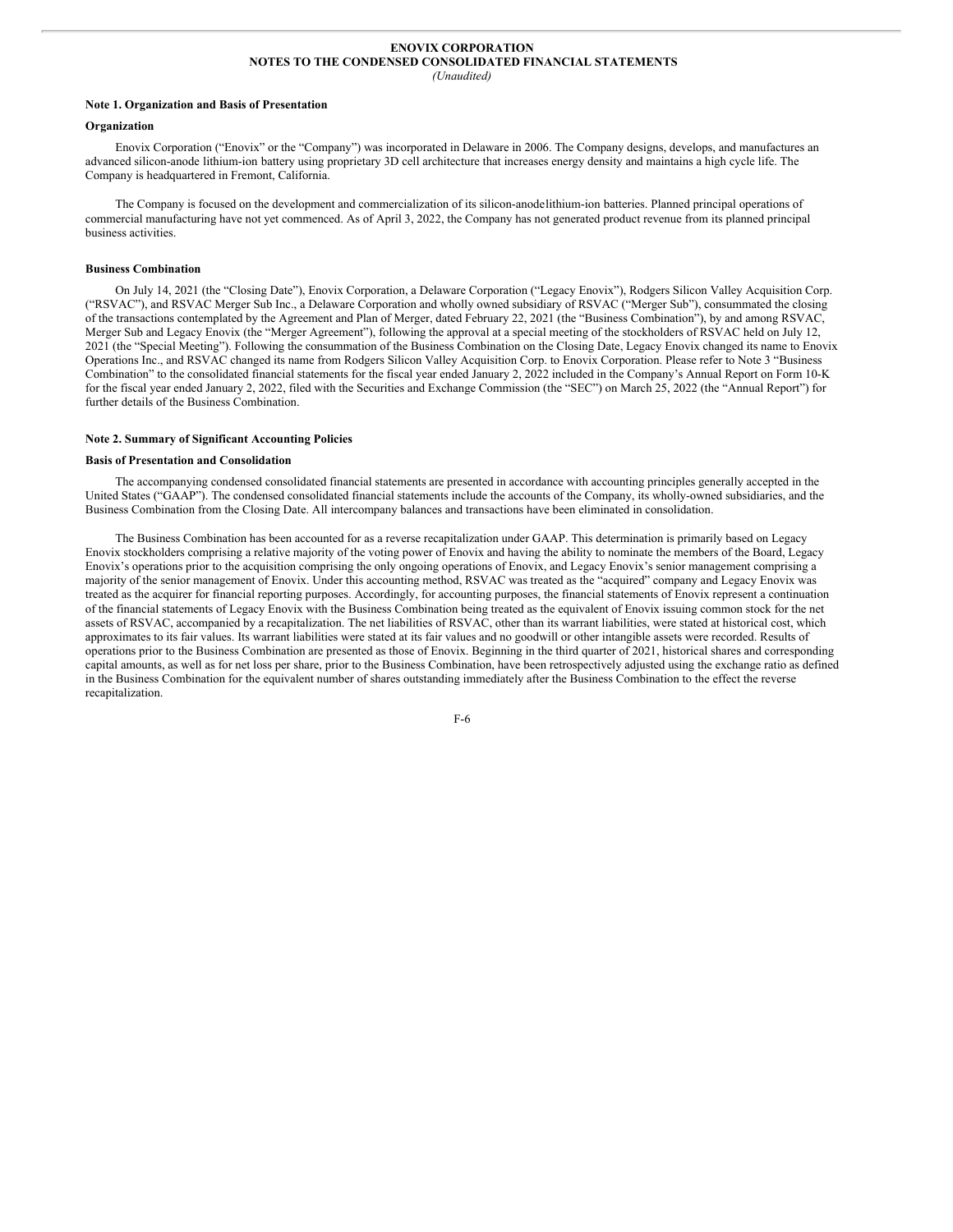The Company did not have any other comprehensive income or loss for the periods presented. Accordingly, net income (loss) and comprehensive income (loss) are the same for the periods presented. Additionally, the Company did not have any income tax expenses for the periods presented.

#### **Liquidity and Capital Resources**

The Company has incurred recurring operating losses and negative cash flows from operations since its inception through April 3, 2022 and expects to incur operating losses for the foreseeable future. As of April 3, 2022, the Company had a working capital of \$398.1 million and an accumulated deficit of \$290.4 million. In connection with the Business Combination in July 2021, the Company raised approximately \$373.7 million of net proceeds, after deducting transaction costs and estimated offering related expenses. Please refer to Note 3 "Business Combination" of the notes to the consolidated financial statements for the fiscal year ended January 2, 2022 included in the Annual Report for more information. In December 2021, the Company received \$77.2 million of gross proceeds from the exercises of the Public Warrants (as defined under the heading "Common Stock Warrants" in Note 7 "Warrants"), which were being traded in the Nasdaq Global Select Market ("Nasdaq"). In January 2022, the Company received \$52.8 million of net proceeds from the exercise of the Public Warrants. The Company plans to use the proceeds from the exercises of the Public Warrants for general corporate purposes.

Based on the anticipated spending, cash received from the Business Combination and timing of expenditures, the Company currently expects that its cash will be sufficient to meet its funding requirements over the next twelve months. Going forward, the Company may require additional financing for its future operation expansion. The accompanying condensed consolidated financial statements have been prepared assuming the Company will continue as a going concern, which contemplates the realization of assets and satisfaction of liabilities in the normal course of business.

#### **Unaudited Interim Condensed Consolidated Financial Statements**

The condensed consolidated balance sheet as of April 3, 2022, the condensed consolidated statements of operations, condensed consolidated statements of changes in shareholders' equity for the quarters ended April 3, 2022 and March 31, 2021, and the condensed consolidated statements of cash flows for the quarters ended April 3, 2022 and March 31, 2021 are unaudited. These accompanying unaudited condensed consolidated financial statements have been prepared pursuant to the rules and regulations of the SEC for interim financial reporting. In the opinion of management, these unaudited condensed consolidated financial statements reflect all adjustments, consisting of normal recurring items, considered necessary to present fairly the Company's financial condition, results of operations, stockholders' equity and cash flows for the periods presented above. The results of operations for the quarter ended April 3, 2022 are not necessarily indicative of the operating results for the full year, and therefore should not be relied upon as an indicator of future results. The condensed consolidated balance sheet as of January 2, 2022 included herein was derived from the audited consolidated financial statements as of that date. The accompanying condensed consolidated financial statements and related notes included in the Annual Report.

#### **Use of Estimates**

The preparation of condensed consolidated financial statements in conformity with GAAP requires management to make estimates and assumptions that affect the reported amounts of assets and liabilities in the condensed consolidated financial statements and accompanying notes during the reporting periods. Estimates and assumptions include but are not limited to: depreciable lives for property and equipment, the valuation allowance on deferred tax assets, assumptions used in stock-based compensation, incremental borrowing rate for operating right-of-use assets and lease liabilities, and estimates to fair value convertible preferred stock warrants and common stock warrants. Management bases its estimates on historical experience and on various other market-specific and relevant assumptions that it believes to be reasonable under the circumstances. In the preparation of our condensed consolidated financial statements, the Company has considered potential impacts of the COVID-19 pandemic on its critical and significant accounting estimates. There was no significant impact to its condensed consolidated financial statements. The Company will continue to evaluate the nature and extent of the potential impacts to its business and its condensed consolidated financial statements.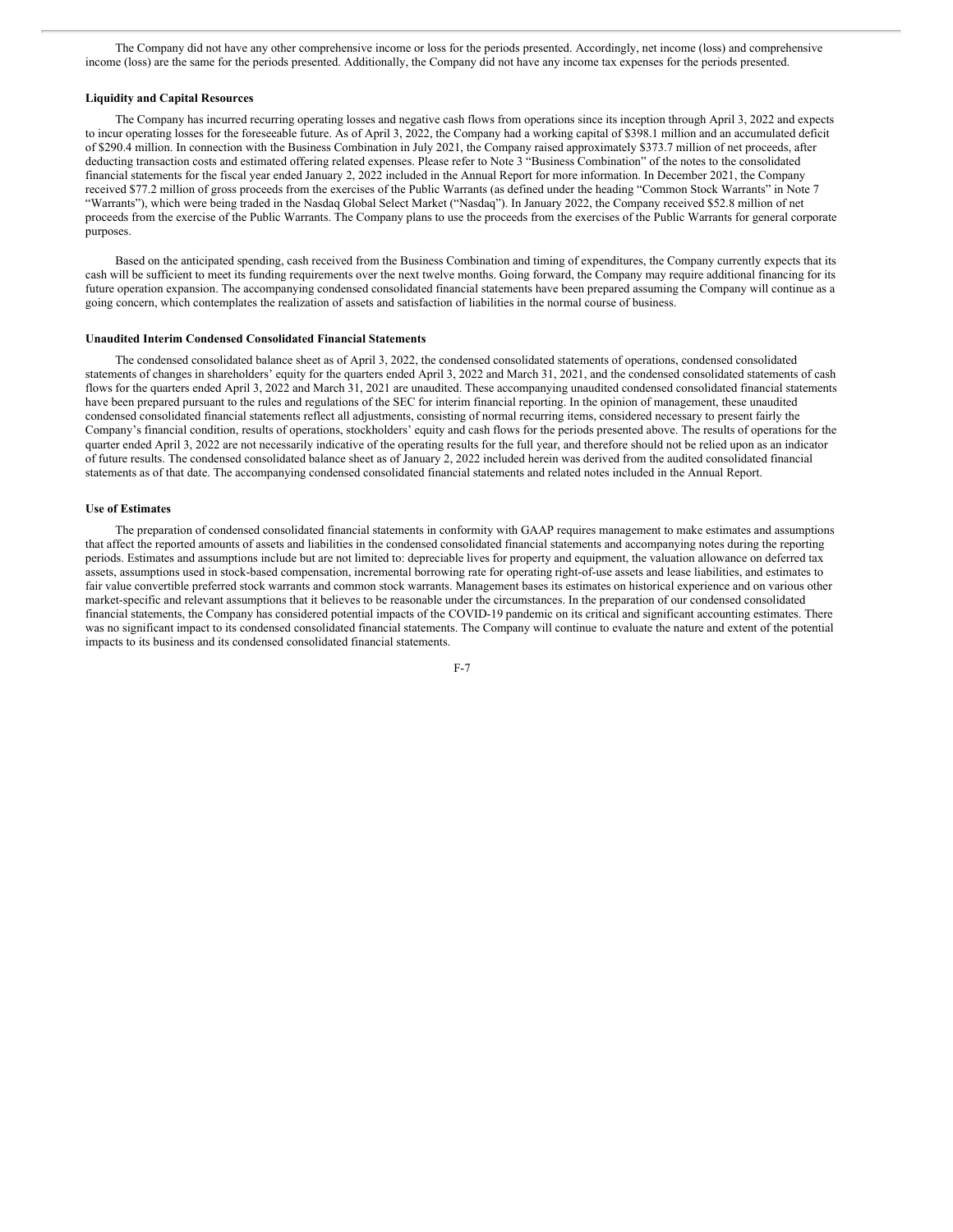#### **Summary of Significant Accounting Policies**

With the exception of the change for the accounting of credit losses as a result of the adoption of Accounting Standards Update ("ASU"),2016-13, Financial Instruments — Credit Losses (Topic 326): Measurement of Credit Losses on Financial Instruments ("ASU 2016-13"), there have been no new or material changes to the significant accounting policies disclosed in Note 2 "Summary of Significant Accounting Policies," of the notes to the consolidated financial statements for the fiscal year ended January 2, 2022 included in the Annual Report.

### *Credit Losses*

The Company is exposed to credit losses primarily through itsavailable-for-sale investments. The Company invests excess cash in marketable securities with high credit ratings that are classified in Level 1 and Level 2 of the fair value hierarchy. The Company's investment portfolio at any point in time contains investments in U.S. treasury and U.S. government agency securities, taxable and tax-exempt municipal notes, corporate notes and bonds, commercial paper, non-U.S. government agency securities and money market funds, and are classified asavailable-for-sale. The Company assesses whether its available-for sale investments are impaired at each reporting period. Unrealized losses or impairments resulting from the fair value of the available-for-sale debt security being below the amortized cost basis are evaluated for identification of credit losses andnon-credit related losses. Any credit losses are charged to earnings against the allowance for credit losses of the debt security, limited to the difference between the fair value and the amortized cost basis of the debt security. Any difference between the fair value of the debt security and the amortized cost basis, less the allowance for credit losses, are reported in other comprehensive income (loss). Expected cash inflows due to improvements in credit are recognized through a reversal of the allowance for credit losses subject to the total allowance previously recognized. The Company's expected loss allowance methodology for the debt securities is developed by reviewing the extent of the unrealized loss, the size, term, geographical location, and industry of the issuer, the issuers' credit ratings and any changes in those ratings, as well as reviewing current and future economic market conditions and the issuers' current status and financial condition. The Company considered the current and expected future economic and market conditions and determined that the estimate of credit losses was not significantly impacted. As of April 3, 2022, the Company has not recognized an allowance for expected credit losses related to available-for-sale investments as the Company did not have available-for-sale investments for the quarter.

#### **Emerging Growth Company Status**

The Company is an emerging growth company ("EGC"), as defined in the Jumpstart Our Business Startups Act of 2012 (the "JOBS Act"). Under the JOBS Act, EGC's can delay adopting new or revised accounting standards issued subsequent to the enactment of the JOBS Act until such time as those standards apply to private companies. Other than the adoption of Accounting Standards Codification ("ASC") 842, *Leases,* as discussed below, the Company has elected to use this extended transition period under the JOBS Act until such time the Company is no longer considered to be an EGC.

#### **Recently Adopted Accounting Pronouncements**

Effective January 3, 2022, the Company adopted ASUNo. 2016-13, *Financial Instruments — Credit Losses (Topic 326): Measurement of Credit Losses on Financial Instruments*, which changed the impairment model for most financial assets and certain other instruments. The Company adopted ASU 2016-13 using a modified retrospective transition method, which required a cumulative-effect adjustment, if any, to the opening balance of retained earnings to be recognized on the date of adoption with prior periods not restated. The adoption of this ASU 2016-13 did not have a material impact on its condensed consolidated financial statements. See "Credit Losses" above for a description of the Company's credit losses accounting policy.

#### **Note 3. Fair Value Measurement**

The fair value of the Company's financial assets and liabilities are determined in accordance with the fair value hierarchy established in ASC 820, *Fair Value Measurements,* issued by the Financial Accounting Standards Board. The fair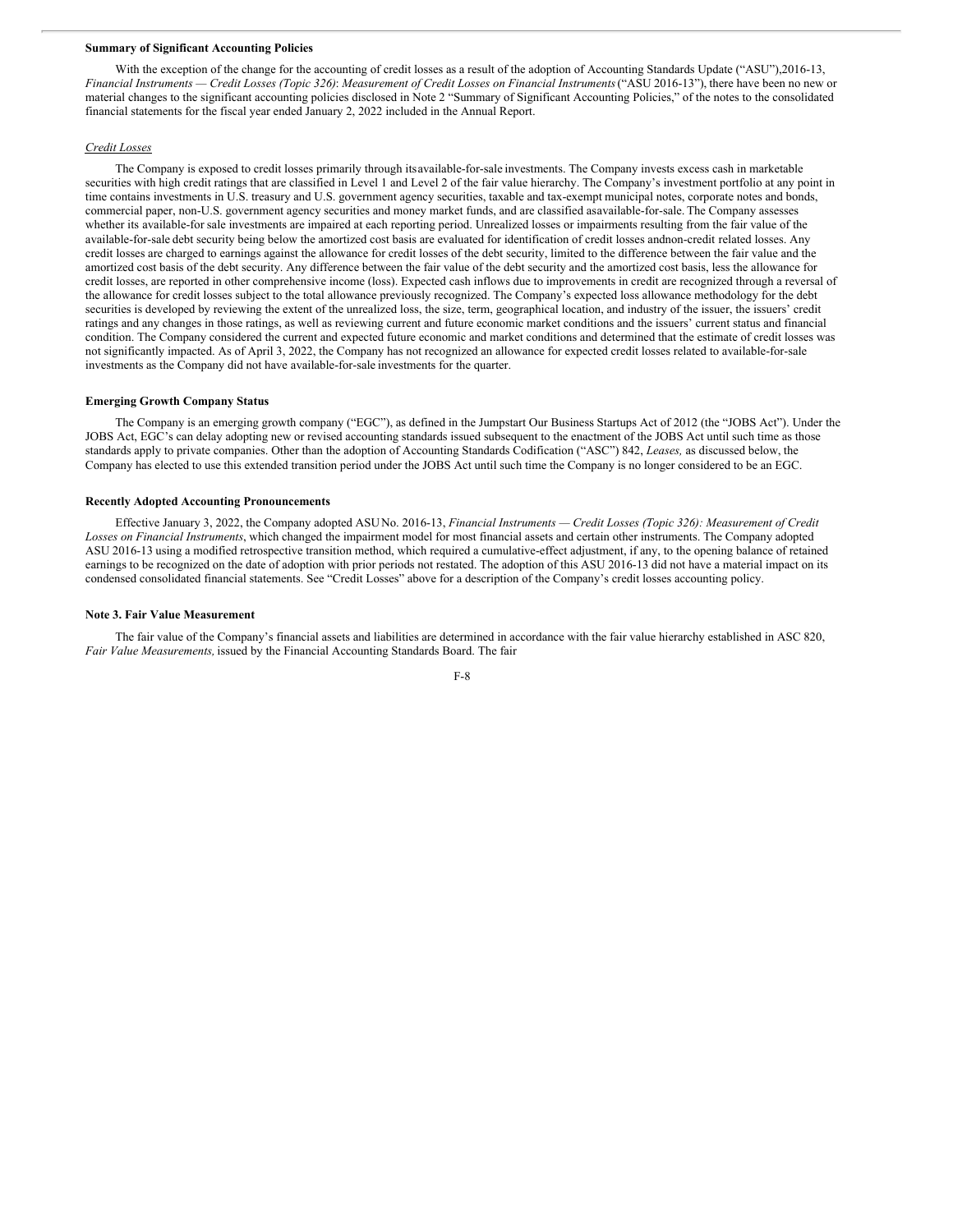value hierarchy of ASC 820 requires an entity to maximize the use of observable inputs when measuring fair value and classifies those inputs into three levels:

- Level 1: Observable inputs, such as quoted prices (unadjusted) in active markets for identical assets or liabilities at the measurement date.
- Level 2: Observable inputs, other than Level 1 prices, such as quoted prices in active markets for similar assets and liabilities, quoted prices in markets that are not active, or other inputs that are observable or can be corroborated by observable market data for substantially the full term of the assets or liabilities.
- Level 3: Unobservable inputs that are supported by little or no market activity and that are significant to the fair value of the assets or liabilities.

Our financial instruments consist primarily of cash and cash equivalents, accounts payable and the warrant liabilities. Cash and cash equivalents are reported at their respective fair values on our condensed consolidated balance sheets. The following table details the fair value measurements of assets and liabilities that were measured at fair value on a recurring basis based on the following three-tiered fair value hierarchy per ASC 820, *Fair Value Measurement*, as of April 3, 2022 and January 2, 2022 (in thousands).

|                                   |                                | <b>Fair Value Measurement using</b> |           |                        |
|-----------------------------------|--------------------------------|-------------------------------------|-----------|------------------------|
|                                   | Level 1                        | Level 2                             | Level 3   | Total<br>Fair<br>Value |
| <b>As of April 3, 2022</b>        |                                |                                     |           |                        |
| <b>Liabilities:</b>               |                                |                                     |           |                        |
| <b>Private Placement Warrants</b> | S.<br>$\overline{\phantom{0}}$ | $\frac{1}{2}$                       | \$56,460  | \$56,460               |
| As of January 2, 2022             |                                |                                     |           |                        |
| <b>Liabilities:</b>               |                                |                                     |           |                        |
| Private Placement Warrants        | -                              | $\overline{\phantom{a}}$            | \$124,260 | \$124,260              |

The Company's liabilities are measured at fair value on anon-recurring basis, including 6,000,000 warrants that were assumed from the Business Combination and were held by Rodgers Capital, LLC (the "Sponsor") and certain of its members (the "Private Placement Warrants"). The fair value of the Private Placement Warrants is considered a Level 3 valuation and is determined using the Black-Scholes valuation model. As of April 3, 2022, the fair value of the Private Placement Warrants was \$9.41 per share with an exercise price of \$11.50.

The changes for Level 3 items measured at fair value on a recurring basis using significant unobservable inputs are as follows (in thousands):

|                                    | Private                                              |
|------------------------------------|------------------------------------------------------|
|                                    | <b>Placement</b>                                     |
|                                    | Warrants                                             |
| Fair value as of January 2, 2022   | \$124,260                                            |
| Change in fair value               | (67, 800)                                            |
| Fair value as of April 3, 2022     | \$56,460                                             |
|                                    | Convertible<br>Preferred<br><b>Stock</b><br>Warrants |
| Fair value as of December 31, 2020 | 15,995<br>\$.                                        |
| <b>Settlements</b>                 | (20, 776)                                            |
| Change in fair value               | 4,781                                                |
| Fair value as of March 31, 2021    | ¢                                                    |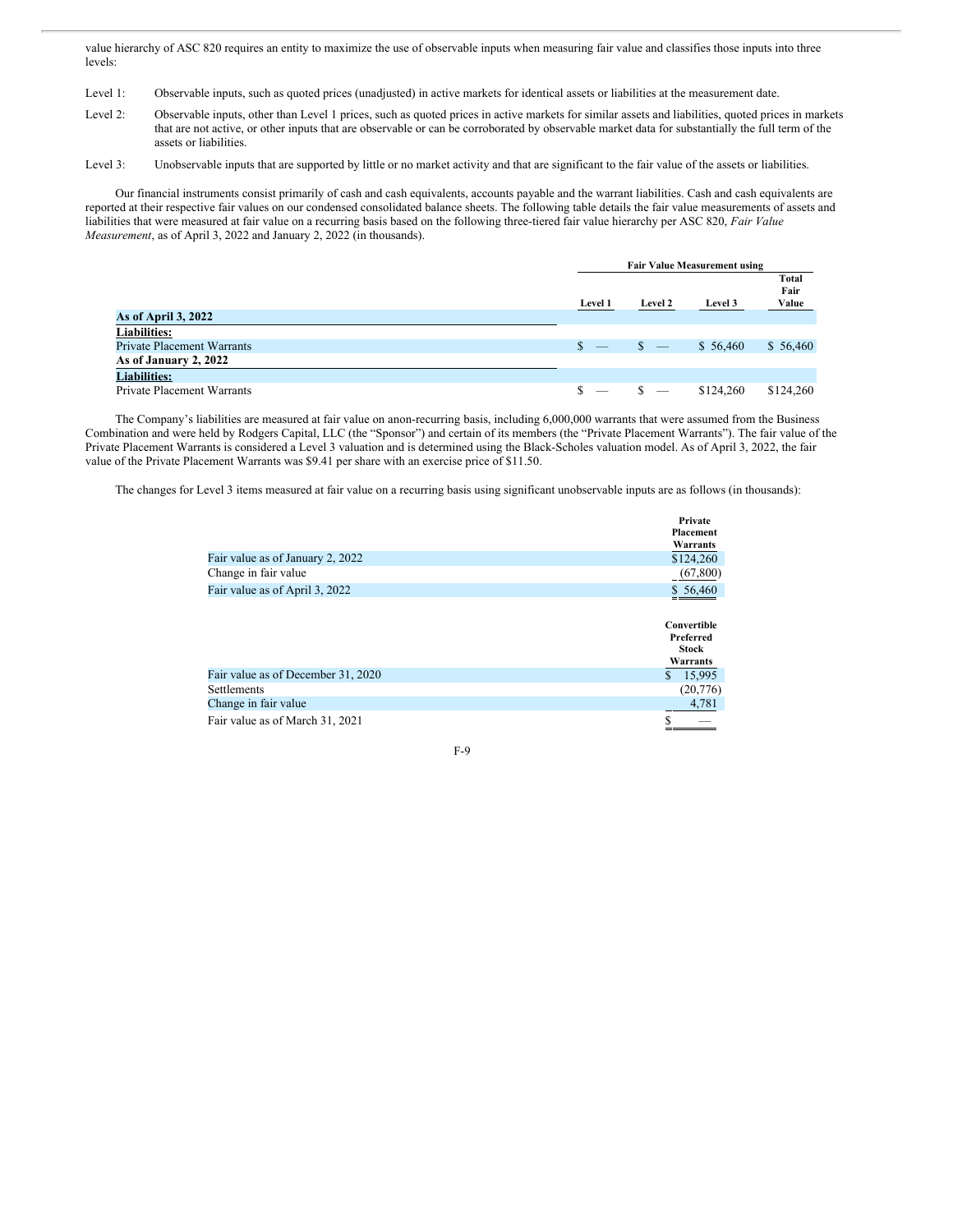The following table summarizes the key assumptions used for determining the fair value of convertible preferred stock warrants and common stock warrants.

|                          | Private<br>Placement<br>Warrants<br>outstanding as<br>of April 3,<br>2022 | Private<br>Placement<br>Warrants<br>outstanding as<br>of January 2,<br>2022 | Convertible<br>preferred stock<br>warrants<br>exercised<br>on February 22,<br>2021 |
|--------------------------|---------------------------------------------------------------------------|-----------------------------------------------------------------------------|------------------------------------------------------------------------------------|
| Expected term (in years) | 4.3                                                                       | 4.5                                                                         | $2.5 - 4.1$                                                                        |
| Expected volatility      | 75.0%                                                                     | 77.5%                                                                       | 75.0%                                                                              |
| Risk-free interest rate  | $2.8\%$                                                                   | $1.2\%$                                                                     | $0.2\% - 0.4\%$                                                                    |
| Expected dividend rate   | $0.0\%$                                                                   | $0.0\%$                                                                     | $0.0\%$                                                                            |

### **Note 4. Property and Equipment**

Property and equipment are stated at cost, net of accumulated depreciation. Depreciation is computed on a straight-line basis over the estimated useful lives of the assets. Property and equipment as of April 3, 2022 and January 2, 2022, consisted of the following (in thousands):

|                                | April 3,<br>2022 | January 2,<br>2022 |
|--------------------------------|------------------|--------------------|
| Process equipment              | \$6,636          | 6,636<br>S.        |
| Office equipment               | 917              | 918                |
| Furniture and fixtures         | 678              | 639                |
| Leasehold improvements         | 1,878            | 1,878              |
| Construction in progress       | 77,899           | 71,133             |
| Total property and equipment   | 88,008           | 81,204             |
| Less: Accumulated depreciation | (4,906)          | (4,591)            |
| Property and equipment, net    | \$83,102         | \$76,613           |

Depreciation and amortization expenses related to property and equipment for the quarters ended April 3, 2022 and March 31, 2021 were \$0.3 million and \$0.1 million, respectively.

### **Note 5. Leases**

The Company leases its headquarters, engineering and manufacturing space in Fremont, California under a singlenon-cancelable operating lease, right of use asset with an expiration date of August 31, 2030. In March 2021, the Company entered into a new agreement to lease office space in Fremont, California under a noncancelable operating lease that expires in April 2026 with an option to extend for five years.

The components of lease costs were as follows (in thousands):

|                      |               | <b>For the Ouarters Ended</b> |                |  |
|----------------------|---------------|-------------------------------|----------------|--|
|                      | April 3, 2022 |                               | March 31, 2021 |  |
| Operating lease cost |               |                               | 292            |  |

Supplemental lease information:

|                                       |               | As of                 |  |
|---------------------------------------|---------------|-----------------------|--|
| <b>Operating leases</b>               | April 3, 2022 | <b>March 31, 2021</b> |  |
| Weighted-average remaining lease term | 8.4 years     | 9.3 years             |  |
| Weighted-average discount rate        | $6.8\%$       | $6.8\%$               |  |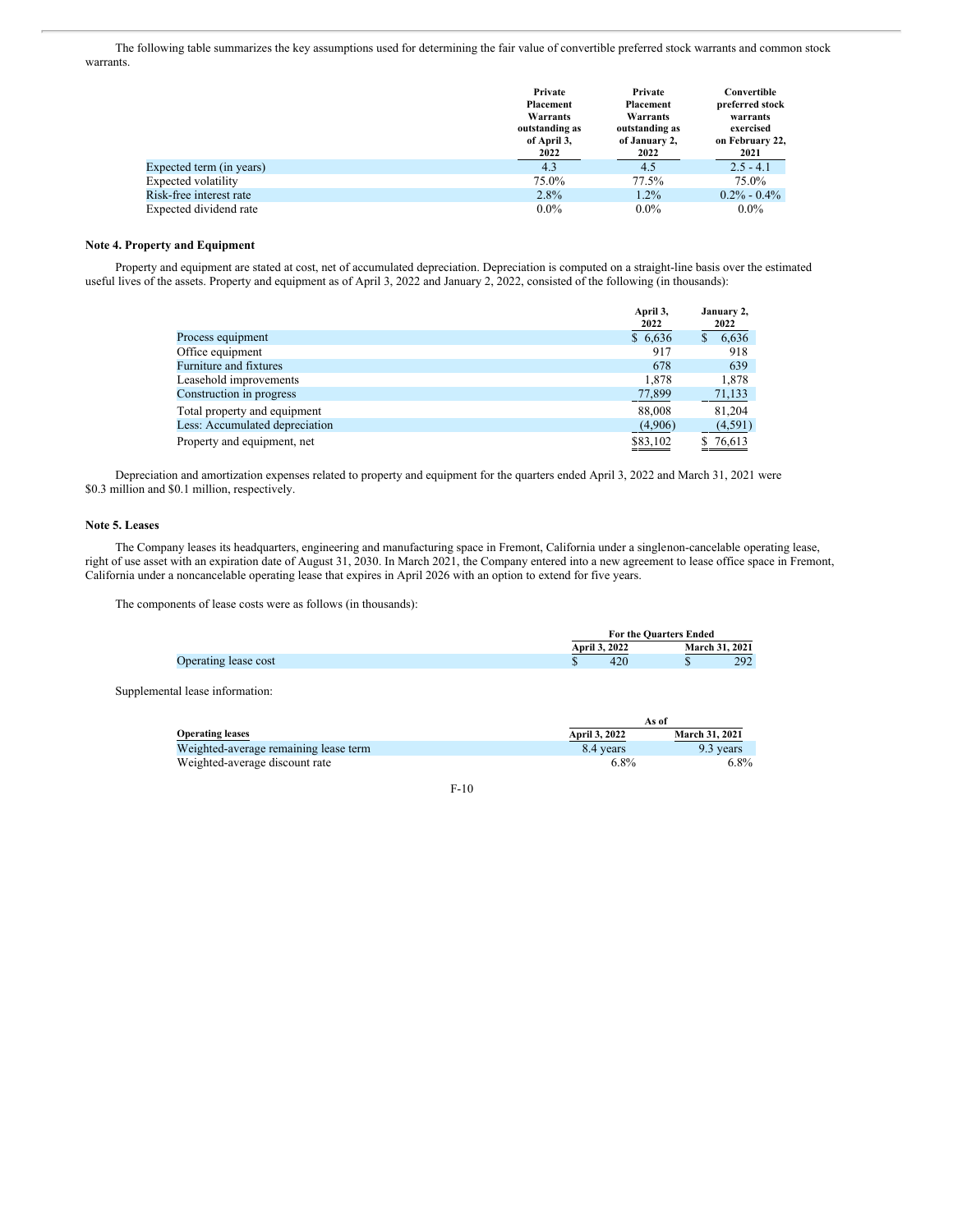Supplemental cash flow information related to leases are as follows (in thousands):

|                                                                            | For the Quarters Ended |               |  |                       |  |
|----------------------------------------------------------------------------|------------------------|---------------|--|-----------------------|--|
|                                                                            |                        | April 3, 2022 |  | <b>March 31, 2021</b> |  |
| Cash paid for amounts included in the measurement of lease<br>liabilities: |                        |               |  |                       |  |
| Operating cash flows from operating leases                                 |                        | 336           |  | 312                   |  |
| Lease liabilities arising from obtaining ROU assets:                       |                        |               |  |                       |  |
| Operating leases                                                           |                        |               |  | 8.763                 |  |

### **Maturities of Lease Liabilities**

The following is a schedule of maturities of lease liabilities as of April 3, 2022 (in thousands).

|                                    |   | <b>Operating lease</b> |
|------------------------------------|---|------------------------|
| 2022 (remaining nine months)       | S | 1,029                  |
| 2023                               |   | 1,406                  |
| 2024                               |   | 1,449                  |
| 2025                               |   | 1,492                  |
| 2026                               |   | 1,491                  |
| Thereafter                         |   | 5,774                  |
| Total                              |   | 12,641                 |
| Less: imputed interest             |   | (3,220)                |
| Present value of lease liabilities |   | 9,421                  |

### **Note 6. Commitments and Contingencies**

### **Purchase Commitments**

As of April 3, 2022 and January 2, 2022, the Company's commitments included an estimated amount of approximately \$11.5 million and \$17.4 million, respectively, relating to the Company's open purchase orders and contractual obligations that occurred in the ordinary course of business, including commitments with contract manufacturers and suppliers for which the Company has not received the goods or services, commitments for capital expenditures and construction-related activities for which the Company has not received the services. Although open purchase orders are considered enforceable and legally binding, the terms generally allow the Company the option to cancel, reschedule, and adjust its requirements based on its business needs prior to the delivery of goods or performance of services. For lease obligations, please refer to Note 5 "Leases" for more details.

### **Litigation**

#### Michael Costello v. Rodgers Silicon Valley Acquisition Corp., et al., 21-CV-01536, Superior Court of California, San Mateo County

On March 22, 2021, Michael Costello filed a complaint in the Superior Court of California, San Mateo County, against RSVAC and RSVAC's board of directors. The plaintiff alleged, among other things, that the RSVAC directors breached their fiduciary duties in connection with the terms of a proposed transaction, and that the disclosures in RSVAC's registration statement regarding the proposed transaction were materially deficient. The plaintiff sought, among other things, unspecified monetary damages, attorney's fees and costs and injunctive relief, including enjoining the Business Combination. The case was voluntarily dismissed on August 24, 2021.

### *Derek Boxhorn v. Rodgers Silicon Valley Acquisition Corp., et al.,1:21-cv-02900 (SDNY)*

On April 5, 2021, Derek Boxhorn filed a complaint in the United States District Court for the Southern District of New York against RSVAC and RSVAC's board of directors. The plaintiff alleged, among other things, that the defendants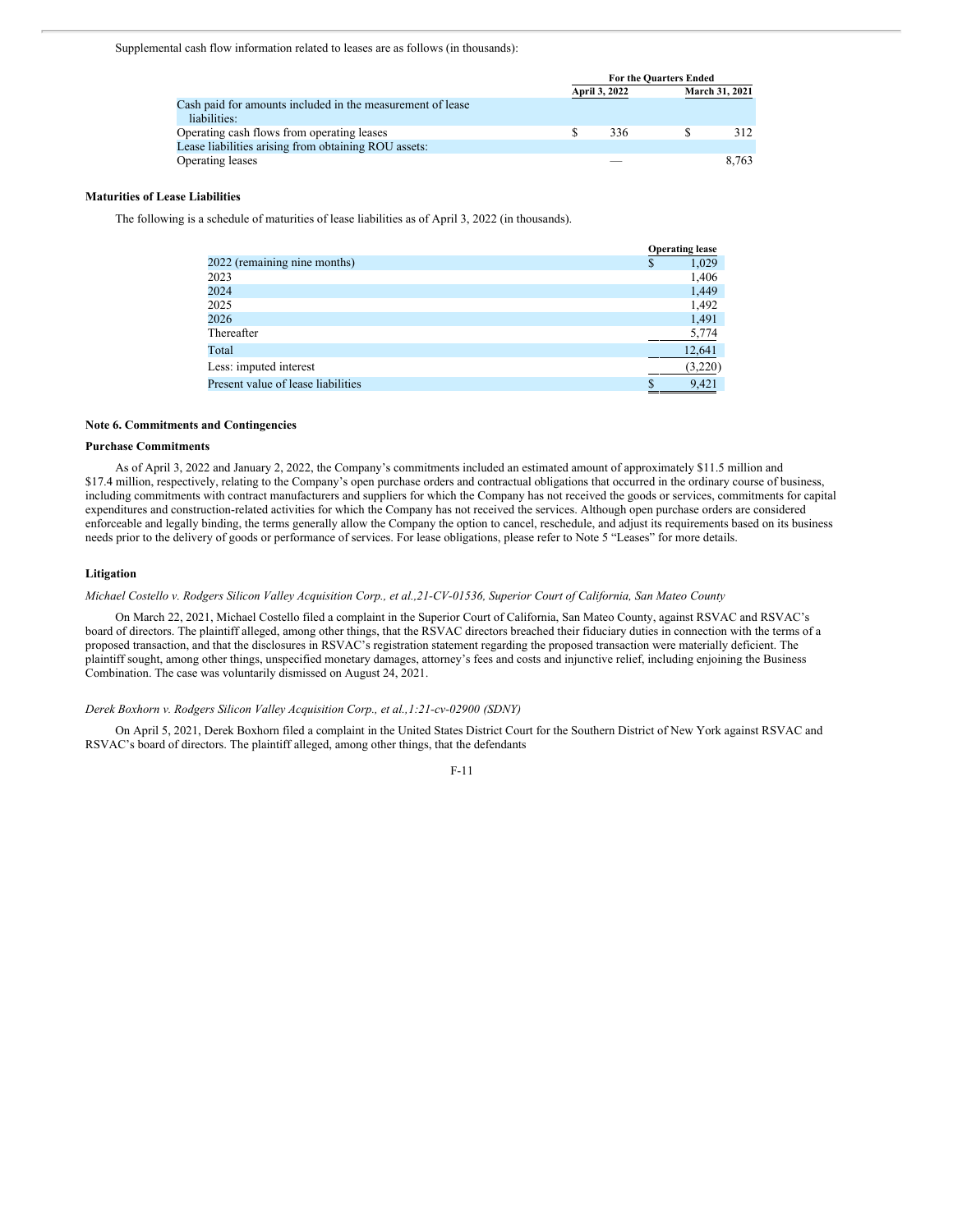violated Sections 14(a) and 20(a) of the Securities Exchange Act of 1934, and that the individual defendants breached their fiduciary duties, in connection with the terms of the Business Combination, and that RSVAC's registration statement contained materially incomplete and misleading information regarding the Business Combination. The plaintiff sought, among other things, unspecified monetary damages, attorney's fees and costs and injunctive relief, including enjoining the Business Combination. The case was voluntarily dismissed on October 19, 2021. After the dismissal and on December 3, 2021, the plaintiff filed a motion for attorneys' fees and costs, which is pending before the court.

### *Sopheap Prak et al. v. Enovix Corporation et al., 22CV005846, Superior Court of California, Alameda County*

On January 21, 2022, two former machine operator employees filed a putative wage and hour class action lawsuit against Enovix andco-defendant Legendary Staffing, Inc. in the Superior Court of California, County of Alameda. The case is captioned *Sopheak Prak & Ricardo Pimentel v Enovix Corporation and Legendary Staf ing, Inc.*, 22CV005846. The Prak complaint alleges, among other things, on a putative class-wide basis, that the defendants failed to pay all overtime wages and committed meal period, rest period and wage statement violations under the California Labor Code and applicable Wage Orders. The plaintiffs are seeking unpaid wages, statutory penalties and interest and reasonable costs and attorney fees.

From time to time, the Company may become, involved in various legal proceedings arising in the ordinary course of its business. The Company is not currently a party to any other potentially material legal proceedings, and the Company is not aware of any pending or threatened legal proceeding against the Company that the Company believes could have a material adverse effect on the Company's business, operating results or financial condition.

#### **Guarantees and Indemnifications**

In the normal course of business, the Company enters into contracts and agreements that contain a variety of representations and warranties and provide for general indemnifications. The Company's exposure under these agreements is unknown because it involves claims that may be made against the Company in the future but have not yet been made. To date, the Company has not paid any claims or been required to defend any action related to its indemnification obligations. However, the Company may record charges in the future as a result of these indemnification obligations.

The Company also has indemnification obligations to its officers and directors for specified events or occurrences, subject to some limits, while they are serving at the Company's request in such capacities. There have been no claims to date and the Company has director and officer insurance that may enable the Company to recover a portion of any amounts paid for future potential claims. The Company believes the fair value of these indemnification agreements is minimal. Accordingly, the Company has not recorded any liabilities relating to these obligations for the period presented.

### **Note 7. Warrants**

#### **Legacy Enovix Series D Convertible Preferred Stock Warrants**

On February 22, 2021, in a transaction separate from the Merger Agreement, the then outstanding Legacy Enovix Series D convertible preferred stock warrants were exercised at \$0.01 per share, resulting in the issuance of 10,160,936 shares of Legacy Enovix Series D convertible preferred stock to the holders of such warrants, for a total of \$0.1 million. As of April 3, 2022 and January 2, 2022, there were no convertible preferred stock warrants outstanding.

#### **Common Stock Warrants**

In connection with the Business Combination in July 2021, the Company assumed 17,500,000 Common Stock Warrants outstanding, which consisted of 11,500,000 warrants held by third-party investors (the "Public Warrants") and 6,000,000 Private Placement Warrants. The Public Warrants met the criteria for equity classification and the Private Placement Warrants are classified as liability.

#### *Public Warrants*

On December 7, 2021, the Company delivered the notice of redemption to the holders of the outstanding Public Warrants to redeem all of its outstanding Public Warrants. The holders of the Public Warrants had until January 7, 2022 to

$$
F-12
$$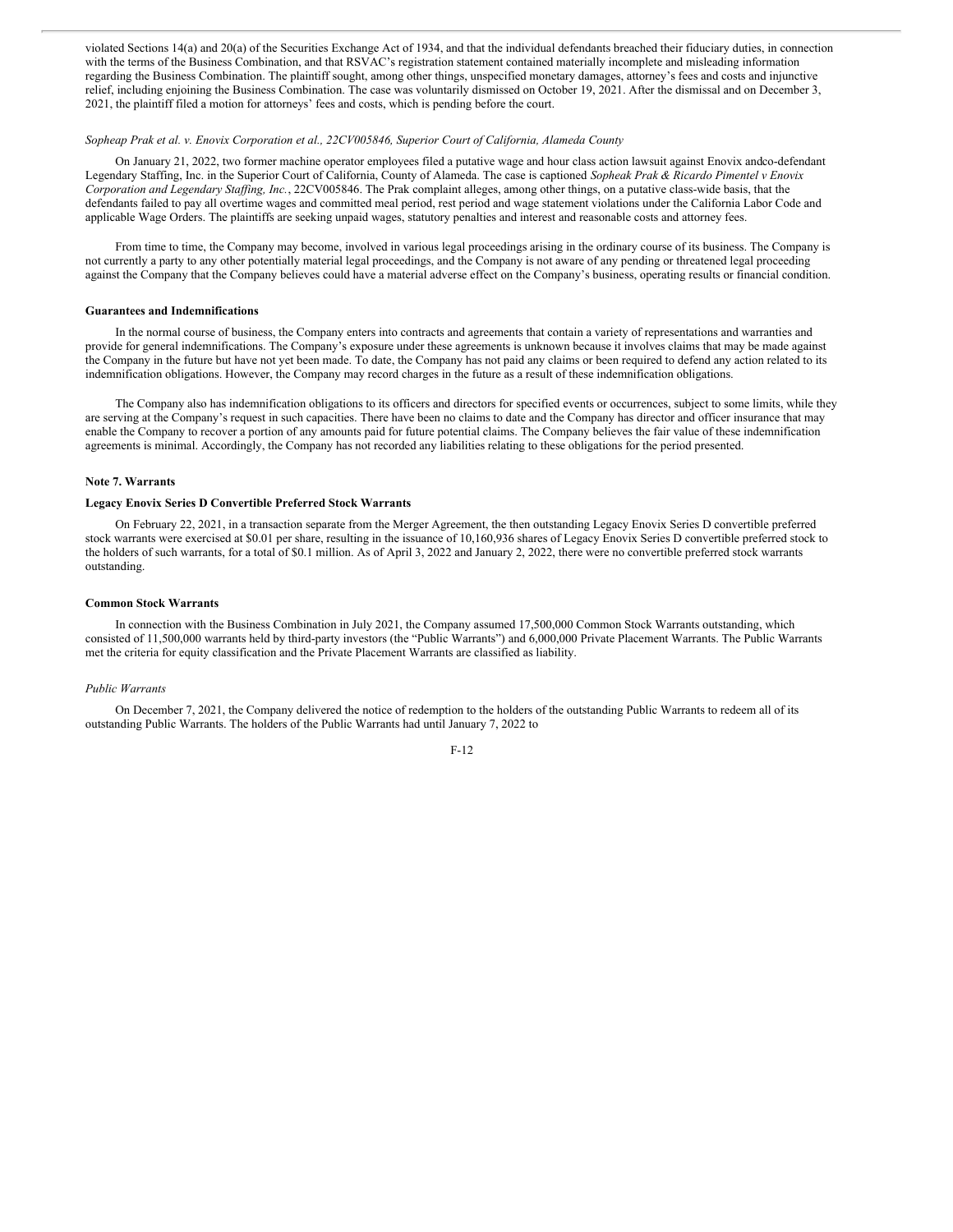exercise their Public Warrants. Any pubic warrants that remained unexercised after 5:00 pm, New York City Time, on January 7, 2022 were voided and were no longer exercisable, and the holders of the Public Warrants would be entitled to receive \$0.01 per warrant.

As of January 2, 2022, the Company had 4,322,106 Public Warrants outstanding. During the period from January 3, 2022 through January 7, 2022, there were 4,126,466 shares of the Public Warrants exercised with gross proceeds of \$47.5 million. As of January 7, 2022 after 5:00 pm New York City time, there were 195,640 warrant remained unexercised, which were voided and were no longer exercisable. Pursuant to the warrant agreement, the holders of the Public Warrants were entitled to receive \$0.01 per warrant from the Company. In addition, the Public Warrants were delisted and were no longer available for trading in the Nasdaq on January 7, 2022 after close of market.

On January 19, 2022, the Company received net proceeds of \$52.8 million from the warrant exercises, including the \$5.3 million of other receivable included in Prepaids and other current assets on the Consolidated Balance Sheet as of January 2, 2022. As of April 3, 2022, there were no Public Warrants outstanding.

#### *Private Placement Warrant*

The 6,000,000 Private Placement Warrants were originally issued in a private placement to the initial stockholder of the Sponsor in connection with the initial public offering of RSVAC. Each whole Private Placement Warrant will become exercisable for one whole share of the Company's common stock at a price of \$11.50 per share on December 5, 2021. As of April 3, 2022, the Company had 6,000,000 Private Placement Warrants outstanding. See Note 3 "Fair Value Measurement" for more information.

### **Note 8. Net Earnings (Loss) per Share**

The Company computes net earnings per share ("EPS") of common stock using thetwo-class method. Basic EPS is computed using net income (loss) divided by the weighted-average number of common stock shares outstanding. Diluted EPS is computed using net income (loss) with an adjustment of changes in fair value of the Private Placement Warrants recorded in earnings divided by the total of weighted-average number of common stock shares outstanding and any dilutive potential common stock shares outstanding. Dilutive potential common stock shares included the assumed stock options exercises, vesting and issuance activities of restricted stock units and estimated common stock issuance under the employee stock purchase plan.

As the Company reported net loss for the quarter ended March 31, 2021, all of these potentially dilutive securities were anti-dilutive. Accordingly, the diluted net loss per share of common stock was the same as basic net loss per share of common stock. In connection with the Business Combination, shares of the Company's common stock and all potentially dilutive securities for the prior periods were retroactively adjusted based on the exchange ratio established in the Business Combination. Please refer to Note 3 "Business Combination" to the consolidated financial statements for the fiscal year ended January 2, 2022 included in the Annual Report.

$$
F-13
$$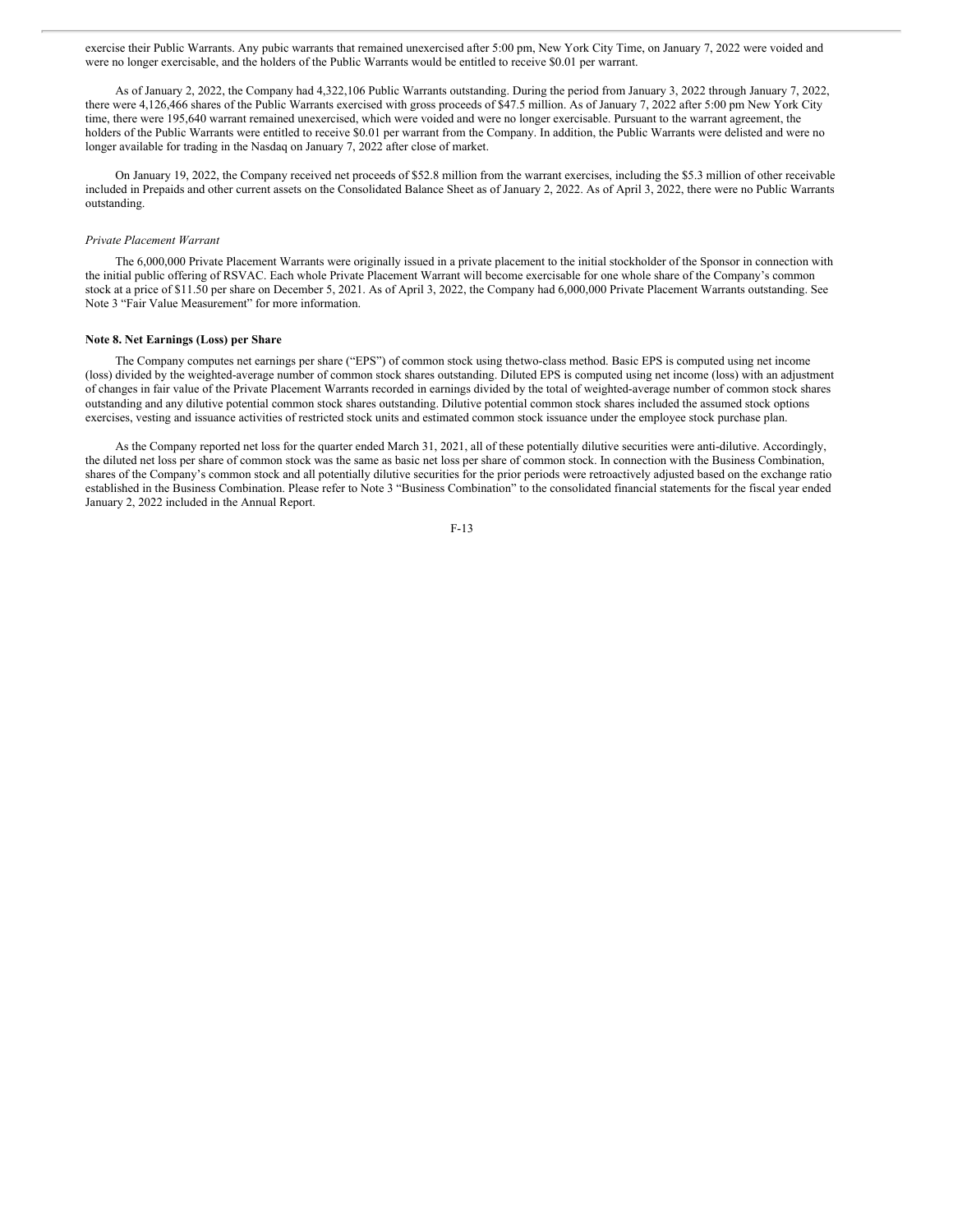The following table sets forth the computation of the Company's basic and diluted net EPS of common stock for the periods presented below (in thousands, except share and per share amount):

|                                                                                                             | For the Quarters Ended |             |   |                   |
|-------------------------------------------------------------------------------------------------------------|------------------------|-------------|---|-------------------|
|                                                                                                             | April 3,<br>2022       |             |   | March 31.<br>2021 |
| Numerator:                                                                                                  |                        |             |   |                   |
| Net income (loss) attributable to common stockholders — basic                                               | S                      | 42,707      |   | (16, 165)         |
| Increase in fair value of Private Placement Warrants                                                        |                        | (67,800)    |   |                   |
| Net loss attributable to common stockholders — Diluted                                                      |                        | (25,093)    |   | (16, 165)         |
| Denominator:                                                                                                |                        |             |   |                   |
| Weighted-average shares outstanding used in computing net income (loss) per<br>share of common stock, basic |                        | 151,648,439 |   | 95,816,889        |
| Dilutive effect of Private Placement Warrants                                                               |                        | 1,690,023   |   |                   |
| Weighted-average shares outstanding used in computing net loss per share of<br>common stock, diluted        |                        | 153,338,462 |   | 95,816,889        |
| Net income (loss) per share of common stock:                                                                |                        |             |   |                   |
| <b>Basic</b>                                                                                                | S                      | 0.28        | S | (0.17)            |
| <b>Diluted</b>                                                                                              | S                      | (0.16)      |   | (0.17)            |

The following table discloses shares of the securities that were not included in the diluted EPS calculation above because they are anti-dilutive for the quarters ended April 3, 2022 and March 31, 2021. As the Company reported net loss for the quarter ended March 31, 2021, all of these potentially dilutive securities were anti-dilutive.

|                                               | April 3.<br>2022 | March 31.<br>2021 |
|-----------------------------------------------|------------------|-------------------|
| Stock options outstanding                     | 5.536.905        | 730.176           |
| Restricted stock units outstanding            | 917.079          |                   |
| Employee stock purchase plan estimated shares | 78.198           |                   |

#### **Note 9. Stock-based Compensation**

The Company issues stock-based compensation to employees and non-employees in the form of stock options and restricted stock units ("RSUs"). Additionally, the Company also offers employee stock purchase plan ("ESPP") to its eligible employees. The Company uses Black-Scholes option pricing model to value its stock options granted and the estimated shares to be purchased under the ESPP. For RSUs, the Company uses its common stock price, which is the last reported sales price on the grant date to value them. The Company records forfeitures as they occur.

The following table summarizes the total stock-based compensation expense, by operating expense category, recognized in the condensed consolidated statements of operations for the periods presented below (in thousands).

|                                        |               | For the Quarters Ended |                |  |  |
|----------------------------------------|---------------|------------------------|----------------|--|--|
|                                        | April 3, 2022 |                        | March 31, 2021 |  |  |
| Cost of revenue                        |               |                        | 274            |  |  |
| Research and development               | 2.512         |                        | 959            |  |  |
| Selling, general and administrative    | 2.726         |                        | 185            |  |  |
| Total stock-based compensation expense | 5.238         |                        | .418           |  |  |

For the quarter ended April 3, 2022, the Company capitalized \$0.3 million of stock-based compensation as property and equipment, net in the condensed consolidated balance sheet. There was no recognized tax benefit related to stock-based

F-14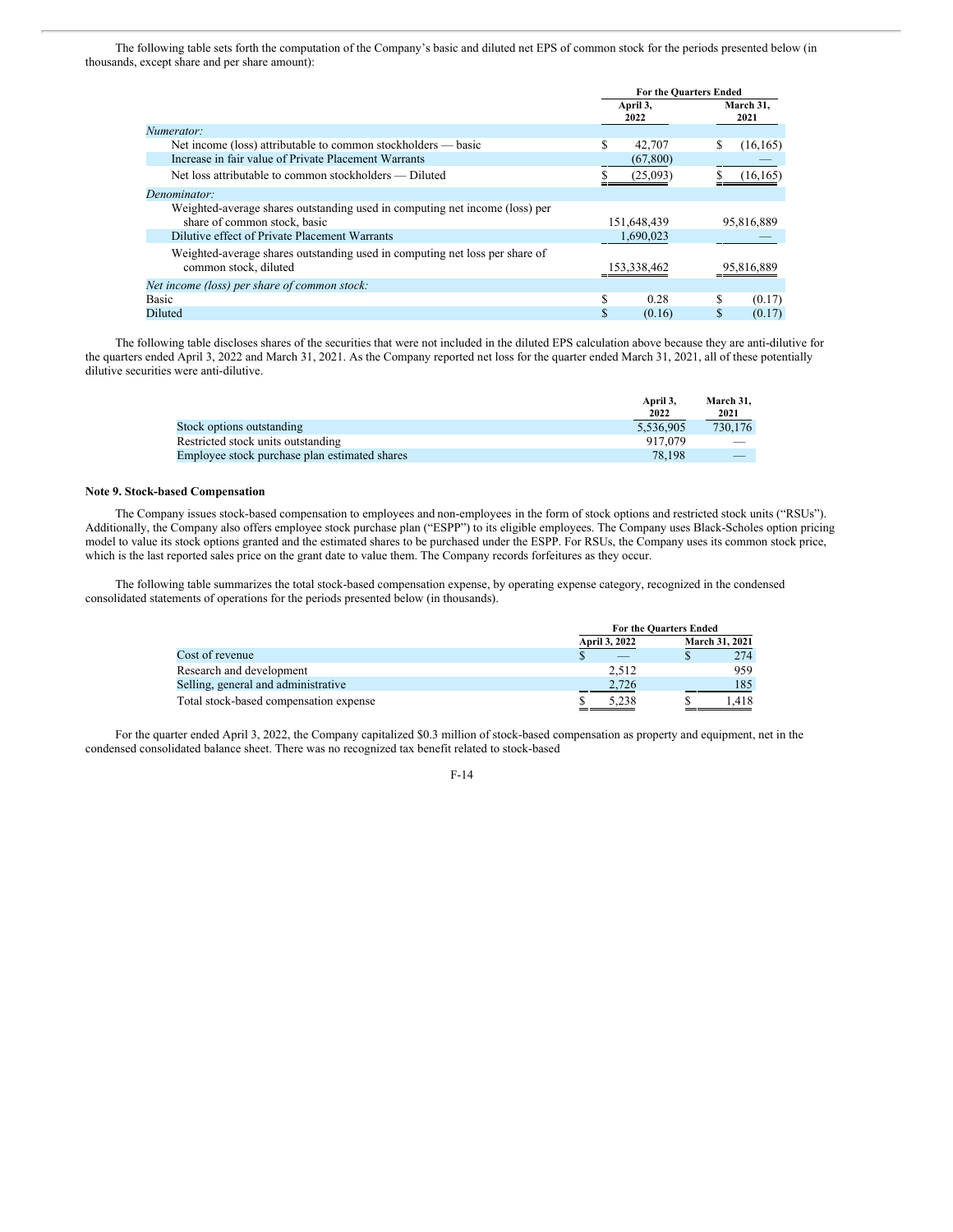compensation expense for the quarters ended April 3, 2022 and March 31, 2021. In addition, the Company accrued \$1.0 million of bonus to be settled in equity awards as accrued compensation on the Condensed Consolidated Balance Sheet as of April 3, 2022.

As of April 3, 2022, there was approximately \$50.6 million of total unrecognized stock-based compensation expense related to unvested equity awards, which are expected to be recognized over a weighted-average period of 3.6 years.

### **Stock Option Activity**

The following table summarized stock option activities for the quarter ended April 3, 2022 (in thousands, except share and per share amount).

|                                              | Number of<br><b>Options</b><br>Outstanding | Weighted<br>Average<br><b>Exercise</b><br>Price | Weighted<br>Average<br>Remaining<br>Contractual<br>Life (Years) | Aggregate<br>Intrinsic<br>Value(1)(2) |
|----------------------------------------------|--------------------------------------------|-------------------------------------------------|-----------------------------------------------------------------|---------------------------------------|
| <b>Balances as of January 3, 2022</b>        | 5,753,005                                  | 8.88<br>S.                                      |                                                                 |                                       |
| Granted                                      | 31.190                                     | 15.47                                           |                                                                 |                                       |
| Exercised                                    | (91, 910)                                  | 2.17                                            |                                                                 | 1,249                                 |
| Forfeited                                    | (155, 380)                                 | 8.20                                            |                                                                 |                                       |
| <b>Balances as of April 3, 2022</b>          | 5,536,905                                  | S.<br>9.05                                      | 9.0                                                             | \$32,364                              |
| Vested and expected to vest at April 3, 2022 | 9,839,447                                  | S<br>5.12                                       | 8.8                                                             | \$95,515                              |
| Vested and exercisable at April 3, 2022      | 914,342                                    | S<br>6.60                                       | 8.3                                                             | \$7,466                               |
| Unvested and exercisable at April 3, 2022    | 4,217,643                                  | S<br>8.84                                       | 9.0                                                             | \$24,899                              |

(1) The intrinsic value of options exercised is based upon the value of the Company's stock at exercise.<br>(2) The aggregate intrinsic value of the stock options outstanding as of April 3, 2022 represents the value of the Co of the exercise price multiplied by the number of options outstanding.

Unvested early exercised stock options which are subject to repurchase by the Company are not considered participating securities as those shares do not have non-forfeitable rights to dividends or dividend equivalents. Unvested early exercised stock options are not considered outstanding for purposes of the weighted average outstanding share calculation until they vest.

As of April 3, 2022, 4,302,542 shares remained subject to the Company's right of repurchase as a result of early exercised stock options. The remaining liability related to early exercised shares as of April 3, 2022 was \$0.3 million and was recorded in other current and non-current liabilities in the condensed consolidated balance sheets.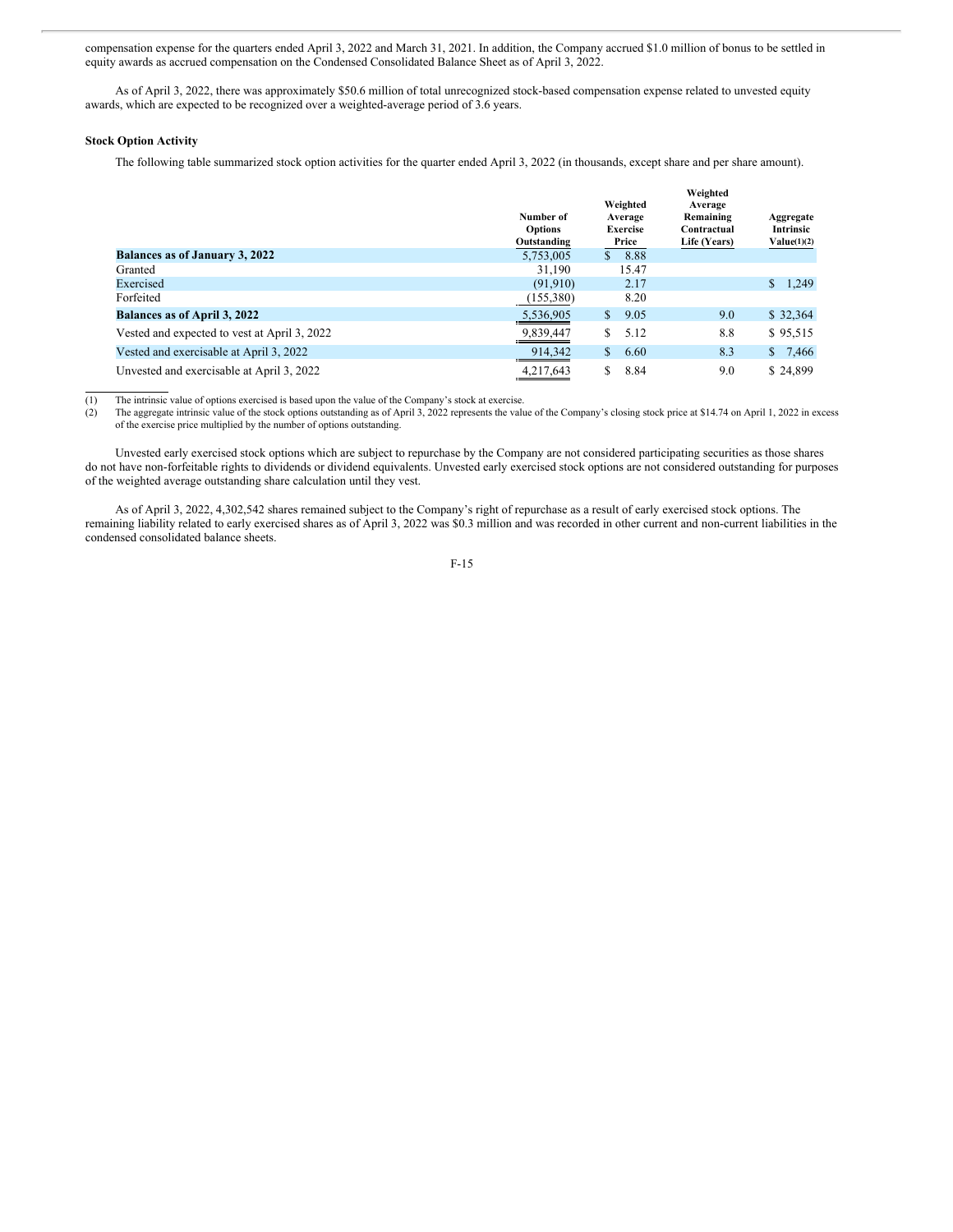#### **Restricted Stock Unit Activity**

The Company generally grants RSUs with requisite service vesting condition. Each RSU is not considered issued and outstanding and does not have voting rights until it is converted into one share of the Company's common stock upon vesting. The following table summarized RSUs activities for the quarter ended April 3, 2022 (in thousands, except share and per share amount).

| Number of<br><b>Shares</b> | Weighted<br>Average<br>Grant<br>Date Fair |
|----------------------------|-------------------------------------------|
| Outstanding                | Value                                     |
| 535,449                    | \$23.38                                   |
| 446,075                    | 17.55                                     |
| (33,761)                   | 20.84                                     |
| (30,684)                   | 26.27                                     |
| 917,079                    | 20.54                                     |
|                            |                                           |

### **Note 10. Related Party**

#### **Founder Shares**

On September 24, 2020, RSVAC issued an aggregate of 5,750,000 shares of common stock (the "Founder Shares") to the Sponsor, Rodgers Capital LLC, for an aggregate purchase price of \$25,000 in cash. The Sponsor agreed, subject to limited exceptions, not to transfer, assign or sell any of the Founder Shares until the earlier to occur of: (A) one year after the completion of Business Combination or (B) subsequent to a Business Combination, (x) if the last reported sale price of the Company's common stock equals or exceeds \$14.00 per share (as adjusted for stock splits, stock dividends, reorganizations, recapitalizations and the like) for any 20 trading days within any 30-trading day period commencing at least 150 days after Business Combination, or (y) the date on which the Company completes a liquidation, merger, capital stock exchange, reorganization or other similar transaction that results in all of the Company's stockholders having the right to exchange their shares of common stock for cash, securities or other property. On September 8, 2021, the Sponsor made an in-kind distribution of a portion of its Founder Shares to certain members of Rodgers Capital LLC.

#### **Related Party Loans**

On May 24, 2021, the Company issued to a member of the board of directors a secured promissory note (the "Secured Promissory Note") with an aggregate principal balance of \$15.0 million and an interest at a rate of 7.5% per annum, payable monthly and on the maturity date. On July 14, 2021, the Company repaid all amounts outstanding under the Secured Promissory Note, which totaled \$15.2 million in principal and interest. In the connection with the note repayment, the Company incurred \$0.1 million of loss on early debt extinguishment related to the write-off of unamortized debt issuance costs in the third quarter of 2021. The Company paid \$0.2 million of interest for the fiscal year ended January 2, 2022. As of April 3, 2022 and January 2, 2022, the Company had no outstanding debt.

#### **Employment Relationship**

The Company employs a family member of the Company's Chief Executive Officer as an equipment engineer in Fremont.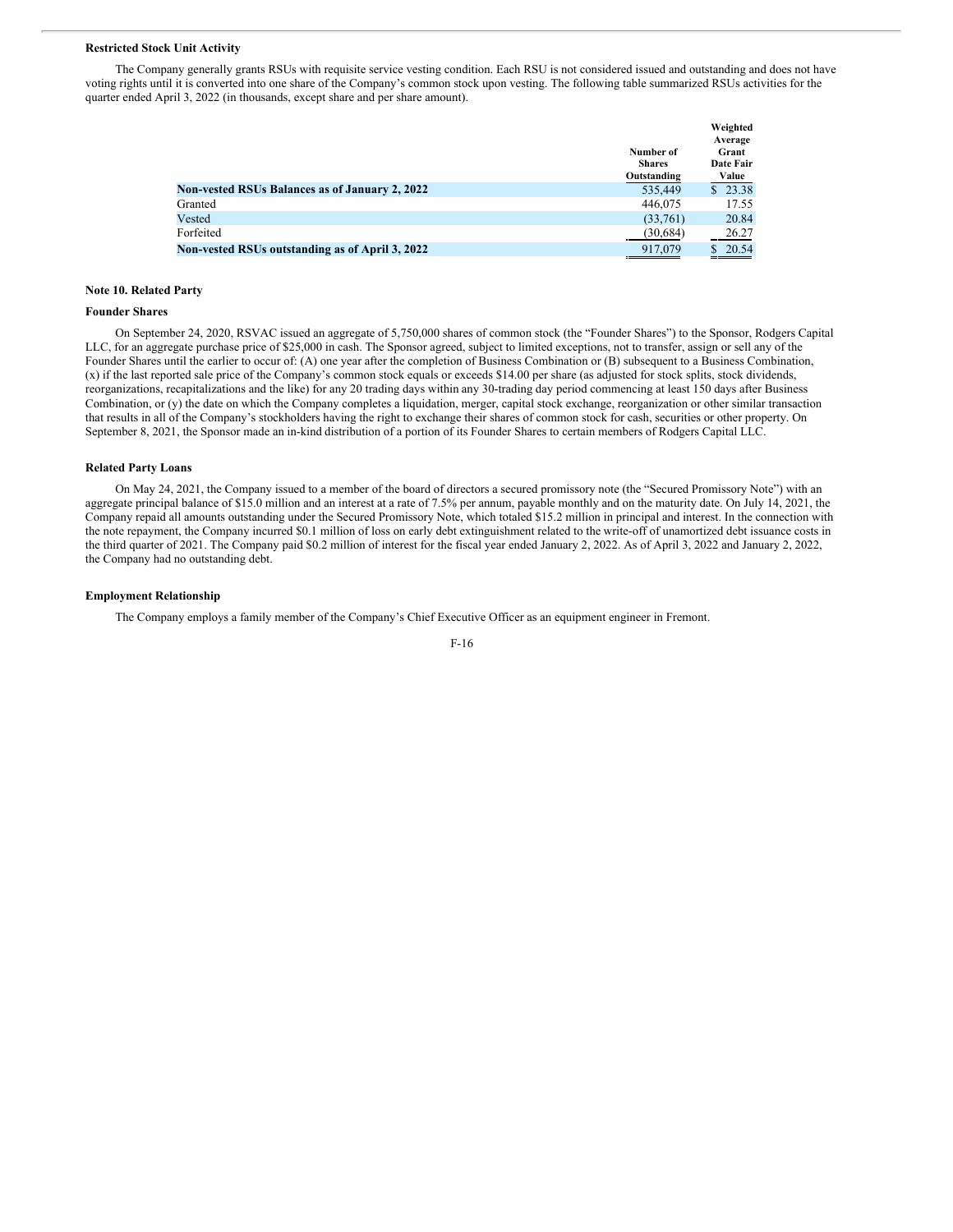### <span id="page-134-0"></span>**REPORT OF INDEPENDENT REGISTERED PUBLIC ACCOUNTING FIRM**

To the shareholders and the Board of Directors of Enovix Corporation

#### **Opinion on the Financial Statements**

We have audited the accompanying consolidated balance sheets of Enovix Corporation and subsidiaries (the "Company") as of January 2, 2022 and December 31, 2020, the related consolidated statements of operations, changes in convertible preferred stock and shareholders' (deficit) equity, and cash flows, for each of the two years in the period ended January 2, 2022 and December 31, 2020, and the related notes (collectively referred to as the "financial") statements"). In our opinion, the financial statements present fairly, in all material respects, the financial position of the Company as of January 2, 2022 and December 31, 2020, and the results of its operations and its cashflows for each of the two years in the period ended January 2, 2022, in conformity with accounting principles generally accepted in the United States of America.

### **Change in Accounting Principle**

As discussed in Note 2 to the financial statements, the Company has changed its method of accounting for leases effective January 1, 2021 due to adoption of Financial Accounting Standards Board (FASB) Accounting Standards Codification (ASC) Topic 842, Leases.

#### **Basis for Opinion**

These financial statements are the responsibility of the Company's management. Our responsibility is to express an opinion on the Company's financial statements based on our audits. We are a public accounting firm registered with the Public Company Accounting Oversight Board (United States) (PCAOB) and are required to be independent with respect to the Company in accordance with the U.S. federal securities laws and the applicable rules and regulations of the Securities and Exchange Commission and the PCAOB.

We conducted our audits in accordance with the standards of the PCAOB. Those standards require that we plan and perform the audit to obtain reasonable assurance about whether the financial statements are free of material misstatement, whether due to error or fraud. The Company is not required to have, nor were we engaged to perform, an audit of its internal control over financial reporting. As part of our audits, we are required to obtain an understanding of internal control over financial reporting but not for the purpose of expressing an opinion on the effectiveness of the Company's internal control over financial reporting. Accordingly, we express no such opinion.

Our audits included performing procedures to assess the risks of material misstatement of the financial statements, whether due to error or fraud, and performing procedures that respond to those risks. Such procedures included examining, on a test basis, evidence regarding the amounts and disclosures in the financial statements. Our audits also included evaluating the accounting principles used and significant estimates made by management, as well as evaluating the overall presentation of the financial statements. We believe that our audits provide a reasonable basis for our opinion.

/s/ DELOITTE & TOUCHE LLP San Francisco, California March 25, 2022

We have served as the Company's auditor since 2021.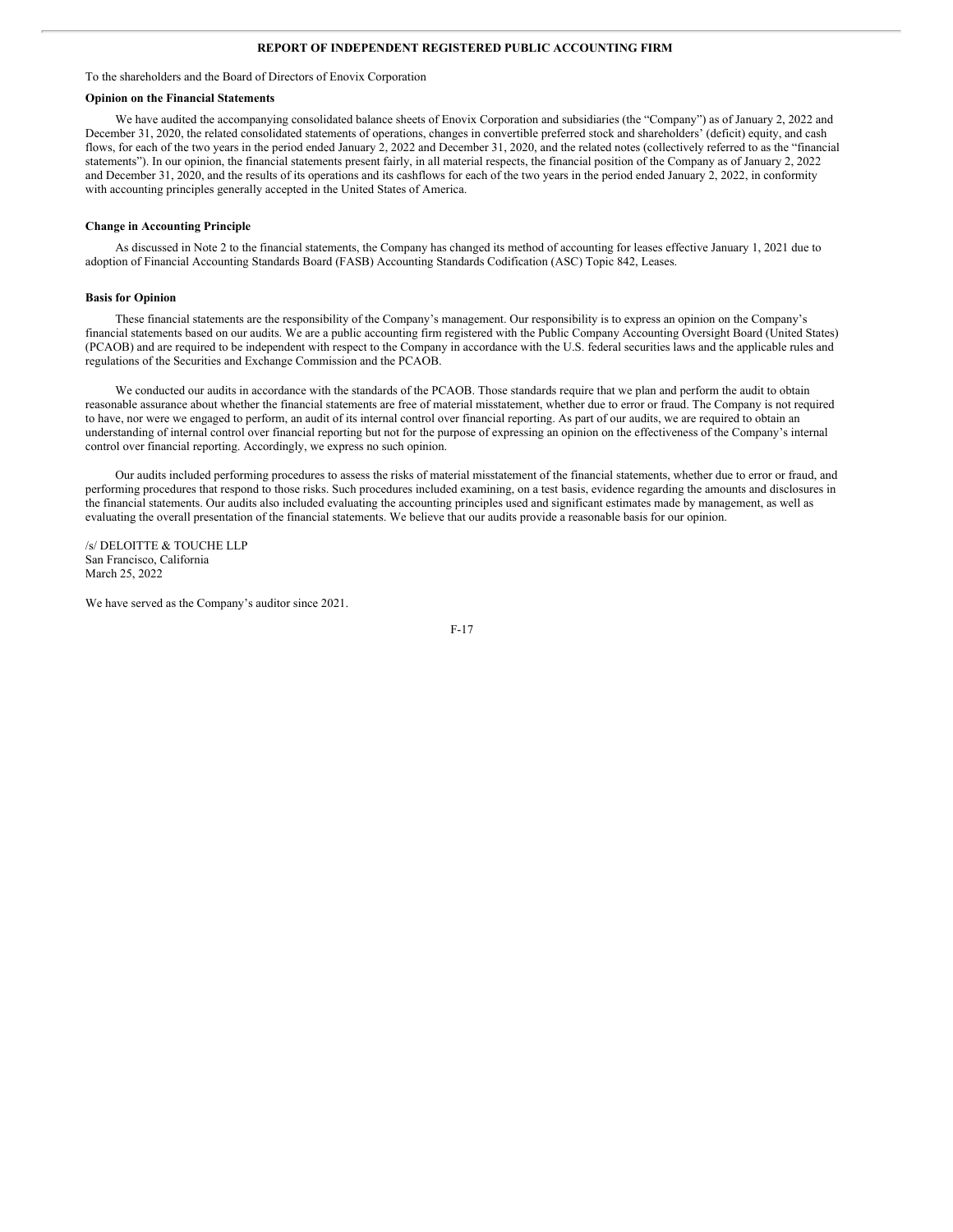### <span id="page-135-0"></span>**ENOVIX CORPORATION CONSOLIDATED BALANCE SHEETS**

*(In thousands, except share and par value amounts)*

|                                                                                                                                                                                                 | January 2,<br>2022 | December 31,<br>2020 |
|-------------------------------------------------------------------------------------------------------------------------------------------------------------------------------------------------|--------------------|----------------------|
| <b>Assets</b>                                                                                                                                                                                   |                    |                      |
| Current assets:                                                                                                                                                                                 |                    |                      |
| Cash and cash equivalents                                                                                                                                                                       | \$385,293          | \$<br>29,143         |
| Deferred contract costs                                                                                                                                                                         | 4,554              | 2,955                |
| Prepaid expenses and other current assets                                                                                                                                                       | 8,274              | 946                  |
| Total current assets                                                                                                                                                                            | 398,121            | 33,044               |
| Property and equipment, net                                                                                                                                                                     | 76,613             | 31,290               |
| Operating lease, right-of-use assets                                                                                                                                                            | 6,669              |                      |
| Deferred contract costs, non-current                                                                                                                                                            |                    | 495                  |
| Other assets, non-current                                                                                                                                                                       | 1.162              | 135                  |
| <b>Total assets</b>                                                                                                                                                                             | \$482,565          | \$<br>64,964         |
| Liabilities, Convertible Preferred Stock and Stockholders' Equity                                                                                                                               |                    |                      |
| Current liabilities:                                                                                                                                                                            |                    |                      |
| Accounts payable                                                                                                                                                                                | \$.<br>3,144       | \$<br>2,083          |
| Accrued expenses                                                                                                                                                                                | 7,109              | 1,999                |
| Accrued compensation                                                                                                                                                                            | 4,101              | 1,268                |
| Deferred revenue                                                                                                                                                                                | 5,575              | 5,410                |
| Other liabilities                                                                                                                                                                               | 707                | 108                  |
| Total current liabilities                                                                                                                                                                       | 20,636             | 10,868               |
| Deferred rent, non-current                                                                                                                                                                      |                    | 1,567                |
| Warrant liability                                                                                                                                                                               | 124,260            | 15,995               |
| Operating lease liabilities, non-current                                                                                                                                                        | 9,071              |                      |
| Deferred revenue, non-current                                                                                                                                                                   | 2,290              | 85                   |
| Other liabilities, non-current                                                                                                                                                                  | 191                | 233                  |
| <b>Total liabilities</b>                                                                                                                                                                        | 156,448            | 28,748               |
| Commitments and Contingencies (Note 8)                                                                                                                                                          |                    |                      |
| Stockholders' equity:                                                                                                                                                                           |                    |                      |
| Common stock, \$0.0001 par value; authorized shares of 1,000,000,000; issued and outstanding shares of<br>152,272,287 and 100,016,559 as of January 2, 2022 and December 31, 2020, respectively | 15                 | 10                   |
| Preferred stock, \$0.0001 par value; authorized shares of 10,000,000 and none as of January 2, 2022 and                                                                                         |                    |                      |
| December 31, 2020; none issued and outstanding shares as of January 2, 2022 and December 31, 2020,                                                                                              |                    |                      |
| respectively                                                                                                                                                                                    |                    |                      |
| Additional paid-in-capital                                                                                                                                                                      | 659,254            | 243,484              |
| Accumulated deficit                                                                                                                                                                             | (333, 152)         | (207, 278)           |
| Total stockholders' equity                                                                                                                                                                      | 326,117            | 36,216               |
| Total liabilities, convertible preferred stock and stockholders' equity                                                                                                                         | \$482,565          | 64,964               |

See accompanying notes to these consolidated financial statements.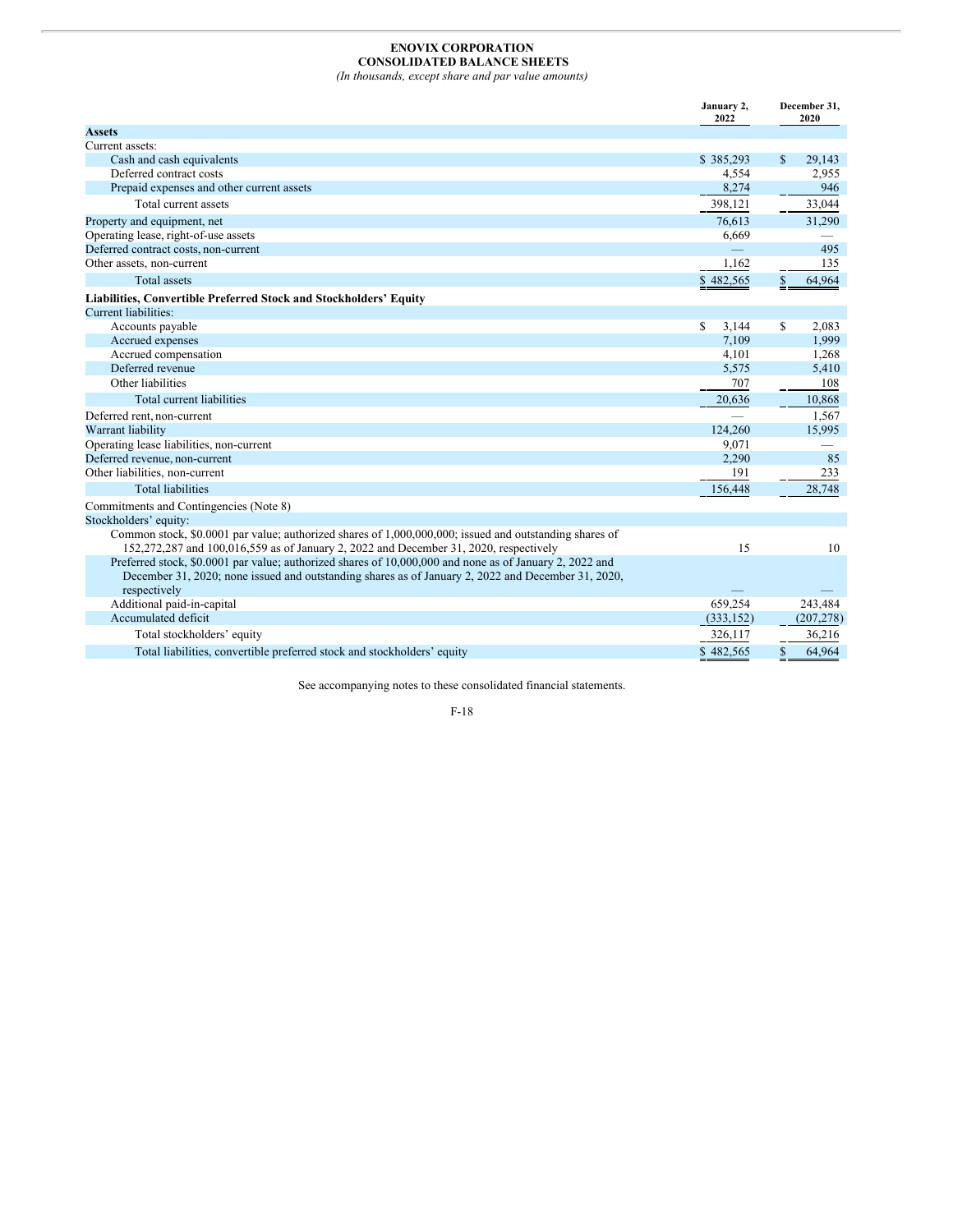# <span id="page-136-0"></span>**ENOVIX CORPORATION CONSOLIDATED STATEMENTS OF OPERATIONS**

*(In thousands, except share and per share amounts)*

|                                                                                        |             | <b>Fiscal Years</b> |              |
|----------------------------------------------------------------------------------------|-------------|---------------------|--------------|
|                                                                                        | 2021        |                     | 2020         |
| Operating expenses:                                                                    |             |                     |              |
| Cost of revenue                                                                        | \$<br>1,967 | \$                  | 3,375        |
| Research and development                                                               | 37,850      |                     | 14,442       |
| Selling, general and administrative                                                    | 29,705      |                     | 5,713        |
| Total operating expenses                                                               | 69,522      |                     | 23,530       |
| Loss from operations                                                                   | (69, 522)   |                     | (23, 530)    |
| Other income (expense):                                                                |             |                     |              |
| Change in fair value of convertible preferred stock warrants and common stock warrants | (56, 141)   |                     | (13,789)     |
| Issuance of convertible preferred stock warrants                                       |             |                     | (1, 476)     |
| Change in fair value of convertible promissory notes                                   |             |                     | (2,422)      |
| Gain on extinguishment of paycheck protection program loan                             |             |                     | 1,628        |
| Interest expense, net                                                                  | (187)       |                     | (107)        |
| Other income (expense), net                                                            | (24)        |                     | 46           |
| Total other expense, net                                                               | (56, 352)   |                     | (16, 120)    |
| Net loss                                                                               | (125, 874)  |                     | (39, 650)    |
| Net loss per share, basic and diluted                                                  | (1.07)      |                     | (0.49)       |
| Weighted average number of common shares outstanding, basic and diluted                | 117,218,893 |                     | 80, 367, 324 |

See accompanying notes to these consolidated financial statements.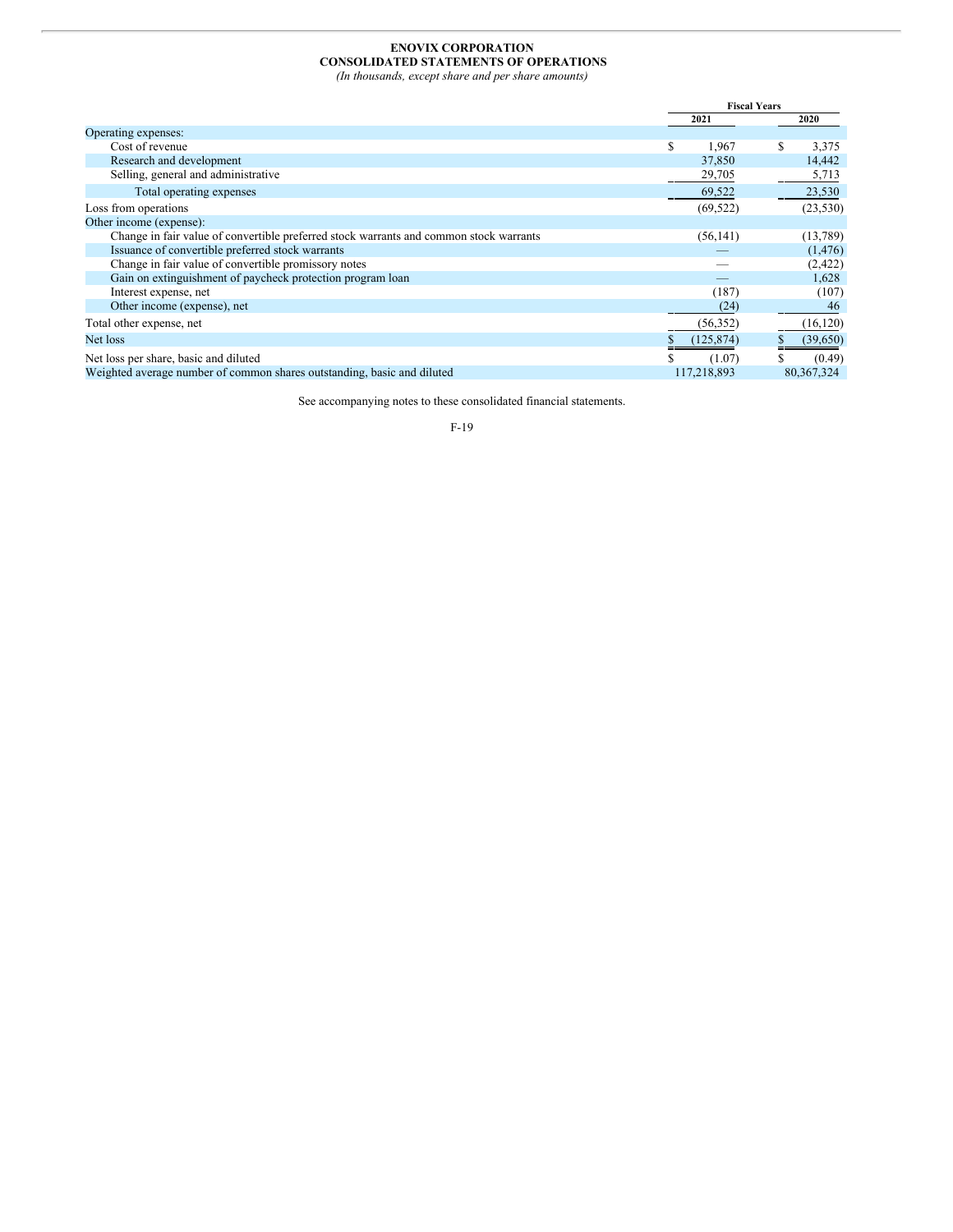# **ENOVIX CORPORATION**

# <span id="page-137-0"></span>**CONSOLIDATED STATEMENTS OF CHANGES IN CONVERTIBLE PREFERRED STOCK AND STOCKHOLDERS' EQUITY (DEFICIT)**

*(In thousands, except share amounts)*

|                                                                                               | <b>Convertible Preferred</b><br><b>Stock</b> |                          | <b>Common Stock</b> |                          | <b>Additional</b><br>Paid-in |                             | Total<br>Stockholders'     |
|-----------------------------------------------------------------------------------------------|----------------------------------------------|--------------------------|---------------------|--------------------------|------------------------------|-----------------------------|----------------------------|
|                                                                                               | <b>Shares</b>                                | Amount                   | <b>Shares</b>       | Amount                   | Capital                      | Accumulated<br>Deficit      | <b>Equity</b><br>(Deficit) |
| Balance as of December 31, 2019 (as previously reported)                                      | 153,758,348                                  | \$129,921                | 65,196,490          | 59<br>$\mathbf S$        | \$40,626                     | (167, 628)<br>$\mathcal{S}$ | <sup>S</sup><br>(126, 943) |
| Retroactive application of recapitalization                                                   | (153, 758, 348)                              | (129, 921)               | (1,992,064)         | (53)                     | 129,974                      |                             | 129,921                    |
| Balance as of December 31, 2019, effect of reverse acquisition<br>(Note 3)                    |                                              |                          | 63,204,426          | 6                        | 170,600                      | (167, 628)                  | 2,978                      |
| Net loss                                                                                      |                                              |                          |                     |                          |                              | (39,650)                    | (39,650)                   |
| Issuance of common stock upon exercise of stock options                                       |                                              |                          | 5,318,139           |                          | 65                           |                             | 66                         |
| Vesting of early exercised stock options                                                      |                                              |                          |                     |                          | 21                           |                             | 21                         |
| Issuance of Series P-2 convertible preferred stock                                            |                                              |                          | 27,989,240          | 3                        | 63,929                       |                             | 63,932                     |
| Conversion of promissory notes to Series P-2 convertible preferred<br>stock                   |                                              |                          | 3,507,984           |                          | 8,203                        |                             | 8,203                      |
| Stock-based compensation                                                                      |                                              |                          |                     |                          | 666                          |                             | 666                        |
| Repurchase of unvested restricted common stock                                                |                                              |                          | (3,230)             |                          |                              |                             |                            |
| <b>Balance as of December 31, 2020</b>                                                        |                                              |                          | 100,016,559         | 10                       | 243,484                      | (207, 278)                  | 36,216                     |
| Net loss                                                                                      |                                              |                          |                     |                          |                              | (125, 874)                  | (125, 874)                 |
| Business combination, net of redemptions and equity issuance<br>costs and PIPE financing, net |                                              |                          | 41.249.985          | $\overline{4}$           | 300,741                      |                             | 300,745                    |
| Issuance of common stock upon exercise of common stock                                        |                                              |                          |                     |                          |                              |                             |                            |
| warrants                                                                                      |                                              |                          | 7,177,885           |                          | 82,545                       |                             | 82,546                     |
| Issuance of common stock upon exercise of stock options                                       |                                              |                          | 2,180,168           |                          | 62                           |                             | 62                         |
| Issuance of Series D convertible preferred stock upon exercise of                             |                                              |                          |                     |                          |                              |                             |                            |
| warrants                                                                                      |                                              | $\overline{\phantom{0}}$ | 2,020,034           | $\overline{\phantom{0}}$ | 20,877                       |                             | 20,877                     |
| Vesting of restricted stock units                                                             |                                              |                          | 61,015              |                          |                              |                             |                            |
| Vesting of early exercised stock options                                                      |                                              |                          |                     |                          | 111                          |                             | 111                        |
| Stock-based compensation                                                                      |                                              |                          |                     |                          | 11,434                       |                             | 11,434                     |
| Repurchase of unvested restricted common stock                                                |                                              |                          | (433, 359)          |                          |                              |                             |                            |
| Balance as of January 2, 2022                                                                 |                                              |                          | 152,272,287         | 15                       | \$659,254                    | (333, 152)                  | 326,117                    |

See accompanying notes to these consolidated financial statements.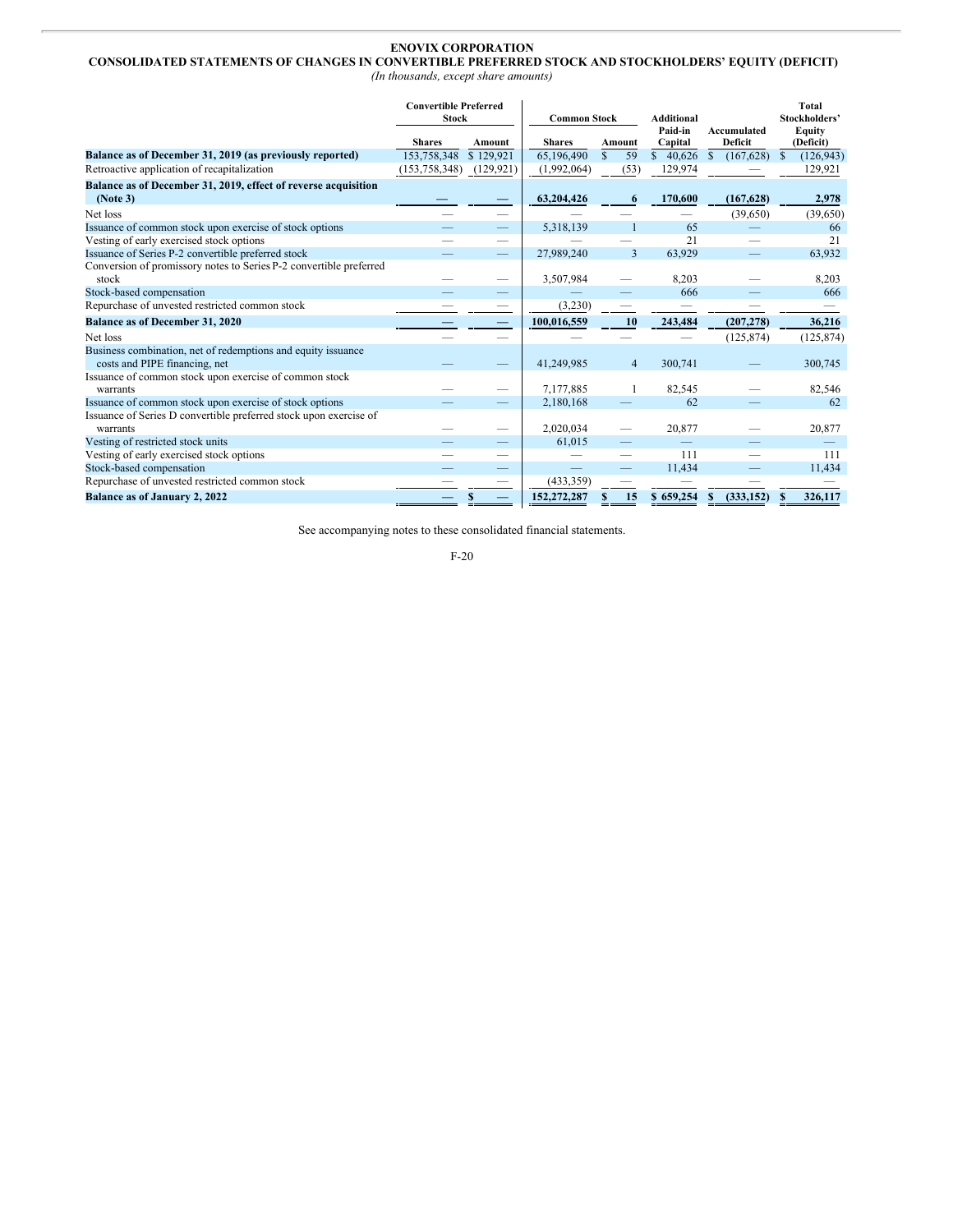### <span id="page-138-0"></span>**ENOVIX CORPORATION CONSOLIDATED STATEMENTS OF CASH FLOWS**

*(In thousands)*

|                                                                                                              | <b>Fiscal Years</b>          |                                          |
|--------------------------------------------------------------------------------------------------------------|------------------------------|------------------------------------------|
|                                                                                                              | 2021                         | 2020                                     |
| Cash flows from operating activities:                                                                        |                              |                                          |
| Net loss                                                                                                     | $$(125,874) \quad $(39,650)$ |                                          |
| Adjustments to reconcile net loss to net cash used in operating activities                                   |                              |                                          |
| Depreciation                                                                                                 | 995                          | 579                                      |
| Amortization of right-of-use assets                                                                          | 520                          | $\overline{\phantom{0}}$                 |
| Stock-based compensation expense                                                                             | 10.711                       | 666                                      |
| Changes in fair value of convertible preferred stock warrants and common stock warrants                      | 56,141                       | 13,789                                   |
| Issuance of convertible preferred stock warrants (non-cash)                                                  | $\equiv$                     | 1,476                                    |
| Change in fair value of convertible promissory notes                                                         | ÷,                           | 2,422                                    |
| Loss (gain) on early debt extinguishment                                                                     | 60                           | (1,628)                                  |
| Interest expense (non-cash)                                                                                  | $\equiv$                     | 107                                      |
| Changes in operating assets and liabilities:                                                                 |                              |                                          |
| Prepaid expenses and other assets                                                                            | (2, 497)                     | (577)                                    |
| Deferred contract costs                                                                                      | (967)                        | (2,482)                                  |
| Accounts payable                                                                                             | 1,523                        | 1,826                                    |
| Accrued expenses and compensation                                                                            | 5.193                        | 2,617                                    |
| Deferred revenue                                                                                             | 2,370                        | 185                                      |
| Deferred rent                                                                                                | $\overline{\phantom{a}}$     | 681                                      |
| Other liabilities                                                                                            | 519                          | (61)                                     |
| Net cash used in operating activities                                                                        | (51,306)                     | (20,050)                                 |
| Cash flows from investing activities:                                                                        |                              |                                          |
| Purchase of property and equipment                                                                           | (43, 584)                    | (26, 953)                                |
| Net cash used in investing activities                                                                        | (43, 584)                    | (26,953)                                 |
| Cash flows from financing activities:                                                                        |                              |                                          |
| Proceeds from Business Combination and PIPE financing                                                        | 405,155                      |                                          |
| Payments of transaction costs related to Business Combination and PIPE financing                             | (31, 410)                    | $\qquad \qquad =$                        |
| Proceeds from issuance of convertible preferred stock, net                                                   | $\equiv$                     | 63,932                                   |
| Proceeds from exercise of common stock warrants                                                              | 77,170                       | $\overline{\phantom{m}}$                 |
| Proceeds from secured promissory notes, converted promissory notes and paycheck protection program loan      | 15,000                       |                                          |
| Proceeds from paycheck protection program loan                                                               | $=$                          | 1,628                                    |
| Repayment of secured promissory note                                                                         | (15,000)                     |                                          |
| Payment of debt issuance costs                                                                               | (90)                         |                                          |
| Proceeds from exercise of convertible preferred stock warrants                                               | 102                          |                                          |
| Proceeds from the exercise of stock options                                                                  | 190                          | 360                                      |
| Repurchase of unvested restricted common stock                                                               | (27)                         | $\overline{\phantom{m}}$                 |
| Net cash provided by financing activities                                                                    | 451,090                      | 65,920                                   |
| Change in cash, cash equivalents, and restricted cash                                                        | 356,200                      | 18,917                                   |
| Cash and cash equivalents and restricted cash, beginning of period                                           | 29,218                       | 10,301                                   |
| Cash and cash equivalents and restricted cash, end of period                                                 | \$385,418                    | \$29,218                                 |
| Supplemental cash flow data (Non-cash):                                                                      |                              |                                          |
| Net liabilities assumed from Business Combination                                                            | \$73,400                     | $\mathbb{S}$<br>$\overline{\phantom{m}}$ |
| Accrued purchase of property and equipment                                                                   | 5,488                        | 3.181                                    |
| Conversion of promissory notes to convertible preferred stock                                                |                              | 8,073                                    |
| Settlement of accrued interest expense through conversion of promissory notes to convertible preferred stock |                              | 130                                      |
| Issuance of convertible preferred stock warrants                                                             |                              | 1,476                                    |
| Gain on extinguishment of the paycheck protection program loan                                               |                              | 1,628                                    |

See accompanying notes to these consolidated financial statements.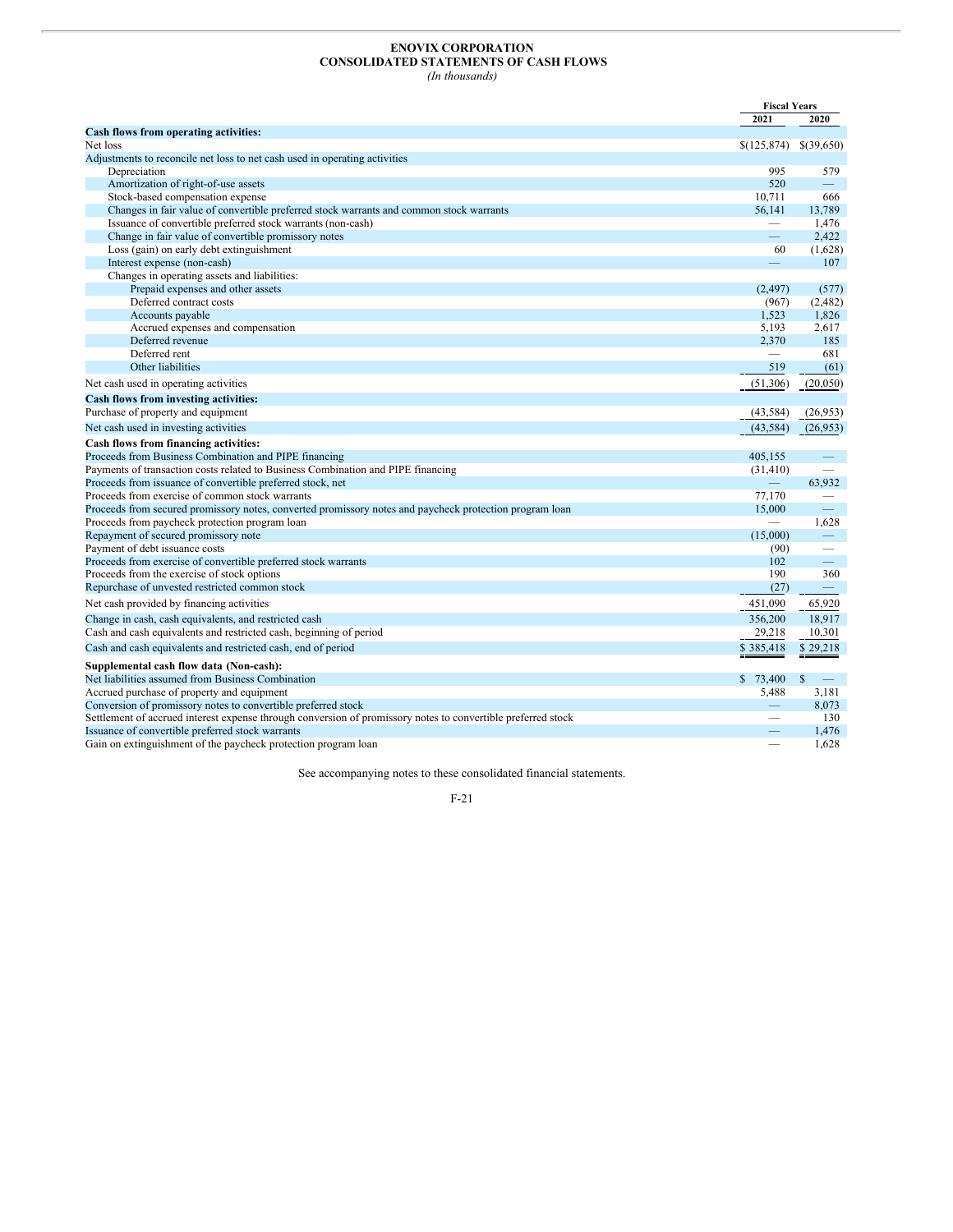# **ENOVIX CORPORATION CONSOLIDATED STATEMENTS OF CASH FLOWS (Continued)**

*(In thousands)*

The following presents the Company's cash, cash equivalents and restricted cash by category in the Company's Consolidated Balance Sheets:

|                                                                       | <b>Fiscal Years</b> |                   |
|-----------------------------------------------------------------------|---------------------|-------------------|
|                                                                       | 2021                | 2020              |
| Cash and cash equivalents                                             | \$385,293           | \$29.143          |
| Restricted cash included in prepaid expenses and other current assets |                     |                   |
| Total cash, cash equivalents, and restricted cash                     | \$385,418<br>______ | \$29,218<br>_____ |

See accompanying notes to these consolidated financial statements.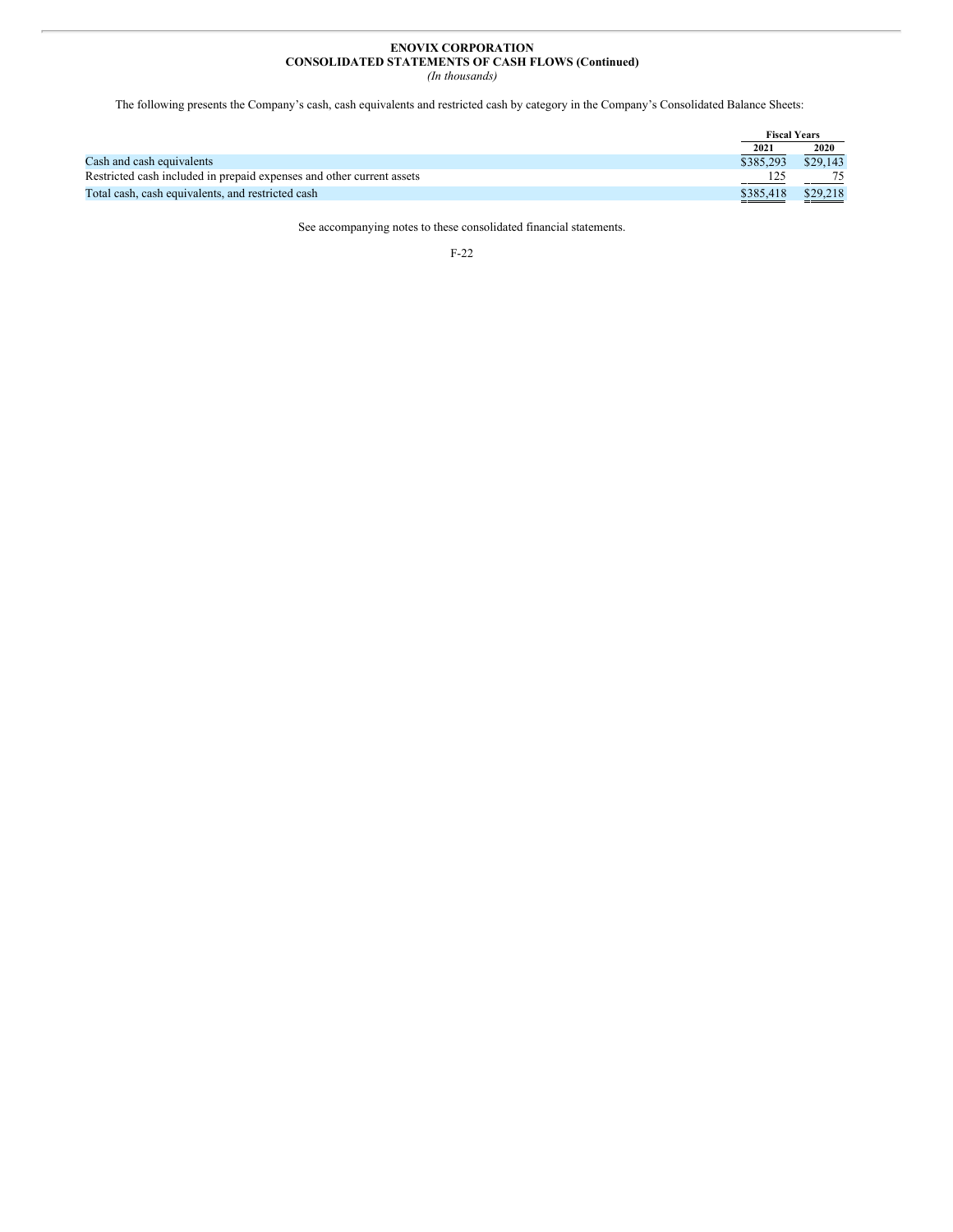#### <span id="page-140-0"></span>**Note 1. Organization and Basis of Presentation**

# **Organization**

Enovix Corporation ("Enovix" or the "Company") was incorporated in Delaware in 2006. The Company designs, develops, and manufactures an advanced silicon-anode lithium-ion battery using proprietary 3D cell architecture that increases energy density and maintains a high cycle life. The Company is headquartered in Fremont, California.

The Company is focused on the development and commercialization of its silicon-anodelithium-ion batteries. Planned principal operations of commercial manufacturing have not yet commenced. As of January 2, 2022, the Company has not generated product revenue from its planned principal business activities.

### **Business Combination**

On July 14, 2021 (the "Closing Date"), Enovix Corporation, a Delaware Corporation ("Legacy Enovix"), Rodgers Silicon Valley Acquisition Corp. ("RSVAC"), and RSVAC Merger Sub Inc., a Delaware Corporation and wholly owned subsidiary of RSVAC ("Merger Sub"), consummated the closing of the transactions contemplated by the Agreement and Plan of Merger, dated February 22, 2021 (the "Business Combination"), by and among RSVAC, Merger Sub and Legacy Enovix (the "Merger Agreement"), following the approval at a special meeting of the stockholders of RSVAC held on July 12, 2021 (the "Special Meeting"). Following the consummation of the Business Combination on the Closing Date, Legacy Enovix changed its name to Enovix Operations Inc., and RSVAC changed its name from Rodgers Silicon Valley Acquisition Corp. to Enovix Corporation. Please refer to Note 3 "Business Combination" for further details of the Business Combination.

#### **Change in Fiscal Year**

On September 28, 2021, the audit committee of the Board of Directors of the Company approved a change in the fiscal year end from a year ending on December 31 to a fiscal year calendar typically consisting of four 13-week quarters, with the change to be effective for the Company's third quarter beginning on July 1, 2021 and ending on October 3, 2021. The Company made the fiscal year change on a prospective basis and did not adjust operating results for prior periods. The Company's current fiscal year was ended on January 2, 2022. The Company's 2022 fiscal year will be comprised of four fiscal quarters ending on April 3, 2022, July 3, 2022, October 2, 2022 and January 1, 2023, respectively.

### **Note 2. Summary of Significant Accounting Policies**

#### **Basis of Presentation and Consolidation**

The accompanying consolidated financial statements are presented in accordance with accounting principles generally accepted in the United States ("GAAP"). The consolidated financial statements include the accounts of the Company, its wholly-owned subsidiaries, and the Business Combination from the Closing Date. All intercompany balances and transactions have been eliminated in consolidation.

The Business Combination has been accounted for as a reverse recapitalization under GAAP. This determination is primarily based on Legacy Enovix stockholders comprising a relative majority of the voting power of Enovix and having the ability to nominate the members of the Board, Legacy Enovix's operations prior to the acquisition comprising the only ongoing operations of Enovix, and Legacy Enovix's senior management comprising a majority of the senior management of Enovix. Under this accounting method, RSVAC was treated as the "acquired" company and Legacy Enovix was treated as the acquirer for financial reporting purposes. Accordingly, for accounting purposes, the financial statements of Enovix represent a continuation of the financial statements of Legacy Enovix with the Business Combination being treated as the equivalent of Enovix issuing common stock for the net assets of RSVAC, accompanied by a recapitalization. The net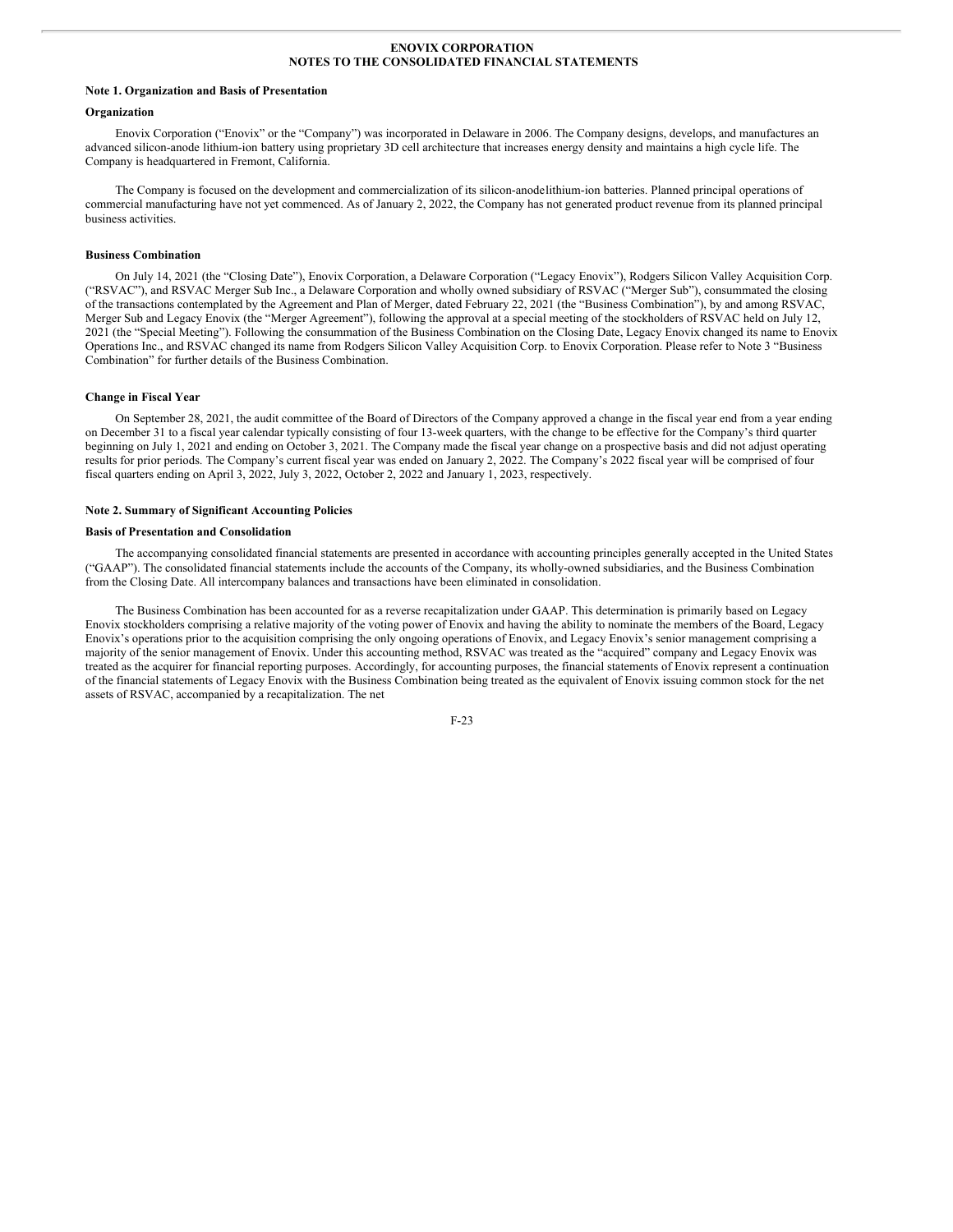liabilities of RSVAC, other than its warrant liabilities, were stated at historical cost, which approximates to its fair value. Its warrant liabilities were stated at its fair values and no goodwill or other intangible assets were recorded. Results of operations prior to the Business Combination are presented as those of Enovix. Beginning in the third quarter of 2021, historical shares and corresponding capital amounts, as well as for net loss per share, prior to the Business Combination, were retrospectively adjusted using the exchange ratio as defined in the Business Combination for the equivalent number of shares outstanding immediately after the Business Combination to the effect the reverse recapitalization.

The Company did not have any other comprehensive income or loss for the periods presented. Accordingly, net loss and comprehensive loss are the same for the periods presented. Additionally, the Company did not have any income tax expenses for the periods presented.

### **Liquidity and Capital Resources**

The Company has incurred recurring operating losses and negative cash flows from operations since its inception through January 2, 2022 and expects to incur operating losses for the foreseeable future. As of January 2, 2022, the Company had a working capital of \$377.5 million and an accumulated deficit of \$333.2 million. Prior to the Business Combination, the Company had financed its operations primarily from the sales of convertible preferred stock, borrowing from convertible promissory notes, and borrowing from a secured promissory note (the "Secured Promissory Note"). In connection with the Business Combination in July 2021, the Company raised approximately \$373.7 million of net proceeds, after deducting transaction costs and estimated offering related expenses. Please refer to Note 3 "Business Combination" for further details of the Business Combination.

Based on the anticipated spending, cash received from the Business Combination and proceeds from the exercise of the Public Warrants, as well as the timing of expenditure assumptions, the Company currently expects that its cash will be sufficient to meet its funding requirements over the next twelve months. Going forward, the Company may require additional financing for its future operation expansion. If the Company is unsuccessful in its efforts to raise additional financing, the Company could be required to significantly reduce operating expenses and reduce its future commercialization efforts and sell unsecured assets, or a combination of the above, any of which may have a material adverse effect on the Company's business, results of operations, financial condition and/or its ability to fund its scheduled obligations on a timely basis or at all.

#### **Use of Estimates**

The preparation of consolidated financial statements in conformity with GAAP requires management to make estimates and assumptions that affect the reported amounts of assets and liabilities and disclosure of commitments and contingencies at the date of the consolidated financial statements and accompanying notes as well as reported amounts of expenses during the reporting periods. Estimates and assumptions include but are not limited to: depreciable lives for property and equipment, the valuation allowance on deferred tax assets, assumptions used in stock-based compensation, incremental borrowing rate for operating right-of-use assets and lease liabilities, and estimates to fair value convertible preferred stock warrants and common stock warrants. Management bases its estimates on historical experience and on various other market-specific and relevant assumptions that it believes to be reasonable under the circumstances. Actual results could differ from those estimates.

In the preparation of the Company's consolidated financial statements, the Company has considered potential impacts of theCOVID-19 pandemic on its critical and significant accounting estimates. There was no significant impact to its consolidated financial statements. The Company will continue to evaluate the nature and extent of the potential impacts to its business and its consolidated financial statements.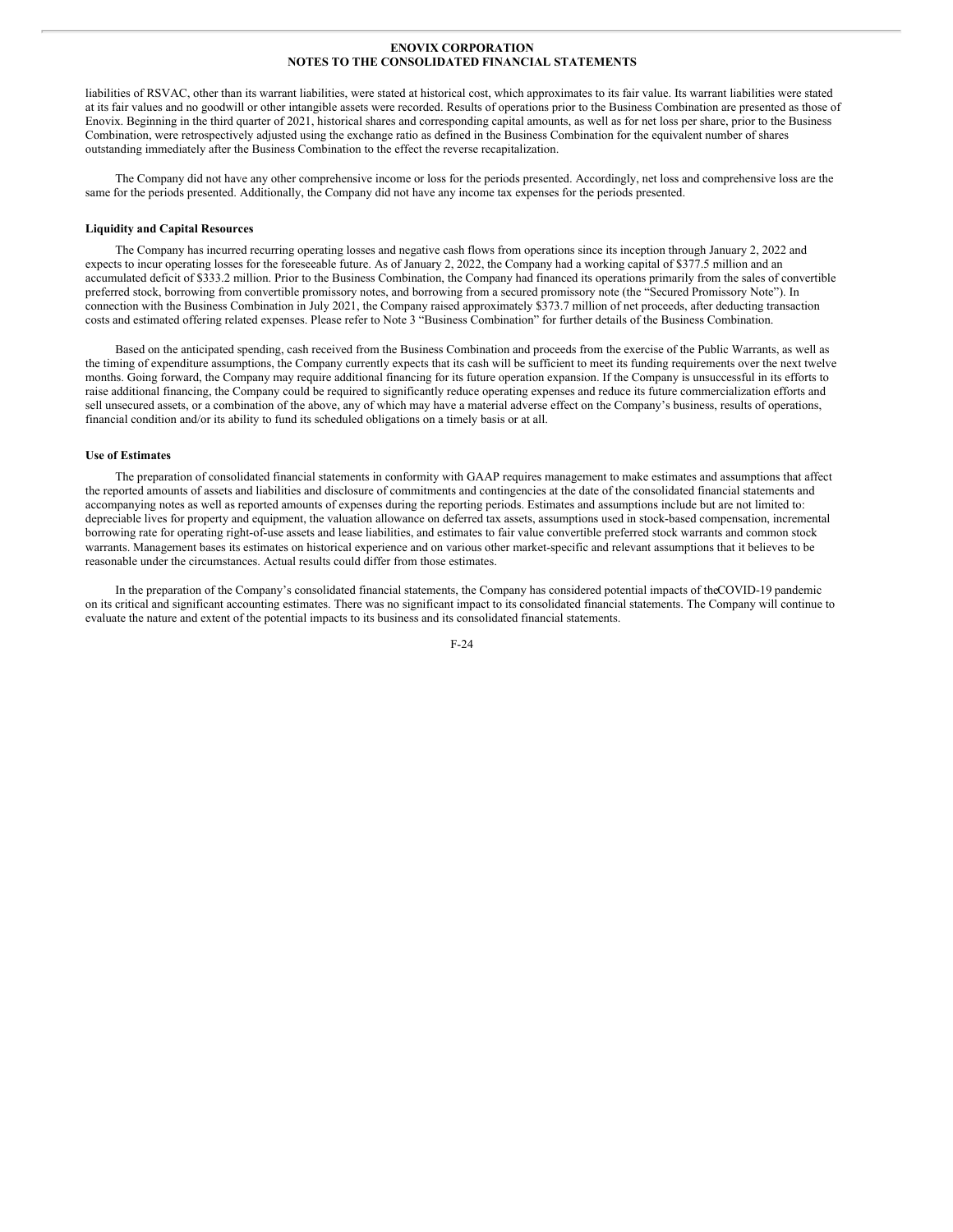### **Summary of Significant Accounting Policies**

### *Segment Reporting*

The Company operates in a single segment. Operating segments are identified as components of an enterprise about which separate discrete financial information is available for evaluation by the chief operating decision maker ("CODM") in making decisions regarding resource allocation and assessing performance. The Company has determined that its Chief Executive Officer is the CODM. To date, the Company's CODM has made such decisions and assessed performance at the Company level. As a pre-production revenue business with no commercial operations, the Company's activities to date have been limited and were conducted primarily in the United States ("U.S."). The Company does not have material activity or assets located outside of the U.S.

### *Cash, Cash Equivalents and Restricted Cash*

The Company considers all highly liquid investments with original maturities from the date of purchase of 90 days or less to be cash equivalents. Restricted cash as of both January 2, 2022 and December 31, 2020 is comprised of a \$0.1 million minimum cash balance required by the Company's credit card merchant that can be cancelled with thirty days' notice and is classified within Prepaid expenses and other current assets.

#### *Property and Equipment*

Property and equipment are stated at the Company's original cost, net of accumulated depreciation. Construction in progress is related to the construction or development of property and equipment that have not yet been placed in service for their intended use. Depreciation is calculated using the straight-line method over the estimated useful lives of the following assets below. Leasehold improvements at the leased locations are amortized over the shorter of its lease term or its estimated useful lives.

|                        | <b>Useful Life (Years)</b>          |
|------------------------|-------------------------------------|
| Process equipment      |                                     |
| Office equipment       |                                     |
| Furniture and fixtures |                                     |
| Leasehold improvements | Shorter of the economic life or the |
|                        | remaining lease term                |

When assets are retired or disposed of, the cost and accumulated depreciation are removed from the accounts, and any resulting gains or losses are included in the Consolidated Statement of Operations in the period of disposition. Maintenance and repairs that do not improve or extend the lives of the respective assets are charged to expense in the period incurred.

#### *Capitalized Software Costs for Internal Use*

The Company capitalizes direct costs associated with developing or obtaining internal use software, including enterprise-wide business software, that are incurred during the application development stage. These capitalized costs are recorded as capitalized software within property and equipment. Costs related to preliminary project activities and post-implementation activities are expensed as incurred. Once the software is ready for its intended use, amounts capitalized are amortized over an estimated useful life of up to five years, generally on a straight-line basis. Capitalized software costs for internal use is included in office equipment category of the property and equipment on the Consolidated Balance Sheet.

#### *Impairment of Long-Lived Assets*

The Company evaluates the carrying value of long-lived assets when indicators of impairment exist. The carrying value of a long-lived asset is considered impaired when the estimated separately identifiable, undiscounted cash flows from such an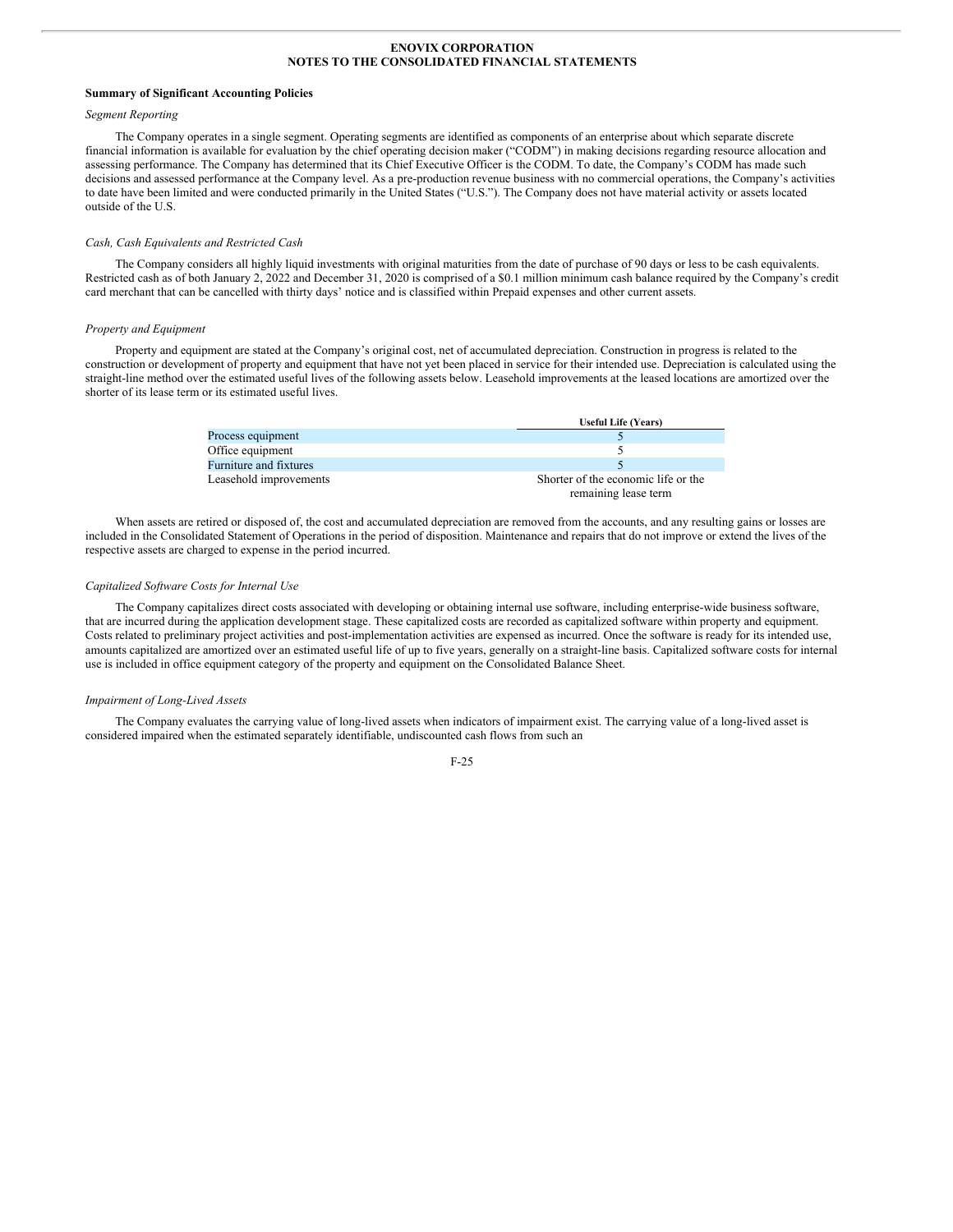asset are less than the carrying value of the asset. In that event, a loss is recognized based on the amount by which the carrying value exceeds the fair value of the long-lived asset. Fair value is determined primarily using the estimated cash flows discounted at a rate commensurate with the risk involved. No impairment charges have been recorded in the periods presented above.

#### *Leases*

In February 2016, the Financial Accounting Standards Board ("FASB") issued Accounting Standards Update ("ASU")2016-02, Leases (Topic 842). ASU 2016-02 requires an entity to recognize a right-of-use asset and lease liability for all leases with terms of more than 12 months. The Company early adopted the ASU 2016-02 on January 1, 2021. Results and disclosure requirements for reporting periods beginning after January 1, 2021 are presented under Topic 842, while prior period amounts have not been adjusted and continue to be reported in accordance with the legacy lease accounting guidance Topic 840, Leases. See more discussion under "Recent Adopted Accounting Pronouncements."

### Topic 842

Under Topic 842, the Company determines if an arrangement contains a lease and its lease classification at inception. For arrangements, with lease terms greater than 12 months and the Company is the lessee, right-of-use ("ROU") assets and lease liabilities are recognized based on the present value of the future minimum lease payments over the lease term at the commencement date. Currently, the Company only has operating leases.

ROU assets also include any initial direct costs incurred and any lease payments made on or before the lease commencement date, less lease incentives received. The Company uses its incremental borrowing rate based on the information available at the commencement date in determining the lease liabilities as the Company's leases generally do not provide an implicit rate. Lease terms may include options to extend or terminate the lease when the Company is reasonably certain that the option will be exercised. The Company combines the lease and non-lease components in determining the operating lease ROU assets and liabilities. Lease expense is recognized on a straight-line basis over the lease term. The lease agreements may contain variable costs such as contingent rent escalations, common area maintenance, insurance, real estate taxes or other costs. Such variable lease costs are expensed as incurred on the Consolidated Statement of Operations. See Note 6 "Leases" for more information.

#### Legacy Topic 840

Rent expense for non-cancelable operating leases, including rent escalation clauses, tenant improvement allowances, and rent-free periods when applicable, is recognized on a straight-line basis over the term of the lease with the difference between required lease payments and rent expense recorded as deferred rent. The lease term begins on the commencement date as defined in the lease agreement or when the Company takes possession of or begins to control the physical use of the property, whichever is earlier.

#### *Debt*

The Company accounts for the Secured Promissory Note as a liability measured at net proceeds less debt discount and is accreted to the face value of the Secured Promissory Note over its expected term using the effective interest method. The Company considers whether there are any embedded features in its debt instruments that require bifurcation and separate accounting as derivative financial instruments pursuant to Accounting Standards Codification ("ASC"), Topic 815, *Derivatives and Hedging* ("ASC 815"). See Note 7 "Debt" for more information.

### *Convertible Promissory Notes*

In December 2019, the Company issued promissory notes that were convertible into preferred stock which were recorded at fair value at issuance and subject to re-measurement to fair value at each reporting date, with any change in fair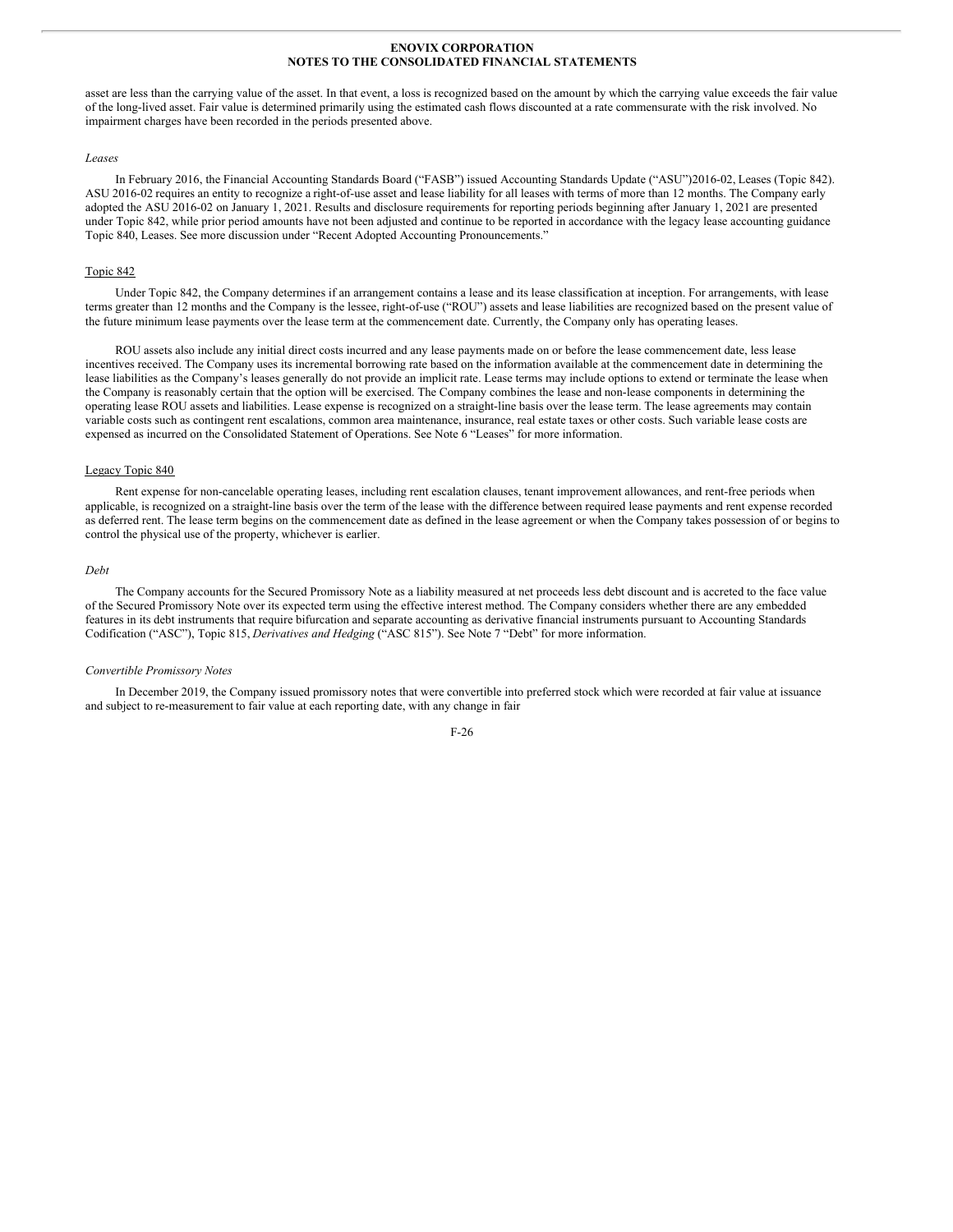value recognized as a separate line item within other income (expense) in the Consolidated Statement of Operations. See Note 4 "Fair Value Measurement and Fair Value of Financial Instruments" and Note 7 "Debt" for more information.

# *Convertible Preferred Stock Warrants*

The Company evaluated whether its warrants for shares of convertible preferred stock are freestanding financial instruments. The warrants were separately exercisable as the exercise of the warrants did not settle or extinguish the related convertible preferred stock. Additionally, the warrants were legally detachable from the related convertible preferred stock because the warrants might be transferred to another unaffiliated party without also transferring the related convertible preferred stock. As the warrants were freestanding financial instruments, they were liability classified.

The warrants were recorded at fair value upon issuance as anon-current liability with a corresponding expense recorded as a change in the fair value of convertible preferred warrants in the Consolidated Statement of Operations. The warrants are subject to re-measurement at each balance sheet date until the earlier of the exercise or expiration, the completion of a deemed liquidation event, or the completion of an initial public offering or sale of the Company. Any change in fair value is recognized in the change in fair of convertible preferred stock warrants in the Consolidated Statement of Operations. See Note 9 "Common Stock, Convertible Preferred Stock and Warrants" for more information on preferred stock warrants.

#### *Convertible Preferred Stock*

The Company recorded shares of convertible preferred stock at their respective fair values on the dates of issuance, net of issuance costs. The convertible preferred stock was recorded outside of stockholders' equity (deficit) because, in the event of certain deemed liquidation events considered not solely within the Company's control, such as a merger, acquisition and sale of all or substantially all of the Company's assets, the convertible preferred stock would become redeemable at the option of the holders. In the event of a change of control of the Company, proceeds received from the sale of such shares would be distributed in accordance with the liquidation preferences set forth in the Company's Amended and Restated Certificate of Incorporation. The Company did not adjust the carrying values of the convertible preferred stock to the liquidation preferences of such shares because of the uncertainty of whether or when such an event would occur. See Note 9 "Common Stock, Convertible Preferred Stock and Warrants" for more information on convertible preferred stock.

# *Common Stock Warrants*

In connection with the Business Combination, the Company has issued and outstanding warrants of 17.5 million to purchase common stock at a price of \$11.50 per share. The warrants expire five years from the completion of the Business Combination and are exercisable starting December 5, 2021. A portion of the outstanding warrants are held by the sponsor and members of Rodgers Capital LLC (the "Private Placement Warrants") and the remaining warrants are held by other third-party investors (the "Public Warrants").

Once the warrants become exercisable, the Company may redeem for \$0.01 per warrant the outstanding Public Warrants if the Company's common stock price equals or exceeds \$18.00 per share, subject to certain conditions and adjustments. Holders may elect to exercise their warrants on a cashless basis.

The Private Placement Warrants are transferable, assignable or salable in certain limited exceptions. The Private Placement Warrants are exercisable for cash or on a cashless basis, at the holder's option, and are non-redeemable so long as they are held by the initial purchasers or their permitted transferees. If the Private Placement Warrants are held by someone other than the initial purchasers or their permitted transferees, the Private Placement Warrants will cease to be Private Placement Warrants, and become Public Warrants and be redeemable by the Company and exercisable by such holders on the same basis as the other Public Warrants.

The Company accounts for the warrants in accordance with ASC Topic 815,*Derivative and Hedging*.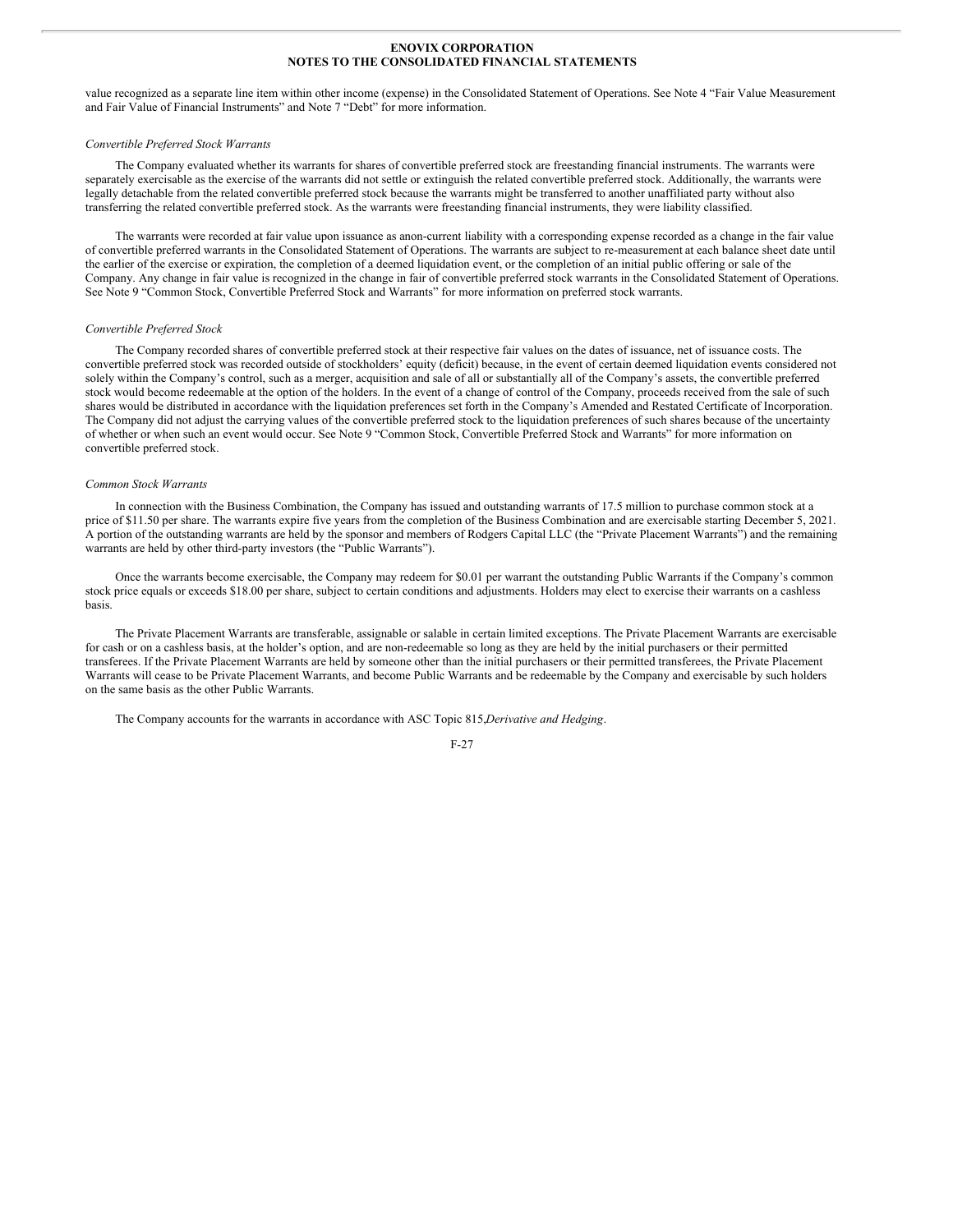The Public Warrants met the criteria for equity classification and were recorded as additionalpaid-in capital on the Consolidated Balance Sheet at the completion of the Business Combination. The Private Placement Warrants contain exercise and settlement features that may change with a change in the holder, which precludes the Private Placement Warrants from being indexed to the Company's own stock, and therefore the Private Placement Warrants are precluded from being classified within equity and are accounted for as derivative liabilities on the Consolidated Balance Sheet at fair value, with subsequent changes in fair value recognized in the Consolidated Statement of Operations at each reporting date.

# *Fair Value of Financial Instruments*

The Company's assets and liabilities, which require fair value measurement on a recurring basis, consist of Private Placement Warrants, convertible preferred stock warrants and convertible promissory notes recorded at fair value. Fair value principles require disclosures regarding the manner in which fair value is determined for assets and liabilities and establishes a three-tiered fair value hierarchy into which these assets and liabilities must be grouped, based upon significant levels of inputs as follows:

- Level 1 Observable inputs, such as quoted prices (unadjusted) in active markets for identical assets or liabilities at the measurement date;
- Level 2 Observable inputs, other than Level 1 prices, such as quoted prices in active markets for similar assets and liabilities, quoted prices in markets that are not active, or other inputs that are observable or can be corroborated by observable market data for substantially the full term of the assets or liabilities; and
- Level 3 Unobservable inputs that are supported by little or no market activity and that are significant to the fair value of the assets or liabilities.

The lowest level of significant input determines the placement of the entire fair value measurement in the hierarchy. The Company's assessment of the significance of a particular input to the fair value measurement in its entirety requires management to make judgments and consider factors specific to the asset or liability.

As of January 2, 2022 and December 31, 2020, the carrying values of cash and cash equivalents, accounts payable, accrued liabilities, and the convertible promissory notes approximated the fair value based on the short maturity of those instruments. As of December 31, 2020, convertible preferred stock warrants and convertible promissory notes were carried at fair value and were categorized as Level 3 measurements within the fair value hierarchy. As of January 2, 2022, Private Placement Warrants were carried at fair value and were categorized as Level 3 measurements. See Note 4 "Fair Value Measurement and Fair Value of Financial Instruments" for more information.

# *Concentrations of Credit Risk and Major Customers*

Financial instruments that potentially subject the Company to concentrations of credit risk consist principally of cash and cash equivalents. The Company maintains cash and cash equivalent balances in checking, savings, and money market accounts at financial institutions. Amounts held in these accounts may exceed federally insured limits. As of January 2, 2022 and December 31, 2020, the Company has not experienced any losses on such deposits. For the fiscal years ended 2021 and 2020, one individual customer represented 64% and 91%, respectively, of the Company's total deferred revenue.

#### *Revenue Recognition*

Effective January 1, 2019, the Company adopted ASC Topic 606,*Revenue from Contracts with Customers*. This standard applies to all contracts with customers except for contracts that are within the scope of other accounting standards.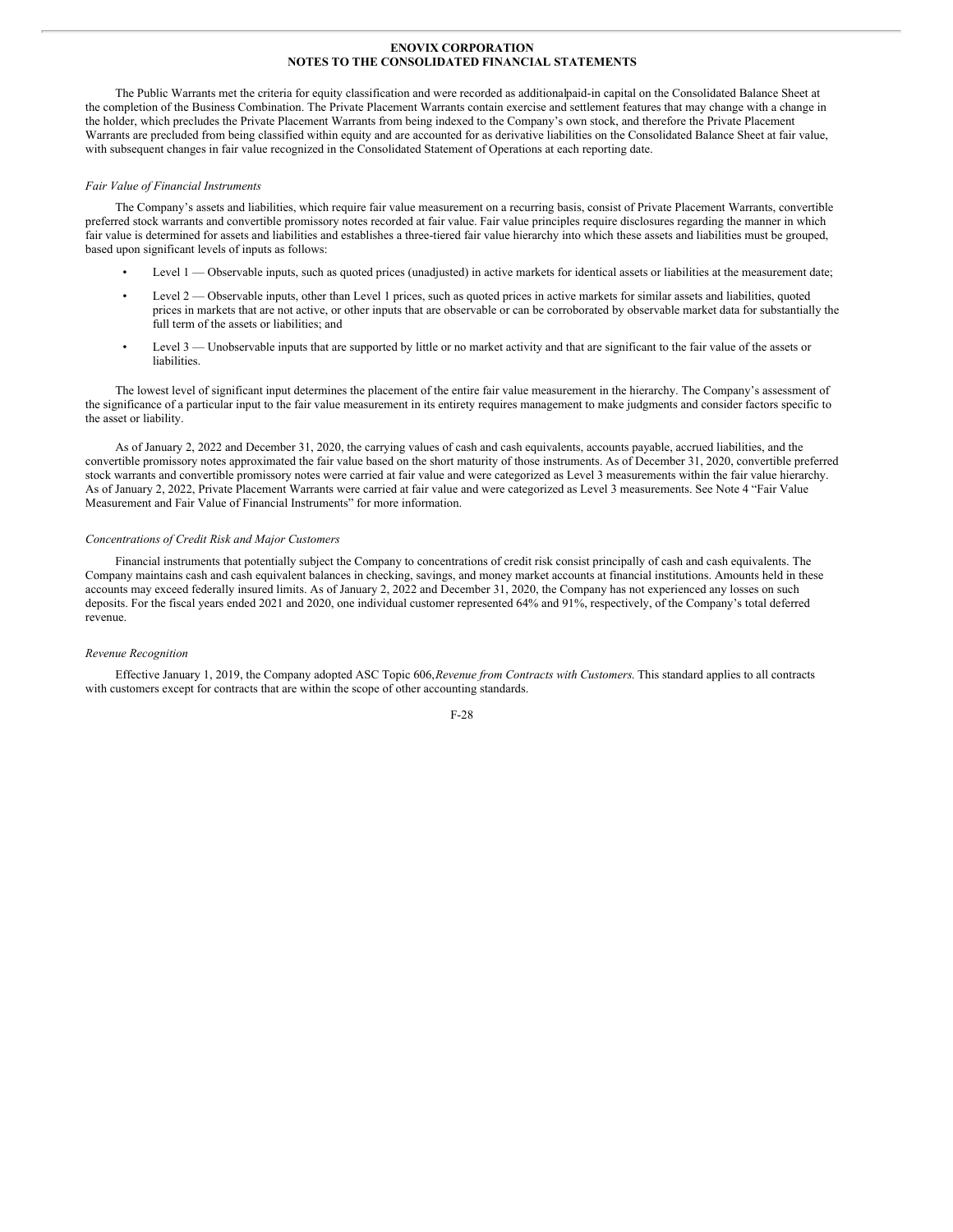# **Overall**

The Company generates revenue from payments received from its customers based on executed engineering revenue contracts (the "Service Revenue") for the development of silicon-anode lithium-ion battery technology. The Company has not commenced commercial manufacturing of its product, and thus, no product revenue has been generated to date.

Service Revenue contracts generally include the design and development efforts to conform the Company's existing battery technology with the customer's required specifications. Consideration for Service Revenue contracts generally becomes payable when the Company meets specific contractual milestones, which include the design and approval of custom cells, procurement of fabrication tooling to meet the customer's specifications, and fabrication and delivery of custom cells from the Company's pilot production line. Within the existing Service Revenue contracts, the amount of consideration is fixed, the contracts contain a single performance obligation, and revenue is recognized at the point in time the final milestone is met (i.e., a final working prototype meeting all required specifications) and the customer obtains control of the deliverable. For the fiscal years 2021 and 2020, the Company did not recognize any Service Revenue as final milestones were not yet met.

The Company does not recognize Service Revenue over-time because: (a) the customer does not simultaneously receive and consume the benefits of the Company's efforts (only once the final prototype is delivered does the customer consume the benefits); (b) the Company's performance does not create or enhance an asset that the customer controls as the asset is created or enhanced (because the customer does not have rights to the intellectual property); and (c) the Company's performance creates an asset with an alternative use to the Company, as the Company could repurpose the work performed for other similar customers with little incremental effort. The amount and timing of revenue recognized is intended to depict the transfer of promised goods or services to customers in an amount that reflects the consideration to which the Company expects to be entitled in exchange for those goods or services. To achieve this core principle, the Company applies the following steps:

#### 1. *Identify the contract with the customer*

The Company determines a contract with a customer to exist when (i) the contract is approved by the parties to the contract, (ii) each party's rights regarding the goods or services to be transferred can be identified, (iii) the payment terms for the goods or services can be identified, (iv) the Company has been determined its customer has the intent and ability to pay, and (v) the contract has commercial substance (its expected future cash flows are expected to change as a result of the contract). The term of the Service Revenue contracts generally last from one to three years beginning at the effective date of the contract.

#### 2. *Identify the performance obligations in the contract*

performance obligation is a promise to provide a distinct good or service or a series of distinct goods or services. A good or service that is promised to a customer is distinct if the customer can benefit from the good or service either on its own or together with other resources that are readily available to the customer, and a company's promise to transfer the good or service to the customer is separately identifiable from other promises in the contract.

Service Revenue contracts generally contain promises, which include (a) designing battery prototypes to customer specifications (b) status updates (c) testing (d) prototype milestones, and (e) delivery of final battery protypes per the customers specifications. Generally, the Company will own all intellectual property that is developed and directed toward the Company's silicon-anode lithium-ion battery technology. Accordingly, the customer will only receive prototype units of the Company's battery technology as well as any design reports that are submitted to them as part of the contract. Prototype units that are delivered throughout the term of the contract provide marginal value to the customers as they are contractually limited in their ability to derive benefit from the prototype units should the contract be terminated. The Company concludes that its performance obligation is the delivery of final protype units, which meet the ultimate specifications set forth by the customer.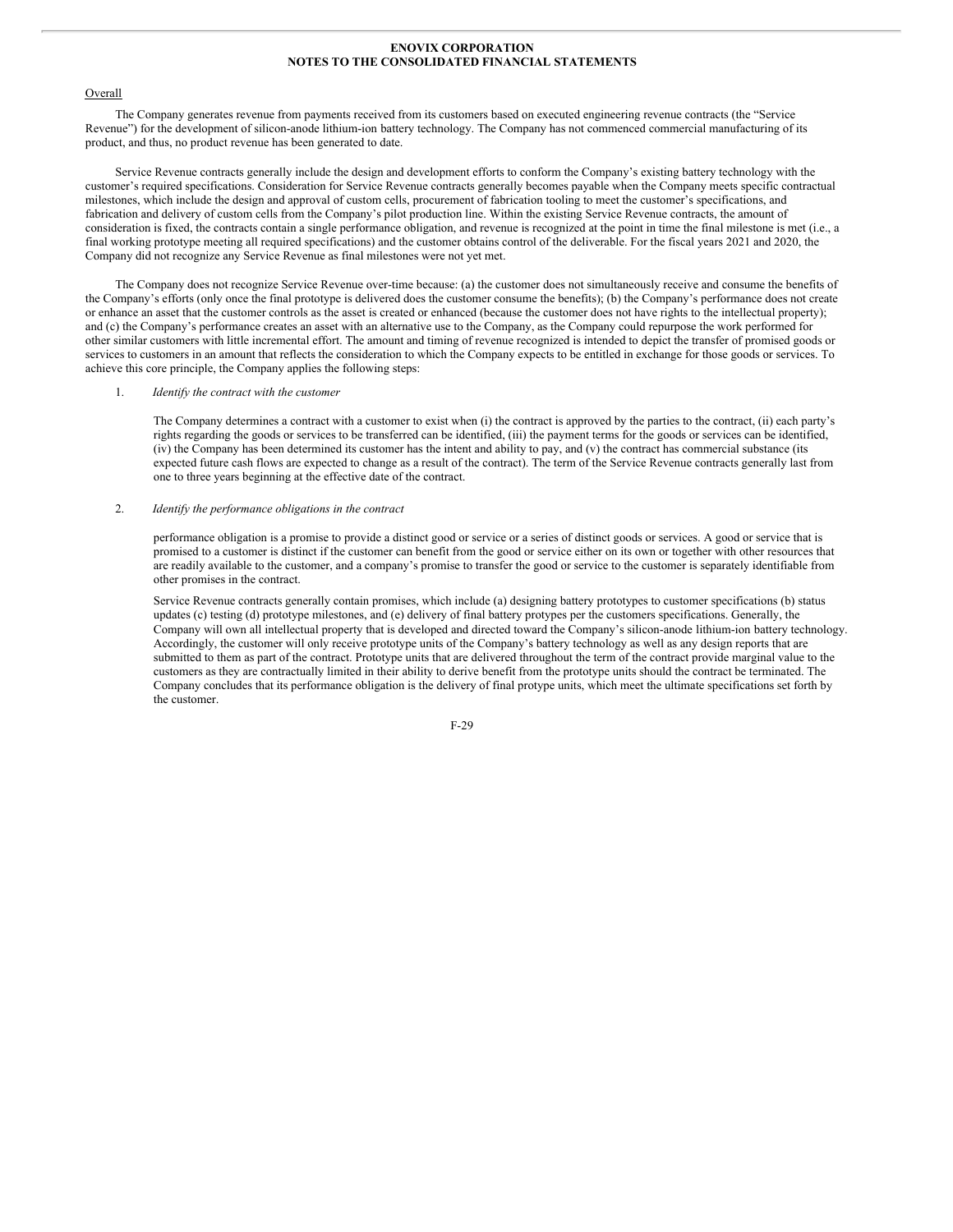#### 3. *Determine the transaction price*

Transaction price is determined based on the amount of consideration to which the Company expects to be entitled in exchange for the promised goods or services. Service Revenue contracts are for a fixed amount that will be paid to the Company assuming it fulfills milestone obligations under the contract. Generally, there is no consideration within the Service Revenue contracts that are variable.

4. *Allocate the transaction price to the performance obligations in the contract*

If the contract contains a single performance obligation, the entire transaction price is allocated to the single performance obligation. As the Service Revenue contracts only contains a single performance obligation, the Company will allocate 100% of the contract consideration to the single performance obligation.

5. *Recognize revenue when, or as, a performance obligation is satisfied*

Service Revenue is recognized when control of the goods or services is transferred to the customer. For Service Revenue contracts, control transfers upon the shipment of the final production ready prototype unit. Although the Company is entitled to milestone payments as it meets each milestone and such payments are non-refundable, the delivery of the Company's defined performance obligation does not occur until the final milestone of the contract is met and the final product is accepted by the customer. At that point in time, the Company has generally met all five of the control transfer indicators. Any proceeds received prior to completing the final deliverable are recorded as deferred revenue.

#### Sales and Transaction Taxes

Sales and other taxes collected from customers and remitted to governmental authorities on revenue-producing transactions are reported on a net basis and are therefore excluded from revenues in the Consolidated Statement of Operations.

# Deferred Revenue

Deferred revenue represents situations where the Company has the contractual right to invoice, or cash is collected, but the related revenue has not yet been recognized. Revenue is subsequently recognized when the revenue recognition criteria are met. Service Revenue is generally invoiced based on pre-defined milestones and Service Revenue per the contract is generally recognized upon completion of the final milestone. At this time, the Company has not commenced commercial manufacturing. As of January 2, 2022 and December 31, 2020, total deferred revenue was \$7.9 million and \$5.5 million, respectively.

#### Costs to Fulfill a Customer Contract

The revenue recognition standard requires capitalization of certain costs to fulfil a customer contract, such as certain employee compensation for design and development services that specifically relate to customer contracts. Costs are recognized as an asset if they relate directly to a customer contract, generate or enhance resources of the entity that will be used in satisfying future performance obligations, and are expected to be recovered. If these three criteria are not met, the costs are expensed in the period incurred. Deferred costs are recognized as cost of revenue in the period when the related revenue is recognized. As of January 2, 2022 and December 31, 2020, total deferred contract costs were \$4.6 million and \$3.5 million, respectively.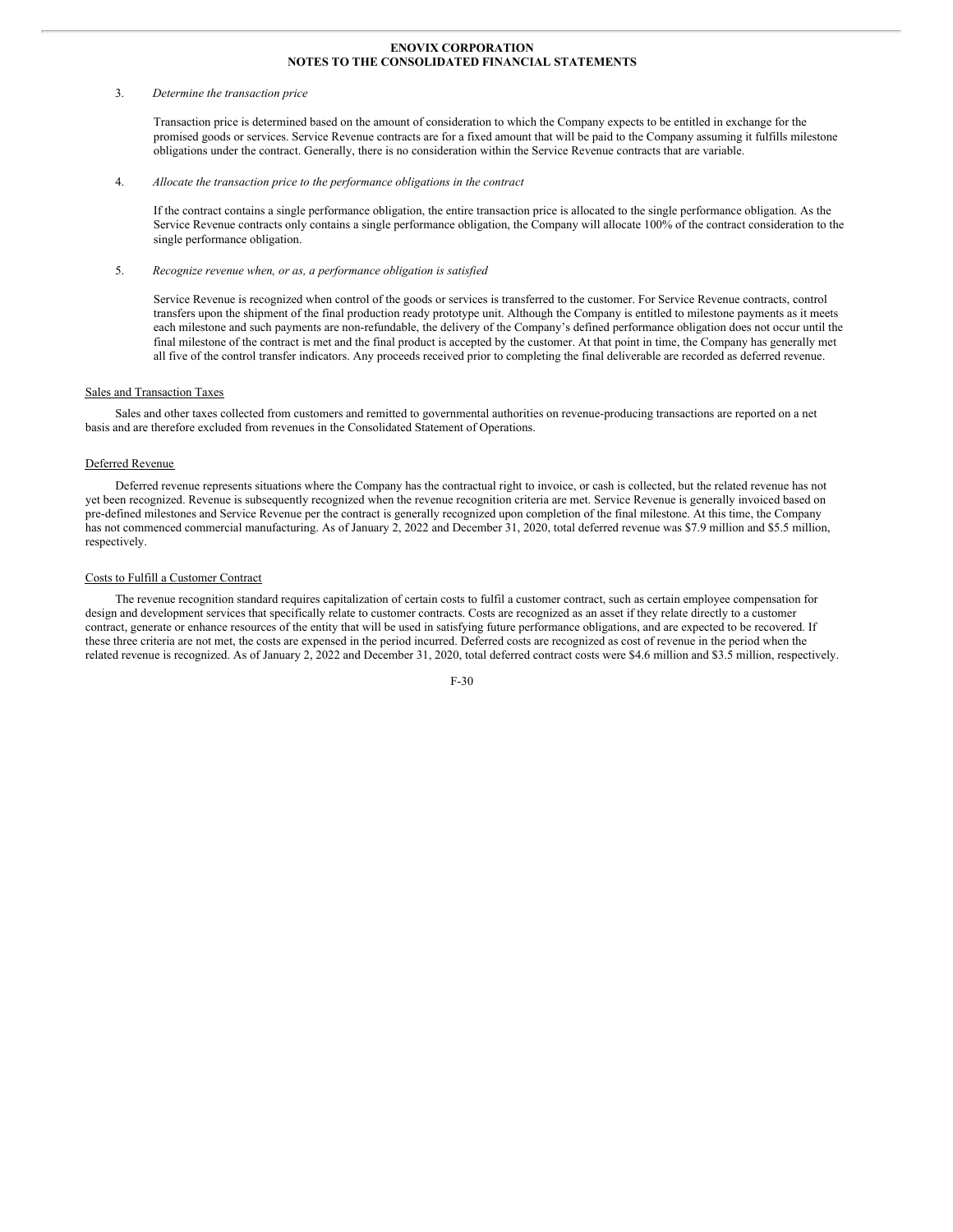## *Cost of Revenues*

Cost of revenues includes materials, labor, allocated depreciation expense, and other direct costs related to Service Revenue contracts. Labor consists of personnel-related expenses such as salaries, benefits, and stock-based compensation. Cost of revenue represents costs incurred on certain Service Revenue contracts that was in excess of the amount expected to be recovered.

#### *Research and Development Costs*

Research and development costs consist of engineering services, allocated facilities costs, depreciation, development expenses, materials, labor and stock-based compensation related primarily to the Company's (i) technology development, (ii) design, construction, and testing of preproduction prototypes and models, and (iii) certain costs related to the design, construction, and operation of its pilot plant that is not of a scale economically feasible to the Company for commercial production. Research and development costs are expensed as incurred.

# *Selling, General and Administrative Expenses*

Selling, general and administrative expenses consist of personnel-related expenses, marketing expenses, allocated facilities expenses, depreciation expenses, executive management travel, and professional services expenses, including legal, human resources, audit, accounting and tax-related services. Personnel related costs consist of salaries, benefits and stock-based compensation. Facilities costs consist of rent and maintenance of facilities.

#### *Merger Transaction Costs*

During the fiscal year ended January 2, 2022, the Company incurred significant direct and incremental transaction costs related to the recently completed merger with RSVAC. These transaction costs were first deferred and capitalized to the deferred transaction costs, non-current line item in the Consolidated Balance Sheet. After the completion of the Business Combination, these costs were reclassed to and recorded as a reduction of additional paid-in capital. Cash payments for the transaction costs related to the Business Combination and PIPE financing are classified in the Consolidated Statement of Cash Flows as a financing activity. See Note 3 "Business Combination" for more information.

#### *Government Grant*

In September 2020, the Company entered into a financial assistance agreement totaling \$6.5 million with the Office of Energy Efficiency and Renewable Energy ("EERE"), an office within the U.S. Department of Energy. Under the agreement, the Company will perform research and development under a joint project with the EERE, and the EERE will reimbursee the Company for 49.8% of allowable project costs. The remaining 50.2% in costs would be incurred by the Company. The Company accounts for funds which are probable of being received in the same period in which the costs were incurred as an offset to the related expense (Research and development) or capitalized asset (Property and equipment, net). As of January 2, 2022 and December 31, 2020, the Company had a reimbursement receivable from the assistance agreement of \$0.3 million and \$0.2 million, which is included in Prepaid expenses and other current assets.

#### *Income Taxes*

The Company accounts for income taxes in accordance with ASC 740,*Income Taxes,* issued by FASB. Under the asset and liability method specified by ASC 740, deferred tax assets and liabilities are recognized for the future consequences of differences between the carrying amounts of existing assets and liabilities and their respective tax bases (temporary differences). Deferred tax assets and liabilities are measured using tax rates expected to apply to taxable income in the years in which those temporary differences are recovered or settled. Valuation allowances for deferred tax assets are established when it is more likely than not that some or all of the deferred tax assets will not be realized.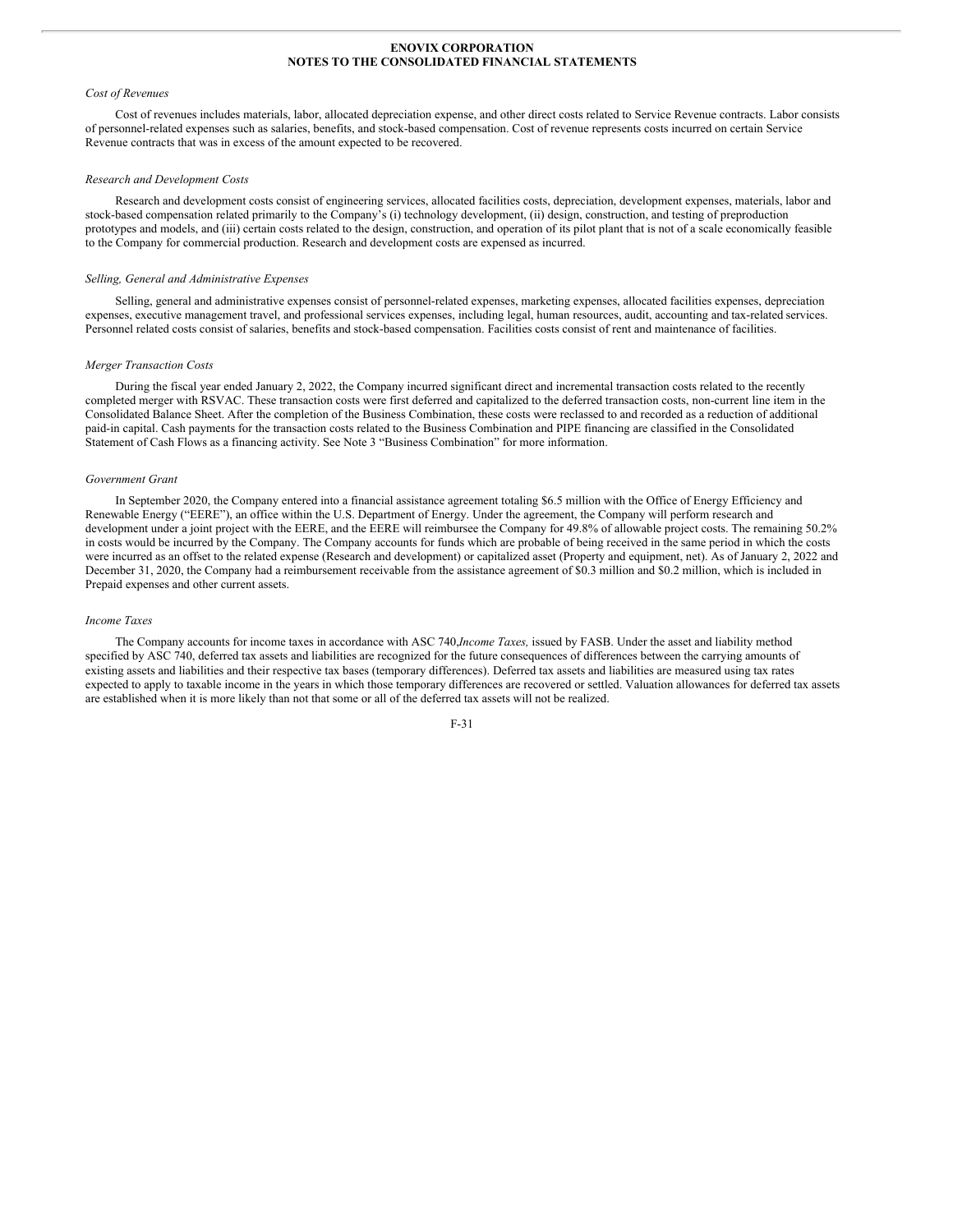In addition, ASC 740 provides comprehensive guidance on the recognition and measurement of tax positions in previously filed tax returns or positions expected to be taken in future tax returns. The benefit from an uncertain tax position must meet a more-likely-than-not recognition threshold and is measured at the largest amount of benefit greater than 50% determined by cumulative probability of being realized upon ultimate settlement with the taxing authority. The Company's policy is to recognize interest and penalties expense, if any, related to uncertain tax positions as a component of income tax expense.

# *Stock-Based Compensation*

The Company issues stock-based compensation to employees and non-employees in the form of stock options or restricted stock units ("RSUs").

# Restricted Stock Units

Starting in fiscal year 2021, the Company began to grant RSUs to its employees andnon-employees and these RSUs generally have a service vesting condition over four or five years. The Company uses its common stock price, which is the last reported sales price on the grant date to value its RSUs. Stock-based compensation expense is recognized using the straight-line attribution method. Forfeitures are recorded when they occur.

#### Stock options

Generally, the stock options have a maximum contractual term up to 10 years. The fair value of stock options is based on the date of the grant using the Black-Scholes valuation method. The awards are accounted for by recognizing the fair value of the related award over the period during which services are provided in exchange for the award (referred to as the requisite service period, which typically equals the vesting period of the award). The vesting period is generally four or five years. No stock awards have been issued with a market condition or other performance vesting condition. In accordance with ASU 2018-07 Compensation — Stock Compensation (Topic 718): Improvements to Nonemployee Share-Based Payment Accounting, the measurement of equity-classified non-employee awards is fixed at the grant date. Stock-based compensation expense is recognized using the straight-line attribution method. Forfeitures are recorded when they occur.

# Fair Value of Common Stock and Stock Option

Prior to the completion of the Business Combination, the fair value of the Company's common stock underlying stock options was determined by the Company's board of directors. Given the absence of a public trading market, the board of directors considered numerous objective and subjective factors to determine the fair value of the Company's common stock at each board of directors meeting in which stock awards were approved. These factors included, but were not limited to: (i) contemporaneous third-party valuations of common stock; (ii) the rights, preferences, and privileges of convertible preferred stock relative to common stock; (iii) the lack of marketability of common stock; (iv) stage and development of the Company's business; (v) general economic conditions; and (vi) the likelihood of achieving a liquidity event, such as an initial public offering, or sale of the Company, given prevailing market conditions. Based on the valuation reports from the third-party and the relevant factors as discussed above, the Company determined the fair value per share of the underlying common stock of the stock options.

The following assumptions are used in the Black-Scholes valuation model for the fair value of stock options per share.

• Expected Term — The expected term of the options represents the average period the share options are expected to remain outstanding. As the Company does not have sufficient historical information to develop reasonable expectations about future exercise patterns and postvesting employment termination behavior, the expected term of options granted is derived from the average midpoint between the weighted average vesting and the contractual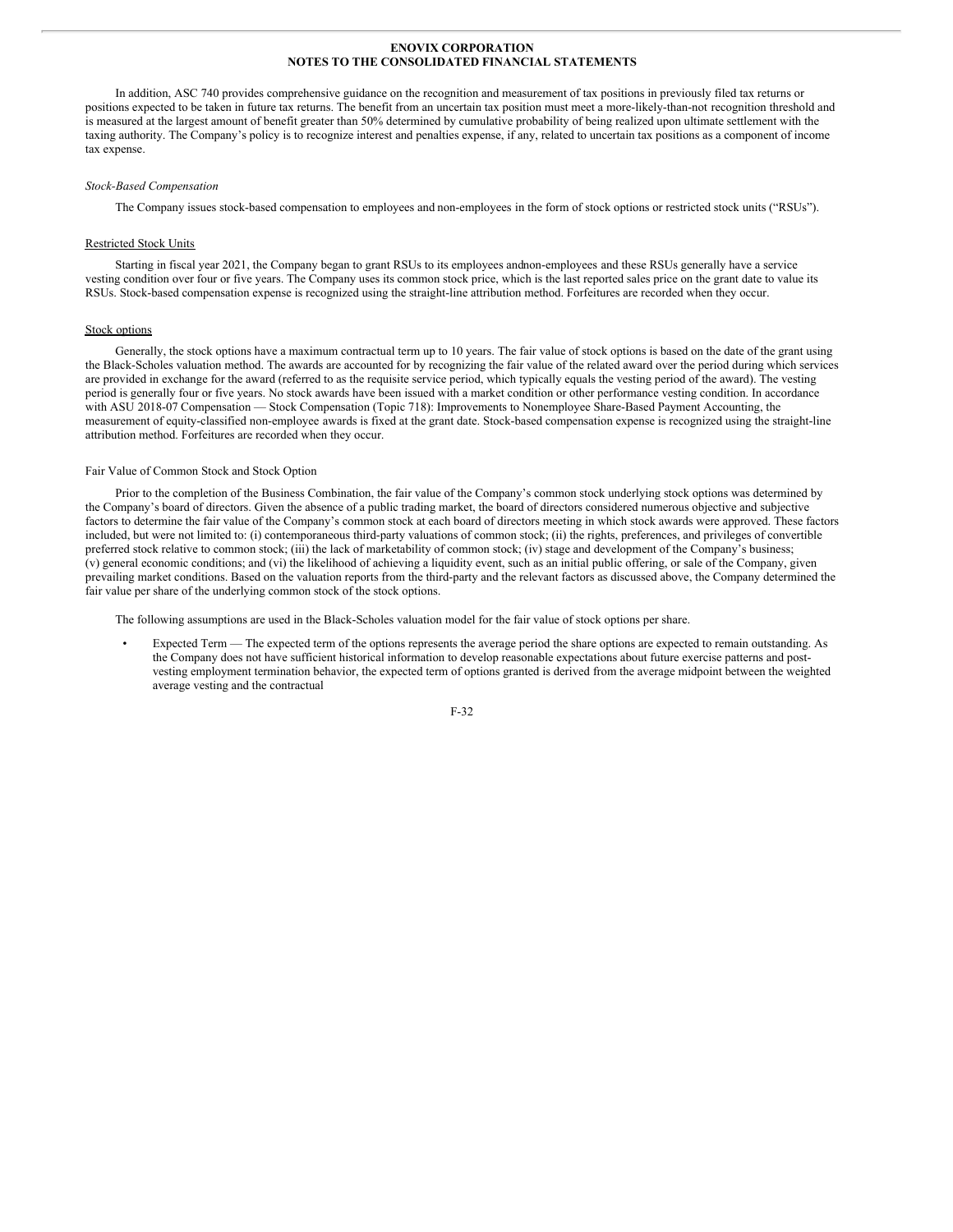term, also known as the simplified method. The Company uses the simplified calculation of the expected life, which takes into consideration the grant's contractual life and vesting period and assumes that all options will be exercised between the vesting date and the contractual term of the option.

- Risk-Free Interest Rate The risk-free interest rate is based on the yield of U.S. Treasury notes as of the grant date with terms commensurate with the expected term of the option.
- Dividend Yield The expected dividends assumption is based on the Company's expectation of not paying dividends in the foreseeable future, as well as the Company did not pay any dividends in the past.
- Volatility Prior to the Business Combination, Legacy Enovix was a private company and did not have any trading history for its ordinary shares, the expected volatility was based on the historical volatilities of the common stock of comparable publicly traded companies that Legacy Enovix selected with comparable characteristics, including enterprise value, risk profiles, position within the industry, and with historical share price information sufficient to meet the expected life of the Legacy Enovix's stock options.

# *Net Loss per Share of Common Stock*

Basic net loss per share of common stock is calculated using thetwo-class method under which earnings are allocated to both common shares and participating securities. The Company considers participating securities including outstanding stock options, outstanding RSUs, estimated ESPP shares and convertible preferred stocks. Unvested early exercised stock options which are subject to repurchase by the Company are not considered participating securities as those shares do not have non-forfeitable rights to dividends or dividend equivalents. Net loss is attributed to common stockholders and participating securities based on their participation rights. Net loss is not allocated to the convertible preferred stock as the holders of the convertible preferred stock do not have a contractual obligation to share in any losses.

Basic net loss per share attributable to common stockholders is computed by dividing the net loss attributable to common stockholders by the weighted average number of shares of common stock outstanding during the period. Unvested early exercised stock options are not considered outstanding for purposes of the weighted average outstanding share calculation until they vest.

Diluted earnings per share ("EPS") attributable to common stockholders adjusts basic EPS for the potentially dilutive impact of the participating securities. As the Company has reported losses for the periods presented, all potentially dilutive securities including convertible preferred stock, stock options and warrants, are generally antidilutive and accordingly, basic net loss per share equals diluted net loss per share, except when there were changes in fair value of the Private Placement Warrants recorded in earnings. With changes in fair value recorded in earnings, an adjustment would be made to both the diluted EPS numerator and denominator to eliminate such effects.

# **Emerging Growth Company Status**

The Company is an emerging growth company ("EGC"), as defined in the Jumpstart Our Business Startups Act of 2012 (the "JOBS Act"). Under the JOBS Act, EGC's can delay adopting new or revised accounting standards issued subsequent to the enactment of the JOBS Act until such time as those standards apply to private companies. Other than the adoption of ASC 842, *Leases,* as discussed below, and ASC 606, *Revenue from Contracts with Customers*, the Company has elected to use this extended transition period under the JOBS Act until such time the Company is no longer considered to be an EGC.

# **Recently Adopted Accounting Pronouncements**

In December 2019, the FASB issued Accounting Standards Update ("ASU")2019-12, *Income Taxes (Topic 740): Simplifying the Accounting for Income Taxes*, which is intended to simplify various aspects related to accounting for income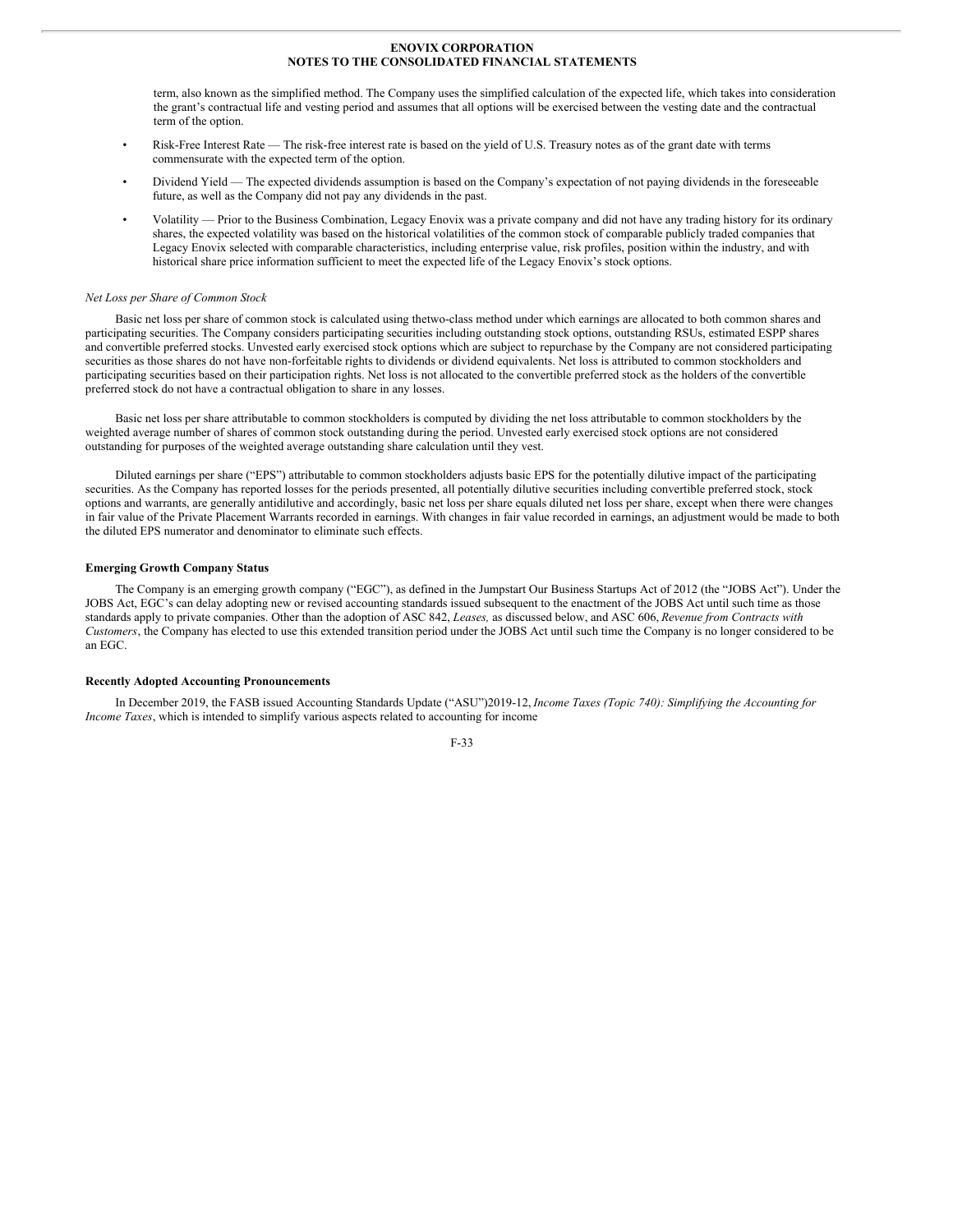taxes. ASU 2019-12 removes certain exceptions to the general principles in ASC 740 and also clarifies and amends existing guidance to improve consistent application. This guidance is effective for fiscal years, and interim periods within those fiscal years, beginning after December 15, 2020, with early adoption permitted. The Company adopted this guidance as of January 1, 2021, which did not have an impact to the consolidated financial statements upon adoption.

In February 2016, the FASB issued ASU2016-02, *Leases (Topic 842)*. ASU 2016-02 requires an entity to recognize a right-of-use asset and lease liability for all leases with terms of more than 12 months. The guidance requires lessees to recognize all leases, with certain exceptions, on their balance sheets, whether operating or financing, while continuing to recognize the expenses on their income statements in a manner similar to current practice. The guidance states that a lessee must recognize a lease liability for the obligation to make lease payments and a right-to-use asset for the right to use the underlying asset for the lease term. On January 1, 2021, the Company early adopted ASU 2016-02 using the modified retrospective transition option of applying the new standard at the adoption date for all leases with terms greater than 12 months. The Company elected certain practical expedients upon adoption and as such did not reassess the following: 1) whether any expired or existing contracts are or contain leases; 2) lease classification for any expired or existing leases; 3) initial direct costs for any expired or existing leases; 4) whether existing or expired land easements are or contain leases; and 5) regarding the lease term, from a hindsight perspective, whether or not the Company is reasonably certain to exercise the lease options. The Company also elected the practical expedient to not separate lease and non-lease components.

The effect of the adoption of ASC 842 on the Consolidated Balance Sheet as of January 1, 2021 was as follows (in thousands):

|                                          |                      | Adjustments<br>from           |                    |
|------------------------------------------|----------------------|-------------------------------|--------------------|
|                                          | December 31.<br>2020 | <b>Adoption</b><br>of ASC 842 | January 1,<br>2021 |
| Operating lease, right-of-use assets     |                      | 6.873                         | 6,873              |
| Other liabilities                        | 14                   | (14)                          |                    |
| Deferred rent, non-current               | 1.567                | (1, 567)                      |                    |
| Operating lease liabilities, non-current |                      | 8.551                         | 8.551              |

Periods prior to the January 1, 2021 adoption of ASC 842 were not adjusted and continue to be reported in accordance with the legacy lease accounting guidance under ASC 840. Under ASC 840, rent expense for non-cancelable operating leases, including rent escalation clauses, tenant improvement allowances, and rent-free periods when applicable, was recognized on a straight-line basis over the term of the lease with the difference between required lease payments and rent expense recorded as deferred rent.

#### **Recent Accounting Pronouncement Not Yet Adopted**

In June 2016, the FASB issued ASUNo. 2016-13, Financial Instruments - Credit Losses (Topic 326): Measurement of Credit Losses on Financial Instruments. Additionally, the FASB issued ASUNo. 2019-04, Codification Improvements to Topic 326 in April 2019 and ASU 2019-05, Financial *Instruments — Credit Losses (Topic 326) — Targeted Transition Relief* in May 2019. The amendments affect loans, debt securities, trade receivables, net investments in leases, off-balance-sheet credit exposures, reinsurance receivables, and any other financial assets not excluded from the scope that have the contractual right to receive cash. In November 2019, the FASB issued ASU No. 2019-10, which defers the effective date of ASU No. 2016-13 for smaller reporting companies to fiscal years beginning after December 15, 2022, including interim periods within those fiscal years. The Company is currently evaluating the potential impact of these amendments on its financial statements and related disclosures.

### **Note 3. Business Combination**

As described in Note 1, on July 14, 2021, Legacy Enovix, RSVAC, and Merger Sub, consummated the closing of the transactions contemplated by the Merger Agreement, following the approval at the Special Meeting held on July 12, 2021.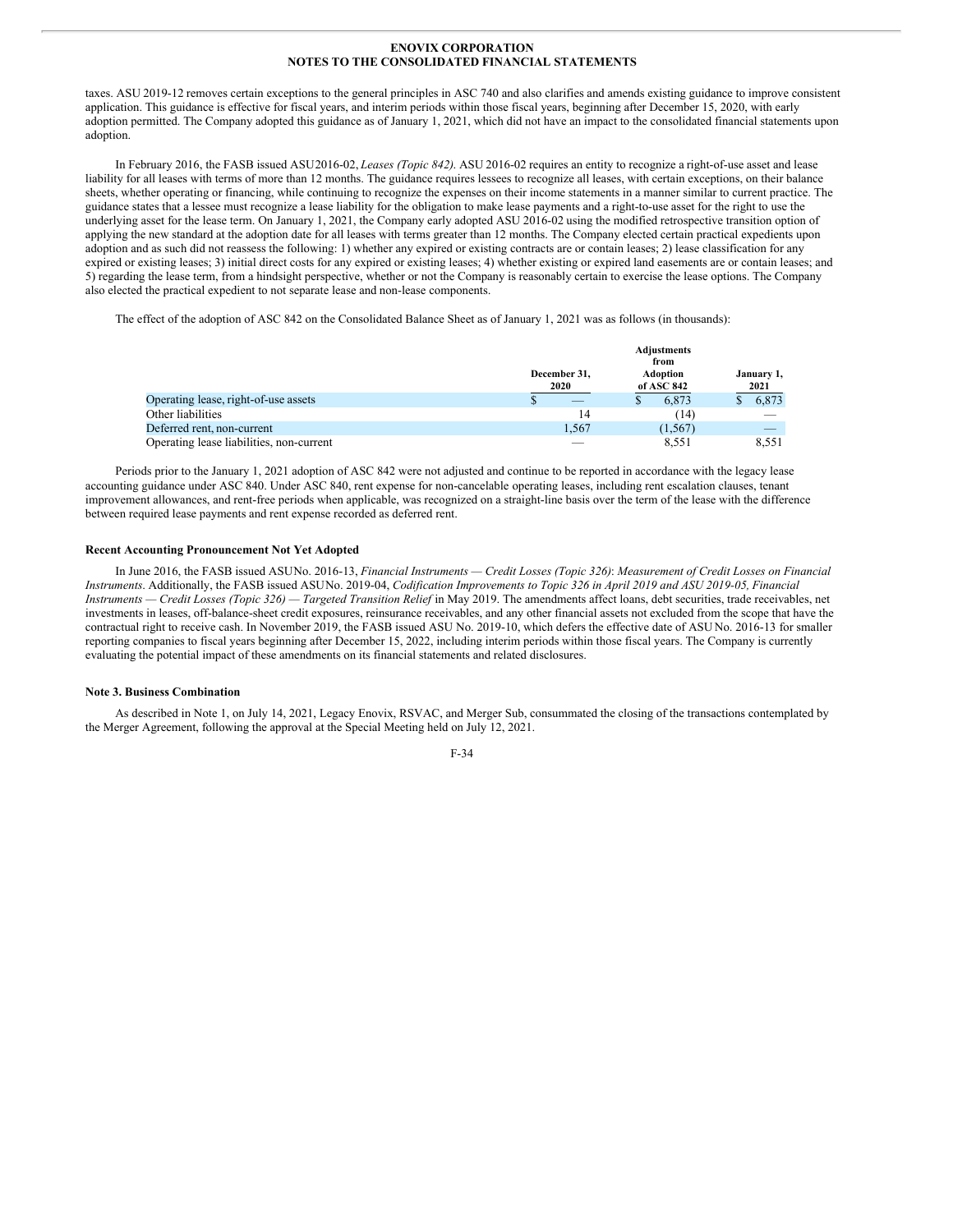Immediately prior to the Business Combination all shares of Legacy Enovix outstanding convertible preferred stock were converted into an equivalent number of shares of Legacy Enovix common stock.

At the Business Combination, eligible Legacy Enovix equity holders received or have the right to receive shares of Enovix common stock ("Common Stock"), with par value \$0.0001 per share, at a deemed value of \$10.00 per share after giving effect to the exchange ratio of approximately 0.1846 as defined in the Merger Agreement ("Exchange Ratio"). Accordingly, immediately following the consummation of the Business Combination, Legacy Enovix common stock was exchanged into 103,995,643 shares of Common Stock, 5,547,327 shares were reserved for the issuance of Common Stock upon the potential future exercise of Legacy Enovix's stock options that were exchanged into Enovix's stock options.

Upon the closing of the Business Combination, the Company's certificate of incorporation was amended and restated to, among other things, increase the total number of authorized shares of Common Stock to 1,000,000,000 shares, \$0.0001 par value per share and designate 10,000,000 shares as Preferred Stock.

In connection with the execution of the Merger Agreement, RSVAC entered into separate subscription agreements (each a "Subscription Agreement") with a number of investors (each a "New PIPE Investor"), pursuant to which the New PIPE Investors agreed to purchase, and RSVAC agreed to sell to the New PIPE Investors, an aggregate of 12,500,000 shares of Common Stock ("PIPE Shares"), for a purchase price of \$14.00 per share and an aggregate purchase price of \$175.0 million, in a private placement pursuant to the subscription agreements ("PIPE Financing"). The PIPE Financing closed simultaneously with the consummation of the Business Combination.

The number of shares of Common Stock issued immediately following the consummation of the Business Combination was:

| RSVAC common stock shares outstanding prior to the Business Combination | 28,750,000  |
|-------------------------------------------------------------------------|-------------|
| Less redemption of RSVAC common stock shares                            | (15)        |
| RSVAC common stock shares                                               | 28,749,985  |
| PIPE Shares issued                                                      | 12,500,000  |
| RSVAC common stock shares and PIPE Shares                               | 41.249.985  |
| Legacy Enovix common shares $(1)$                                       | 103,995,643 |
| Total shares of Common Stock immediately after the Business Combination | 145,245,628 |

(1) The number of Legacy Enovix common shares was determined from the 563,316,738 shares of Legacy Enovix common stock outstanding immediately prior to the closing of the Business Combination converted at the exchange ratio of approximately 0.1846. All fractional shares were rounded.

The Business Combination was accounted for as a reverse recapitalization in accordance with GAAP. Under this method of accounting, RSVAC was treated as the "acquired" company and Legacy Enovix is treated as the acquirer for financial reporting purposes. Accordingly, for accounting purposes, the Business Combination was treated as the equivalent of Enovix issuing stock for the net assets of RSVAC, accompanied by a recapitalization. The net assets of RSVAC were stated at historical cost, with no goodwill or other intangible assets recorded.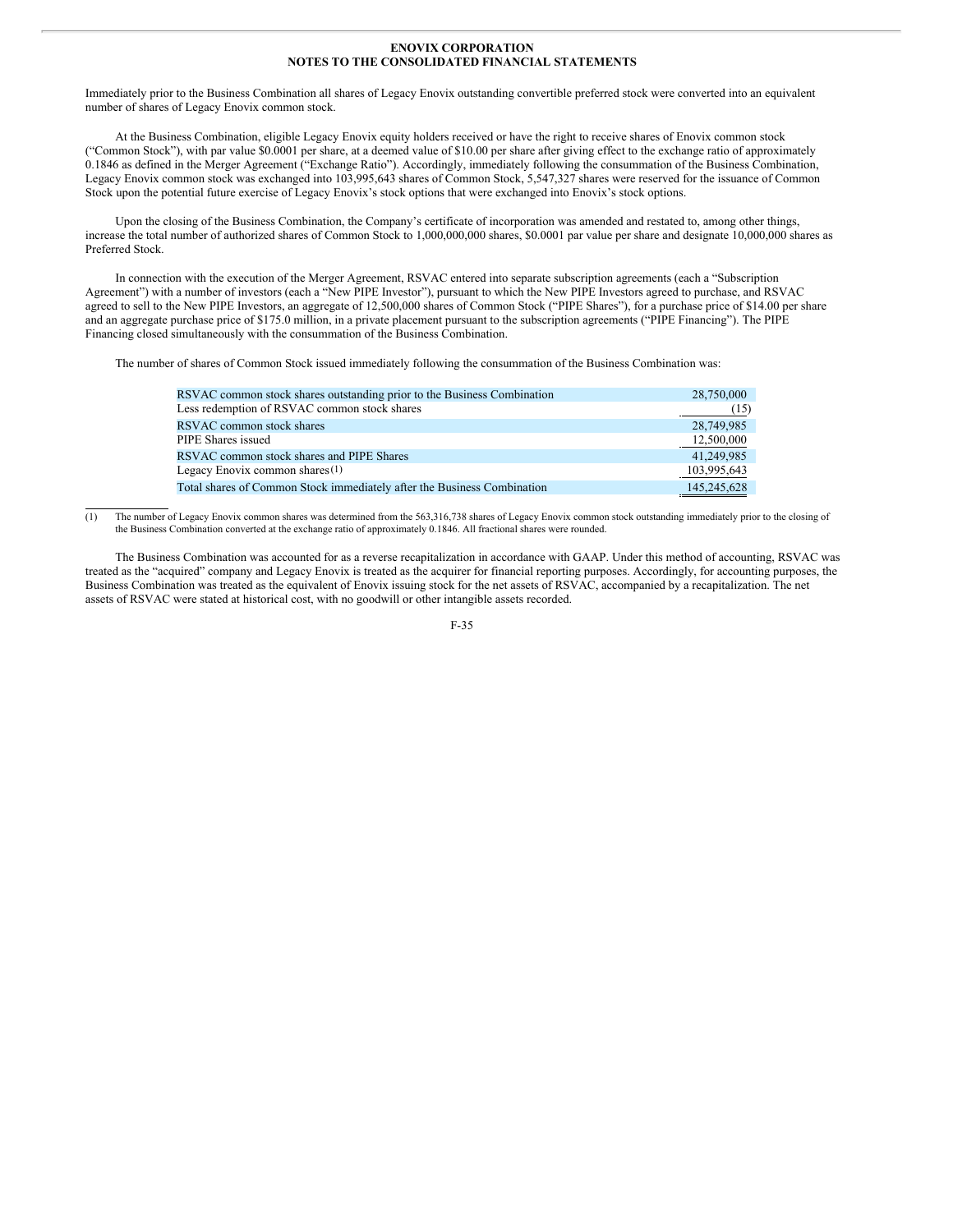In connection with the Business Combination in July 2021, the Company assumed \$73.4 million of net liabilities from RSVAC. The following table shows the net cash proceeds from the Business Combination (in thousands):

|                                                  |     | Recapitalization |
|--------------------------------------------------|-----|------------------|
| Cash — RSVAC Trust and cash, net of redemptions  | -SS | 230,155          |
| Cash — PIPE Financing                            |     | 175,000          |
| Less: transaction costs and PIPE financing fees  |     | (31, 410)        |
| Net cash contributions from Business Combination | S.  | 373.745          |

## **Note 4. Fair Value Measurement and Fair Value of Financial Instruments**

The fair value of the Company's financial assets and liabilities are determined in accordance with the fair value hierarchy established in ASC 820, *Fair Value Measurements,* issued by the FASB. ASC 820 defines fair value as the exchange price that would be received for an asset or paid to transfer a liability (an exit price) in the principal or most advantageous market for the asset or liability in an orderly transaction between market participants on the measurement date. The fair value hierarchy of ASC 820 requires an entity to maximize the use of observable inputs when measuring fair value and classifies those inputs into three levels:

Level 1: Observable inputs, such as quoted prices (unadjusted) in active markets for identical assets or liabilities at the measurement date.

- Level 2: Observable inputs, other than Level 1 prices, such as quoted prices in active markets for similar assets and liabilities, quoted prices in markets that are not active, or other inputs that are observable or can be corroborated by observable market data for substantially the full term of the assets or liabilities.
- Level 3: Unobservable inputs that are supported by little or no market activity and that are significant to the fair value of the assets or liabilities.

Our financial instruments consist primarily of cash and cash equivalents, accounts payable and the warrant liabilities.

Cash and cash equivalents are reported at their respective fair values on our balance sheets. Where quoted prices are available in an active market, securities are classified as Level 1. The Company classifies money market funds as Level 1. When quoted market prices are not available for the specific security, then the Company estimates fair value by using quoted prices for identical or similar instruments in markets that are not active and model-based valuation techniques for which all significant inputs are observable in the market or can be corroborated by observable market data for substantially the full term of the assets. Where applicable, these models project future cash flows and discount the future amounts to a present value using market-based observable inputs obtained from various third-party data providers, including but not limited to benchmark yields, reported trades and broker/dealer quotes. Where applicable the market approach utilizes prices and information from market transactions for similar or identical assets. The Company will classify commercial paper, corporate debt securities and asset-backed securities as Level 2. As of January 2, 2022 and December 31, 2020, the Company did not have short-term and long-term investments that are classified available-for-sale. As of January 2, 2022 and December 31, 2020, the Company had cash and cash equivalents of \$385.3 million and \$29.1 million, respectively.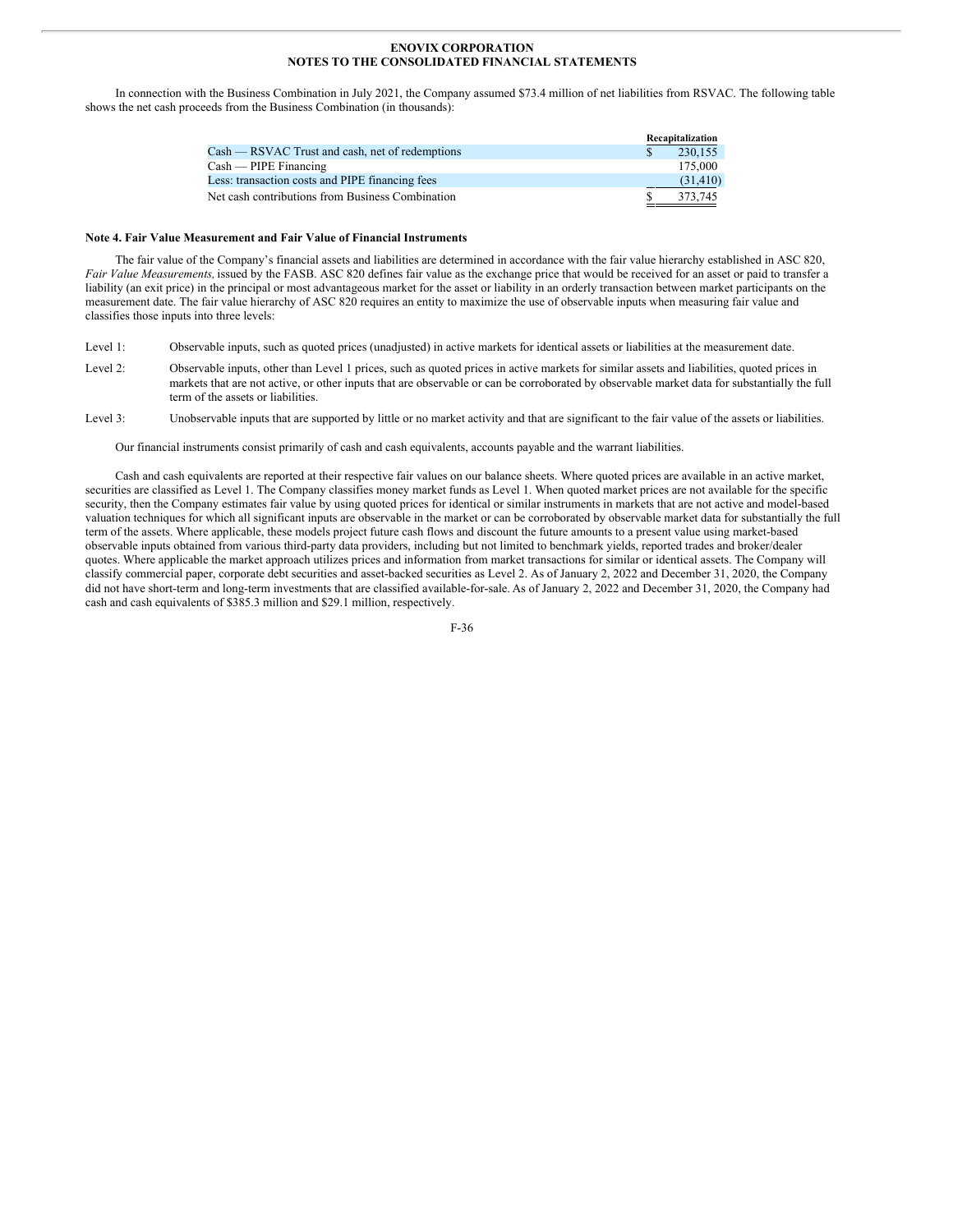The following table details the fair value measurements of assets and liabilities that were measured at fair value on a recurring basis based on the following three-tiered fair value hierarchy per ASC 820, *Fair Value Measurement*, as of January 2, 2022 and December 31, 2020 (in thousands).

|                                      |         |                | <b>Fair Value Measurement using</b> |                                   |
|--------------------------------------|---------|----------------|-------------------------------------|-----------------------------------|
| As of January 2, 2022                | Level 1 | Level 2        | Level 3                             | <b>Total</b><br><b>Fair Value</b> |
| <b>Liabilities:</b>                  |         |                |                                     |                                   |
| <b>Private Placement Warrants</b>    | $s =$   | $s =$          | \$124,260                           | \$124,260                         |
| As of December 31, 2020              |         |                |                                     |                                   |
| <b>Liabilities:</b>                  |         |                |                                     |                                   |
| Convertible preferred stock warrants | $s =$   | $\mathbf{s} =$ | \$15.995                            | \$15,995                          |

The Company's liabilities are measured at fair value on anon-recurring basis, including its Private Placement Warrants. The fair value of the Private Placement Warrants is considered a Level 3 valuation and is determined using the Black-Scholes valuation model. As of January 2, 2022, the fair value of the Private Placement Warrant was \$20.71 per share with an exercise price of \$11.50. The changes for Level 3 items measured at fair value on a recurring basis using significant unobservable inputs are as follows (in thousands):

|                                        | <b>Private Placement</b><br>Warrants      | Convertible<br><b>Preferred Stock</b><br>Warrants |
|----------------------------------------|-------------------------------------------|---------------------------------------------------|
| Fair value as of December 31, 2020     | \$                                        | 15,995                                            |
| Acquired from the Business Combination | 72,900                                    |                                                   |
| <b>Settlements</b>                     |                                           | (20, 776)                                         |
| Change in fair value                   | 51,360                                    | 4,781                                             |
| Fair value as of January 2, 2022       | 124,260                                   |                                                   |
|                                        | Convertible<br>Promissory<br><b>Notes</b> | Convertible<br><b>Preferred Stock</b><br>Warrants |
| Fair value as of December 31, 2019     | \$<br>5,651                               | 730<br>\$                                         |
| Additions                              |                                           | 1,476                                             |
| <b>Settlements</b>                     | (8,073)                                   |                                                   |
| Change in fair value                   | 2,422                                     | 13,789                                            |
| Fair value as of December 31, 2020     |                                           | 15.995<br>\$                                      |

As discussed further in Note 7 "Debt," the Company elected to measure the convertible promissory notes at fair value in accordance with the fair value option. The convertible promissory notes are each a debt host financial instrument containing embedded features and/or options which would otherwise be required to be bifurcated from the debt-host and recognized as separate derivative liabilities subject to initial and subsequent periodic estimated fair value measurements under ASC 815, *Derivatives and Hedging*. See Note 7 "Debt" for additional information.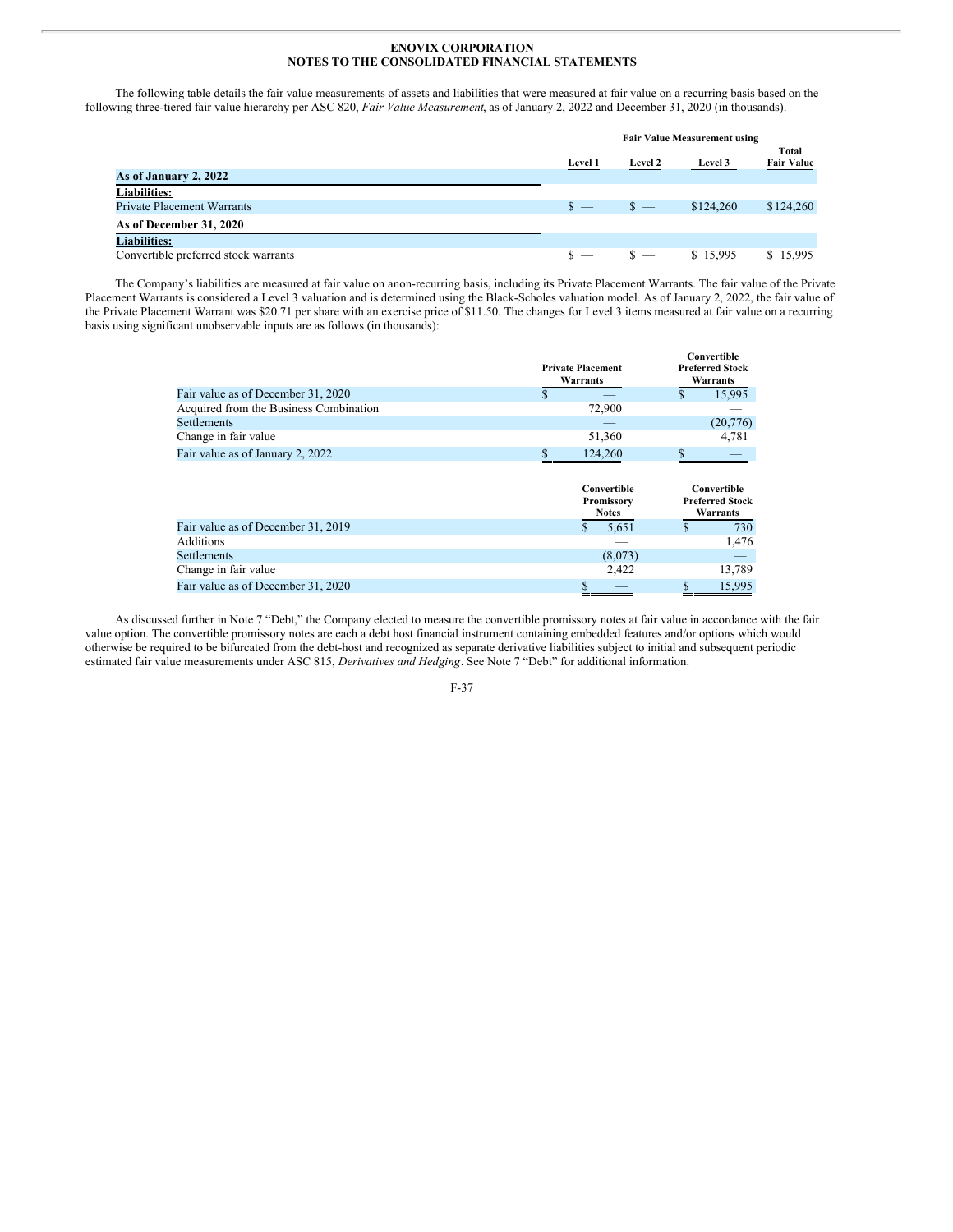The following table summarizes the key assumptions used for determining the fair value of convertible preferred stock warrants and common stock warrants.

|                          | Private<br>Placement<br>Warrants<br>outstanding<br>as of<br>January 2,<br>2022 | Private<br>Placement<br>Warrants<br>acquired<br>on<br><b>July 14,</b><br>2021 | Convertible<br>preferred<br>stock<br>warrants<br>exercised<br>on<br>February 22,<br>2021 | Convertible<br>preferred<br>stock<br>warrants<br>outstanding<br>as of<br>December 31,<br>2020 |
|--------------------------|--------------------------------------------------------------------------------|-------------------------------------------------------------------------------|------------------------------------------------------------------------------------------|-----------------------------------------------------------------------------------------------|
| Expected term (in years) | 4.5                                                                            | 5.0                                                                           | $2.5 - 4.1$                                                                              | $2.6 - 4.2$                                                                                   |
| Expected volatility      | 77.5%                                                                          | 50.0%                                                                         | 75.0%                                                                                    | 63.6%                                                                                         |
| Risk-free interest rate  | $1.2\%$                                                                        | $0.8\%$                                                                       | $0.2\% - 0.4\%$                                                                          | $0.2\% - 0.3\%$                                                                               |
| Expected dividend rate   | $0.0\%$                                                                        | $0.0\%$                                                                       | $0.0\%$                                                                                  | $0.0\%$                                                                                       |

# **Note 5. Property and Equipment**

Property and equipment are stated at cost, net of accumulated depreciation. Depreciation is computed on a straight-line basis over the estimated useful lives of the assets. Property and equipment as of January 2, 2022 and December 31, 2020, consisted of the following (in thousands):

|                                | <b>January 2, 2022</b> | December 31, 2020 |
|--------------------------------|------------------------|-------------------|
| Process equipment              | 6,636                  | 4,085             |
| Office equipment               | 918                    | 369               |
| Furniture and fixtures         | 639                    | 65                |
| Leasehold improvements         | 1,878                  | 921               |
| Construction in progress       | 71,133                 | 29,568            |
| Total property and equipment   | 81,204                 | 35,008            |
| Less: Accumulated depreciation | (4,591)                | (3,718)           |
| Property and equipment, net    | 76,613                 | 31,290            |

Depreciation and amortization expenses related to property and equipment for fiscal years 2021 and 2020 were \$1.0 million and \$0.6 million, respectively.

# **Note 6. Leases**

The Company leases its headquarters, engineering and manufacturing space in Fremont, California under a singlenon-cancelable operating lease, right of use asset with an expiration date of August 31, 2030. In March 2021, the Company entered into a new agreement to lease office space in Fremont, California under a noncancelable operating lease that expires in April 2026 with an option to extend for five years.

The components of lease costs were as follows (in thousands):

|                      | <b>January 2, 2022</b> |       |
|----------------------|------------------------|-------|
|                      |                        |       |
| Operating lease cost |                        | 1.535 |

Supplemental lease information:

| <b>Operating leases</b>               | <b>January 2, 2022</b> |
|---------------------------------------|------------------------|
| Weighted-average remaining lease term | 8.7 vears              |
| Weighted-average discount rate        | 6.8%                   |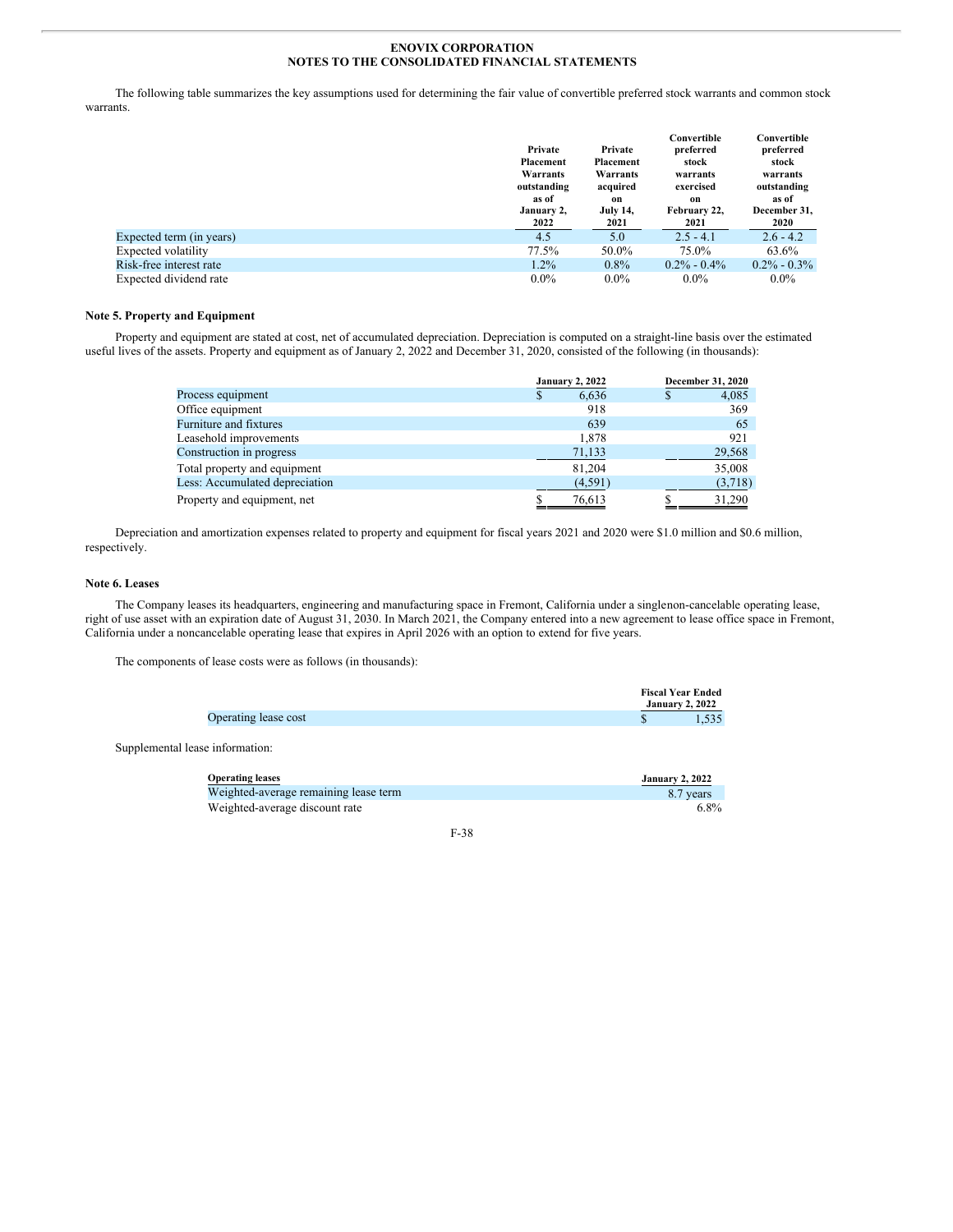Supplemental cash flow information related to leases are as follows (in thousands):

|                                                                         | <b>Fiscal Year Ended</b><br><b>January 2, 2022</b> |
|-------------------------------------------------------------------------|----------------------------------------------------|
| Cash paid for amounts included in the measurement of lease liabilities: |                                                    |
| Operating cash flows from operating leases                              | 1.418                                              |
| Lease liabilities arising from obtaining ROU assets:                    |                                                    |
| Operating leases                                                        | 8.763                                              |

# **Maturities of Lease Liabilities**

The following is a schedule of maturities of lease liabilities as of January 2, 2022 (in thousands).

|                                    | <b>Operating lease</b> |
|------------------------------------|------------------------|
| 2022                               | 1,366<br>S             |
| 2023                               | 1,406                  |
| 2024                               | 1,449                  |
| 2025                               | 1,492                  |
| 2026                               | 1,491                  |
| Thereafter                         | 5,774                  |
| Total                              | 12,978                 |
| Less: imputed interest             | (3,375)                |
| Present value of lease liabilities | 9,603<br>æ             |

# **Prior Year Lease Disclosure under ASC 840**

Under the legacy accounting guidance ASC 840, rent expense for the fiscal year 2020 was \$1.4 million.

Minimum commitments under noncancelable operating lease agreements as of December 31, 2020 is as follows (in thousands):

|            | <b>Operating lease</b> |
|------------|------------------------|
| 2021       | 1,267<br>S             |
| 2022       | 1,305                  |
| 2023       | 1,344                  |
| 2024       | 1,384                  |
| 2025       | 1,426                  |
| Thereafter | 7,243                  |
| Total      | 13.969<br>S            |

# **Note 7. Debt**

# **Secured Promissory Note**

On May 24, 2021, the Company issued to a member of the board of directors a secured promissory note (the "Secured Promissory Note") with an aggregate principal balance of \$15.0 million, which was funded at that time. The Secured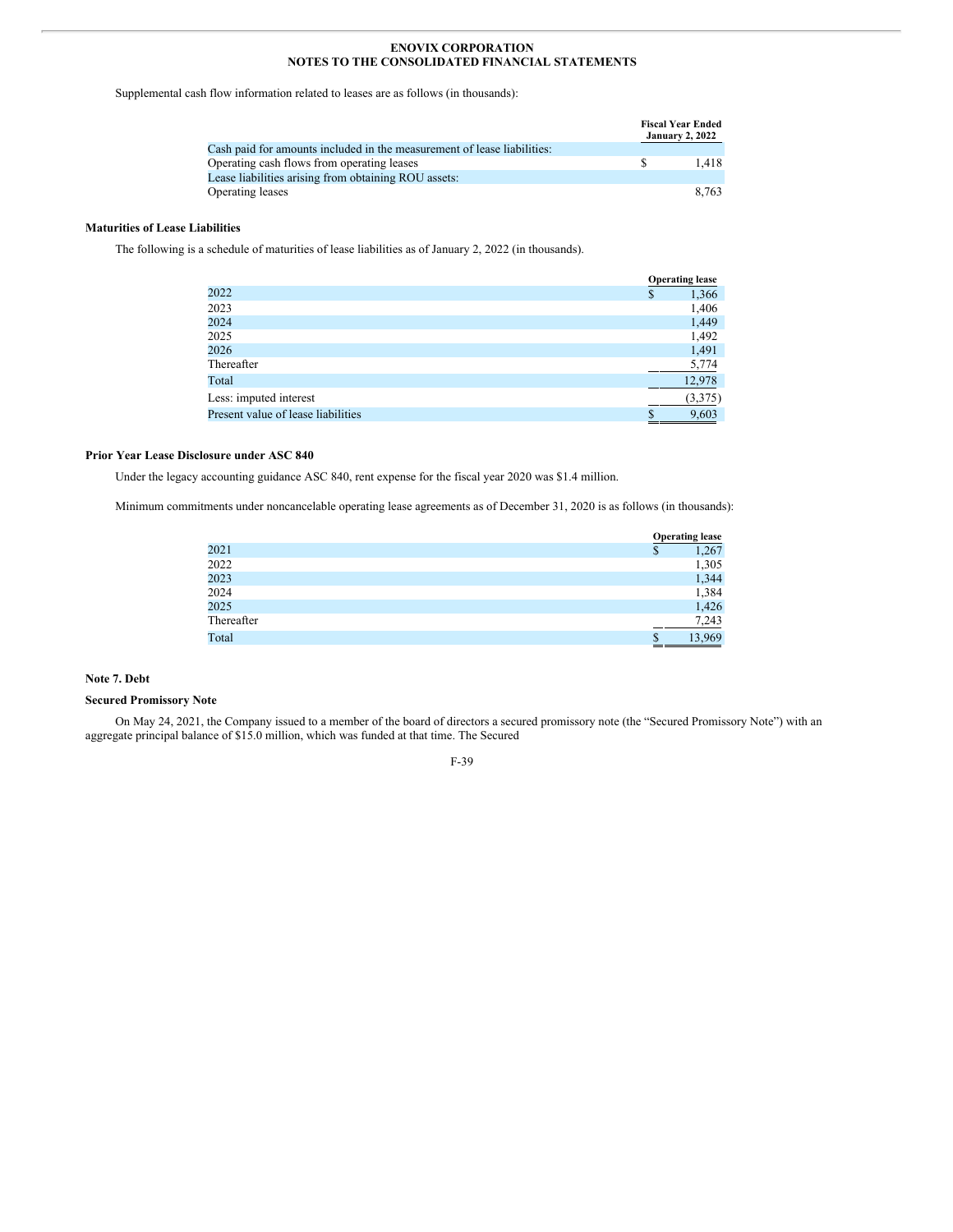Promissory Note bore interest at a rate of 7.5% per annum, payable monthly and on the maturity date. All unpaid interest and principal was due and payable upon request by the holders on or after the earlier of (i) the closing of the Merger Agreement and (ii) October 25, 2021. The Company granted a security interest in all of the Company's personal property, then existing or thereafter arising, including all accounts, inventory, equipment, general intangibles, financial assets, investment property, securities, deposit accounts, and the proceeds thereof, but which did not include the intellectual property.

On July 14, 2021, the Company repaid all amounts outstanding under the Secured Promissory Note, which totaled \$15.2 million in principal and interest. In the connection with the note repayment, the Company incurred \$0.1 million of loss on early debt extinguishment related to the write-off of unamortized debt issuance costs in the third quarter of 2021. The Company paid \$0.2 million of interest for the fiscal year ended January 2, 2022. As of January 2, 2022, the Company had no outstanding debt.

# **2020 Paycheck Protection Program Loan**

In April 2020, the Company entered into a loan agreement with the Small Business Administration ("SBA") pursuant to the Paycheck Protection Program Loan (the "PPP Loan") established under the Coronavirus Aid, Relief and Economic Security Act (the "CARES Act"). The Company received loan proceeds of \$1.6 million. During 2020, the Company used all PPP Loan proceeds for eligible purposes, including payroll, benefits, rent and utilities and was approved for loan forgiveness prior to December 31, 2020. As the entirety of the PPP Loan was forgiven in 2020, the outstanding obligation was extinguished and a gain on extinguishment was recognized in other income in the Consolidated Statement of Operations for the fiscal year ended December 31, 2020.

# **2019 Convertible Promissory Notes**

On December 13, 2019, the Company issued, to existing shareholders which included members of the board of directors and members of management, convertible promissory notes with an aggregate original principal balance of \$5.7 million, an interest rate of 6% per annum compounded annually, and a maturity date of December 13, 2020. The Company elected to measure the convertible promissory notes at fair value in accordance with the fair value option. As such, the promissory notes were initially recognized at fair value (i.e., the principal amount) with any changes in fair value recognized in other income, net.

On March 25, 2020, all outstanding principal and accrued interest of \$0.1 million were converted into 19,001,815 shares of SeriesP-2 preferred stock at a conversion price equal to the cash price paid per shares and a 30% discount. Upon conversion, the Company recorded a change in the fair value of the promissory notes of \$2.4 million, which is included in other income, net in the Consolidated Statement of Operations for the fiscal year 2020. As of January 2, 2022 and December 31, 2020, the Company had no outstanding convertible promissory notes.

# **Note 8. Commitments and Contingencies**

#### **Purchase Commitments**

As of January 2, 2022, the Company's commitments included an estimated amount of approximately \$17.4 million relating to the Company's open purchase orders and contractual obligations that occurred in the ordinary course of business, including commitments with contract manufacturers and suppliers for which the Company has not received the goods or services, commitments for capital expenditures and construction-related activities for which the Company has not received the services. Although open purchase orders are considered enforceable and legally binding, the terms generally allow the Company the option to cancel, reschedule, and adjust its requirements based on its business needs prior to the delivery of goods or performance of services. For lease obligations, please refer to Note 6 "Leases" for more details.

$$
F-40
$$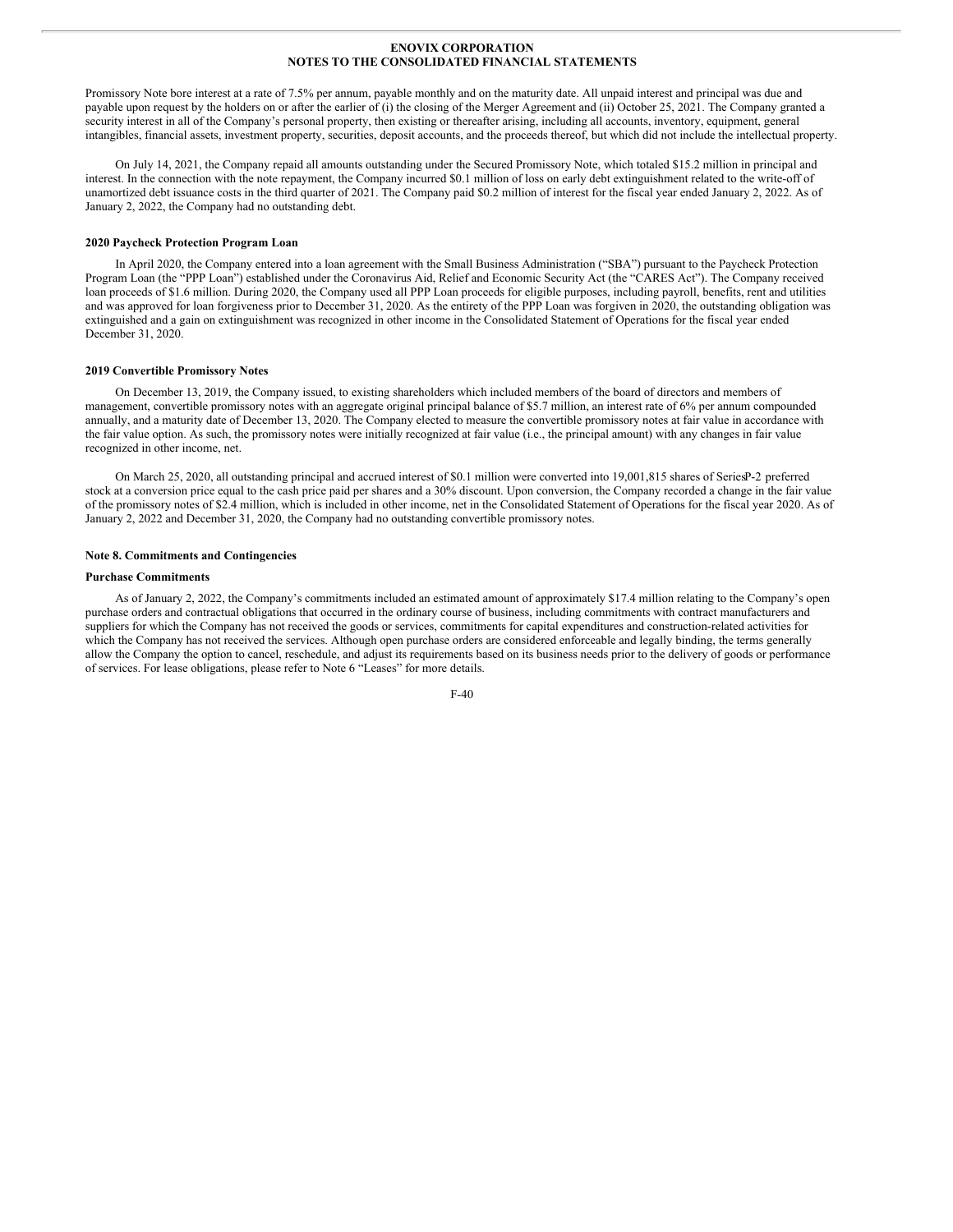# **Litigations**

## Michael Costello v. Rodgers Silicon Valley Acquisition Corp., et al., 21-CV-01536, Superior Court of California, San Mateo County

On March 22, 2021, Michael Costello filed a complaint in the Superior Court of California, San Mateo County, against RSVAC and RSVAC's board of directors. The plaintiff alleges, among other things, that the RSVAC directors breached their fiduciary duties in connection with the terms of a proposed transaction, and that the disclosures in RSVAC's registration statement regarding the proposed transaction were materially deficient. The plaintiff sought, among other things, unspecified monetary damages, attorney's fees and costs and injunctive relief, including enjoining the Business Combination. The case was voluntarily dismissed on August 24, 2021.

# *Derek Boxhorn v. Rodgers Silicon Valley Acquisition Corp., et al.,1:21-cv-02900 (SDNY)*

On April 5, 2021, Derek Boxhorn filed a complaint in the United States District Court for the Southern District of New York against RSVAC and RSVAC's board of directors. The plaintiff alleges, among other things, that the defendants violated Sections 14(a) and 20(a) of the Securities Exchange Act of 1934, and that the individual defendants breached their fiduciary duties, in connection with the terms of the Business Combination, and that RSVAC's registration statement contained materially incomplete and misleading information regarding the Business Combination. The plaintiff sought, among other things, unspecified monetary damages, attorney's fees and costs and injunctive relief, including enjoining the Business Combination. The case was voluntarily dismissed on October 19, 2021. After the dismissal and on December 3, 2021, the plaintiff filed a motion for attorneys' fees and costs, which is pending before the court.

## *Sopheap Prak et al. v. Enovix Corporation et al., 22CV005846, Superior Court of California, Alameda County*

On January 21, 2022, two former machine operator employees filed a putative wage and hour class action lawsuit against Enovix andco-defendant Legendary Staffing, Inc. in the Superior Court of California, County of Alameda. The case is captioned *Sopheak Prak & Ricardo Pimentel v Enovix Corporation and Legendary Staf ing, Inc.*, 22CV005846. The Prak complaint alleges, among other things, on a putative class-wide basis, that the defendants failed to pay all overtime wages and committed meal period, rest period and wage statement violations under the California Labor Code and applicable Wage Orders. The plaintiffs are seeking unpaid wages, statutory penalties and interest, and reasonable costs and attorney fees.

From time to time, the Company may become, involved in various legal proceedings arising in the ordinary course of its business. The Company is not currently a party to any other potentially material legal proceedings, and the Company is not aware of any pending or threatened legal proceeding against the Company that the Company believes could have a material adverse effect on the Company's business, operating results or financial condition.

# **Guarantees and Indemnifications**

In the normal course of business, the Company enters into contracts and agreements that contain a variety of representations and warranties and provide for general indemnifications. The Company's exposure under these agreements is unknown because it involves claims that may be made against the Company in the future but have not yet been made. To date, the Company has not paid any claims or been required to defend any action related to its indemnification obligations. However, the Company may record charges in the future as a result of these indemnification obligations.

The Company also has indemnification obligations to its officers and directors for specified events or occurrences, subject to some limits, while they are serving at the Company's request in such capacities. There have been no claims to date and the Company has director and officer insurance that may enable the Company to recover a portion of any amounts paid for future potential claims. The Company believes the fair value of these indemnification agreements is minimal. Accordingly, the Company has not recorded any liabilities relating to these obligations for the period presented.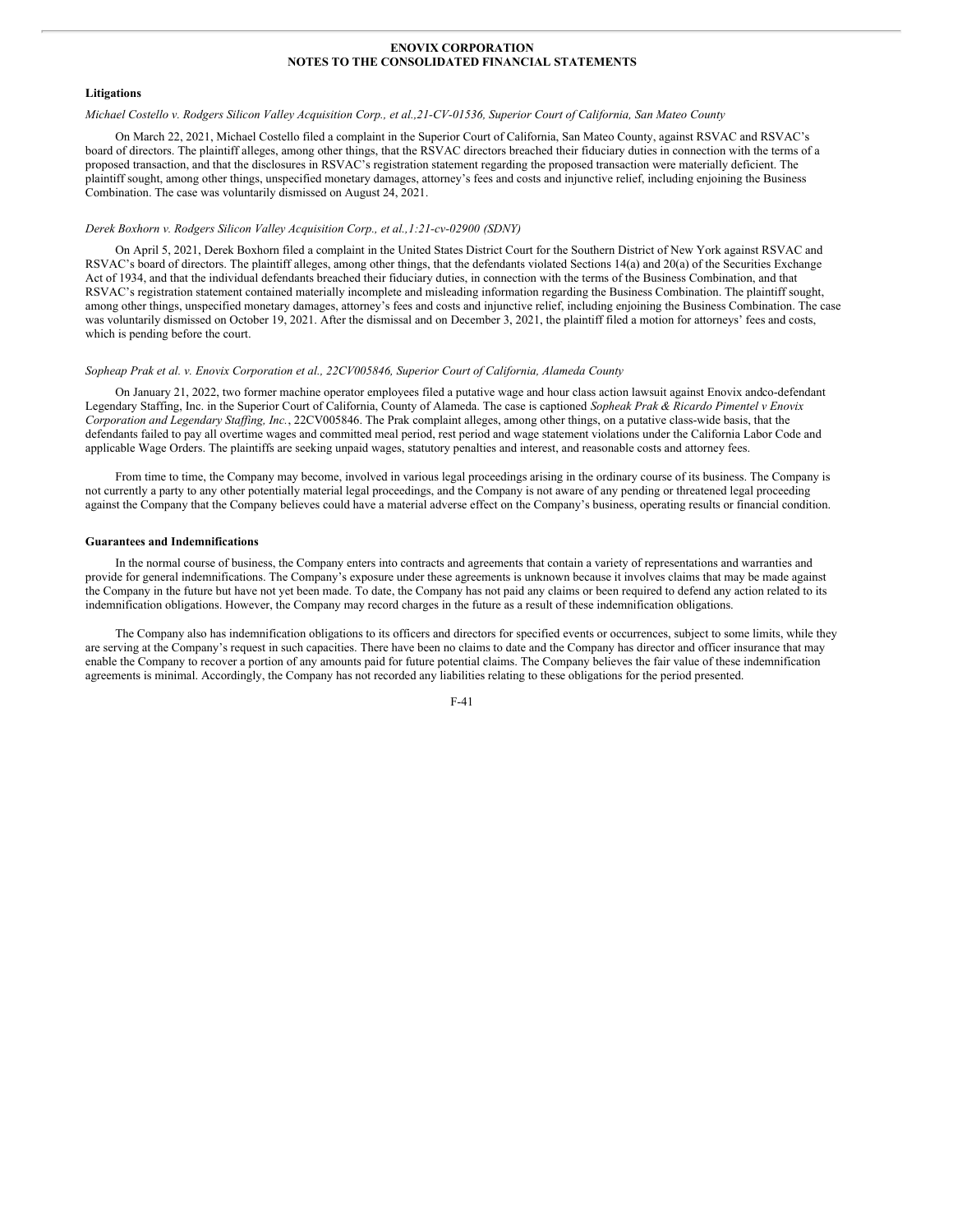# **Note 9. Common Stock, Convertible Preferred Stock and Warrants**

As of January 2, 2022, 1,000,000,000 shares of common stock, \$0.0001 par value per share and 10,000,000 shares of convertible preferred stock, \$0.0001 par value per share are authorized.

#### **Common Stock**

The Company had authorized 1,000,000,000 shares of common stock, par value \$0.0001 and issued and outstanding of 152,272,287 shares as of January 2, 2022. Each holder of a share of common stock is entitled to one vote for each share held and is entitled to receive dividends whenever funds are legally available and when declared by the board of directors, subject to preferential rights of holders of other classes of stock outstanding. Such dividends shall be payable only when, as and if declared by the board of directors and shall be non-cumulative.

#### **Convertible Preferred Stock**

The Company had authorized 10,000,000 shares of convertible preferred stock, par value \$0.0001 and there was no share issued and outstanding as of January 2, 2022.

#### **Legacy Enovix Convertible Preferred Stock**

Prior to the Business Combination, Legacy Enovix had designated eight outstanding series of convertible preferred stock ("Series A", "Series B", "Series C", "Series D", "Series E", "Series E-2", "Series F" and "Series P-2," collectively the "convertible preferred stock"). Details related to Legacy Enovix's convertible preferred shares, as of December 31, 2020, prior to the Business Combination were as follows:

| <b>Series</b>                                   | Authorized   | <b>Issued and</b><br>Outstanding | Carrying<br>Value | $-1.55 - 1.75$<br>Liquidation<br>Preference |
|-------------------------------------------------|--------------|----------------------------------|-------------------|---------------------------------------------|
| Series A                                        | 705,000      | 705,000                          | 226<br>S.         | 235<br>Ф                                    |
| Series B                                        | 66,300       | 66,300                           | 50                | 50                                          |
| Series C                                        | 181,844      |                                  |                   |                                             |
| Series D                                        | 58,016,741   | 47,855,805                       | 84.927            | 85,100                                      |
| Series E                                        | 4,862,376    | 4,862,376                        | 4.783             | 4,862                                       |
| Series E-2                                      | 18,035,000   | 18,035,000                       | 17.063            | 18.035                                      |
| Series F                                        | 82, 233, 867 | 82, 233, 867                     | 22,872            | 23,437                                      |
| Series P-2                                      | 170,612,076  | 170,612,076                      | 72,135            | 73,653                                      |
| Total Legacy Enovix convertible preferred stock | 334,713,204  | 324,370,424                      | \$202,056         | 205,372                                     |

**Aggregate**

Upon the closing of the Business Combination, the holders of Legacy Enovix's Series F convertible preferred stock received an additional 119,728,123 shares of Legacy Enovix Series F convertible preferred stock pursuant to the automatic conversion provision of Legacy Enovix's certificate of incorporation, as amended and as in effect at the closing. The net effect of these additional shares had no impact to the additional paid in capital as part of the Business Combination. Immediately prior to the closing of the Business Combination, all outstanding Legacy Enovix's convertible preferred stock was converted into Legacy Enovix common stock and recapitalized into Common Stock using the applicable Exchange Ratio at close. As of January 2, 2022, there was no convertible preferred stock outstanding.

For the fiscal year ended December 31, 2020, the Company issued 151,610,261 shares of Legacy Enovix SeriesP-2 convertible preferred stock for cash at a purchase price of \$0.43 per share. The Series P-2 issuance resulted in \$63.9 million cash proceeds, net of \$1.5 million of issuance costs. In conjunction with the Series P-2 issuance, the convertible promissory notes converted to 19,001,815 shares of SeriesP-2. See Note 7 "Debt" for additional information.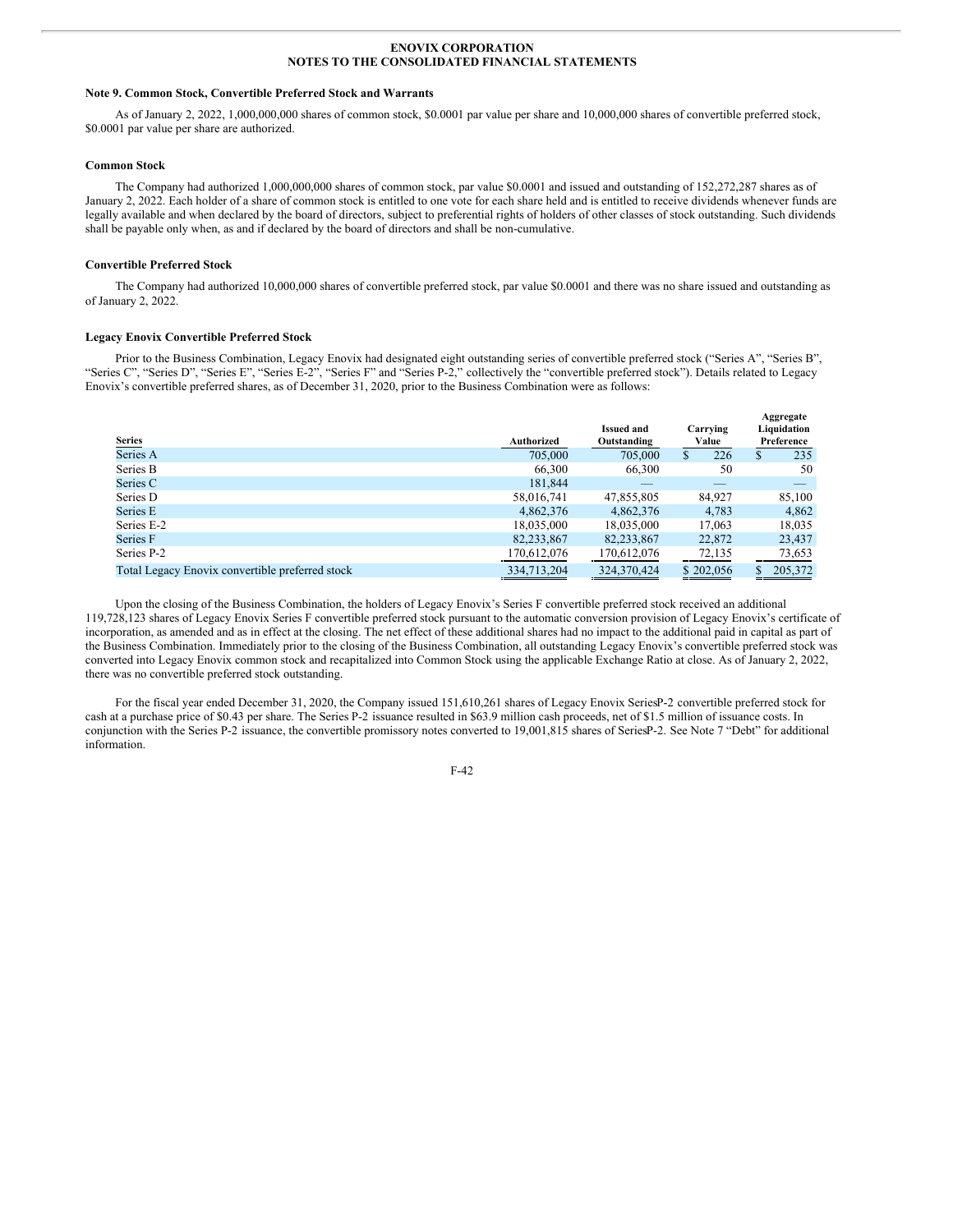The conversion, liquidation preference, dividend, voting terms of the convertible preferred stock Series A, Series B, Series C, Series D, Series E, Series E-2, Series F, and Series P-2, as of December 31, 2020 are discussed below.

# *Conversion*

Any shares of convertible preferred stock may, at the option of the holder, be converted at any time into fully-paid and nonassessable shares of common stock. The number of shares of common stock to which a holder of convertible preferred stock shall be entitled upon conversion shall be the product obtained by multiplying the Series Preferred Conversion Rate (defined below) then in effect for such series by the number of shares of Series Preferred being converted.

The conversion rate in effect at any time for conversion of any series of Series Preferred (the "Series Preferred Conversion Rate") shall be the quotient obtained by dividing the original issue price of such series of convertible preferred stock by the applicable Series Preferred Conversion Price (define below).

The Series Preferred Conversion Price for Series A shall initially be \$0.3333, Series B shall initially be \$0.7541, Series C shall be \$1.0829, Series D shall be \$1.6411, Series E shall be \$1.00, Series E-2 shall be \$1.00, Series F shall be \$0.2850, and Series P-2 shall be \$0.4317.

#### *Liquidation Preference*

In a liquidation event, after payments in satisfaction of creditors and the management incentive plan, the proceeds would be distributed first, to the holders of the Series P-2 who shall be entitled to receive an amount equal to the greater of their (i) original purchase price per share plus any declared but unpaid dividends or (ii) the amount per share calculated by dividing the net proceeds into the total fully diluted shares outstanding on an as-if-converted to common stock basis.

After the payment of full liquidation preference of the SeriesP-2, the holders of Series E and Series F (the "Senior Preferred") would be entitled to be paid on a pari passu basis an amount per share equal to the applicable original purchase price per share plus all declared and unpaid dividends.

After the payment of full liquidation preference of SeriesP-2 and Senior Preferred set forth above, the holders of the Series F shall be entitled to receive an amount per share equal to the legal proceeds multiplied by the Series F percentage. After the payment of full liquidation preference of the Series P-2, Senior Preferred, and Series F, the holders of Series A, Series B, Series C, Series D, and Series E-2 (the "Junior Preferred") would be entitled to be paid on a pari passu basis an amount per share equal to the applicable original purchase price per share plus all declared and unpaid dividends.

After the payment of the full liquidation preference of the SeriesP-2, the Senior Preferred, the Series F and the Junior Preferred, the assets available for distribution shall be distributed ratably to the holders of the common stock, Senior Preferred and Junior Preferred on an as-if-converted to common stock basis, until such time as when, (i) the holders of the Series A have received an aggregate amount per share of Series A equal to three times their applicable original issue price; and (ii) the holders of Series B, the Series C, Series D, Series E and Series E-2 have received an aggregate amount per share of the Series A, Series B, Series C, Series D, Series E and Series E-2, as the case may be, equal to two times the respective original issue price; thereafter, the remaining assets available for distribution shall be ratably distributed to the holders of common stock, on a per share basis and Series F on an as-if converted to common stock basis.

### *Dividends*

Holders of convertible preferred stock, in preference to the holders of the common stock, shall be entitled to receive, when, as and if declared by the board of directors, but only out of funds that are legally available therefor, cash dividends at the rate of 8% of the original series share issue price per annum on each outstanding share of convertible preferred stock, respectively. Such dividends shall be payable only when, as and if declared by the board of directors and shall be non-cumulative. As of January 2, 2022 and December 31, 2020, the Company had not declared any dividends.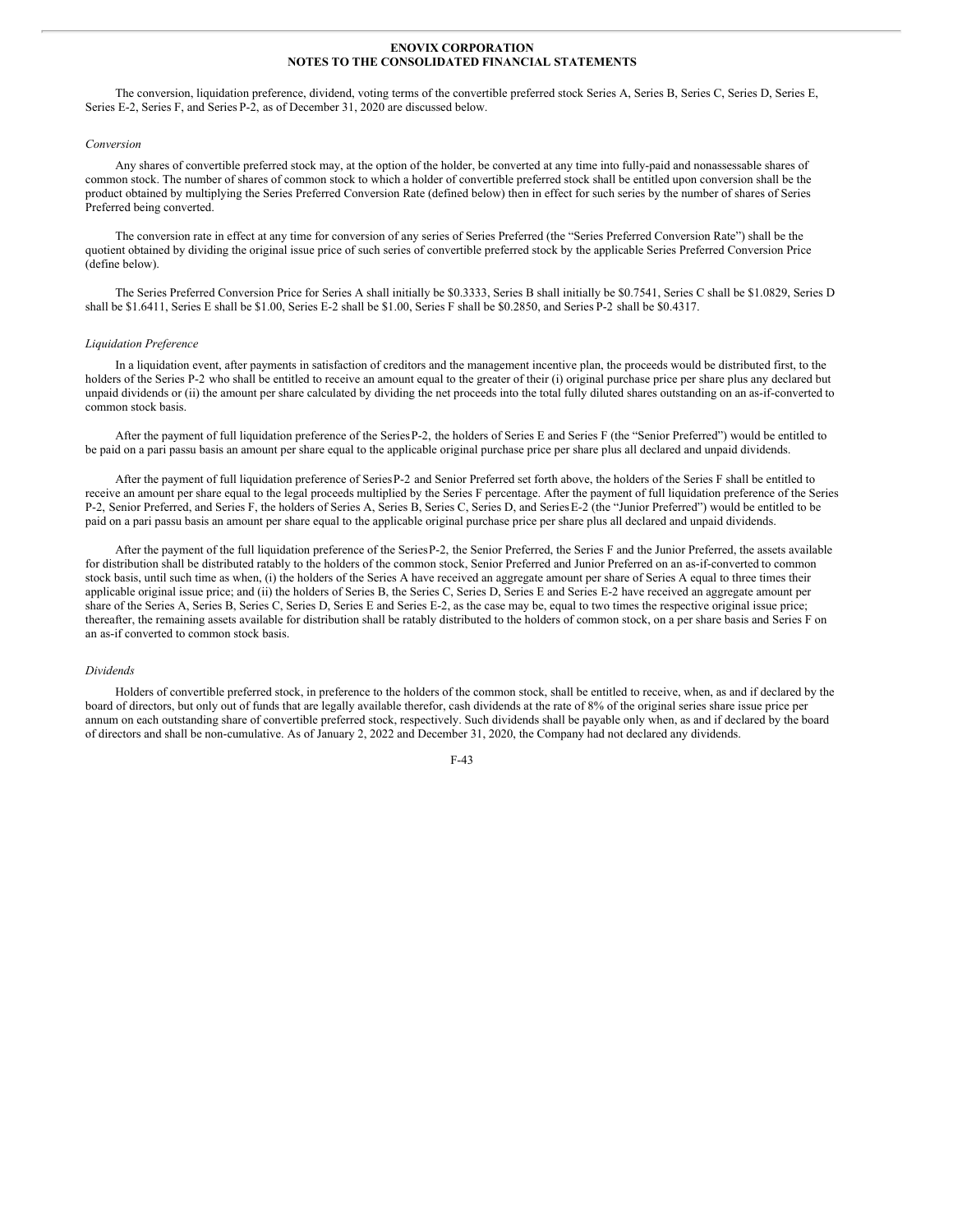# *Voting*

Each holder of convertible preferred stock is entitled to the number of votes equal to the number of shares of common stock into which such shares of convertible preferred stock could be converted.

## **Legacy Enovix Series D Convertible Preferred Stock Warrants**

As part of the March 2020 SeriesP-2 convertible preferred stock issuance, the Company also issued a convertible preferred stock warrant exercisable for 7,000,000 shares of Legacy Enovix Series D to an existing shareholder. The warrant entitled the holder to purchase 7,000,000 shares of Legacy Enovix Series D convertible preferred stock at an exercise price of \$0.01 for a period of 5 years from the issuance of the warrant.

As part of an August 2016 Series D convertible preferred stock issuance, the Company also issued a convertible preferred stock warrant exercisable for 3,160,936 shares of Legacy Enovix Series D to an existing shareholder. This warrant entitled the holder to purchase 3,160,936 shares of Legacy Enovix Series D convertible preferred stock at an exercise price of \$0.01 for a period of 7 years from the issuance of the warrant.

The number of shares underlying Legacy Enovix Series D convertible preferred stock warrants as of December 31, 2020 on an'as-converted basis' totaled 10,941,986. The 'as-converted basis' assumes a conversion of the Series D convertible stock warrant into one share of Legacy Enovix Series D convertible preferred stock that then converts into Legacy Enovix common stock at a ratio of 1.08 per share.

Detail related to warrant activity for the fiscal year ended December 31, 2020, is as follows:

| <b>Convertible Preferred Stock Warrants</b> | Number of<br>Warrants | Weighted<br>Average<br><b>Exercise</b><br>Price |
|---------------------------------------------|-----------------------|-------------------------------------------------|
| <b>Balances as of January 1, 2020</b>       | 3,342,780             | 0.07                                            |
| Granted                                     | 7,000,000             | 0.01                                            |
| Exercised                                   |                       |                                                 |
| Cancelled                                   | (181.844)             | 1.10                                            |
| <b>Balances as of December 31, 2020</b>     | 10.160.936            | 0.01                                            |

On February 22, 2021, in a transaction separate from the Merger Agreement, the then outstanding Legacy Enovix Series D convertible preferred stock warrants were exercised at \$0.01 per share, resulting in the issuance of 10,160,936 shares of Legacy Enovix Series D convertible preferred stock to the holders of such warrants, for a total of \$0.1 million. As of January 2, 2022, there were no convertible preferred stock warrants outstanding.

#### **Common Stock Warrants**

In connection with the Business Combination, the Company has assumed 17,500,000 Common Stock Warrants outstanding, which consisted of 11,500,000 Public Warrants and 6,000,000 Private Placement Warrants. The Public Warrants met the criteria for equity classification and the Private Placement Warrants are classified as liability.

# *Public Warrants*

As of January 2, 2022, the Company had 4,322,106 Public Warrants outstanding. Each whole Public Warrant entitles the registered holder to purchase one share of the Company's Common stock at a price of \$11.50 per share, subject to the following conditions discussed below. The Public Warrants became exercisable on the later of (a) 30 days after the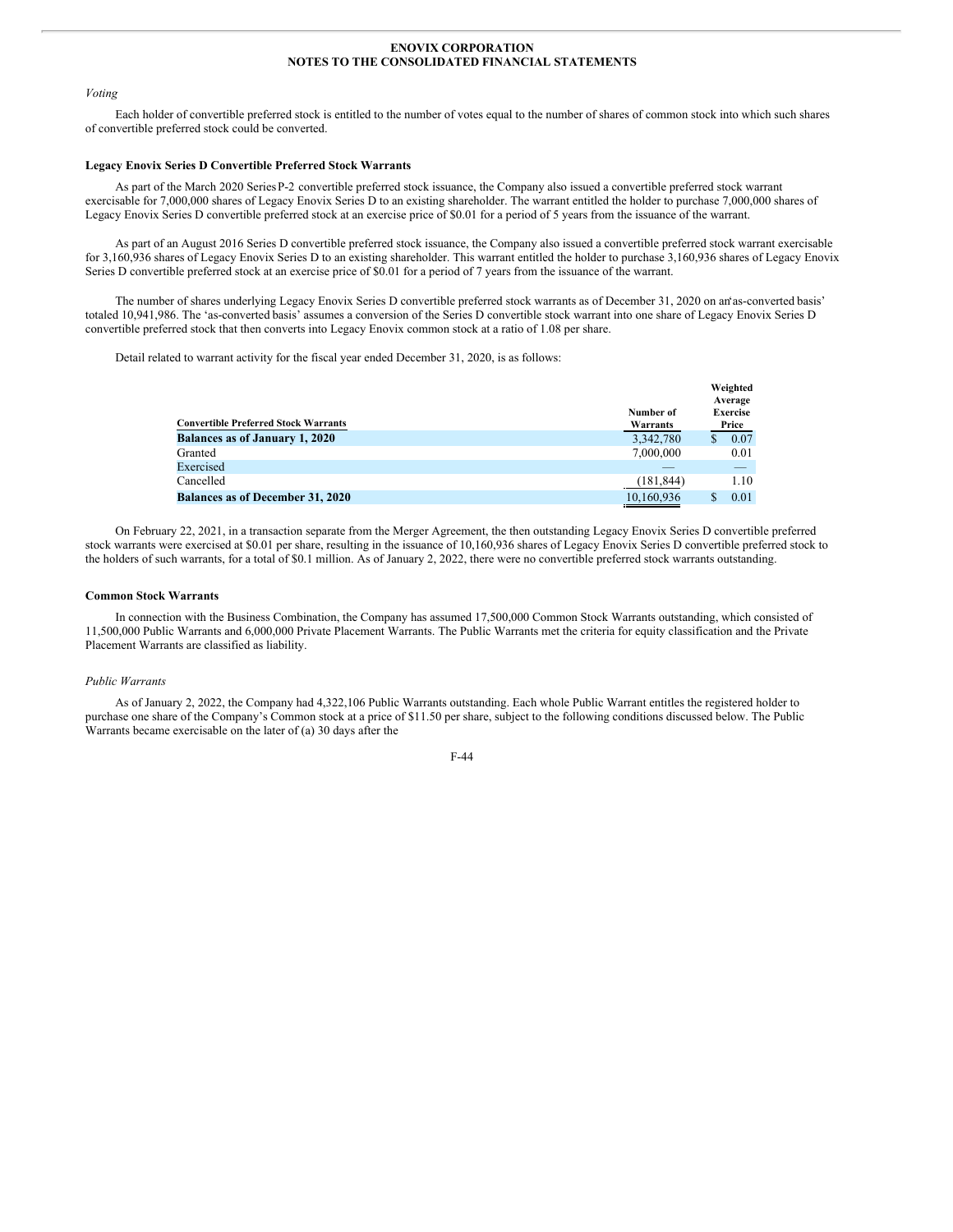completion of the Business Combination or (b) 12 months from the closing of the initial public offering ("IPO") of RSVAC. The common stock warrants expired five years after the completion of a Business Combination or earlier upon redemption or liquidation.

The Company filed with the SEC a registration statement for the registration under the Securities Act of the shares of common stock issuable upon exercise of the warrants and has caused the same to become effective. The Company used its best efforts to maintain a current prospectus relating to the common stock issuable upon exercise of the warrants, until the expiration of the warrants in accordance with the provisions of the warrant agreement.

Once the Public Warrants become exercisable, the Company may redeem the Public Warrants:

- in whole and not in part;
- at a price of \$0.01 per warrant;
- upon not less than 30 days' prior written notice of redemption to each warrant holder; and
- if, and only if, the last reported sale price of the common stock equals or exceeds \$18.00 per share, for any 20 trading days within a 30 trading day period ending on the third trading day prior to the notice of redemption to the warrant holders.

The right to exercise was forfeited unless the Public Warrants were exercised prior to the date specified in the notice of redemption. On and after the redemption date, a record holder of a Public Warrant had no further rights except to receive the redemption price for such holder's warrant upon surrender of such warrant.

If the Company called the Common Stock Warrants for redemption as described above, management would have the option to require all holders that wish to exercise the Common Stock Warrants to do so on a "cashless basis." In such event, each holder would pay the exercise price by surrendering the Common Stock Warrants for that number of shares of Common Stock equal to the quotient obtained by dividing (x) the product of the number of shares of Common Stock underlying the Common Stock Warrants, multiplied by the difference between the exercise price of the Common Warrants and the "fair market value" as defined below by (y) the fair market value. The "fair market value" shall mean the average reported last sale price of its Common Stock for the 10 trading days ending on the third trading day prior to the date on which the notice of redemption is sent to the holders of Common Stock Warrants. Whether the Company exercised its option to require all holders to exercise the Common Stock Warrants on a "cashless basis" depended on a variety of factors including the price of its Common Stock at the time the Common Stock Warrants were called for redemption, the Company's cash needs at such time and concerns regarding dilutive share issuances.

The exercise price and number of shares of Common Stock issuable upon exercise of the Common Stock Warrants may be adjusted in certain circumstances including in the event of a share dividend, extraordinary dividend or the Company's recapitalization, reorganization, merger or consolidation. However, the Common Stock Warrants would not be adjusted for issuances of shares of Common Stock at a price below their respective exercise prices.

On December 7, 2021, the Company delivered the notice of redemption to the holders of the outstanding Public Warrants to redeem all of its outstanding Public Warrants. The holders of the Public Warrants had until January 7, 2022 to exercise their Public Warrants. Any pubic warrants that remained unexercised after 5:00 pm, New York City Time, on January 7, 2022 were voided and were no longer exercisable, and the holders of the Public Warrants would be entitled to receive \$0.01 per warrant.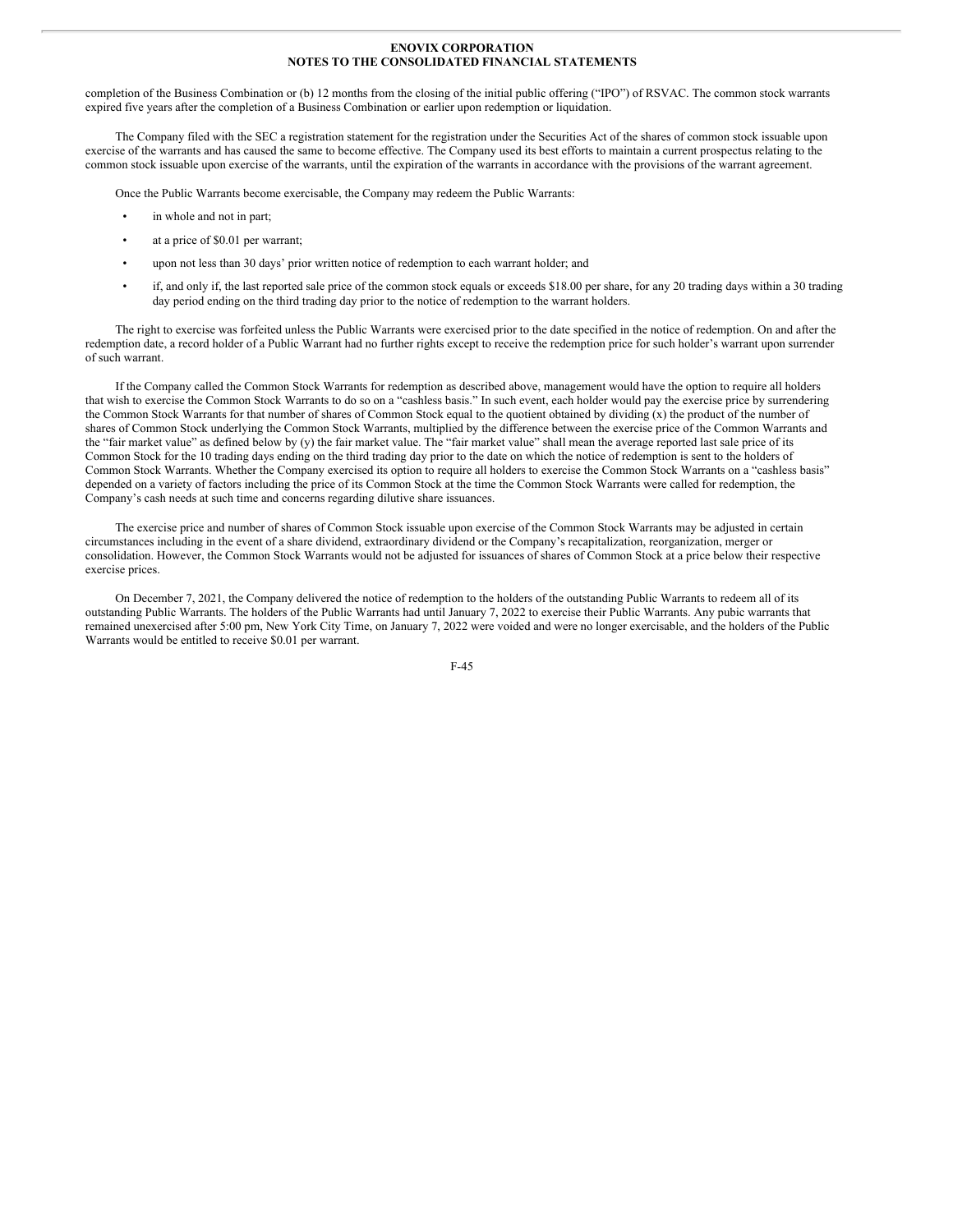Detail related to Public Warrant activity for the fiscal year ended January 2, 2022, is as follows:

|                                          |             | Weighted<br>Average |
|------------------------------------------|-------------|---------------------|
|                                          | Number of   | <b>Exercise</b>     |
| <b>Public Warrants</b>                   | Warrants    | Price               |
| <b>Balances as of January 1, 2021</b>    |             |                     |
| Assumed through the Business Combination | 11.499.991  | 11.50               |
| Exercised                                | (7,177,885) | 11.50               |
| <b>Balances as of January 2, 2022</b>    | 4,322,106   | 11.50<br>S.         |

For the fiscal year 2021, 7,177,855 Public Warrants were exercised with the gross proceeds of \$82.5 million, of which the Company received payments of \$77.2 million and the remaining \$5.3 million was considered as other receivable included in Prepaid and Other Current Assets of the Consolidated Balance Sheet as of January 2, 2022. See Note 15 "Subsequent Events" for more information on exercises of the Public Warrants after January 2, 2022.

# *Private Placement Warrant*

The 6,000,000 Private Placement Warrants were originally issued in a private placement to the initial stockholder of Rodgers Capital, LLC (the "Sponsor") in connection with the initial public offering of RSVAC. Each whole Private Placement Warrant became exercisable for one whole share of the Company's common stock at a price of \$11.50 per share on December 5, 2021. As of January 2, 2022, the Company had 6,000,000 Private Placement Warrants outstanding.

The Private Placement Warrants are identical to the Public Warrants underlying the units except that such Private Placement Warrants will be exercisable on a cashless basis, at the holder's option, and will not be redeemable by us, in each case so long as they are still held by the initial purchasers or their affiliates. The Private Placement Warrants purchased by our Sponsor will not be exercisable more than five years from the effective date of the RSVAC IPO registration statement, in accordance with FINRA Rule 5110(f)(2)(G)(i), as long as Rodgers Capital, LLC or any of its related persons beneficially own these Private Placement Warrants. On September 8, 2021, the Sponsor made an in-kind distribution of the Private Placement Warrants to certain members of Rodgers Capital LLC. Please refer to Note 4 "Fair Value Measurement and Fair Value of Financial Instruments" for further details of the Private Placement Warrants.

As of January 2, 2022, the remaining contractual term for the outstanding Private Placement Warrants to purchase our common stock is 4.5 years.

#### **Note 10. Stock-based Compensation**

#### **Equity Incentive Plans**

As of January 2, 2022, the Company's equity compensation plans include the 2021 Equity Incentive Plan (the "2021 Plan") and 2021 Employee Stock Purchase Plan (the "2021 ESPP").

#### *2021 Equity Incentive Plan*

The 2021 Plan was approved by the Company's stockholders in July 2021. The 2021 Plan is intended as the successor to and continuation of the 2016 Equity Incentive Plan (the "2016 Plan"). Under the 2021 Plan, employees, directors and consultants of the Company ("Participants"), are eligible for grants of incentive stock options, non-statutory stock options, stock appreciation rights, restricted stock awards, restricted stock units, and performance awards, collectively referred to as "Stock Awards". Incentive stock and non-statutory stock options are collectively referred to as "Option(s)."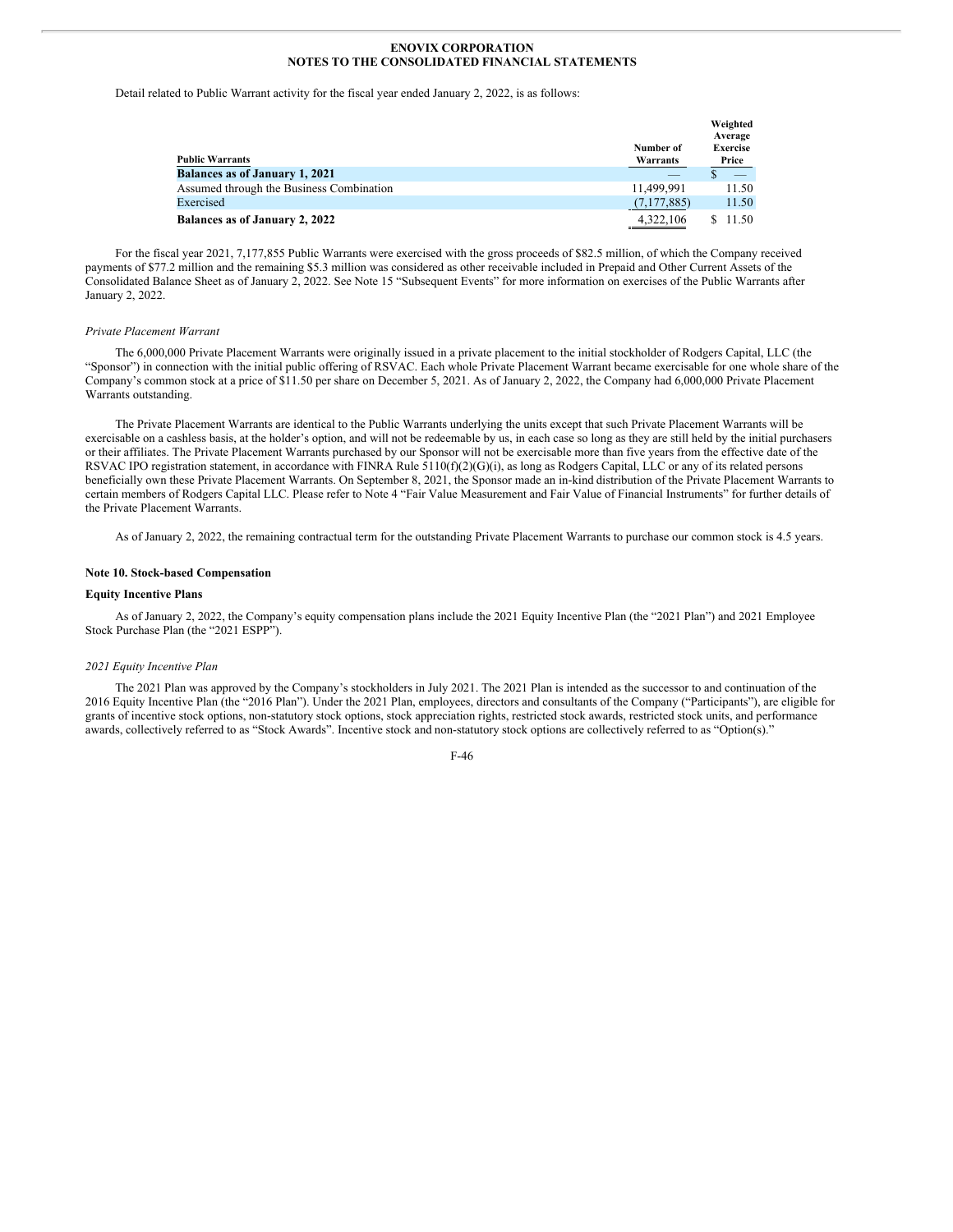Under the 2021 Plan, the maximum number of shares of common stock that may be issued is 16,850,000 shares. The number of shares reserved for issuance under the 2021 Plan will automatically increase on January 1st each year, starting on January 1, 2022 and continuing through January 1, 2031, by the lesser of (a) 4% of the total number of shares of the Company's common stock outstanding on December 31st of the immediately preceding fiscal year or (b) a lesser number determined by the Company's board of directors prior to the applicable January 1st.

#### *2016 Equity Incentive Plan*

The 2016 Plan was terminated when 2021 Plan became effective in July 2021. The 2016 Plan was originally adopted by its board of directors on April 6, 2016 and was most recently amended by its board of directors on December 17, 2020. The 2016 Plan is intended as the successor to and continuation of the Company's 2006 Equity Incentive Plan.

#### *2021 Employee Stock Purchase Plan*

The 2021 ESPP was adopted by the Company's board of directors in June 2021 and approved by the Company's stockholders in July 2021. Under the 2021 ESPP, 5,625,000 shares of common stock was reserved for future issuance. The number of shares reserved for issuance under the 2021 ESPP will automatically increase on January 1st each year, starting on January 1, 2022 and continuing through January 1, 2031, by the lesser of (a) 1% of the total number of shares of the Company's common stock outstanding on December 31st of the preceding calendar year, (b) 2,000,000 shares of the Registrant's common stock or (c) a lesser number determined by the Company's board of directors.

The 2021 ESPP allows eligible employees to purchase shares of the Company's common stock at a 15% discount through periodic payroll deductions of up to 15% of base compensation, subject to individual purchase limits in any single purchase date or in one calendar year. The 2021 ESPP provides 18-month offering periods with three 6-month purchase periods with the purchase periods ending on May 7, 2022, November 4, 2022 and May 4, 2023. A new 18-month offering period will commence every six months thereafter. The purchase price for the Company's common stock under the ESPP is 85% of the lower of the fair market value of the shares at (1) on the offering period or (2) on the purchase date. As of January 2, 2022, the Company did not issue any shares under the 2021 ESPP.

#### Common stock

The following shares of common stock had been reserved for future issuance as of January 2, 2022:

| Exercise of outstanding common stock options          | 5,753,005  |
|-------------------------------------------------------|------------|
| Options and RSUs available for future grants          | 15,846,770 |
| Outstanding restricted stock units for future vesting | 535.449    |
| Common stock employee purchase plan                   | 5,625,000  |
|                                                       | 27,760,224 |

#### Early Exercise of Options

The terms of the 2016 Plan and the 2021 Plan permit the exercise of options granted prior to vesting, subject to required approvals. The unvested shares are subject to the Company's repurchase right, upon termination of employment, at the lower of (i) the fair market value of the shares of common stock on the date of repurchase or (ii) their original exercise price. The repurchase right lapses 90 days after the termination of the employee's employment. Shares purchased by employees pursuant to the early exercise of stock options are not deemed, for accounting purposes, to be issued until those shares vest according to their respective vesting schedules. Cash received for early exercised stock options is recorded as other current and non-current liabilities on the Consolidated Balance Sheets and is reclassified to common stock and additional paid in capital as such shares vest.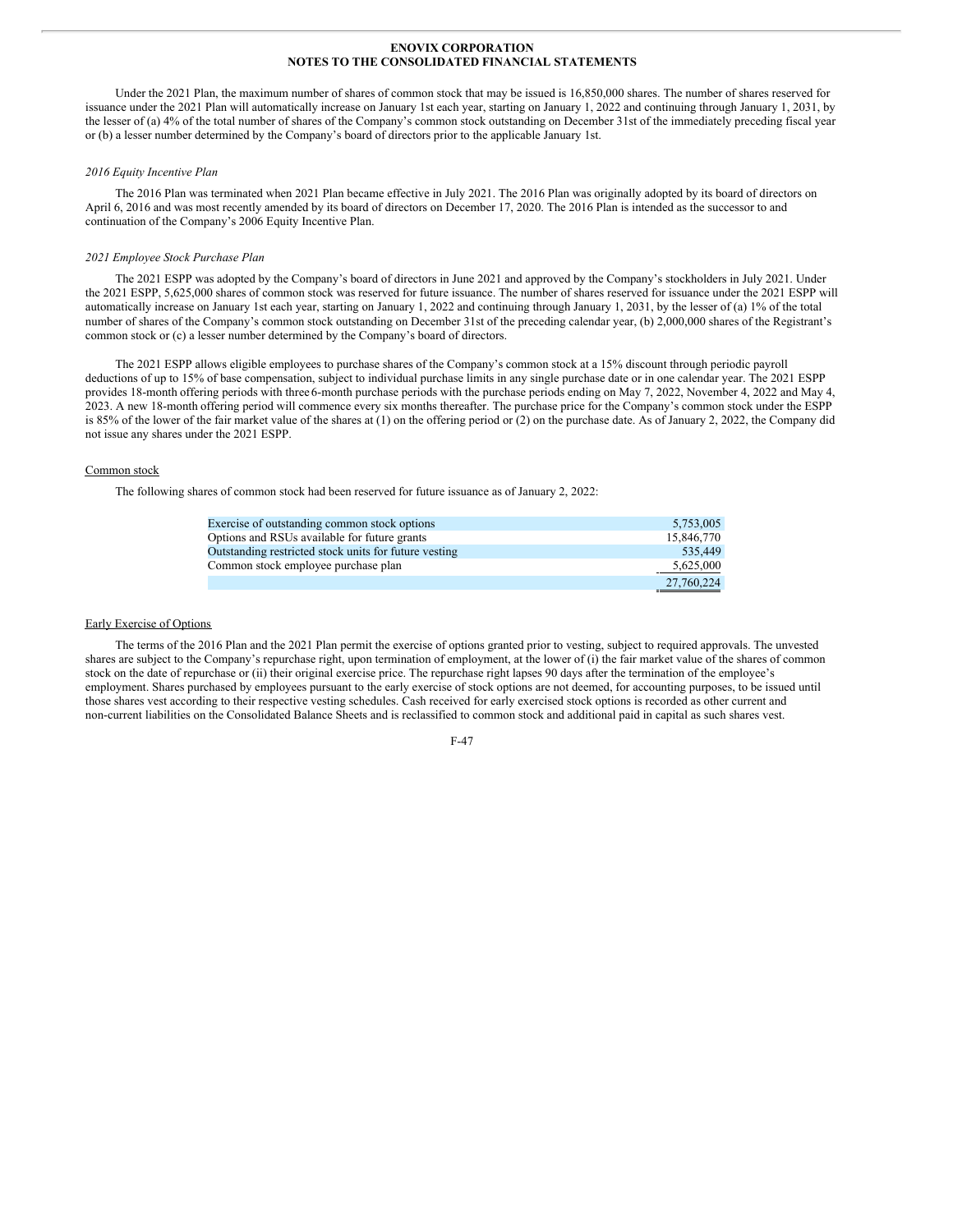Unvested early exercised stock options which are subject to repurchase by the Company are not considered participating securities as those shares do not have non-forfeitable rights to dividends or dividend equivalents. Unvested early exercised stock options are not considered outstanding for purposes of the weighted average outstanding share calculation until they vest.

As of January 2, 2022 and December 31, 2020, 5,086,572 and 5,383,935 shares, respectively, remained subject to the Company's right of repurchase as a result of early exercised stock options. The remaining liability related to early exercised shares as of both January 2, 2022 and December 31, 2020 were \$0.3 million, which was recorded in other current and non-current liabilities in the Consolidated Balance Sheets.

# **Stock-Based Compensation**

The Company issues stock-based compensation to employees and non-employees in the form of stock options and restricted stock units ("RSUs"). The Company uses Black-Scholes option pricing model to value its stock options granted and use its common stock price, which is the last reported sales price on the grant date to value its RSUs. Stock-based compensation expense is recognized using the straight-line attribution method. The Company records forfeitures as they occur. The following table summarizes the total stock-based compensation expense, by operating expense category, recognized in the Consolidated Statements of Operations for the periods presented below (in thousands).

|                                        |          | <b>Fiscal Years</b> |
|----------------------------------------|----------|---------------------|
|                                        | 2021     | 2020                |
| Cost of revenue                        | 274      | \$102               |
| Research and development               | 6.175    | 485                 |
| Selling, general and administrative    | 4,262    | 79                  |
| Total stock-based compensation expense | \$10,711 | \$666               |

For the fiscal year 2021, the Company capitalized \$0.7 million of stock-based compensation as deferred contract costs and property and equipment, net in the Consolidated Balance Sheet. For the fiscal year 2020, the Company capitalized immaterial amounts of stock-based compensation as deferred contract costs and property and equipment, net in the Consolidated Balance Sheet. As of January 2, 2022, there was approximately \$48.2 million of total unrecognized stock-based compensation expense related to unvested equity awards, which are expected to be recognized over a weighted-average period of 3.6 years.

There was no recognized tax benefit related to stock-based compensation expense for the fiscal years 2021 and 2020.

#### **Stock Option Activity**

Options granted under the 2021 Plan and the 2016 Plan to employees generally have a service vesting condition over four or five years. Other vesting terms are permitted and are determined by the Company's board of directors. Options have a term of no more than ten years from the date of grant and vested options are generally cancelled three months after termination of employment if unexercised.

$$
F-48
$$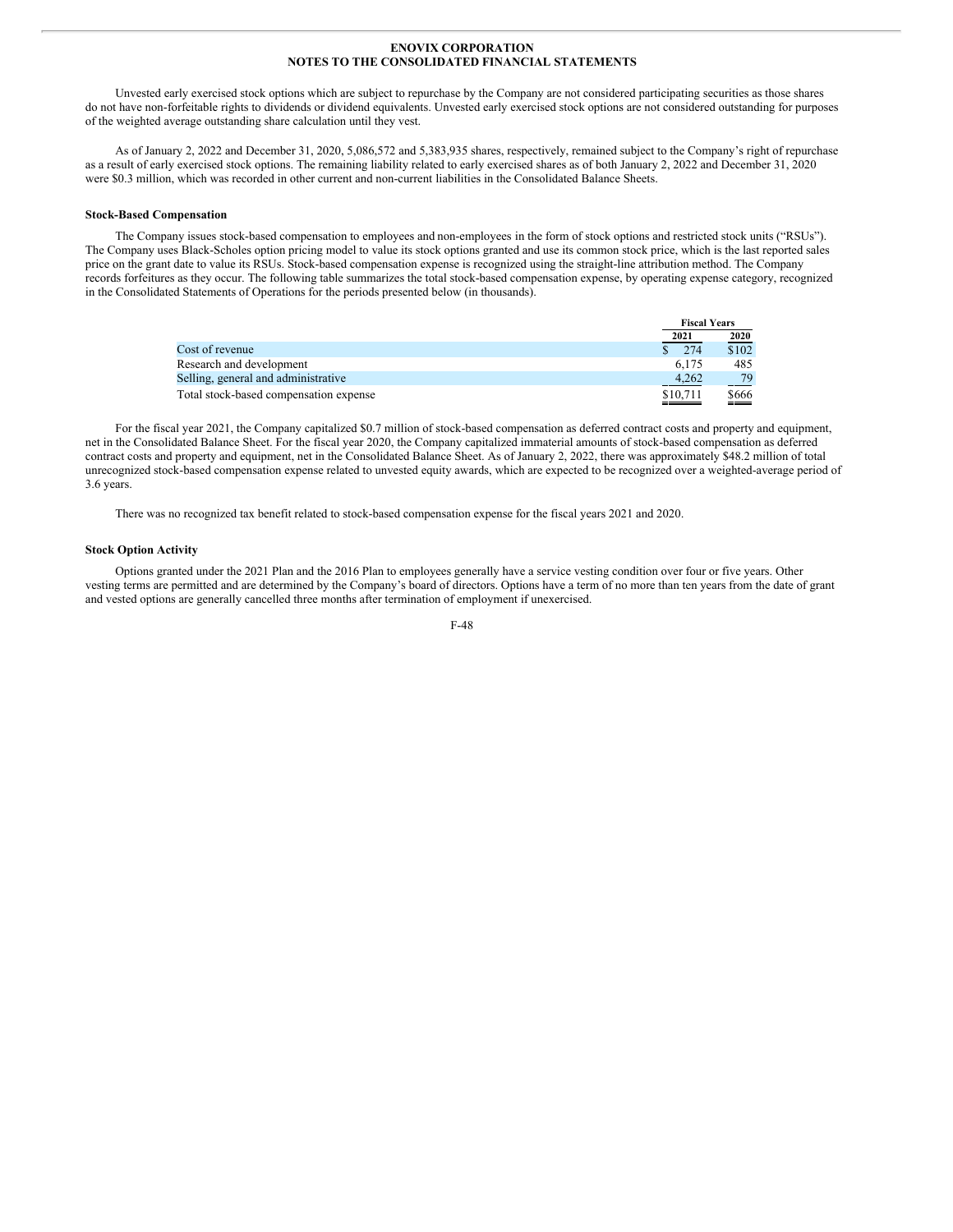The following table summarized stock option activities for the fiscal years 2021 and 2020 (in thousands, except share and per share amount).

|                                                | Number of<br><b>Options</b><br>Outstanding |     | Weighted<br>Average<br><b>Exercise</b><br>Price | Weighted<br>Average<br>Remaining<br>Contractual<br>Life (Years) | Aggregate<br>Intrinsic<br>Value(1)(2) |
|------------------------------------------------|--------------------------------------------|-----|-------------------------------------------------|-----------------------------------------------------------------|---------------------------------------|
| <b>Balances as of January 1, 2021</b>          | 1,428,980                                  | \$. | 0.11                                            |                                                                 |                                       |
| Granted                                        | 6.817.420                                  |     | 7.86                                            |                                                                 |                                       |
| Exercised                                      | (2.180.168)                                |     | 0.09                                            |                                                                 | $\mathbf{s}$<br>1,963                 |
| Forfeited                                      | (313, 227)                                 |     | 7.77                                            |                                                                 |                                       |
| <b>Balances as of January 2, 2022</b>          | 5,753,005                                  | \$  | 8.88                                            | 9.1                                                             | \$105,898                             |
| Vested and expected to vest at January 2, 2022 | 10,839,577                                 | S.  | 4.74                                            | 9.0                                                             | \$244,342                             |
| Vested and exercisable at January 2, 2022      | 716,777                                    | S.  | 5.23                                            | 7.9                                                             | \$15,806                              |
| Unvested and exercisable at January 2, 2022    | 4,630,961                                  | S.  | 8.75                                            | 9.3                                                             | \$85,790                              |

|                                                  | Number of<br><b>Options</b><br>Outstanding | Weighted<br>Average<br><b>Exercise</b><br>Price | Weighted<br>Average<br>Remaining<br>Contractual<br>Life (Years) | Aggregate<br>Intrinsic<br>Value(1)(2) |
|--------------------------------------------------|--------------------------------------------|-------------------------------------------------|-----------------------------------------------------------------|---------------------------------------|
| <b>Balances as of January 1, 2020</b>            | 971,332                                    | 0.16<br>S.                                      |                                                                 |                                       |
| Granted                                          | 5.779.591                                  | 0.06                                            |                                                                 |                                       |
| Exercised                                        | (5.318.139)                                | 0.07                                            |                                                                 | \$6,889                               |
| Forfeited/expired                                | (3,804)                                    | 0.59                                            |                                                                 |                                       |
| <b>Balances as of December 31, 2020</b>          | 1,428,980                                  | 0.11<br>S.                                      | 8.8                                                             | 4,042<br>S.                           |
| Vested and expected to vest at December 31, 2020 | 6,812,915                                  | S<br>0.07                                       | 9.5                                                             | \$11,190                              |
| Vested and exercisable at December 31, 2020      | 251,492                                    | S.<br>0.34                                      | 5.8                                                             | 2,028<br>\$                           |
| Unvested and exercisable at December 31, 2020    | 1.024.478                                  | S<br>0.06                                       | 9.8                                                             | 494                                   |

(1) The aggregate intrinsic value of options exercised is based upon the value of the Company's stock at exercise.

(2) The aggregate intrinsic value of the stock options outstanding as of December 31, 2021 represents the value of the Company's closing stock price at \$27.28 on December 31, 2021 in excess of the exercise price multiplied

The Company uses the Black-Scholes option-pricing model to determine the grant date fair value of stock options with the following assumptions for the fiscal years 2021 and 2020.

|                         | <b>Fiscal Years</b> |         |
|-------------------------|---------------------|---------|
|                         | 2021                | 2020    |
| Risk-free interest rate | $0.5\% - 1.3\%$     | $0.5\%$ |
| Expected term (years)   | $5.0 - 6.9$         | 6.0     |
| Dividend yield          | $-$ %               | $-$ %   |
| Volatility              | $48.1\% - 49.8\%$   | 37.8%   |

The estimated weighted-average grant date fair value of stock options granted to employees during the fiscal years 2021 and 2020 were \$4.43, and \$0.59 per share, respectively. The fair value of stock options that vested during the fiscal years 2021 and 2020 were \$6.6 million and \$0.3 million, respectively.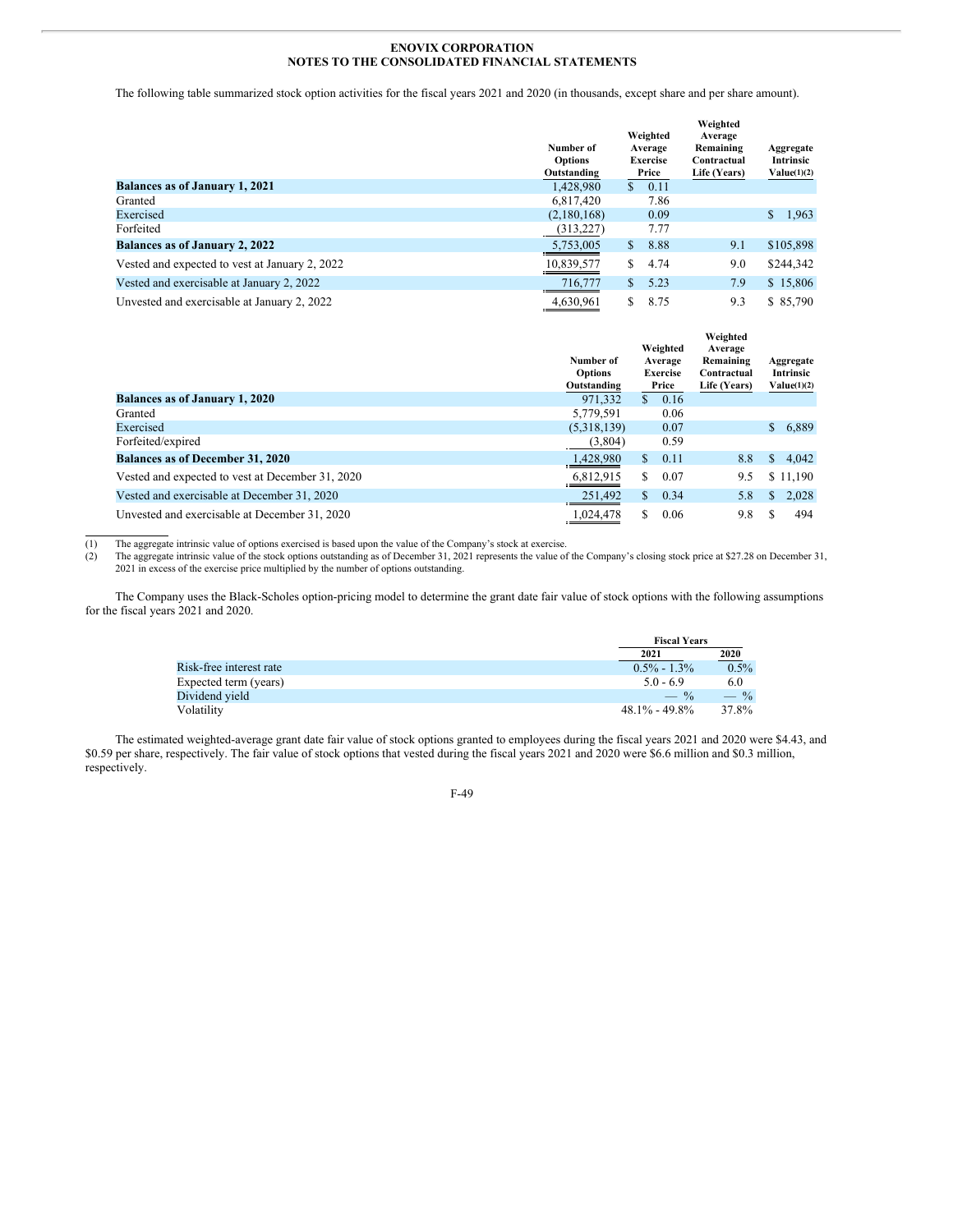# **Restricted Stock Unit Activity**

Since September 2021, the Company primarily grants RSUs to its employees andnon-employee directors. The Company generally grants RSUs with requisite service vesting condition over four or five years. Each RSU is not considered issued and outstanding and does not have voting rights until it is converted into one share of the Company's common stock upon vesting. The following table summarized RSUs activities for the fiscal year 2021 (in thousands, except share and per share amount).

|                                                       | Number of<br><b>Shares</b><br>Outstanding | <b>Weighted Average</b><br><b>Grant Date</b><br><b>Fair Value</b> |
|-------------------------------------------------------|-------------------------------------------|-------------------------------------------------------------------|
| <b>Non-vested RSUs Balances as of January 1, 2021</b> |                                           |                                                                   |
| Granted                                               | 608.168                                   | 23.12                                                             |
| Vested                                                | (61, 015)                                 | 21.26                                                             |
| Forfeited                                             | (11,704)                                  | 20.56                                                             |
| Non-vested RSUs outstanding as of January 2, 2022     | 535,449                                   | 23.38                                                             |

The total fair value of RSUs vested during the fiscal year 2021 was \$1.8 million.

### **Employee Stock Purchase Plan Activity**

2021 ESPP was approved by the stockholders on July 12, 2021. The first offering date of the 2021 ESPP was in November 2021 and the first purchase date will be in May 2022. The Company uses the Black-Scholes option-pricing model to determine the fair value of estimated shares under the 2021 ESPP with the following assumptions for the fiscal year 2021.

|                         | 2021    |
|-------------------------|---------|
| Risk-free interest rate | $0.1\%$ |
| Expected term (years)   | 0.5     |
| Dividend yield          | $-$ %   |
| Volatility              | 71.5%   |

# **Note 11. 401(k) Savings Plan**

The Company established a defined contribution savings plan under Section 401(k) of the Internal Revenue Code. The plan allows participants to defer a portion of their annual compensation on a pre-tax basis. Additionally, the Company provides a match for employees who contribute. The Company's matching contributions were \$0.5 million and \$0.1 million for the fiscal years 2021 and 2020, respectively.

# **Note 12. Net Loss per Share**

The Company computes net loss per share of common stock using thetwo-class method. As the Company has reported losses for all periods presented, all potentially dilutive securities are antidilutive and accordingly, diluted net loss per share of common stock is the same as basic net loss per share of common stock. In connection with the Business Combination, shares of the Company's common stock and all potentially dilutive securities have been retroactively adjusted based on the exchange ratio established in the Business Combination. Please refer to Note 3 "Business Combination" for further details of the Business Combination.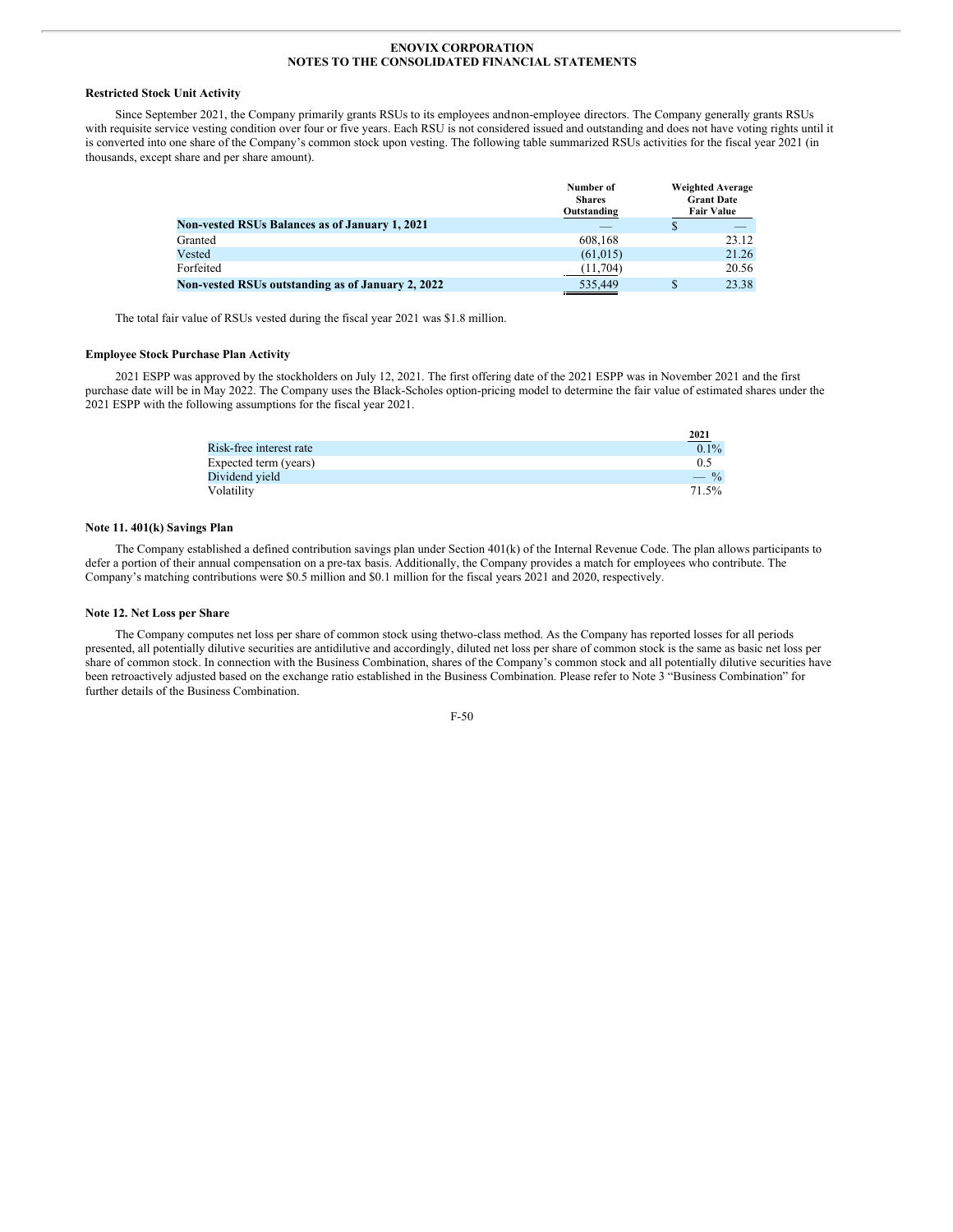The following table sets forth the computation of the Company's basic and diluted net loss per share of common stock for the periods presented below (in thousands, except share and per share amount):

|                                                                    | <b>Fiscal Years</b> |             |  |              |
|--------------------------------------------------------------------|---------------------|-------------|--|--------------|
|                                                                    |                     | 2021        |  | 2020         |
| Numerator:                                                         |                     |             |  |              |
| Net loss attributable to common stockholders — basic and diluted   |                     | (125.874)   |  | (39,650)     |
| Denominator:                                                       |                     |             |  |              |
| Weighted-average shares outstanding used in computing net loss per |                     |             |  |              |
| share of common stock, basic and diluted                           |                     | 117,218,893 |  | 80, 367, 324 |
| Net loss per share of common stock:                                |                     |             |  |              |
| Basic and diluted                                                  | S                   | (1.07)      |  | (0.49)       |

The following table discloses shares of the securities as of January 2, 2022 and December 31, 2020 that could potentially have a dilutive effect to the basic earnings per share of common stock in the future. As the Company reported losses for the periods presented, all of these potentially dilutive securities were anti-dilutive and are excluded in the computation of diluted net loss per share. Accordingly, the diluted net loss per share equals to the basic net loss per share.

|                                               |                    | As of                |
|-----------------------------------------------|--------------------|----------------------|
|                                               | January 2,<br>2022 | December 31,<br>2020 |
| Stock options outstanding                     | 5,753,005          | 1,428,980            |
| Restricted stock units                        | 535,449            |                      |
| <b>Private Placement Warrants</b>             | 6,000,000          |                      |
| <b>Public Warrants</b>                        | 4.322.106          |                      |
| Employee stock purchase plan estimated shares | 47.379             |                      |

# **Note 13. Income Tax**

The following table discloses net loss before income taxes is attributable to the following geographic locations for the fiscal years 2021 and 2020 (in thousands).

|                              |             | <b>Fiscal Years</b> |  |
|------------------------------|-------------|---------------------|--|
|                              | 2021        | 2020                |  |
| <b>United States</b>         | \$(125,797) | \$(39,637)          |  |
| Foreign                      |             |                     |  |
| Net loss before income taxes | \$(125,874) | $$$ (39,650)        |  |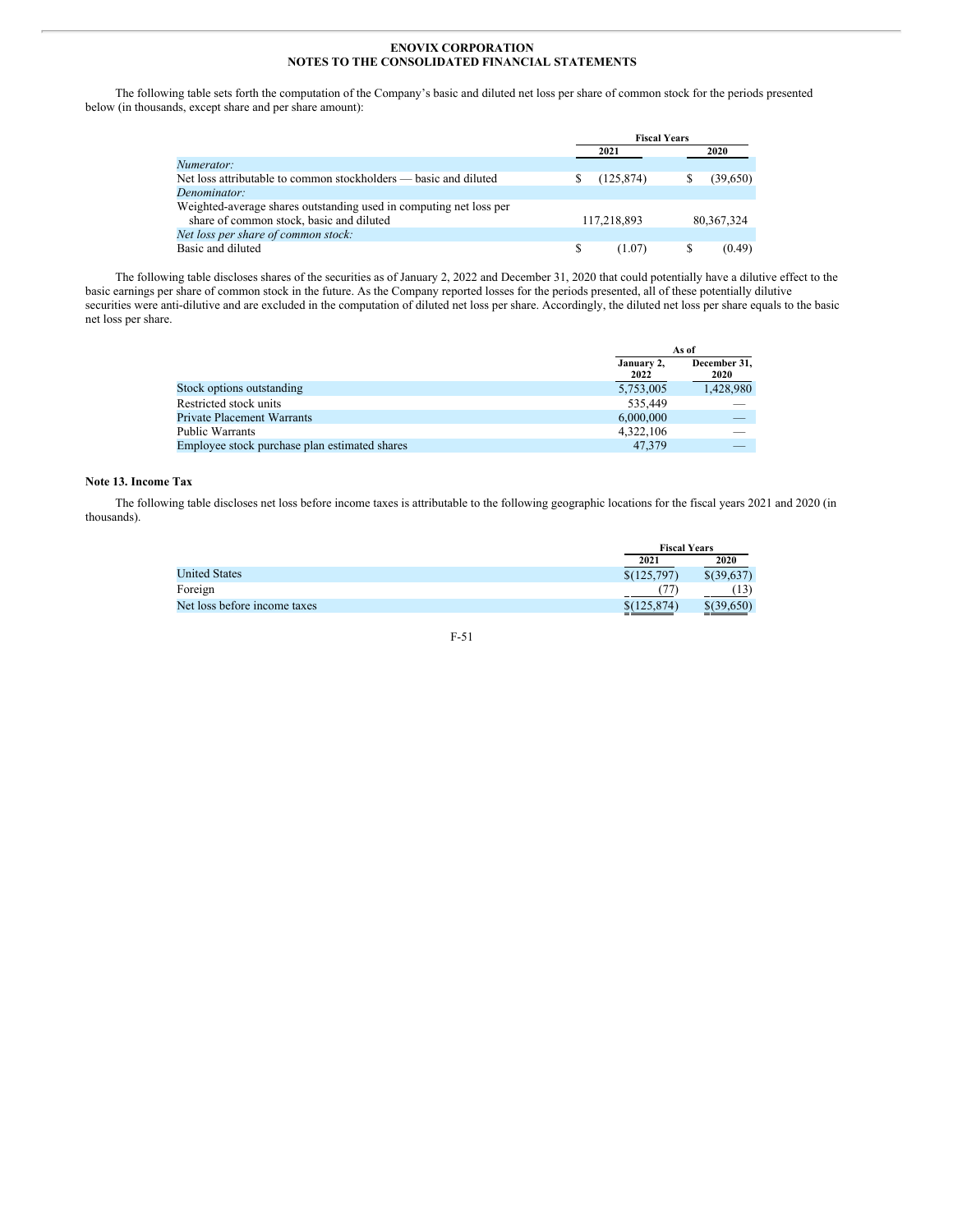During the fiscal years 2021, and 2020, there was no provision for income taxes recorded as the Company generated net operating losses. The difference between the effective tax rate and the U.S. federal statutory tax rate for the fiscal years 2021, and 2020 are as follows:

|                                                            |                   | <b>Fiscal Years</b> |  |
|------------------------------------------------------------|-------------------|---------------------|--|
|                                                            | 2021              | 2020                |  |
| Federal statutory tax rate                                 | 21.0%             | 21.0%               |  |
| State and local income taxes, net of federal benefit       | 3.7%              | $4.3\%$             |  |
| Change in fair value of convertible promissory notes       | $-$ %             | $(1.3\%)$           |  |
| Non-deductible convertible preferred stock warrant expense | $(9.4\%)$         | $(8.1\%)$           |  |
| Federal tax credits                                        | $0.3\%$           | $0.5\%$             |  |
| Share-based compensation                                   | $(0.8\%)$         | $(0.3\%)$           |  |
| Extinguishment of PPP Loan                                 | $-$ %             | $0.9\%$             |  |
| Impact of changes in valuation allowance                   | $(14.6\%)$        | $(16.9\%)$          |  |
| Other                                                      | $(0.2\%)$         | $(0.1\%)$           |  |
| Effective tax rate                                         | $=$ $\frac{9}{6}$ | $-$ %<br>$\sim$     |  |

Deferred tax assets (liabilities) as of January 2, 2022 and December 31, 2020 consist of the following:

|                                                       | January 2,<br>2022 | December 31,<br>2020 |
|-------------------------------------------------------|--------------------|----------------------|
| Gross deferred tax assets:                            |                    |                      |
| Deferred rent                                         | S                  | S<br>442             |
| Lease liabilities                                     | 2,687              |                      |
| Deferred revenue                                      | 2,201              | 1,538                |
| Share-based compensation                              | 1,769              | 346                  |
| Federal and state credit carryovers                   | 4,604              | 3,994                |
| Federal and state net operating losses                | 63,522             | 48,934               |
| <b>Transaction</b> costs                              | 1,656              |                      |
| Depreciation and amortization                         | 250                |                      |
| Total gross deferred tax assets                       | 76,689             | 55,254               |
| Valuation allowance                                   | (74, 823)          | (54, 734)            |
| Total deferred tax assets, net of valuation allowance | 1,866              | 520                  |
| <b>Deferred tax liabilities:</b>                      |                    |                      |
| Depreciation and amortization                         |                    | (520)                |
| Right-of-use asset                                    | (1, 866)           |                      |
| Total deferred tax liabilities                        | (1, 866)           | (520)                |
| Net deferred tax assets                               |                    |                      |

As of January 2, 2022, the Company had \$226.3 million of state and \$227.2 million of federal loss carryovers that could be utilized to reduce the tax liabilities of future years. The tax-effected loss carryovers were \$20.0 million for state before federal effect, and \$47.7 million for federal as of January 2, 2022. The Company also had \$4.2 million of state research and development ("R&D") tax credit carryovers and \$5.9 million of federal R&D tax credit carryovers as of January 2, 2022.

The state losses expire between 2028 and 2041. Approximately \$127.9 million of the federal losses expire between 2026 and 2037 and the remainder do not expire. The federal credit carryovers expire between 2027 and 2041. The state credit carryovers do not expire. Utilization of net operating losses and tax credit carryforwards are subject to certain limitations under Section 382 of the Internal Revenue Code of 1986, as amended, in the event of a change in the Company's ownership, as defined in current income tax regulations.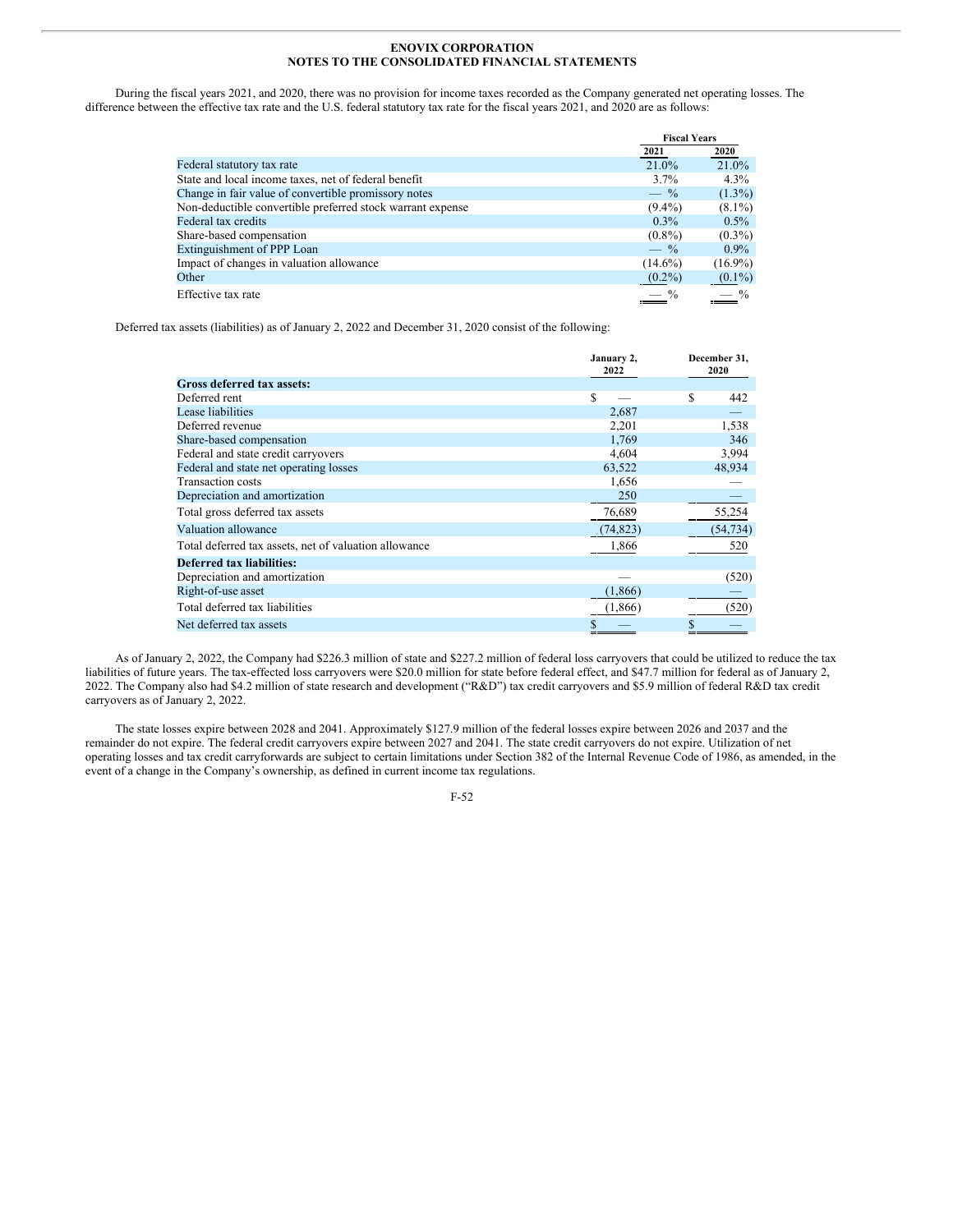Valuation allowances are provided when necessary to reduce deferred tax assets to the amount expected to be realized. Significant judgement is required in determining any valuation allowance recorded against deferred tax assets. In assessing the need for a valuation allowance, the Company considers all available evidence, including past operating results, estimates of future taxable income, and the feasibility of tax planning strategies. In the event the Company changes its determination as to the amount of deferred tax assets that can be realized, it will adjust the valuation allowance with a corresponding impact to the provision for income taxes in the period in which such determination is made.

As of January 2, 2022, the Company recognized a full valuation allowance against its U.S. federal and state net deferred tax assets, including operating loss carryovers and credit carryovers. The Company evaluated the realizability of its net deferred tax assets based on all available evidence, both positive and negative, which existed as of January 2, 2022. The Company's conclusion to maintain a full valuation allowance against its net deferred tax assets was based upon the assessment of its ability to generate sufficient future taxable income in future periods.

The activity related to unrecognized tax benefits for the fiscal years 2021, and 2020 are as follows:

|                                                   |                  | <b>Fiscal Years</b> |  |
|---------------------------------------------------|------------------|---------------------|--|
|                                                   | 2021             | 2020                |  |
| Balance at beginning of fiscal year               | \$4,368          | \$3.974             |  |
| Increases related to current year tax positions   | 537              | 394                 |  |
| Increases related to the prior year tax positions | 143              | $\sim$              |  |
| Balance at end of fiscal year                     | \$5,048<br>_____ | \$4,368             |  |

As of January 2, 2022 and December 31, 2020, none of the amounts of unrecognized tax benefits would favorably affect the effective income tax rate in future periods if recognized, since the tax benefits would increase a deferred tax asset that is currently offset by a full valuation allowance.

As of January 2, 2022, the Company has not identified any unrecognized that benefits where it is reasonably possible that it will recognize a decrease within the next 12 months. If the Company does recognize such a decrease, the net impact on the Consolidated Statement of Operations would not be material.

The Company recognizes interest and penalties related to unrecognized tax benefits in income tax expense on the Consolidated Statement of Operations. For the fiscal years 2021, and 2020, no interest expense was recognized relating to income tax liabilities. There were no accrued interest or penalties related to income tax liabilities as of January 2, 2022 and December 31, 2020.

The Company files income tax returns in the U.S. federal jurisdiction and in the California state jurisdiction. In the normal course of business, the Company is subject to examination by taxing authorities in the U.S. The Company is not currently under examination by any taxing authority.

# **Note 14. Related Party**

### **Founder Shares**

On September 24, 2020, RSVAC issued an aggregate of 5,750,000 shares of common stock (the "Founder Shares") to the Sponsor, Rodgers Capital LLC, for an aggregate purchase price of \$25,000 in cash. The Sponsor agreed, subject to limited exceptions, not to transfer, assign or sell any of the Founder Shares until the earlier to occur of: (A) one year after the completion of Business Combination or (B) subsequent to a Business Combination, (x) if the last reported sale price of the Company's common stock equals or exceeds \$14.00 per share (as adjusted for stock splits, stock dividends, reorganizations, recapitalizations and the like) for any 20 trading days within any 30-trading day period commencing at least 150 days after